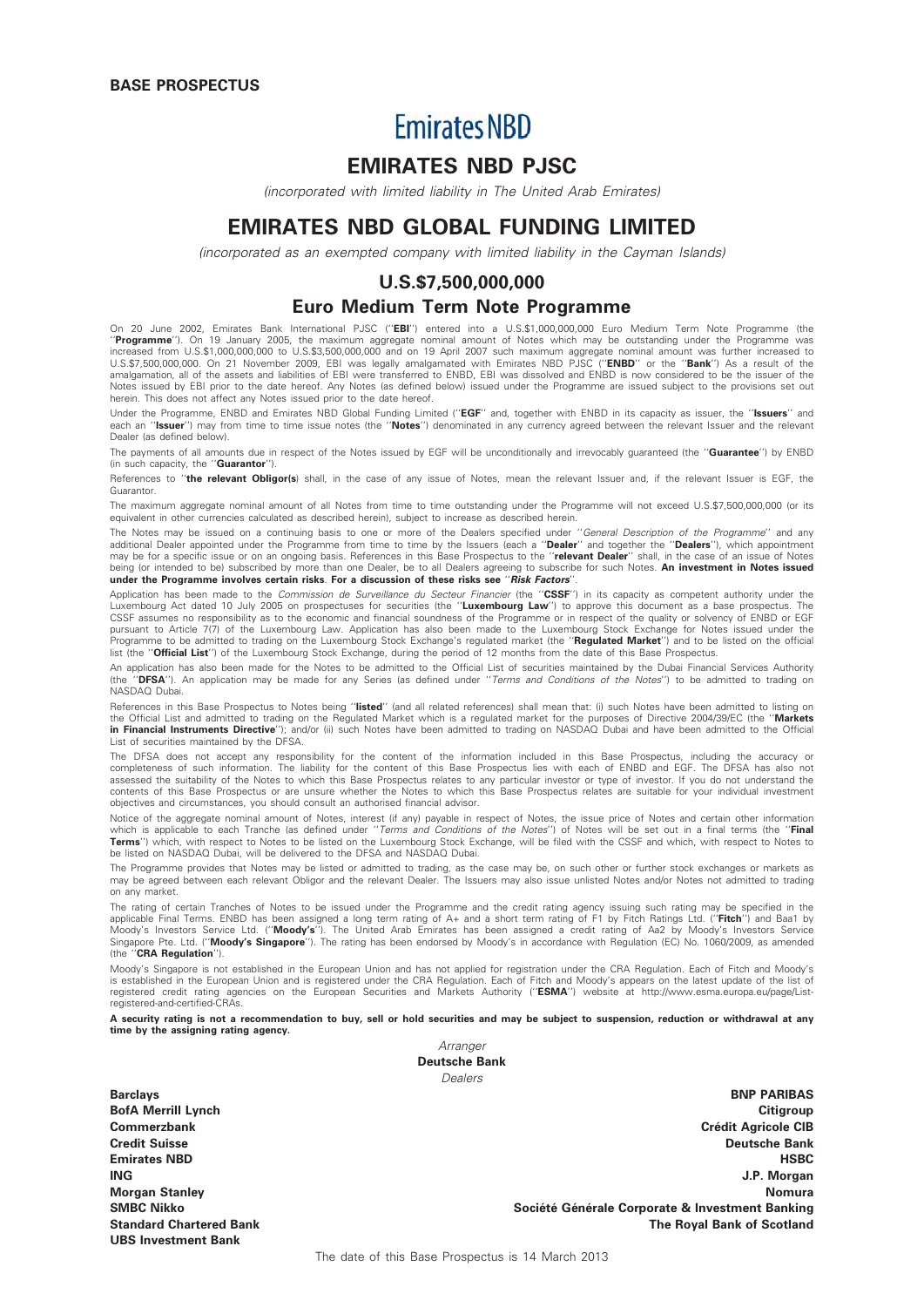This Base Prospectus comprises two base prospectuses for the purposes of Article 5.4 of Directive 2003/71/EC (the "Prospectus Directive") as amended (which includes the amendment made by Directive 2010/73/EU (the "2010 Amending Directive") to the extent that such amendments have been implemented in a Relevant Member State of the European Economic Area).

Each of ENBD and EGF accepts responsibility for the information contained in this Base Prospectus. To the best of the knowledge of each of ENBD and EGF (each having taken all reasonable care to ensure that such is the case) the information contained in this Base Prospectus is in accordance with the facts and does not omit anything likely to affect the import of such information.

Each Tranche of Notes will be issued on the terms set out herein under ''Terms and Conditions of the Notes'' as completed by the applicable Final Terms. This Base Prospectus must be read and construed together with any supplements hereto and with any information incorporated by reference herein (see ''Documents Incorporated by Reference'') and, in relation to any Tranche of Notes which is the subject of Final Terms, must be read and construed together with the applicable Final Terms.

Copies of Final Terms will be available from the registered office of ENBD and the specified offices of the Paying Agent (as defined below).

Certain information contained in ''Risk Factors'', ''Description of Emirates NBD PJSC – ENBD's Competition'', ''Overview of the UAE and the Emirate of Dubai'' and ''The United Arab Emirates Banking and Financial Services System'' (as indicated therein) has been extracted from independent, third party sources. Each of ENBD and EGF confirms that all third party information contained in this Base Prospectus has been accurately reproduced and that, as far as it is aware and is able to ascertain from information published by the relevant, third party sources, no facts have been omitted which would render the reproduced information inaccurate or misleading. The source of any third party information contained in this Base Prospectus is stated where such information appears in this Base Prospectus.

The Dealers have not independently verified the information contained herein. Accordingly, no representation, warranty or undertaking, express or implied, is made and no responsibility or liability is accepted by the Dealers as to the accuracy or completeness of the information contained or incorporated in this Base Prospectus or any other information provided by any of ENBD or EGF in connection with the Programme. No Dealer accepts any liability in relation to the information contained or incorporated by reference in this Base Prospectus or any other information provided by any of ENBD or EGF in connection with the Programme.

No person is or has been authorised by ENBD or EGF to give any information or to make any representation not contained in or not consistent with this Base Prospectus or any other information supplied in connection with the Programme or the Notes and, if given or made, such information or representation must not be relied upon as having been authorised by ENBD or EGF or any of the Dealers.

Neither this Base Prospectus nor any other information supplied in connection with the Programme or any Notes: (i) is intended to provide the basis of any credit or other evaluation; or (ii) should be considered as a recommendation by ENBD or EGF or any of the Dealers that any recipient of this Base Prospectus or any other information supplied in connection with the Programme or any Notes should purchase any Notes. Each investor contemplating purchasing any Notes should make its own independent investigation of the financial condition and affairs, and its own appraisal of the creditworthiness, of the relevant Obligor(s). Neither this Base Prospectus nor any other information supplied in connection with the Programme or the issue of any Notes constitutes an offer or invitation by or on behalf of ENBD or EGF or any of the Dealers to any person to subscribe for or to purchase any Notes.

Neither the delivery of this Base Prospectus nor the offering, sale or delivery of any Notes shall in any circumstances imply that the information contained herein concerning ENBD or EGF is correct at any time subsequent to the date hereof or that any other information supplied in connection with the Programme is correct as of any time subsequent to the date indicated in the document containing the same. The Dealers expressly do not undertake to review the financial condition or affairs of any of ENBD or EGF during the life of the Programme or to advise any investor in the Notes of any information coming to their attention. Investors should review, inter alia, the most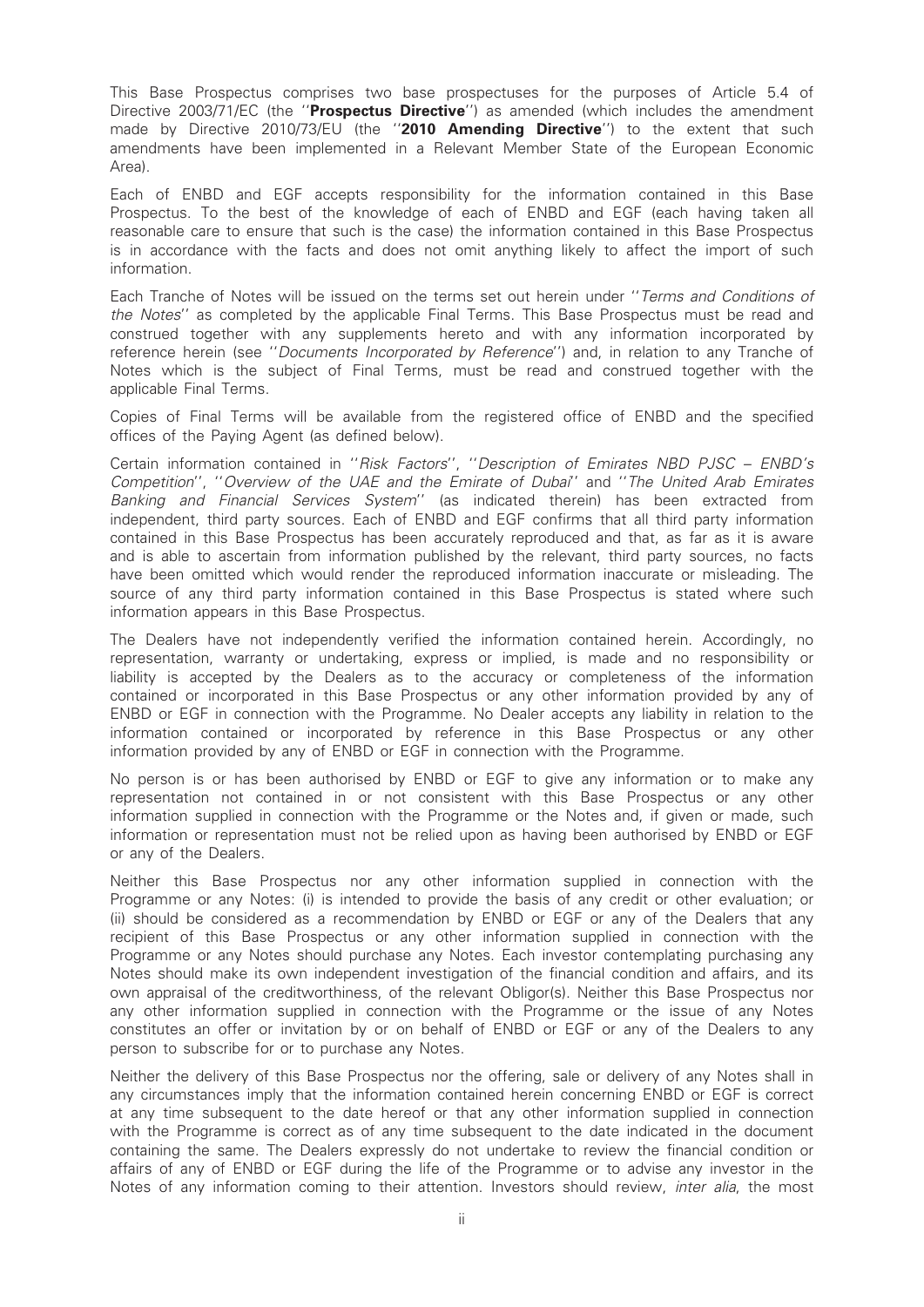recently published documents incorporated by reference into this Base Prospectus when deciding whether or not to purchase any Notes.

The Notes have not been and will not be registered under the United States Securities Act of 1933, as amended, (the "Securities Act") and are subject to U.S. tax law requirements. Subject to certain exceptions, Notes may not be offered, sold or delivered within the United States or to, or for the account or benefit of, U.S. persons (see ''Subscription and Sale'').

This Base Prospectus does not constitute an offer to sell or the solicitation of an offer to buy any Notes in any jurisdiction to any person to whom it is unlawful to make the offer or solicitation in such jurisdiction. The distribution of this Base Prospectus and the offer or sale of Notes may be restricted by law in certain jurisdictions. The Issuers, the Guarantor and the Dealers do not represent that this Base Prospectus may be lawfully distributed, or that any Notes may be lawfully offered, in compliance with any applicable registration or other requirements in any such jurisdiction, or pursuant to an exemption available thereunder, or assume any responsibility for facilitating any such distribution or offering. In particular, no action has been taken by the Issuers, the Guarantor or the Dealers which is intended to permit a public offering of any Notes or distribution of this Base Prospectus in any jurisdiction where action for that purpose is required. Accordingly, no Notes may be offered or sold, directly or indirectly, and neither this Base Prospectus nor any advertisement or other offering material may be distributed or published in any jurisdiction, except under circumstances that will result in compliance with any applicable laws and regulations. Persons into whose possession this Base Prospectus or any Notes may come must inform themselves about, and observe, any such restrictions on the distribution of this Base Prospectus and the offering and sale of Notes. In particular, there are restrictions on the distribution of this Base Prospectus and the offer or sale of Notes in the United States, the European Economic Area (including the United Kingdom, the Republic of Italy and France), Japan, the Dubai International Financial Centre, the Kingdom of Saudi Arabia, The United Arab Emirates and the Cayman Islands (see ''Subscription and Sale'').

This Base Prospectus has not been submitted for clearance to the Autorité des marchés financiers in France.

Certain figures and percentages included in this Base Prospectus have been subject to rounding adjustments. Accordingly, figures shown in the same category presented in different tables may vary slightly and figures shown as totals in certain tables may not be an arithmetic aggregation of the figures which precede them.

All references in this document to "U.S. dollars", "U.S.\$" and "\$" refer to United States dollars, to "Dirham" and "AED" refer to United Arab Emirates Dirham, to "euro" and "€" refer to the currency introduced at the start of the third stage of European economic and monetary union pursuant to the Treaty establishing the European Community, as amended and all references to "CNY", "Renminbi" and "RMB" are to the lawful currency of the People's Republic of China (the ''PRC'') which, for the purposes of this Base Prospectus, excludes the Hong Kong Special Administrative Region of the PRC, the Macao Special Administriative Region of the PRC and Taiwan. In addition, all references in this document to "UAE" are to the United Arab Emirates.

This Base Prospectus includes forward-looking statements. All statements other than statements of historical facts included in this Base Prospectus may constitute forward-looking statements. Forward-looking statements generally can be identified by the use of forward-looking terminology, such as ''may'', ''will'', ''expect'', ''intend'', ''estimate'', ''anticipate'', ''believe'', ''continue'' or similar terminology. Although EGF and ENBD believe that the expectations reflected in their forward-looking statements are reasonable at this time, there can be no assurance that these expectations will prove to be correct.

The Notes may not be a suitable investment for all investors. Each potential investor in the Notes must determine the suitability of that investment in light of its own circumstances. In particular, each potential investor should:

- (a) have sufficient knowledge and experience to make a meaningful evaluation of the Notes, the merits and risks of investing in the Notes and the information contained or incorporated by reference in this Base Prospectus or any applicable supplement;
- (b) have access to, and knowledge of, appropriate analytical tools to evaluate, in the context of its particular financial situation, an investment in the Notes and the impact the Notes will have on its overall investment portfolio;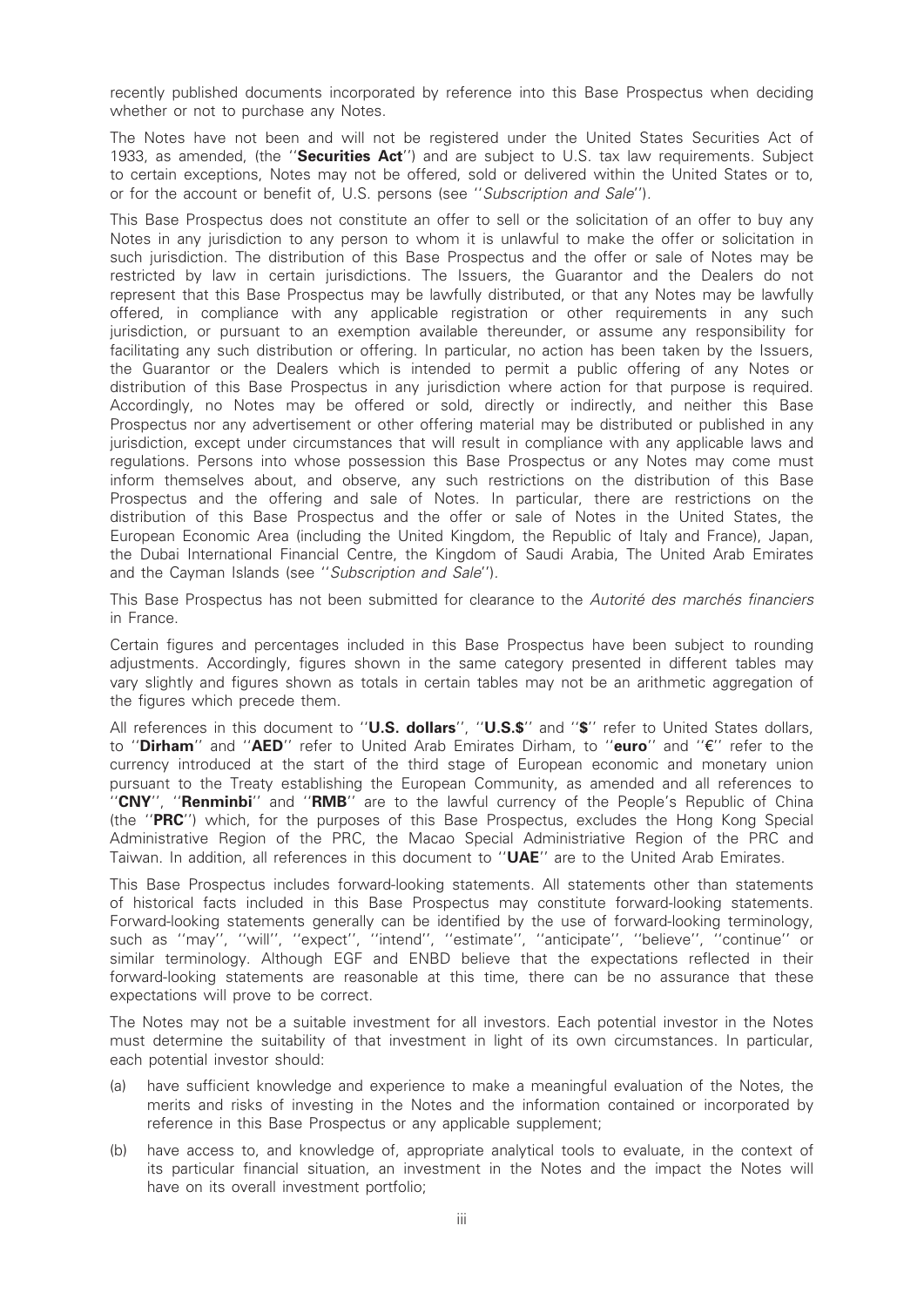- (c) have sufficient financial resources and liquidity to bear all of the risks of an investment in the Notes, including Notes with principal or interest payable in one or more currencies, or where the currency for principal or interest payments is different from the potential investor's currency;
- (d) understand thoroughly the terms of the Notes and be familiar with the behaviour of any relevant indices and financial markets; and
- (e) be able to evaluate (either alone or with the help of a financial adviser) possible scenarios for economic, interest rate and other factors that may affect its investment and its ability to bear the applicable risks.

Some Notes are complex financial instruments. Sophisticated institutional investors generally do not purchase complex financial instruments as stand-alone investments. They purchase complex financial instruments as a way to reduce risk or enhance yield with an understood, measured, appropriate addition of risk to their overall portfolios. A potential investor should not invest in Notes which are complex financial instruments unless it has the expertise (either alone or with a financial adviser) to evaluate how the Notes will perform under changing conditions, the resulting effects on the value of the Notes and the impact this investment will have on the potential investor's overall investment portfolio.

Legal investment considerations may restrict certain investments. The investment activities of certain investors are subject to legal investment laws and regulations, or review or regulation by certain authorities. Each potential investor should consult its legal advisers to determine whether and to what extent (a) Notes are legal investments for it, (b) Notes can be used as collateral for various types of borrowing, and (c) other restrictions apply to its purchase or pledge of any Notes. Financial institutions should consult their legal advisers or the appropriate regulators to determine the appropriate treatment of Notes under any applicable risk based capital or similar rules.

IN CONNECTION WITH THE ISSUE OF ANY TRANCHE OF NOTES, THE DEALER OR DEALERS (IF ANY) NAMED AS THE STABILISING MANAGER(S) IN THE RELEVANT SUBSCRIPTION AGREEMENT (THE ''STABILISING MANAGER(S)'') (OR PERSONS ACTING ON BEHALF OF ANY STABILISING MANAGER(S)) MAY OVER-ALLOT NOTES OR EFFECT TRANSACTIONS WITH A VIEW TO SUPPORTING THE MARKET PRICE OF THE NOTES AT A LEVEL HIGHER THAN THAT WHICH MIGHT OTHERWISE PREVAIL. HOWEVER, THERE IS NO ASSURANCE THAT THE STABILISING MANAGER(S) (OR PERSONS ACTING ON BEHALF OF A STABILISING MANAGER) WILL UNDERTAKE STABILISATION ACTION. ANY STABILISATION ACTION OR OVER-ALLOTMENT MAY BEGIN ON OR AFTER THE DATE ON WHICH ADEQUATE PUBLIC DISCLOSURE OF THE TERMS OF THE OFFER OF THE RELEVANT TRANCHE OF NOTES IS MADE AND, IF BEGUN, MAY BE ENDED AT ANY TIME, BUT IT MUST END NO LATER THAN THE EARLIER OF THIRTY (30) DAYS AFTER THE ISSUE DATE OF THE RELEVANT TRANCHE OF NOTES AND SIXTY (60) DAYS AFTER THE DATE OF THE ALLOTMENT OF THE RELEVANT TRANCHE OF NOTES. ANY STABILISATION ACTION OR OVER-ALLOTMENT MUST BE CONDUCTED BY THE RELEVANT STABILISING MANAGER(S) (OR PERSONS ACTING ON BEHALF OF ANY STABILISING MANAGER(S)) IN ACCORDANCE WITH ALL APPLICABLE LAWS AND RULES.

# KINGDOM OF SAUDI ARABIA NOTICE

This Base Prospectus may not be distributed in the Kingdom of Saudi Arabia except to such persons as are permitted under the Offers of Securities Regulations issued by the Capital Market Authority of the Kingdom of Saudi Arabia (the "Capital Market Authority").

The Capital Market Authority does not make any representations as to the accuracy or completeness of this Base Prospectus, and expressly disclaims any liability whatsoever for any loss arising from, or incurred in reliance upon, any part of this Base Prospectus. Prospective purchasers of Notes issued under the Programme should conduct their own due diligence on the accuracy of the information relating to the Notes. If a prospective purchaser does not understand the contents of this Base Prospectus he or she should consult an authorised financial adviser.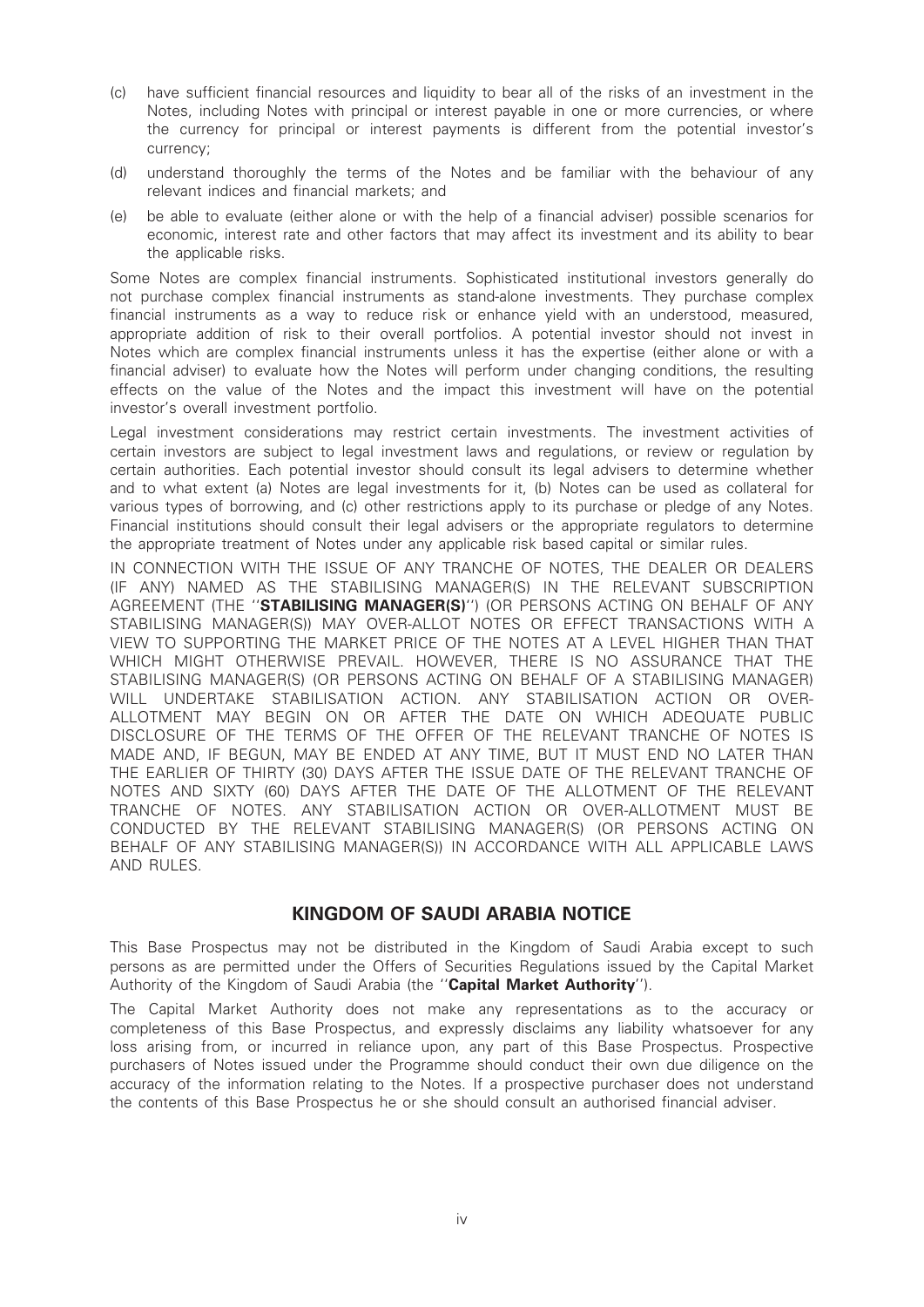# **CONTENTS**

|                                                                | Page |
|----------------------------------------------------------------|------|
|                                                                |      |
|                                                                | 17   |
|                                                                | 18   |
|                                                                | 24   |
|                                                                | 27   |
|                                                                | 33   |
|                                                                | 69   |
|                                                                | 75   |
|                                                                | 76   |
|                                                                | 98   |
|                                                                | 103  |
|                                                                | 104  |
| THE UNITED ARAB EMIRATES BANKING AND FINANCIAL SERVICES SYSTEM | 116  |
|                                                                | 124  |
|                                                                | 128  |
|                                                                | 133  |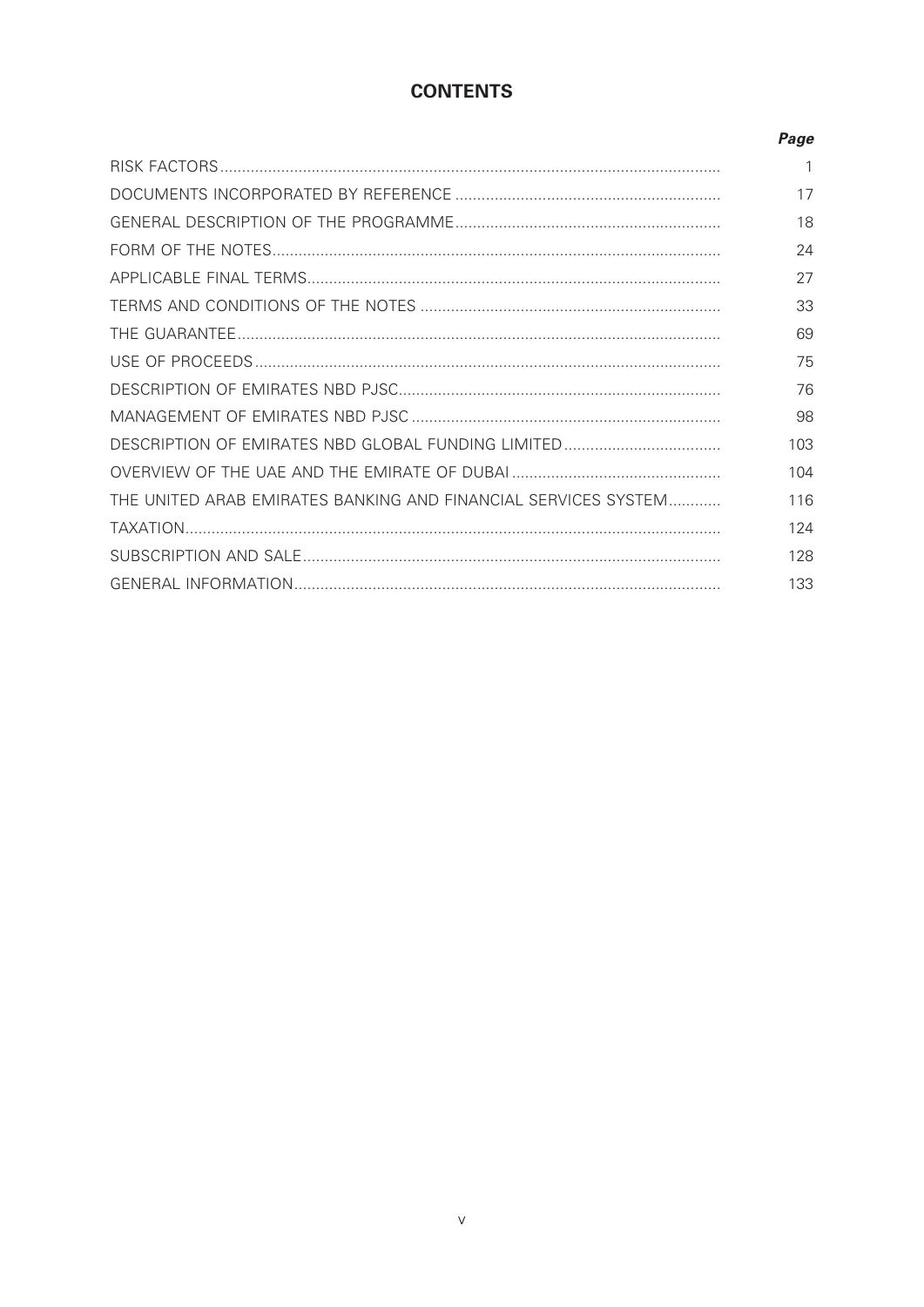# RISK FACTORS

The Obligors believe that the following factors may affect their ability to fulfil their obligations under the Notes issued under the Programme or under the Guarantee, as the case may be. All of these factors are contingencies which may or may not occur and the Obligors are not in a position to express a view on the likelihood of any such contingency occurring.

In addition, factors which are material for the purpose of assessing the market risks associated with Notes issued under the Programme are also described below.

The Obligors believe that the factors described below represent the principal risks inherent in investing in Notes issued under the Programme, but the inability of the Obligors to pay interest, principal or other amounts on or in connection with any Notes or to pay any amount in respect of the Guarantee, as the case may be, may occur for other reasons and the Obligors do not represent that the statements below regarding the risks of holding any Notes are exhaustive. Prospective investors should also read the detailed information set out elsewhere in this Base Prospectus and reach their own views prior to making any investment decision.

Words and expressions defined in ''Form of the Notes'' and ''Terms and Conditions of the Notes'' shall have the same meanings in this section.

# Factors that may affect EGF's ability to fulfil its obligations under Notes issued under the **Programme**

# EGF has a limited operating history and no material assets

At the date of this Base Prospectus, EGF is an exempted company with limited liability, incorporated under the laws of the Cayman Islands on 3 July 2009 and has a limited operating history. EGF will not engage in any business activity other than the issuance of Notes under this Programme and other borrowing programmes established from time to time by ENBD, the issuance of shares in its capital and other activities incidental or related to the foregoing. EGF is not expected to have any income except payments received from ENBD, which will be the only material sources of funds available to meet the claims of the Noteholders. As a result, EGF is subject to all of the risks to which ENBD is subject, to the extent that such risk could limit ENBD's ability to satisfy in full and on a timely basis its obligations to EGF under the Programme.

As EGF is a Cayman Islands company, it may not be possible for Noteholders to effect service of process outside of the Cayman Islands.

# Factors that may affect ENBD's ability to, in its capacity as Issuer, fulfil its obligations under Notes issued under the Programme and to, in its capacity as Guarantor, fulfil its obligations under the Guarantee

# Principal shareholder and governmental interests

As at the date of this Base Prospectus, the Government of Dubai indirectly holds 55.6 per cent. of the share capital of ENBD. Investment Corporation of Dubai (''ICD''), which is wholly owned by the Government of Dubai, holds shares in ENBD directly. However, the Government of Dubai does not explicitly or implicitly guarantee the financial obligations of ENBD (including in respect of the Notes to be issued under the Programme and the Guarantee) nor does it, like any other shareholder (acting through ICD), have any legal obligation to provide any support or additional funding for any of ENBD's future operations.

Investors should also be aware that in June 2009, EBI issued AED 4 billion of Tier 1 securities to ICD in order to help satisfy the requirements of the Central Bank of the UAE (the "UAE Central Bank''). Following the amalgamation of EBI and National Bank of Dubai PJSC ("NBD") with ENBD, described further at ''Description of Emirates NBD PJSC'' below, ENBD is now considered to be the issuer of the securities.

However, notwithstanding the Tier 1 securities issued to ICD described in the previous paragraph, the funding support received from the UAE Federal Government during the difficult period of the global financial crisis that occurred from late 2008 to early 2009 and the conversion of AED 12.6 billion of deposits from the UAE Federal Government with ENBD into Tier 2 capital in March 2009 (see ''– Capital Adequacy'' under ''Description of Emirates NBD PJSC'' below), neither the Government of Dubai nor the UAE Federal Government are under any obligation to continue to invest in, make deposits with, do business with or otherwise support ENBD. The Government of Dubai and the UAE Federal Government may, whether directly or through government-owned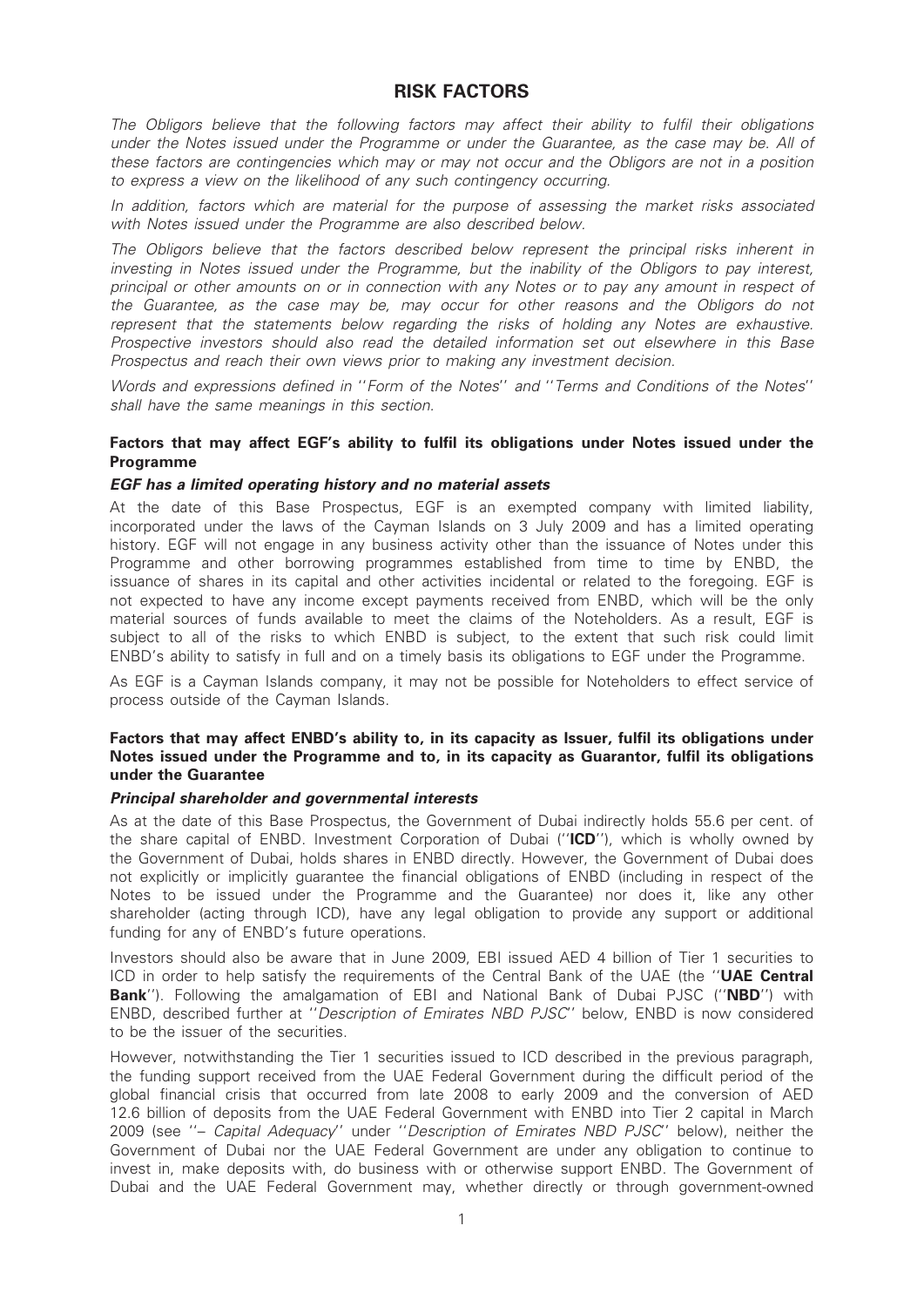entities, at any time and for any reason, dispose of its investments in, withdraw its deposits from, cease to do business with or otherwise cease to support ENBD. The reduction or elimination of governmental support could have a material adverse effect on the business, results of operations, financial condition and prospects of ENBD.

# **Competition**

Generally, the banking market in the UAE has been a relatively protected market with high regulatory and other barriers to entry for foreign financial institutions. However, should some of these barriers be removed or eased in the future, either voluntarily or as a result of the UAE's obligations to the World Trade Organisation (the "WTO"), the Gulf Cooperation Council (the ''GCC'') or any other similar entities, it is likely to lead to a more competitive environment for ENBD and other domestic financial institutions. Such increase in competition could have a material adverse effect on the business, results of operations, financial condition and prospects of ENBD (see also ''Description of Emirates NBD PJSC – ENBD's Competition'' below).

# Foreign exchange movements may adversely affect the profitability of ENBD

ENBD maintains its accounts and reports its results in AED. The UAE dirham has been pegged at a fixed exchange rate to the U.S. dollar since 22 November 1980. ENBD is exposed to the potential impact of any alteration to or abolition of this foreign exchange peg.

# Majority of business in the UAE

ENBD has the majority of its operations and assets in the UAE and accordingly its business may be affected by the financial, political and general economic conditions prevailing from time to time in the UAE and/or the Middle East generally.

These markets are subject to greater risks than more developed markets, including in some cases significant legal, economic and political risks. Accordingly, investors should exercise particular care in evaluating the risks involved and must decide for themselves whether, in the light of those risks, their investment is appropriate. Generally, investment is only suitable for sophisticated investors who fully appreciate the significance of the risk involved (see also ''– Risks factors relating to the UAE and the Middle East – Political, economic and related considerations'' below).

# Importance of key personnel

ENBD's ability to maintain and grow its business will depend, in part, on its ability to continue to recruit and retain qualified and experienced banking and management personnel. ENBD may face challenges in recruiting and retaining qualified personnel to manage its business from time to time and, if it is to continue to grow, will need to continue to increase its employee numbers.

Additionally, the UAE Federal Government has a recommended policy that companies operating in the UAE recruit UAE nationals representing at least 4 per cent. of their total employees each year. In common with other banks in the UAE, ENBD experiences a shortage of, and competition to recruit and retain, qualified UAE national employees. If ENBD is unable to meet or exceed the UAE Federal Government's recommended policy for recruiting UAE nationals, it may be subject to legal penalties including with respect to its current licences, and may be prevented from obtaining additional licences necessary in order to allow it to expand its business. Due to UAE federal labour laws, ENBD may also face difficulties that could delay or prevent dismissal of underperforming UAE national employees.

While ENBD currently meets (and exceeds) the UAE Federal Government's ''Emiratisation'' requirements (in particular, see ''Description of Emirates NBD PJSC – Emiratisation'') and believes that it has effective staff recruitment, training and incentive programmes in place, if it was unable to retain key members of its senior management and/or remove under performing staff and/or hire new qualified personnel in a timely manner, this could have a material adverse effect on its business, results of operations, financial condition and prospects.

# Risks relating to the business of ENBD

In the course of its business activities, ENBD is exposed to a variety of risks, the most significant of which are market risks, liquidity risks, credit risks and operational risks.

In the last four years in particular, difficult macro-economic and financial market conditions have affected and could continue to materially adversely affect ENBD's business.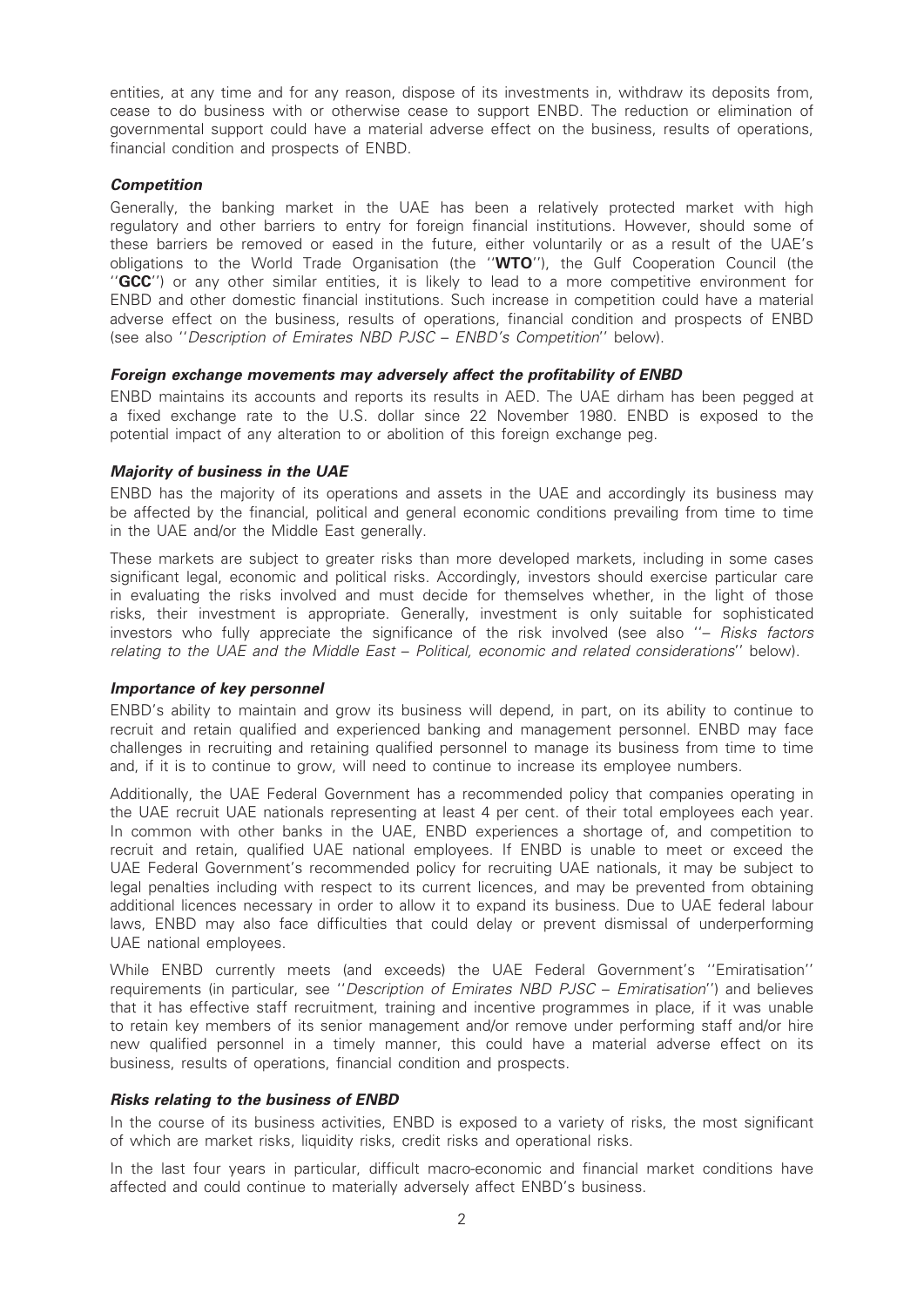# Market risks

Since the second half of 2007, disruptions in global capital and credit markets, coupled with the re-pricing of credit risk and the deterioration of the real estate markets in the United States, Europe, the UAE, the other countries of the GCC and elsewhere, have created difficult conditions in the financial markets. These conditions have resulted in historically high levels of volatility across many markets (including capital markets) and the failures of a number of financial institutions in the United States and Europe. Further market disruption may be caused by certain European countries experiencing debt servicing problems.

The countries of the GCC were affected by the global financial crisis in the second half of 2007, however, the most significant adverse effects only impacted the region in the second half of 2008. Since then, there has been a significant slowdown or reversal of the high growth rates that had been experienced by many countries within the GCC and the UAE, especially in Dubai (as described further in the next paragraph). Consequently, certain sectors of the GCC economy that had benefited from the high rate of growth, such as real estate, construction and financial institutions, have been materially adversely affected by the crisis.

During the second half of 2008 and into 2009, world oil prices fell by approximately 70 per cent. with the OPEC Reference Basket price falling from its peak level of U.S.\$140 per barrel in July 2008 to around U.S.\$43 per barrel in February 2009, before returning to above U.S.\$108 in December 2012. According to the OPEC website, the price of the OPEC Reference Basket had a year-end figure in 2008 of U.S.\$94.45 per barrel, a year-end figure in 2009 of U.S.\$61.06 per barrel, a year-end figure in 2010 of U.S.\$77.45 per barrel, a year-end figure in 2011 of U.S.\$107.46 per barrel and a year-end figure in 2012 of U.S.\$109.45 per barrel. Oil prices remain volatile and have the potential to adversely affect the UAE economy in the future. In addition, the credit crisis in the global financial markets, which was particularly acute in 2008 and 2009, and the resultant deterioration in the global economic outlook led to a general reduction in liquidity and available financing and generally increased financing costs. These events affected Dubai and the UAE in a number of ways. First, gross domestic product ("GDP") was adversely affected in 2009 reflecting the significant contributions of the oil and gas sector to the UAE's GDP and, in the case of Dubai, through the impact of these events on the construction and real estate sectors. Second, the UAE's trade surplus declined in 2009 reflecting the reduced value of hydrocarbon exports and its current account balance was additionally impacted as a result of declining services receipts and lower investment income. Third, certain ''government related entities'' wholly or substantially owned by the Government of Dubai have suffered from asset value deterioration and limited cash flow. Although Dubai enjoys a relatively diverse economy, with the oil sector accounting for 1.5 per cent. of Dubai's GDP in 2011, any significant impact on international oil prices may have a negative impact on regional spending and liquidity and consequently is likely to affect Dubai's economy indirectly through its impact on the trade, construction, real estate, tourism and banking sectors in particular, given also the openness of the economy with no capital or exchange controls.

In response to the global financial crisis, governments and regulators in the UAE, Europe, the United States and other jurisdictions enacted legislation and took measures intended to help stabilise the financial system and increase the flow of credit to their economies. These measures included recapitalisation through the purchase of securities issued by financial institutions (including ordinary shares, preferred shares, or other hybrid or quasi-equity instruments), guarantees by governments outside of the UAE of debt issued by financial institutions, and governmentsponsored mergers and acquisitions of and divestments by financial institutions. There can be no assurance that any or all of these measures will continue to positively affect volatility and credit availability or that governments will continue to support recovery in this way.

Whilst ENBD believes that it has implemented the appropriate policies, systems and processes to control and mitigate these risks (please see ''Description of Emirates NBD PJSC – Risk Management''), investors should note that a worsening of current financial market conditions could lead to further decreases in investor and consumer confidence, further market volatility, further economic disruption and, as a result, could have an adverse effect on the business, results of operations, financial condition and prospects of each of the Issuers and the Guarantor irrespective of steps currently taken to adequately control these risks.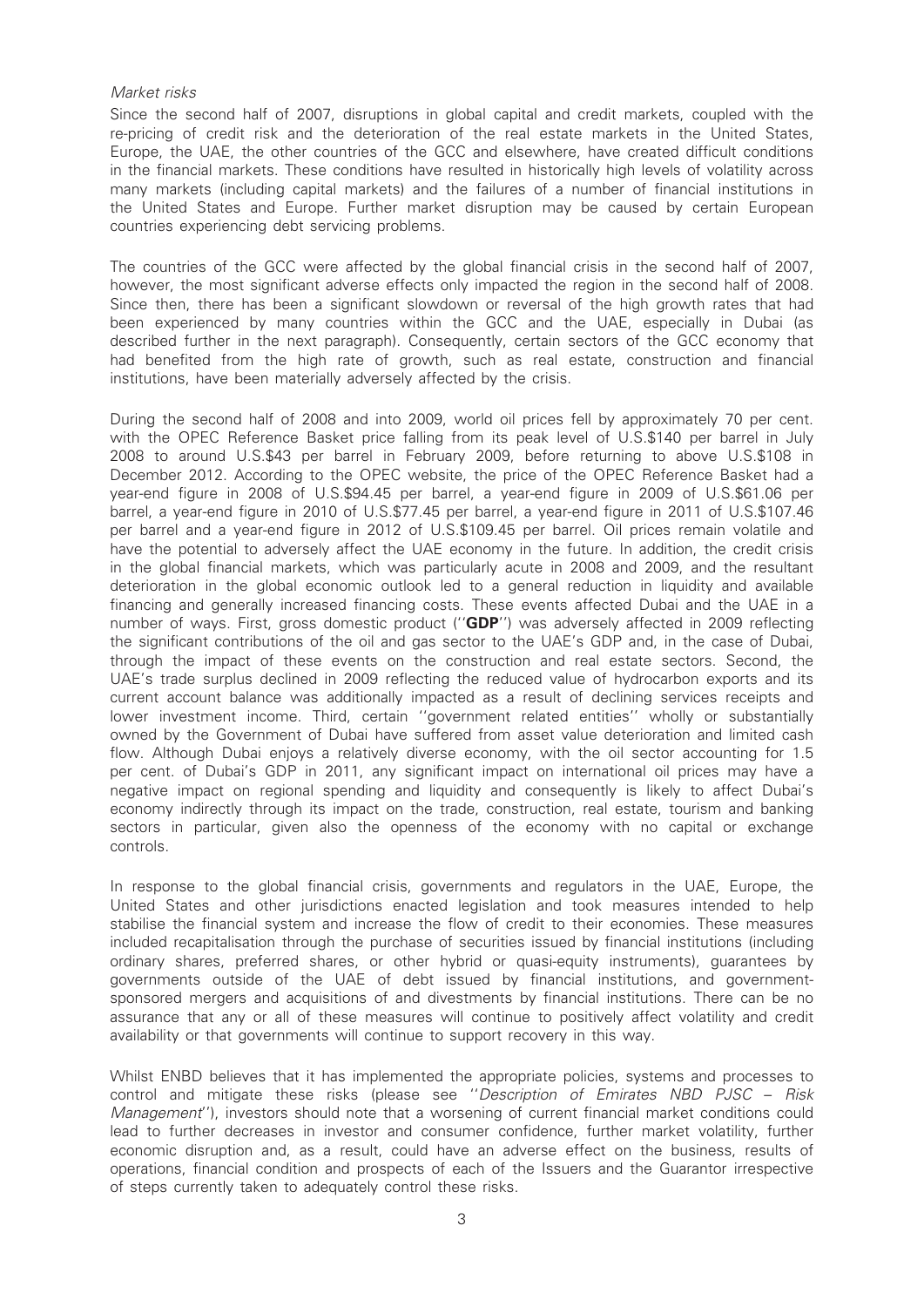# Liquidity risks

Liquidity risks could arise from the inability of ENBD to anticipate and provide for unforeseen decreases or changes in funding sources which could have adverse consequences on the ability of ENBD to meet its obligations when they fall due.

Since the second half of 2008, a liquidity crisis has existed in the global credit markets which initially arose because of a large number of borrower defaults in the sub-prime mortgage loan market in the United States of America, but which has expanded to affect all levels of the international economy.

Liquidity is essential to the business of ENBD and the UAE financial markets have shown comparatively reduced levels of liquidity since the third quarter of 2008. In response, the UAE Ministry of Finance and the UAE Central Bank have taken a number of measures (UAE Ministry of Finance deposits and UAE Central Bank funding support) in an attempt to improve the liquidity levels in Dubai and the UAE. Whilst ENBD and other UAE banks generally currently enjoy healthy levels of liquidity there is no guarantee that this will persist.

# Credit risks

Credit risks arising from adverse changes in the credit quality and recoverability of loans/financing receivables, advances and amounts due from counterparties are inherent in the business of ENBD. Credit risks could arise from a deterioration in the credit quality of specific counterparties of ENBD, from a general deterioration in local or global economic conditions or from systemic risks with the financial systems, all of which could affect the recoverability and value of the assets of ENBD and which could cause an increase in the provisions for the impairment of its assets and other credit exposures.

As mentioned above under "- Risks relating to the business of ENBD", the UAE economy has been negatively impacted by the global economic downturn, which has affected some of the UAE's key economic sectors including trade, tourism, real estate and commerce. As a result of these recent adverse market conditions, certain of the customers to which ENBD directly extends credit and counterparties of ENBD have experienced, and may continue to experience, decreased revenues, financial losses, insolvency, difficulty in obtaining access to financing, increased funding costs and problems servicing their debt obligations or other expenses as they become due. Accordingly, ENBD may experience a higher level of credit defaults (including impaired loans and consequential increases in impairment allowances for doubtful loans and advances) in the immediate future, which could have a material adverse effect on its financial condition and results of operations.

# Operational risks

Operational risks and losses can result from fraud, error by employees, failure to document transactions properly or to obtain proper internal authorisation, failure to comply with regulatory requirements and conduct of business rules, the failure of internal systems, equipment and external systems and occurrence of natural disasters. Although ENBD has implemented risk controls and loss mitigation strategies and substantial resources are devoted to developing efficient procedures, it is not possible to eliminate any of the operational risks entirely, which could have a material adverse effect on its financial condition and results of operations.

Notwithstanding anything in this operational risks risk factor, this risk factor should not be taken as implying that ENBD will be unable to comply with its obligations as a company with securities: (i) admitted to the Official List and its obligations as a supervised firm regulated by the CSSF; and/or (ii) admitted to the DFSA's Official List of securities and consequent obligations.

# Concentration risk

Concentrations in the loan/financing receivable and deposit portfolio of ENBD subject it to risks from default by its larger borrowers, from exposure to particular sectors of the UAE economy and from withdrawal of large deposits. The loans and receivables/finance receivables portfolio of ENBD shows industry and borrower concentration.

The ten largest private sector borrowers (which excludes those borrowers which are either wholly or majority owned by the Government of Dubai or the Ruler of Dubai, H.H. Sheikh Mohammed bin Rashid Al Maktoum) of ENBD and its subsidiaries (together with ENBD, the "Group") represented 8.5 per cent. of its total loans and receivables as at 31 December 2012. As at 31 December 2012, ENBD's largest funded exposure to a private sector borrower was AED 3.1 billion, which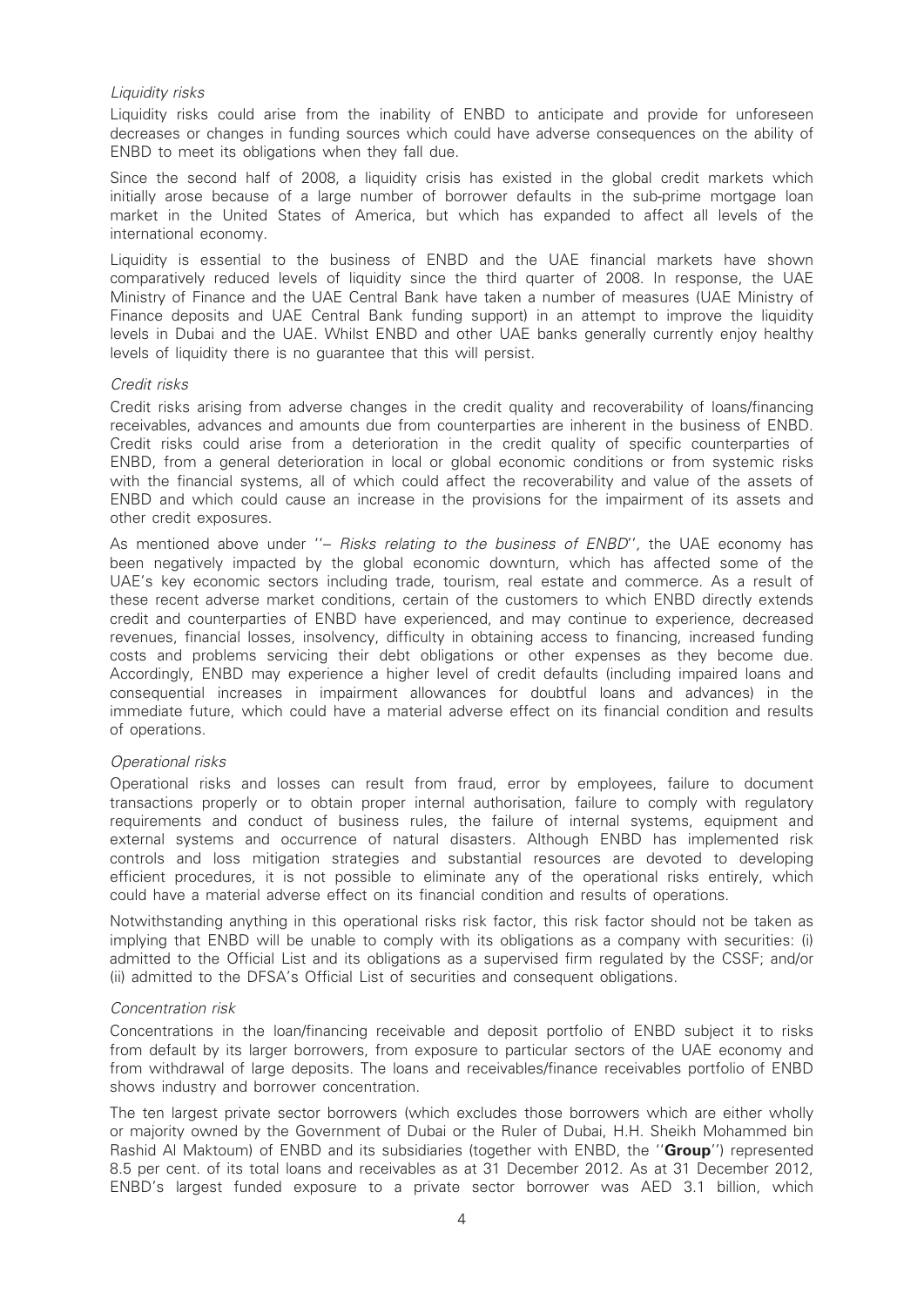constitutes 1.3 per cent. of its total loans and receivables (as at 31 December 2012) and 7 per cent. of its total regulatory capital (total regulatory capital being AED 45.0 billion as at 31 December 2012).

In terms of the industry concentration of the Group's total credit risk portfolio, as at 31 December 2012, banks and financial institutions accounted for 13.9 per cent. construction and real estate combined accounted for 16.1 per cent. trade and manufacturing accounted for 6.5 per cent. government accounted for 32.1 per cent. personal finance accounted for 17.7 per cent. and other sectors accounted for 13.7 per cent.

As at 31 December 2012, the Group's wholesale banking customers represented 37.4 per cent. of its combined total deposits. Although ENBD considers that it has adequate access to sources of funding, the withdrawal of a significant portion of these large deposits may have an adverse effect on ENBD's financial condition or results of operations as well as its ability to meet the UAE Central Bank target stable resources ratio of 100 per cent. A downturn in the fortunes of any of ENBD's depositors, or in the sectors in which they operate, could have a material adverse effect on the financial condition or results of operations of ENBD.

# Real estate exposure

As at 31 December 2012, exposures to real estate and construction constituted 12.8 per cent. and 3.3 per cent. respectively, of the Group's total credit risk portfolio. The Group's total funded real estate and construction exposure stood at AED 38.1 billion.

Between late 2008 and the second quarter of 2009, a real estate correction took place in Dubai's real estate market such that according to the Colliers International House Price Index ("The **Colliers Index''**), the average price of residential property in Dubai decreased by 50.5 per cent. between the third quarter of 2008 and the second quarter of 2009. Since the second quarter of 2009, the average price of residential property in Dubai has remained relatively constant, such that, according to The Colliers Index, the price of residential property in the fourth quarter of 2012 had only increased marginally from the prices recorded in the second quarter of 2009. Further, according to a report entitled "Dubai Real Estate Market Overview" published by Jones Lang LaSalle, covering the fourth quarter of 2012, the average prime rentals price for commercial office property in Dubai has remained stable since the fourth quarter of 2010.

A further real estate correction or default of ENBD's main real estate-related clients could have a material adverse effect on the financial condition and results of operation of ENBD.

# Changes in Accounting Policies

Potential future changes to accounting policies or reclassifications could have a material adverse effect on the financial condition or results of operation of ENBD.

# Risk factors relating to the UAE and the Middle East

#### Political, economic and related considerations

While the UAE has historically enjoyed significant economic growth and relative political stability, there can be no assurance that such growth or stability will continue. Investors should note that ENBD's businesses and financial performance may be affected by the financial, political and general economic conditions prevailing from time to time in the UAE and the Middle East. This is particularly so in light of significant adverse financial and economic conditions experienced worldwide commencing in early 2008. Since that time, there has been a slowdown or reversal of the high rates of growth that had been experienced by many countries within the GCC and the UAE, especially in Dubai. Consequently, certain sectors of the GCC economy such as financial institutions that had benefitted from such high growth rates, have been adversely affected by the crisis.

No assurance can be given that the UAE Government will not implement regulations or fiscal or monetary policies, including policies, regulations, or new legal interpretations of existing regulations, relating to or affecting taxation, interest rates or exchange controls, or otherwise take actions which could have an adverse effect on ENBD's business, financial condition, results of operations, prospects or ability to perform its obligations under the Programme, or which could adversely affect the market price and liquidity of the Notes.

The UAE is seen as a relatively stable political environment with generally healthy international relations. However, as a country located in the Middle East and North Africa ("MENA") region,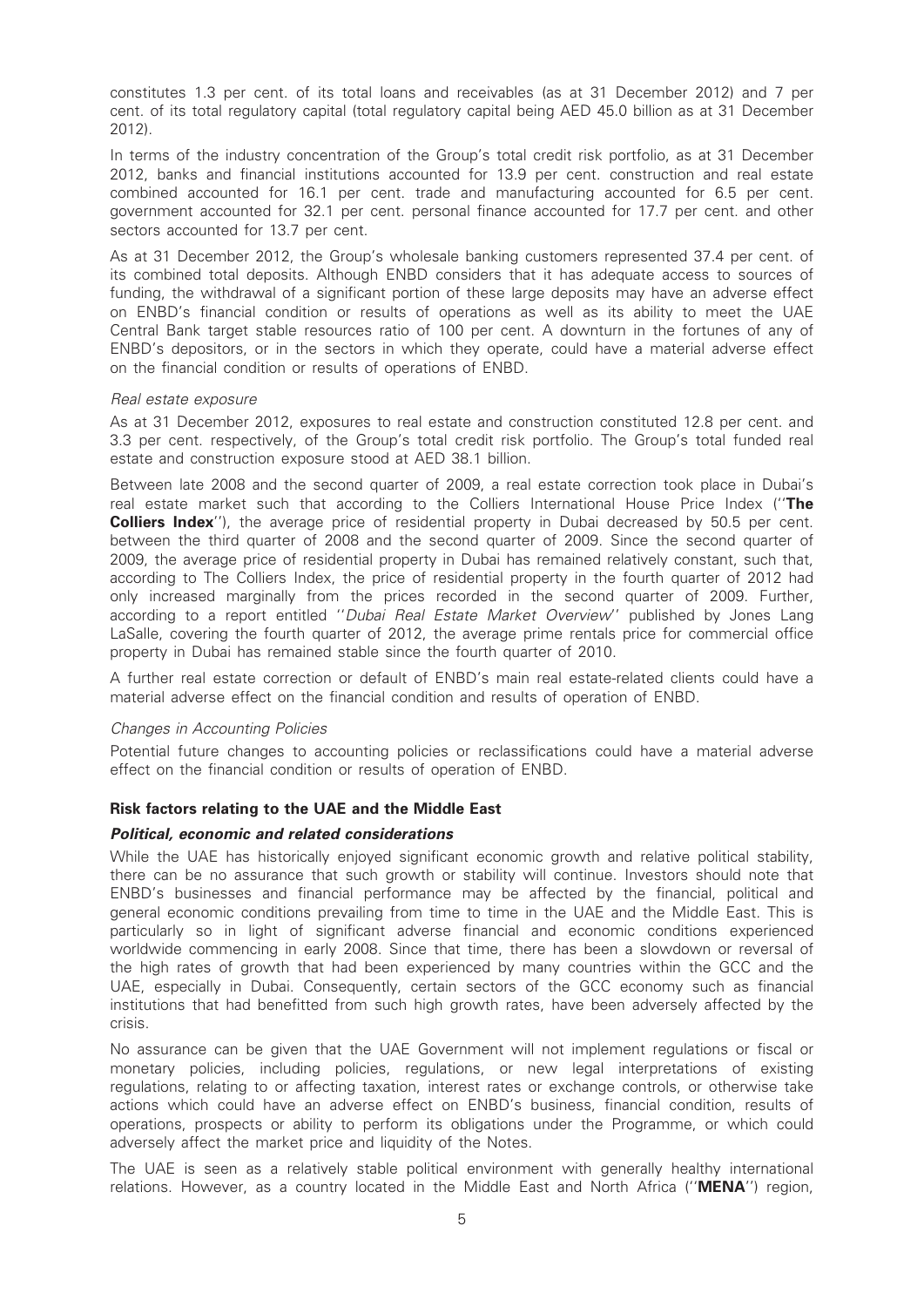there is a risk that regional geopolitical instability could impact the UAE and it should be noted that in the first half of 2011 there was significant political and social unrest, including violent protests and armed conflict, in a number of countries in the MENA region, with armed conflict in Syria ongoing as at the date of this Base Prospectus. The situation has caused significant disruption to the economies of affected countries and has had a destabilising effect on oil and gas prices. Continued instability affecting the countries in the MENA region could adversely impact the UAE, although to date the impact on Dubai and the UAE has not been significant.

Dubai is also dependent on expatriate labour and has made significant efforts in recent years to attract high volumes of foreign businesses and tourists to the Emirate (see ''The United Arab Emirates Banking and Financial Services System – Expatriate Workforce''). These steps make it potentially more vulnerable should regional instability increase.

A general downturn, political instability or instability in certain sectors of the UAE or the regional economy could have an adverse effect on ENBD's businesses, financial condition, results of operations and prospects.

# Impact of regulatory changes

ENBD is subject to a number of prudential and regulatory controls designed to maintain the safety and soundness of banks, ensure its compliance with economic, social and other objectives and limit their exposure to risk. These regulations include UAE federal laws and regulations (particularly those of the UAE Federal Government and the UAE Central Bank), as well as the laws and regulations of the other countries in which ENBD operates – in particular, see ''The United Arab Emirates Banking and Financial Services System – Recent Developments – Capital Adequacy''. Such regulations may limit ENBD's ability to increase its loan/financing receivable portfolios or raise capital or may increase its cost of doing business. In addition, as a result of the current financial crisis, the regulations currently governing UAE commercial banks are being reviewed, which may lead to the establishment of more stringent regulations in the future. Any changes in such laws and regulations and/or the manner in which they are interpreted or enforced may have a material adverse effect on ENBD's business, results of operations, financial condition and prospects. In particular, changes in UAE Central Bank regulations or policy may affect ENBD's reserves, provisions, impairment allowances and other applicable ratios. Furthermore, non-compliance with regulatory guidelines could expose ENBD to potential liabilities and fines. Although ENBD works closely with its regulators and continually monitors the situation, future changes in regulation, fiscal or other policies cannot be predicted and are beyond its control.

# The GCC may enter into a monetary union

There is the possibility that Bahrain, Kuwait, the Kingdom of Saudi Arabia and Qatar may each abandon their respective national currencies in favour of a single GCC currency within the next few years. If a single GCC currency is adopted, the necessary convergence of laws, policies and procedure will bring significant changes to the economic and political infrastructure in each of the GCC states. As yet there has been no announcement of an official timetable for the progression of monetary union and there are currently no details of new legislation or policies. Investors should, however, be aware that new legislation and any resulting shift in policy and procedure in the UAE could affect the ability of ENBD to perform its obligations in respect of the Programme.

# UAE bankruptcy law

In the event of the insolvency of ENBD, UAE bankruptcy law may adversely affect its ability to perform its obligations under the Notes issued by it and, in the case of Notes issued by EGF, ENBD's obligations under the Guarantee. There is little precedent to predict how any claims by Noteholders against ENBD would be resolved in the case of the insolvency of ENBD.

# Enforcing foreign arbitration awards and foreign judgments in Dubai

The payments under the Notes are dependent upon the relevant Issuer (failing which, in the case of Notes issued by EGF, ENBD) making payments to investors in the manner contemplated under the Notes or the Guarantee, as the case may be. If the relevant Issuer and subsequently, in the case of Notes issued by EGF, the Guarantor fails to do so, it may be necessary to bring an action against the relevant Issuer or the Guarantor, as appropriate, to enforce its obligations and/or to claim damages which could be both time-consuming and costly.

ENBD has irrevocably agreed to the Notes and/or the Guarantee (as applicable) being governed by English law. Unresolved disputes in relation to the Notes and/or the Guarantee (as applicable)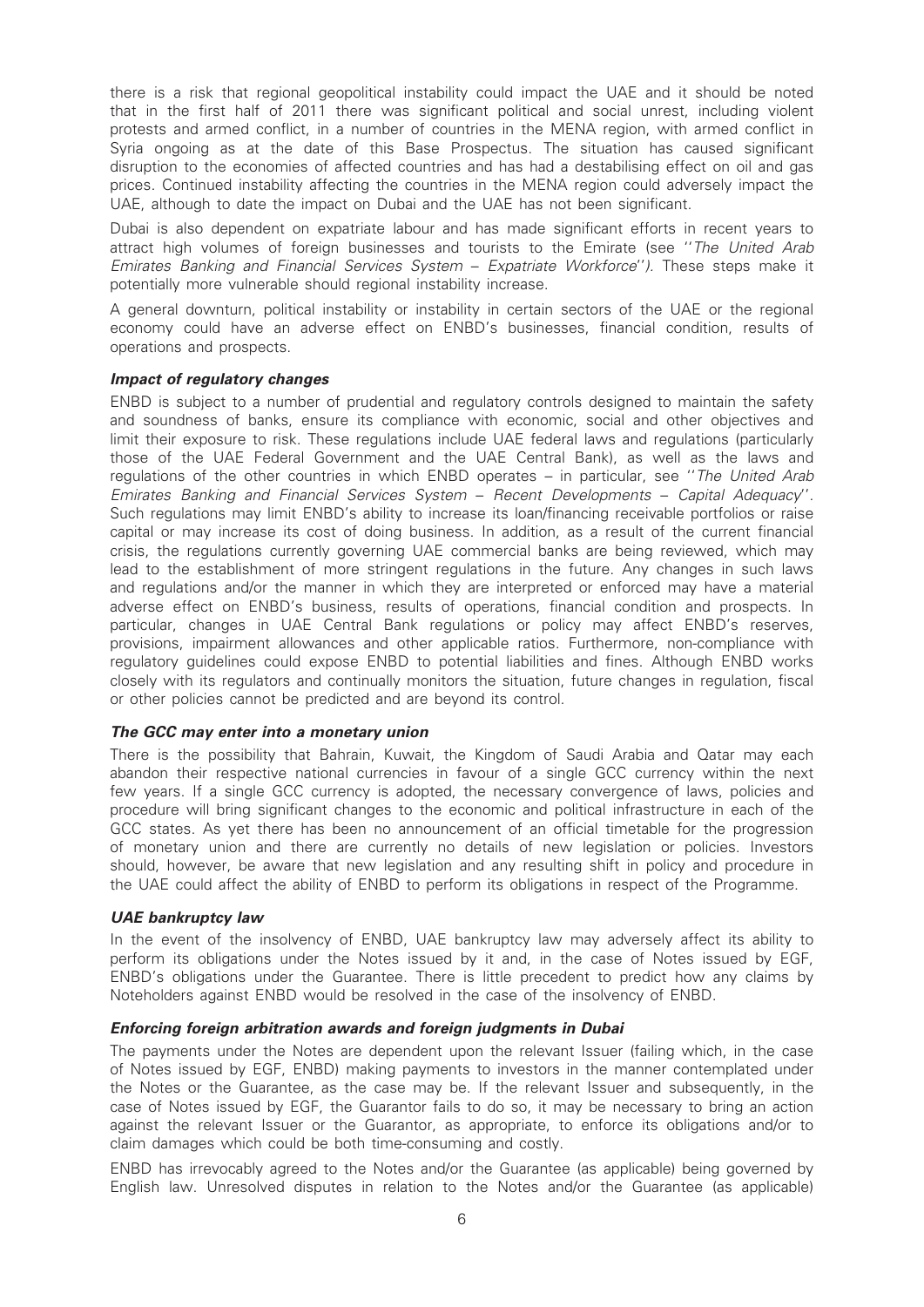governed by English Law will, unless the option to litigate set out therein is exercised, be referred to arbitration under the LCIA Arbitration Rules with the seat of arbitration in Paris. In the event that such option to litigate set out therein is exercised, ENBD has irrevocably agreed to the courts of England having exclusive jurisdiction to settle disputes. Notwithstanding that a judgment may be obtained in an English court there is no assurance that ENBD has or would at the relevant time have assets in the United Kingdom against which such a judgment could be enforced. ENBD is a UAE company and is incorporated in and has its operations and the majority of its assets located in the UAE.

Under current Dubai law, the Dubai courts are unlikely to enforce an English court judgment without re-examining the merits of the claim and may not observe the choice by the parties of English law as the governing law of the transaction. In the UAE, foreign law is required to be established as a question of fact and the interpretation of English law, by a court in the UAE, may not accord with the perception of an English court. In principle, courts in the UAE recognise the choice of foreign law if they are satisfied that an appropriate connection exists between the relevant transaction agreement and the foreign law which has been chosen. They will not, however, honour any provision of foreign law which is contrary to public policy, order or morals in the UAE, or to any mandatory law of, or applicable in, the UAE.

The UAE is a civil law jurisdiction and judicial precedents in Dubai have no binding effect on subsequent decisions. In addition, court decisions in Dubai are generally not recorded. These factors create greater judicial uncertainty.

The New York Convention on the Recognition and Enforcement of Foreign Arbitral Awards 1958 (the ''New York Convention'') entered into force in the UAE on 19 November 2006. Any arbitration award rendered in Paris should therefore be enforceable in Dubai in accordance with the terms of the New York Convention. Under the New York Convention, the UAE has an obligation to recognise and enforce foreign arbitration awards, unless the party opposing enforcement can prove one of the grounds under Article V of the New York Convention to refuse enforcement, or the Dubai courts find that the subject matter of the dispute is not capable of settlement by arbitration or enforcement would be contrary to the public policy of the UAE. How the Dubai courts will interpret and apply the New York Convention remains uncertain and this is reinforced by the lack of a system of binding judicial precedent in the UAE and the independent existence of different Emirates within the UAE, some with their own court systems, whose rulings may have no more than persuasive force cross border. Although there is precedent for a foreign arbitral award being enforced in the UAE under the New York Convention, there are other cases where the enforcement of foreign arbitral awards have been refused, with, for example, some judges confusing the requirements for the enforcement of domestic and foreign awards under the Law of Civil Procedure. In a judgement delivered in 2012, the Dubai Court of Cassation confirmed that certain provisions of the Law of Civil Procedure, which impose strict conditions on the enforcement of domestic arbitration awards do not apply to the enforcement of foreign arbitration awards where the New York Convention is the relevant law that applies. However, there is no guarantee that the Dubai Courts will take a similar approach in the future.

# Claims for specific enforcement

In the event that ENBD fails to perform its obligations under the Notes and/or the Guarantee (as applicable) to which it is a party, the potential remedies available to the Noteholders include obtaining an order for specific enforcement of the relevant obligations or a claim for damages. An order for specific enforcement is at the discretion of the court and there is no assurance that a court will provide such an order.

The amount of damages which a court may award in respect of a breach will depend upon a number of possible factors including an obligation on the Noteholders to mitigate any loss arising as a result of the breach. No assurance is provided on the level of damages which a court may award in the event of a failure by ENBD to perform its obligations as set out in the Notes and/or the Guarantee (as applicable).

# Enforceability of ENBD's obligations under the Guarantee

Under UAE law, the obligations of a guarantor are incidental to the obligations of the principal debtor, and the obligations of the guarantor will only be valid to the extent of the continuing obligations of the principal debtor. In addition, in order to enforce a guarantee under UAE law, the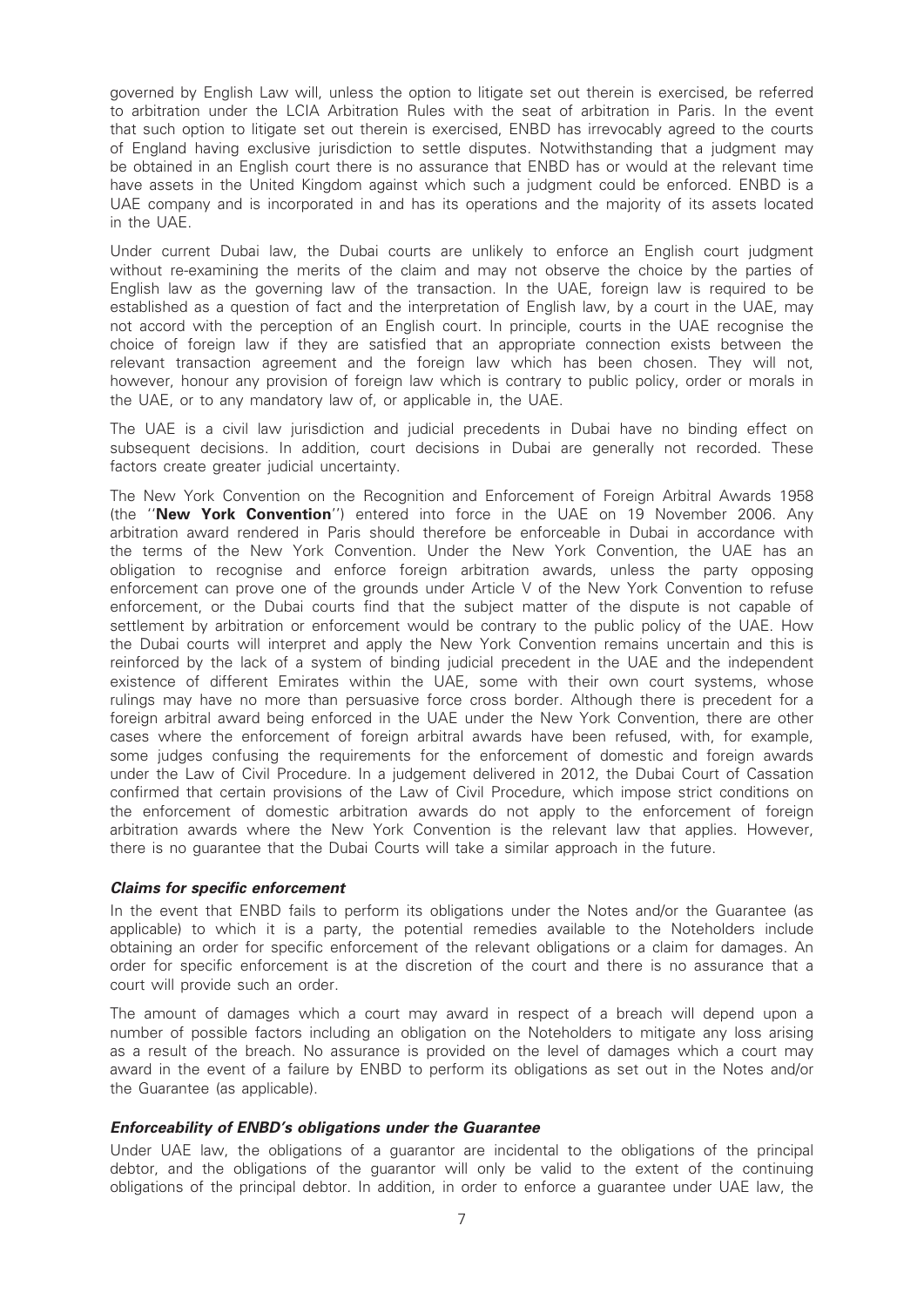underlying debt obligation for which such guarantee has been granted may need to be proved before the UAE courts.

The obligations of ENBD under the Guarantee in respect of the Notes issued by EGF are, therefore, incidental obligations and dependent on the validity and the enforceability of EGF's obligations under the Notes issued by it. Accordingly EGF's obligations under Notes issued by it may, therefore, need to be proved before the courts of the UAE in order for the obligations of ENBD under the Guarantee to be enforceable.

# Sovereign immunity

Under the Notes and/or the Guarantee (as applicable) ENBD has waived its rights in relation to sovereign immunity in respect of such documents. However, there can be no assurance as to whether such waivers of immunity from suit, execution or attachment or other legal process by ENBD under the Notes and/or the Guarantee (as applicable) are valid and binding under the laws of the UAE and applicable in Dubai.

# Factors which are material for the purpose of assessing the market risks associated with Notes issued under the Programme

#### Risks related to the structure of a particular issue of Notes

A wide range of Notes may be issued under the Programme. A number of these Notes may have features which contain particular risks for potential investors. Set out below is a description of the most common such features:

#### Notes subject to optional redemption by the Issuers

An optional redemption feature of Notes is likely to limit their market value. During any period when the relevant Issuer may elect to redeem Notes, the market value of those Notes generally will not rise substantially above the price at which they can be redeemed. This also may be true prior to any redemption period.

The relevant Issuer may be expected to redeem Notes when its cost of borrowing is lower than the interest rate on the Notes. At those times, an investor generally would not be able to reinvest the redemption proceeds at an effective interest rate as high as the interest rate on the Notes being redeemed and may only be able to do so at a significantly lower rate. Potential investors should consider reinvestment risk in light of other investments available at that time.

# Notes subject to early redemption for tax reasons

If the relevant Issuer or the Guarantor becomes obliged to pay any additional amounts in respect of the Notes or under the Guarantee (as applicable) as set out in Condition 7 as a result of any change in, or amendment to, the laws or regulations of a Tax Jurisdiction or any change in the application or official interpretation of such laws or regulations, which change or amendment becomes effective on or after the date on which agreement is reached to issue the first Tranche of the Notes, the relevant Issuer may redeem all but not some only of the outstanding Notes of such Tranche in accordance with Condition 6(b).

#### Partly-paid Notes

Each Issuer may issue Notes where the issue price is payable in more than one instalment. Failure to pay any subsequent instalment could result in an investor losing all of his investment.

### Inverse Floating Rate Notes

Inverse Floating Rate Notes have an interest rate equal to a fixed rate minus a rate based upon a reference rate such as LIBOR. The market values of those Notes typically are more volatile than market values of other conventional floating rate debt securities based on the same reference rate (and with otherwise comparable terms). Inverse Floating Rate Notes are more volatile because an increase in the reference rate not only decreases the interest rate of the Notes, but may also reflect an increase in prevailing interest rates, which further adversely affects the market value of these Notes.

# Fixed/Floating Rate Notes

Fixed/Floating Rate Notes may bear interest at a rate that converts from a fixed rate to a floating rate, or from a floating rate to a fixed rate. Where the relevant Issuer has the right to effect such a conversion, this will affect the secondary market and the market value of the Notes since that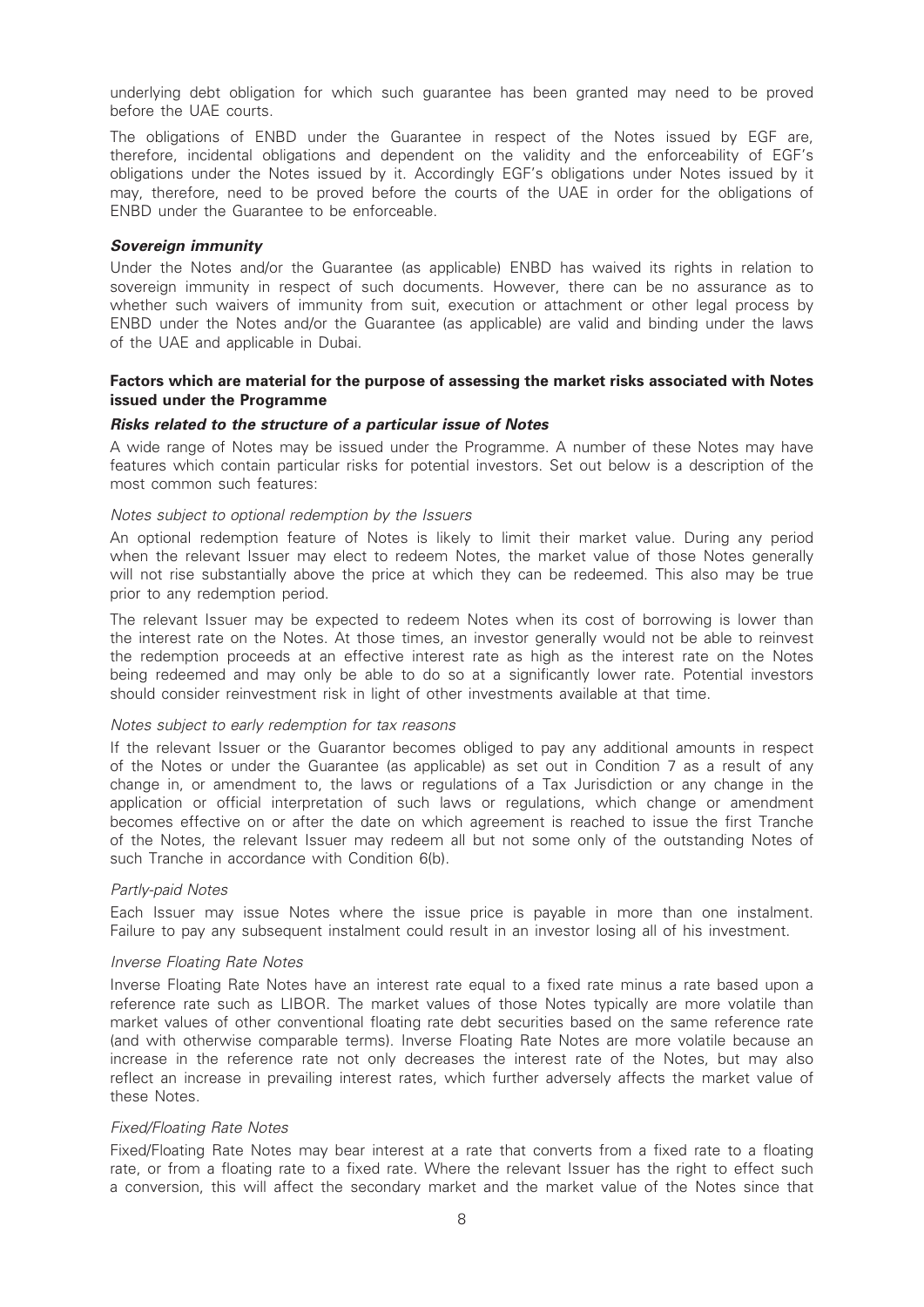Issuer may be expected to convert the rate when it is likely to produce a lower overall cost of borrowing. If the relevant Issuer converts from a fixed rate to a floating rate in such circumstances, the spread on the Fixed/Floating Rate Notes may be less favourable than then prevailing spreads on comparable Floating Rate Notes tied to the same reference rate. In addition, the new floating rate at any time may be lower than the rates on other Notes. If the relevant Issuer converts from a floating rate to a fixed rate in such circumstances, the fixed rate may be lower than then prevailing rates on its Notes.

# Fixed Rate Notes

An investment in Fixed Rate Notes involves the risk that subsequent changes in market rates may materially and adversely affect the value of such Fixed Rate Notes.

### Notes issued at a substantial discount or premium

The market values of securities issued at a substantial discount or premium from their principal amount tend to fluctuate more in relation to general changes in interest rates than do prices for conventional interest-bearing securities. Generally, the longer the remaining term of the securities, the greater the price volatility as compared to conventional interest-bearing securities with comparable maturities.

The relevant Issuer's obligations under Subordinated Notes are subordinated and the Guarantor's obligations under the Guarantee in respect of the Subordinated Notes issued by EGF are subordinated and, in each case, in the event that the relevant Issuer or the Guarantor, as the case may be, is not solvent at the time of payment, the entitlement of holders of Subordinated Notes to receive any amounts under the Subordinated Notes or the Guarantee in respect of the Subordinated Notes issued by EGF, as the case may be, could be affected

Each Issuer's obligations under the Subordinated Notes issued by it will be unsecured and will be subordinated to all unsubordinated payment obligations of that Issuer as set out in Condition 2.1(b).

The Guarantor's obligations under the Guarantee in respect of Subordinated Notes issued by EGF will be unsecured and will be subordinated to all unsubordinated payment obligations of the Guarantor as set out in Condition 2.2(b).

Payments in respect of the Subordinated Notes or the Guarantee in respect of the Subordinated Notes issued by EGF (in each case, whether on account of principal, interest or otherwise) by the relevant Issuer or the Guarantor, as the case may be, are conditional upon:

- (a) the relevant Issuer or the Guarantor, as the case may be, being solvent (as defined in Condition 2.1(b), in the case of the Issuer, and as defined in Condition 2.2(b), in the case of the Guarantor) at the time of such payment;
- (b) the relevant Issuer or the Guarantor, as the case may be, being capable of making such payment and any other payment required to be made to a creditor in respect of indebtedness which ranks or is expressed to rank pari passu with the Subordinated Notes or the payment obligations of the Guarantor under the Guarantee of the Subordinated Notes issued by EGF, as the case may be, and still being solvent immediately thereafter.

If the relevant Issuer or the Guarantor, as the case may be, was wound up, liquidated or dissolved (or any other analogous action was taken), the relevant liquidator (or analogous insolvency official appointed in relation to the relevant Issuer or the Guarantor), would apply the assets of the relevant Issuer or the Guarantor, as the case may be, to satisfy all claims of the Senior Creditors (as defined in Condition 2.1(b), in the case of the Issuer, and as defined in Condition 2.2(b), in the case of the Guarantor). In such a situation, and if the condition as to solvency set out above is not satisfied, the holders of the Subordinated Notes shall not be entitled to receive any amounts under the Subordinated Notes or the Guarantee in respect of the Subordinated Notes issued by EGF, as the case may be.

# Changes to the Basel regulatory framework as implemented in the UAE may have an effect on the Subordinated Notes

The Basel Committee on Banking Supervision (the "Basel Committee") has put forward a number of fundamental reforms to the regulatory capital framework for internationally active banks. On 16 December 2010 and on 13 January 2011, the Basel Committee issued guidance on the eligibility criteria for Tier 1 and Tier 2 capital instruments as part of a package of new capital and liquidity requirements intended to reinforce capital standards and to establish minimum liquidity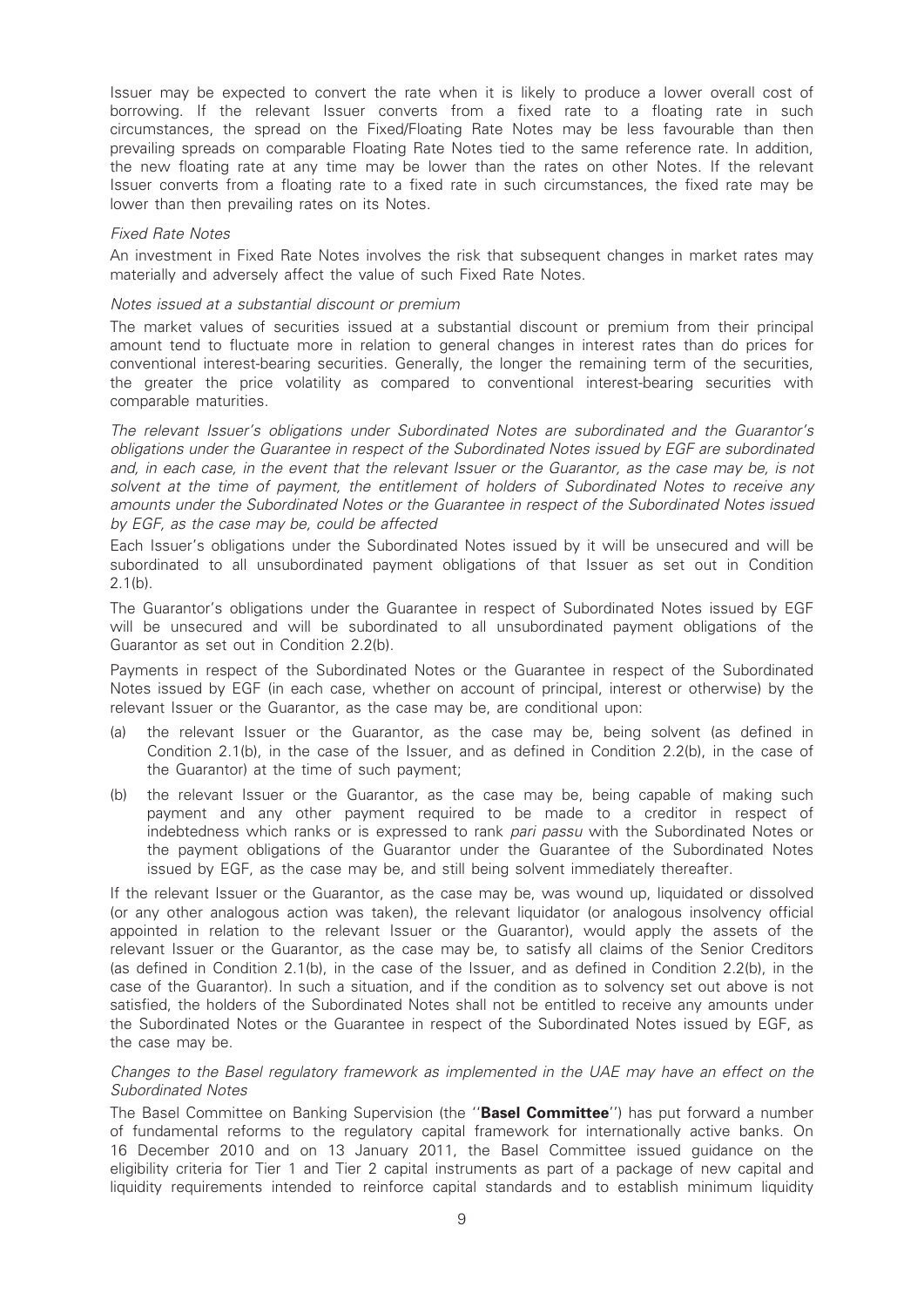standards for credit institutions ("Basel III"). The international implementation of the Basel III reforms began on 1 January 2013, however, the requirements are subject to a series of transitional arrangements that will be phased in over a period of time. The Basel Committee's press release dated 13 January, 2011 entitled ''Minimum requirements to ensure loss absorbency at the point of non-viability'' (the "January 2011 Press Release") included an additional qualification requirement for Tier 1 and Tier 2 capital instruments under Basel III.

This requirement (the "Non-Viability Requirement") requires contractual or legislative terms providing for, at the option of the relevant authority, the writing off of the principal amount of Tier 2 instruments or the conversion of such Tier 2 instruments into ordinary shares upon the occurrence of the earlier of: (a) a decision that a write-off, without which the relevant bank would become non-viable, is necessary; and (b) the decision to make a public sector injection of capital, without which the relevant bank would become non-viable, in each case as determined by the relevant authority (a "Non-Viability Event"). This definition is for illustrative purposes only and may not necessarily reflect the meaning ascribed to the term ''Non-Viability Event'' (or any term equivalent thereto) pursuant to any law or regulation implementing the Basel III in the UAE.

The January 2011 Press Release states that instruments issued after 1 January 2013 must meet the Non-Viability Requirement in order to be recognised as Tier 1 or Tier 2 instruments for regulatory capital purposes. As at the date of this Base Prospectus, a first draft of the Basel III implementation text has not been published in the UAE and there has been no official proposal for a legislative implementation of the Non-Viability Requirement in the UAE. Investors should note that the Conditions of the Subordinated Notes do not include contractual provisions reflecting such Non-Viability Requirement.

Although it is expected that the UAE Central Bank will issue specific guidelines regarding Basel III, it is not possible to predict the timing or substance of the legislative and rulemaking process. If the implementation by the UAE of Basel III or any other relevant laws, rules or guidelines gives rise to a Regulatory Redemption Event (as defined and more particularly described in Condition 6(c) (Redemption for regulatory reasons (Regulatory Call))), in respect of the Subordinated Notes, the Subordinated Notes may be redeemed pursuant to Condition 6(c) (Redemption for regulatory reasons (Regulatory Call)) without the consent of the Noteholders at any time after the applicable notice period to the Noteholders. See "- The Subordinated Notes may be redeemed prior to their final maturity date due to the occurrence of a Regulatory Redemption Event''.

To the extent that the UAE introduces a statutory resolution regime to implement loss absorbency upon the occurrence of a Non-Viability Event, either through the writing off of the principal amount of the instruments or the conversion of such instruments into ordinary shares, it is unclear how such a regime will apply to banks in the UAE or how it may be interpreted within the UAE and whether and to what extent it will affect any Subordinated Notes issued from time to time under the Programme.

# The Subordinated Notes may be redeemed prior to their final maturity date due to the occurrence of a Regulatory Redemption Event

Upon the occurrence and continuation of a Regulatory Redemption Event, the Subordinated Notes may be redeemed, together with any accrued but unpaid interest, in accordance with the Conditions but without the consent of the Noteholders (as more particularly described in Condition 6(c) (Redemption for regulatory reasons (Regulatory Call))). In such circumstances, an investor may not be able to reinvest the redemption proceeds in a comparable security with a similar rate of return, which may have an adverse effect on the position of such investor. During any period when the relevant Issuer may elect to redeem the Subordinated Notes, the market value of the Subordinated Notes generally will not rise substantially above the Early Redemption Amount. Potential investors should consider re-investment risk in light of other investments available at that time.

# Notes denominated in RMB are subject to additional risks

Set out below is a description of the principal risks which may be relevant to an investor in Notes denominated in Renminbi:

RMB is not freely convertible; there are significant restrictions on remittance of Renminbi into and outside the PRC and this may adversely affect the liquidity of the Notes

RMB is not freely convertible at present. The PRC government continues to regulate conversion between RMB and foreign currencies, including the Hong Kong dollar despite the significant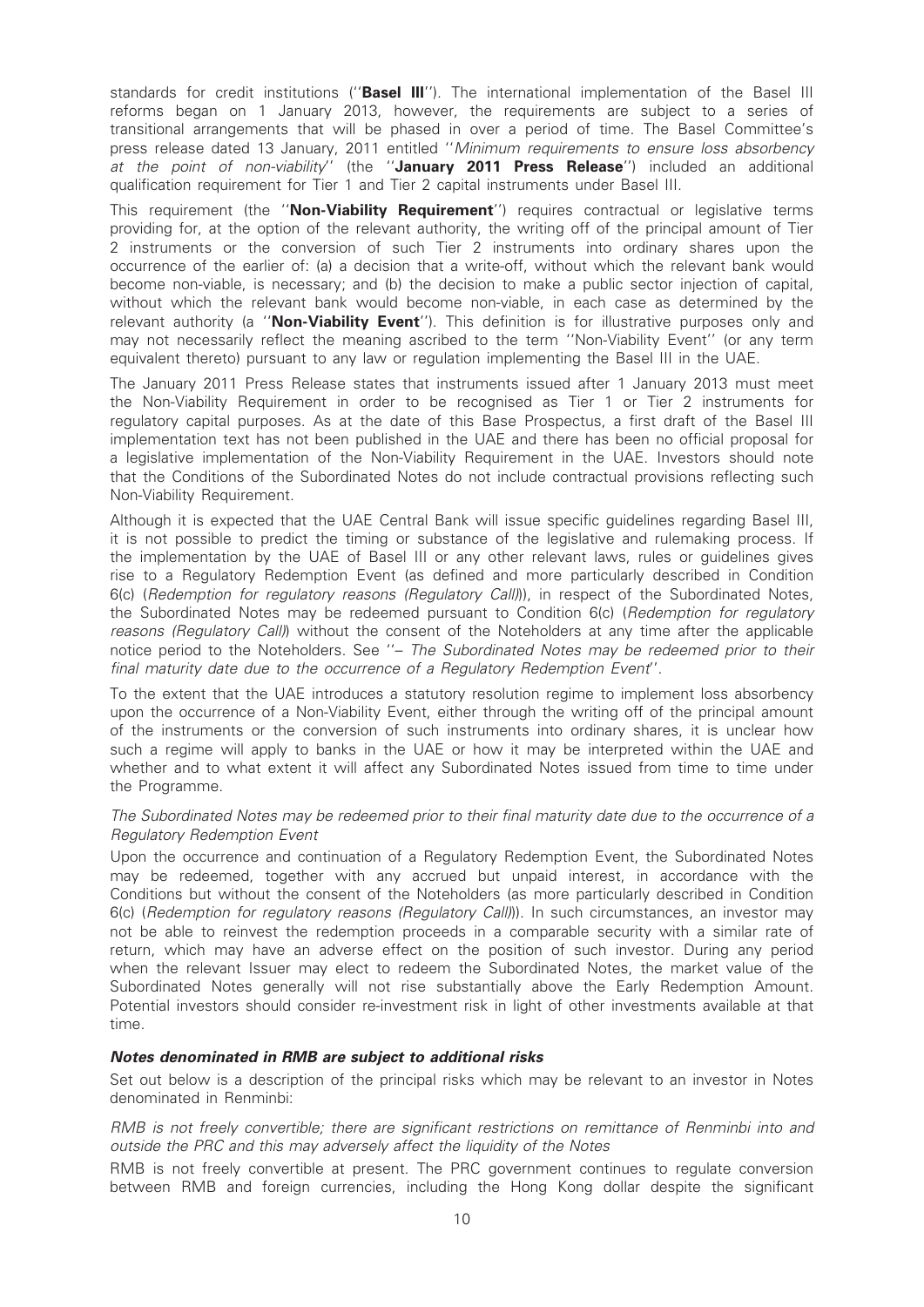reduction over the years by the PRC government of its control over routine foreign exchange transactions under current accounts. Participating banks in Hong Kong have been permitted to engage in the settlement of Renminbi trade transactions under a pilot scheme introduced in July 2009. This represents a current account activity. The pilot scheme was extended in June 2010 to cover twenty provinces and cities in the PRC and to make Renminbi trade settlement and other current account item settlement available in all countries worldwide. It was further extended in August 2011 to cover all provinces and cities in the PRC. The Renminbi trade settlements under the pilot scheme have become one of the most significant sources of Renminbi funding in Hong Kong. The People's Bank of China (the "PBOC") has established a RMB clearing and settlement system for participating banks in Hong Kong pursuant to a Settlement Agreement relating to the clearing of RMB business between PBOC and Bank of China (Hong Kong) Limited. However, the current size of RMB and RMB-denominated financial assets in Hong Kong is limited, and its growth is subject to many constraints which are directly affected by PRC laws and regulations on foreign exchange and may adversely affect the liquidity of the Notes.

On 12 October 2011, Ministry of Commerce People's Republic of China ("MOFCOM") promulgated the Circular on Issues in relation to Cross-border Renminbi Foreign Direct Investment (the "MOFCOM RMB FDI Circular"). Pursuant to the MOFCOM RMB FDI Circular, prior written consent from the appropriate office of MOFCOM and/or its local counterparts (depending on the size and the relevant industry of the investment) is required for Renminbi foreign direct investments (''RMB FDI''). The MOFCOM RMB FDI Circular also requires that the proceeds of RMB FDI may not be used towards investment in securities, financial derivatives or entrustment loans in the PRC, except for investments in PRC domestic listed companies through private placements or share transfers by agreement. On 13 October 2011, Measures on Administration of Renminbi Settlement in relation to Foreign Direct Investment (the "PBOC RMB FDI Measures") issued by the People's Bank of China (the "PBOC") set out operating procedures for PRC banks to handle Renminbi settlement relating to RMB FDI and borrowing by foreign invested enterprises of offshore Renminbi loans. Prior to the PBOC RMB FDI Measures, cross-border Renminbi settlement for RMB FDI required approvals from the PBOC on a case-by-case basis. The new rules replace the PBOC approval requirement with a less onerous post-event registration and filing requirement. Under the new rules, foreign invested enterprises (whether established or acquired by foreign investors) need to (i) register their corporate information after the completion of a RMB FDI transaction, and (ii) make post-event registration or filing with the PBOC of any changes in registration information or in the event of increase or decrease of registered capital, equity transfer or replacement, merger or acquisition.

As the above measures and circulars are still relatively new, how they will be applied in practice still remain subject to the interpretation by the relevant PRC authorities.

There is no assurance that the PRC government will continue to gradually liberalise control over cross-border Renminbi remittances in the future or that new PRC regulations will not be promulgated in the future which have the effect of restricting or eliminating the remittance of Renminbi into or outside the PRC. In the event that the Group is not able to repatriate funds outside the PRC in Renminbi, the relevant Issuer will need to source Renminbi offshore to finance its obligations under the Notes, and its ability to do so will be subject to the overall availability of Renminbi outside the PRC.

# There is only limited availability of Renminbi outside the PRC, which may affect the liquidity of the Notes and the Company's ability to source Renminbi outside the PRC to service Notes denominated in CNY

Since February 2004, in accordance with arrangements between the PRC central government and the Hong Kong government, licensed banks in Hong Kong may offer limited Renminbi-denominated banking services to Hong Kong residents and specified business customers. The PBOC, the central bank of the PRC, has also established a Renminbi clearing and settlement system for participating banks in Hong Kong. On 19 July 2010, further amendments were made to the Settlement Agreement on the Clearing of Renminbi Business (the "Settlement Agreement") between the PBOC and Bank of China (Hong Kong) Limited (the "RMB Clearing Bank") to further expand the scope of Renminbi business for participating banks in Hong Kong. Pursuant to the revised arrangements, all corporations are allowed to open Renminbi accounts in Hong Kong; there is no longer any limit (other than as provided in the following paragraph) on the ability of corporations to convert Renminbi; and there will no longer be any restriction on the transfer of Renminbi funds between different accounts in Hong Kong.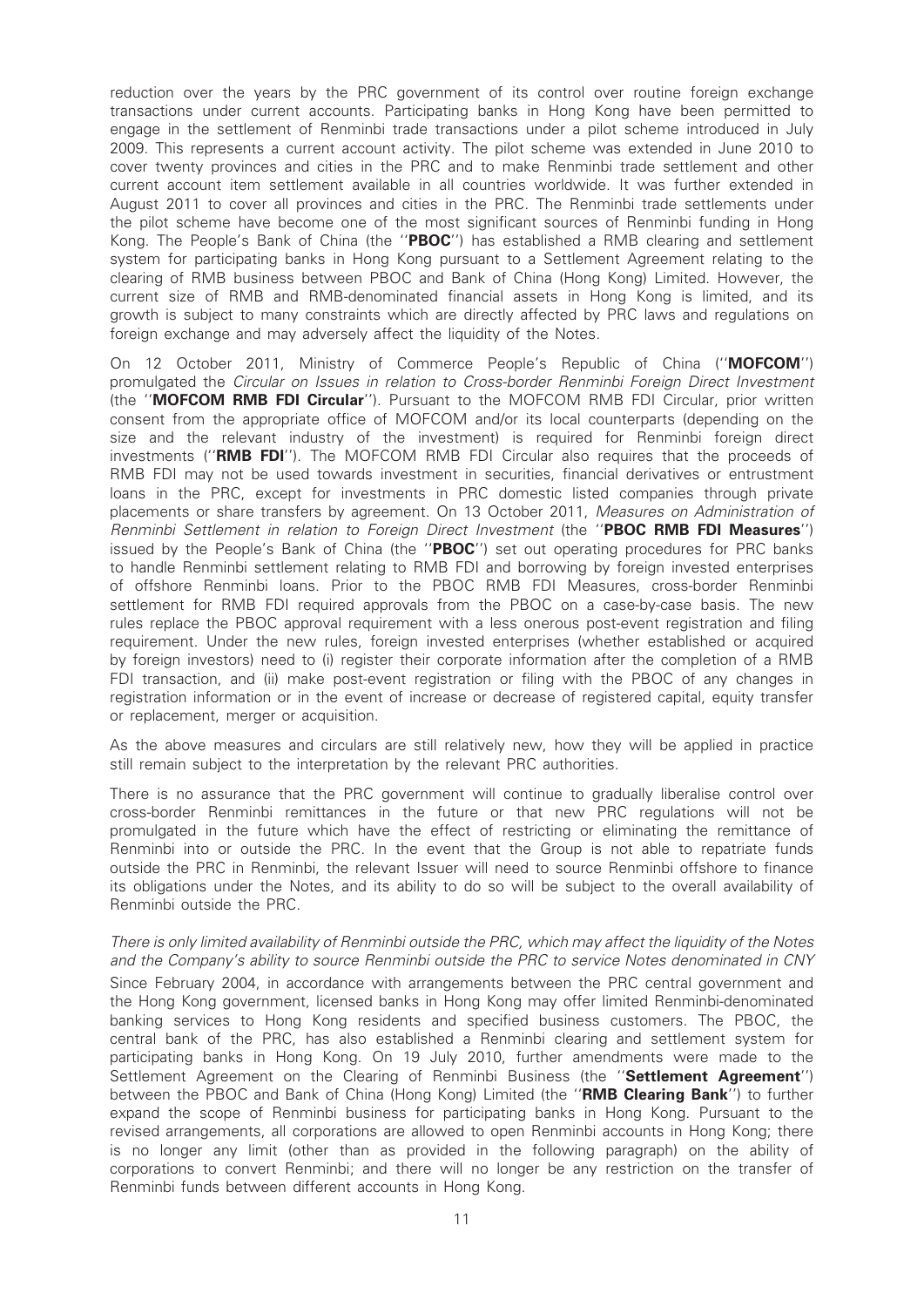However, the current size of Renminbi-denominated financial assets outside the PRC is limited. As of November 2012, the total amount of Renminbi deposits held by institutions authorised to engage in Renminbi banking business amounted to approximately RMB 571,028 millions (source: Hong Kong Monetary Authority Monthly Statistical Bulletin). In addition, participating banks are also required by the Hong Kong Monetary Authority to maintain a total amount of Renminbi (in the form of cash and its settlement account balance with the RMB Clearing Bank) of no less than 25.0 per cent. of their Renminbi deposits, which further limits the availability of Renminbi that participating banks can utilise for conversion services for their customers. Renminbi business participating banks do not have direct Renminbi liquidity support from the PBOC. The RMB Clearing Bank only has access to onshore liquidity support from the PBOC to square open positions of participating banks for limited types of transactions, including open positions resulting from conversion services for corporations relating to cross-border trade settlement and for individual customers with accounts in Hong Kong of up to RMB 20,000 per person per day. The RMB Clearing Bank is not obliged to square for participating banks any open positions resulting from other foreign exchange transactions or conversion services and the participating banks will need to source Renminbi from the offshore market to square such open positions.

Although it is expected that the offshore Renminbi market will continue to grow in depth and size, its growth is subject to many constraints as a result of PRC laws and regulations on foreign exchange. There is no assurance that new PRC regulations will not be promulgated or the Settlement Agreement will not be terminated or amended in the future which will have the effect of restricting availability of Renminbi offshore. The limited availability of Renminbi outside the PRC may affect the liquidity of Notes denominated in CNY. To the extent the Company is required to source Renminbi in the offshore market to service Notes denominated in CNY, there is no assurance that the Company will be able to source such Renminbi on satisfactory terms, if at all.

# RMB currency risk

Except in limited circumstances, all payments of RMB under the Notes will be made solely by transfer to a RMB bank account maintained in Hong Kong in accordance with the prevailing rules and regulations for such transfer and in accordance with the terms and conditions of the Notes. The relevant Issuer cannot be required to make payment by any other means (including by transfer to a bank account in the PRC or anywhere else outside Hong Kong). RMB is not freely convertible at present, and conversion of RMB into other currencies through banks in Hong Kong is subject to restrictions.

In addition, there can be no assurance that access to RMB for the purposes of making payments under the Notes by the relevant Issuer or generally will remain or that new PRC regulations will not be promulgated which have the effect of restricting availability of RMB outside of the PRC. If it becomes impossible to convert RMB from/to another freely convertible currency, or transfer RMB between accounts in Hong Kong, or the general RMB exchange market in Hong Kong becomes illiquid, or any RMB clearing and settlement system for participating banks in Hong Kong is disrupted or suspended, the relevant Issuer may make any payment of RMB under the Notes in another currency selected by the relevant Issuer using an exchange rate determined by the Calculation Agent.

# RMB exchange rate risk

The value of RMB against the U.S. dollar and other foreign currencies fluctuates and is affected by changes in the PRC and international political and economic conditions and by many other factors. The relevant Issuer will make all RMB payments under the Notes in RMB unless otherwise specified. As a result, the value of such payments in RMB (in U.S. dollars or other applicable foreign currency terms) may vary with the prevailing exchange rates in the marketplace. If the value of RMB depreciates against the U.S. dollar or other foreign currencies, the value of a Noteholder's investment in U.S. dollars or other applicable foreign currency terms will decline.

# Risks related to Notes generally

Set out below is a brief description of certain risks relating to the Notes generally:

# Modification and substitution

The conditions of the Notes contain provisions for calling meetings of Noteholders to consider matters affecting their interests generally. These provisions permit defined majorities to bind all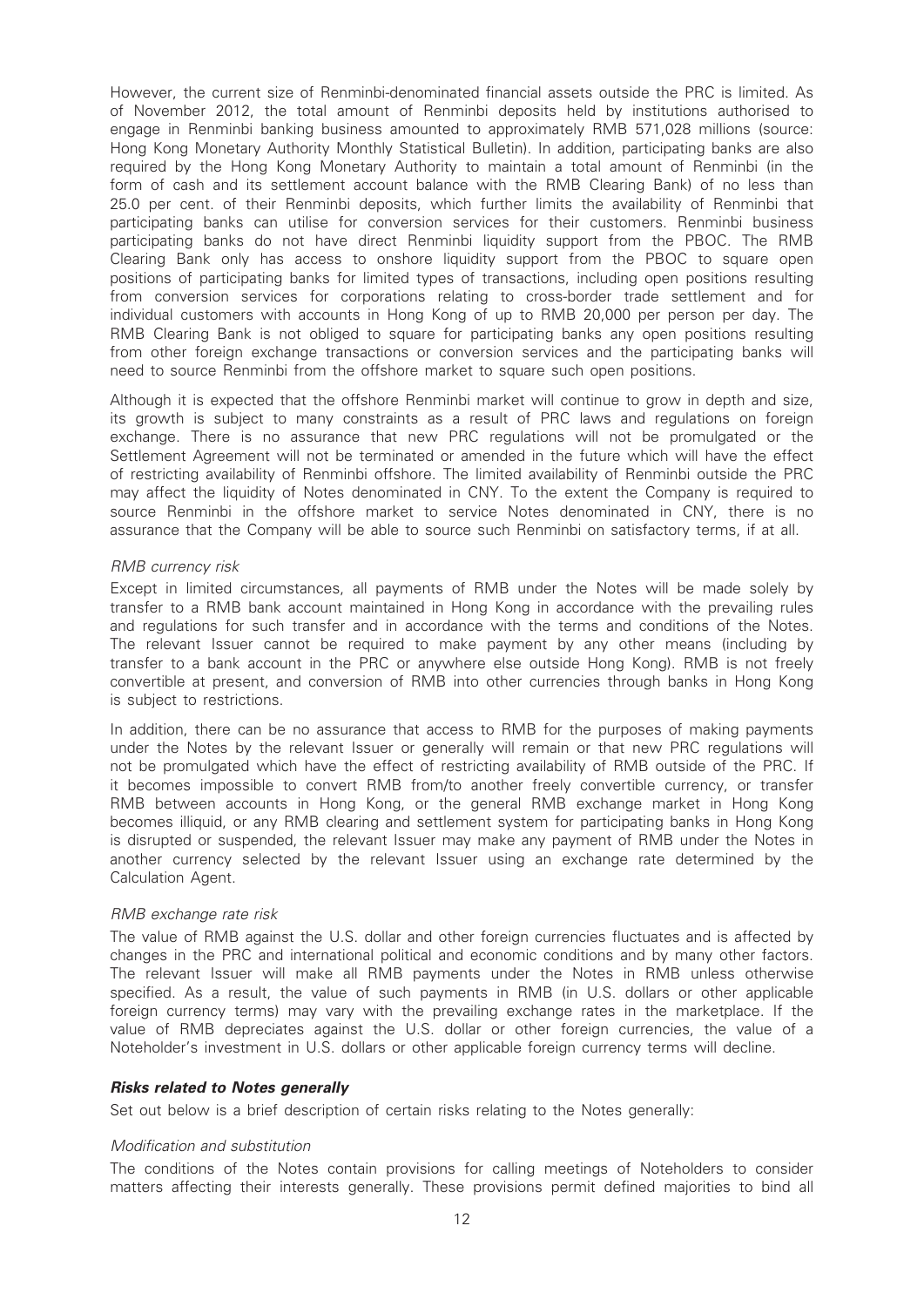Noteholders including Noteholders who did not attend and vote at the relevant meeting and Noteholders who voted in a manner contrary to the majority.

The conditions of the Notes also provide that the Agent and the relevant Issuer may agree, without the consent of Noteholders, to any modification of any Notes, in the circumstances specified in Condition 14.

The conditions of the Notes also provide that ENBD (in its capacity as Issuer and as Guarantor in the case of Notes issued by EGF) may at any time, without the consent of Noteholders, agree to the substitution of a member of the Group, as defined in Condition 3, as principal debtor or guarantor, as the case may be, under any Notes in place of itself, in the circumstances described in Condition 17 subject, in particular, to ENBD obtaining appropriate confirmation that the substitution will not (or would not) result in a downgrade of the then current credit ratings afforded to the Notes (the "ratings test").

Accordingly, investors should be aware that ENBD's substitution (in its capacity as Issuer and as Guarantor in the case of Notes issued by EGF) may be effected without the consent of Certificateholders and will only be subject to the ratings test being satisfied. Such investors should also be aware that: (i) any rating agency which has rated (or may be asked to rate) any Notes as part of the ratings test will not take the interests of such investors into account when so doing; (ii) any such rating will be focussed solely on a credit analysis of the Notes and may not address any other particular areas of concern for such investors; and (iii) any such rating may subsequently be downgraded or withdrawn within a very short time period without investors having any rights as a result.

# No third-party guarantees

Investors should be aware that no guarantee is given in relation to the Notes by the Government of Dubai (see also ''– Principal shareholder and governmental interests'' above) or any other third parties other than, where EGF is the relevant Issuer, ENBD.

# EU Savings Directive

Under EC Council Directive 2003/48/EC on the taxation of savings income (the "Savings **Directive''**), each Member State is required to provide to the tax authorities of another Member State details of payments of interest or other similar income paid by a person within its jurisdiction to, or collected by such a person for, an individual resident or certain limited types of entity established in that other Member State; however, for a transitional period, Austria and Luxembourg may instead apply a withholding system in relation to such payments, deducting tax at a rate of 35 per cent. (the ending of such transitional period being dependent upon the conclusion of certain other agreements relating to information exchange with certain other countries).

A number of non-EU countries and certain dependent or associated territories of certain Member States have adopted similar measures (either provision of information or transitional withholding) in relation to payments made by a person within its jurisdiction to, or collected by such a person for, an individual resident or certain limited types of entity established in a Member State. In addition, the Member States have entered into provision of information or transitional withholding arrangements with certain of those dependent or associated territories in relation to payments made by a person in a Member State to, or collected by such a person for, an individual resident or certain limited types of entity established in one of those territories.

The European Commission has proposed certain amendments to the Savings Directive, which may, if implemented, amend or broaden the scope of the requirements described above. Investors who are in any doubt as to their position should consult their professional advisers.

If a payment were to be made or collected through a Member State which has opted for a withholding system and an amount of, or in respect of tax were to be withheld from that payment, neither the relevant Issuer nor any Paying Agent nor any other person would be obliged to pay additional amounts with respect to any Note as a result of the imposition of such withholding tax. Each Issuer is required, save as provided in ''Terms and Conditions of the Notes'', to maintain a paying agent within the meaning of the Savings Directive in a Member State that is not obliged to withhold or deduct tax pursuant to the Savings Directive.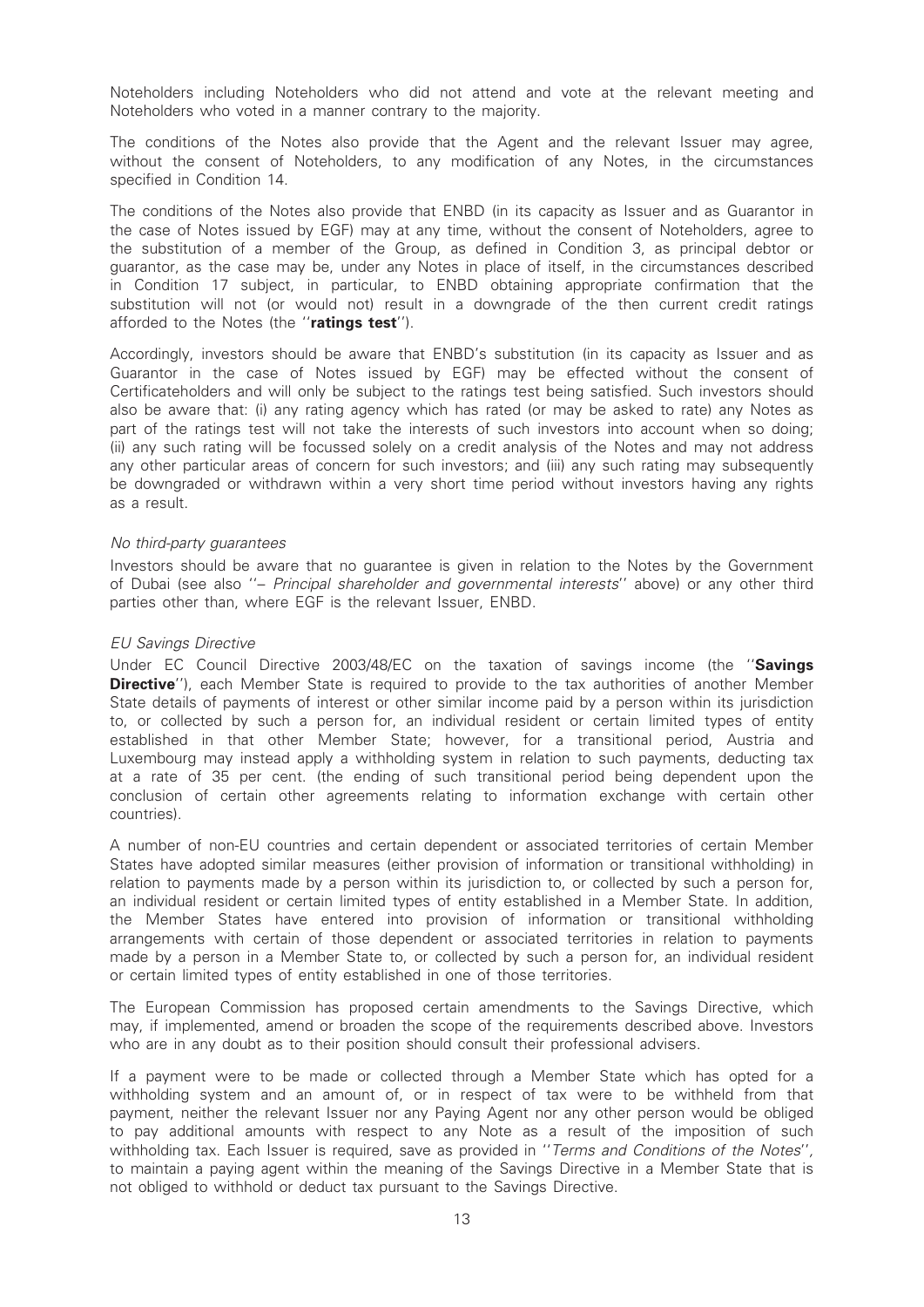### Foreign Account Tax Compliance withholding may affect payments on the Notes

The U.S. "Foreian Account Tax Compliance Act" (or "FATCA") imposes a new reporting regime and, potentially, a 30 per cent. withholding tax with respect to (i) certain payments from sources within the United States, (ii) ''foreign passthru payments'' made to certain non-U.S. financial institutions that do not comply with this new reporting regime, and (iii) payments to certain investors that do not provide identification information with respect to interests issued by a participating non-U.S. financial institution. The Issuer may be classified as a financial institution for these purposes. If an amount in respect of such withholding tax were to be deducted or withheld from interest, principal or other payments made in respect of the Notes, neither the Issuer nor any paying agent nor any other person would, pursuant to the conditions of the Notes, be required to pay additional amounts as a result of the deduction or withholding. As a result, investors may receive less interest or principal than expected. Prospective investors should refer to the section ''Taxation – Foreign Account Tax Compliance Act.''

# Change of law

The Terms and Conditions of the Notes are based on English law in effect as at the date of this Base Prospectus. However, no assurance can be given as to the impact of any possible judicial decision or change to English law or administrative practices after the date of this Base Prospectus, nor can any assurance be given as to whether any such change could adversely affect the ability of the Issuer to make payments under the Notes to be issued under the Programme or of the Guarantor, as the case may be, to comply with its obligations under the Guarantee.

#### Trading in the clearing systems

In relation to any issue of Notes which have denominations consisting of a minimum Specified Denomination plus one or more higher integral multiples of another smaller amount, it is possible that such Notes may be traded in amounts that are not integral multiples of such minimum Specified Denomination. In such a case a holder who, as a result of trading such amounts, holds an amount which is less than the minimum Specified Denomination in his account with the relevant clearing system at the relevant time may not receive a definitive Note in respect of such holding (should definitive Notes be printed) and would need to purchase a principal amount of Notes such that its holding amounts to a Specified Denomination.

If definitive Notes are issued, holders should be aware that definitive Notes which have a denomination that is not an integral multiple of the minimum Specified Denomination may be illiquid and difficult to trade.

If a Noteholder holds an amount which is less than the minimum Specified Denomination in his account with the relevant clearing system at the relevant time, such Noteholder may not receive a definitive Note in respect of such holding (should definitive Notes be printed) and would need to purchase a principal amount of Notes such that its holding amounts to at least a Specified Denomination in order to be eligible to receive a definitive Note.

#### Reliance on Euroclear and Clearstream, Luxembourg procedures

Each Tranche of Notes will be represented on issue by one or more Global Notes that will be deposited with a Common Depositary for Euroclear and Clearsteam, Luxembourg (each as defined in ''Form of the Notes'' below). Except in the circumstances described in the Global Note, investors will not be entitled to receive Notes in definitive form. Euroclear and Clearstream, Luxembourg and their respective direct and indirect participants will maintain records of the beneficial interests in the Global Note. While the Notes are represented by a Global Note, investors will be able to trade their beneficial interests only through Euroclear and Clearstream, Luxembourg and their respective participants. While Notes are represented by a Global Note, the relevant Issuer will discharge its payment obligation under such Note by making payments through the relevant clearing systems. A holder of a beneficial interest in a Global Note must rely on the procedures of the relevant clearing system and its participants to receive payments under the relevant Notes. The Issuers have no responsibility or liability for the records relating to, or payments made in respect of, beneficial interests in any Global Note.

Holders of beneficial interests in a Global Note will not have a direct right to vote in respect of the relevant Notes. Instead, such holders will be permitted to act only to the extent that they are enabled by the relevant clearing system and its participants to appoint appropriate proxies.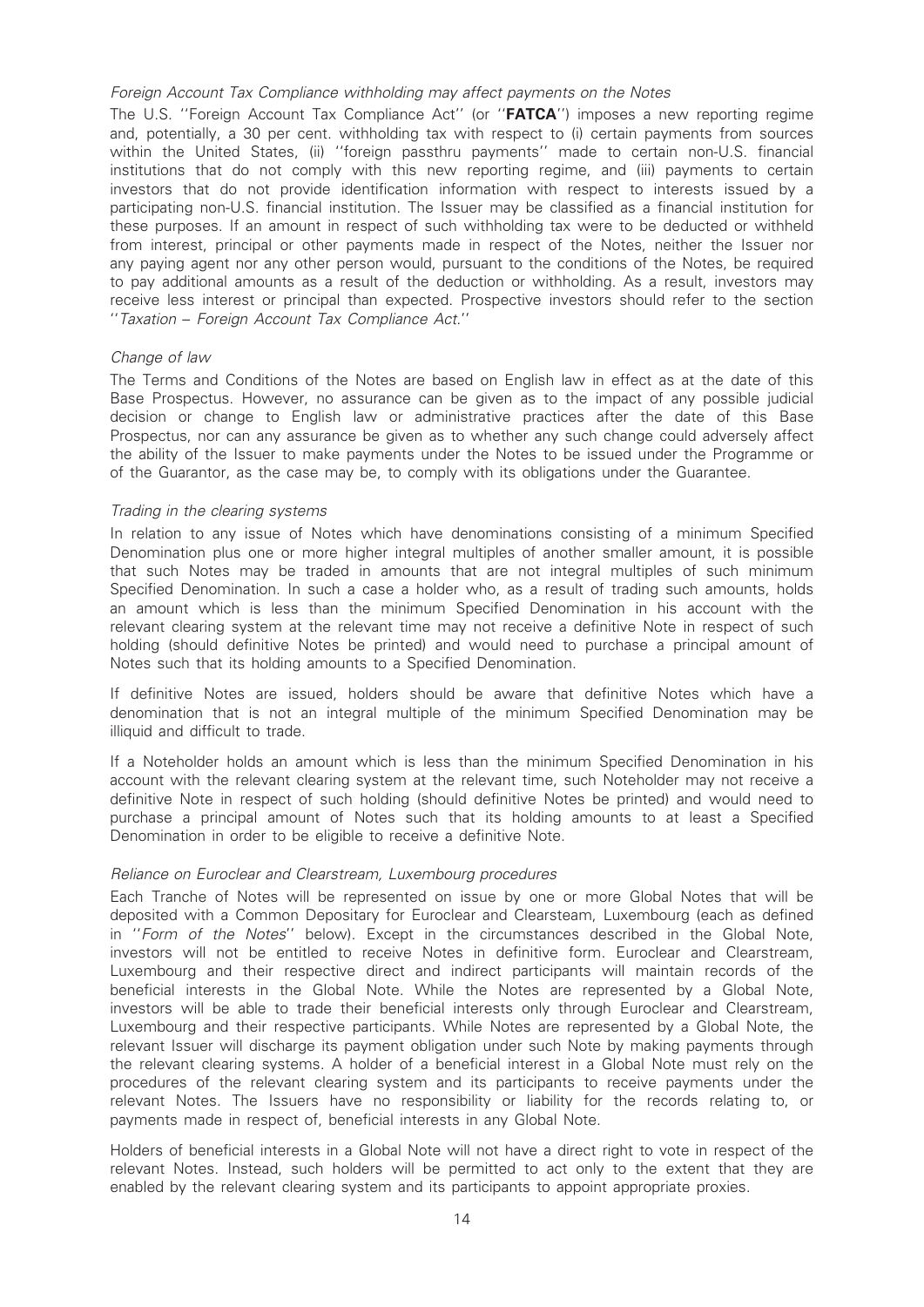# Risks related to the market generally

Set out below is a brief description of the principal market risks, including liquidity risk, exchange rate risk, interest rate risk and credit risk:

# Absence of secondary market/limited liquidity

Notes may have no established trading market when issued, and one may never develop. If a market does develop, it may not be very liquid. Therefore, investors may not be able to sell their Notes easily or at prices that will provide them with a yield comparable to similar investments that have a developed secondary market. This is particularly the case for Notes that are especially sensitive to interest rate, currency or market risks, are designed for specific investment objectives or strategies or have been structured to meet the investment requirements of limited categories of investors. These types of Notes generally would have a more limited secondary market and more price volatility than conventional debt securities. Illiquidity may have a severely adverse effect on the market value of Notes. Accordingly, the purchase of the Notes is suitable only for investors who can bear the risks associated with a lack of liquidity in the Notes and the financial and other risks associated with an investment in the Notes.

# Exchange rate risks and exchange controls

The relevant Issuer will pay principal and interest on the Notes and the Guarantor will make any payments under the Guarantee in the Specified Currency. This presents certain risks relating to currency conversions if an investor's financial activities are denominated principally in a currency or currency unit (the "**Investor's Currency**") other than the Specified Currency. These include the risk that exchange rates may significantly change (including changes due to devaluation of the Specified Currency or revaluation of the Investor's Currency) and the risk that authorities with jurisdiction over the Investor's Currency may impose or modify exchange controls. An appreciation in the value of the Investor's Currency relative to the Specified Currency would decrease (a) the Investor's Currency-equivalent yield on the Notes, (b) the Investor's Currency-equivalent value of the principal payable on the Notes and (c) the Investor's Currency-equivalent market value of the Notes.

Government and monetary authorities may impose (as some have done in the past) exchange controls that could adversely affect an applicable exchange rate. As a result, investors may receive less interest or principal than expected, or no interest or principal.

# Credit ratings may not reflect all risks

One or more independent credit rating agencies may assign credit ratings to the Notes. The ratings may not reflect the potential impact of all risks related to the structure, the market, the additional factors discussed above, or any other factors that may affect the value of the Notes. A credit rating is not a recommendation to buy, sell or hold securities and may be revised or withdrawn by the rating agency at any time.

In general, European regulated investors are restricted under the CRA Regulation from using credit ratings for regulatory purposes, unless such ratings are issued by a credit rating agency established in the EU and registered under the CRA Regulation (and such registration has not been withdrawn or suspended). Such general restriction will also apply in the case of credit ratings issued by non-EU credit rating agencies, unless the relevant credit ratings are endorsed by an EUregistered credit rating agency or the relevant non-EU rating agency is certified in accordance with the CRA Regulation (and such endorsement action or certification, as the case may be, has not been withdrawn or suspended). The list of registered and certified rating agencies published by ESMA on its website in accordance with the CRA Regulation is not conclusive evidence of the status of the relevant rating agency being included in such list as there may be delays between certain supervisory measures being taken against a relevant rating agency and publication of an updated ESMA list. Certain information with respect to the credit rating agencies and ratings will be disclosed in the applicable Final Terms.

# Emerging markets

Investors in emerging markets should be aware that these markets are subject to greater risks than more developed markets, including, in some cases, significant legal, economic and political risks. Accordingly, investors should exercise particular care in evaluating the risks involved and must decide for themselves whether, in light of those risks, their investment is appropriate.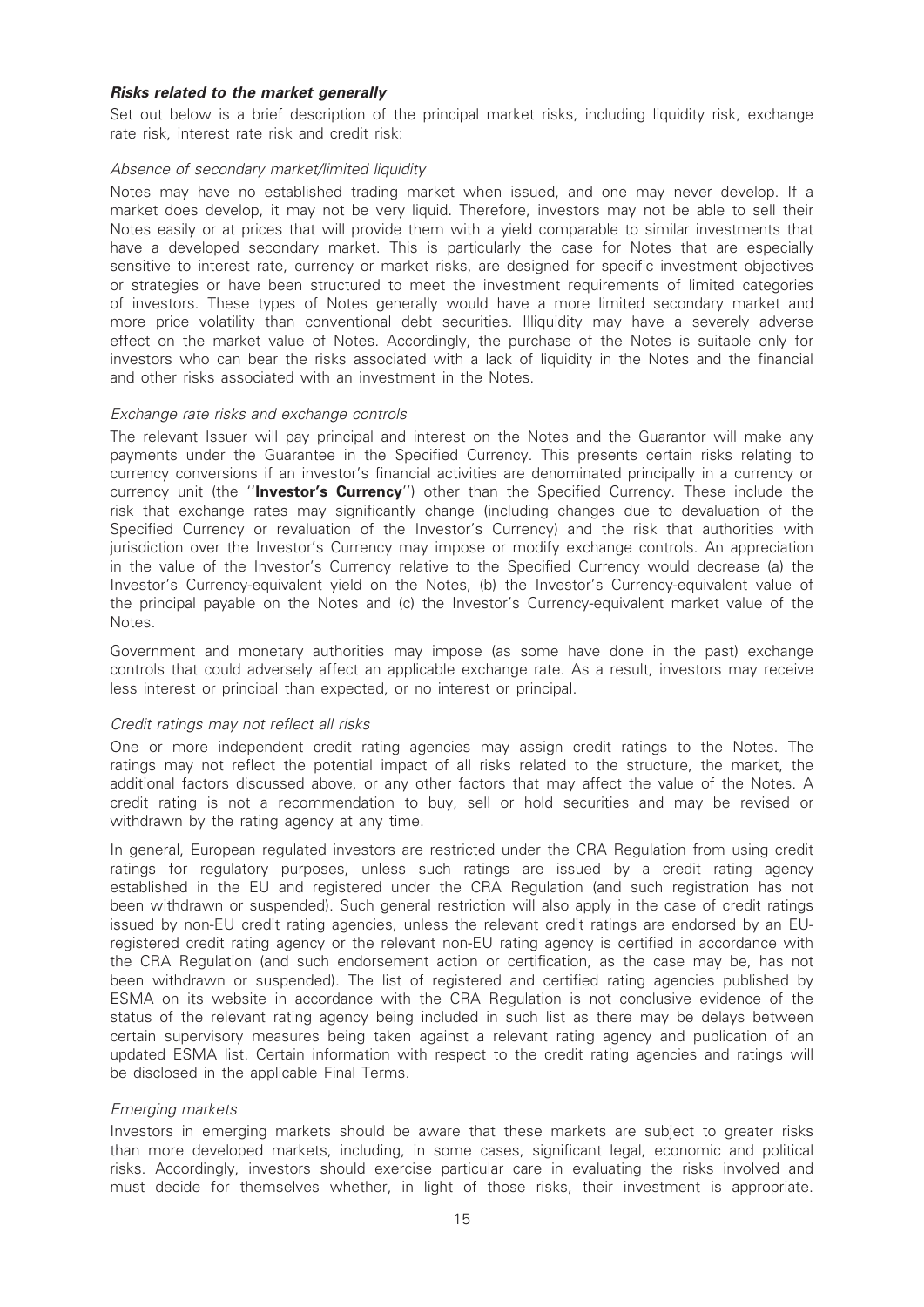Generally, investment in emerging markets is only suitable for sophisticated investors who fully appreciate the significance of the risk involved.

# Taxation risks on payments

Payments made by the relevant Obligor in respect of the Notes and the Guarantee could become subject to taxation. The Conditions require the relevant Obligor to pay additional amounts in the event that any withholding or deduction is required by UAE law to be made in respect of payments made by it under those the Notes and the Guarantee, as the case may be. Condition 7 provides that the relevant Obligor is required to pay additional amounts in respect of any such withholdings or deductions imposed by the Cayman Islands and/or the UAE (see Condition 7 and the definitions of "Tax Jurisdiction") in certain circumstances. In the event that the relevant Obligor fails to gross-up for any such withholding or deduction on payments due in respect of the Notes to Noteholders, each relevant Obligor has, pursuant to the Trust Deed, unconditionally and irrevocably undertaken (irrespective of the payment of any fee), as a continuing obligation, to pay to the Noteholders an amount equal to the liabilities of the relevant Obligor in respect of any and all additional amounts required to be paid in respect of the Notes pursuant to Condition 7 in respect of any withholding or deduction in respect of any tax as set out in that Condition.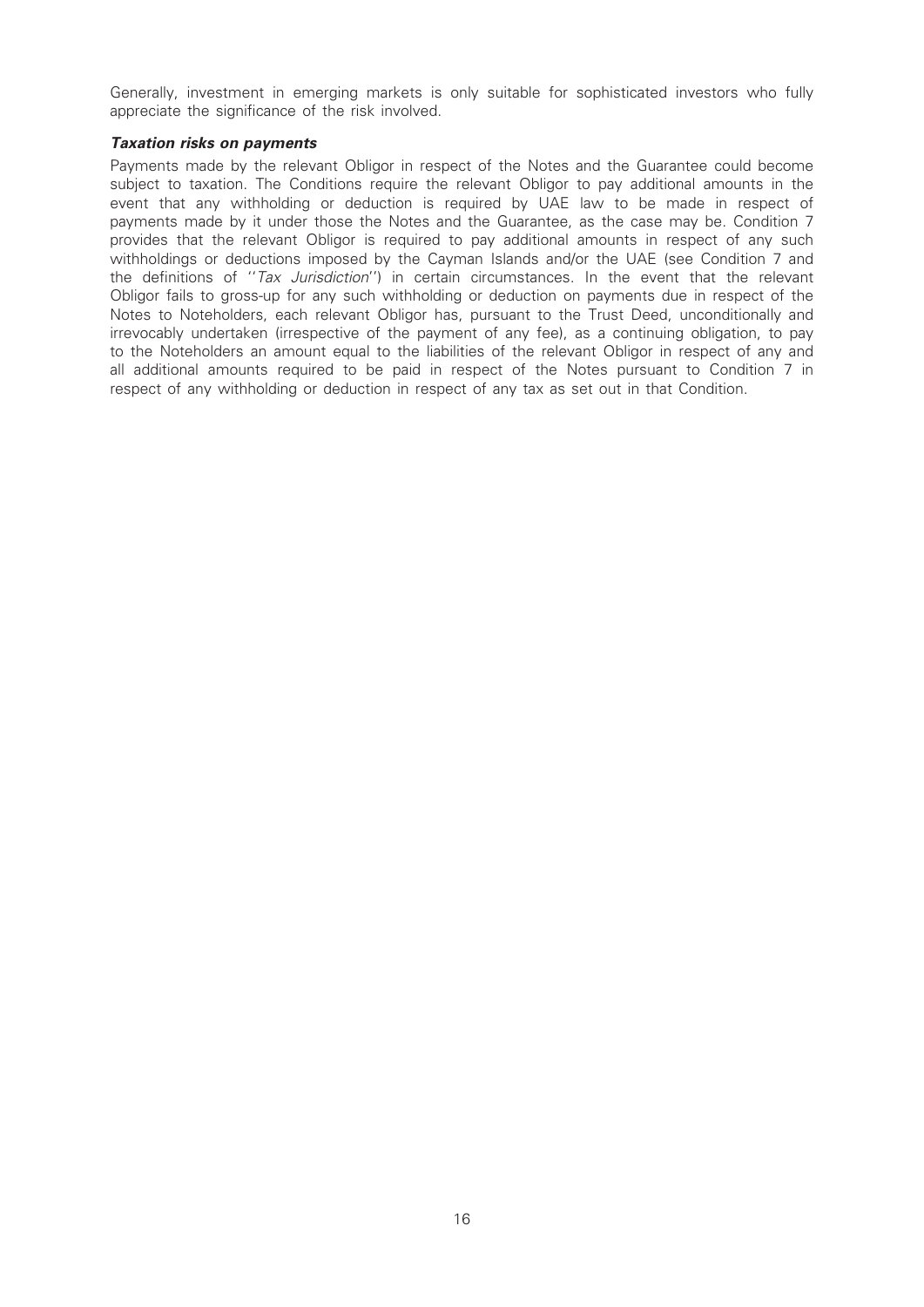# DOCUMENTS INCORPORATED BY REFERENCE

The following documents which have previously been published or are published simultaneously with this Base Prospectus and have been filed with the CSSF shall be incorporated by reference in, and form part of, this Base Prospectus:

- (a) the audited consolidated annual financial statements of ENBD for the year ended 31 December 2012, including:
	- (i) statement of financial position (page 2);
	- (ii) income statement (page 3);
	- (iii) statement of comprehensive income (page 4);
	- (iv) statement of cash flows (pages 5-6);
	- (v) accounting policies and explanatory notes (pages 9-119); and
	- (vi) auditors' report (page 1);
- (b) the audited consolidated annual financial statements of ENBD for the year ended 31 December 2011 including:
	- (i) statement of financial position (page 5);
	- (ii) income statement (page 6);
	- (iii) statement of comprehensive income (page 7);
	- (iv) statement of cash flows (page 8);
	- (v) accounting policies and explanatory notes (pages 11-120); and
	- (vi) auditors' report (page 4); and
- (c) the Terms and Conditions of the Notes contained in the Base Prospectus dated 22 December 2011, pages 39 to 70 (inclusive);

Each of ENBD and EGF will, in the event of any significant new factor, material mistake or inaccuracy relating to information included in this Base Prospectus which is capable of affecting the assessment of any Notes, prepare a supplement to this Base Prospectus or publish a new Base Prospectus for use in connection with any subsequent issue of Notes.

Following the publication of this Base Prospectus a supplement may be prepared by ENBD and EGF and approved by the CSSF in accordance with Article 16 of the Prospectus Directive. Statements contained in any such supplement (or contained in any document incorporated by reference therein) shall, to the extent applicable (whether expressly, by implication or otherwise), be deemed to modify or supersede statements contained in this Base Prospectus or in a document which is incorporated by reference in this Base Prospectus. Any statement so modified or superseded shall not, except as so modified or superseded, constitute a part of this Base Prospectus.

Copies of documents incorporated by reference in this Base Prospectus can be obtained from the Luxembourg Stock Exchange's website at www.bourse.lu and, upon request, free of charge, from the registered office of ENBD and from the specified offices of the Paying Agents for the time being in London and Luxembourg.

The information incorporated by reference in this Base Prospectus that is not included in (a) and (b) above is to be considered as additional information and is not required by the relevant schedules of Regulation (EC) No. 809/2004 of 29 April 2004 implementing the Prospectus Directive.

Any information incorporated by reference in the documents incorporated by reference in this Base Prospectus shall not form part of this Base Prospectus.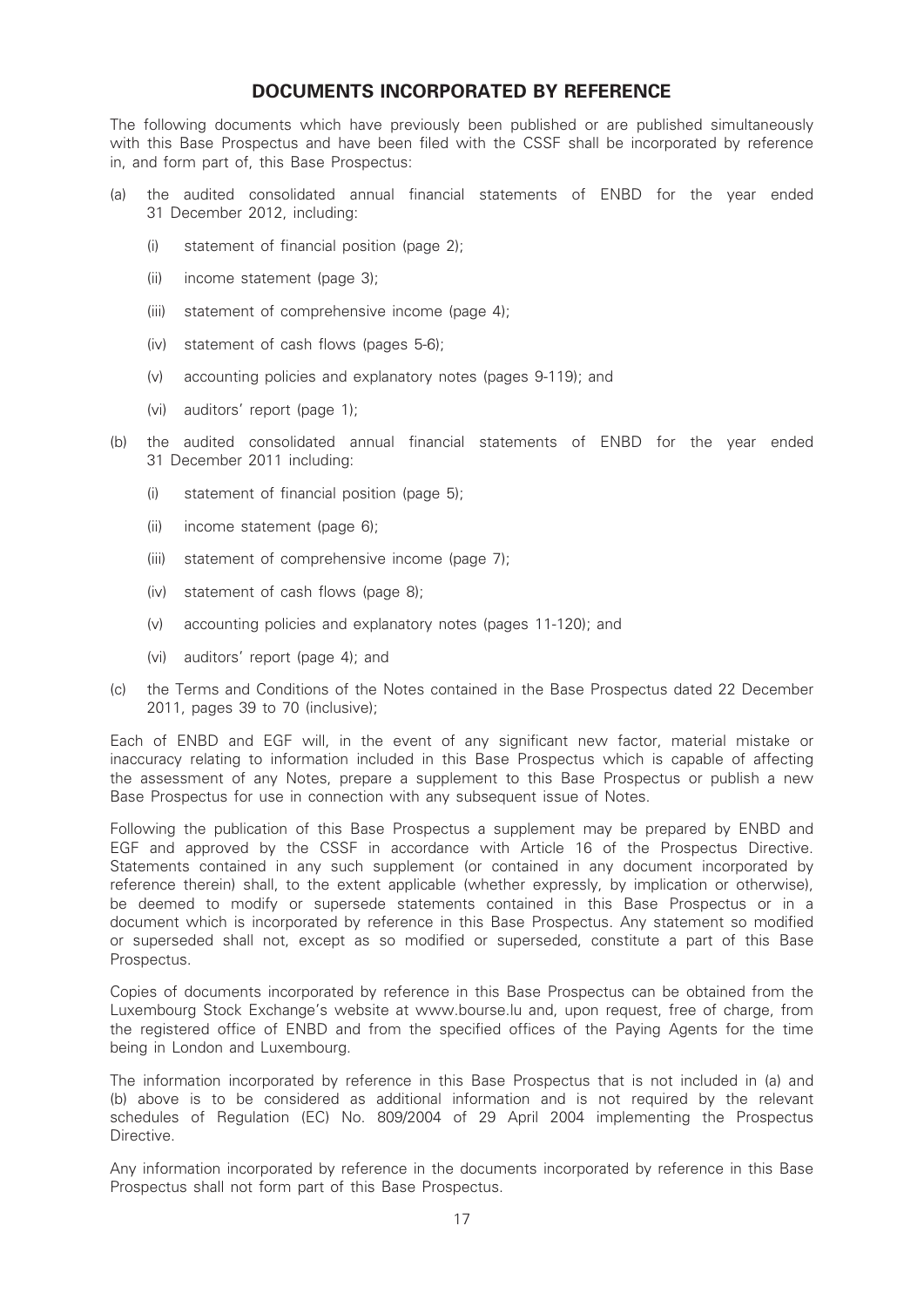# GENERAL DESCRIPTION OF THE PROGRAMME

The following description does not purport to be complete and is taken from, and is qualified in its entirety by, the remainder of this Base Prospectus and, in relation to the terms and conditions of any particular Tranche of Notes, is completed by the applicable Final Terms.

Words and expressions defined in ''Form of the Notes'' and ''Terms and Conditions of the Notes'' shall have the same meanings in the following description.

| <b>Issuers:</b>                                                                                         | Emirates NBD PJSC                                                                                                                                                                                                                                                                                                                                                                                                                                                                                                                                                                                   |
|---------------------------------------------------------------------------------------------------------|-----------------------------------------------------------------------------------------------------------------------------------------------------------------------------------------------------------------------------------------------------------------------------------------------------------------------------------------------------------------------------------------------------------------------------------------------------------------------------------------------------------------------------------------------------------------------------------------------------|
|                                                                                                         | Emirates NBD Global Funding Limited                                                                                                                                                                                                                                                                                                                                                                                                                                                                                                                                                                 |
| <b>Guarantor in respect of Notes</b><br><b>Issued by Emirates NBD Global</b><br><b>Funding Limited:</b> | Emirates NBD PJSC                                                                                                                                                                                                                                                                                                                                                                                                                                                                                                                                                                                   |
| <b>Description:</b>                                                                                     | Euro Medium Term Note Programme                                                                                                                                                                                                                                                                                                                                                                                                                                                                                                                                                                     |
| Arranger:                                                                                               | Deutsche Bank AG, London Branch                                                                                                                                                                                                                                                                                                                                                                                                                                                                                                                                                                     |
| Dealers:                                                                                                | Barclays Bank PLC<br><b>BNP Paribas</b><br>Citigroup Global Markets Limited<br>Commerzbank Aktiengesellschaft<br>Crédit Agricole Corporate and Investment Bank<br>Credit Suisse Securities (Europe) Limited<br>Deutsche Bank AG, London Branch<br>Emirates NBD PJSC<br><b>HSBC Bank plc</b><br>ING Bank N.V.<br>J.P. Morgan Securities plc<br>Merrill Lynch International<br>Morgan Stanley & Co. International plc<br>Nomura International plc<br>SMBC Nikko Capital Markets Limited<br>Société Générale<br><b>Standard Chartered Bank</b><br>The Royal Bank of Scotland plc<br><b>UBS</b> Limited |
|                                                                                                         | and any other Dealers appointed in accordance with the<br>Programme Agreement.                                                                                                                                                                                                                                                                                                                                                                                                                                                                                                                      |
| <b>Certain Restrictions:</b>                                                                            | Each issue of Notes denominated in a currency in respect of<br>which particular laws, guidelines, regulations, restrictions or<br>reporting requirements apply will only be issued in circumstances<br>which comply with such laws, guidelines,<br>regulations,<br>restrictions or reporting requirements from time to time (see<br>"Subscription and Sale") including the restrictions applicable at<br>the date of this Base Prospectus.                                                                                                                                                          |
| <b>Issuing and Principal Paying</b><br>Agent:                                                           | Deutsche Bank AG, London Branch                                                                                                                                                                                                                                                                                                                                                                                                                                                                                                                                                                     |
| <b>Programme Size:</b>                                                                                  | Up to U.S.\$7,500,000,000 (or its equivalent in other currencies<br>calculated as described in the Programme Agreement)<br>outstanding at any time. The Issuers and the Guarantor may<br>increase the amount of the Programme in accordance with the<br>terms of the Programme Agreement.                                                                                                                                                                                                                                                                                                           |
| <b>Distribution:</b>                                                                                    | Notes may be distributed on a syndicated or non-syndicated<br>basis.                                                                                                                                                                                                                                                                                                                                                                                                                                                                                                                                |
| <b>Currencies:</b>                                                                                      | Subject to any applicable legal or regulatory restrictions, any<br>currency agreed between the relevant Issuer and the relevant<br>Dealer.                                                                                                                                                                                                                                                                                                                                                                                                                                                          |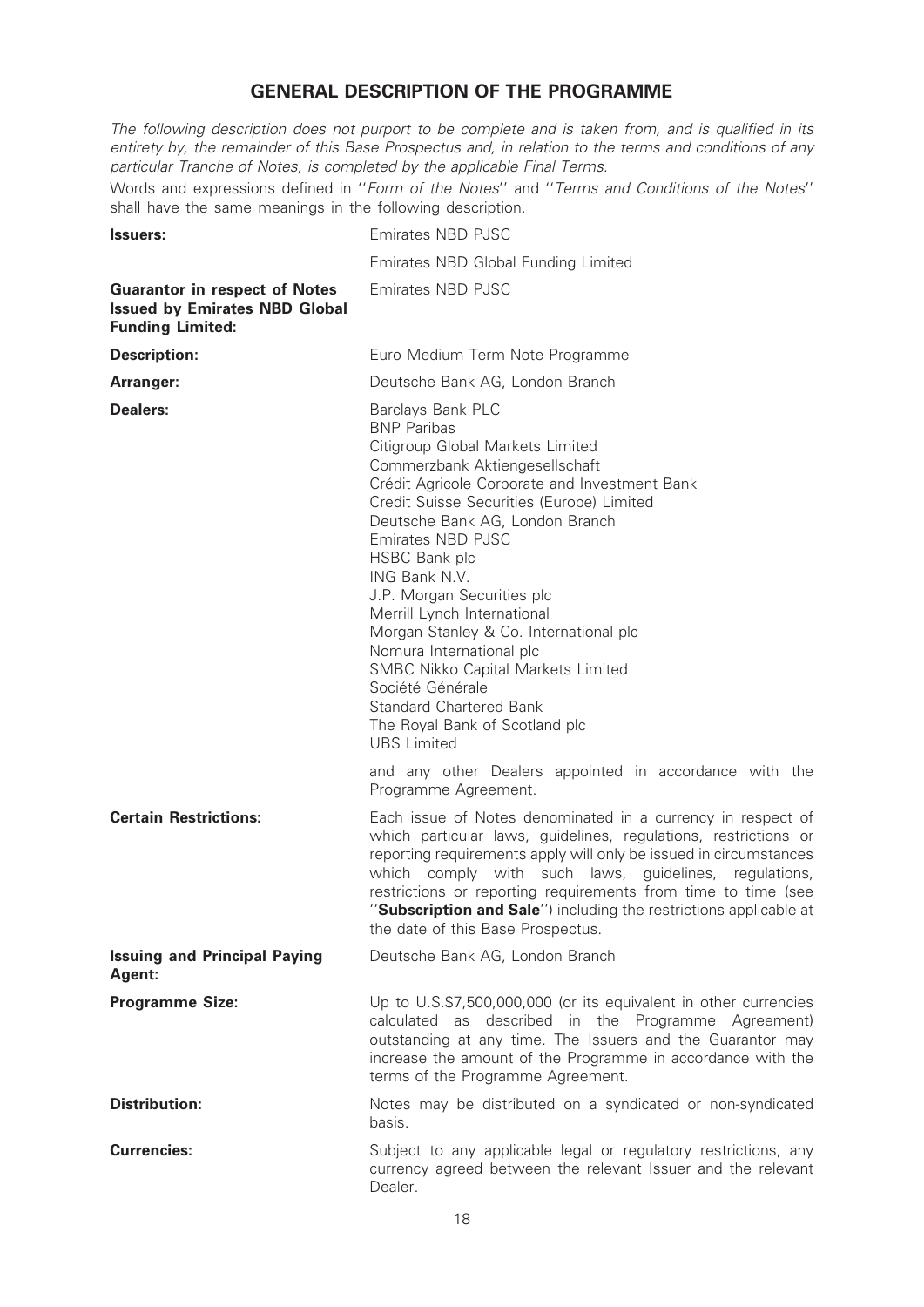| <b>Maturities:</b>          | Such maturities as may be agreed between the relevant Issuer<br>and the relevant Dealer, subject to such minimum or maximum<br>maturities as may be allowed or required from time to time by the<br>relevant central bank (or equivalent body) or any laws or<br>regulations applicable to the relevant Issuer or the relevant<br>Specified Currency.                                                                                                                                                            |  |
|-----------------------------|------------------------------------------------------------------------------------------------------------------------------------------------------------------------------------------------------------------------------------------------------------------------------------------------------------------------------------------------------------------------------------------------------------------------------------------------------------------------------------------------------------------|--|
| <b>Issue Price:</b>         | Notes may be issued at any price and either on a fully-paid or a<br>partly-paid basis.                                                                                                                                                                                                                                                                                                                                                                                                                           |  |
| <b>Form of Notes:</b>       | The Notes will be issued in bearer or registered form, as<br>described in "Form of the Notes". Registered Notes will not be<br>exchangeable for Bearer Notes and vice versa.                                                                                                                                                                                                                                                                                                                                     |  |
| <b>Fixed Rate Notes:</b>    | Fixed interest will be payable on such date or dates as may be<br>agreed between the relevant Issuer and the relevant Dealer and<br>will be calculated on the basis of such Day Count Fraction as may<br>be agreed between the relevant Issuer and the relevant Dealer.                                                                                                                                                                                                                                          |  |
| <b>Floating Rate Notes:</b> | Floating Rate Notes will bear interest at a rate determined:                                                                                                                                                                                                                                                                                                                                                                                                                                                     |  |
|                             | (i)<br>on the same basis as the floating rate under a notional<br>interest rate swap transaction in the relevant Specified<br>Currency governed by an agreement incorporating the 2006<br>ISDA Definitions (as published by the International Swaps<br>and Derivatives Association, Inc.); or                                                                                                                                                                                                                    |  |
|                             | by reference to LIBOR, LIBID, LIMEAN or EURIBOR (as<br>(ii)<br>may be specified in the applicable Final Terms) as adjusted<br>for any applicable margin.                                                                                                                                                                                                                                                                                                                                                         |  |
|                             | Interest periods will be specified in the applicable Final Terms.<br>Floating Rate Notes may have a maximum interest rate, a<br>minimum interest rate, or both. Interest on Floating Rate Notes in<br>respect of each Interest Period, as agreed prior to issue by the<br>relevant Issuer and the relevant Dealer, will be payable on such<br>Interest Payment Dates, and will be calculated on the basis of<br>such Day Count Fraction as may be agreed between the relevant<br>Issuer and the relevant Dealer. |  |
| <b>Reset Notes:</b>         | Reset Notes will bear interest:                                                                                                                                                                                                                                                                                                                                                                                                                                                                                  |  |
|                             | (a) in respect of the period from (and including) the Interest<br>Commencement Date to (but excluding) the Reset Date (or,<br>if there is more than one Reset Period, the first Reset Date<br>occurring after the Interest Commencement Date), at the<br>rate per annum equal to the Initial Rate of Interest; and                                                                                                                                                                                               |  |
|                             | in respect of the Reset Period (or, if there is more than one<br>(b)<br>Reset Period, each successive Reset Period thereafter), at<br>such rate per annum as is equal to the relevant Subsequent<br>Reset Rate, as determined by the Principal Paying Agent on<br>the relevant Reset Determination Date in accordance with<br>Condition 4(c)(i),                                                                                                                                                                 |  |
|                             | payable, in each case, in arrears on the Interest Payment Dates(s)<br>(as specified in the applicable Final Terms).                                                                                                                                                                                                                                                                                                                                                                                              |  |
| <b>Zero Coupon Notes:</b>   | Zero Coupon Notes will be offered and sold at a discount to their<br>nominal amount and will not bear interest.                                                                                                                                                                                                                                                                                                                                                                                                  |  |
| <b>Redemption:</b>          | The applicable Final Terms will indicate either that the relevant<br>Notes cannot be redeemed prior to their stated maturity (other<br>than in specified instalments, if applicable, or for taxation<br>reasons, regulatory reasons or following an Event of Default) or<br>that such Notes will be redeemable at the option of the relevant<br>Issuer and/or the Noteholders upon giving notice to the<br>Noteholders or the relevant Issuer, as the case may be, on a                                          |  |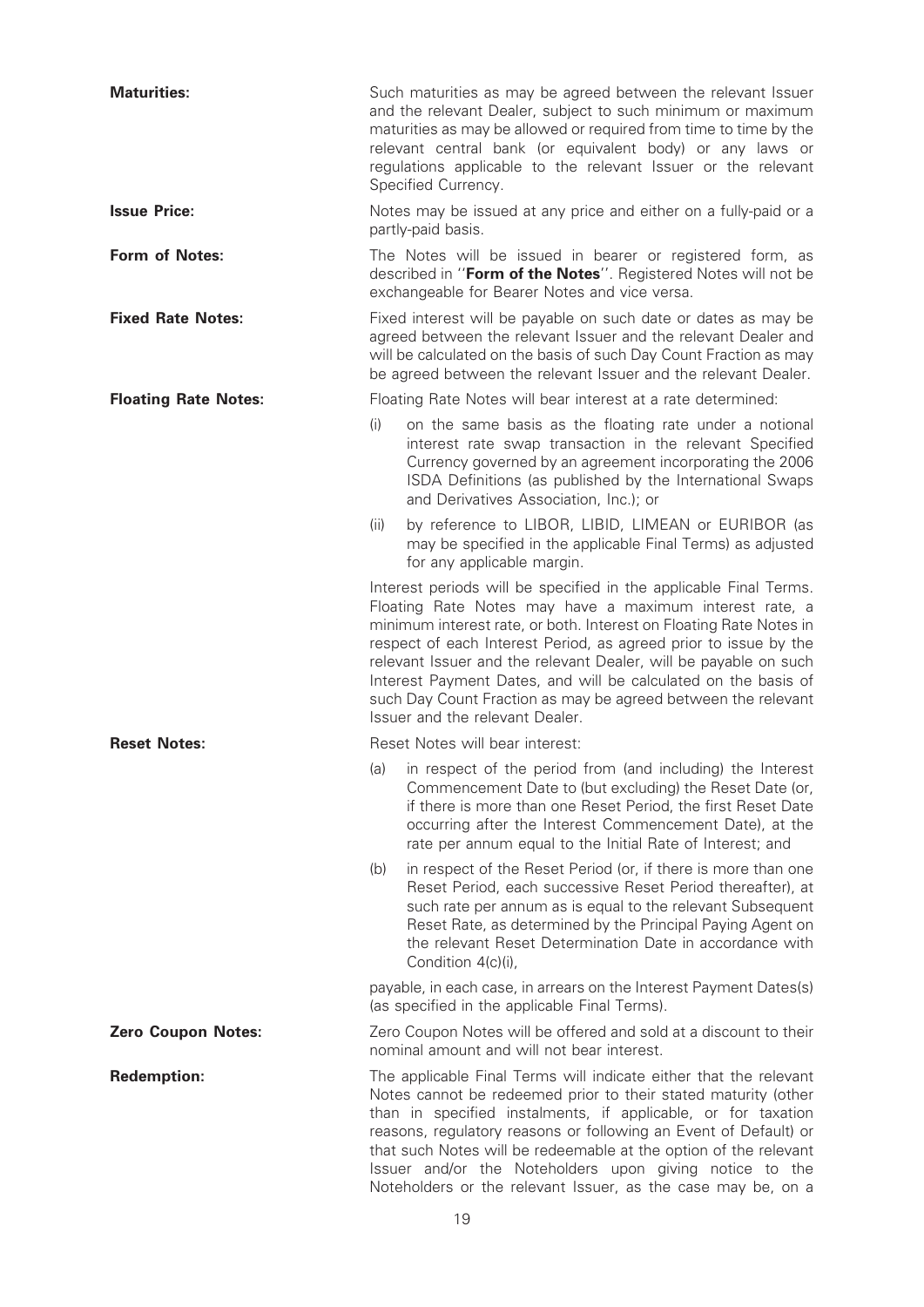date or dates specified prior to such stated maturity and at a price or prices and on such other terms as may be agreed between the relevant Issuer and the relevant Dealer.

**Denomination of Notes:** Notes will be issued in such denominations as may be agreed between the Bank and the relevant Dealer save that the minimum denomination of each Note admitted to trading on a EEA Exchange or offered to the public in a Member State of the EEA in circumstances which require the publication of a prospectus under the Prospectus Directive will be  $€100,000$  (or its equivalent in a relevant Specified Currency), subject to compliance with all applicable legal and/or regulatory and/or central bank requirements relating to a Specified Currency; however, for so long as any Series of Notes is represented by a Global Note and Euroclear and Clearstream, Luxembourg so permit, such Series of Notes shall be tradeable in minimum denominations of  $\epsilon$ 100,000 and integral multiples of  $\epsilon$ 1,000 thereafter. If a Global Note is exchanged for a Definitive Note at the option of the Noteholders, the Notes shall be tradeable only in principal amounts of at least  $€100,000$ .

**Payments:** All payments in respect of the Notes will be made subject to any withholding or deduction required pursuant to fiscal and other laws, as provided in Condition 5(a) (Method of Payment).

**Taxation:** All payments in respect of the Notes will be made without deduction for or on account of withholding taxes imposed by the Tax Jurisdiction, subject as provided in Condition 7. In the event that any such deduction is made, the relevant Obligor(s) will, save in certain limited circumstances provided in Condition 7, be required to pay additional amounts to cover the amounts so deducted.

**Negative Pledge:** The terms of the Senior Notes will contain a negative pledge provision as further described in Condition 3.

**Cross Default:** The terms of the Senior Notes will contain a cross default provision as further described in Condition 9(a).

**Status of the Notes:** The Senior Notes issued on an unsubordinated basis will constitute direct, unconditional, unsubordinated and (subject to the provisions of Condition 3) unsecured obligations of the relevant Issuer and will rank *pari passu* among themselves and at least pari passu with the claims of the relevant Issuer's other unsecured and unsubordinated creditors save those whose claims are preferred solely by any bankruptcy, insolvency, liquidation or other similar laws of general application.

> The Subordinated Notes will constitute direct, conditional (as described in Condition 2.1(b)) and unsecured obligations of the relevant Issuer and rank pari passu among themselves. The payment obligations of the relevant Issuer in respect of the Subordinated Notes (whether on account of principal, interest or otherwise) will be subordinated to all unsubordinated payment obligations of the relevant Issuer in the manner described below but will rank pari passu with all other subordinated payment obligations of the relevant Issuer which do not rank or are not expressed by their terms to rank junior to the payment obligations under the Subordinated Notes and in priority to all claims of shareholders of the relevant Issuer. The rights of the holders of Subordinated Notes against the relevant Issuer are subordinated in right of payment to the claims of all Senior Creditors (as defined in Condition 2.1(b)) of the relevant Issuer and accordingly payments in respect of the Subordinated Notes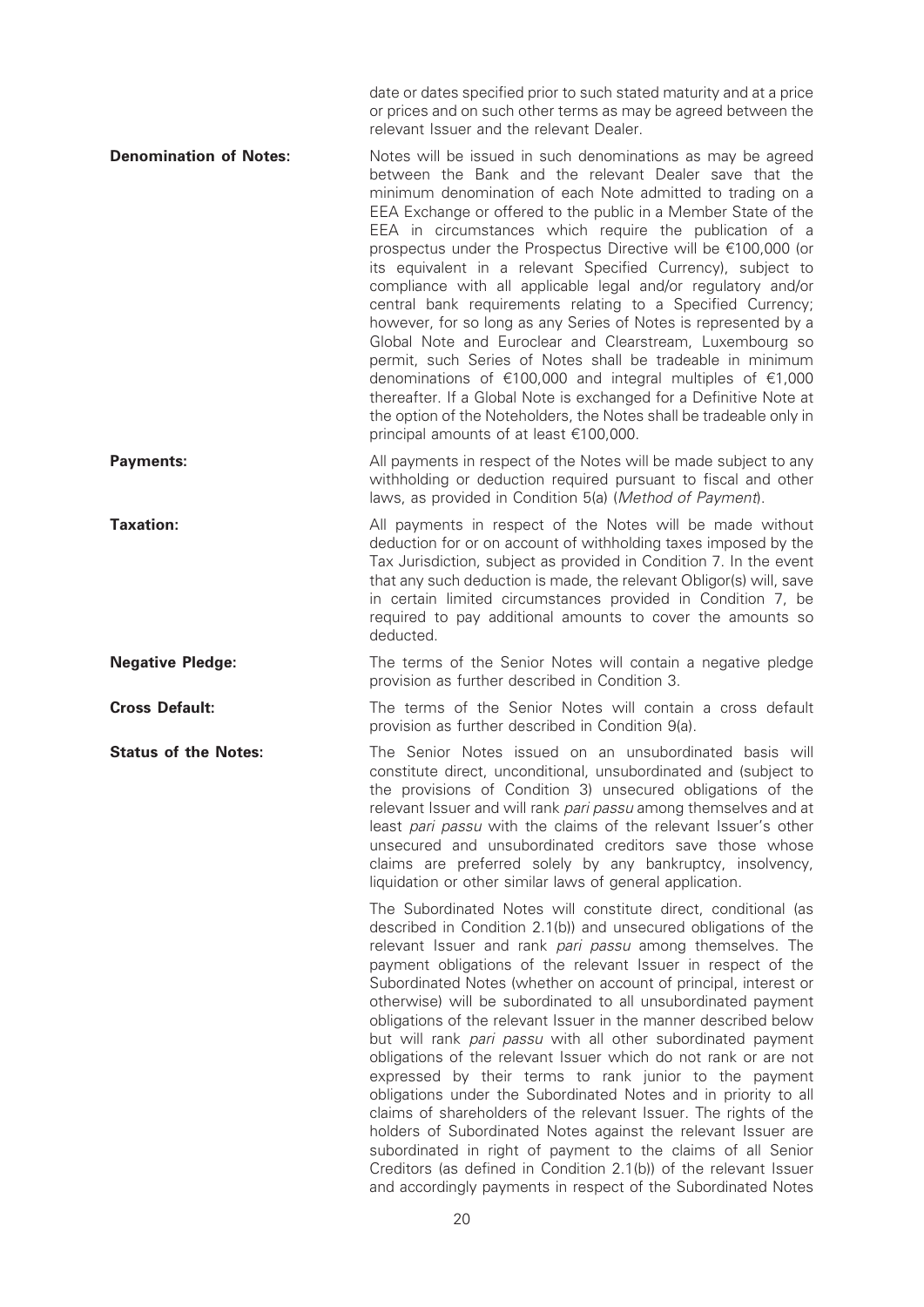(whether on account of principal, interest or otherwise) by the relevant Issuer are conditional upon the relevant Issuer being solvent (as defined in Condition 2.1(b)) at the time of such payment and no payment shall be payable by the relevant Issuer in respect of the Subordinated Notes except to the extent that the relevant Issuer could make such payment and any other payment required to be made to a creditor in respect of indebtedness which ranks or is expressed to rank pari passu with the Subordinated Notes and still be solvent immediately thereafter.

### Status of the Guarantee of Senior Notes issued by EGF:

Status of the Guarantee of Subordinated Notes issued by EGF:

Senior Notes issued by EGF will be unconditionally and irrevocably guaranteed by the Guarantor. The payment obligations of the Guarantor under the Guarantee in respect of Senior Notes issued by EGF will be direct, unconditional, unsubordinated and (subject to the provisions of Condition 3) unsecured obligations of the Guarantor and will rank pari passu and (save for certain obligations required to be preferred by law) equally with all other unsecured obligations (other than subordinated obligations, if any) of the Guarantor from time to time outstanding.

Subordinated Notes issued by EGF will be unconditionally and irrevocably guaranteed by the Guarantor. The payment obligations of the Guarantor under the Guarantee in respect of Subordinated Notes issued by EGF will constitute direct, conditional and unsecured obligations of the Guarantor and rank pari passu among themselves. The payment obligations of the Guarantor under the guarantee of Subordinated Notes issued by EGF (whether on account of principal, interest or otherwise) will be subordinated to all unsubordinated payment obligations of the Guarantor in the manner described below but will rank pari passu with all other subordinated payment obligations of the Guarantor which do not rank or are not expressed by their terms to rank junior to the payment obligations of the Guarantor under the Guarantee of Subordinated Notes issued by EGF and in priority to all claims of shareholders of the Guarantor. The rights of the holders of Subordinated Notes issued by EGF against the Guarantor are subordinated in right of payment to the claims of all Senior Creditors (as defined in Condition 2.2(b)) of the Guarantor and accordingly payments under the Guarantee in respect of Subordinated Notes issued by EGF by the Guarantor are conditional upon the Guarantor being solvent (as defined in Condition 2.2(b)) at the time of such payment and no payment shall be payable by the Guarantor in respect of the Subordinated Notes except to the extent that the Guarantor could make such payment and any other payment required to be made to a creditor in respect of indebtedness which ranks or is expressed to rank pari passu with the payment obligations of the Guarantor under the Guarantee of the Subordinated Notes and still be solvent immediately thereafter.

**Substitution:** The Conditions of the Notes also provide that ENBD (in its capacity as Issuer and as Guarantor in the case of Notes issued by EGF) may at any time, without the consent of Noteholders, agree to the substitution of a member of the Group, as defined in Condition 3, as principal debtor or guarantor, as the case may be, under any Notes in place of itself, in the circumstances described in Condition 17 of the conditions of the Notes.

**Ratings:** The ratings assigned to each Tranche of Notes to be issued under the Programme will be specified in the applicable Final Terms.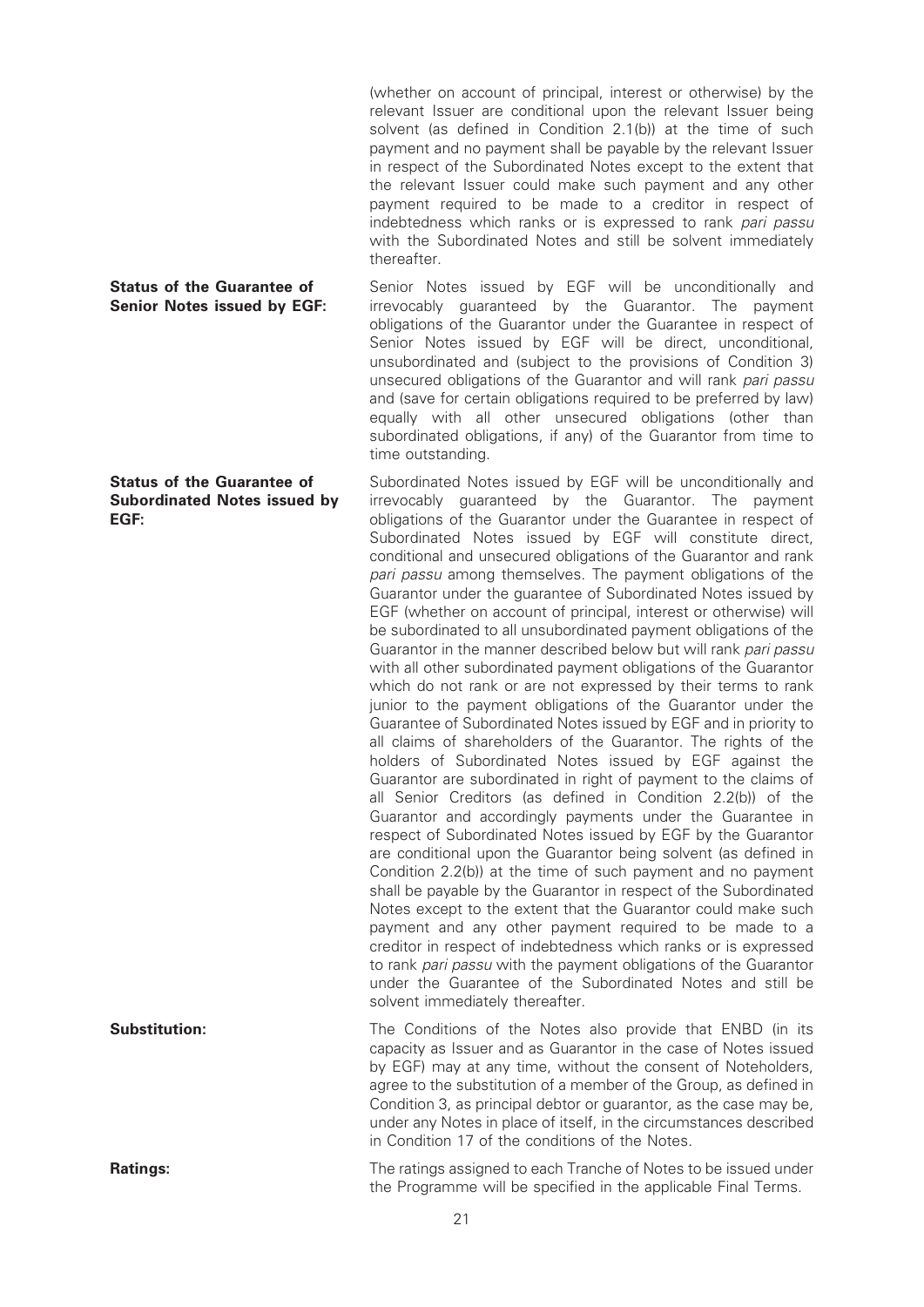The Programme has been assigned a long term rating of A+ and a short term rating of F1 by Fitch Ratings Ltd. and Baa1 by Moody's Investors Service Limited.

A rating is not a recommendation to buy, sell or hold securities and may be subject to suspension, reduction or withdrawal at any time by the assigning rating agency.

In general, European regulated investors are restricted from using a rating for regulatory purposes if such rating is not issued or endorsed by a credit rating agency established in the European Union and registered under the CRA Regulation (or is endorsed and published or distributed by subscription by such a credit rating agency in accordance with the CRA Regulation).

Approval, listing and admission to trading: Application has been made to the CSSF to approve this document as a base prospectus. The CSSF assumes no responsibility as to the economic and financial soundness of the Programme or in respect of the quality or solvency of ENBD or EGF pursuant to Article 7(7) of the Luxembourg Law. Application has also been made to the Luxembourg Stock Exchange for Notes issued under the Programme to be admitted to trading on the Luxembourg Stock Exchange's regulated market and to be listed on the Official List of the Luxembourg Stock Exchange.

> Application has also been made to the DFSA for the Notes issued under the Programme to be admitted to the Official List of securities. An application may be made for any Series to be admitted to trading on NASDAQ Dubai.

> Notes may be listed or admitted to trading, as the case may be, on other or further stock exchanges or markets agreed between the relevant Issuer and the relevant Dealer in relation to the Series.

> Notes which are neither listed nor admitted to trading on any market may also be issued.

> The applicable Final Terms will state whether or not the relevant Notes are to be listed and/or admitted to trading and, if so, on which stock exchanges and/or markets.

> The Notes and any non-contractual obligations arising out of or in connection with the Notes will be governed by, and shall be construed in accordance with, English law.

> The Programme Agreement, the Agency Agreement, the Deed of Covenant, the Guarantee and any non-contractual obligations arising out of, relating to or having any connection with the Programme Agreement, the Agency Agreement, the Deed of Covenant and the Guarantee will be governed by, and shall be construed in accordance with, English law. In respect of any dispute, claim, difference or controversy under any such Programme Agreement, Agency Agreement, Deed of Covenant and Guarantee to which it is a party, the Issuers and the Guarantor have each consented to arbitration in accordance with the LCIA Arbitration Rules unless any Issuer or Dealer (in the case of the Programme Agreement) elects to have the dispute, claim, difference or controversy resolved by a court, in which case the English courts will have exclusive jurisdiction to settle such dispute.

**Selling Restrictions:** There are restrictions on the offer, sale and transfer of the Notes in the United States, the European Economic Area, (including the United Kingdom, the Republic of Italy and France), Hong Kong,

Governing Law and jurisdiction: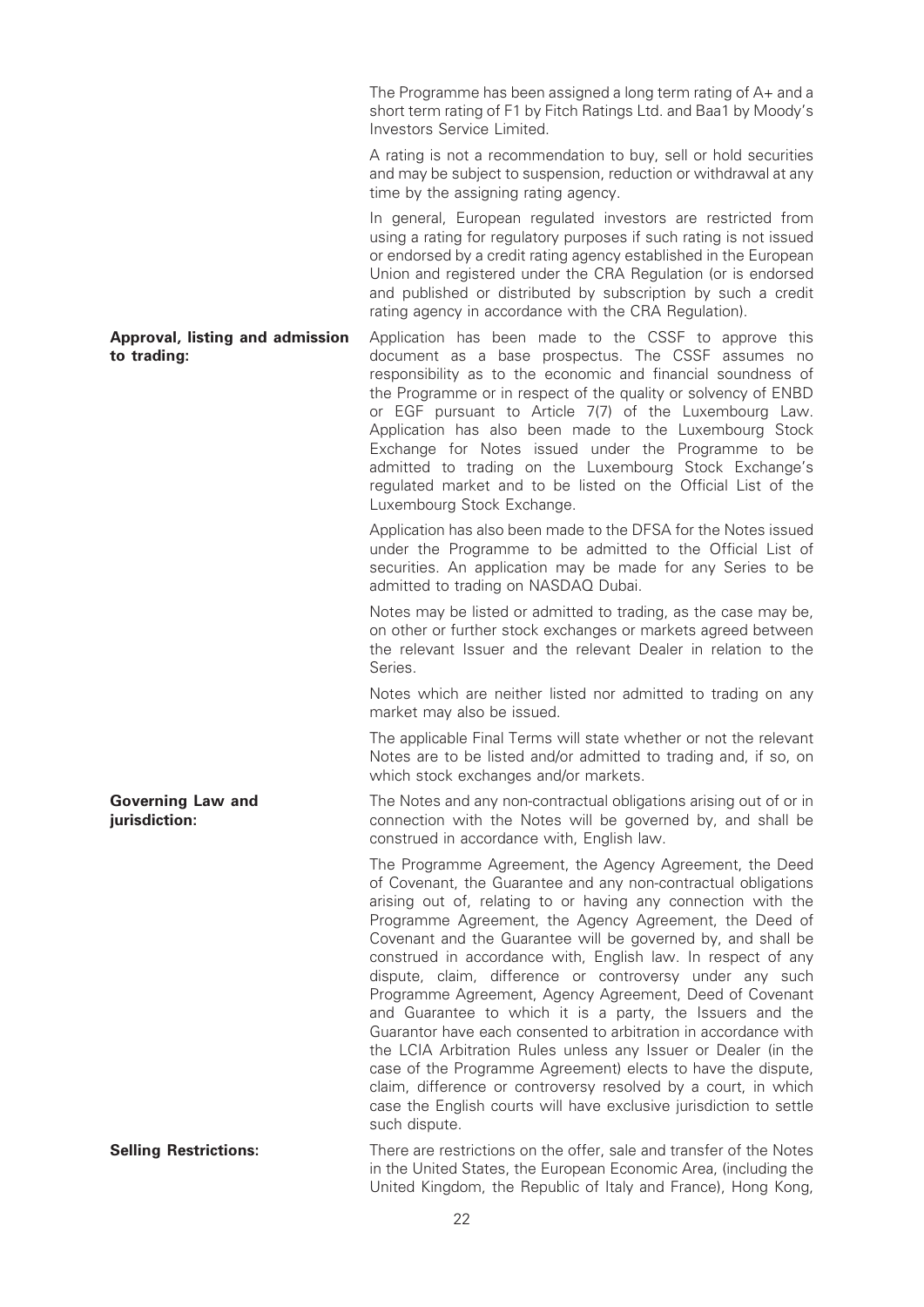the People's Republic of China, Japan, the Dubai International Financial Centre, the Kingdom of Saudi Arabia, the UAE and the Cayman Islands and such other restrictions as may be required in connection with the offering and sale of a particular Tranche of Notes (see ''Subscription and Sale''). United States Selling Restrictions: Regulation S, Category 2. TEFRA C or TEFRA D or TEFRA not applicable, as specified in the applicable Final Terms.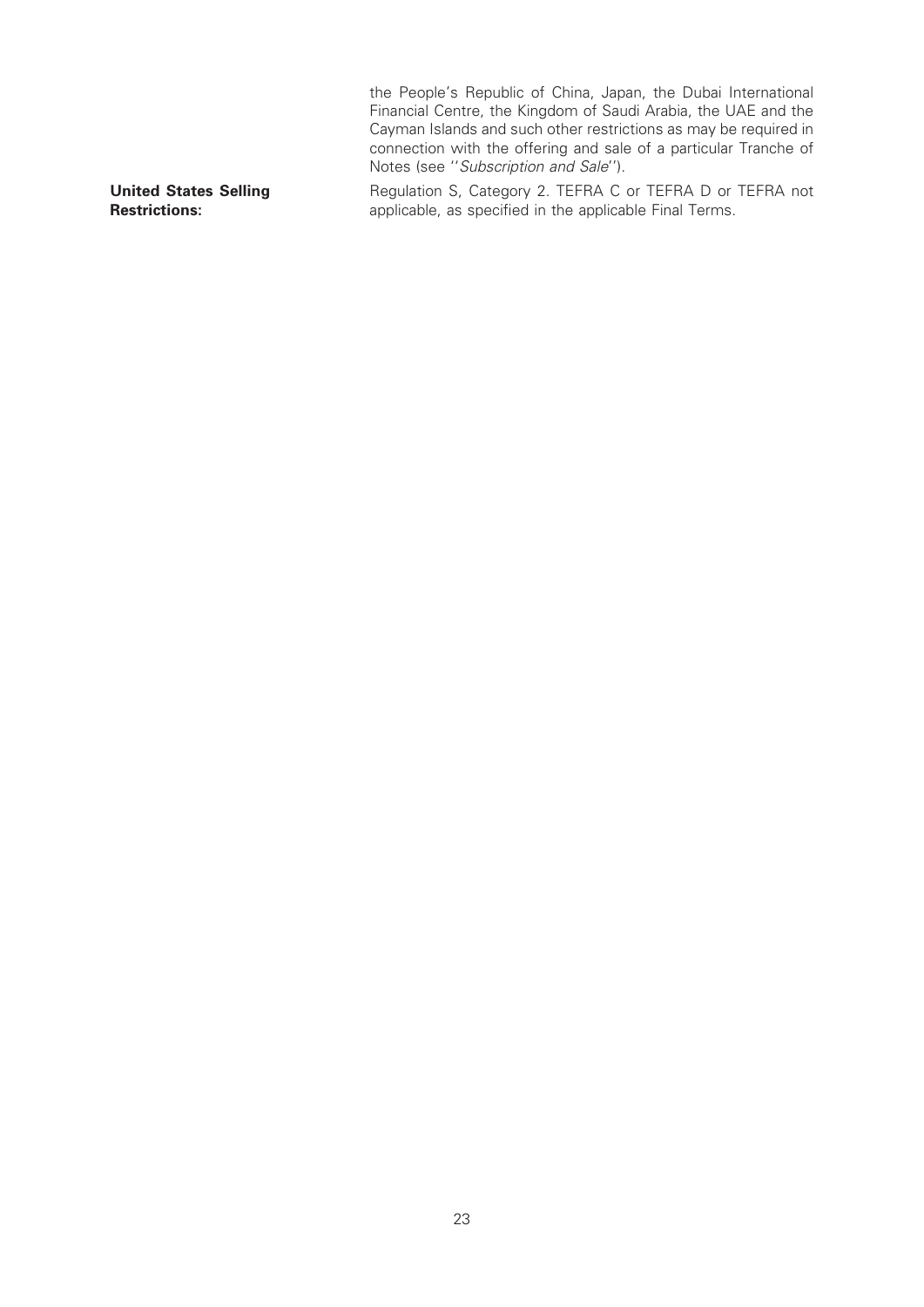# FORM OF THE NOTES

The Notes of each Series will be in either bearer form, with or without interest coupons and talons attached, or registered form, without interest coupons attached. Notes will be issued outside the United States in reliance on Regulation S under the Securities Act ("Regulation S").

# Bearer Notes

Each Tranche of Bearer Notes will initially be issued in the form of a temporary global note (a "Temporary Bearer Global Note") or, if so specified in the applicable Final Terms, a permanent Global Note (a "Permanent Bearer Global Note") which, in either case, will be delivered on or prior to the original issue date of the Tranche (as defined under "Terms and Conditions of the Notes") to a common depositary (the "**Common Depositary**") for Euroclear Bank S.A./N.V. ("Euroclear") and Clearstream Banking, société anonyme ("Clearstream, Luxembourg"). Whilst any Bearer Note is represented by a Temporary Bearer Global Note, payments of principal, interest (if any) and any other amount payable in respect of the Bearer Notes due prior to the Exchange Date (as defined below) will be made against presentation of the Temporary Bearer Global Note only to the extent that certification (in a form to be provided) to the effect that the beneficial owners of interests in such Note are not U.S. persons or persons who have purchased for resale to any U.S. person, as required by U.S. Treasury regulations, has been received by Euroclear and/ or Clearstream, Luxembourg and Euroclear and/or Clearstream, Luxembourg, as applicable, has given a like certification (based on the certifications it has received) to the Principal Paying Agent.

On and after the date (the "**Exchange Date**") which is 40 days after a Temporary Bearer Global Note is issued, interests in such Temporary Bearer Global Note will be exchangeable (free of charge) upon a request as described therein either for (a) interests in a Permanent Bearer Global Note of the same Series or (b) for definitive Bearer Notes of the same Series with, where applicable, receipts, interest coupons and talons attached (as indicated in the applicable Final Terms and subject, in the case of definitive Bearer Notes, to such notice period as is specified in the applicable Final Terms), in each case against certification of beneficial ownership as described above unless such certification has already been given. The holder of a Temporary Bearer Global Note will not be entitled to collect any payment of interest, principal or other amount due on or after the Exchange Date unless, upon due certification, exchange of the Temporary Bearer Global Note for an interest in a Permanent Bearer Global Note or for definitive Bearer Notes is improperly withheld or refused.

Payments of principal, interest (if any) or any other amounts on a Permanent Bearer Global Note will be made through Euroclear and/or Clearstream, Luxembourg against presentation or surrender (as the case may be) of the Permanent Bearer Global Note without any requirement for certification.

The applicable Final Terms will specify that a Permanent Bearer Global Note will be exchangeable (free of charge), in whole but not in part, for definitive Bearer Notes with, where applicable, receipts, interest coupons and talons attached upon either (a) not less than 60 days' written notice from Euroclear and/or Clearstream, Luxembourg (acting on the instructions of any holder of an interest in such Permanent Bearer Global Note) to the Principal Paying Agent as described therein or (b) only upon the occurrence of an Exchange Event. For these purposes, "**Exchange Event**" means that (i) an Event of Default (as defined in Condition 9) has occurred and is continuing, (ii) the relevant Issuer has been notified that both Euroclear and Clearstream, Luxembourg have been closed for business for a continuous period of 14 days (other than by reason of holiday, statutory or otherwise) or have announced an intention permanently to cease business or have in fact done so and no successor clearing system is available or (iii) the relevant Issuer has or will become subject to adverse tax consequences which would not be suffered were the Bearer Notes represented by the Permanent Bearer Global Note in definitive form. The relevant Issuer will promptly give notice to Noteholders in accordance with Condition 13 if an Exchange Event occurs. In the event of the occurrence of an Exchange Event, Euroclear and/or Clearstream, Luxembourg (acting on the instructions of any holder of an interest in such Permanent Bearer Global Note) may give notice to the Principal Paying Agent requesting exchange and, in the event of the occurrence of an Exchange Event as described in (iii) above, the relevant Issuer may also give notice to the Principal Paying Agent requesting exchange. Any such exchange shall occur not later than 45 days after the date of receipt of the first relevant notice by the Principal Paying Agent.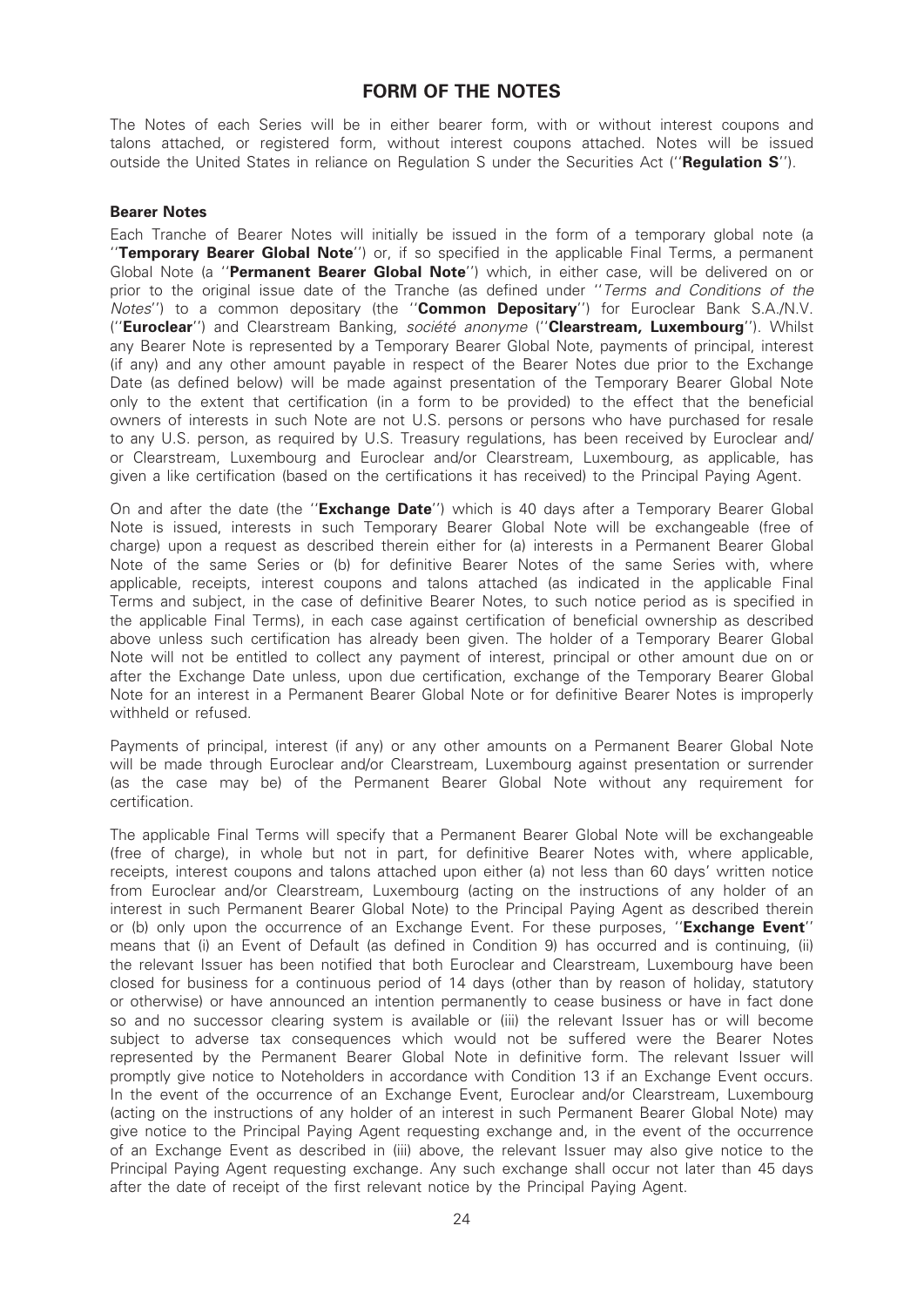The option for a Temporary Bearer Global Note to be exchangeable for definitive Bearer Notes by giving notice should not be expressed to be applicable under applicable Final Terms if the relevant Notes have denominations consisting of a minimum Specified Denomination plus one or more higher integral multiples of another smaller amount. Furthermore, Notes should not be issued which have such denominations if such Notes are to be represented on issue by a Temporary Bearer Global Note exchangeable for definitive Bearer Notes.

In the event that a Permanent Bearer Global Note is exchanged for definitive Bearer Notes, such definitive Bearer Notes shall be issued in Specified Denomination(s) only. A Noteholder who holds a principal amount of less than the minimum Specified Denomination will not receive a definitive Bearer Note in respect of such holding and would need to purchase a principal amount of Notes such that it holds an amount equal to one or more Specified Denominations.

The following legend will appear on all Bearer Notes which have an original maturity of more than 365 days and on all receipts and interest coupons and talons relating to such Bearer Notes:

''ANY UNITED STATES PERSON WHO HOLDS THIS OBLIGATION WILL BE SUBJECT TO LIMITATIONS UNDER THE UNITED STATES INCOME TAX LAWS, INCLUDING THE LIMITATIONS PROVIDED IN SECTIONS 165(j) AND 1287(a) OF THE U.S. INTERNAL REVENUE CODE OF 1986, AS AMENDED.''

The sections referred to provide that United States holders, with certain exceptions, will not be entitled to deduct any loss on Bearer Notes, receipts or interest coupons and will not be entitled to capital gains treatment of any gain on any sale, disposition, redemption or payment of principal in respect of such Bearer Notes, receipts or interest coupons.

Notes which are represented by a Bearer Global Note will only be transferable in accordance with the rules and procedures for the time being of Euroclear or Clearstream, Luxembourg, as the case may be.

# Registered Notes

Each Tranche of Registered Notes will initially be represented by a global note in registered form (a ''Registered Global Note''). Registered Global Notes will be deposited with the Common Depositary and registered in the name of its nominee. Persons holding beneficial interests in Registered Global Notes will be entitled or required, as the case may be, under the circumstances described below, to receive physical delivery of definitive Notes in fully registered form.

Payments of principal, interest and any other amount in respect of the Registered Global Notes will, in the absence of provision to the contrary, be made to the person shown on the Register (as defined in Condition 5(d)) as the registered holder of the Registered Global Notes. None of the relevant Obligors, any Paying Agent or the Registrar will have any responsibility or liability for any aspect of the records relating to or payments or deliveries made on account of beneficial ownership interests in the Registered Global Notes or for maintaining, supervising or reviewing any records relating to such beneficial ownership interests.

Payments of principal, interest or any other amount in respect of the Registered Notes in definitive form will, in the absence of provision to the contrary, be made to the persons shown on the Register on the relevant Record Date (as defined in Condition 5(d)) immediately preceding the due date for payment in the manner provided in that Condition.

Payments of principal, interest or any other amount in respect of the Registered Global Note will be made to the persons shown on the Register at the close of business (in the relevant clearing system) on the Clearing System Business Day before the due date for such payment (the "Record Date") where "Clearing System Business Day" means a day on which each clearing system for which the Registered Global Note is being held is open for business.

Interests in a Registered Global Note will be exchangeable (free of charge), in whole but not in part, for definitive Registered Notes only upon the occurrence of an Exchange Event. The relevant Issuer will promptly give notice to Noteholders in accordance with Condition 13 if an Exchange Event occurs. In the event of the occurrence of an Exchange Event, Euroclear and/or Clearstream, Luxembourg (acting on the instructions of any holder of an interest in such Registered Global Note) may give notice to the Registrar requesting exchange. Any such exchange shall occur not later than 10 days after the date of receipt of the first relevant notice by the Registrar.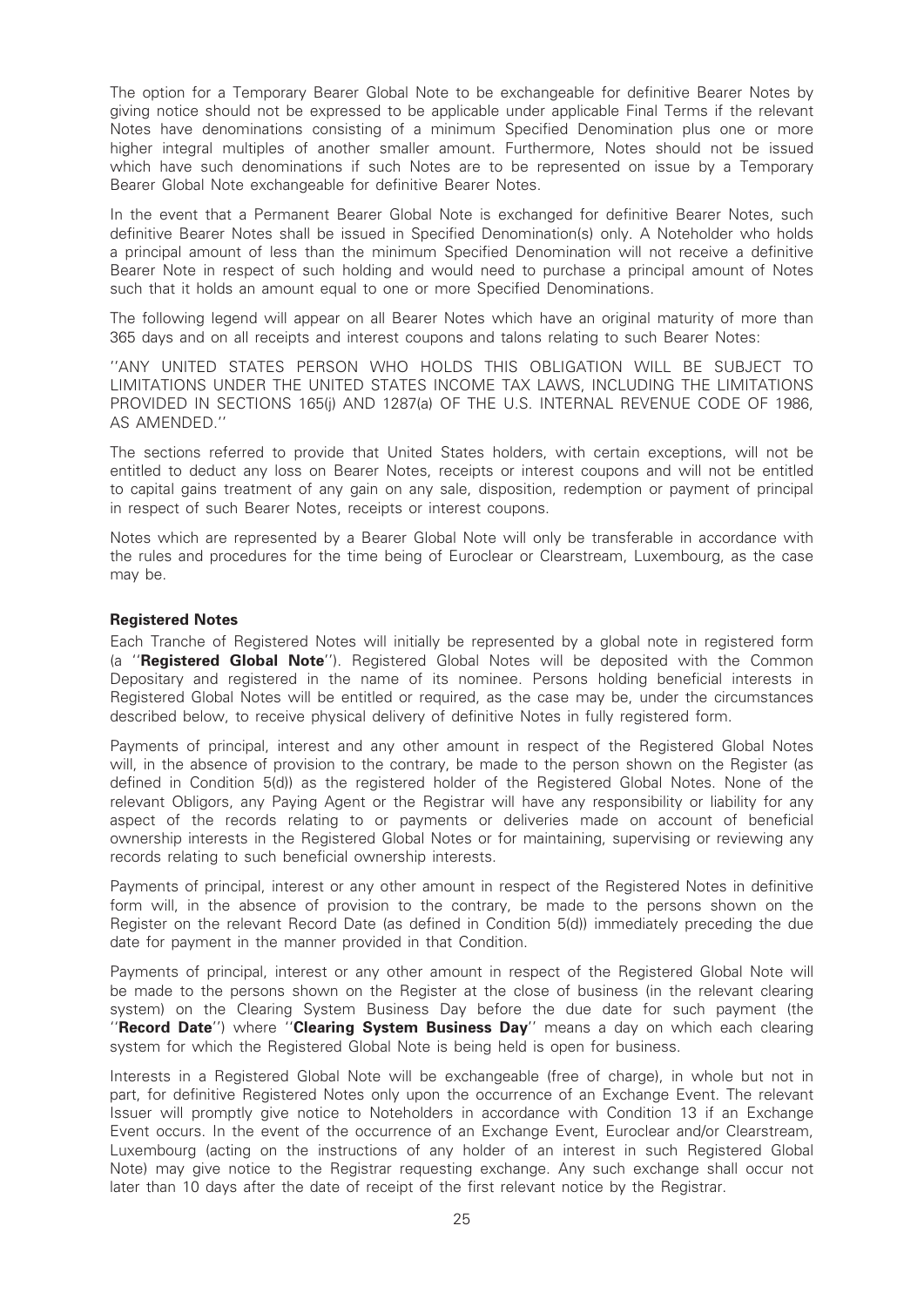# **General**

Pursuant to the Agency Agreement (as defined under ''Terms and Conditions of the Notes''), the Principal Paying Agent shall arrange that, where a further Tranche of Notes is issued which is intended to form a single Series with an existing Tranche of Notes, the Notes of such further Tranche shall be assigned a common code and ISIN which are different from the common code and ISIN assigned to Notes of any other Tranche of the same Series until at least the expiry of the distribution compliance period (as defined in Regulation S under the Securities Act) applicable to the Notes of such Tranche.

Any reference herein to Euroclear and/or Clearstream, Luxembourg shall, whenever the context so permits, be deemed to include a reference to any additional or alternative clearing system as may be approved by the relevant Issuer and the Principal Paying Agent.

A Note may be accelerated by the holder thereof in certain circumstances described in Condition 9. In such circumstances, where any Note is still represented by a Global Note and the Global Note (or any part thereof) has become due and repayable in accordance with the Terms and Conditions of such Notes and payment in full of the amount due has not been made in accordance with the provisions of the Global Note then the Global Note will become void at 8.00 p.m. (London time) on such day. At the same time, holders of interests in such Global Note credited to their accounts with Euroclear and/or Clearstream, Luxembourg, as the case may be, will become entitled to proceed directly against the relevant Issuer(s) on the basis of statements of account provided by Euroclear and/or Clearstream, Luxembourg on and subject to the terms of a deed of covenant (the "Deed of Covenant") dated 14 March 2013 and executed by ENBD and EGF.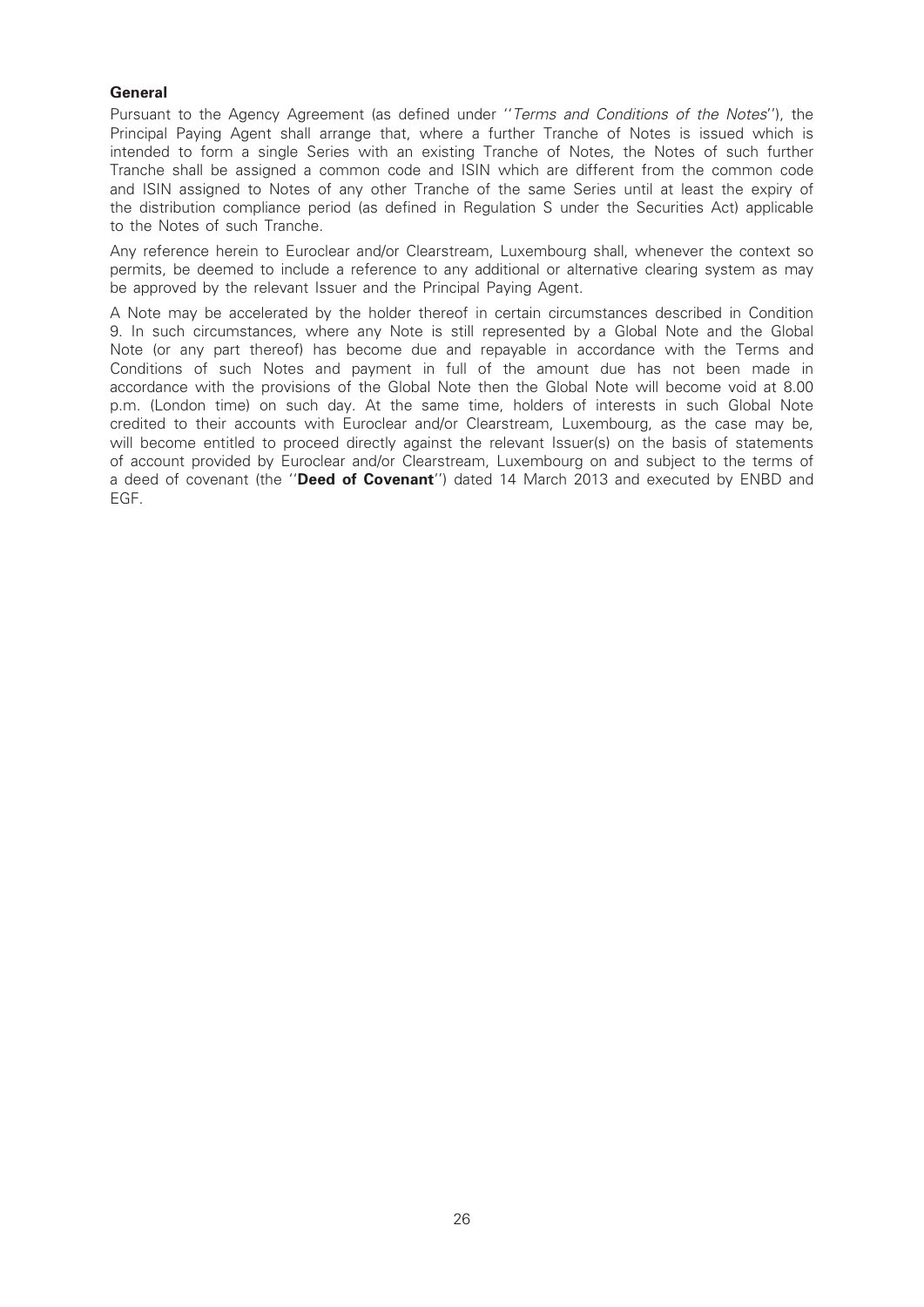# APPLICABLE FINAL TERMS

Final Terms dated  $[$   $\bullet$   $]$ 

# [EMIRATES NBD PJSC] [EMIRATES NBD GLOBAL FUNDING LIMITED] (the ''Issuer'')

# $l$  issue of  $[•] [•]$ [Guaranteed by Emirates NBD PJSC (the ''Guarantor'')] under the U.S.\$7,500,000,000

### EURO MEDIUM TERM NOTE PROGRAMME

# PART A – CONTRACTUAL TERMS

[Terms used herein shall be deemed to be defined as such for the purposes of the Conditions set forth in the Base Prospectus dated 14 March 2013 [and the supplement[s] to the Base Prospectus dated  $[\bullet]$  [and  $[\bullet]$ ]] which [together] constitute] a base prospectus for the purposes of the Prospectus Directive (Directive 2003/71/EC) (the "Prospectus Directive") as amended (which includes the amendments made by Directive 2010/73/EU (the "2010 PD Amending Directive") to the extent that such amendments have been implemented in a Relevant Member State. This document contains the Final Terms of the Notes described herein for the purposes of Article 5.4 of the Prospectus Directive and must be read in conjunction with the Base Prospectus[, as so supplemented]. Full information on the Issuer[, the Guarantor] and the offer of the Notes is only available on the basis of the combination of these Final Terms and the Base Prospectusl, as so supplemented]. The Base Prospectus [and the supplement[s] to the Base Prospectus] [is] [are] available for viewing on the website of the Luxembourg Stock Exchange at http://www.bourse.lu and during normal business hours at the registered office of the [Issuer/Guarantor] at Baniyas Road, Deira, P.O. Box 777, Dubai, UAE and the specified office of the Principal Paying Agent at Winchester House, 1 Great Winchester Street, London EC2N 2DB.]

[Terms used herein shall be deemed to be defined as such for the purposes of the Conditions (the "Conditions") set forth in the Base Prospectus dated 22 December 2011, which are incorporated by reference in the Base Prospectus dated 14 March 2013. This document constitutes the Final Terms of the Notes described herein for the purposes of Article 5.4 of the Prospectus Directive (Directive 2003/71/EC) (the "Prospectus Directive") as amended (which includes the amendments made by Directive 2010/73/EU (the "2010 PD Amending Directive") to the extent that such amendments have been implemented in a Relevant Member State and must be read in conjunction with the Base Prospectus dated 14 March 2013 [and the supplement[s] to the Base Prospectus dated  $[\bullet]$  [and  $[\bullet]]$ ] which [together] constitute[s] a base prospectus for the purposes of the Prospectus Directive. Full information on the Issuer[, the Guarantor] and the offer of the Notes is only available on the basis of the combination of these Final Terms and the Base Prospectus dated 14 March 2013 [, as so supplemented]. The Base Prospectus [and the supplement[s] to the Base Prospectus] [is] [are] available for viewing on the website of the Luxembourg Stock Exchange at http://www.bourse.lu and during normal business hours from the registered office of the [Issuer/Guarantor] at Baniyas Road, Deira, P.O. Box 777, Dubai, UAE and the specified office of the Principal Paying Agent at Winchester House, 1 Great Winchester Street, London EC2N 2DB.]

#### 1. (a) Series Number: [ $\bullet$ ]

- (b) [Tranche Number: [ $\bullet$ ]]
- $(c)$  [Date on which the Notes become  $[\bullet]$ ] fungible:
- 2. Specified Currency: [ $\bigcirc$ ]
- 3. Aggregate Nominal Amount:
	- (a) Series:  $[•]$
	- $(b)$  [Tranche:  $\lceil \bullet \rceil$ ]
- 

4. Issue Price:  $[•]$  per cent. of the Aggregate Nominal Amount [plus accrued interest from  $[•]$ ]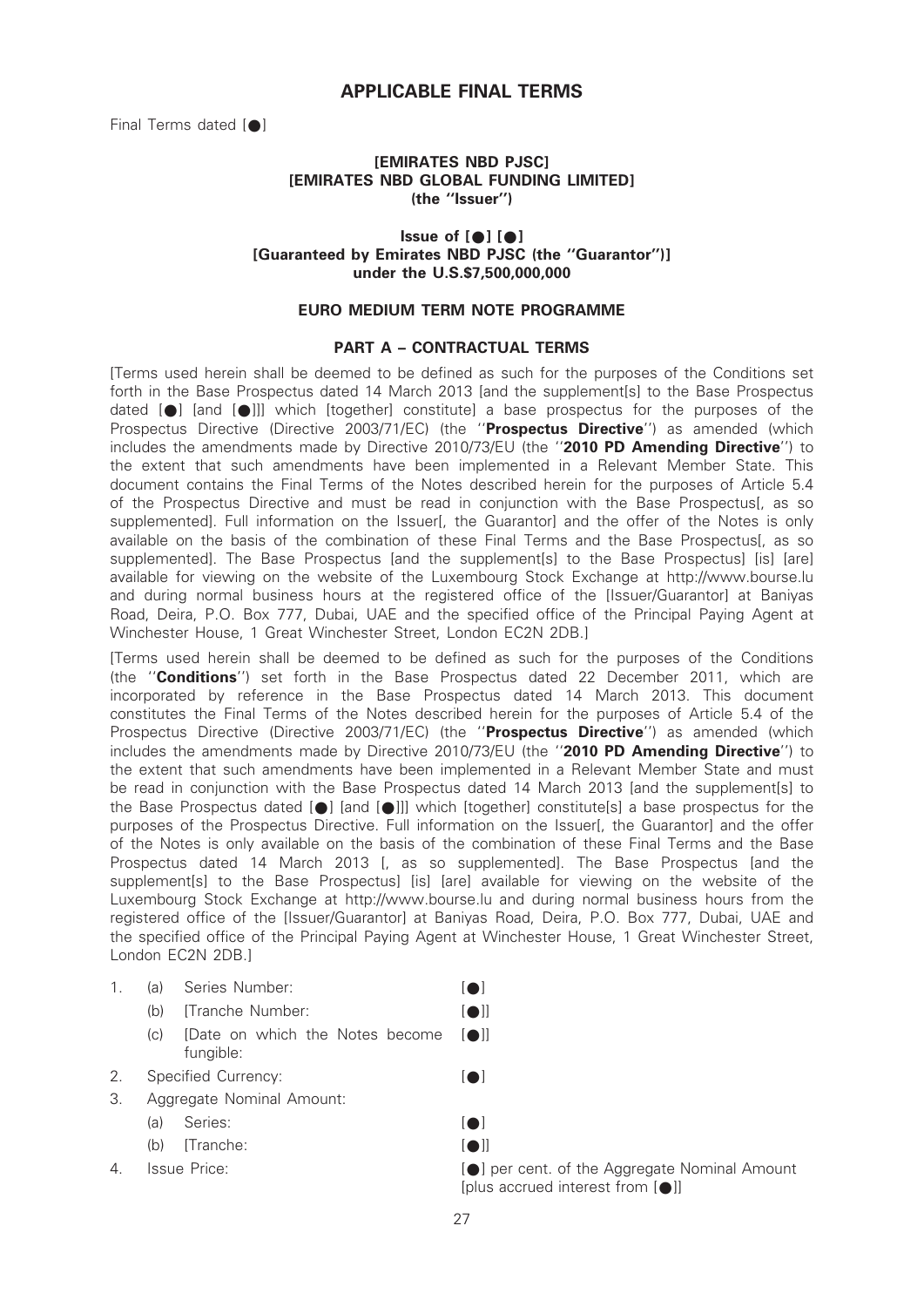| 5.                      | (a) | Specified Denominations:                                                               | $\blacksquare$                        |
|-------------------------|-----|----------------------------------------------------------------------------------------|---------------------------------------|
|                         | (b) | Calculation Amount:                                                                    | <b>10</b>                             |
| 6.                      | (a) | Issue Date:                                                                            | $\blacksquare$                        |
|                         | (b) | Interest Commencement Date:                                                            | [[●]/Issue Date/Not Applicable]       |
| 7.                      |     | Maturity Date:                                                                         | $\blacksquare$                        |
| 8.<br>Interest Basis:   |     |                                                                                        | [[●] per cent. Fixed Rate]            |
|                         |     |                                                                                        | [●] +/- [●] per cent. Floating Rate]  |
|                         |     |                                                                                        | [Zero Coupon]                         |
|                         |     |                                                                                        | (further particulars specified below) |
| Put/Call Options:<br>9. |     |                                                                                        | Investor Putl                         |
|                         |     |                                                                                        | [Issuer Call]                         |
|                         |     |                                                                                        | [Regulatory Call]                     |
| 10.                     | (a) | Status of the Notes:                                                                   | [Senior/Subordinated]                 |
|                         | (b) | [Status of the Guarantee]:                                                             | [Senior/Subordinated]                 |
|                         | (c) | [Board/Shareholder] approval<br><i><b>IDate</b></i><br>for issuance of Notes obtained: | $\blacksquare$                        |

# PROVISIONS RELATING TO INTEREST (IF ANY) PAYABLE

| 11. |                               | Fixed Rate Note Provisions                               | [Applicable/Not Applicable]                                                                                                                     |
|-----|-------------------------------|----------------------------------------------------------|-------------------------------------------------------------------------------------------------------------------------------------------------|
|     | (a)                           | Rate(s) of Interest:                                     | [●] per cent. per annum [payable [annually/<br>semiannually/quarterly/monthly] in arrear]                                                       |
|     | (b)                           | Interest Payment Date(s):                                | [[●] in each year [up to and including the Maturity<br>Date]                                                                                    |
|     | (c)                           | Fixed Coupon Amount(s):                                  | <b>10</b> per Calculation Amount                                                                                                                |
|     | (d)                           | Broken Amount(s):                                        | [[●] per Calculation Amount, payable on the<br>Interest Payment Date falling [in/on] [●]/Not<br>Applicable]                                     |
|     | (e)                           | Day Count Fraction:                                      | [Actual/Actual (ISDA)<br>Actual/365 (Fixed)<br>Actual/365 (Sterling)<br>Actual/360<br>30/360<br>30E/360<br>30E/360 (ISDA)                       |
|     |                               |                                                          | Actual/Actual (ICMA)]                                                                                                                           |
|     | (f)                           | Determination Date(s):                                   | [●] in each year                                                                                                                                |
| 12. | Floating Rate Note Provisions |                                                          | [Applicable/Not Applicable]                                                                                                                     |
|     | (a)                           | Specified Period(s)/Specified Interest<br>Payment Dates: | [ $\bigcirc$ ] in each year, subject to adjustment in<br>accordance with (c) below                                                              |
|     | (b)                           | First Interest Payment Date:                             | $\blacksquare$                                                                                                                                  |
|     | (c)                           | <b>Business Day Convention:</b>                          | [Floating Rate Convention/Following Business Day<br>Convention/Modified Following Business Day<br>Convention/Preceding Business Day Convention] |
|     | (d)                           | Additional Business Centre(s):                           | [[●]/Not Applicable]                                                                                                                            |
|     | (e)                           | Manner in which<br>the<br>Rate<br>оf                     | [Screen Rate Determination/ISDA Determination]                                                                                                  |

(f) Party responsible for calculating the  $[\bullet]$ Rate of Interest and/or Interest Amount (if not the Principal Paying Agent):

be determined:

Interest and Interest Amount is to

28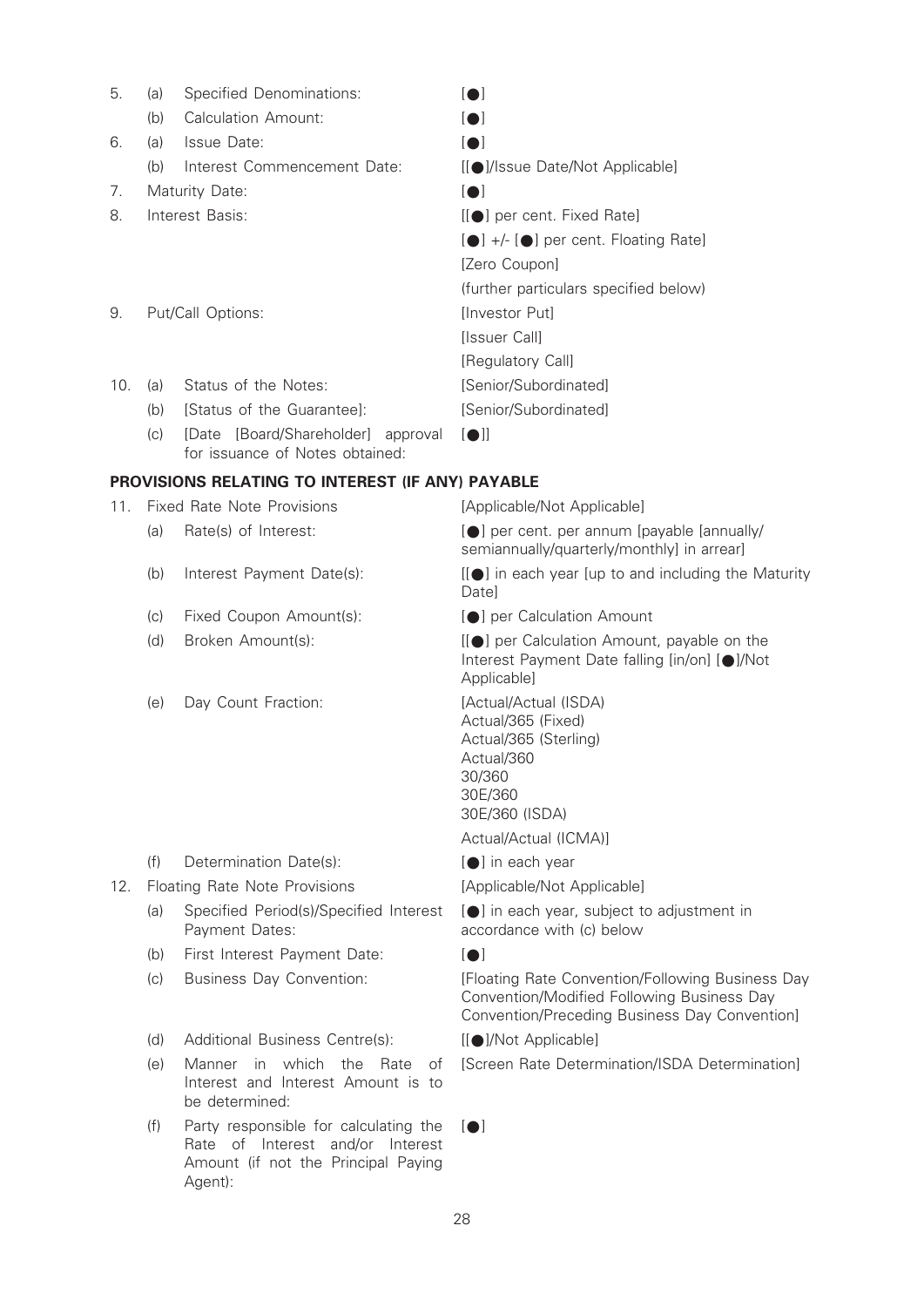- (g) Screen Rate Determination:
	-
	- $\bullet$  Interest Determination Date(s):  $\lceil \bullet \rceil$
	- Relevant Screen Page: [•]
- (h) ISDA Determination:
	- Floating Rate Option: [ $\bullet$ ]
	- Designated Maturity: [ $\bullet$ ]
	- Reset Date: [ $\bullet$ ]
	- [ISDA Definitions: [ $\bullet$ ]]
- 
- (i) Minimum Rate of Interest:  $[•]$  per cent. per annum
- (k) Maximum Rate of Interest:  $[•]$  per cent. per annum
- (I) Day Count Fraction: [Actual/Actual (ISDA)

- 13. Zero Coupon Note Provisions [Applicable/Not Applicable]
	-
	- (b) Reference Price:  $\lceil \bullet \rceil$
	- (c) Day Count Fraction in relation to Early Redemption Amounts and late payment:
- 14. Details relating to Partly Paid Notes: [Applicable/Not Applicable]
	- (a) Instalment Amounts:  $[[\bullet],[\bullet]]$
	- b) Instalment Dates: [[ $\bullet$ ],[ $\bullet$ ],[ $\bullet$ ]]
- 15. Reset Note Provisions: [Applicable/Not Applicable]
	-
	-
	- (c) Day Count Fraction: [Actual/Actual (ISDA)

- 
- (e) Reset Date(s): [ $\bullet$ ]
- (f) Subsequent Reset Reference Rate(s) and Relevant Financial Centre:  $[ \bullet ]$
- (g) Reset Margin: [●]
- (h) Subsequent Reset Rate Screen Page:
- (i) Mid Swap Maturity:  $[•]$
- Reference Rate: [LIBOR/LIBID/LIMEAN/EURIBOR]
	-
	-

- 
- 

- (i) Margin(s):  $[+/][\bullet]$  per cent. per annum
	-
	-

Actual/365 (Fixed) Actual/365 (Sterling) Actual/360 30/360 30E/360 30E/360 (ISDA) Actual/Actual (ICMA)]]

- 
- (a) Accrual Yield:  $[•]$  per cent. per annum
	-
	- $[<sub>•</sub>]$

- 
- 

(a) Initial Rate of Interest:  $\Box$  [O] per cent. per annum [payable [annually/ semiannually/quarterly/monthly] in arrear]

(b) Interest Payment Date(s):  $[[\bullet]]$  in each year [up to and including the Maturity **Datel** 

> Actual/365 (Fixed) Actual/365 (Sterling) Actual/360 30/360 30E/360 30E/360 (ISDA) Actual/Actual (ICMA)]

(d) Determination Date(s):  $[[\bullet]]$  in each year/Not Applicable]

Subsequent Reset Reference Rate: [Mid Swaps Reference Bond]

Relevant Financial Centre:

- 
- $|$
-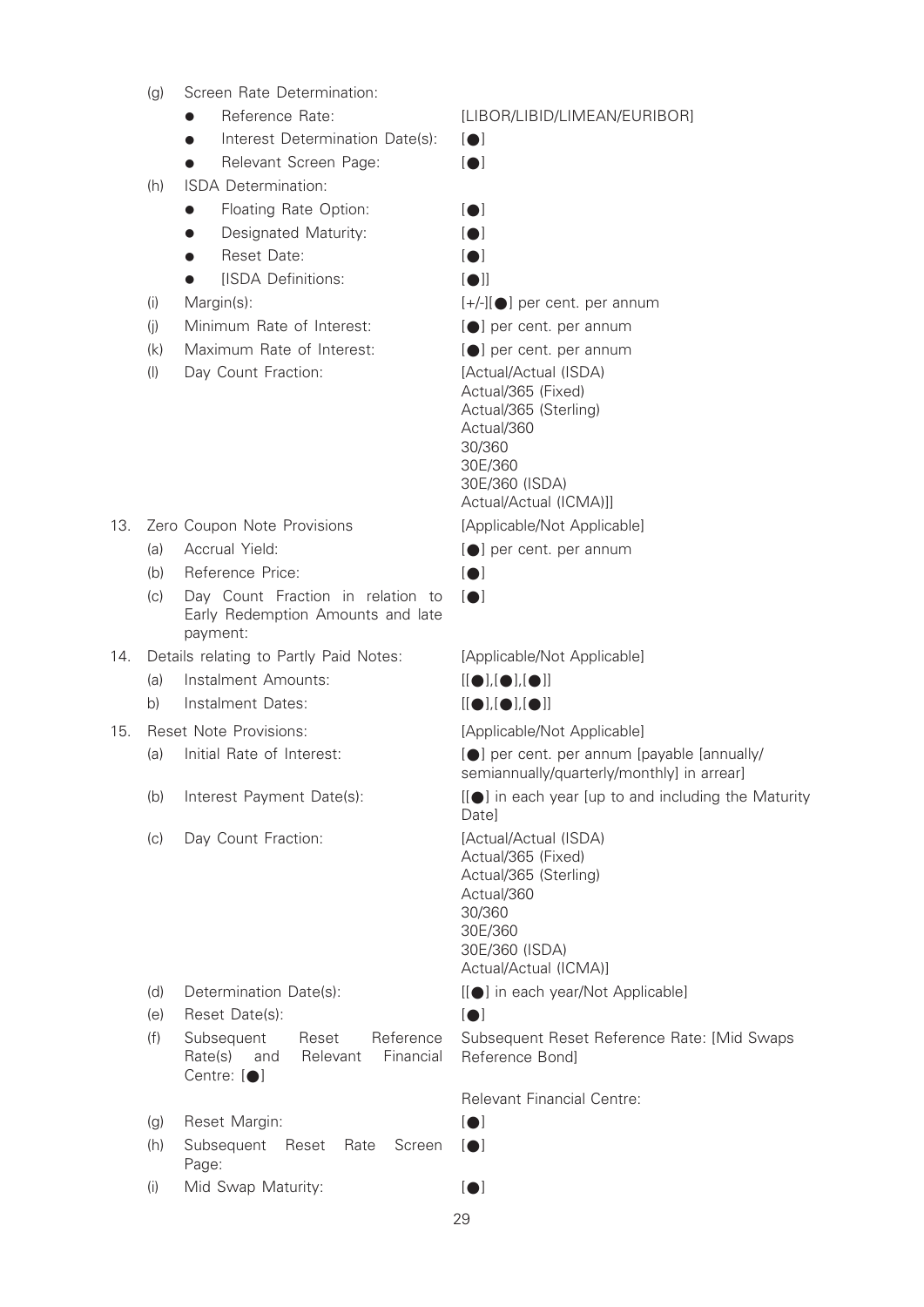- (i) Reset Determination Date:  $\lceil \bullet \rceil$
- $(k)$  Subsequent Reset Rate Time:  $[•]$

# PROVISIONS RELATING TO REDEMPTION

- - (a) Optional Redemption Date(s):  $[•]$
	- (b) Optional Redemption Amount: [\*] per Calculation Amount
	- (c) If redeemable in part:
		- (i) Minimum Redemption Amount:
		- (ii) Maximum Redemption Amount:
- - (a) Optional Redemption Date(s):  $[•]$
	- (b) Optional Redemption Amount: [\*] per Calculation Amount
- 
- 19. Early Redemption Amount payable on redemption for taxation reasons, regulatory reasons or on event of default:

# GENERAL PROVISIONS APPLICABLE TO THE NOTES

20. Form of Notes: **Example 20. Form of Notes: [Bearer Notes:** 

[Temporary Bearer Global Note exchangeable for a Permanent Bearer Global Note which is exchangeable for Definitive Bearer Notes [on 60 days' notice given at any time/only upon an Exchange Event]]

[Temporary Bearer Global Note exchangeable for Definitive Bearer Notes on and after the Exchange **Datel** 

[Permanent Bearer Global Note exchangeable for Definitive Bearer Notes [on 60 days' notice given at any time/only upon an Exchange Event]]]

[Registered Notes:

Registered Global Note registered in the name of a nominee for a common depositary for Euroclear and Clearstream, Luxembourg]

[Reg. S Compliance Category [1/2/3]; TEFRA C/ TEFRA D/TEFRA not applicable]

[Not Applicable/[ $\bigcirc$ ]]

- 21. Additional Financial Centre(s) or other special provisions relating to Payment Dates:
- 22. Talons for future Coupons or Receipts to be attached to Definitive Bearer Notes (and dates on which such Talons mature):

[Yes/No]

- 16. Issuer Call: Call: Call: [Applicable/Not Applicable]
	- -
	- [ $\bigcirc$ ] per Calculation Amount
	- **[O] per Calculation Amount**

17. Investor Put:  $[Applicable/Mot Applicable]$ 

18. Regulatory Call:  $[Applicable/Not Applicable]$ 

Calculation Amount]

[Not Applicable/Final Redemption Amount/[\*] per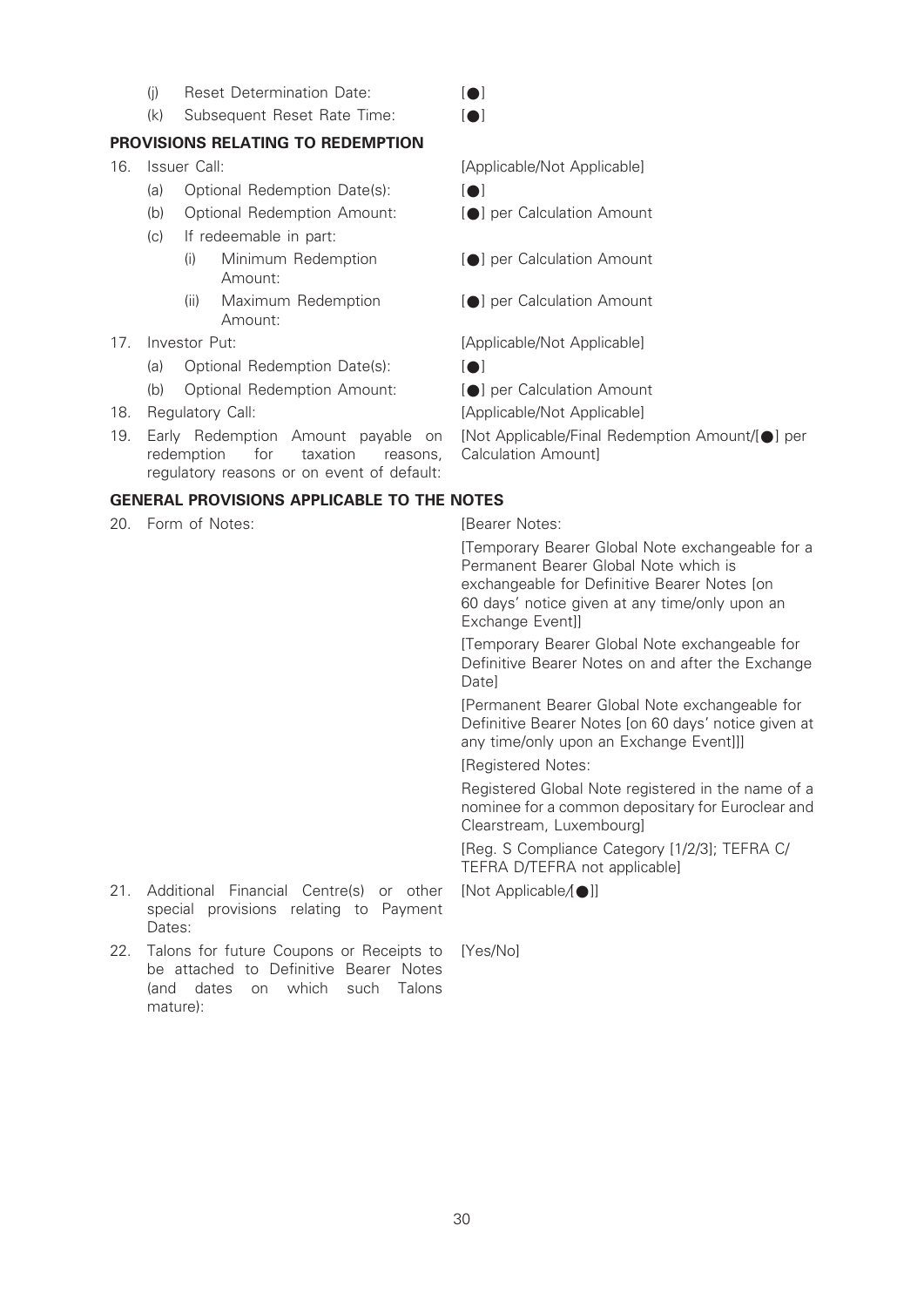Signed on behalf of [name of Issuer]:

By: .......................................................................... Duly authorised

[Signed on behalf of Emirates NBD PJSC as Guarantor:

By: .......................................................................... Duly authorised]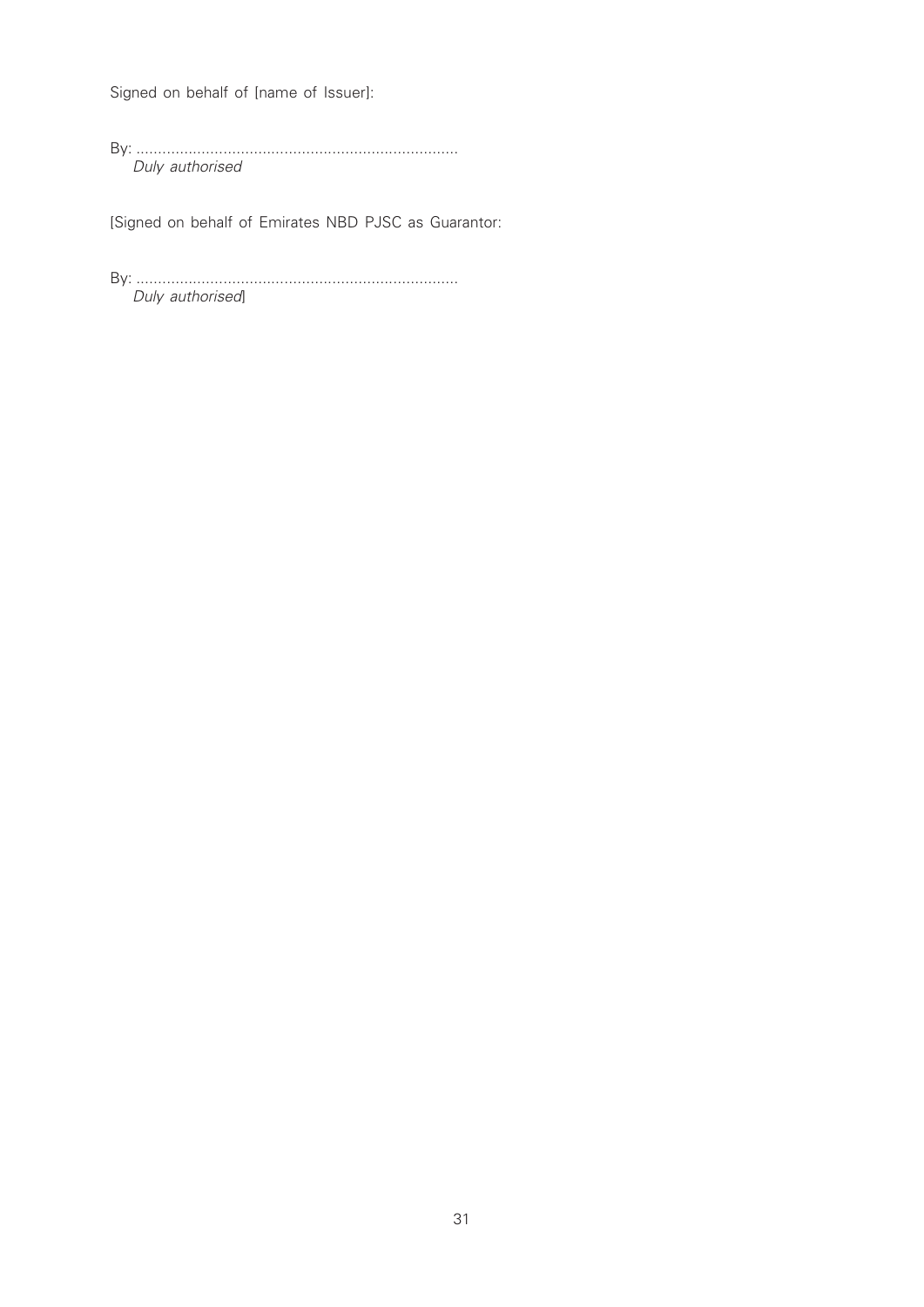# PART B – OTHER INFORMATION

| 1. | <b>LISTING AND ADMISSION TO</b><br><b>TRADING</b> |                                                                |                                                                                                                                                                                                                                                                                        |
|----|---------------------------------------------------|----------------------------------------------------------------|----------------------------------------------------------------------------------------------------------------------------------------------------------------------------------------------------------------------------------------------------------------------------------------|
|    | (a)                                               | Listing:                                                       | [Official List of the Luxembourg Stock Exchange/<br>NASDAQ Dubai/[●]/None]                                                                                                                                                                                                             |
|    | (b)                                               | Admission to trading:                                          | [Application has been made for the Notes to be<br>admitted to trading on $[\bullet]$ with effect from $[\bullet]$ .<br>Application is expected to be made by the Issuer (or<br>on its behalf) for the Notes to be admitted to trading<br>on [●] with effect from [●]] [Not Applicable] |
|    | (C)                                               | Estimate of total expenses related<br>to admission to trading: | $\blacksquare$                                                                                                                                                                                                                                                                         |
| 2. | <b>RATINGS</b>                                    |                                                                |                                                                                                                                                                                                                                                                                        |
|    |                                                   |                                                                | [[The Notes to be issued [have been/are expected<br>to be] rated]/[The following ratings reflect ratings<br>assigned to Notes of this type issued under the<br>Programme generally]:                                                                                                   |

| IFitch:                  | <b>TO</b> II |
|--------------------------|--------------|
| [Moody's:                | <b>TOIL</b>  |
| [Standard & Poor's: [●]] |              |

# 3. INTERESTS OF NATURAL AND LEGAL PERSONS INVOLVED IN THE ISSUE

[Save for any fees payable to the [Managers/Dealer], so far as [each of] the Issuer [and the Guarantor] is aware, no person involved in the issue of the Notes has an interest material to the offer.] [The [Managers/Dealers and [their/its] affiliates have engaged, and may in the future engage, in investment banking and/or commercial banking transactions with, and may perform other services for, the Issuer [and the Guarantor] and [its/their respective] affiliates in the ordinary course of business for which they may receive fees.]

## 5. OPERATIONAL INFORMATION

#### (a) ISIN Code:  $[•]$

- (b) Common Code: [ $\bigcirc$ ]
- $(c)$  Names and addresses of additional  $[•]$ Paying Agent(s) (if any):

## 6. THIRD PARTY INFORMATION

 $[[\bullet]]$  has been extracted from  $[\bullet]$ . [Each of/The] Issuer [and the Guarantor] confirms that such information has been accurately reproduced and that, so far as it is aware, and is able to ascertain from information published by [ $\bigcirc$ ], no facts have been omitted which would render the reproduced information inaccurate or misleading.]/[Not applicable]

4. **YIELD (Fixed Rate Notes only)** [a] per cent. per annum or a [quarterly/[semiannuall basis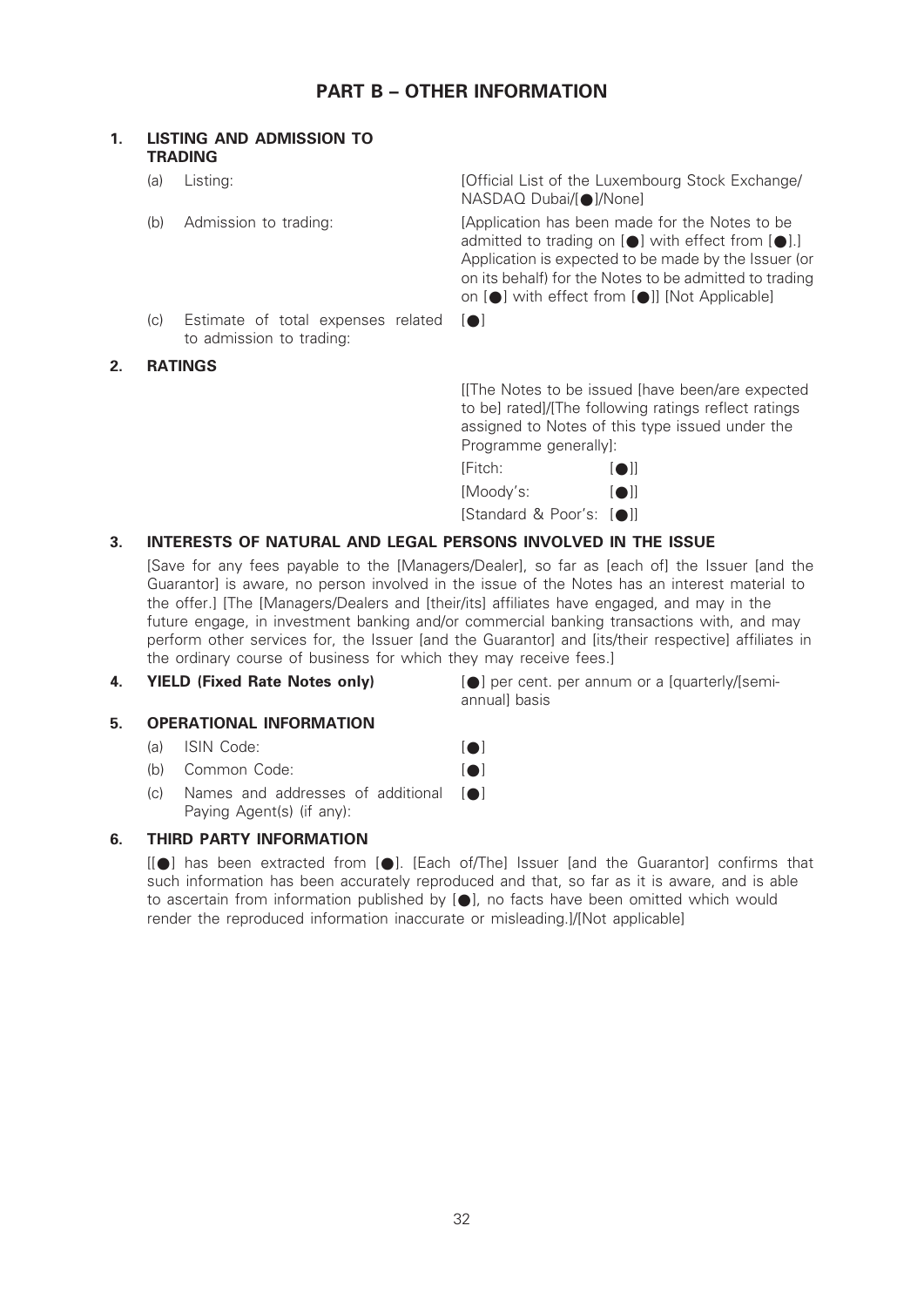# TERMS AND CONDITIONS OF THE NOTES

The following are the Terms and Conditions of the Notes which will be incorporated by reference into each Global Note (as defined below) and each definitive Note, in the latter case only if permitted by the relevant stock exchange or other relevant authority (if any) and agreed by the relevant Issuer and the relevant Dealer at the time of issue but, if not so permitted and agreed, such definitive Note will have endorsed thereon or attached thereto such Terms and Conditions. The applicable Final Terms (or the relevant provisions thereof) will be endorsed upon, or attached to, each Global Note and definitive Note. Reference should be made to ''Form of the Notes'' for a description of the content of Final Terms which will specify which of such terms are to apply in relation to the relevant Notes.

This Note is one of a Series (as defined below) of Notes issued by Emirates NBD PJSC ("**ENBD**") or Emirates NBD Global Funding Limited ("EGF" and together with ENBD in its capacity as Issuer, the "Issuers" and each an "Issuer") pursuant to the Agency Agreement (as defined below).

References herein to the "**Notes**" shall be references to the Notes of this Series and shall mean:

- (i) in relation to any Notes represented by a global Note (a "Global Note"), units of each Specified Denomination in the Specified Currency;
- (ii) any Global Note;
- (iii) any definitive Notes in bearer form ("Bearer Notes") issued in exchange for a Global Note in bearer form; and
- (iv) any definitive Notes in registered form ("Registered Notes") (whether or not issued in exchange for a Global Note in registered form).

References herein to the ''relevant Issuer'' shall be to the Issuer of the Notes named as such in the applicable Final Terms.

The payment of all amounts in respect of the Notes, Receipts (as defined below) and Coupons (as defined below) issued by EGF have been quaranteed by ENBD (in such capacity the "**Guarantor**") pursuant to a guarantee (the "**Guarantee**") dated 14 March 2013 and executed by the Guarantor. The original Guarantee is held by the Agent on behalf of the Noteholders, the Receiptholders and the Couponholders at its specified office. References to the "relevant Obligor(s)" shall, in the case of any issue of Notes, mean the relevant Issuer and, if the relevant Issuer is EGF, the Guarantor.

The Notes, the Receipts (as defined below) and the Coupons (as defined below) have the benefit of an amended and restated agency agreement (such agency agreement as amended and/or supplemented and/or restated from time to time, the "Agency Agreement") dated 14 March 2013 and made between ENBD, EGF, Deutsche Bank AG, London Branch in its capacity as issuing and principal paying agent and agent bank (the '**'Principal Paying Agent'**', which expression shall include any successor such agent) and the other paying agents named therein (together with the Principal Paying Agent, the ''Paying Agents'', which expression shall include any additional or successor paying agents) and Deutsche Bank Luxembourg S.A. in its capacity as registrar (the "Registrar", which expression shall include any successor registrar) and a transfer agent and the other transfer agents named therein (together with the Registrar, the "Transfer Agents'', which expression shall include any additional or successor transfer agents). The Issuer may appoint a calculation agent pursuant to the provisions of a calculation agency agreement (substantially in the form scheduled to the Agency Agreement) (the "**Calculation Agent**", which expression shall include any additional or successor calculation agent).

Interest bearing definitive Bearer Notes have interest coupons ("Coupons") and, if indicated in the applicable Final Terms, talons for further Coupons ("Talons") attached on issue. Any reference herein to Coupons or coupons shall, unless the context otherwise requires, be deemed to include a reference to Talons or talons. Definitive Bearer Notes repayable in instalments have receipts ("**Receipts**") for the payment of the instalments of principal (other than the final instalment) attached on issue. Registered Notes and Global Notes do not have Receipts, Coupons or Talons attached on issue.

The final terms for this Note (or the relevant provisions thereof) are set out in Part A of the Final Terms attached to or endorsed on this Note which complete these Terms and Conditions (the ''Conditions'').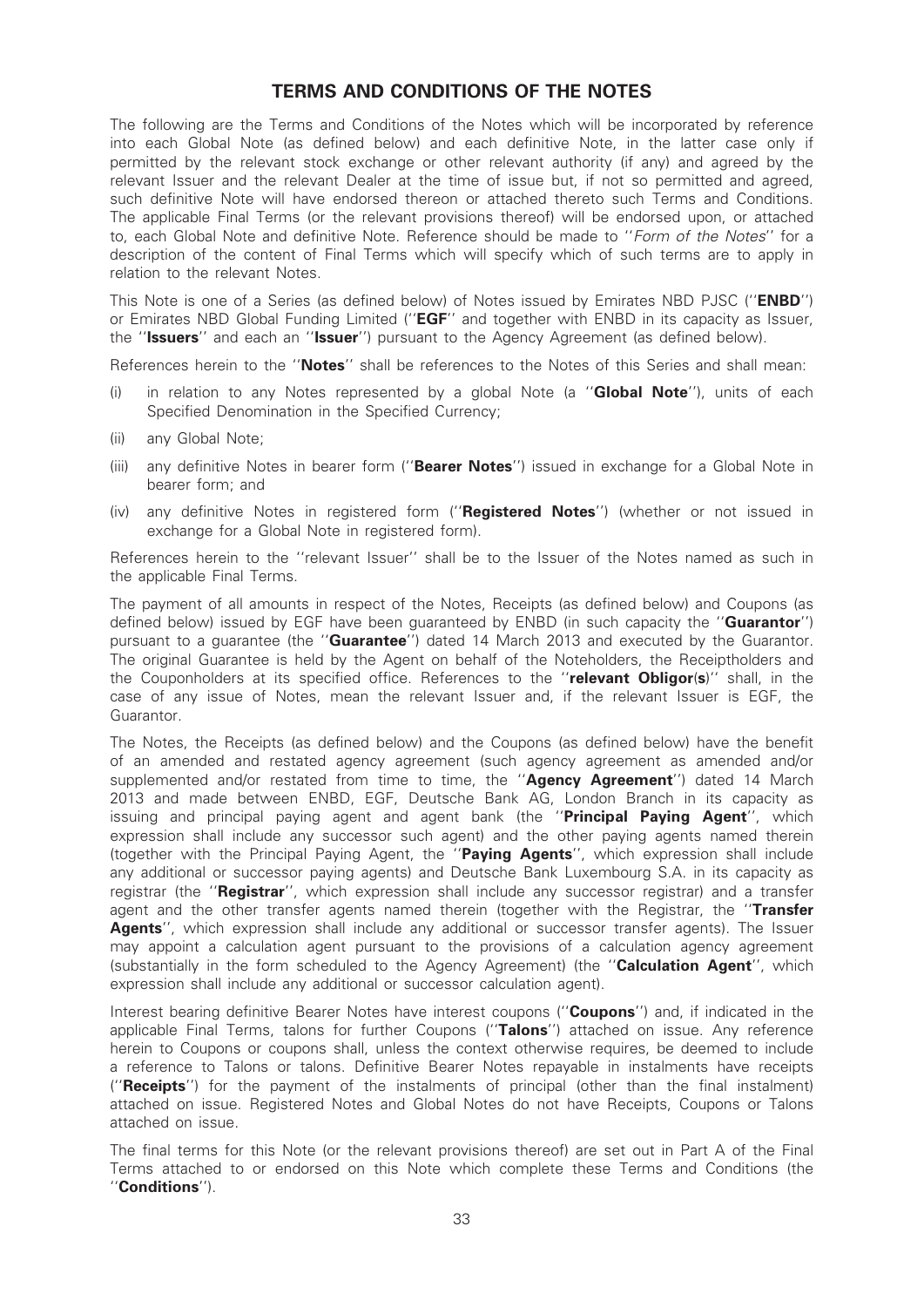References to the ''applicable Final Terms'' are to the Final Terms (or the relevant provisions thereof) attached to or endorsed on this Note.

Any reference to ''Noteholders'' or ''holders'' in relation to any Notes shall mean (in the case of Bearer Notes) the holders of the Notes and (in the case of Registered Notes) the persons in whose name the Notes are registered and shall, in relation to any Notes represented by a Global Note, be construed as provided below. Any reference herein to ''Receiptholders'' shall mean the holders of the Receipts and any reference herein to ''Couponholders'' shall mean the holders of the Coupons and shall, unless the context otherwise requires, include the holders of the Talons.

As used herein, "Tranche" means Notes which are identical in all respects (including as to listing) and "Series" means a Tranche of Notes together with any further Tranche or Tranches of Notes which are: (i) expressed to be consolidated and form a single series; and (ii) identical in all respects (including as to listing) except for their respective Issue Dates, Interest Commencement Dates and/or Issue Prices.

The Noteholders, the Receiptholders and the Couponholders are entitled to the benefit of the Deed of Covenant (the "Deed of Covenant") dated 14 March 2013 and made by ENBD and EGF. The original Deed of Covenant is held by the common depositary for Euroclear (as defined below) and Clearstream, Luxembourg (as defined below).

Copies of the Agency Agreement, the Guarantee and the Deed of Covenant are obtainable during normal business hours at the specified office of the Principal Paying Agent, the Registrar and each of the other Paying Agents and Transfer Agent (such Agents and the Registrar being together referred to as the "**Agents**"). Copies of the applicable Final Terms may be obtained, upon request, free of charge, from the registered office of ENBD and the specified offices of the Paying Agents save that, if this Note is neither admitted to trading on a regulated market in the European Economic Area nor offered in the European Economic Area in circumstances where a prospectus is required to be published under the Prospectus Directive, the applicable Final Terms will only be obtainable by a Noteholder holding one or more Notes and such Noteholder must produce evidence satisfactory to the relevant Issuer and the relevant Paying Agent as to its holding of such Notes and identity. If this Note is admitted to trading on the Luxembourg Stock Exchange's regulated market, the applicable Final Terms will also be available for viewing on the website of the Luxembourg Stock Exchange at www.bourse.lu. The Noteholders, the Receiptholders and the Couponholders are deemed to have notice of, and are entitled to the benefit of, all the provisions of the Agency Agreement, the Guarantee and the Deed of Covenant and the applicable Final Terms which are applicable to them. The statements in the Conditions include summaries of, and are subject to, the detailed provisions of the Agency Agreement.

Words and expressions defined in the Agency Agreement (excluding Schedule 2 thereto) or used in the applicable Final Terms shall have the same meanings where used in the Conditions unless the context otherwise requires or unless otherwise stated and provided that, in the event of inconsistency between the Agency Agreement and the applicable Final Terms, the applicable Final Terms will prevail.

## 1. FORM, DENOMINATION, TITLE AND TRANSFER OF REGISTERED NOTES

#### (a) Form and denomination

The Notes are in bearer form or in registered form as specified in the applicable Final Terms and, in the case of definitive Notes, serially numbered, in the Specified Currency and the Specified Denomination(s). Notes of one Specified Denomination may not be exchanged for Notes of another Specified Denomination and Bearer Notes may not be exchanged for Registered Notes and vice versa.

This Note may be a Fixed Rate Note, a Floating Rate Note, a Zero Coupon Note, a Reset Note or a combination of any of the foregoing, depending upon the Interest Basis shown in the applicable Final Terms.

This Note may be an Instalment Note, a Partly Paid Note or a combination of any of the foregoing, depending upon the Redemption/Payment Basis shown in the applicable Final Terms.

This Note is a Senior Note or a Subordinated Note depending upon the Status specified in the applicable Final Terms.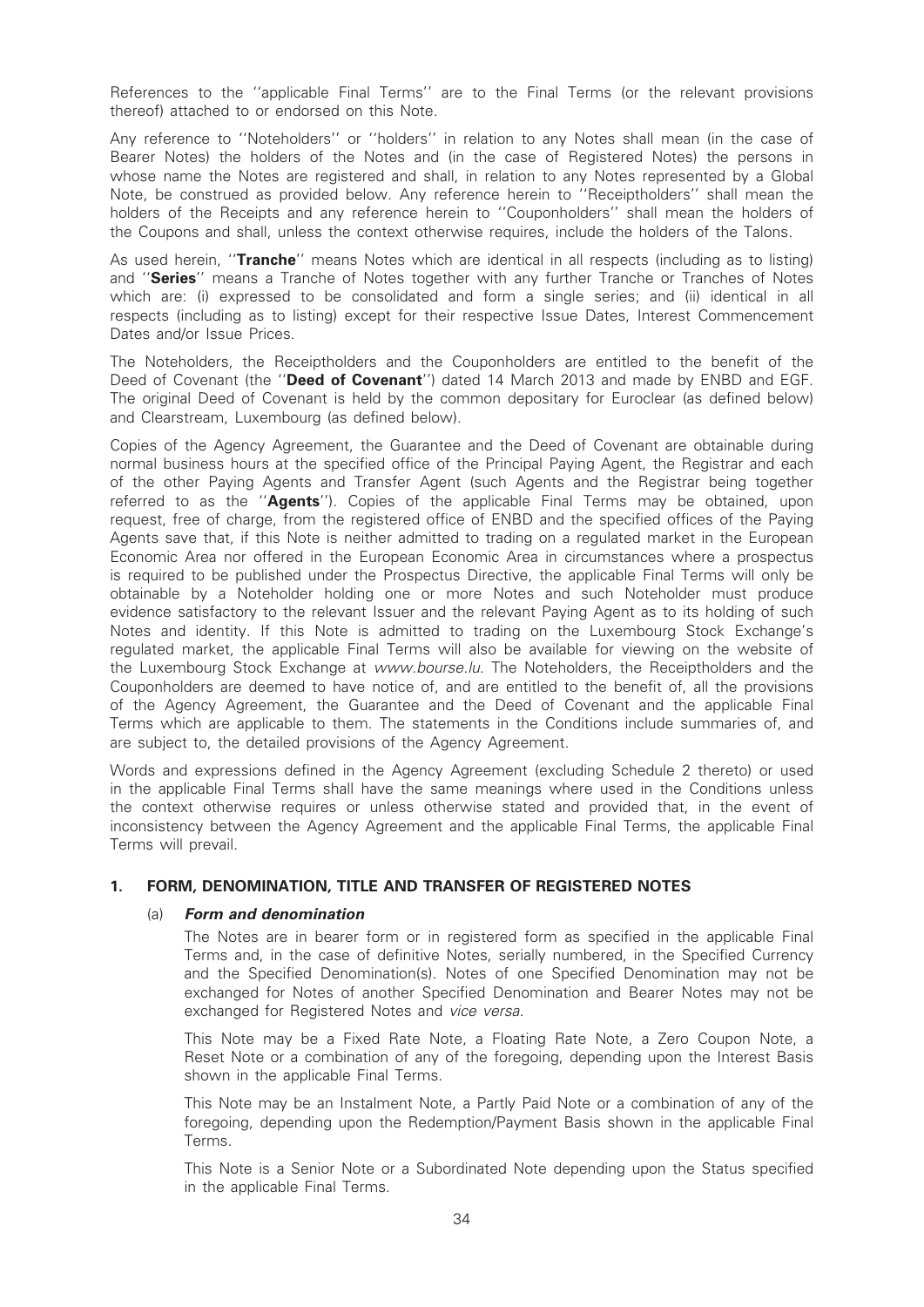Definitive Bearer Notes are issued with Coupons attached, unless they are Zero Coupon Notes in which case references to Coupons and Couponholders in the Conditions are not applicable.

#### (b) Title

Subject as set out below, title to the Bearer Notes, Receipts and Coupons will pass by delivery and title to the Registered Notes will pass upon registration of transfers in accordance with the provisions of the Agency Agreement. Each relevant Obligor and the Agents will (except as otherwise required by law) deem and treat the bearer of any Bearer Note, Receipt or Coupon and the registered holder of any Registered Note as the absolute owner thereof (whether or not overdue and notwithstanding any notice of ownership or writing thereon or notice of any previous loss or theft thereof) for all purposes but, in the case of any Global Note, without prejudice to the provisions set out in the next succeeding paragraph.

For so long as any of the Notes is represented by a Global Note held on behalf of Euroclear Bank S.A./N.V. ("Euroclear") and/or Clearstream Banking, société anonyme ("Clearstream, Luxembourg"), each person (other than Euroclear or Clearstream, Luxembourg) who is for the time being shown in the records of Euroclear or of Clearstream, Luxembourg as the holder of a particular nominal amount of such Notes (in which regard any certificate or other document issued by Euroclear or Clearstream, Luxembourg as to the nominal amount of such Notes standing to the account of any person shall be conclusive and binding for all purposes save in the case of manifest error) shall be treated by each relevant Obligor and the Agents as the holder of such nominal amount of such Notes for all purposes other than with respect to the payment of principal or interest on such nominal amount of such Notes, for which purpose the bearer of the relevant Bearer Global Note or the registered holder of the relevant Registered Global Note, as the case may be, shall be treated by each relevant Obligor and any Agent as the holder of such nominal amount of such Notes in accordance with and subject to the terms of the relevant Global Note and the expressions "Noteholder" and "**holder of Notes**" and related expressions shall be construed accordingly.

#### (c) Transfer of interests in Global Notes

Notes which are represented by a Global Note will be transferable only in accordance with the rules and procedures for the time being of Euroclear and Clearstream, Luxembourg, as the case may be.

## (d) Transfer of Registered Notes in definitive form

Subject to the conditions set forth in the Agency Agreement, a Registered Note in definitive form may be transferred in whole or in part (in the authorised denominations set out in the applicable Final Terms). In order to effect any such transfer: (i) the holder or holders must (A) surrender the Registered Note for registration of the transfer of the Registered Note (or the relevant part of the Registered Note) at the specified office of any Transfer Agent, with the form of transfer thereon duly executed by the holder or holders thereof or his or their attorney or attorneys duly authorised in writing and (B) complete and deposit such other certifications as may be required by the relevant Transfer Agent; and (ii) the relevant Transfer Agent must, after due and careful enquiry, be satisfied with the documents of title and the identity of the person making the request. Any such transfer will be subject to such reasonable regulations as the relevant Issuer and the Registrar may from time to time prescribe (the initial such regulations being set out in Schedule 7 to the Agency Agreement). Subject as provided above, the relevant Transfer Agent will, within three business days (being for this purpose a day on which banks are open for business in the city where the specified office of the relevant Transfer Agent is located) of the request (or such longer period as may be required to comply with any applicable fiscal or other laws or regulations), authenticate and deliver, or procure the authentication and delivery of, at its specified office to the transferee or (at the risk of the transferee) send by uninsured mail, to such address as the transferee may request, a new Registered Note in definitive form of a like aggregate nominal amount to the Registered Note (or the relevant part of the Registered Note) transferred. In the case of the transfer of part only of a Registered Note in definitive form, a new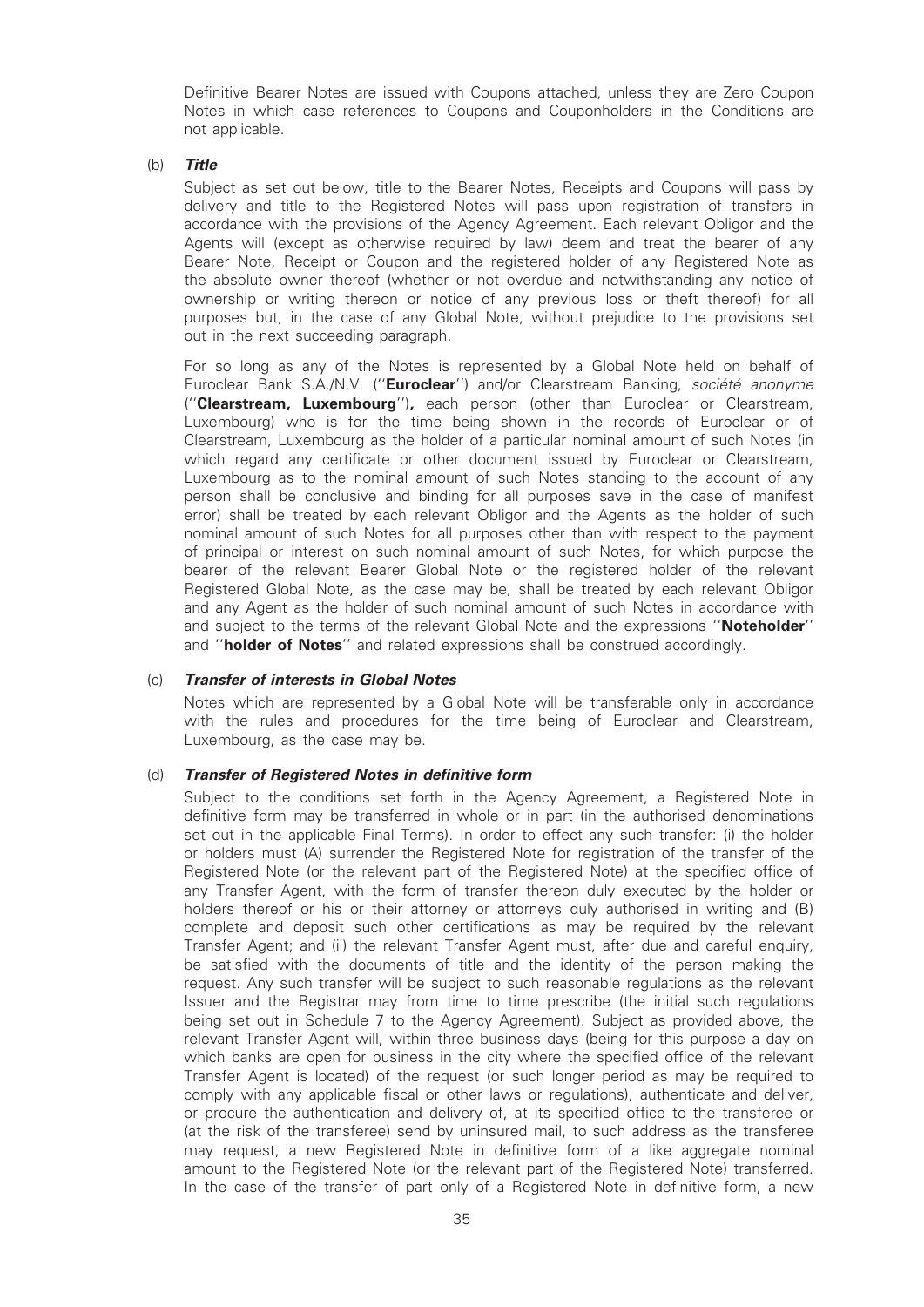Registered Note in definitive form in respect of the balance of the Registered Note not transferred will be so authenticated and delivered or (at the risk of the transferor) sent to the transferor.

#### (e) Registration of transfer upon partial redemption

In the event of a partial redemption of Notes under Condition 6, the relevant Issuer shall not be required to register the transfer of any Registered Note, or part of a Registered Note, called for partial redemption.

## (f) Costs of registration

Noteholders will not be required to bear the costs and expenses of effecting any registration of transfer as provided above, except for any costs or expenses of delivery other than by regular uninsured mail and except that the relevant Issuer may require the payment of a sum sufficient to cover any stamp duty, tax or other governmental charge that may be imposed in relation to the registration.

## (g) Other

References to Euroclear and/or Clearstream, Luxembourg shall, whenever the context so permits, be deemed to include a reference to any additional or alternative clearing system as may be approved by the relevant Issuer and the Principal Paying Agent.

## 2. STATUS OF THE NOTES AND THE GUARANTEE

## 2.1 Status of the Notes

## (a) Status of the Senior Notes

The Senior Notes and any relative Receipts and Coupons are direct, unconditional, unsubordinated and (subject to the provisions of Condition 3) unsecured obligations of the relevant Issuer and rank pari passu among themselves and at least pari passu with the claims of the relevant Issuer's other unsecured and unsubordinated creditors save those whose claims are preferred solely by any bankruptcy, insolvency, liquidation or other similar laws of general application.

#### (b) Status of the Subordinated Notes

The Subordinated Notes and any relative Receipts and Coupons are direct, conditional as described below and unsecured obligations of the relevant Issuer and rank pari passu among themselves.

The payment obligations of the relevant Issuer in respect of the Subordinated Notes (whether on account of principal, interest or otherwise) will be subordinated to all unsubordinated payment obligations of the relevant Issuer in the manner described below but will rank *pari passu* with all other subordinated payment obligations of the relevant Issuer which do not rank or are not expressed by their terms to rank junior to the payment obligations under the Subordinated Notes and in priority to all claims of shareholders of the relevant Issuer. The rights of the holders of Subordinated Notes against the relevant Issuer are subordinated in right of payment to the claims of all Senior Creditors of the relevant Issuer and accordingly payments in respect of the Subordinated Notes (whether on account of principal, interest or otherwise) by the relevant Issuer are conditional upon the relevant Issuer being solvent at the time of such payment and no payment shall be payable by the relevant Issuer in respect of the Subordinated Notes except to the extent that the relevant Issuer could make such payment and any other payment required to be made to a creditor in respect of indebtedness which ranks or is expressed to rank pari passu with the Subordinated Notes and still be solvent immediately thereafter. For this purpose the relevant Issuer shall be solvent if: (i) it is able to pay its debts as they fall due; and (ii) its Assets exceed its Liabilities, and, in this Condition 2.1(b) the following expressions shall have the following meanings:

"Assets" means the unconsolidated gross assets of the relevant Issuer as shown in the latest published audited balance sheet of the relevant Issuer, but adjusted for subsequent events in such manner as the directors of the relevant Issuer, the auditors of the relevant Issuer or (if a bankruptcy trustee (or any equivalent insolvency practitioner) has been appointed in respect of the relevant Issuer a bankruptcy trustee (or such equivalent insolvency practitioner) may determine;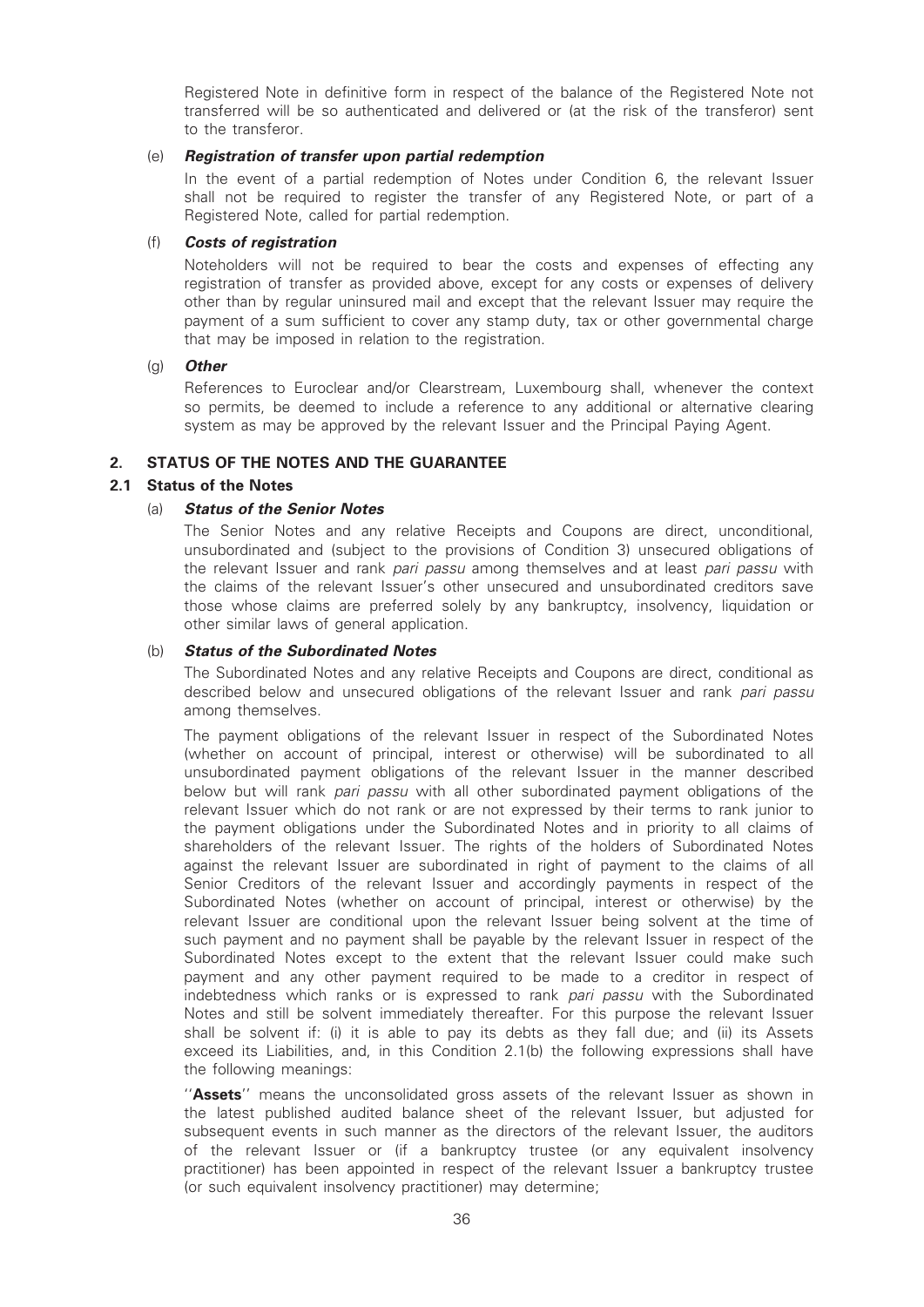"Liabilities" means the unconsolidated gross liabilities of the relevant Issuer as shown in the latest published audited balance sheet of the relevant Issuer, but adjusted for contingent liabilities and for subsequent events in such manner as the directors of the relevant Issuer, the auditors of the relevant Issuer or (if a bankruptcy trustee (or any equivalent insolvency practitioner) has been appointed in respect of the relevant Issuer) a bankruptcy trustee (or such equivalent insolvency practitioner) may determine; and

"Senior Creditors" shall mean creditors of the relevant Issuer (including depositors) other than creditors in respect of indebtedness where, by the terms of such indebtedness, the claims of the holders of that indebtedness rank or are expressed to rank pari passu with, or junior to, the claims of the holders of Subordinated Notes issued by the relevant Issuer.

Each holder of a Subordinated Note unconditionally and irrevocably waives any right of set-off, counterclaim, abatement or other similar remedy which it might otherwise have, under the laws of any jurisdiction, in respect of such Note. No collateral is or will be given for the payment obligations under the Subordinated Notes and any collateral that may have been or may in the future be given in connection with other indebtedness of an Issuer shall not secure the payment obligations under any Subordinated Notes issued by that Issuer.

#### 2.2 Status of the Guarantee

## (a) Status of the Guarantee in respect of Senior Notes

The payment of principal and interest in respect of the Senior Notes issued by EGF and all other moneys payable by EGF in relation to the issue by it of Senior Notes under or pursuant to the these Conditions has been unconditionally and irrevocably guaranteed by the Guarantor under the Guarantee. The obligations of the Guarantor under the Guarantee in respect of the Senior Notes issued by EGF are direct, unconditional, unsubordinated and (subject to the provisions of Clause 5 of the Guarantee) unsecured obligations of the Guarantor and rank pari passu among themselves and at least pari passu with the claims of the Guarantor's other unsecured and unsubordinated creditors save those whose claims are preferred solely by any bankruptcy, insolvency, liquidation or other similar laws of general application.

#### (b) Status of the Guarantee in respect of Subordinated Notes

The payment of principal and interest in respect of the Subordinated Notes issued by EGF and all other moneys payable by EGF in relation to the issue of Subordinated Notes under or pursuant to these Conditions has been guaranteed by the Guarantor under the Guarantee. The obligations of the Guarantor under the Guarantee in respect of the Subordinated Notes issued by EGF are direct, conditional as described below and unsecured obligations of the Guarantor and rank pari passu among themselves.

The payment obligations of the Guarantor under the Guarantee in respect of Subordinated Notes issued by EGF will be subordinated to all unsubordinated payment obligations of the Guarantor in the manner described below but will rank pari passu with all other subordinated payment obligations of the Guarantor which do not rank or are not expressed by their terms to rank junior to the payment obligations of the Guarantor under the Guarantee in respect of Subordinated Notes issued by EGF and in priority to all claims of shareholders of the Guarantor. The rights of the holders of Subordinated Notes issued by EGF against the Guarantor under the Guarantee in respect of Subordinated Notes issued by EGF are subordinated in right of payment to the claims of all Senior Creditors of the Guarantor and accordingly payments under the Guarantee in respect of Subordinated Notes issued by EGF by the Guarantor are conditional upon the Guarantor being solvent at the time of such payment and no payment shall be payable by the Guarantor in respect of the Guarantee of Subordinated Notes issued by EGF except to the extent that the Guarantor could make such payment and any other payment required to be made to a creditor in respect of indebtedness which ranks or is expressed to rank pari passu with the payment obligations of the Guarantor under the Guarantee of the Subordinated Notes and still be solvent immediately thereafter. For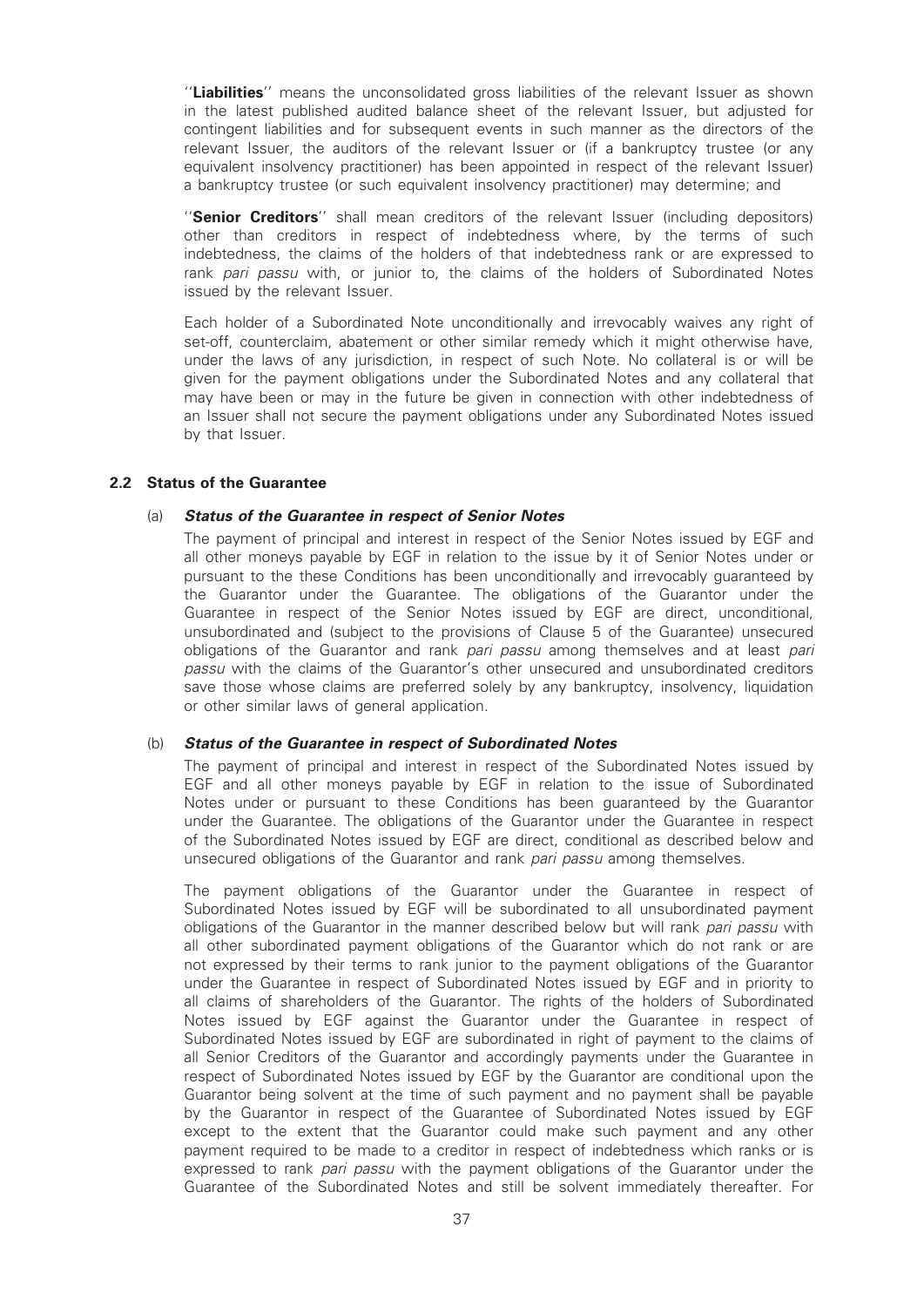this purpose the Guarantor shall be solvent if: (i) it is able to pay its debts as they fall due; and (ii) its Assets exceed its Liabilities, and, in this Condition 2.2(b) the following expressions shall have the following meanings:

"Assets" means the unconsolidated gross assets of the Guarantor as shown in the latest published audited balance sheet of the Guarantor, but adjusted for subsequent events in such manner as the directors of the Guarantor, the auditors of the Guarantor or (if a bankruptcy trustee (or any equivalent insolvency practitioner) has been appointed in respect of the Guarantor) a bankruptcy trustee (or such equivalent insolvency practitioner) may determine;

"Liabilities" means the unconsolidated gross liabilities of the Guarantor as shown in the latest published audited balance sheet of the Guarantor, but adjusted for contingent liabilities and for subsequent events in such manner as the directors of the Guarantor, the auditors of the Guarantor or (if a bankruptcy trustee (or any equivalent insolvency practitioner) has been appointed in respect of the Guarantor) a bankruptcy trustee (or such equivalent insolvency practitioner) may determine; and

"Senior Creditors" shall mean creditors of the Guarantor (including depositors) other than creditors in respect of indebtedness where, by the terms of such indebtedness, the claims of the holders of that indebtedness rank or are expressed to rank pari passu with, or junior to, the claims of the holders of Subordinated Notes issued by EGF under the Guarantee.

Each holder of a Subordinated Note unconditionally and irrevocably waives any right of set-off, counterclaim, abatement or other similar remedy which it might otherwise have, under the laws of any jurisdiction, in respect of the Guarantee of such Note. No collateral is or will be given for the payment obligations under the Guarantee of the Subordinated Notes and any collateral that may have been or may in the future be given in connection with other indebtedness of the Guarantor shall not secure the payment obligations of the Guarantor under the Guarantee of Subordinated Notes issued by EGF.

#### 3. NEGATIVE PLEDGE

This Condition 3 only applies to Senior Notes.

Save as may otherwise be permitted under these Conditions, so long as any of the Notes remains outstanding (as defined in the Agency Agreement), the relevant Issuer will ensure that no indebtedness of it or any of its Relevant Subsidiaries will be subject to any Encumbrance, other than a Permitted Encumbrance, upon, or with respect to, any of the present or future business, undertaking, assets or revenues (including any uncalled capital) of it or any of its Relevant Subsidiaries unless that relevant Issuer shall, in the case of the creation of the Encumbrance, before or at the same time and, in any other case, promptly, take any and all action necessary to ensure that:

- (i) all amounts payable by it under the Notes and the Coupons are secured by the Encumbrance equally and rateably with the indebtedness; or
- (ii) such other Encumbrance or other arrangement (whether or not it includes the giving of a Encumbrance) is provided as shall be approved by an Extraordinary Resolution (as defined in the Agency Agreement) of the Noteholders.

For the purposes of these Conditions:

''Auditors'' means a firm of independent auditors of good repute appointed by ENBD.

"**Encumbrance**" means (i) a mortgage, charge, pledge, lien or other encumbrance securing any obligation of any person, (ii) any arrangement under which money or claims to, or the benefit of, a bank or other account may be applied, set off or made subject to a combination of accounts so as to effect discharge of any sum owed or payable to any person or (iii) any other type of preferential arrangement (including any title transfer and retention arrangement) having a similar effect.

"Group" means the relevant Issuer, its holding company (if any) and the Subsidiaries of the relevant Issuer or any such holding company for the time being.

"Permitted Encumbrance" means: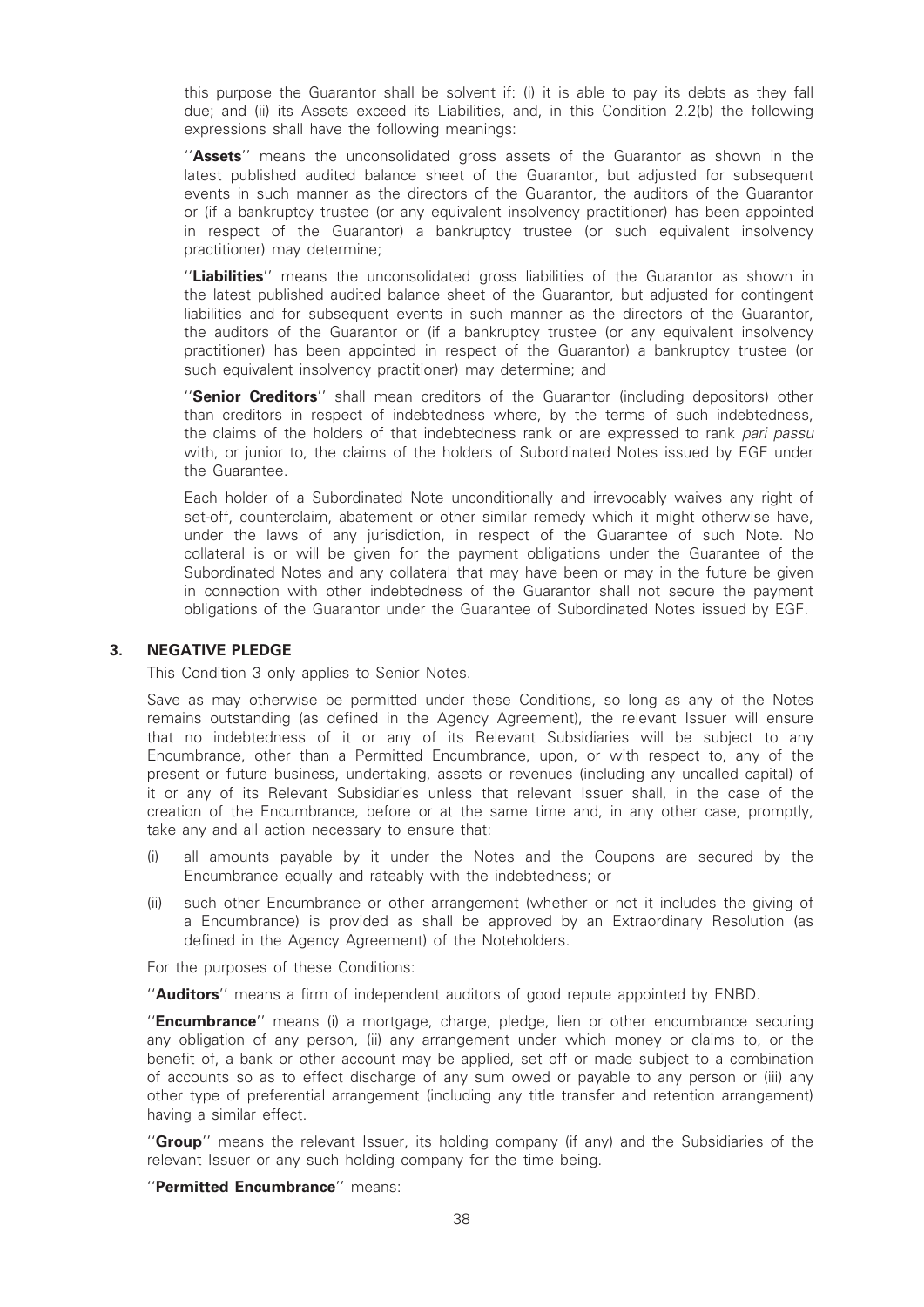- (i) any Encumbrance arising in the ordinary course of banking transactions including, without limitation, sale and repurchase transactions and share, loan and bond lending transactions, provided that any such Encumbrance is limited to the assets which are the subject of the relevant transaction;
- (ii) any Encumbrance in respect of any indebtedness, provided that the aggregate outstanding amount secured thereby shall not at any time exceed an amount equal to 10 per cent. of the aggregate of the share capital and reserves of the relevant Issuer and its Relevant Subsidiaries, as provided in its most recent audited accounts;
- (iii) any Encumbrance created or outstanding with the prior approval by an Extraordinary Resolution of the Noteholders; or
- (iv) any lien arising by operation of law and in the normal course of business, if such lien is discharged within thirty days of arising.

"Relevant Subsidiary" shall mean a company or corporation:

- (i) 75 per cent. or more of the issued capital of which is beneficially owned, directly or indirectly, by the relevant Issuer; and
- (ii) the book value of the assets of which exceeds five per cent. of the book value of the assets of the Group taken as a whole or the revenues of which exceed five per cent. of the revenues of the Group taken as a whole and, for these purposes:
	- (A) the book value of the assets and the revenues of such company or corporation shall be determined by reference to its then most recent audited annual financial statements (or, if none, its then most recent management accounts); and
	- (B) the book value of the assets and the revenues of the Group shall be determined by reference to its then most recent audited annual consolidated financial statements,

in each case adjusted, as the Auditors may consider appropriate, to take account of any changes in circumstances since the date as of which such financial statements (or management accounts) were prepared.

A report of the Auditors that in their opinion a company or corporation is or is not or was or was not at any particular time or throughout any specified period a Relevant Subsidiary shall, in the absence of manifest error, be conclusive and binding on all parties.

## 4. INTEREST

#### (a) Interest on Fixed Rate Notes

Each Fixed Rate Note bears interest from (and including) the Interest Commencement Date at the rate(s) per annum equal to the Rate(s) of Interest. Interest will be payable in arrear on the Interest Payment Date(s) in each year up to (and including) the Maturity Date.

If the Notes are in definitive form, except as provided in the applicable Final Terms, the amount of interest payable on each Interest Payment Date in respect of the Fixed Interest Period ending on (but excluding) such date will amount to the Fixed Coupon Amount. Payments of interest on any Interest Payment Date will, if so specified in the applicable Final Terms, amount to the Broken Amount so specified.

As used in the Conditions, "Fixed Interest Period" means the period from (and including) an Interest Payment Date (or the Interest Commencement Date) to (but excluding) the next (or first) Interest Payment Date.

Except in the case of Notes in definitive form where an applicable Fixed Coupon Amount or Broken Amount is specified in the applicable Final Terms, interest shall be calculated in respect of any period by applying the Rate of Interest to:

(A) in the case of Fixed Rate Notes which are represented by a Global Note, the aggregate outstanding nominal amount of the Fixed Rate Notes represented by such Global Note (or, if they are Partly Paid Notes, the aggregate amount paid up); or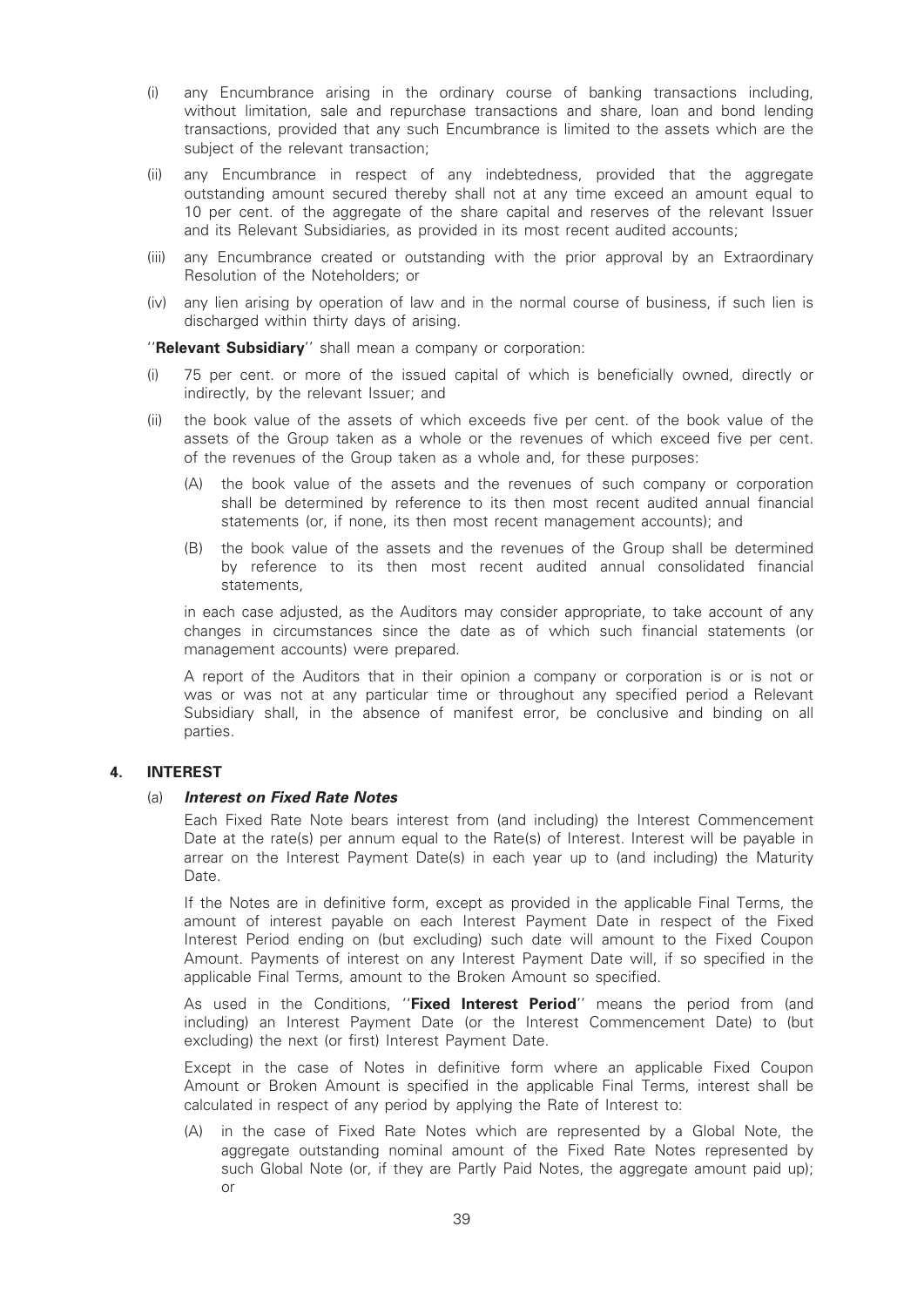(B) in the case of Fixed Rate Notes in definitive form, the Calculation Amount, and, in each case, multiplying such sum by the applicable Day Count Fraction,

and rounding the resultant figure to the nearest sub-unit of the relevant Specified Currency, half of any such subunit being rounded upwards or otherwise in accordance with applicable market convention. Where the Specified Denomination of a Fixed Rate Note in definitive form is a multiple of the Calculation Amount, the amount of interest payable in respect of such Fixed Rate Note shall be the product of the amount (determined in the manner provided above) for the Calculation Amount and the amount by which the Calculation Amount is multiplied to reach the Specified Denomination without any further rounding.

"Day Count Fraction" means, in respect of the calculation of an amount of interest in accordance with this Condition 4(a):

- (i) if "**Actual/Actual (ICMA)**" is specified in the applicable Final Terms:
	- (A) in the case of Notes where the number of days in the relevant period from (and including) the most recent Interest Payment Date (or, if none, the Interest Commencement Date) to (but excluding) the relevant payment date (the ''Accrual Period'') is equal to or shorter than the Determination Period during which the Accrual Period ends, the number of days in such Accrual Period divided by the product of (1) the number of days in such Determination Period and (2) the number of Determination Dates (as specified in the applicable Final Terms) that would occur in one calendar year; or
	- (B) in the case of Notes where the Accrual Period is longer than the Determination Period during which the Accrual Period ends, the sum of:
		- (1) the number of days in such Accrual Period falling in the Determination Period in which the Accrual Period begins divided by the product of (x) the number of days in such Determination Period and (y) the number of Determination Dates that would occur in one calendar year; and
		- (2) the number of days in such Accrual Period falling in the next Determination Period divided by the product of (x) the number of days in such Determination Period and (y) the number of Determination Dates that would occur in one calendar year; and
- (ii) if ''30/360'' is specified in the applicable Final Terms, the number of days in the period from (and including) the most recent Interest Payment Date (or, if none, the Interest Commencement Date) to (but excluding) the relevant payment date (such number of days being calculated on the basis of a year of 360 days with 12 30 day months) divided by 360; and
- (iii) if "**Actual/365 (Fixed)**" is specified in the applicable Final Terms, the actual number of days in the Interest Period is divided by 365.
- In the Conditions:

"Determination Period" means each period from (and including) a Determination Date to (but excluding) the next Determination Date (including, where either the Interest Commencement Date or the final Interest Payment Date is not a Determination Date, the period commencing on the first Determination Date prior to, and ending on the first Determination Date falling after, such date); and

"sub-unit" means, with respect to any currency other than euro, the lowest amount of such currency that is available as legal tender in the country of such currency and, with respect to euro, one cent.

#### (b) Interest on Floating Rate Notes

(i) Interest Payment Dates

Each Floating Rate Note bears interest from (and including) the Interest Commencement Date and such interest will be payable in arrear on either:

(A) the Specified Interest Payment Date(s) in each year specified in the applicable Final Terms; or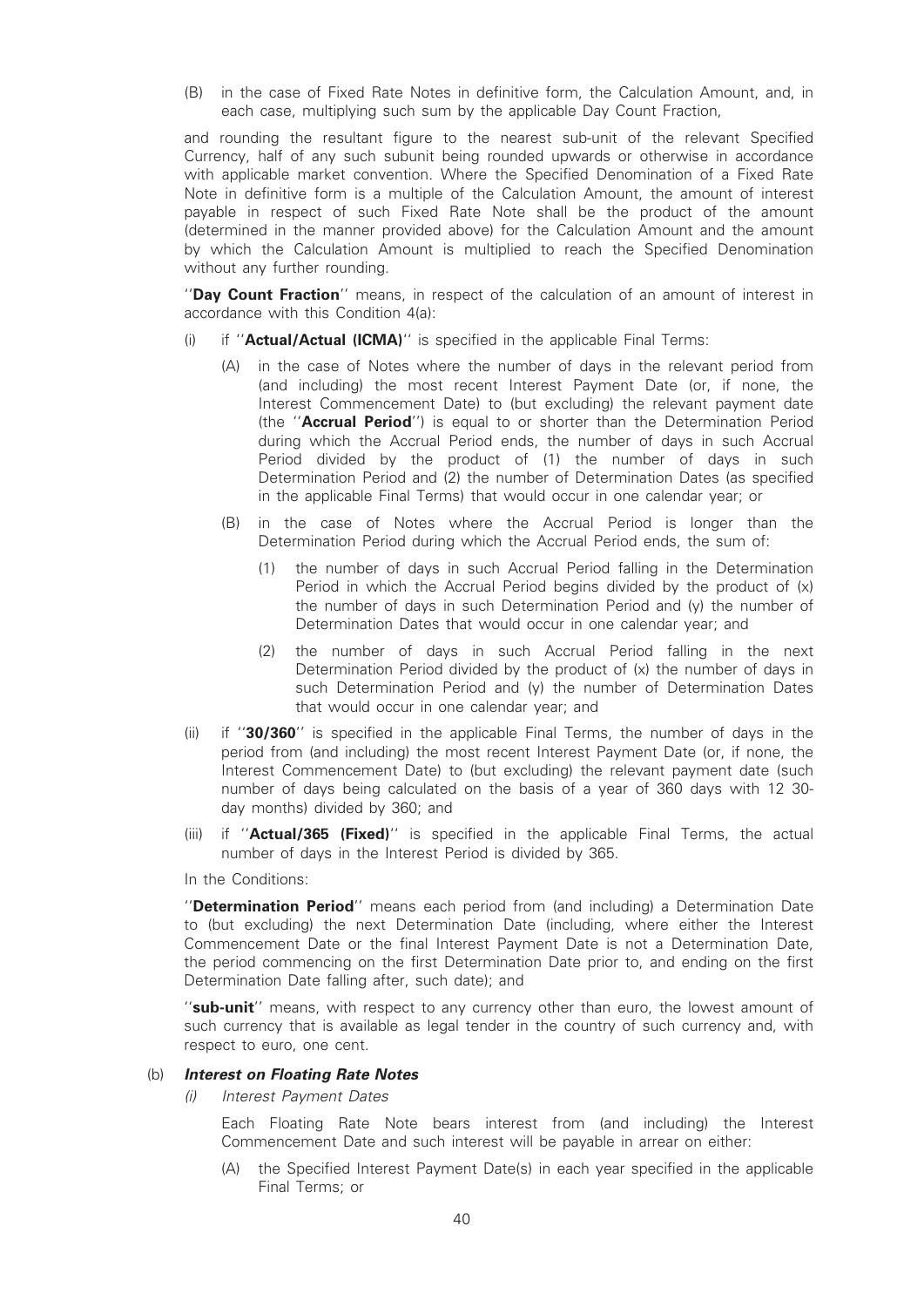(B) if no Specified Interest Payment Date(s) is/are specified in the applicable Final Terms, each date (each such date, together with each Specified Interest Payment Date, an "Interest Payment Date") which falls the number of months or other period specified as the Specified Period in the applicable Final Terms after the preceding Interest Payment Date or, in the case of the first Interest Payment Date, after the Interest Commencement Date.

Such interest will be payable in respect of each Interest Period (which expression shall, in the Conditions, mean the period from (and including) an Interest Payment Date (or the Interest Commencement Date) to (but excluding) the next (or first) Interest Payment Date).

If a Business Day Convention is specified in the applicable Final Terms and (x) if there is no numerically corresponding day in the calendar month in which an Interest Payment Date should occur or (y) if any Interest Payment Date would otherwise fall on a day which is not a Business Day, then, if the Business Day Convention specified is:

- (1) in any case where Specified Periods are specified in accordance with Condition 4(b)(i)(B) above, the Floating Rate Convention, such Interest Payment Date (i) in the case of (x) above, shall be the last day that is a Business Day in the relevant month and the provisions of (B) below shall apply mutatis mutandis or (ii) in the case of  $(y)$  above, shall be postponed to the next day which is a Business Day unless it would thereby fall into the next calendar month, in which event (A) such Interest Payment Date shall be brought forward to the immediately preceding Business Day and (B) each subsequent Interest Payment Date shall be the last Business Day in the month which falls the Specified Period after the preceding applicable Interest Payment Date occurred; or
- (2) the Following Business Day Convention, such Interest Payment Date shall be postponed to the next day which is a Business Day; or
- (3) the Modified Following Business Day Convention, such Interest Payment Date shall be postponed to the next day which is a Business Day unless it would thereby fall into the next calendar month, in which event such Interest Payment Date shall be brought forward to the immediately preceding Business Day; or
- (4) the Preceding Business Day Convention, such Interest Payment Date shall be brought forward to the immediately preceding Business Day.
- In the Conditions, "Business Day" means a day which is both:
- (A) a day on which commercial banks and foreign exchange markets settle payments and are open for general business (including dealing in foreign exchange and foreign currency deposits) in London, Dubai and any Additional Business Centre specified in the applicable Final Terms; and
- (B) either (1) in relation to any sum payable in a Specified Currency other than euro or Renminbi, a day on which commercial banks and foreign exchange markets settle payments and are open for general business (including dealing in foreign exchange and foreign currency deposits) in the principal financial centre of the country of the relevant Specified Currency (if other than London and any Additional Business Centre and which if the Specified Currency is Australian dollars or New Zealand dollars shall be Melbourne and Wellington, respectively), (2) in relation to any sum payable in euro, a day on which the Trans-European Automated Real-Time Gross Settlement Express Transfer (TARGET2) System (the "TARGET2 System") is open or (3) in relation to any sum payable in Renminbi, a day (other than a Saturday, Sunday or public holiday) on which commercial banks in Hong Kong are generally open for business and settlement of Renminbi payments in Hong Kong.
- (ii) Rate of Interest

The Rate of Interest payable from time to time in respect of Floating Rate Notes will be determined in the manner specified in the applicable Final Terms.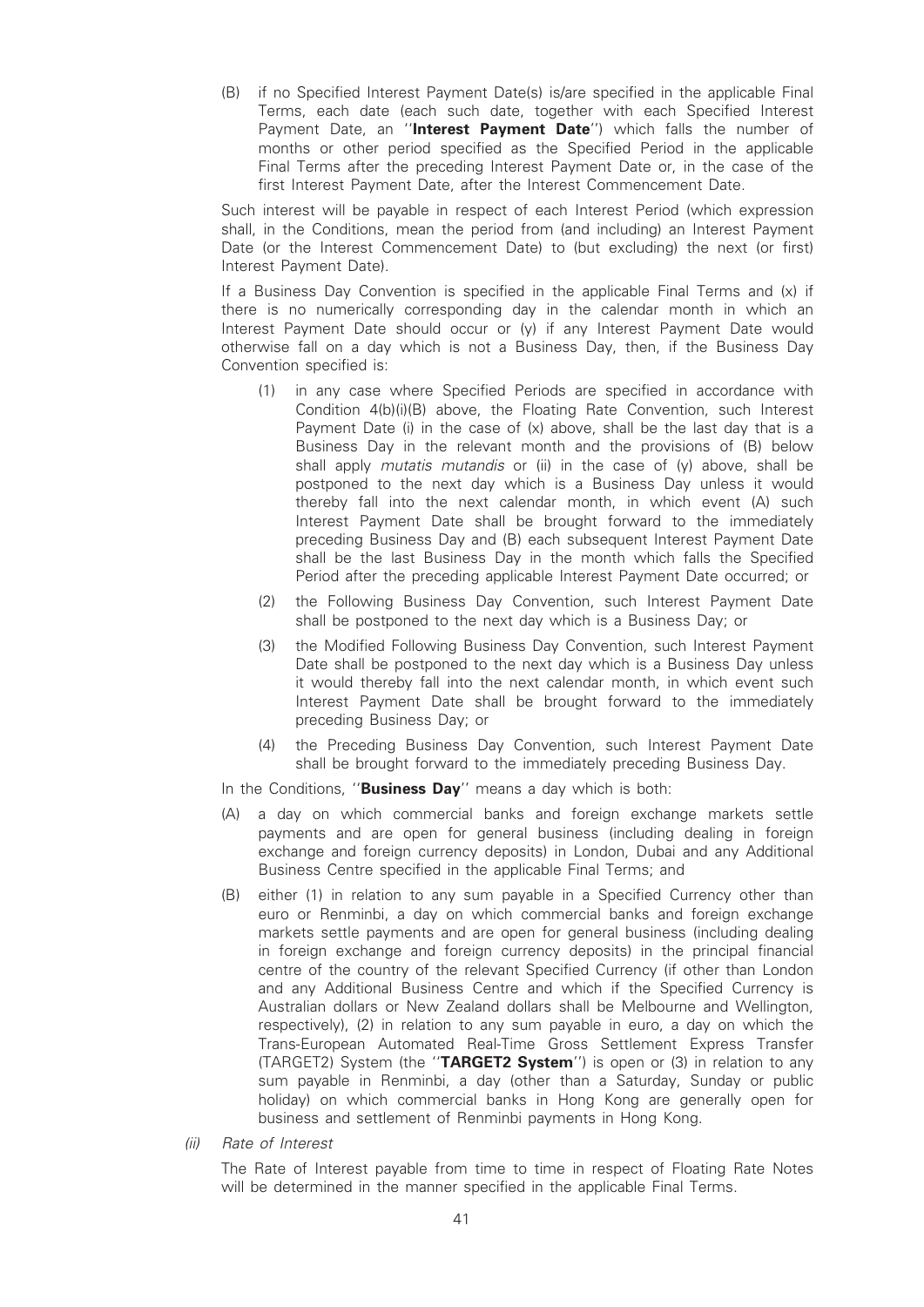## (A) ISDA Determination for Floating Rate Notes

Where ISDA Determination is specified in the applicable Final Terms as the manner in which the Rate of Interest is to be determined, the Rate of Interest for each Interest Period will be the relevant ISDA Rate plus or minus (as indicated in the applicable Final Terms) the Margin (if any). For the purposes of this sub-paragraph (A), "ISDA Rate" for an Interest Period means a rate equal to the Floating Rate that would be determined by the Principal Paying Agent under an interest rate swap transaction if the Principal Paying Agent were acting as Calculation Agent for that swap transaction under the terms of an agreement incorporating the 2006 ISDA Definitions, as published by the International Swaps and Derivatives Association, Inc. and as amended and updated as at the Issue Date of the first Tranche of the Notes (the ''ISDA Definitions'') and under which:

- (1) the Floating Rate Option is as specified in the applicable Final Terms;
- (2) the Designated Maturity is a period specified in the applicable Final Terms; and
- (3) the relevant Reset Date is either (i) if the applicable Floating Rate Option is based on the London inter-bank offered rate ("LIBOR") or on the Euro-zone inter-bank offered rate ("**EURIBOR**"), the first day of that Interest Period or (ii) in any other case, as specified in the applicable Final Terms.

For the purposes of this sub-paragraph (A), "Floating Rate", "Calculation Agent'', ''Floating Rate Option'', ''Designated Maturity'' and ''Reset Date" have the meanings given to those terms in the ISDA Definitions.

Unless otherwise stated in the applicable Final Terms the Minimum Rate of Interest shall be deemed to be zero.

#### (B) Screen Rate Determination for Floating Rate Notes

Where Screen Rate Determination is specified in the applicable Final Terms as the manner in which the Rate of Interest is to be determined, the Rate of Interest for each Interest Period will, subject as provided below, be either:

- (1) the offered quotation; or
- (2) the arithmetic mean (rounded if necessary to the fifth decimal place, with 0.000005 being rounded upwards) of the offered quotations,

(expressed as a percentage rate per annum) for the Reference Rate which appears or appear, as the case may be, on the Relevant Screen Page as at 11.00 a.m. (London time, in the case of LIBOR, or Brussels time, in the case of EURIBOR) on the Interest Determination Date in question plus or minus (as indicated in the applicable Final Terms) the Margin (if any), all as determined by the Principal Paying Agent. If five or more of such offered quotations are available on the Relevant Screen Page, the highest (or, if there is more than one such highest quotation, one only of such quotations) and the lowest (or, if there is more than one such lowest quotation, one only of such quotations) shall be disregarded by the Principal Paying Agent for the purpose of determining the arithmetic mean (rounded as provided above) of such offered quotations.

The Agency Agreement contains provisions for determining the Rate of Interest in the event that the Relevant Screen Page is not available or if, in the case of (1) above, no such offered quotation appears or, in the case of (2) above, fewer than three such offered quotations appear, in each case as at the time specified in the preceding paragraph.

#### (c) Interest on Reset Notes

(i) Rates of Interest

Each Reset Note bears interest: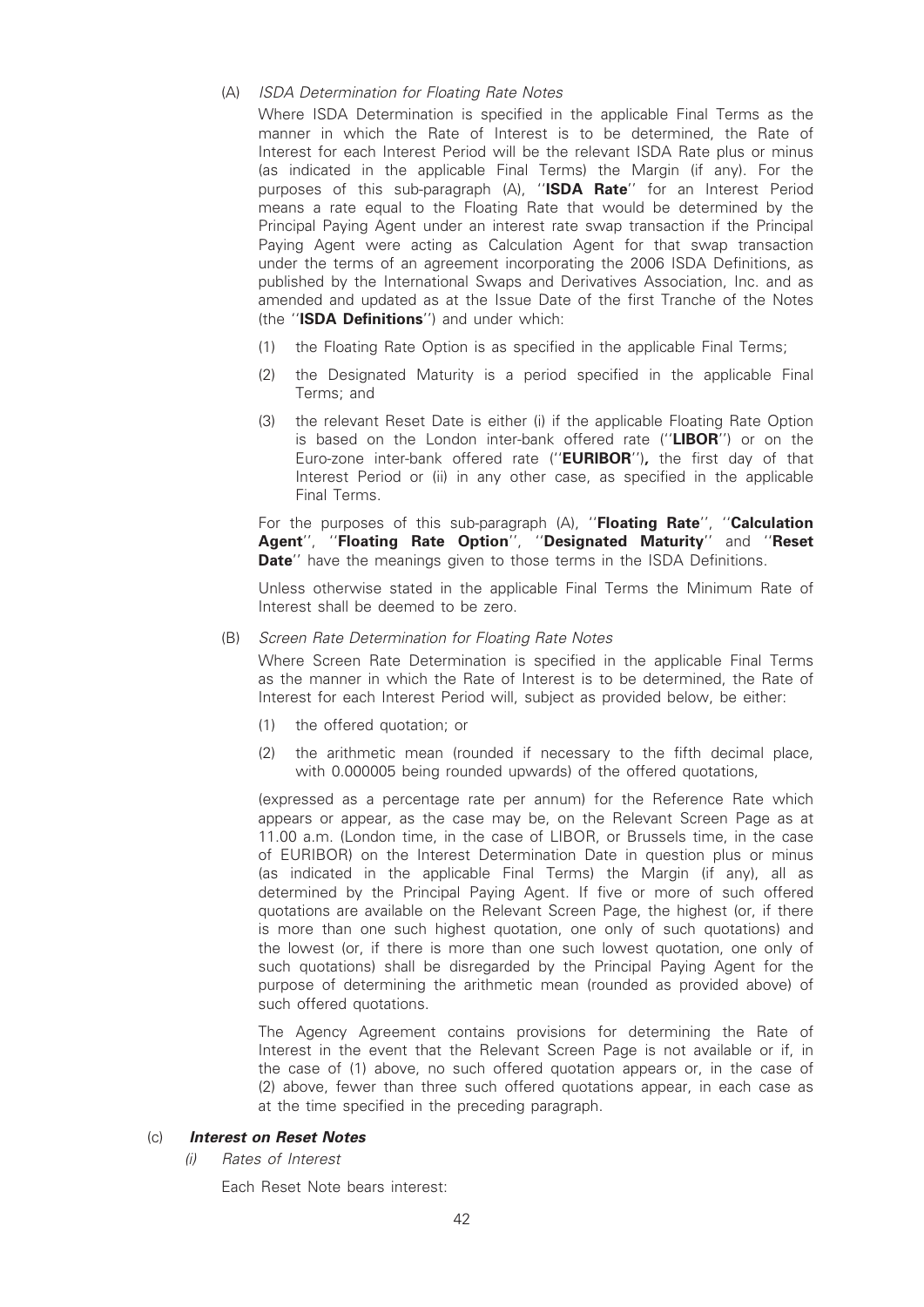- (a) in respect of the period from (and including) the Interest Commencement Date to (but excluding) the Reset Date (or, if there is more than one Reset Period, the first Reset Date occurring after the Interest Commencement Date), at the rate per annum equal to the Initial Rate of Interest; and
- (b) in respect of the Reset Period (or, if there is more than one Reset Period, each successive Reset Period thereafter), at such rate per annum as is equal to the relevant Subsequent Reset Rate, as determined by the Principal Paying Agent on the relevant Reset Determination Date in accordance with this Condition 4(c)(i),

payable, in each case, in arrear on the Interest Payment Dates(s) (as specified in the applicable Final Terms).

As used in this Condition 4(c)(i):

''Day Count Fraction'' and related definitions have the meanings given in Condition 4(a).

"Initial Rate of Interest" has the meaning specified in the applicable Final Terms;

''Mid Swap Benchmark Rate'' means EURIBOR if the Specified Currency is euro or LIBOR if the Specified Currency is not euro;

"Mid Swap Maturity" has the meaning specified in the applicable Final Terms;

"Mid Swap Rate" means for any Reset Period the arithmetic mean of the bid and offered rates for the fixed leg, payable with a frequency equivalent to the frequency with which scheduled interest payments are payable on the Notes during the relevant Reset Period (calculated on the day count basis customary for fixed rate payments in the Specified Currency as determined by the Principal Paying Agent), of a fixed-for-floating interest rate swap transaction in the Specified Currency which transaction (a) has a term equal to the relevant Reset Period and commencing on the relevant Reset Date, (b) is in an amount that is representative for a single transaction in the relevant market at the relevant time with an acknowledged dealer of good credit in the swap market and (c) has a floating leg based on the Mid Swap Benchmark Rate for the Mid Swap Maturity as specified in the applicable Final Terms (calculated on the day count basis customary for floating rate payments in the Specified Currency as determined by the Principal Paying Agent);

"Reference Bond" means for any Reset Period a government security or securities issued by the state responsible for issuing the Specified Currency (which, if the Specified Currency is euro, shall be Germany) selected by the Issuer on the advice of an investment bank of international repute as having an actual or interpolated maturity comparable with the relevant Reset Period that would be utilised, at the time of selection and in accordance with customary financial practice, in pricing new issues of corporate debt securities denominated in the Specified Currency and of a comparable maturity to the relevant Reset Period;

"Reference Bond Price" means, with respect to any Reset Determination Date, (A) the arithmetic average of the Reference Government Bond Dealer Quotations for such Reset Determination Date, after excluding the highest and lowest such Reference Government Bond Dealer Quotations, or (B) if the Principal Paying Agent obtains fewer than four such Reference Government Bond Dealer Quotations, the arithmetic average of all such quotations;

"Reference Government Bond Dealer" means each of five banks (selected by the Issuer on the advice of an investment bank of international repute), or their affiliates, which are (A) primary government securities dealers, and their respective successors or (B) market makers in pricing corporate bond issues;

"Reference Government Bond Dealer Quotations" means, with respect to each Reference Government Bond Dealer and the relevant Reset Determination Date, the arithmetic average, as determined by the Principal Paying Agent, of the bid and offered prices for the relevant Reference Bond (expressed in each case as a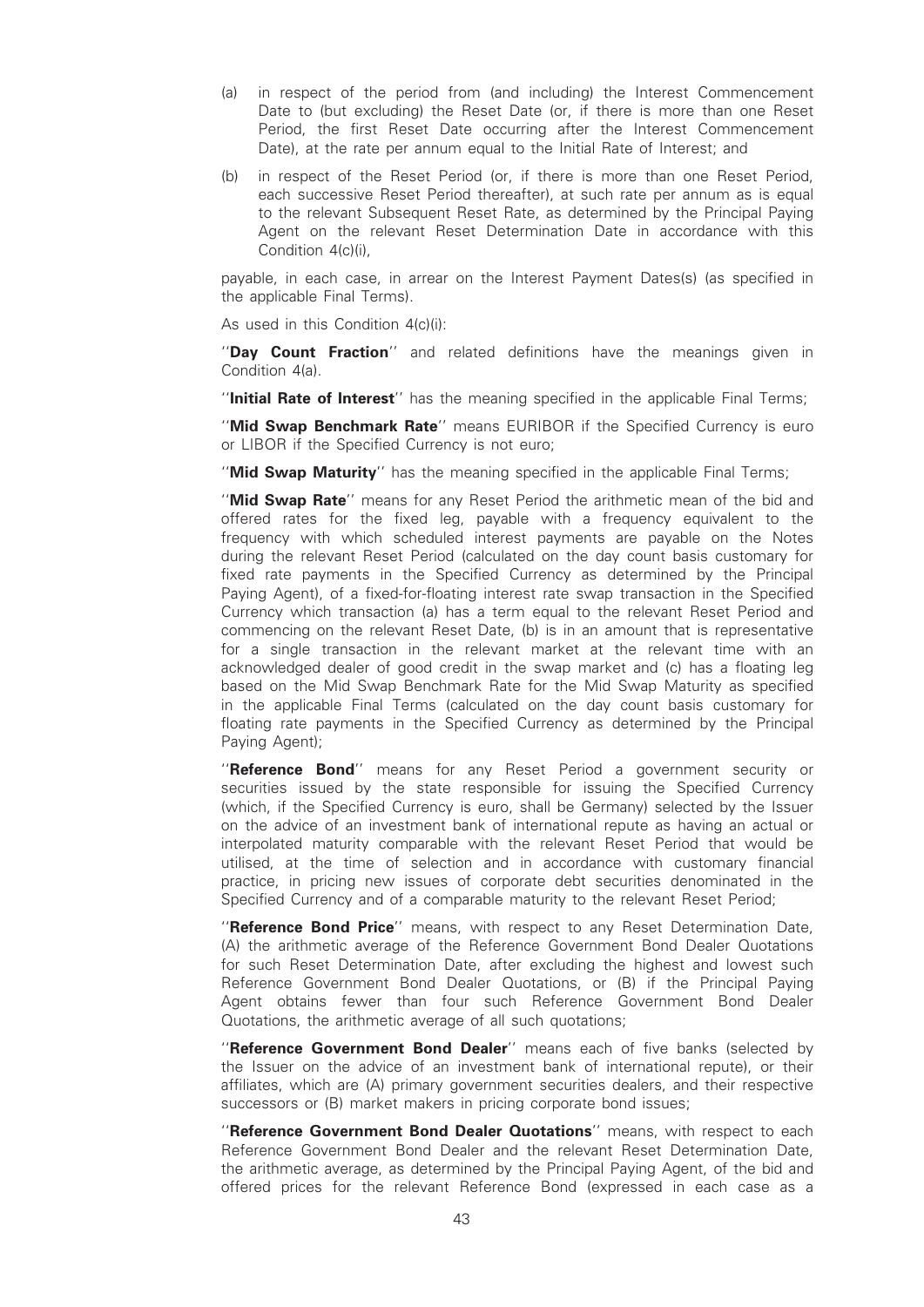percentage of its nominal amount) at or around the Subsequent Reset Rate Time on the relevant Reset Determination Date quoted in writing to the Principal Paying Agent by such Reference Government Bond Dealer;

"Reset Date(s)" means the date(s) specified in the applicable Final Terms;

"Reset Determination Date" means for each Reset Period the date as specified in the applicable Final Terms falling on or before the commencement of such Reset Period on which the rate of interest applying during such Reset Period will be determined;

"Reset Margin" means the margin specified in the applicable Final Terms;

"Reset Period" means the period from (and including) the first Reset Date to (but excluding) the Maturity Date if there is only one Reset Period or, if there is more than one Reset Period, each period from (and including) one Reset Date (or the first Reset Date) to (but excluding) the next Reset Date up to (but excluding) the Maturity Date;

''Subsequent Reset Rate'' for any Reset Period means the sum of (i) the applicable Subsequent Reset Reference Rate and (ii) the applicable Reset Margin (rounded down to four decimal places, with 0.00005 being rounded down);

"Subsequent Reset Rate Screen Page" has the meaning specified in the applicable Final Terms;

"Subsequent Reset Rate Time" has the meaning specified in the applicable Final Terms; and

#### "Subsequent Reset Reference Rate" means either:

- (A) if ''Mid Swaps'' is specified in the applicable Final Terms, the Mid Swap Rate displayed on the Subsequent Reset Rate Screen Page at or around the Subsequent Reset Rate Time on the relevant Reset Determination Date for such Reset Period; or
- (B) if ''Reference Bond'' is specified in the applicable Final Terms, the annual yield to maturity or interpolated yield to maturity (on the relevant day count basis) of the relevant Reference Bond, assuming a price for such Reference Bond (expressed as a percentage of its nominal amount) equal to the relevant Reference Bond Price.

The Principal Paying Agent will calculate the amount of interest (the ''Interest Amount'') payable on the Reset Notes for the relevant period by applying the Initial Rate of Interest or the applicable Subsequent Reset Rate (as the case may be) to:

- (A) in the case of Reset Notes which are represented by a Global Note, the aggregate outstanding nominal amount of the Reset Notes represented by such Global Note; or
- (B) in the case of Reset Notes in definitive form, the Calculation Amount; and, in each case, multiplying such sum by the applicable Day Count Fraction, and rounding the resultant figure to the nearest sub-unit of the relevant Specified Currency, half of any such sub-unit being rounded upwards or otherwise in accordance with applicable market convention.

Where the Specified Denomination of a Reset Note in definitive form is a multiple of the Calculation Amount, the amount of interest payable in respect of such Reset Note shall be the aggregate of the amounts (determined in the manner provided above) for each Calculation Amount comprising the Specified Denomination without any further rounding.

#### (ii) Subsequent Reset Rate Screen Page

If the Subsequent Reset Rate Screen Page is not available, the Principal Paying Agent shall request each of the Reference Banks (as defined below) to provide the Principal Paying Agent with its offered quotation (expressed as a percentage rate per annum) for the Subsequent Reset Reference Rate at approximately the Subsequent Reset Rate Time on the Reset Determination Date in question.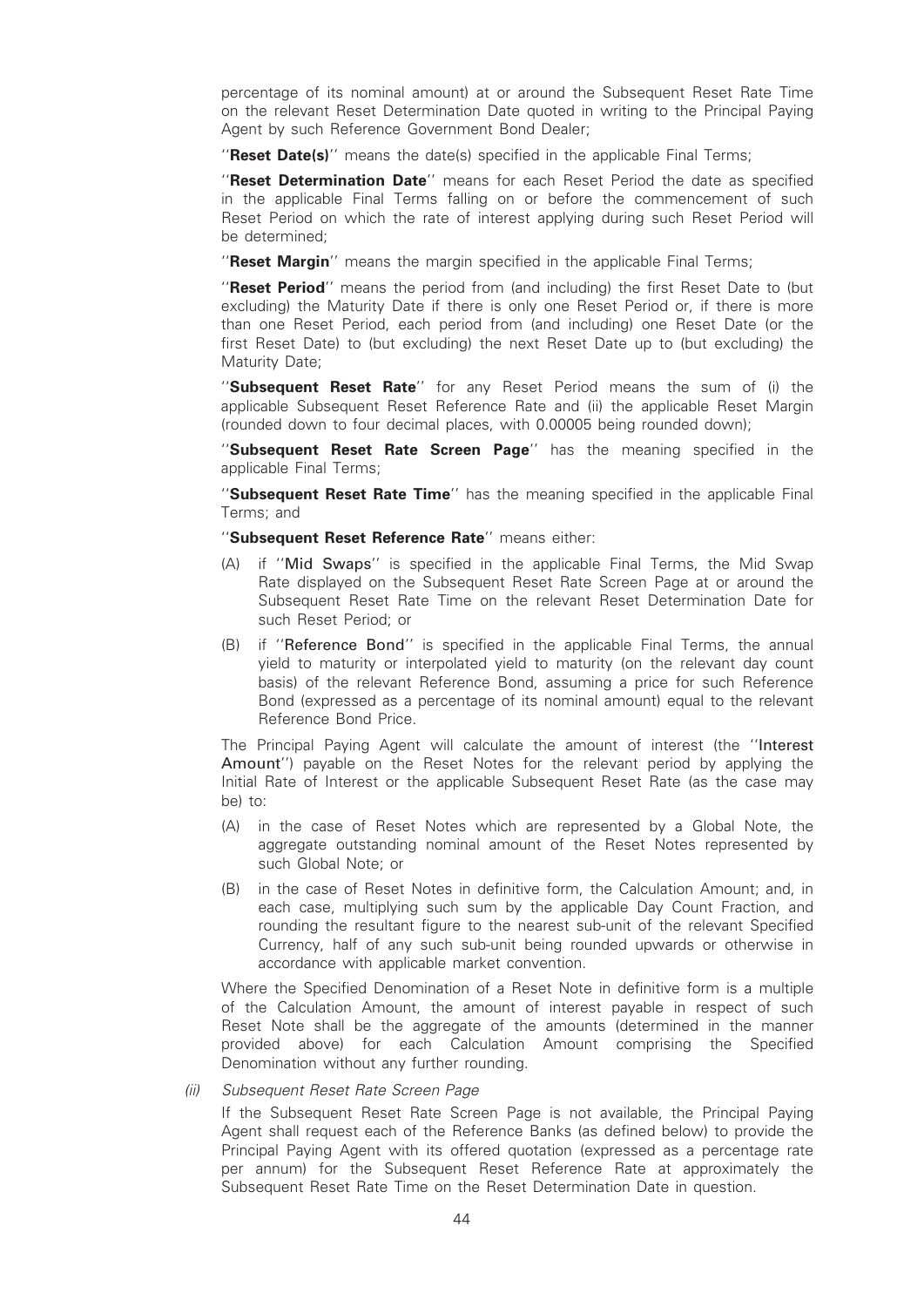If two or more of the Reference Banks provide the Principal Paying Agent with such offered quotations, the Subsequent Reset Rate for the relevant Reset Period shall be the arithmetic mean (rounded if necessary to the fifth decimal place, with 0.000005 being rounded upwards) of the offered quotations plus or minus (as appropriate) the applicable Reset Margin (if any), all as determined by the Principal Paying Agent. If on any Reset Determination Date only one or none of the Reference Banks provides the Principal Paying Agent with an offered quotation as provided in the foregoing provisions of this paragraph, the Subsequent Reset Rate shall be determined as at the last preceding Reset Determination Date or, in the case of the first Reset Determination Date, the Subsequent Reset Rate shall be the Initial Rate of Interest.

For the purposes of this Condition 4(c)(ii):

"Reference Banks" means the principal office in the Relevant Financial Centre of four major banks in the swap, money, securities or other market most closely connected with the Subsequent Reset Reference Rate as selected by the Issuer on the advice of an investment bank of international repute;

''Relevant Financial Centre'' means the financial centre specified as such in the applicable Final Terms or if none is so specified: (i) the case of a determination of LIBOR, London, (ii) in the case of a determination of EURIBOR, Brussels, (iii) in the case of a determination of SIBOR, Singapore, (iv) in the case of a determination of TIBOR, Tokyo, (v) in the case of a determination of HIBOR, Hong Kong or (vi) in the case of a determination of the Bank of England Base Rate, London;

#### (iii) Notification of Subsequent Reset Rate and Interest Amounts

The Principal Paying Agent will cause the Subsequent Reset Rate and each Interest Amount for each Reset Period to be notified to the Issuer and any stock exchange on which the relevant Reset Notes are for the time being listed and notice thereof to be published in accordance with Condition 13 as soon as possible after their determination but in no event later than the fourth London Business Day thereafter. Each Interest Amount as notified may subsequently be amended (or appropriate alternative arrangements made by way of adjustment). Any such amendment will be promptly notified to any stock exchange on which the relevant Reset Notes are for the time being listed and to the Noteholders in accordance with Condition 13. For the purposes of this paragraph, the expression ''London Business Day'' means a day (other than a Saturday or a Sunday) on which banks and foreign exchange markets are open for business in London.

(iv) Certificates to be final

All certificates, communications, opinions, determinations, calculations, quotations and decisions given, expressed, made or obtained for the purposes of the provisions of this Condition 4(c)(iv) by the Principal Paying Agent shall (in the absence of wilful default, bad faith or manifest error) be binding on the Issuer, the Principal Paying Agent, the other Paying Agents and all Noteholders and (in the absence of wilful default and bad faith) no liability to the Issuer or the Noteholders or any other person shall attach to the Principal Paying Agent in connection with the exercise or non-exercise by it of its powers, duties and discretions pursuant to such provisions.

#### (d) Minimum Rate of Interest and/or Maximum Rate of Interest

If the applicable Final Terms specifies a Minimum Rate of Interest for any Interest Period, then, in the event that the Rate of Interest in respect of such Interest Period determined in accordance with the provisions of paragraph (ii) above is less than such Minimum Rate of Interest, the Rate of Interest for such Interest Period shall be such Minimum Rate of Interest.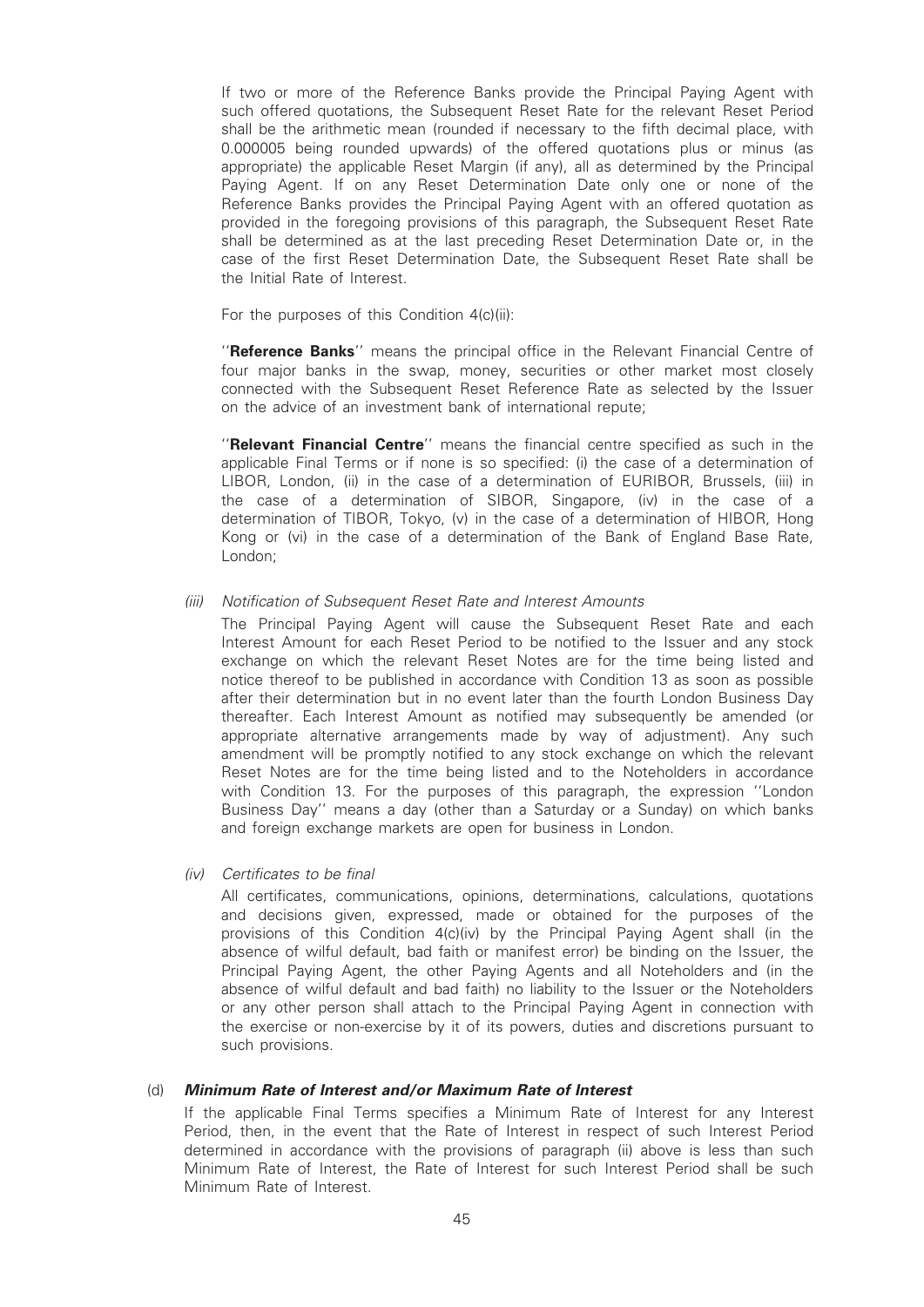If the applicable Final Terms specifies a Maximum Rate of Interest for any Interest Period, then, in the event that the Rate of Interest in respect of such Interest Period determined in accordance with the provisions of paragraph (ii) above is greater than such Maximum Rate of Interest, the Rate of Interest for such Interest Period shall be such Maximum Rate of Interest

#### (e) Determination of Rate of Interest and calculation of Interest Amounts

The Principal Paying Agent will at or as soon as practicable after each time at which the Rate of Interest is to be determined, determine the Rate of Interest for the relevant Interest Period.

The Principal Paying Agent will calculate the amount of interest (the "Interest Amount") payable on the Floating Rate Notes for the relevant Interest Period by applying the Rate of Interest to:

- (A) in the case of Floating Rate Notes which are represented by a Global Note, the aggregate outstanding nominal amount of the Notes represented by such Global Note (or, if they are Partly Paid Notes, the aggregate amount paid up); or
- (B) in the case of Floating Rate Notes in definitive form, the Calculation Amount, and, in each case, multiplying such sum by the applicable Day Count Fraction,

and rounding the resultant figure to the nearest sub-unit of the relevant Specified Currency, half of any such subunit being rounded upwards or otherwise in accordance with applicable market convention. Where the Specified Denomination of a Floating Rate in definitive form is a multiple of the Calculation Amount, the Interest Amount payable in respect of such Note shall be the product of the amount (determined in the manner provided above) for the Calculation Amount and the amount by which the Calculation Amount is multiplied to reach the Specified Denomination without any further rounding.

"Day Count Fraction" means, in respect of the calculation of an amount of interest in accordance with this Condition 4(d):

- (i) if "Actual/Actual (ISDA)" or "Actual/Actual" is specified in the applicable Final Terms, the actual number of days in the Interest Period divided by 365 (or, if any portion of that Interest Period falls in a leap year, the sum of (A) the actual number of days in that portion of the Interest Period falling in a leap year divided by 366 and (B) the actual number of days in that portion of the Interest Period falling in a non-leap year divided by 365);
- (ii) if "**Actual/365 (Fixed**)" is specified in the applicable Final Terms, the actual number of days in the Interest Period divided by 365;
- (iii) if " $Actual/365$  (Sterling)" is specified in the applicable Final Terms, the actual number of days in the Interest Period divided by 365 or, in the case of an Interest Payment Date falling in a leap year, 366;
- (iv) if "**Actual/360**" is specified in the applicable Final Terms, the actual number of days in the Interest Period divided by 360;
- (v) if ''30/360'', ''360/360'' or ''Bond Basis'' is specified in the applicable Final Terms, the number of days in the Interest Period divided by 360, calculated on a formula basis as follows:

Day Count Fraction = 
$$
\frac{[360 \times (Y^2 - Y^1)] + [30 \times (M^2 - M^1)] + (D^2 - D^1)}{360}
$$

where:

" $Y^1$ " is the year, expressed as a number, in which the first day of the Interest Period falls;

" $Y^{2}$ " is the year, expressed as a number, in which the day immediately following the last day of the Interest Period falls;

" $M^{1}$ " is the calendar month, expressed as a number, in which the first day of the Interest Period falls;

"M<sup>2</sup>" is the calendar month, expressed as a number, in which the day immediately following the last day of the Interest Period falls;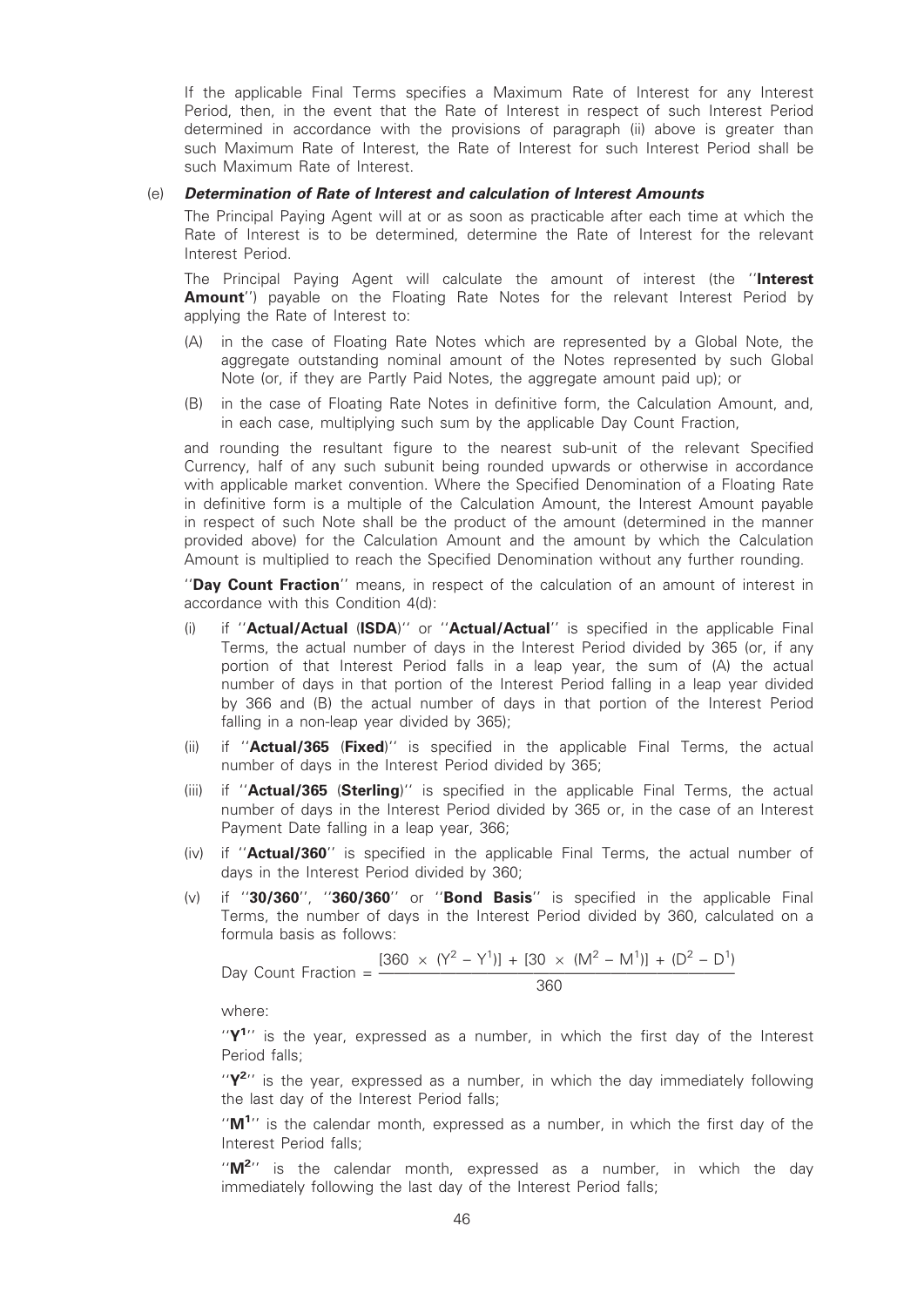" $D^{1}$ " is the first calendar day, expressed as a number, of the Interest Period, unless such number is 31, in which case  $D^1$  will be 30; and

" $D^{2}$ " is the calendar day, expressed as a number, immediately following the last day included in the Interest Period, unless such number would be 31 and  $D^1$  is greater than 29, in which case  $D^2$  will be 30;

(vi) if ''30E/360'' or ''Eurobond Basis'' is specified in the applicable Final Terms, the number of days in the Interest Period divided by 360, calculated on a formula basis as follows:

Day Count Fraction = ——————————————————————— <sup>360</sup>

$$
\frac{[360 \times (Y^2 - Y^1)] + [30 \times (M^2 - M^1)] + (D^2 - D^1)}{360}
$$

where:

" $Y^1$ " is the year, expressed as a number, in which the first day of the Interest Period falls;

" $Y^{2}$ " is the year, expressed as a number, in which the day immediately following the last day of the Interest Period falls;

"M<sup>1</sup>" is the calendar month, expressed as a number, in which the first day of the Interest Period falls;

" $M^{2}$ " is the calendar month, expressed as a number, in which the day immediately following the last day of the Interest Period falls;

" $D^{1}$ " is the first calendar day, expressed as a number, of the Interest Period, unless such number would be 31, in which case  $D^1$  will be 30; and

" $D^{2}$ " is the calendar day, expressed as a number, immediately following the last day included in the Interest Period, unless such number would be 31, in which case  $D^2$  will be 30;

(vii) if "30E/360 (ISDA) " is specified in the applicable Final Terms, the number of days in the Interest Period divided by 360, calculated on a formula basis as follows:

Day Count Fraction = 
$$
\frac{[360 \times (Y^2 - Y^1)] + [30 \times (M^2 - M^1)] + (D^2 - D^1)}{360}
$$

where:

" $Y^1$ " is the year, expressed as a number, in which the first day of the Interest Period falls;

" $Y^{2}$ " is the year, expressed as a number, in which the day immediately following the last day of the Interest Period falls;

" $M^{1}$ " is the calendar month, expressed as a number, in which the first day of the Interest Period falls;

" $M^{2}$ " is the calendar month, expressed as a number, in which the day immediately following the last day of the Interest Period falls;

" $D^{1}$ " is the first calendar day, expressed as a number, of the Interest Period, unless (i) that day is the last day of February or (ii) such number would be 31, in which case  $D^1$  will be 30; and

" $D^{2}$ " is the calendar day, expressed as a number, immediately following the last day included in the Interest Period, unless (i) that day is the last day of February but not the Maturity Date or (ii) such number would be 31, in which case  $D^2$  will be 30.

(viii) if "30E/360 (ISDA)" is specified in the applicable Final Terms, the number of days in the Interest Period divided by 360, calculated on a formula basis as follows:

$$
[360 \times (Y^2 - Y^1)] + [30 \times (M^2 - M^1)] + (D^2 - D^1)
$$

Day Count Fraction  $=$   $\frac{18}{10}$ 

$$
\overline{360}
$$

where: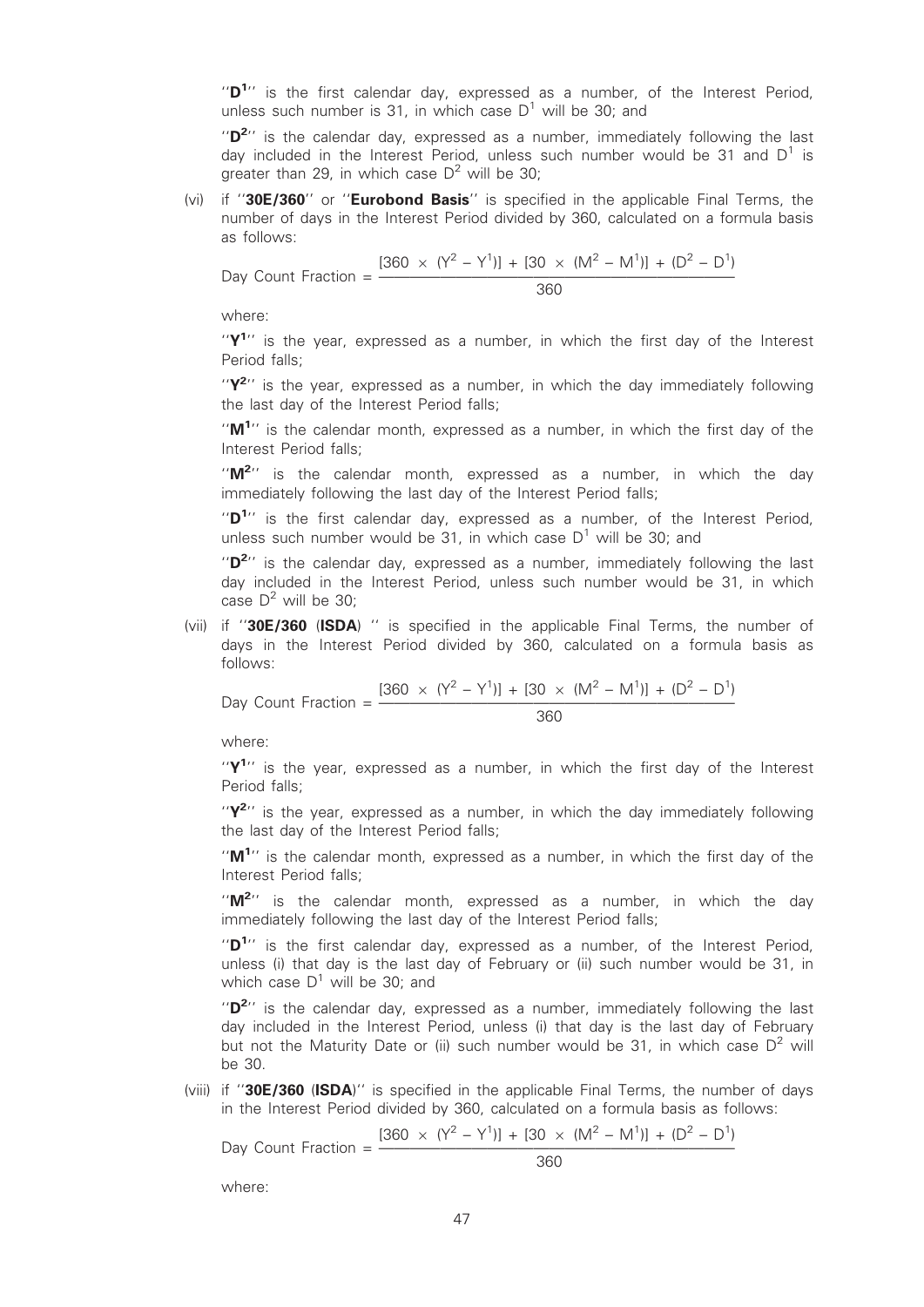" $Y<sup>1</sup>$ " is the year, expressed as a number, in which the first day of the Interest Period falls;

" $Y^{2}$ " is the year, expressed as a number, in which the day immediately following the last day of the Interest Period falls;

" $M^{1}$ " is the calendar month, expressed as a number, in which the first day of the Interest Period falls;

" $M^{2}$ " is the calendar month, expressed as a number, in which the day immediately following the last day of the Interest Period falls;

" $D^{1}$ " is the first calendar day, expressed as a number, of the Interest Period, unless (i) that day is the last day of February or (ii) such number would be 31, in which case  $D^1$  will be 30; and

" $D^{2}$ " is the calendar day, expressed as a number, immediately following the last day included in the Interest Period, unless (i) that day is the last day of February but not the Maturity Date or (ii) such number would be 31, in which case  $D^2$  will be 30.

#### (f) Notification of Rate of Interest and Interest Amounts

The Principal Paying Agent will cause the Rate of Interest and each Interest Amount for each Interest Period and the relevant Interest Payment Date to be notified to each relevant Obligor and any stock exchange on which the relevant Floating Rate Notes are for the time being listed and notice thereof to be published in accordance with Condition 13 as soon as possible after their determination but in no event later than the fourth London Business Day thereafter. Each Interest Amount and Interest Payment Date so notified may subsequently be amended (or appropriate alternative arrangements made by way of adjustment) without prior notice in the event of an extension or shortening of the Interest Period. Any such amendment will be promptly notified to each stock exchange on which the relevant Floating Rate Notes are for the time being listed and to the Noteholders in accordance with Condition 13. For the purposes of this paragraph, the expression "London Business Day" means a day (other than a Saturday or a Sunday) on which banks and foreign exchange markets are open for general business in London.

#### (g) Certificates to be final

All certificates, communications, opinions, determinations, calculations, quotations and decisions given, expressed, made or obtained for the purposes of the provisions of this Condition 4, whether by the Principal Paying Agent or, if applicable, the Calculation Agent, shall (in the absence of wilful default, bad faith or manifest error) be binding on each relevant Obligor, the Principal Paying Agent, the Calculation Agent (if applicable), the other Agents and all Noteholders, Receiptholders and Couponholders and (in the absence as aforesaid) no liability to each relevant Obligor, the Noteholders, the Receiptholders or the Couponholders shall attach to the Principal Paying Agent or, if applicable, the Calculation Agent in connection with the exercise or non-exercise by it of its powers, duties and discretions pursuant to such provisions.

#### (h) Interest on Partly Paid Notes

In the case of Partly Paid Notes (other than Partly Paid Notes which are Zero Coupon Notes), interest will accrue as aforesaid on the paid-up nominal amount of such Notes.

#### (i) Accrual of interest

Each Note (or in the case of the redemption of part only of a Note, that part only of such Note) will cease to bear interest (if any) from the date for its redemption unless, upon due presentation thereof, payment of principal is improperly withheld or refused. In such event, interest will continue to accrue until whichever is the earlier of:

- (i) the date on which all amounts due in respect of such Note have been paid; and
- (ii) five days after the date on which the full amount of the moneys payable in respect of such Note has been received by the Principal Paying Agent and notice to that effect has been given to the Noteholders in accordance with Condition 13.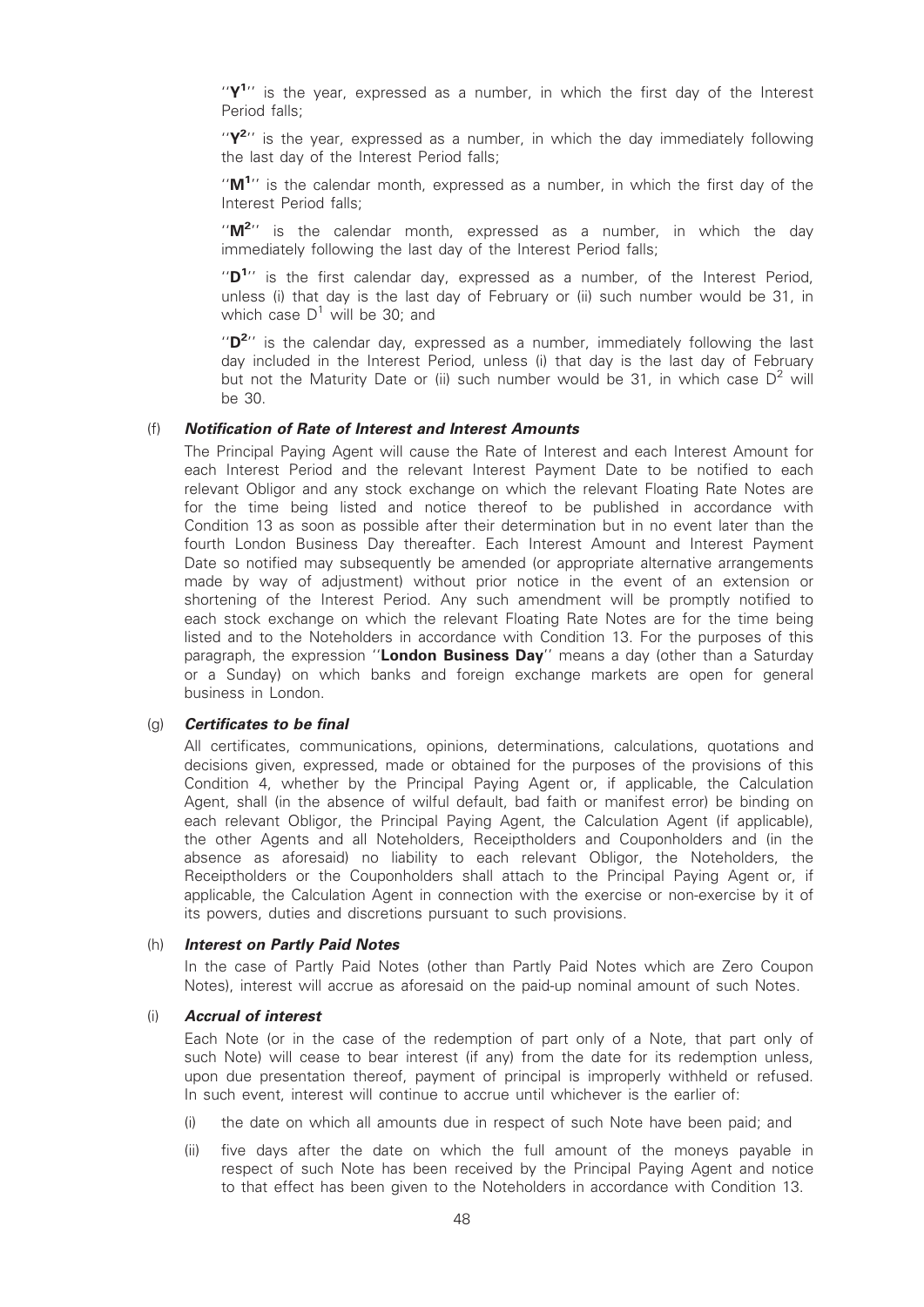## 5. PAYMENTS

## (a) Method of payment:

Subject as provided below:

- (i) payments in a Specified Currency other than euro or Renminbi will be made by credit or transfer to an account in the relevant Specified Currency maintained by the payee with, or, at the option of the payee, by a cheque in such Specified Currency drawn on, a bank in the principal financial centre of the country of such Specified Currency (which, if the Specified Currency is Australian dollars or New Zealand dollars, shall be Melbourne and Wellington, respectively);
- (ii) payments in euro will be made by credit or transfer to a euro account (or any other account to which euro may be credited or transferred) specified by the payee or, at the option of the payee, by a euro cheque; and
- (iii) payments in Renminbi will be made by transfer to a Renminbi account maintained by or on behalf of the Noteholder with a bank in Hong Kong.

Payments will be subject in all cases to: (i) any fiscal or other laws and regulations applicable thereto in the place of payment, but without prejudice to the provisions of Condition 7; and (ii) any withholding or deduction required pursuant to an agreement described in Section 1471(b) of the U.S. Internal Revenue Code of 1986 (the "Code") or otherwise imposed pursuant to Sections 1471 through 1474 of the Code (or any regulations thereunder or official interpretations thereof) or an intergovernmental agreement between the United States and another jurisdiction facilitating the implementation thereof (or any law implementing such an intergovernmental agreement).

## (b) Presentation of definitive Bearer Notes, Receipts and Coupons

Payments of principal in respect of definitive Bearer Notes will (subject as provided below) be made in the manner provided in Condition 5(a) above only against presentation and surrender (or, in the case of part payment of any sum due, endorsement) of definitive Bearer Notes, and payments of interest in respect of definitive Bearer Notes will (subject as provided below) be made as aforesaid only against presentation and surrender (or, in the case of part payment of any sum due, endorsement) of Coupons, in each case at the specified office of any Paying Agent outside the United States (which expression, as used herein, means the United States of America (including the States and the District of Columbia, its territories, its possessions and other areas subject to its jurisdiction)).

Payments of instalments of principal (if any) in respect of definitive Bearer Notes, other than the final instalment, will (subject as provided below) be made in the manner provided in Condition 5(a) above against presentation and surrender (or, in the case of part payment of any sum due, endorsement) of the relevant Receipt in accordance with the preceding paragraph. Payment of the final instalment will be made in the manner provided in Condition 5(a) above only against presentation and surrender (or, in the case of part payment of any sum due, endorsement) of the relevant Bearer Note in accordance with the preceding paragraph. Each Receipt must be presented for payment of the relevant instalment together with the definitive Bearer Note to which it appertains. Receipts presented without the definitive Bearer Note to which they appertain do not constitute valid obligations of the relevant Issuer. Upon the date on which any definitive Bearer Note becomes due and repayable, unmatured Receipts (if any) relating thereto (whether or not attached) shall become void and no payment shall be made in respect thereof.

Fixed Rate Notes in definitive bearer form (other than Long Maturity Notes (as defined below)) should be presented for payment together with all unmatured Coupons appertaining thereto (which expression shall for this purpose include Coupons falling to be issued on exchange of matured Talons), failing which the amount of any missing unmatured Coupon (or, in the case of payment not being made in full, the same proportion of the amount of such missing unmatured Coupon as the sum so paid bears to the sum due) will be deducted from the sum due for payment. Each amount of principal so deducted will be paid in the manner mentioned above against surrender of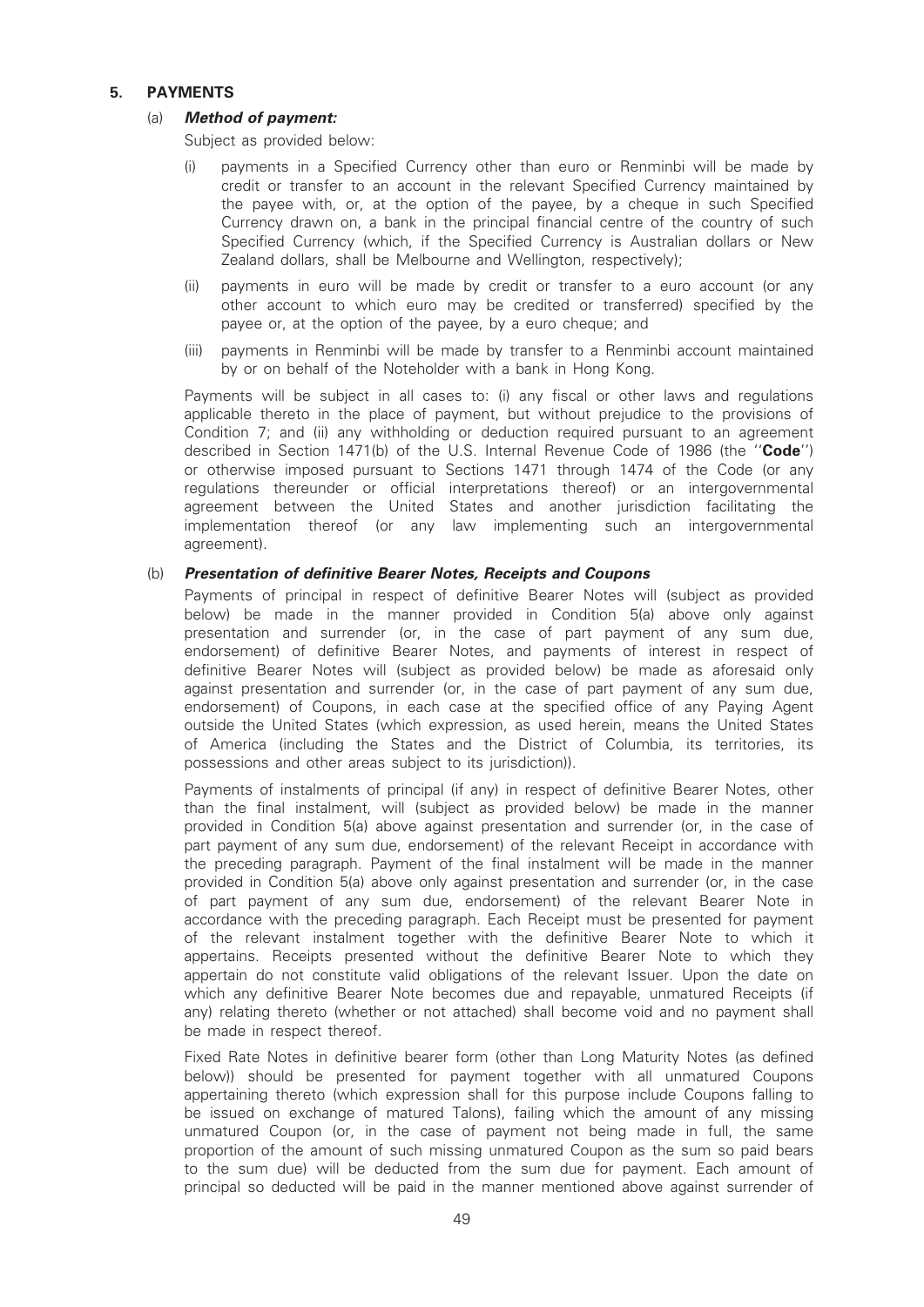the relative missing Coupon at any time before the expiry of 10 years after the Relevant Date (as defined in Condition 7) in respect of such principal (whether or not such Coupon would otherwise have become void under Condition 8) or, if later, five years from the date on which such Coupon would otherwise have become due, but in no event thereafter.

Upon any Fixed Rate Note in definitive bearer form becoming due and repayable prior to its Maturity Date, all unmatured Talons (if any) appertaining thereto will become void and no further Coupons will be issued in respect thereof.

Upon the date on which any Floating Rate Note, Reset Note or Long Maturity Note in definitive bearer form becomes due and repayable, unmatured Coupons and Talons (if any) relating thereto (whether or not attached) shall become void and no payment or, as the case may be, exchange for further Coupons shall be made in respect thereof. A "Long Maturity Note" is a Fixed Rate Note (other than a Fixed Rate Note which on issue had a Talon attached) whose nominal amount on issue is less than the aggregate interest payable thereon provided that such Note shall cease to be a Long Maturity Note on the Interest Payment Date on which the aggregate amount of interest remaining to be paid after that date is less than the nominal amount of such Note.

If the due date for redemption of any definitive Bearer Note is not an Interest Payment Date, interest (if any) accrued in respect of such Note from (and including) the preceding Interest Payment Date or, as the case may be, the Interest Commencement Date shall be payable only against surrender of the relevant definitive Bearer Note.

#### (c) Payments in respect of Bearer Global Notes

Payments of principal and interest (if any) in respect of Bearer Notes represented by any Global Note in bearer form ("Bearer Global Notes") will (subject as provided below) be made in the manner specified above in relation to definitive Bearer Notes and otherwise in the manner specified in the relevant Bearer Global Note against presentation or surrender, as the case may be, of such Bearer Global Note at the specified office of any Paying Agent outside the United States. A record of each payment made against presentation or surrender of any Bearer Global Note, distinguishing between any payment of principal and any payment of interest, will be made on such Bearer Global Note by the Paying Agent to which it was presented and such record shall be *prima facie* evidence that the payment in question has been made.

#### (d) Payments in respect of Registered Notes

Payments of principal (other than instalments of principal prior to the final instalment) in respect of each Registered Note (whether or not in global form) will be made against presentation and surrender (or, in the case of part payment of any sum due, endorsement) of the Registered Note at the specified office of the Registrar or any of the Paying Agents. Such payments will be made by transfer to the Designated Account (as defined below) of the holder (or the first named of joint holders) of the Registered Note appearing in the register of holders of the Registered Notes maintained by the Registrar (the "Register") at the close of business on the third business day (being for this purpose a day on which banks are open for business in the city where the specified office of the Registrar is located) before the relevant due date. Notwithstanding the previous sentence, if: (i) a holder does not have a Designated Account; or (ii) the principal amount of the Notes held by a holder is less than U.S.\$250,000 (or its approximate equivalent in any other Specified Currency), payment (in the case of a Specified Currency other than Renminbi) will instead be made by a cheque in the Specified Currency drawn on a Designated Bank (as defined below). For these purposes, "Designated Account" means the account (which, in the case of a payment in Japanese yen to a non-resident of Japan, shall be a non-resident account and, in the case of a payment in Renminbi, means the Renminbi account maintained by or on behalf of the Noteholder with a bank in Hong Kong, details of which appear on the Register at the close of business on the fifth business day before the due date for payment) maintained by a holder with a "Designated Bank" and identified as such in the Register and Designated Bank means (in the case of payment in a Specified Currency other than euro or Renminbi) a bank in the principal financial centre of the country of such Specified Currency (which, if the Specified Currency is Australian dollars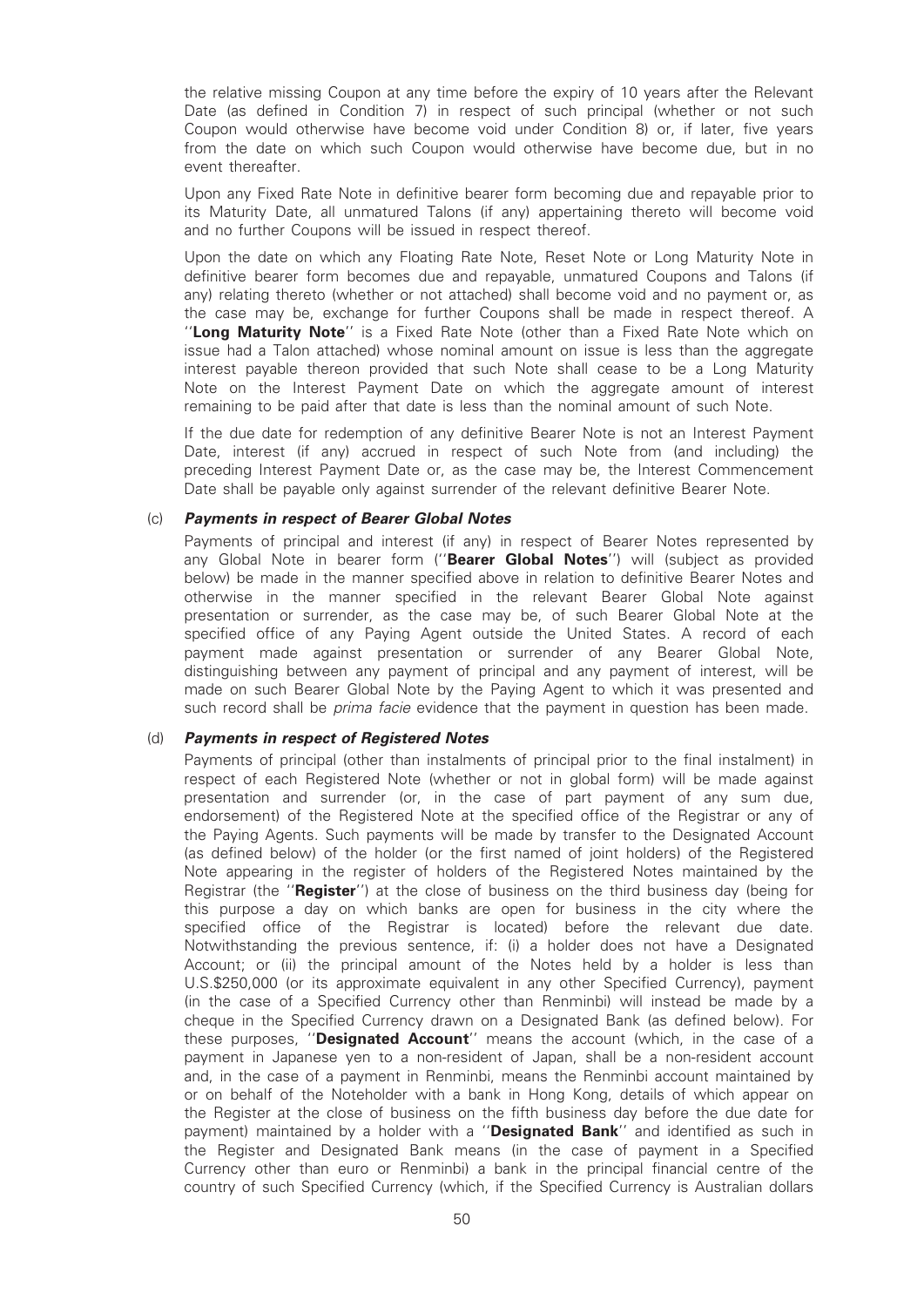or New Zealand dollars, shall be Melbourne and Wellington, respectively) and (in the case of a payment in euro) any bank which processes payments in euro and (in the case of payment in Renminbi) a bank in Hong Kong.

Payments of interest and payments of instalments of principal (other than the final instalment) in respect of each Registered Note will be made by a cheque in the Specified Currency drawn on a Designated Bank and mailed by uninsured mail on the business day in the city where the specified office of the Registrar is located immediately preceding the relevant due date to the holder (or the first named of joint holders) of the Registered Note appearing in the Register at the close of business on the fifth day (in the case of Renminbi) and the fifteenth day (in the case of a Specified Currency other than Renminbi, whether or not such fifteenth day is a business day) before the relevant due date (the "Record Date") at his address shown in the Register on the Record Date and at his risk. Payments of interest and payments of principal (other than the final instalment) in Renminbi shall be made by transfer to the registered account of the Noteholder. Upon application of the holder to the specified office of the Registrar not less than three business days in the city where the specified office of the Registrar is located before the due date for any payment of interest in respect of a Registered Note, the payment may be made by transfer on the due date in the manner provided in the preceding paragraph. Any such application for transfer shall be deemed to relate to all future payments of interest (other than interest due on redemption) and instalments of principal (other than the final instalment) in respect of the Registered Notes which become payable to the holder who has made the initial application until such time as the Registrar is notified in writing to the contrary by such holder. Payment of the interest due in respect of each Registered Note on redemption and the final instalment of principal will be made in the same manner as payment of the principal amount of such Registered Note.

Holders of Registered Notes will not be entitled to any interest or other payment for any delay in receiving any amount due in respect of any Registered Note as a result of a cheque posted in accordance with this Condition arriving after the due date for payment or being lost in the post. No commissions or expenses shall be charged to such holders by the Registrar in respect of any payments of principal or interest in respect of the Registered Notes.

Neither the relevant Obligors nor the Agents will have any responsibility or liability for any aspect of the records relating to, or payments made on account of, beneficial ownership interests in the Registered Global Notes or for maintaining, supervising or reviewing any records relating to such beneficial ownership interests.

#### (e) General provisions applicable to payments

The holder of a Global Note shall be the only person entitled to receive payments in respect of Notes represented by such Global Note and each relevant Obligor will be discharged by payment to, or to the order of, the holder of such Global Note in respect of each amount so paid. Each of the persons shown in the records of Euroclear or Clearstream, Luxembourg as the beneficial holder of a particular nominal amount of Notes represented by such Global Note must look solely to Euroclear or Clearstream, Luxembourg, as the case may be, for his share of each payment so made by each relevant Obligor, or to the order of, the holder of such Global Note.

Notwithstanding the foregoing provisions of this Condition, if any amount of principal and/or interest in respect of Bearer Notes is payable in U.S. dollars, such U.S. dollar payments of principal and/or interest in respect of such Notes will be made at the specified office of a Paying Agent in the United States if:

(i) the relevant Issuer has appointed Paying Agents with specified offices outside the United States with the reasonable expectation that such Paying Agents would be able to make payment in U.S. dollars at such specified offices outside the United States of the full amount of principal and interest on the Bearer Notes in the manner provided above when due;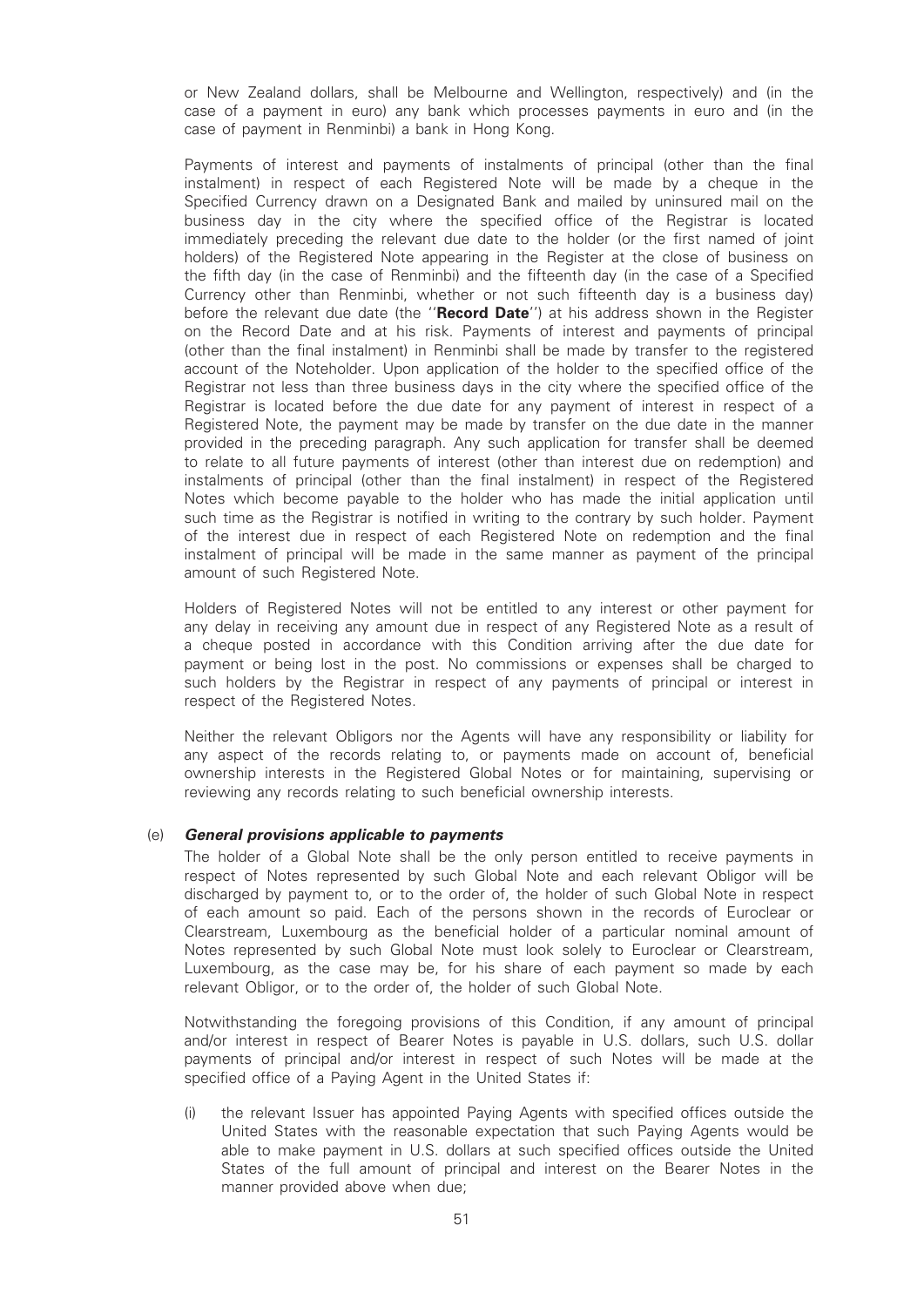- (ii) payment of the full amount of such principal and interest at all such specified offices outside the United States is illegal or effectively precluded by exchange controls or other similar restrictions on the full payment or receipt of principal and interest in U.S. dollars; and
- (iii) such payment is then permitted under United States law without involving, in the opinion of each relevant Obligor, adverse tax consequences to each relevant Obligor.

## (f) Payments Subject to Laws

All payments are subject in all cases to: (i) any applicable laws, regulations and directives in the place of payment, but without prejudice to the provisions of Condition 7; and (ii) any withholding or deduction required pursuant to an agreement described in Section 1471(b) of the U.S. Internal Revenue Code of 1986, as amended (the "Code") or otherwise imposed pursuant to Sections 1471 through 1474 of the Code, any regulations or agreements thereunder, official interpretations thereof, or any law implementing an intergovernmental approach thereto. No commission or expenses shall be charged to the Noteholders or Couponholders in respect of such payments.

## (g) Payment Day

If the date for payment of any amount in respect of any Note, Receipt or Coupon is not a Payment Day, the holder thereof shall not be entitled to payment until the next following Payment Day in the relevant place and shall not be entitled to further interest or other payment in respect of such delay. For these purposes, "Payment Day" means any day which (subject to Condition 8) is:

- (i) a day on which commercial banks and foreign exchange markets settle payments and are open for general business (including dealing in foreign exchange and foreign currency deposits) in:
	- (A) the relevant place of presentation;
	- (B) London;
	- (C) Dubai;
	- (D) any Additional Financial Centre specified in the applicable Final Terms; and
- (ii) either (A) in relation to any sum payable in a Specified Currency other than euro or Renminbi, a day on which commercial banks and foreign exchange markets settle payments and are open for general business (including dealing in foreign exchange and foreign currency deposits) in the principal financial centre of the country of the relevant Specified Currency (if other than the place of presentation, London and any Additional Financial Centre and which if the Specified Currency is Australian dollars or New Zealand dollars shall be Melbourne and Wellington, respectively), (B) in relation to any sum payable in euro, a day on which the TARGET2 System is open or (C) in relation to any sum payable in Renminbi, a day on which banks and foreign exchange markets are open for business and settlement of Renminbi payments in Hong Kong.

#### (h) Interpretation of principal and interest

Any reference in the Conditions to principal in respect of the Notes shall be deemed to include, as applicable:

- (i) any additional amounts which may be payable with respect to principal under Condition 7;
- (ii) the Final Redemption Amount of the Notes;
- (iii) the Early Redemption Amount of the Notes;
- (iv) the Optional Redemption Amount(s) (if any) of the Notes;
- (v) in relation to Notes redeemable in instalments, the Instalment Amounts;
- (vi) in relation to Zero Coupon Notes, the Amortised Face Amount (as defined in Condition 6(e)); and
- (vii) any premium and any other amounts (other than interest) which may be payable by any relevant Issuer under or in respect of the Notes.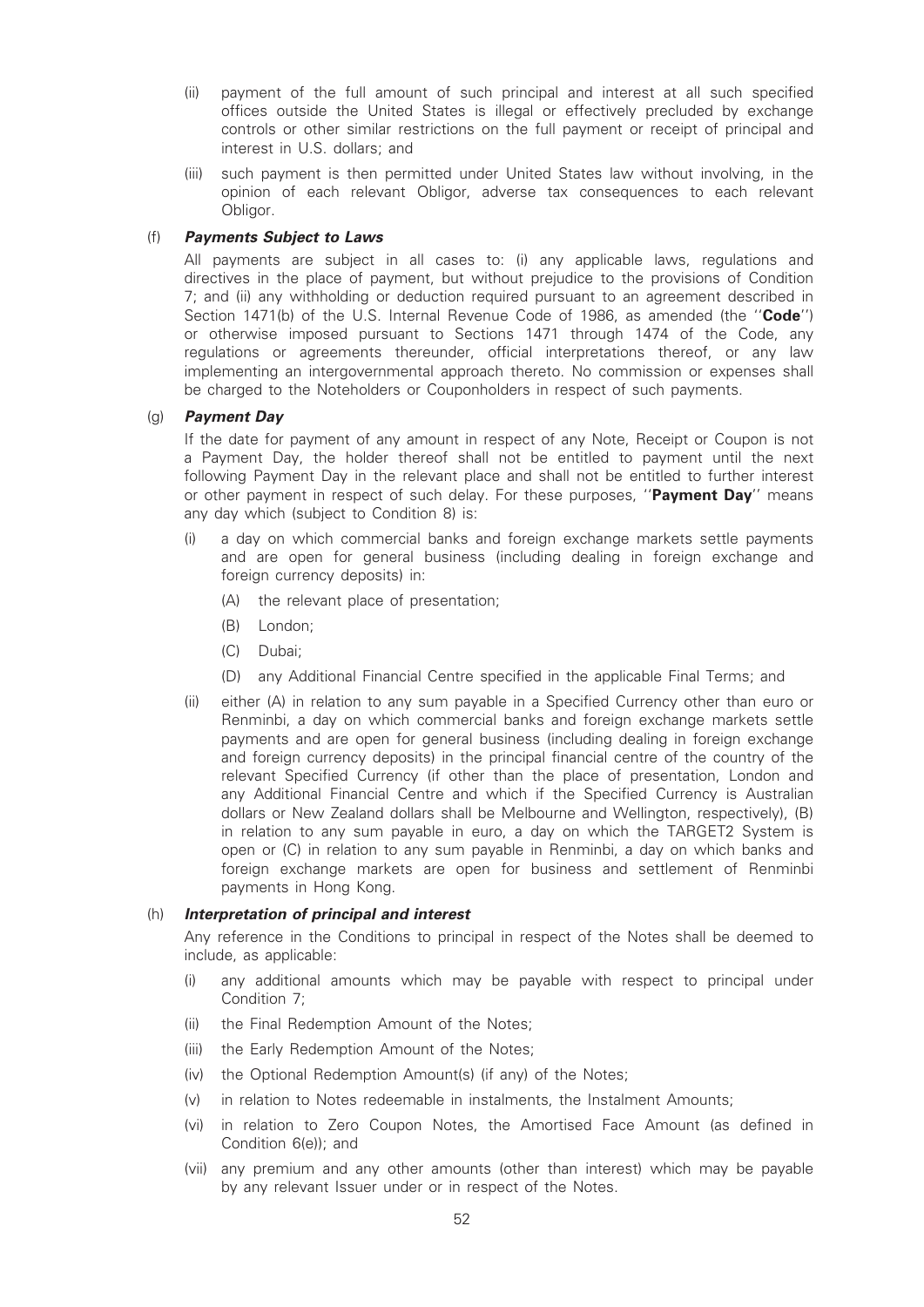Any reference in the Conditions to interest in respect of the Notes shall be deemed to include, as applicable, any additional amounts which may be payable with respect to interest under Condition 7.

#### (i) RMB account

All payments in respect of any Note, Receipt or Coupon in RMB will be made solely by credit to a registered RMB account maintained by or on behalf of the payee at a bank in Hong Kong in accordance with applicable laws, rules, regulations and guidelines issued from time to time (including all applicable laws and regulations with respect to the settlement of RMB in Hong Kong).

#### (j) RMB Currency Event

If the Specified Currency of the Notes is RMB and an RMB Currency Event, as determined by the relevant Issuer acting in good faith, exists on a date for payment of any principal or interest (in whole or in part) in respect of any Note, Receipt or Coupon, the relevant Issuer's obligation to make a payment in RMB under the terms of the Notes may be replaced by an obligation to pay such amount (in whole or in part) in the Relevant Currency and converted using the Spot Rate for the relevant Determination Date as promptly notified to the Issuer and the Paying Agents.

Upon the occurrence of an RMB Currency Event, the relevant Issuer shall give notice as soon as practicable to the Noteholders in accordance with Condition 13 stating the occurrence of the RMB Currency Event, giving details thereof and the action proposed to be taken in relation thereto.

In such event, any payment of U.S. dollars will be made by transfer to a U.S. dollar denominated account maintained by the payee with, or by a U.S. dollar denominated cheque drawn on, a bank in New York City; and the definition of ''Payment Day'' in Condition 5(g) shall mean any day which (subject to Condition 8) is a day on which commercial banks and foreign exchange markets settle payments and are open for general business (including dealing in foreign exchange and foreign currency deposits) in: (A) in the case of Notes in definitive form only, the relevant place of presentation; and (B) London and New York City.

For the purpose of this Condition 5:

"Determination Business Day" means a day (other than a Saturday or Sunday) on which commercial banks are open for general business (including dealings in foreign exchange) in Hong Kong, London and New York City;

''Determination Date'' means the day which is two Determination Business Days before the due date of the relevant payment under the Notes, other than where the relevant Issuer properly determines that a RMB Currency Event has occurred at any time during the period from and including 10:01 a.m. (Hong Kong time) on the second Determination Business Day preceding the original due date to and including 11:59 p.m. (Hong Kong time) on the original due date, in which case the "Determination Date" will be the Determination Business Day immediately following the date on which the determination of the occurrence of a RMB Currency Event has been made;

"Governmental Authority" means any de facto or de jure government (or any agency or instrumentality thereof), court, tribunal, administrative or other governmental authority or any other entity (private or public) charged with the regulation of the financial markets (including the central bank) of Hong Kong;

"Relevant Currency" means United States dollars;

''RMB Currency Events'' means any one of RMB Illiquidity, RMB Non-Transferability and RMB Inconvertibility;

"RMB Illiquidity" means the general RMB exchange market in Hong Kong becomes illiquid as a result of which the relevant Issuer cannot obtain sufficient RMB in order to satisfy its obligation to pay interest or principal (in whole or in part) in respect of the Notes, as determined by the relevant Issuer acting in good faith and in a commercially reasonable manner following consultation with two independent foreign exchange dealers of international repute active in the RMB exchange market in Hong Kong;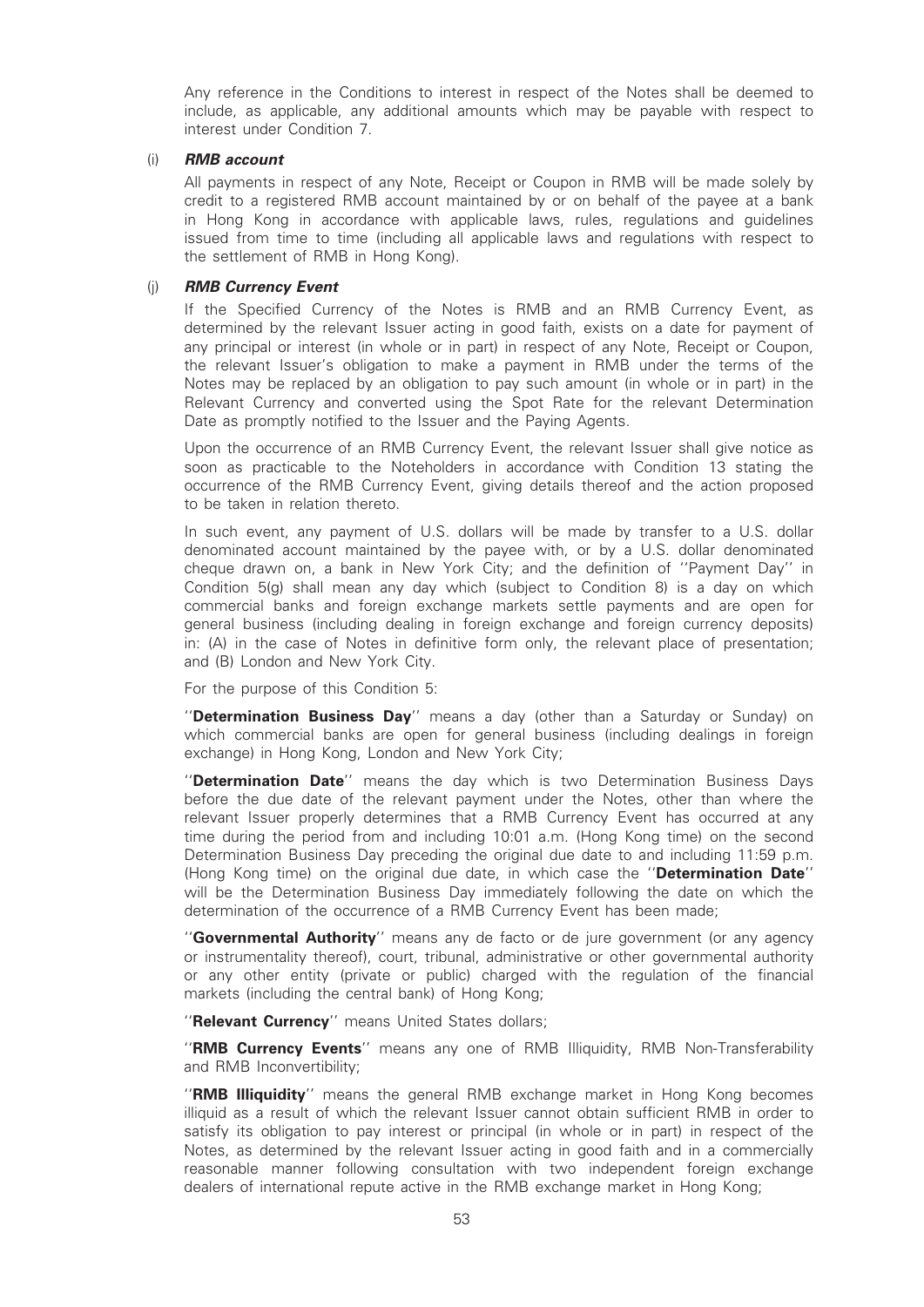"RMB Inconvertibility" means the occurrence of any event that makes it impossible for the relevant Issuer to convert any amount due in respect of the Notes into RMB on any payment date in the general RMB exchange market in Hong Kong, other than where such impossibility is due solely to the failure of the relevant Issuer to comply with any law, rule or regulation enacted by any Governmental Authority (unless such law, rule or regulation is enacted after the Issue Date of the first Tranche of the relevant Series and it is impossible for the relevant Issuer, due to an event beyond its control, to comply with such law, rule or regulation);

"RMB Non-Transferability" means the occurrence of any event that makes it impossible for the relevant Issuer to deliver RMB between accounts inside Hong Kong or from an account inside Hong Kong to an account outside Hong Kong (including where the RMB clearing and settlement system for participating banks in Hong Kong is disrupted or suspended), other than where such impossibility is due solely to the failure of the relevant Issuer to comply with any law, rule or regulation enacted by any Governmental Authority (unless such law, rule or regulation is enacted after the Issue Date of the first Tranche of the relevant Series and it is impossible for the relevant Issuer, due to an event beyond its control, to comply with such law, rule or regulation); and

"Spot Rate" means the spot CNY/U.S.\$ exchange rate for the purchase of U.S. dollars with Renminbi in the over-the-counter Renminbi exchange market in Hong Kong for settlement in two Determination Business Days, as determined by the Calculation Agent at or around 11.00 a.m. (Hong Kong time) on the Determination Date, on a deliverable basis by reference to Reuters Screen Page TRADCNY3, or if no such rate is available, on a non-deliverable basis by reference to Reuters Screen Page TRADNDF. If neither rate is available, the Calculation Agent shall determine the Spot Rate at or around 11:00 a.m. (Hong Kong time) on the Determination Date as the most recently available CNY/ U.S. dollar official fixing rate for settlement in two Determination Business Days reported by the State Administration of Foreign Exchange of the PRC, which is reported on the Reuters Screen Page CNY=SAEC. Reference to a page on the Reuters Screen means the display page so designated on the Reuter Monitor Money Rates Service (or any successor service) or such other page as may replace that page for the purpose of displaying a comparable currency exchange rate.

All notifications, opinions, determinations, certificates, calculations, quotations and decisions given, expressed, made or obtained for the purposes of the provisions of this Condition 5(i) by the Calculation Agent, will (in the absence of wilful default, bad faith or manifest error) be binding on the relevant Issuer, the Agents and all CNY Noteholders.

#### 6. REDEMPTION AND PURCHASE

#### (a) Redemption at maturity

- Unless previously redeemed or purchased and cancelled as provided in this Condition 6, each Note that provides for Instalment Dates and Instalment Amounts shall be partially redeemed on each Instalment Date at the relevant Instalment Amount specified in the applicable Final Terms. The outstanding nominal amount of each such Note shall be reduced by the Instalment Amount (or, if such Instalment Amount is calculated by reference to a proportion of the nominal amount of such Note, such proportion) for all purposes with effect from the related Instalment Date, unless payment of the Instalment Amount is improperly withheld or refused, in which case, such amount shall remain outstanding until the Relevant Date (as defined in Condition 7) relating to such Instalment Amount.
- (ii) Unless previously redeemed or purchased and cancelled as provided in this Condition 6, each Note shall be finally redeemed on the Maturity Date specified in the applicable Final Terms at its Final Redemption Amount (which, unless otherwise provided, is its nominal amount) or, in the case of a Note falling within sub-paragraph (i) above, its final Instalment Amount.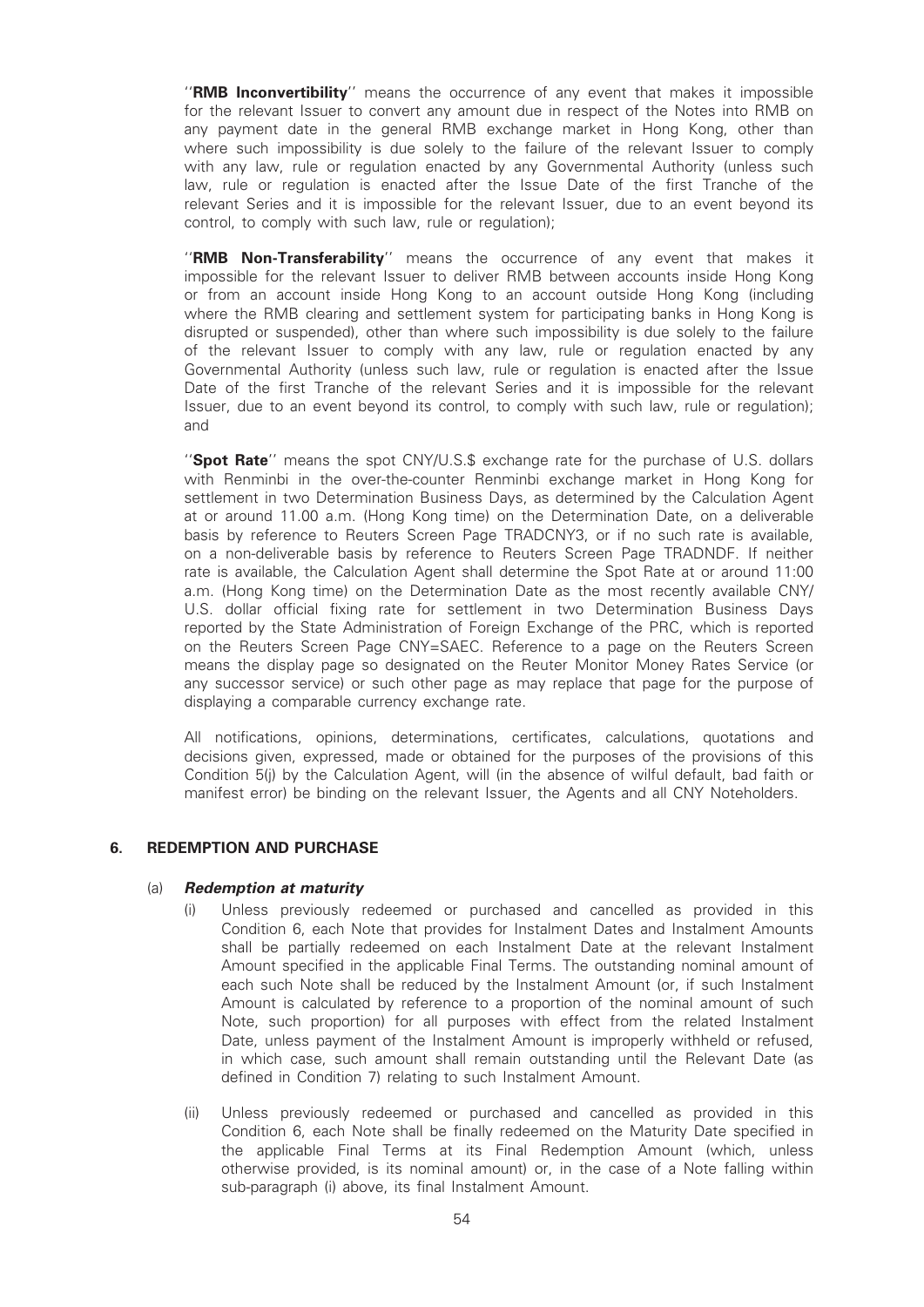#### (b) Redemption for tax reasons

The Notes may (subject, in the case of Subordinated Notes issued by ENBD, to the prior approval of the UAE Central Bank (the "Regulator", which expression shall include any successor thereto as the relevant regulator of banks in the UAE) where required) be redeemed at the option of the relevant Issuer in whole, but not in part, at any time (if this Note is not a Floating Rate Note) or on any Interest Payment Date (if this Note is a Floating Rate Note), on giving not less than 30 nor more than 60 days' notice to the Principal Paying Agent and, in accordance with Condition 13, the Noteholders (which notice shall be irrevocable), if:

- (i) on the occasion of the next payment due under the Notes, the relevant Issuer has or will become obliged to pay additional amounts as provided or referred to in Condition 7 or, in the case of Notes issued by EGF, the Guarantor would be unable for reasons outside its control to procure payment by EGF and in making payment itself would be required to pay such additional amounts, in each case as a result of any change in, or amendment to or interpretation of, the laws, published practice or regulations of a Tax Jurisdiction (as defined in Condition 7), or any change in the application or interpretation of such laws or regulations, which change or amendment becomes effective on or after the date on which agreement is reached to issue the first Tranche of the Notes; and
- (ii) such obligation cannot be avoided by any relevant Obligor taking reasonable measures available to it,

provided that no such notice of redemption shall be given earlier than 90 days prior to the earliest date on which any relevant Obligor would be obliged to pay such additional amounts were a payment in respect of the Notes then due.

Prior to the publication of any notice of redemption pursuant to this Condition, the relevant Issuer shall deliver to the Principal Paying Agent a certificate signed by two Directors of the relevant Issuer stating that the relevant Issuer is entitled to effect such redemption and setting forth a statement of facts showing that the conditions precedent to the right of the relevant Issuer so to redeem have occurred, and an opinion of independent legal advisers of recognised standing to the effect that any relevant Obligor has or will become obliged to pay such additional amounts as a result of such change or amendment.

Notes redeemed pursuant to this Condition 6(b) will be redeemed at their Early Redemption Amount referred to in Condition 6(e) below together (if appropriate) with interest accrued to (but excluding) the date of redemption.

## (c) Redemption for regulatory reasons (Regulatory Call)

This Condition 6(c) is only applicable to Subordinated Notes. The Notes may (subject to the prior approval of the Regulator where required) be redeemed at the option of the Issuer in whole, but not in part, at any time (if this Note is not a Floating Rate Note) or on any Interest Payment Date (if this Note is a Floating Rate Note), on giving not less than 30 nor more than 60 days' notice to the Principal Paying Agent and, in accordance with Condition 13, the Noteholders (which notice shall be irrevocable), if a Regulatory Redemption Event has occurred and is continuing and if the circumstance that entitles the Issuer to exercise such redemption was not reasonably foreseeable at the Issue Date.

Prior to the publication of any notice of redemption pursuant to this Condition 6(c), the Issuer shall deliver to the Principal Paying Agent a certificate signed by two Directors of the Issuer stating that the Issuer is entitled to effect such redemption and setting forth a statement of facts showing that the conditions precedent to the right of the Issuer so to redeem have occurred, and an opinion of independent legal advisers of recognised standing to the effect that the change to the applicable regulatory rules or to the application or official interpretation thereof as described in the definition of ''Regulatory Redemption Event'' has occurred and is continuing.

Notes redeemed pursuant to this Condition 6(c) will be redeemed at their Early Redemption Amount referred to in Condition 6(f) below together (if appropriate) with interest accrued to (but excluding) the date of redemption.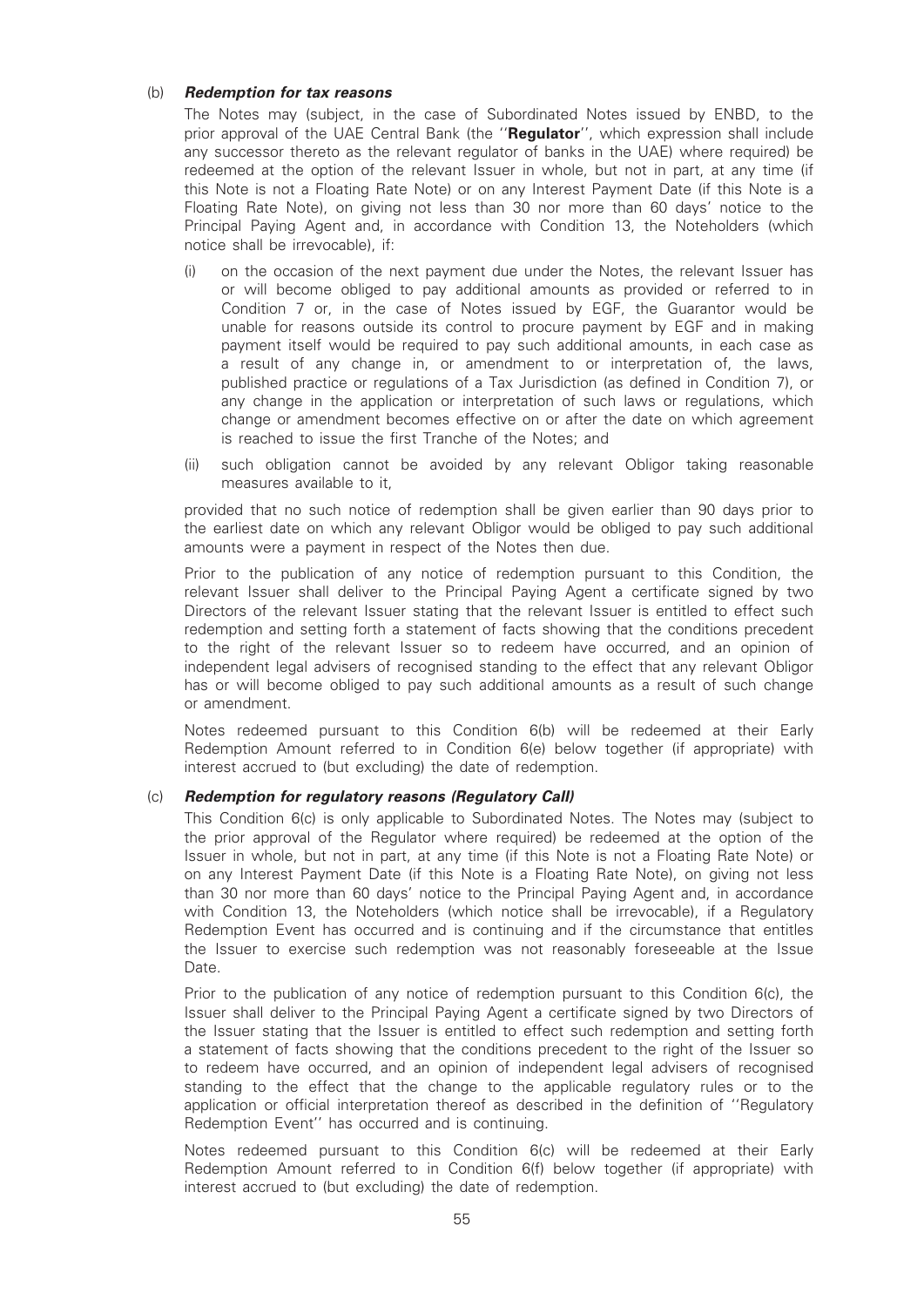In this Condition 6(c):

"Regulatory Redemption Event" shall be deemed to have occurred if, as a result of any change to any applicable regulatory rules or to the application or official interpretation thereof at any relevant time which has been previously announced in an official publication of the Regulator or of any other relevant governmental, regulatory or judicial body in the United Arab Emirates, the Notes are fully excluded from Tier II (supplementary) Capital of Emirates NBD PJSC and its subsidiaries (save where such exclusion is only as a result of any applicable limitation on the amount of such capital), provided that the Notes have qualified as Tier II (supplementary) Capital at any time following the date on which they were issued; and

''Tier II (supplementary) Capital'' means: (a) for so long as Circular 13/93 relating to Capital Adequacy published on 14 April 1993 by the Regulator and Circular 27/2009, together with the associated guidance, each published by the Regulator (as each may be supplemented or amended from time to time) (the "Circulars") are applicable in the United Arab Emirates, Tier 2 (supplementary) Capital (as described in the Circulars); and (b) if the Circulars are no longer applicable in the United Arab Emirates, or if Tier 2 (supplementary) Capital is no longer the applicable regulatory categorisation, such successor regulatory capital categorisation resulting from any change to any applicable regulatory rules or to the application or official interpretation thereof which has been announced in an official publication of the Regulator or of any other relevant governmental, regulatory or judicial body in the United Arab Emirates.

## (d) Redemption at the option of the Issuer (Issuer Call)

If Issuer Call is specified in the applicable Final Terms, the relevant Issuer may (subject, in the case of Subordinated Notes issued by ENBD, to the prior approval of the Regulator where required), having given:

- (i) not less than 15 nor more than 30 days' notice to the Noteholders in accordance with Condition 13; and
- (ii) not less than 15 days before the giving of the notice referred to in (a), notice to the Principal Paying Agent and, in the case of a redemption of Registered Notes, the Registrar;

(which notices shall be irrevocable and shall specify the date fixed for redemption), redeem: (i) in the case of Subordinated Notes, all of the Subordinated Notes; and (ii) in the case of Senior Notes, all or some only of the Senior Notes, in each case then outstanding on any Optional Redemption Date and at the Optional Redemption Amount(s) specified in, or determined in the manner specified in, the applicable Final Terms together, if appropriate, with interest accrued to (but excluding) the relevant Optional Redemption Date. Any such redemption must be of a nominal amount not less than the Minimum Redemption Amount and not more than the Maximum Redemption Amount, in each case as may be specified in the applicable Final Terms. In the case of a partial redemption of Notes, the Notes to be redeemed ("Redeemed Notes") will be selected individually by lot, in the case of Redeemed Notes represented by definitive Notes, and in accordance with the rules of Euroclear and/or Clearstream, Luxembourg, in the case of Redeemed Notes represented by a Global Note, not more than 30 days prior to the date fixed for redemption (such date of selection being hereinafter called the ''Selection Date''). In the case of Redeemed Notes represented by definitive Notes, a list of the serial numbers of such Redeemed Notes will be published in accordance with Condition 13 not less than 15 days prior to the date fixed for redemption. The aggregate nominal amount of Redeemed Notes represented by definitive Notes shall bear the same proportion to the aggregate nominal amount of all Redeemed Notes as the aggregate nominal amount of definitive Notes outstanding bears to the aggregate nominal amount of the Notes outstanding, in each case on the Selection Date, provided that such first mentioned nominal amount shall, if necessary, be rounded downwards to the nearest integral multiple of the Specified Denomination, and the aggregate nominal amount of Redeemed Notes represented by a Global Note shall be equal to the balance of the Redeemed Notes. No exchange of the relevant Global Note will be permitted during the period from (and including) the Selection Date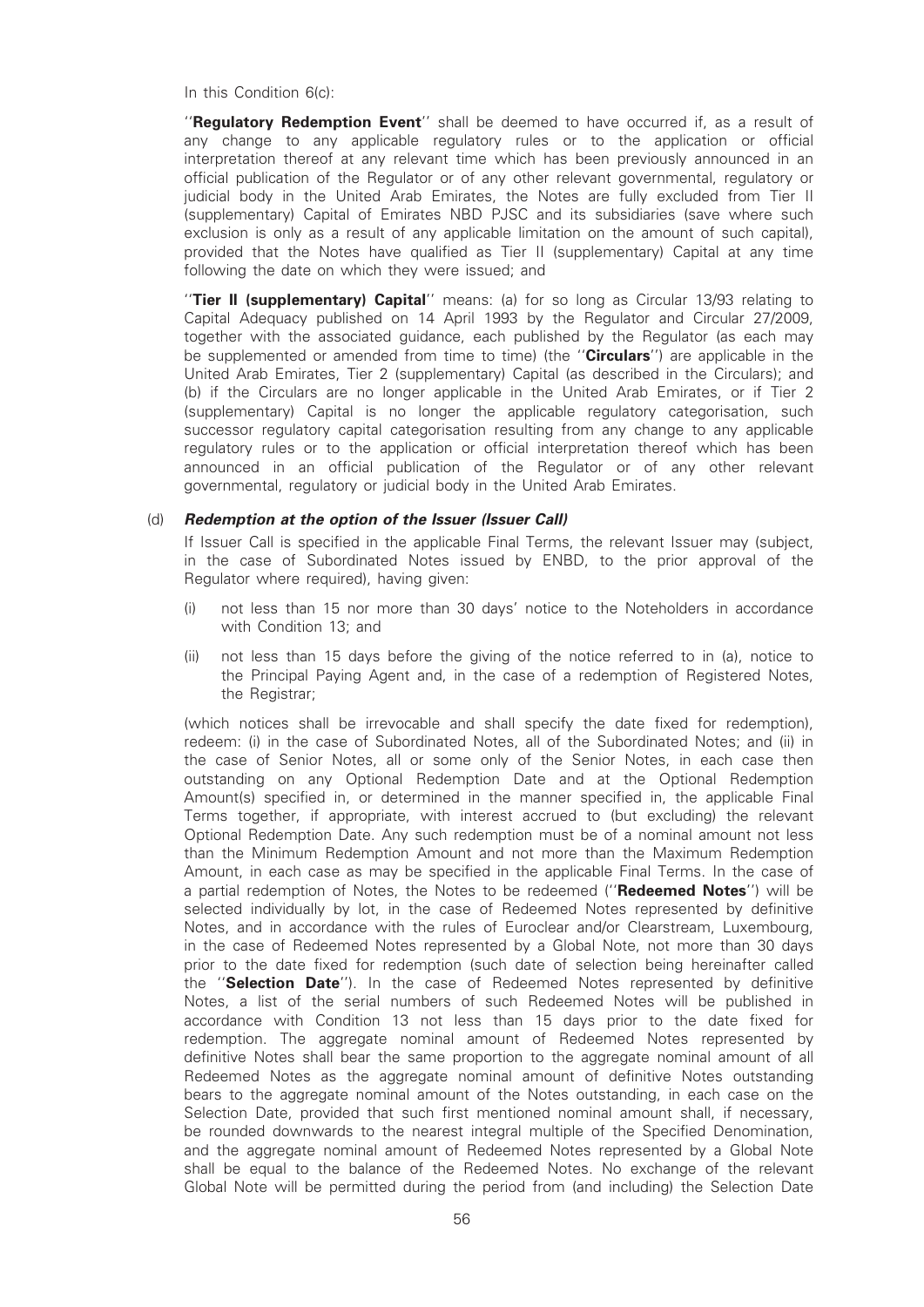to (and including) the date fixed for redemption pursuant to this Condition 6(c) and notice to that effect shall be given by the relevant Issuer to the Noteholders in accordance with Condition 13 at least five days prior to the Selection Date.

### (e) Redemption at the option of the Noteholders (Investor Put)

This Condition 6(e) is only applicable to Senior Notes. If Investor Put is specified in the applicable Final Terms, upon the holder of any Note giving to the relevant Issuer in accordance with Condition 13 not less than 15 nor more than 30 days' notice the relevant Issuer will, upon the expiry of such notice, redeem, subject to, and in accordance with, the terms specified in the applicable Final Terms, such Note on the Optional Redemption Date and at the Optional Redemption Amount together, if appropriate, with interest accrued to (but excluding) the Optional Redemption Date. Registered Notes may be redeemed under this Condition 6(d) in any multiple of their lowest Specified Denomination.

To exercise the right to require redemption of this Note the holder of this Note must, if this Note is in definitive form and held outside Euroclear and Clearstream, Luxembourg, deliver, at the specified office of any Paying Agent (in the case of Bearer Notes) or the Registrar (in the case of Registered Notes) at any time during normal business hours of such Paying Agent or, as the case may be, the Registrar falling within the notice period, a duly completed and signed notice of exercise in the form (for the time being current) obtainable from any specified office of any Paying Agent or, as the case may be, the Registrar (a "Put Notice") and in which the holder must specify a bank account (or, if payment is required to be made by cheque, an address) to which payment is to be made under this Condition and, in the case of Registered Notes, the nominal amount thereof to be redeemed and, if less than the full nominal amount of the Registered Notes so surrendered is to be redeemed, an address to which a new Registered Note in respect of the balance of such Registered Notes is to be sent subject to and in accordance with Condition 1(d), in each case accompanied by this Note or evidence satisfactory to the Agent concerned that this Note will, following delivery of the Put Notice, be held to its order or under its control. If this Note is represented by a Global Note or is in definitive form and held through Euroclear or Clearstream, Luxembourg, to exercise the right to require redemption of this Note the holder of this Note must, within the notice period, give notice to the Principal Paying Agent of such exercise in accordance with the standard procedures of Euroclear and Clearstream, Luxembourg (which may include notice being given on his instruction by Euroclear or Clearstream, Luxembourg or any common depositary for them to the Principal Paying Agent by electronic means) in a form acceptable to Euroclear and Clearstream, Luxembourg from time to time and, if this Note is represented by a Global Note, at the same time present or procure the presentation of the relevant Global Note to the Principal Paying Agent for notation accordingly.

Any Put Notice or other notice given in accordance with the standard procedures of Euroclear and Clearstream, Luxembourg given by a holder of any Note pursuant to this Condition 6(d) shall be irrevocable except where, prior to the due date of redemption, an Event of Default shall have occurred and is continuing, in which event such holder, at its option, may elect by notice to the relevant Issuer to withdraw the notice given pursuant to this Condition 6(d) and instead to declare such Note forthwith due and payable pursuant to Condition 9.

#### (f) Early Redemption Amounts

For the purpose of Condition 6(b) and Condition 6(c) above and Condition 9, each Note will be redeemed at its Early Redemption Amount calculated as follows:

- (i) in the case of a Note (other than a Zero Coupon Note), at the Early Redemption Amount specified in the applicable Final Terms;
- (ii) in the case of a Zero Coupon Note, at an amount (the "Amortised Face **Amount''**) calculated in accordance with the following formula:

Early Redemption Amount = RP v  $(1 + AY)y$  where:

"RP" means the Reference Price;

"AY" means the Accrual Yield expressed as a decimal; and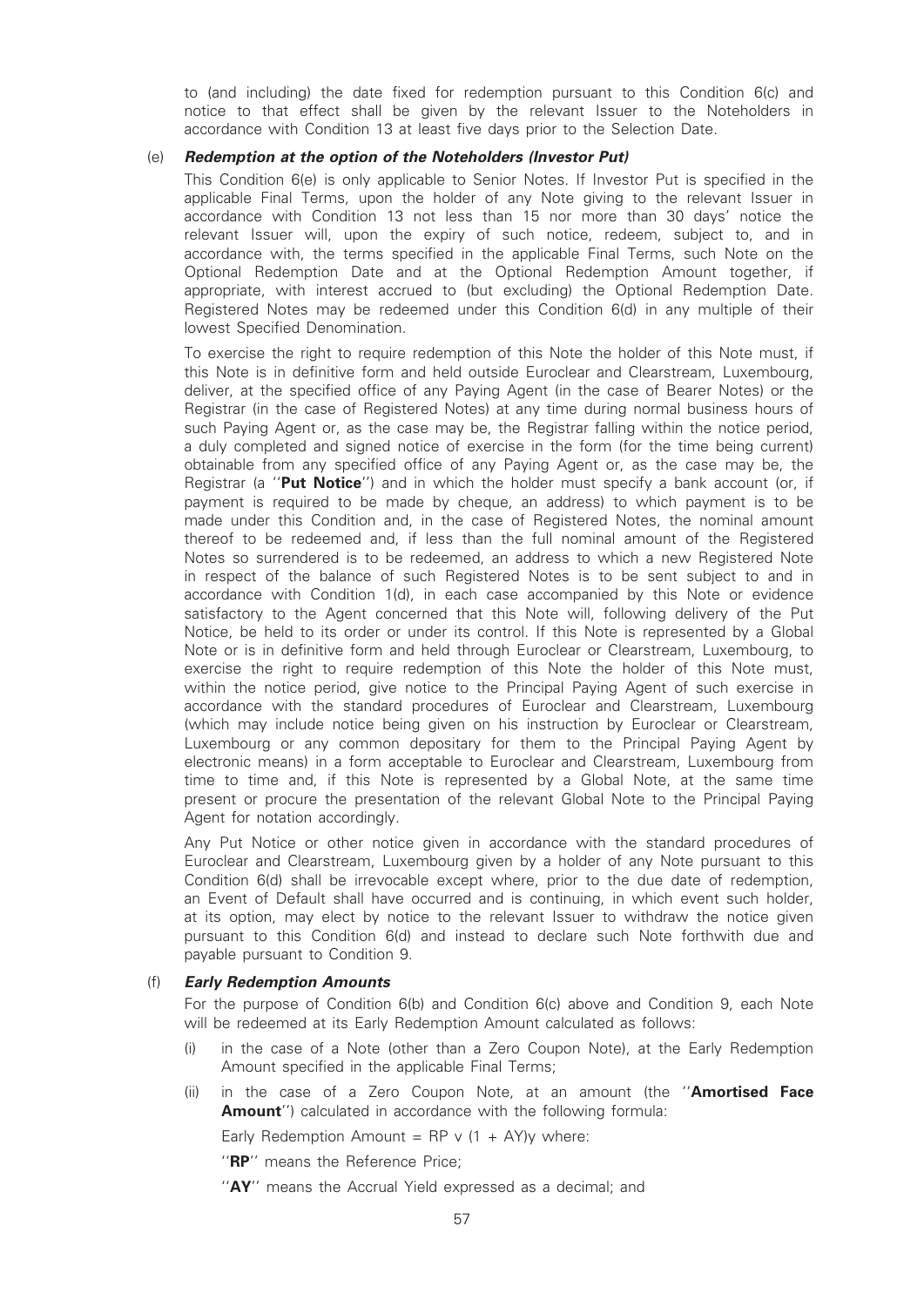''y'' is a fraction the numerator of which is equal to the number of days (calculated on the basis of a 360-day year consisting of 12 months of 30 days each) from (and including) the Issue Date of the first Tranche of the Notes to (but excluding) the date fixed for redemption or (as the case may be) the date upon which such Note becomes due and repayable and the denominator of which is 360,

unless otherwise specified in the applicable Final Terms.

## (g) Purchases

The relevant Obligors or any of their respective Subsidiaries may (subject, in the case of respective Subordinated Notes, to the prior approval of the Regulator where required), at any time purchase Notes (provided that, in the case of definitive Notes, all unmatured Receipts, Coupons and Talons appertaining thereto are purchased therewith) at any price in the open market or otherwise. Such Notes may be held, reissued, resold or, at the option of any relevant Obligor or, as the case may be their respective Subsidiaries or surrendered to any Agent for cancellation.

## (h) Cancellation

All Notes which are redeemed will forthwith be cancelled (together with all unmatured Receipts, Coupons and Talons attached thereto or surrendered therewith at the time of redemption). All Notes so cancelled and any Notes purchased and cancelled pursuant to Condition 6(f) above (together with all unmatured Receipts, Coupons and Talons cancelled therewith) shall be forwarded to the Principal Paying Agent and cannot be reissued or resold.

## (i) Late payment on Zero Coupon Notes

If the amount payable in respect of any Zero Coupon Note upon redemption of such Zero Coupon Note pursuant to Condition 6(a), 6(b), 6(c), 6(d) or 6(e) above or upon its becoming due and repayable as provided in Condition 9 is improperly withheld or refused, the amount due and repayable in respect of such Zero Coupon Note shall be the amount calculated as provided in Condition 6(f)(ii) above as though the references therein to the date fixed for the redemption or the date upon which such Zero Coupon Note becomes due and payable were replaced by references to the date which is the earlier of:

- (i) the date on which all amounts due in respect of such Zero Coupon Note have been paid; and
- (ii) five days after the date on which the full amount of the moneys payable in respect of such Zero Coupon Notes has been received by the Principal Paying Agent and notice to that effect has been given to the Noteholders in accordance with Condition 13.

## 7. TAXATION

All payments of principal and interest in respect of the Notes, Receipts and Coupons by the relevant Issuer and all payments under the Guarantee by the Guarantor will be made without withholding or deduction for or on account of any present or future taxes or duties of whatever nature imposed or levied by or on behalf of the Tax Jurisdiction unless such withholding or deduction is required by law. In such event, each relevant Obligor will pay such additional amounts as shall be necessary in order that the net amounts received by the holders of the Notes, Receipts or Coupons after such withholding or deduction shall equal the respective amounts of principal and interest which would otherwise have been receivable in respect of the Notes, Receipts or Coupons, as the case may be, in the absence of such withholding or deduction; except that no such additional amounts shall be payable with respect to any Note, Receipt or Coupon:

(a) presented for payment by or on behalf of a holder who is liable for such taxes or duties in respect of such Note, Receipt or Coupon by reason of his having some connection with the Tax Jurisdiction other than the mere holding of such Note, Receipt or Coupon; or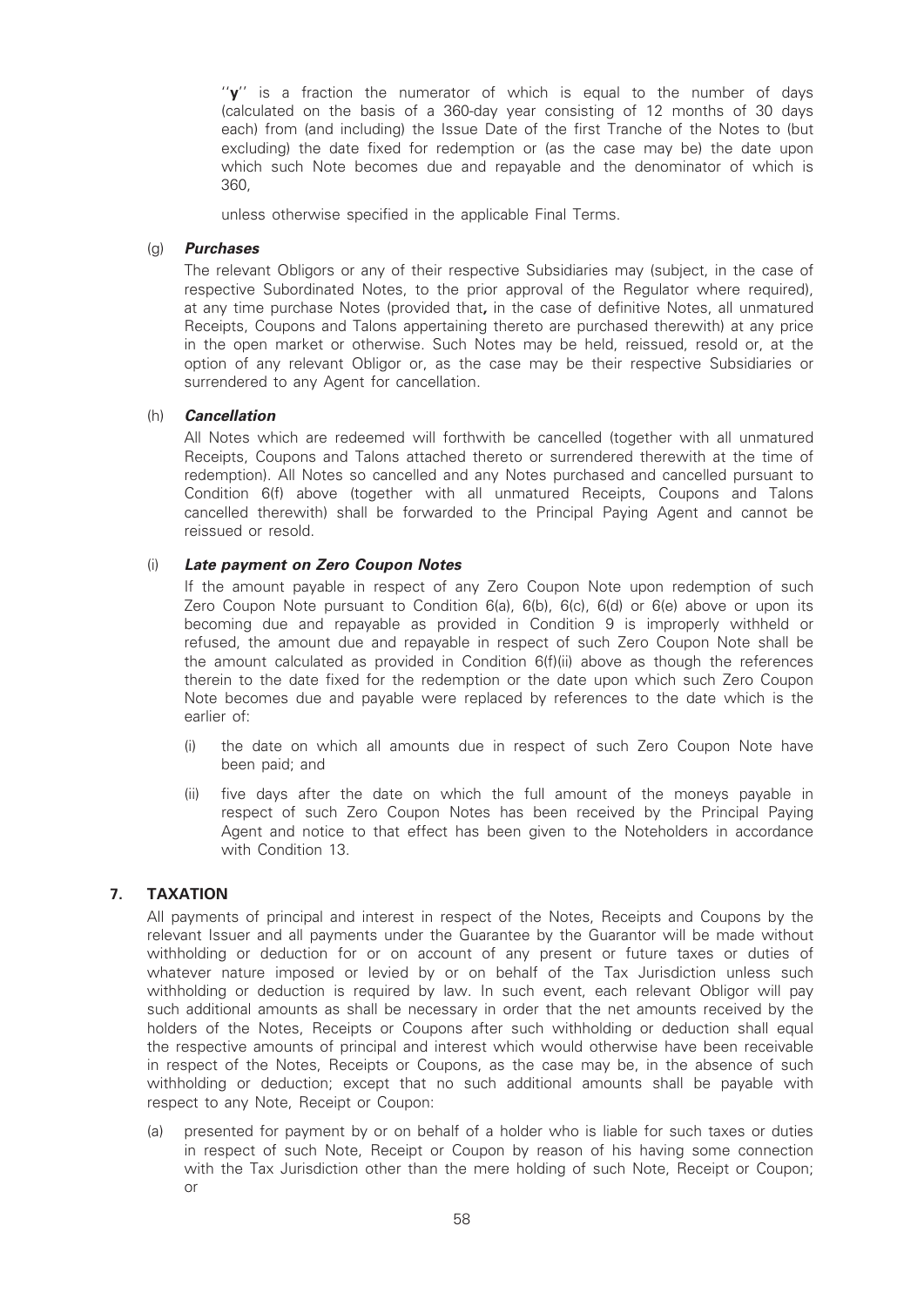- (b) presented for payment more than 30 days after the Relevant Date (as defined below) except to the extent that the holder thereof would have been entitled to an additional amount on presenting the same for payment on such thirtieth day assuming that day to have been a Payment Day (as defined in Condition 5(g)); or
- (c) where such withholding or deduction is imposed on a payment to an individual and is required to be made pursuant to European Council Directive 2003/48/EC or any law implementing or complying with, or introduced in order to conform to, such Directive; or
- (d) presented for payment by or on behalf of a holder who would be able to avoid such withholding or deduction by presenting the relevant Note, Receipt or Coupon to another Paying Agent in a Member State of the European Union.

As used in these Conditions:

- (i) "Tax Jurisdiction" means: (i) in the case of Notes issued by ENBD, the UAE or any political subdivision or any authority thereof or therein having power to tax or (ii) in the case of Notes issued by EGF, the Cayman Islands and the UAE or any political subdivision or any authority thereof or therein having power to tax; and
- (ii) the "**Relevant Date**" means the date on which such payment first becomes due, except that, if the full amount of the moneys payable has not been duly received by the Principal Paying Agent on or prior to such due date, it means the date on which, the full amount of such moneys having been so received, notice to that effect is duly given to the Noteholders in accordance with Condition 13.

## 8. PRESCRIPTION

Claims for payment in respect of the Notes, Receipts and Coupons will become void unless made within a period of 10 years (in the case of principal) and five years (in the case of interest) after the Relevant Date (as defined in Condition 7) therefor.

There shall not be included in any Coupon sheet issued on exchange of a Talon any Coupon the claim for payment in respect of which would be void pursuant to this Condition or Condition 5(b) or any Talon which would be void pursuant to Condition 5(b).

## 9. EVENTS OF DEFAULT

#### (a) Events of Default for Senior Notes

This Condition 9(a) only applies to Senior Notes.

If any one or more of the following events (each an "Event of Default") shall occur and be continuing:

- (i) if default is made in the payment of any principal or interest due in respect of the Notes or any of them and the default continues for a period of seven Business Days in the case of principal and 14 days in the case of interest; or
- (ii) if any relevant Obligor fails to perform or observe any of its other obligations under the Conditions or the Guarantee and (except in any case where the failure is incapable of remedy when no such continuation or notice as is hereinafter mentioned will be required) the failure continues for the period of 30 days next following the service by a Noteholder on each relevant Obligor of notice requiring the same to be remedied; or
- (iii) any indebtedness of any relevant Obligor or any Material Subsidiary is not paid when due or within any applicable grace period or becomes due and payable prior to its specified maturity (and, in the case of a guarantee or indemnity, is called), provided that it shall not constitute an Event of Default unless the aggregate amount (or its equivalent in U.S. dollars) of all such indebtedness either alone or when aggregated with all other such indebtedness which shall remain unpaid or unsatisfied, as the case may be, shall be more than U.S.\$5,000,000; or
- (iv) any relevant Obligor or any Material Subsidiary takes any corporate action or other steps are taken or legal proceedings are started for its winding-up, nationalisation, dissolution, administration or re-organisation (whether by way of voluntary arrangement, scheme of arrangement or otherwise) or for the appointment of a liquidator, receiver, administrator, administrative receiver, conservator, custodian,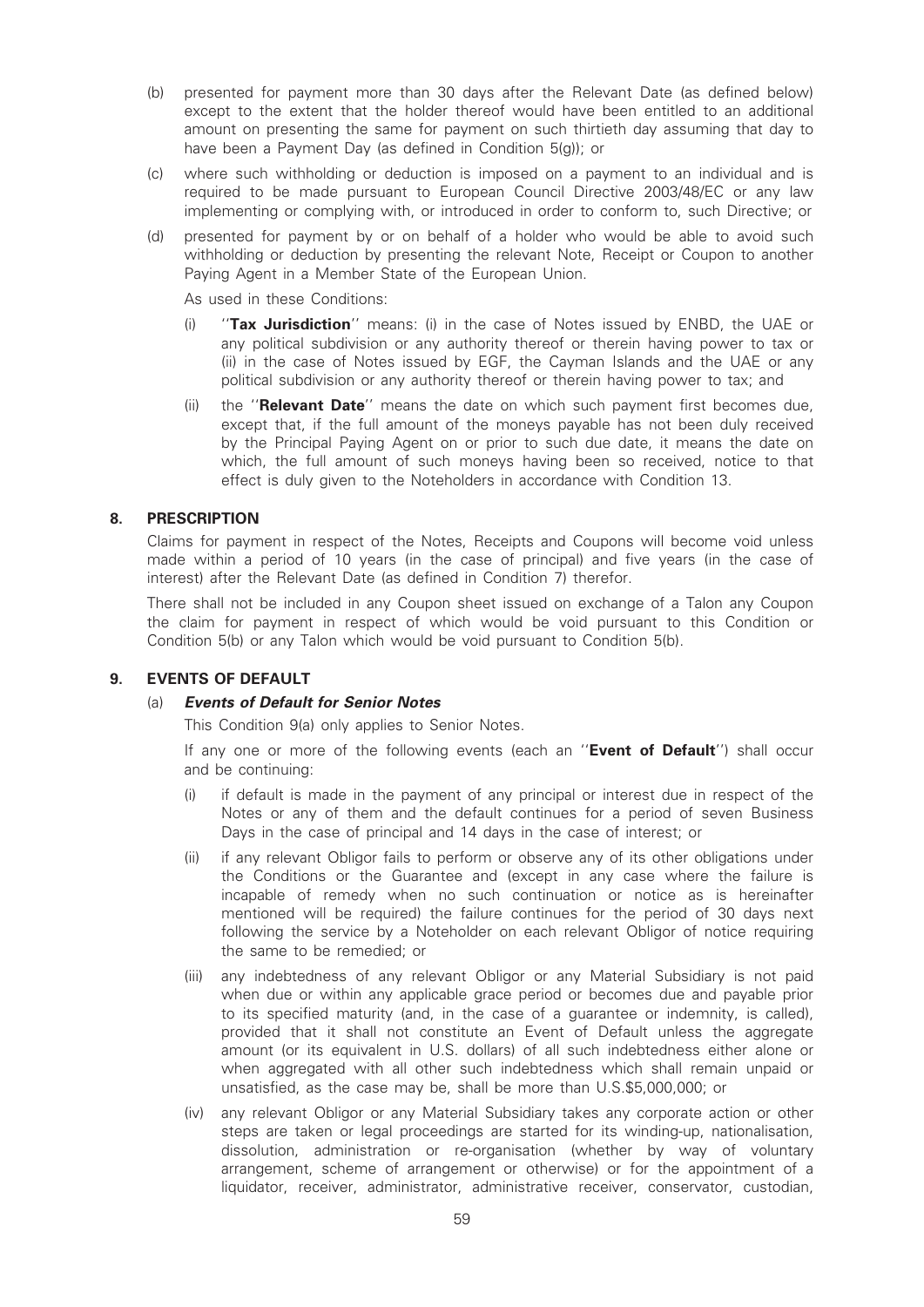trustee or similar officer of it or of any substantial part or all of its revenues and assets and such proceedings are not frivolous or vexatious or are not being actively contested in good faith by such relevant Obligor or, as the case may be, such Material Subsidiary save: (i) in the case of any relevant Obligor (A) for the purposes of reorganisation on terms approved by an Extraordinary Resolution or (B) for the purposes of a Permitted Merger or (ii) in the case of a Material Subsidiary (A) for the purposes of a solvent consolidation, amalgamation or restructuring, pursuant to which some or all the assets of such Material Subsidiary are transferred to any one or more members of the Group or (B) for the purposes of reorganisation on terms previously approved by an Extraordinary Resolution provided that a bona fide disposal for full value on an arm's length basis of the whole or a substantial part of the business of any relevant Obligor or a Material Subsidiary shall not be deemed in any event to be an Event of Default for the purposes of this sub-paragraph; or

- (v) if any relevant Obligor ceases to carry on the whole or a substantial part of its business, or any Material Subsidiary ceases to carry on 50 per cent. or more of the whole of its business save: (i) in the case of a relevant Obligor (A) for the purposes of reorganisation on terms previously approved by an Extraordinary Resolution or (B) for the purposes of a Permitted Merger or (ii) in the case of a Material Subsidiary (A) for the purposes of a solvent consolidation, amalgamation or restructuring, pursuant to which some or all the assets of such Material Subsidiary are transferred to any one or more members of the Group or (B) for the purposes of reorganisation on terms previously approved by an Extraordinary Resolution provided that a bona fide disposal for full value on an arm's length basis of (1), in the case of any relevant Obligor, the whole or a substantial part of the business of that relevant Obligor or (2), in the case of a Material Subsidiary, 50 per cent. or more of the business of that Material Subsidiary shall not be deemed in any event to be an Event of Default for the purposes of this sub-paragraph; or
- (vi) any relevant Obligor or any Material Subsidiary is unable to pay its debts as they fall due, commences negotiations with its creditors as a whole or any one or more classes of its creditors with a view to the general readjustment or rescheduling of its indebtedness or makes a general assignment for the benefit of or a composition with its creditors; or
- (vii) any execution or distress is levied against, or an encumbrancer takes possession of, (A) the whole or any substantial part of the property, undertaking or assets of any relevant Obligor or (B) 50 per cent. or more of the whole of the property, undertaking or assets of any Material Subsidiary or any event occurs which under the laws of any jurisdiction has a similar or analogous effect, unless such enforcement proceedings are frivolous or vexatious or are being actively contested in good faith by the relevant Obligor or such Material Subsidiary, as the case may be; or
- (viii) any relevant Obligor or any Material Subsidiary fails to comply with or pay any sum which amount shall not be less than U.S.\$5,000,000 due from it under any final non-appealable judgment or any final non-appealable order made or given by any court of competent jurisdiction and such failure continues for period of 30 days next following the service by any Noteholder on such relevant Obligor of notice requiring the same to be paid/remedied; or
- (ix) by or under the authority of any government, (A) the management of any relevant Obligor or any Material Subsidiary is wholly or partially displaced or the authority of any relevant Obligor or any Material Subsidiary in the conduct of its business is wholly or partially curtailed or (B) all or a majority of the issued shares of any relevant Obligor or any Material Subsidiary or the whole or any part (the book value of which is 20 per cent. or more of the book value of the whole) of its revenues or assets is seized, nationalised, expropriated or compulsorily acquired; or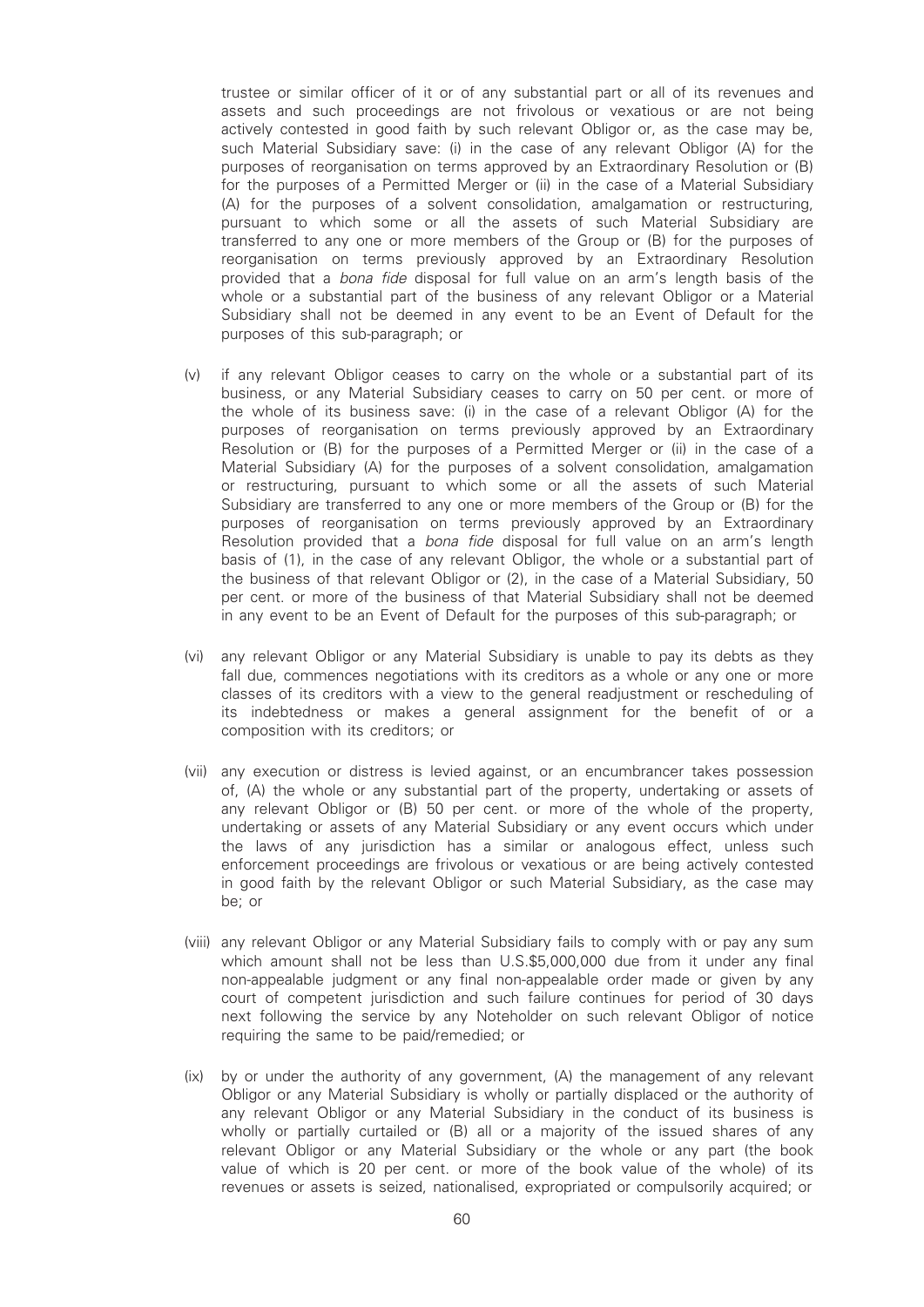- (x) if at any time it is or becomes unlawful for any relevant Obligor to perform or comply with any or all of its obligations under or in respect of the Notes or any of the material obligations of any relevant Obligor thereunder are not or cease to be legal, valid, binding and enforceable; or
- (xi) if, in the case of Notes issued by EGF, the Guarantee ceases to be, or is claimed by any Issuer or the Guarantor not to be, in full force or effect; or
- (xii) if, in the case of Notes issued by EGF, EGF ceases to be wholly owned by ENBD; or
- (xiii) the UAE ceases to be a member in good standing or becomes ineligible to use the resources of the International Monetary Fund; or
- (xiv) the Government of Dubai at any time ceases to own directly or indirectly not less than 33 per cent. of the issued share capital of ENBD,

then any holder of a Note may, by written notice to the relevant Obligor at the specified office of the Principal Paying Agent, effective upon the date of receipt thereof by the Principal Paying Agent, declare any Note held by it to be forthwith due and payable whereupon the same shall become forthwith due and payable at its Early Redemption Amount, together with accrued interest (if any) to the date of repayment, without presentment, demand, protest or other notice of any kind.

#### (b) Events of Default for Subordinated Notes

This Condition 9(b) only applies to Subordinated Notes.

- (i) If default is made in the payment of any principal or interest due under the Notes or any of them and the default continues for a period of seven days in the case of principal and 14 days in the case of interest, any Noteholder may, if the Issuer is ENBD, institute proceedings in the UAE or any Emirate therein (but not elsewhere) for the dissolution and liquidation of ENBD or, if the Issuer is EGF, the Cayman Islands (but not elsewhere) for the dissolution and liquidation of EGF and in the UAE or any Emirate therein (but not elsewhere) for the dissolution and liquidation of the Guarantor.
- (ii) If any one or more of the following events shall occur and be continuing:
	- (1) any relevant Obligor takes any corporate action or other steps are taken or legal proceedings are started for its winding-up, nationalisation, dissolution, administration or re-organisation (whether by way of voluntary arrangement, scheme of arrangement or otherwise) or for the appointment of a liquidator, receiver, administrator, administrative receiver, conservator, custodian, trustee or similar officer of it or of any substantial part or all of its revenues and assets and such proceedings are not frivolous or vexatious or are not being actively contested in good faith by such relevant Obligor save (A) for the purposes of reorganisation on terms approved by an Extraordinary Resolution or (B) for the purposes of a Permitted Merger, provided that a bona fide disposal for full value on an arm's length basis of the whole or a substantial part of the business of such relevant Obligor shall not be deemed in any event to be an Event of Default for the purposes of this sub-paragraph; or
	- (2) any relevant Obligor ceases to carry on the whole or a substantial part of its business save (A) for the purposes of reorganisation on terms previously approved by an Extraordinary Resolution or (B) for the purposes of a Permitted Merger, provided that a bona fide disposal for full value on an arm's length basis of the whole or a substantial part of the business of such relevant Obligor shall not be deemed in any event to be an Event of Default for the purposes of this sub-paragraph; or
	- (3) any execution or distress is levied against, or an encumbrancer takes possession of, the whole or any substantial part of the property, undertaking or assets of any relevant Obligor or any event occurs which under the laws of any jurisdiction has a similar or analogous effect, unless such enforcement proceedings are frivolous or vexatious or are being actively contested in good faith by such relevant Obligor; or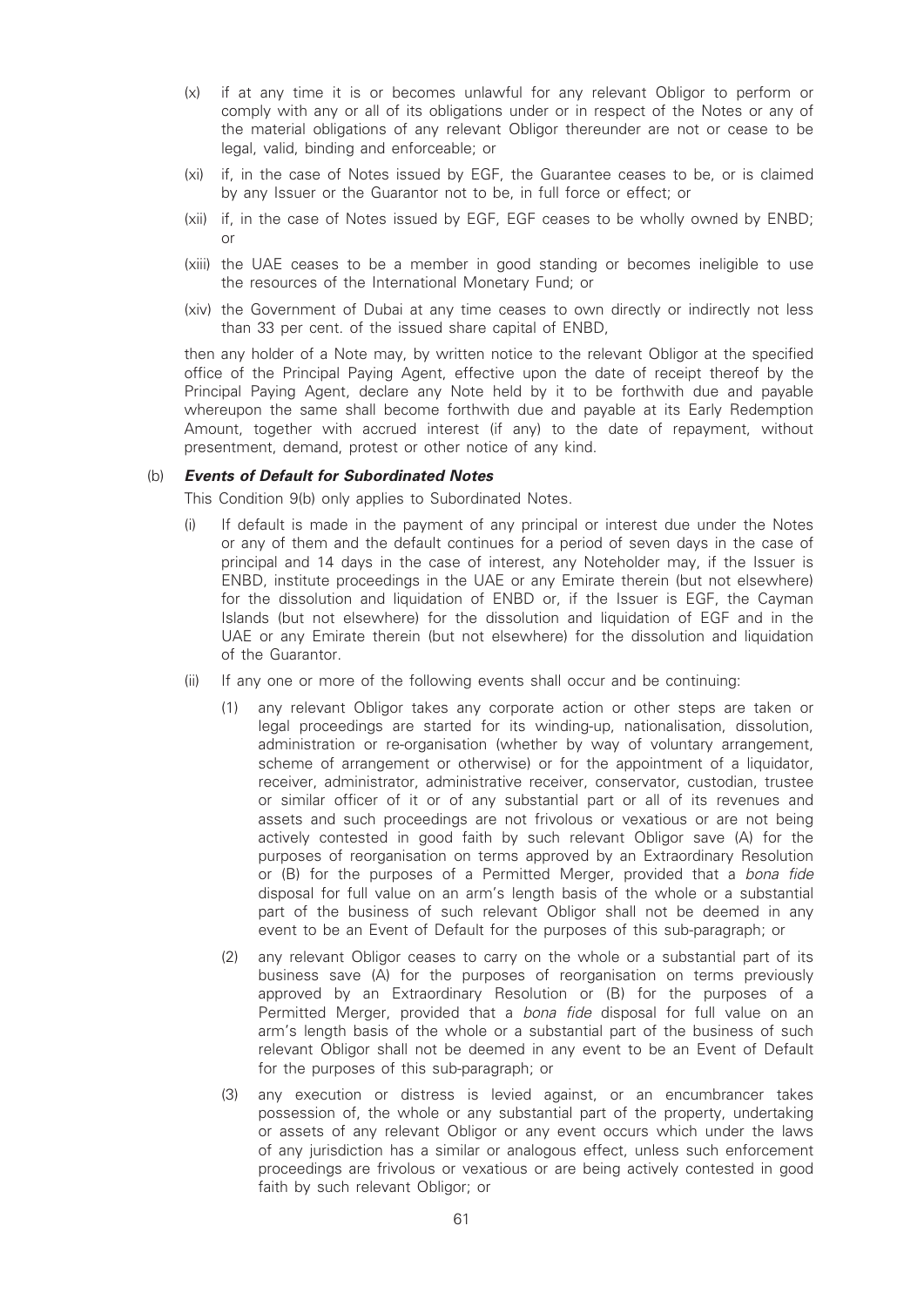- (4) any event occurs which under the laws of the UAE, any Emirate therein, the Cayman Islands or any other jurisdiction has an analogous effect to any of the events referred to in paragraphs (1) to (3) above; or
- (5) if, in the case of Notes issued by EGF, the Guarantee ceases to be or is claimed by any Issuer or the Guarantor not to be in full force and effect,

then the holder of any Note may give written notice to the relevant Obligor at the specified office of the Principal Paying Agent, effective upon the date of receipt thereof by the Principal Paying Agent, that such Note is due and payable, whereupon the same shall, subject to Condition 2, become forthwith due and payable at its Early Redemption Amount, together with accrued interest (if any) to the date of repayment without presentation, demand, protest or other notice of any kind.

- (iii) To the extent permitted by applicable law and by these Conditions, a Noteholder may at its discretion institute such proceedings against any relevant Obligor as it may think fit to enforce any obligation, condition, undertaking or provision binding on that relevant Obligor under the Notes, the Receipts or the Coupons, but the institution of such proceedings shall not have the effect that relevant Obligor shall be obliged to pay any sum or sums sooner than would otherwise have been payable by it.
- (iv) No remedy against any relevant Obligor, other than the institution of the proceedings referred to in paragraph (i) or (iii) above and the proving or claiming in any dissolution and liquidation of any relevant Obligor, shall be available to the Noteholders, the Receiptholders or the Couponholders whether for the recovering of amounts owing in respect of the Notes, the Receipts or the Coupons or in respect of any breach by any relevant Obligor of any other obligation, condition or provision binding on it under the Notes, the Receipts or the Coupons.

#### (c) Definitions

For the purposes of these Conditions:

a "holding company" of a company or corporation shall be construed as a reference to any company or corporation of which the first-mentioned company or corporation is a Subsidiary;

''indebtedness'' shall be construed so as to include any obligation (whether incurred as principal or as surety) for the payment or repayment of money, whether present or future, actual or contingent;

''Material Subsidiary'' shall mean a Subsidiary from time to time of any relevant Obligor, the book value of the assets of which exceeds five per cent. of the book value of the assets of the Group taken as a whole or the revenues of which exceed five per cent. of the revenues of the Group taken as a whole and, for these purposes:

- (i) the book value of the assets and the revenues of such Subsidiary shall be determined by reference to its then most recent audited annual financial statements (or, if none, its then most recent management accounts); and
- (ii) the book value of the assets and the revenues of the Group shall be determined by reference to its then most recent audited annual consolidated financial statements,

in each case adjusted, as the Auditors may consider appropriate, to take account of any changes in circumstances since the date as of which such financial statements (or management accounts) were prepared. A report of the Auditors that in their opinion a Subsidiary of any relevant Obligor is or is not or was or was not at any particular time or throughout any specified period a Material Subsidiary shall, in the absence of manifest error, be conclusive and binding on all parties;

"Permitted Merger" shall mean a merger, integration or consolidation (whether statutory or voluntary) as between any of ENBD and National Bank of Dubai PJSC only, provided that simultaneously upon the occurrence of such merger, integration or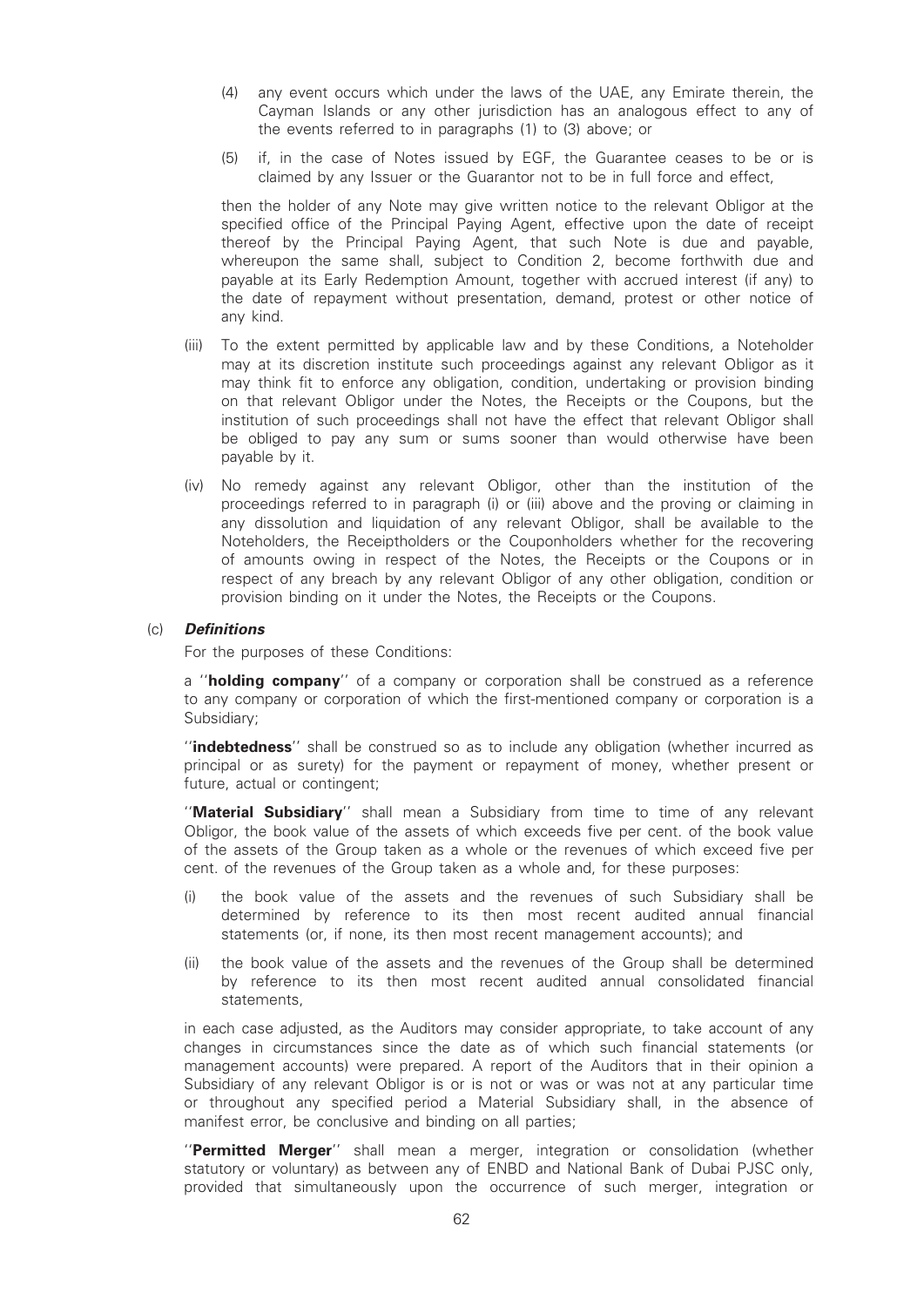consolidation the entity formed as a result thereof assumes all of the obligations of ENBD, as the case may be, in respect of Notes issued or guaranteed by ENBD, as the case may be, in accordance with Condition 17;

a "**Subsidiary**" of a company or corporation shall be construed as a reference to any company or corporation:

- (i) which is controlled, directly or indirectly, by the first-mentioned company or corporation; or
- (ii) more than half the issued share capital of which is beneficially owned, directly or indirectly, by the first-mentioned company or corporation; or
- (iii) which is a subsidiary of another subsidiary of the first-mentioned company or corporation,

and, for these purposes, a company or corporation shall be treated as being controlled by another if that other company or corporation is able to direct its affairs and/or to control the composition of its board of directors or equivalent body;

and the ''winding-up'', ''dissolution'' or ''administration'' of a company or corporation shall be construed so as to include any equivalent or analogous proceedings under the law of the jurisdiction in which such company or corporation is incorporated or any jurisdiction in which such company or corporation carries on business including the seeking of liquidation, winding-up, reorganisation, dissolution, administration, arrangement, adjustment, protection or relief of debtors.

## 10. REPLACEMENT OF NOTES, RECEIPTS, COUPONS AND TALONS

Should any Note, Receipt, Coupon or Talon be lost, stolen, mutilated, defaced or destroyed, it may be replaced at the specified office of the Principal Paying Agent (in the case of Bearer Notes, Receipts or Coupons) or the Registrar (in the case of Registered Notes) upon payment by the claimant of such costs and expenses as may be incurred in connection therewith and on such terms as to evidence and indemnity as the relevant Issuer may reasonably require. Mutilated or defaced Notes, Receipts, Coupons or Talons must be surrendered before replacements will be issued.

#### 11. AGENTS

The names of the initial Agents and their initial specified offices are set out below.

The relevant Issuer and (as the case may be) the Guarantor is entitled to vary or terminate the appointment of any Agent and/or appoint additional or other Agents and/or approve any change in the specified office through which any Agent acts, provided that:

- (a) there will at all times be an Principal Paying Agent and a Registrar; and
- (b) so long as the Notes are listed on any stock exchange or admitted to listing by any other relevant authority, there will at all times be a Paying Agent and a Transfer Agent with a specified office in such place as may be required by the rules and regulations of the relevant stock exchange or other relevant authority; and
- (c) there will at all times be a Paying Agent in a Member State of the European Union that is not obliged to withhold or deduct tax pursuant to European Council Directive 2003/48/ EC or any law implementing or complying with, or introduced in order to conform to, such Directive; and
- (d) there will at all times be a Paying Agent and a Transfer Agent with a specified office in western Europe.

In addition, the relevant Issuer and (as the case may be) the Guarantor shall forthwith appoint a Paying Agent having a specified office in New York City in the circumstances described in Condition 5(e). Any variation, termination, appointment or change shall only take effect (other than in the case of insolvency, when it shall be of immediate effect) after not less than 30 nor more than 45 days' prior notice thereof shall have been given to the Noteholders in accordance with Condition 13.

In acting under the Agency Agreement, the Agents act solely as agents of the relevant Issuer and (as the case may be) any other relevant Obligor and do not assume any obligation to, or relationship of agency or trust with, any Noteholders, Receiptholders or Couponholders.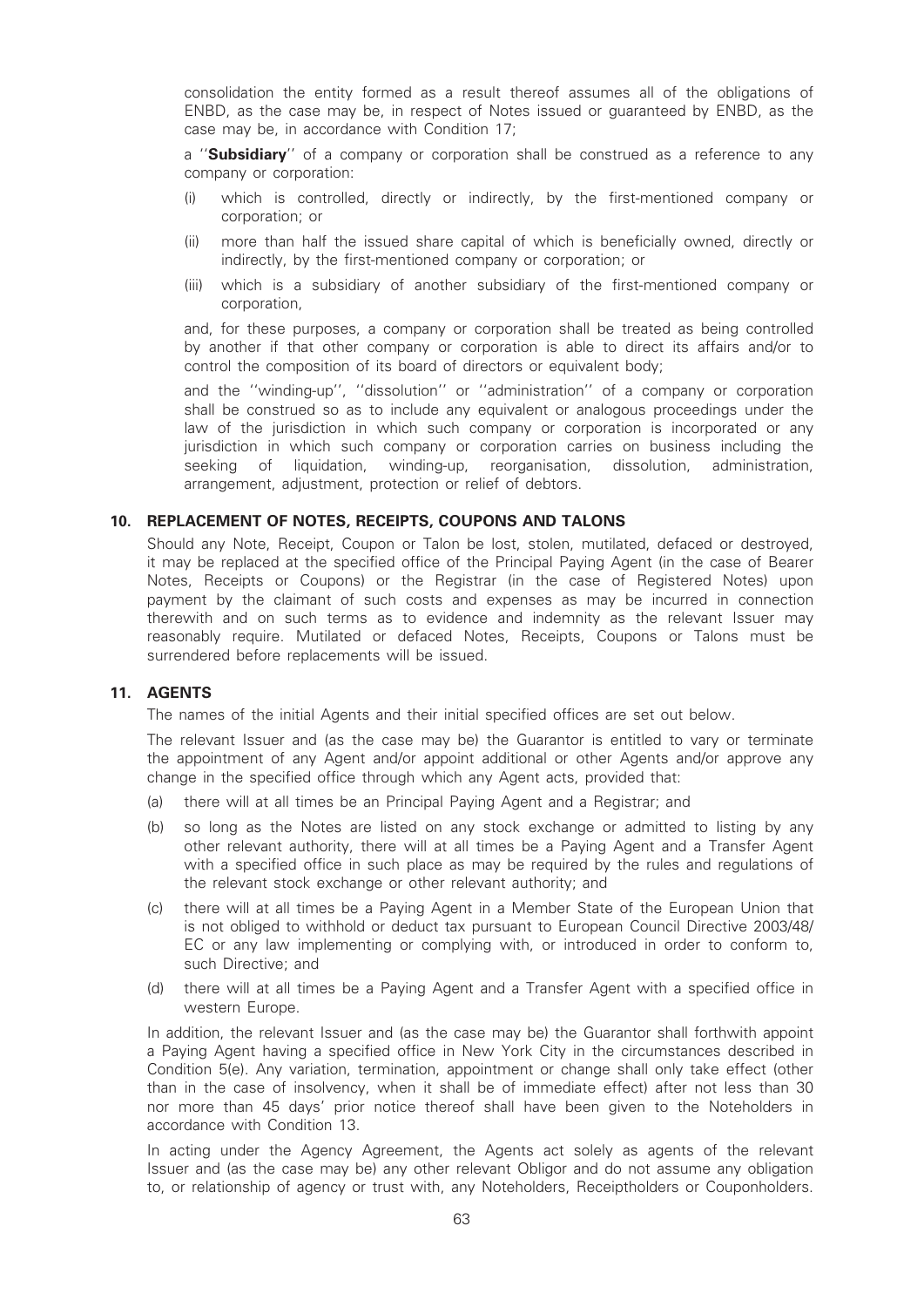The Agency Agreement contains provisions permitting any entity into which any Agent is merged or converted or with which it is consolidated or to which it transfers all or substantially all of its assets to become the successor paying agent.

## 12. EXCHANGE OF TALONS

On and after the Interest Payment Date on which the final Coupon comprised in any Coupon sheet matures, the Talon (if any) forming part of such Coupon sheet may be surrendered at the specified office of any Paying Agent in exchange for a further Coupon sheet including (if such further Coupon sheet does not include Coupons to (and including) the final date for the payment of interest due in respect of the Note to which it appertains) a further Talon, subject to the provisions of Condition 8.

#### 13. NOTICES

All notices regarding the Bearer Notes shall be published (a) in a leading English language daily newspaper of general circulation in London, and (b) if and for so long as the Notes are listed on the Luxembourg Stock Exchange, either in a daily newspaper of general circulation in Luxembourg or on the website of the Luxembourg Stock Exchange, www.bourse.lu. It is expected that such publication will be made (i) in the Financial Times in London or any other daily newspaper in London and (ii) either in the Luxemburger Wort or the Tageblatt in Luxembourg or on the website of the Luxembourg Stock Exchange, www.bourse.lu. The relevant Issuer shall also ensure that notices are duly published in a manner which complies with the rules and regulations of any other stock exchange (or other relevant authority) on which the Bearer Notes are for the time being listed or by which they have been admitted to trading. Any such notice will be deemed to have been given on the date of the first publication or, where required to be published in more than one newspaper, on the date of the first publication in each such newspaper or where published in such newspapers on different dates, the last date of such first publication.

All notices regarding the Registered Notes will be deemed to be validly given if sent by first class mail or (if posted to an address overseas) by airmail to the holders (or the first named of joint holders) at their respective addresses recorded in the Register and will be deemed to have been given on the fourth day after mailing. The relevant Issuer shall also ensure that, if and for so long as the Notes are listed on the Luxembourg Stock Exchange, such notice will be published either in a daily newspaper of general circulation in Luxembourg or on the website of the Luxembourg Stock Exchange, www.bourse.lu.

Until such time as any definitive Notes are issued, there may, so long as any Global Notes representing the Notes are held in their entirety on behalf of Euroclear and/or Clearstream, Luxembourg, be substituted for such publication in such newspaper(s) the delivery of the relevant notice to Euroclear and/or Clearstream, Luxembourg for communication by them to the holders of the Notes and, in addition, for so long as any Notes are listed on a stock exchange or are admitted to trading by another relevant authority and the rules of that stock exchange or relevant authority so require, such notice will be published in a daily newspaper of general circulation in the place or places required by those rules. Any such notice shall be deemed to have been given to the holders of the Notes on the seventh day after the day on which the said notice was given to Euroclear and/or Clearstream, Luxembourg.

Notices to be given by any Noteholder shall be in writing and given by lodging the same, together (in the case of any Note in definitive form) with the relative Note or Notes, with the Principal Paying Agent (in the case of Bearer Notes) or the Registrar (in the case of Registered Notes). Whilst any of the Notes are represented by a Global Note, such notice may be given by any holder of a Note to the Principal Paying Agent (in the case of Bearer Notes) or the Registrar (in the case of Registered Notes) through Euroclear and/or Clearstream, Luxembourg, as the case may be, in such manner as the Principal Paying Agent or the Registrar, as the case may be, and Euroclear and/or Clearstream, Luxembourg, as the case may be, may approve for this purpose.

## 14. MEETINGS OF NOTEHOLDERS AND MODIFICATION

The Agency Agreement contains provisions for convening meetings of the Noteholders to consider any matter affecting their interests, including the sanctioning by Extraordinary Resolution of a modification of the Notes, the Receipts, the Coupons or any of the provisions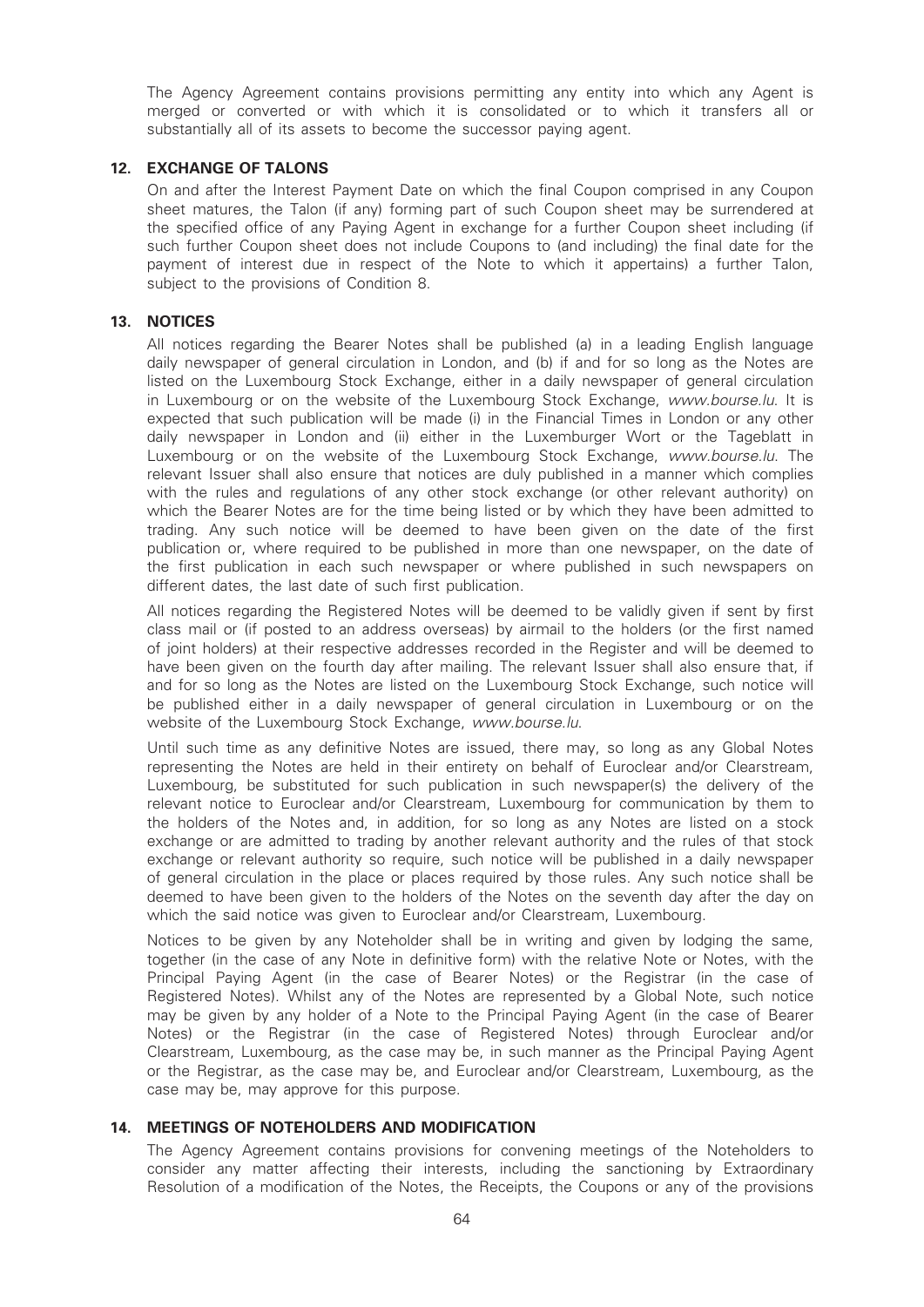of the Agency Agreement. Such a meeting may be convened by the relevant Issuer and shall be convened by the relevant Issuer if required in writing by Noteholders holding not less than five per cent. in nominal amount of the Notes for the time being remaining outstanding. The quorum at any such meeting for passing an Extraordinary Resolution is one or more persons holding or representing not less than 50 per cent. in nominal amount of the Notes for the time being outstanding, or at any adjourned meeting one or more persons being or representing Noteholders whatever the nominal amount of the Notes so held or represented, except that at any meeting the business of which includes the modification of certain provisions of the Notes, the Receipts or the Coupons (including modifying the date of maturity of the Notes or any date for payment of interest thereon, reducing or cancelling the amount of principal or the rate of interest payable in respect of the Notes or altering the currency of payment of the Notes, the Receipts or the Coupons), the quorum shall be one or more persons holding or representing not less than two-thirds in nominal amount of the Notes for the time being outstanding, or at any adjourned such meeting one or more persons holding or representing not less than one-third in nominal amount of the Notes for the time being outstanding. An Extraordinary Resolution passed at any meeting of the Noteholders shall be binding on all the Noteholders, whether or not they are present at the meeting, and on all Receiptholders and Couponholders.

The Principal Paying Agent and the relevant Issuer may agree, without the consent of the Noteholders, Receiptholders or Couponholders, to:

- (a) any modification (except as mentioned above) of the Notes, the Receipts, the Coupons or the Agency Agreement which is not prejudicial to the interests of the Noteholders; or
- (b) any modification of the Notes, the Receipts, the Coupons or the Agency Agreement which is of a formal, minor or technical nature or is made to correct a manifest or proven error or to comply with mandatory provisions of the law.

Any such modification shall be binding on the Noteholders, the Receiptholders and the Couponholders and any such modification shall be notified to the Noteholders in accordance with Condition 13 as soon as practicable thereafter.

#### 15. FURTHER ISSUES

The relevant Issuer shall be at liberty from time to time without the consent of the Noteholders, the Receiptholders or the Couponholders to create and issue further notes having terms and conditions the same as the Notes or the same in all respects save for the amount and date of the first payment of interest thereon and so that the same shall be consolidated and form a single Series with the outstanding Notes.

#### 16. CONTRACTS (RIGHTS OF THIRD PARTIES) ACT 1999

No person shall have any right to enforce any term or condition of this Note under the Contracts (Rights of Third Parties) Act 1999, but this does not affect any right or remedy of any person which exists or is available apart from that Act.

### 17. SUBSTITUTION

ENBD (in its capacity as Issuer and as Guarantor in the case of Notes issued by EGF), or any previously substituted company, may, subject, to the extent so required, to the approval of the Regulator, at any time, without the consent of the Noteholders, Receiptholders or the Couponholders, substitute for itself as principal debtor or Guarantor, as the case may be, under the Notes, the Receipts and the Coupons any member of the Group (the "Substitute") provided that no Event of Default is subsisting at the relevant time. The substitution shall be made by a substitution deed (the "Substitution Deed"), to be executed by ENBD and the Substitute and shall be effective on and from the time or event specified in the Substitution Deed (the "Time of Substitution"), and may take place only if:

(a) where the Substitute is incorporated, domiciled or resident for taxation purposes in a territory other than the UAE or any political subdivision or any authority thereof or therein having power to tax, the Substitution Deed contains a covenant by the Substitute and/or such other provisions as may be necessary to ensure that each Noteholder has the benefit of a covenant by the Substitute in terms corresponding to the provisions of Condition 7 with the substitution for the reference to ''the UAE'' in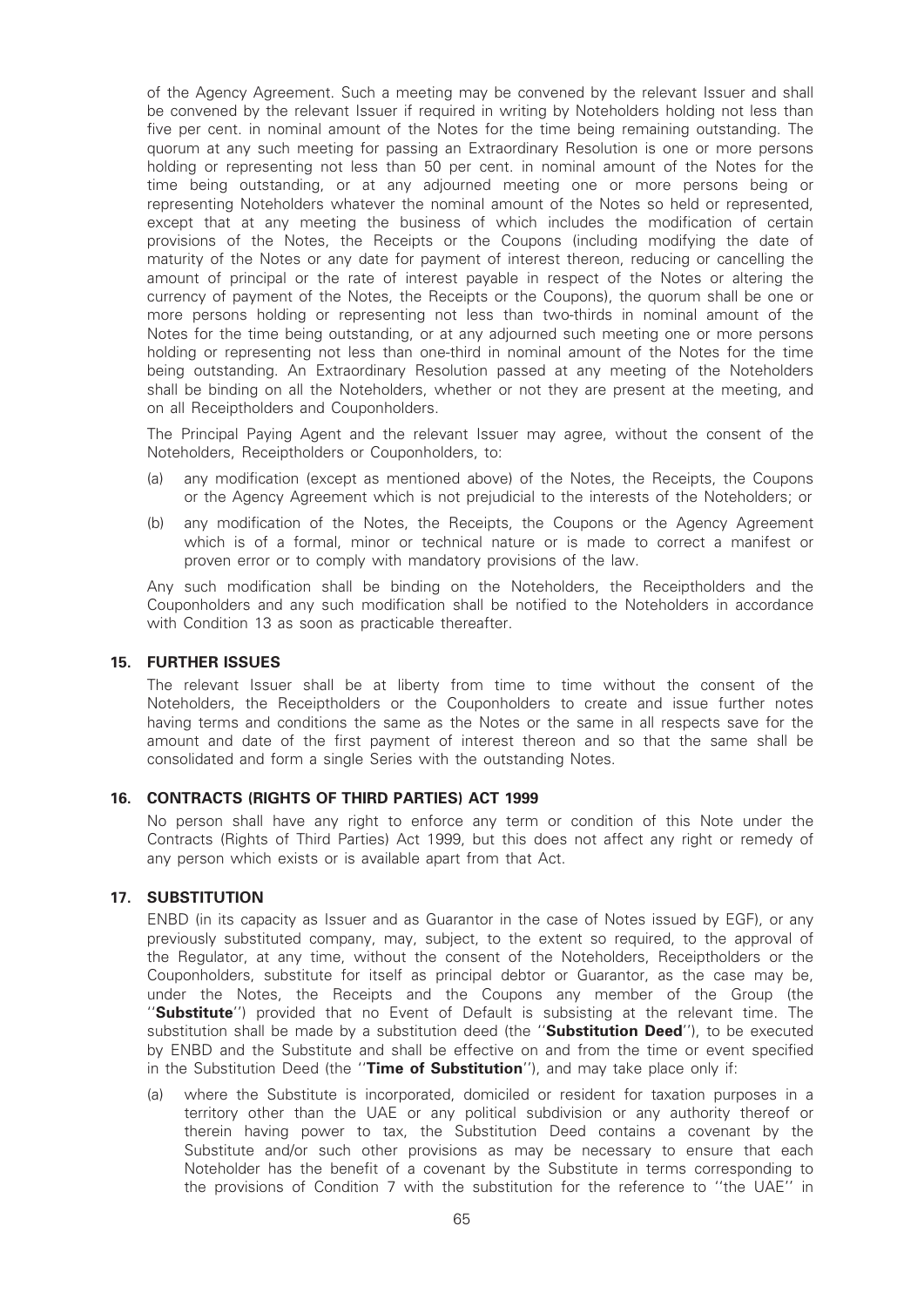the definition of ''Tax Jurisdiction'' of a reference to the territory in which the Substitute is incorporated, domiciled and/or resident for taxation purposes. The Substitute shall also, by means of the Substitution Deed, agree to indemnify each Noteholder, Receiptholder and Couponholder against any tax, duty, assessment or governmental charge which is imposed on it by (or by any authority in or of) the jurisdiction of the country of the Substitute's residence for tax purposes and/or, if different, of its incorporation with respect to any Note, Receipt or Coupon and which would not have been so imposed had the substitution not been made, as well as against any tax, duty, assessment or governmental charge, and any cost or expense, relating to the substitution;

- (b) the substitution does not result in a downgrade in any then current credit rating of the Notes, the Receipts or the Coupons, or if the Notes, Receipts or Coupons are not rated at such time, would not result in a downgrade if they were rated and in either case this has been confirmed in writing either by each rating agency which has assigned such a credit rating or (if the Notes, Receipts or Coupons are unrated) by an internationally recognised rating agency;
- (c) all action, conditions and things required to be taken, fulfilled and done (including the obtaining of any necessary consents) to ensure that the Substitution Deed, the Notes, the Receipts and the Coupons represent valid, legally binding and enforceable obligations of the Substitute and, in the case of the Substitution Deed, of ENBD have been taken, fulfilled and done and are in full force and effect;
- (d) the Substitute shall have become party to the Agency Agreement, with any appropriate consequential amendments, as if it had been an original party to it;
- (e) each stock exchange or listing authority which has the Notes listed on such stock exchange shall have confirmed that following the proposed substitution of ENBD the Notes would continue to be listed on such stock exchange;
- (f) legal opinions addressed to the Principal Paying Agent (for the benefit of the Noteholders) shall have been delivered to the Principal Paying Agent from a lawyer or firm of lawyers with a leading securities practice (i) in each jurisdiction referred to in (a) above as to the fulfilment of condition (c) of this Condition and (ii) in England confirming that the Substitution Deed constitutes legal, valid and binding obligations of ENBD and the Substitute; and
- (g) ENBD shall have given at least 30 days' prior notice of such substitution to the Noteholders, stating that copies, or, pending execution, the agreed text, of all relevant documents in relation to the substitution which are referred to above will be available for inspection at the specified office of each of the Paying Agents.

Immediately on and from the Time of Substitution any reference in the Conditions to (as the case may be) the "Issuer", the "relevant Issuer" or the "Guarantor" shall be construed as a reference to the Substitute.

#### 18. GOVERNING LAW AND SUBMISSION TO JURISDICTION

#### (a) Governing law

The Agency Agreement, the Deed of Covenant, the Guarantee, the Notes, the Receipts and the Coupons and any non-contractual obligations arising out of or in connection with the Agency Agreement, the Deed of Covenant, the Guarantee, the Notes, the Receipts and the Coupons are governed by, and shall be construed in accordance with, English law.

#### (b) Arbitration

Subject to Condition 18(c), any dispute, claim, difference or controversy arising out of, relating to or having any connection with the Notes, the Receipts and/or the Coupons (including any dispute, claim, difference or controversy relating to any non-contractual obligations arising out of or in connection with the Notes, the Receipts and/or the Coupons; and any dispute, claim, difference or controversy regarding their existence, validity, interpretation, performance, breach or termination or the consequences of their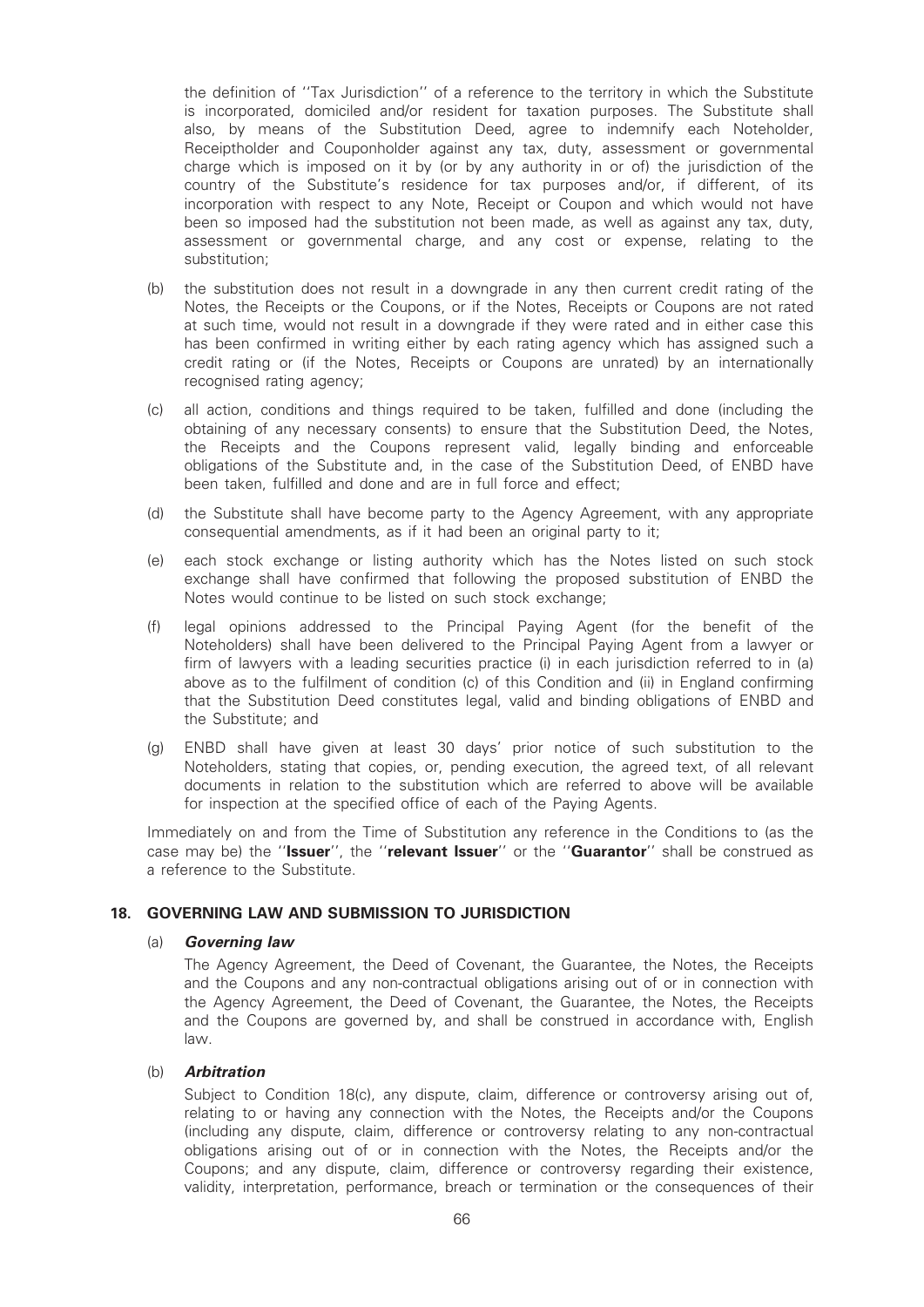nullity) (a "**Dispute**") shall be referred to and finally resolved by arbitration under the LCIA Arbitration Rules (the "Rules"), which Rules (as amended from time to time) are incorporated by reference into this Condition 18(b). For these purposes:

- (i) the seat, or legal place, of arbitration will be Paris;
- (ii) the governing law of the arbitration agreement shall be English law;
- (iii) there shall be three arbitrators, each of whom shall be disinterested in the arbitration, shall have no connection with any party thereto and shall be an attorney experienced in international securities transactions; and
- (iv) the language of the arbitration shall be English.

#### (c) Court of law

Notwithstanding Condition 18(b) above, any Noteholder, Receiptholder or Couponholder may, in the alternative, and at its sole discretion, by notice in writing to the Issuer:

- (i) within 28 days of service of a Request for Arbitration (as defined in the Rules); or
- (ii) in the event no arbitration is commenced,

require that a Dispute be heard by a court of law. If any Noteholder, Receiptholder or Couponholder gives such notice, the Dispute to which such notice refers shall be determined in accordance with Condition 18(d) and, subject as provided below, any arbitration commenced under Condition 18(b) in respect of that Dispute will be terminated. Each person who gives such notice and the recipient of that notice will bear its own costs in relation to the terminated arbitration.

If any notice to terminate the arbitration in accordance with this Condition 18(c) is given after service of any Request for Arbitration in respect of any Dispute, the Noteholder, Receiptholder or Couponholder, as the case may be, must also promptly give notice to the LCIA Court and to any Tribunal (each as defined in the Rules) already appointed in relation to the Dispute that such Dispute will be settled by the courts. Upon receipt of such notice by the LCIA Court, the arbitration and any appointment of any arbitrator in relation to such Dispute will immediately terminate. Any such arbitrator will be deemed to be functus officio. The termination is without prejudice to:

- (a) the validity of any act done or order made by that arbitrator or by the court in support of that arbitration before his appointment is terminated;
- (b) his entitlement to be paid his proper fees and disbursements; and
- (c) the date when any claim or defence was raised for the purpose of applying any limitation bar or any similar rule or provision.

#### (d) Submission to jurisdiction

In the event that a notice pursuant to Condition 18(c) is issued, the following provisions shall apply:

- (i) subject to paragraph (iii) below, the courts of England shall have exclusive jurisdiction to settle any Dispute and the Issuer submits to the exclusive jurisdiction of such courts;
- (ii) the Issuer agrees that the courts of England are the most appropriate and convenient courts to settle any Dispute and, accordingly, that it will not argue to the contrary; and
- (iii) this Condition 18(d) is for the benefit of the Noteholders, the Receiptholders and the Couponholders only. As a result, and notwithstanding paragraph (i) above, any Noteholder, Receiptholder or Couponholder may start proceedings relating to a Dispute ("**Proceedings**") in any other court with jurisdiction. To the extent allowed by law, any Noteholder, Receiptholder or Couponholder may start concurrent Proceedings in any number of jurisdictions.

## (e) Appointment of Process Agent

Each of ENBD and EGF appoints Emirates NBD PJSC (London Branch) (attention of: Country Head UK & Jersey) at its registered office at 3rd Floor, 2 Basil Street, Knightsbridge, London, SVV3 1AA as its agent for service of process, and undertakes that, in the event of Emirates NBD PJSC (London Branch) ceasing so to act or ceasing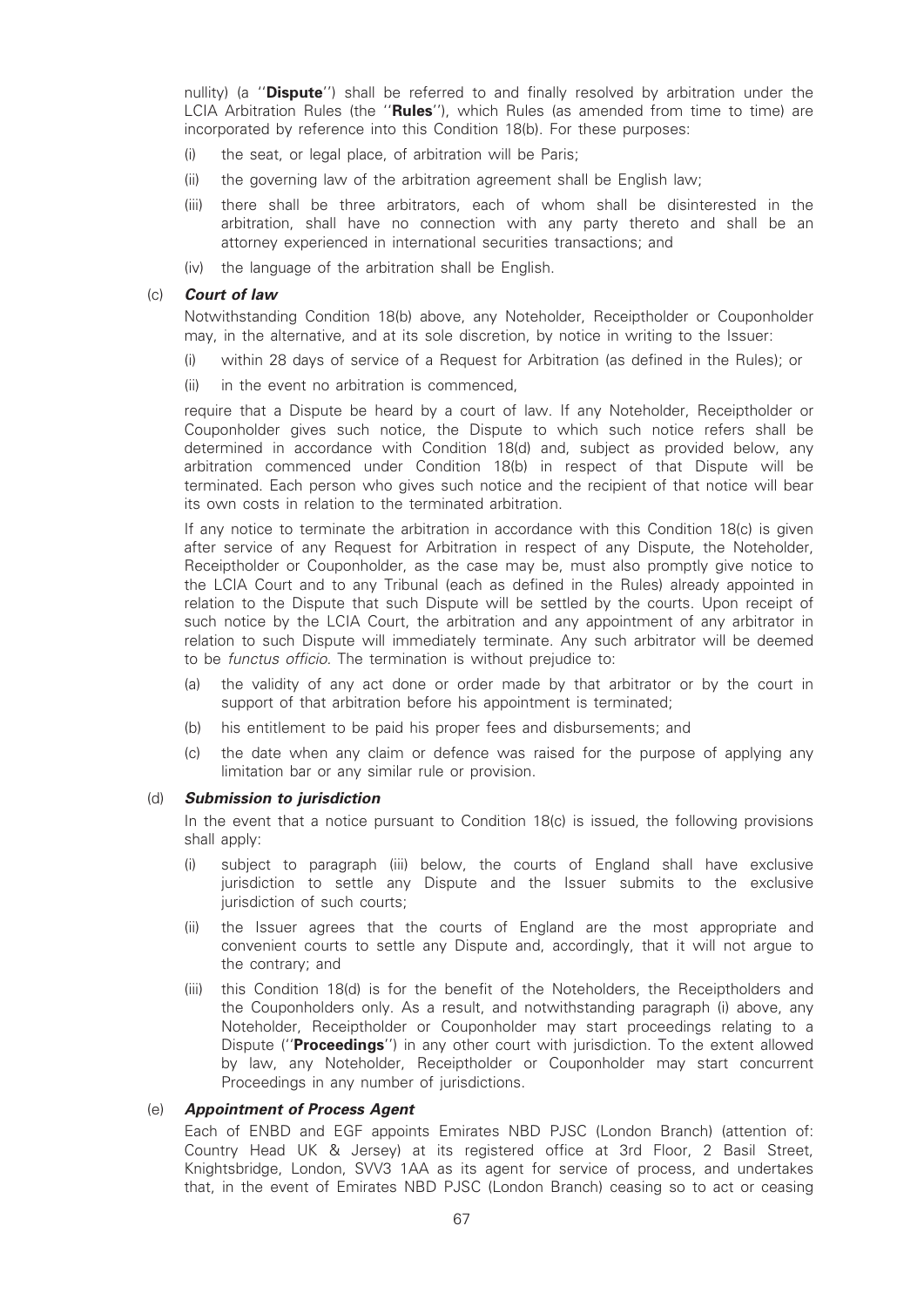to be registered in England, it will immediately (and in any event within 30 days of the event taking place) appoint another person as its agent for service of process in England in respect of any Proceedings or Disputes. Failure by a process agent to notify the person that appointed it of any process will not invalidate the relevant proceedings. Nothing herein shall affect the right to serve process in any other manner permitted by law.

#### (f) Waiver of immunity

The Issuers and the Guarantor hereby irrevocably and unconditionally waives with respect to the Notes, the Receipts and the Coupons any right to claim sovereign or other immunity from jurisdiction or execution and any similar defence and irrevocably and unconditionally consents to the giving of any relief or the issue of any process, including without limitation, the making, enforcement or execution against any property whatsoever (irrespective of its use or intended use) of any order or judgment made or given in connection with any Proceedings or Disputes.

#### (g) Other documents

The Issuers and, where applicable the Guarantor, has in the Agency Agreement, the Deed of Covenant and the Guarantee submitted to the jurisdiction of the English courts and to arbitration and appointed an agent for service of process in terms substantially similar to those set out above.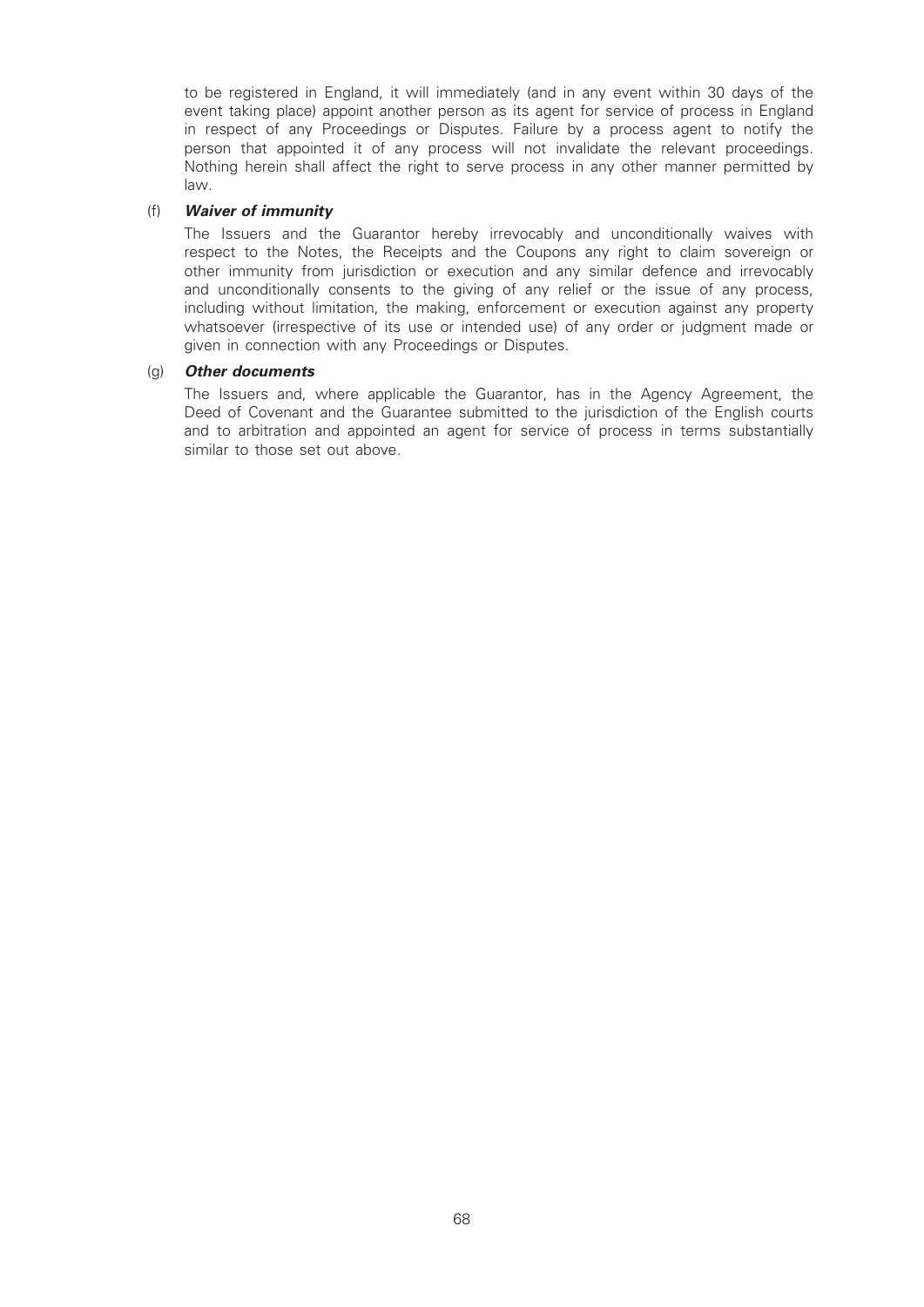# THE GUARANTEE

# U.S.\$7,500,000,000 Euro Medium Term Note Programme

# Deed Poll Guarantee of Emirates NBD PJSC

THIS GUARANTEE (the "Guarantee") is made by way of deed on 14 March 2013 **BY** 

## EMIRATES NBD PJSC (the ''Guarantor'').

## WHEREAS:

- (A) Emirates NBD PJSC (in its capacity as an issuer) and Emirates NBD Global Funding Limited (together, the ''Issuers'') have established a U.S.\$7,500,000,000 Euro Medium Term Note Programme (the "Programme") and, in this connection have entered into an amended and restated agency agreement (the "Agency Agreement", which expression includes the same as it may be amended, supplemented, novated or restated from time to time) dated 14 March 2013 between, inter alios, the Issuers, the Guarantor and Deutsche Bank AG, London Branch (the ''Principal Paying Agent'').
- (B) Under the Programme, Emirates NBD PJSC and Emirates NBD Global Funding Limited may from time to time issue Notes (the "Notes").
- (C) The Guarantor wishes to guarantee the obligations of Emirates NBD Global Funding Limited (''EGF'') in respect of Notes issued by EGF under the Programme.
- (D) Terms defined in the Conditions of the Notes (the "**Conditions**") and in the Agency Agreement and not otherwise defined in this Guarantee shall have the same meaning when used in this Guarantee.

## NOW THIS DEED WITNESSES as follows:

- 1. The Guarantor as primary obligor unconditionally and irrevocably:
	- (a) guarantees to the holder from time to time of each Note, Coupon or Receipt by way of continuing guarantee the due and punctual payment of all amounts payable by EGF on or in respect of the Note, Coupon or Receipt (including any premium or any other amounts of whatever nature or additional amounts which may become payable under Condition 7 (Taxation)) as and when the same shall become due according to the Conditions; and
	- (b) agrees that, in the case of Clause 1(a) above, if and each time that EGF shall fail to make any payments as and when the same become due, the Guarantor will on demand (without requiring the relevant Noteholder, Couponholder, Receiptholder or Relevant Account Holder first to take steps against EGF or any other person) pay to the relevant Noteholder, Couponholder, Receiptholder or Relevant Account Holder the amounts (as to which the certificate of the relevant Noteholder, Couponholder, Receiptholder or Relevant Account Holder shall in the absence of manifest error be conclusive) in the currency in which the amounts are payable by EGF.
- 2. The Guarantor covenants in favour of each Noteholder that it will duly perform and comply with the obligations expressed to be undertaken by it in Condition 7 (Taxation).
- 3. The obligations of the Guarantor under this Guarantee shall not be affected by any matter or thing which but for this provision might operate to affect the obligations including, without limitation:
	- (a) any time or indulgence granted to, or composition with, EGF or any other person;
	- (b) the taking, variation, renewal or release of remedies or securities against EGF or any other person; or
	- (c) any unenforceability, invalidity or irregularity.
- 4. Where any discharge (whether in respect of the obligations of EGF or any security for the obligations of EGF or otherwise) is made in whole or in part or any arrangement is made on the faith of any payment, security or other disposition which is avoided or must be repaid on bankruptcy, liquidation or otherwise without limitation, the liability of the Guarantor under this Guarantee shall continue as if there had been no discharge or arrangement. The holder of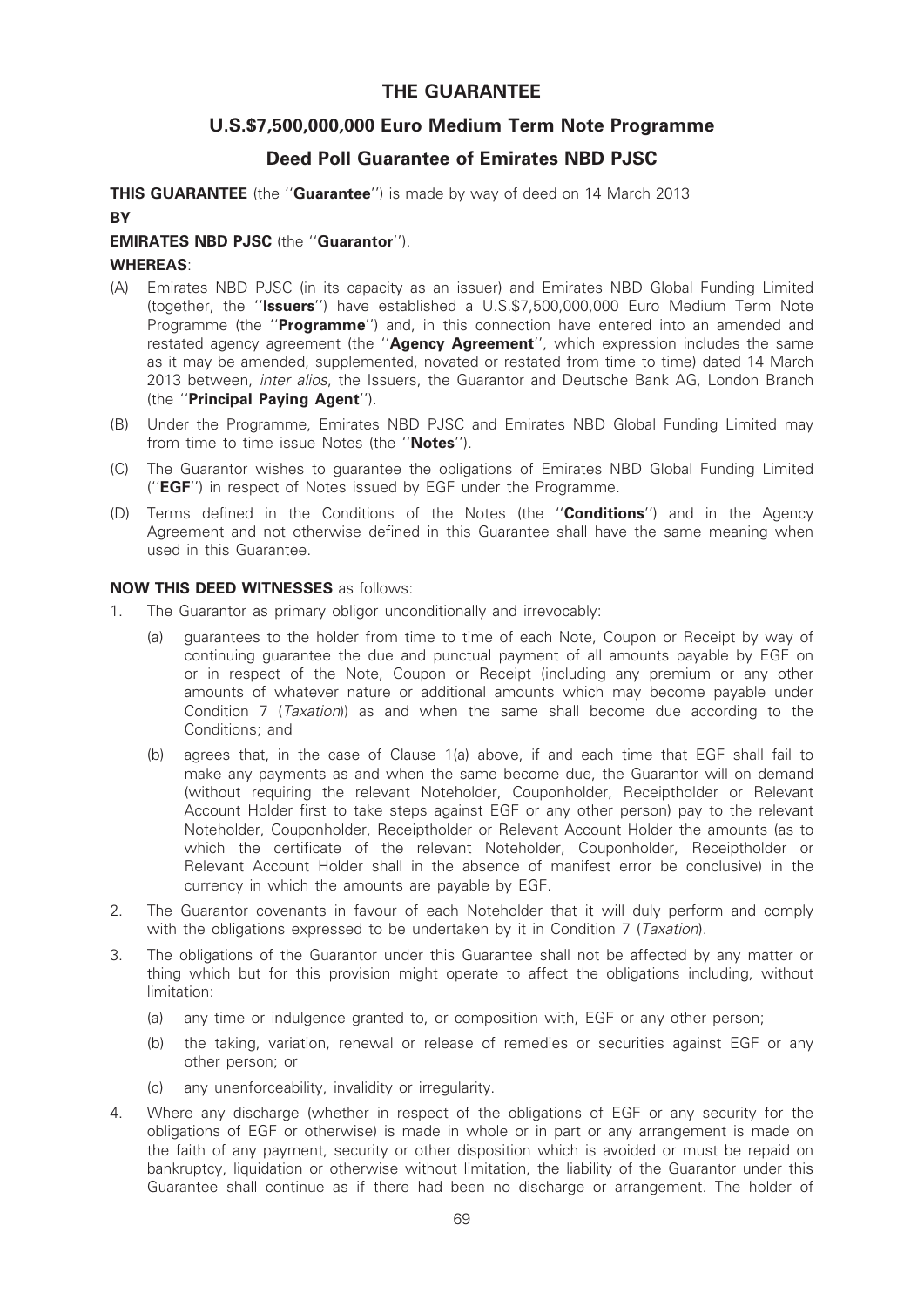any Note, Coupon or Receipt, acting in good faith, shall be entitled to concede or compromise any claim that any payment, security or other disposition is liable to avoidance or repayment.

- 5. Save as may otherwise be permitted under the Conditions, so long as any of the Senior Notes remains outstanding (as defined in the Agency Agreement), the Guarantor will ensure that no indebtedness of the Guarantor or any of its Relevant Subsidiaries will be subject to any Encumbrance, other than a Permitted Encumbrance, upon, or with respect to, any of the present or future business, undertaking, assets or revenues (including any uncalled capital) of the Guarantor or any of its Relevant Subsidiaries unless the Guarantor shall, in the case of the creation of the Encumbrance, before or at the same time and, in any other case, promptly, take any and all action necessary to ensure that:
	- (a) all amounts payable by it under the Notes and the Coupons are secured by the Encumbrance equally and rateably with the indebtedness; or
	- (b) such other Encumbrance or other arrangement (whether or not it includes the giving of a Encumbrance) is provided as shall be approved by an Extraordinary Resolution (as defined in the Agency Agreement) of the Noteholders.

As used herein:

"Auditors" means a firm of independent auditors of good repute appointed by the Guarantor.

"**Encumbrance**" means: (i) a mortgage, charge, pledge, lien or other encumbrance securing any obligation of any person; (ii) any arrangement under which money or claims to, or the benefit of, a bank or other account may be applied, set off or made subject to a combination of accounts so as to effect discharge of any sum owed or payable to any person; or (iii) any other type of preferential arrangement (including any title transfer and retention arrangement) having a similar effect.

"Group" means the Guarantor, its holding company (if any) and the Subsidiaries of the Guarantor or any such holding company for the time being.

#### ''Permitted Encumbrance'' means:

- (a) any Encumbrance arising in the ordinary course of banking transactions including, without limitation, sale and repurchase transactions and share, loan and bond lending transactions, provided that any such Encumbrance is limited to the assets which are the subject of the relevant transaction;
- (b) any Encumbrance in respect of any indebtedness, provided that the aggregate outstanding amount secured thereby shall not at any time exceed an amount equal to 10 per cent. of the aggregate of the share capital and reserves of the Guarantor and its Relevant Subsidiaries, as provided in its most recent audited accounts;
- (c) any Encumbrance created or outstanding with the prior approval by an Extraordinary Resolution of the Noteholders; or
- (d) any lien arising by operation of law and in the normal course of business, if such lien is discharged within 30 days of arising.

''Relevant Subsidiary'' shall mean a company or corporation:

- (a) 75 per cent. or more of the issued capital of which is beneficially owned, directly or indirectly, by the Guarantor; and
- (b) the book value of the assets of which exceeds five per cent. of the book value of the assets of the Group taken as a whole or the revenues of which exceed five per cent. of the revenues of the Group taken as a whole and, for these purposes:
	- (i) the book value of the assets and the revenues of such company or corporation shall be determined by reference to its then most recent audited annual financial statements (or, if none, its then most recent management accounts); and
	- (ii) the book value of the assets and the revenues of the Group shall be determined by reference to its then most recent audited annual consolidated financial statements,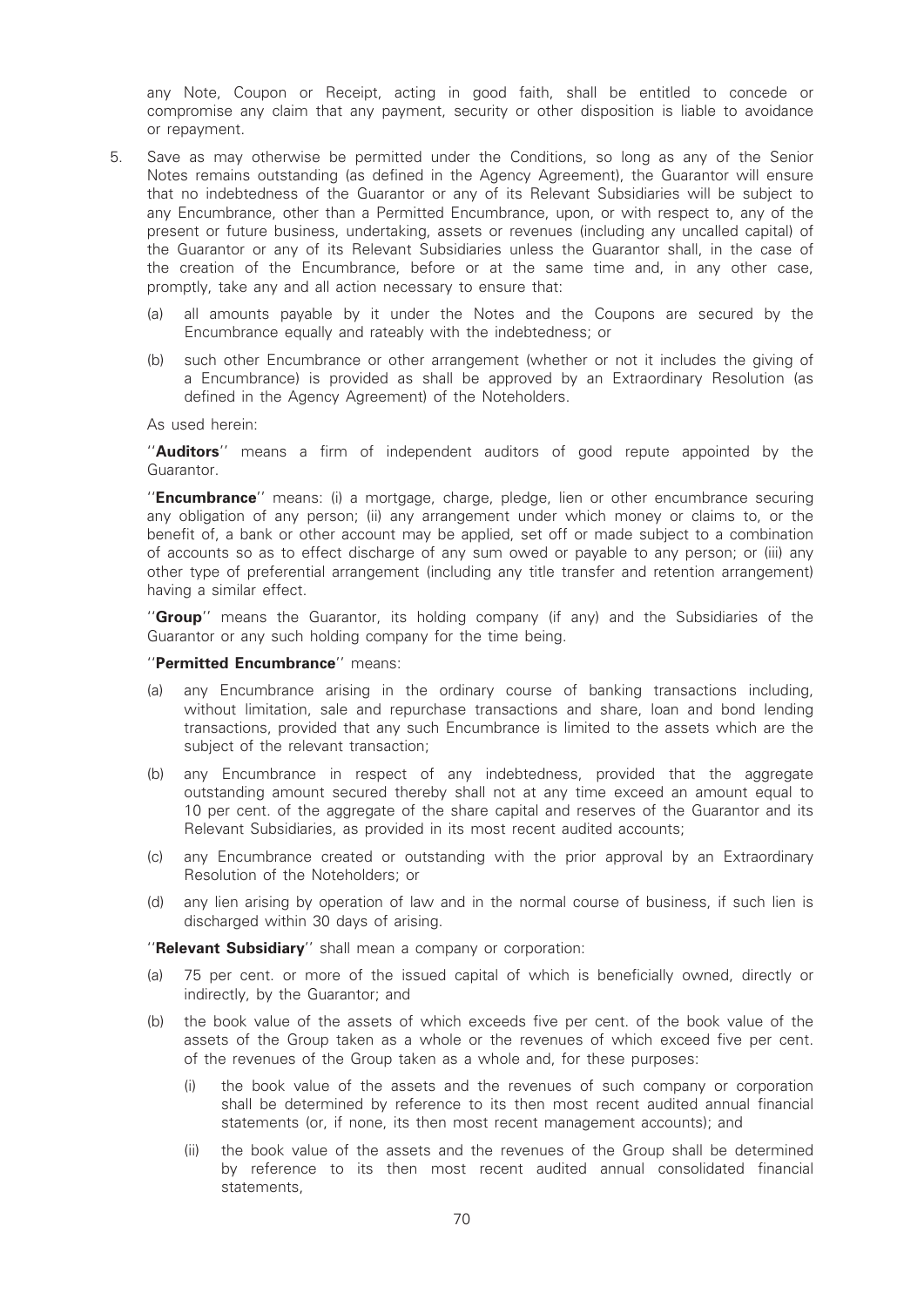in each case adjusted, as the Auditors may consider appropriate, to take account of any changes in circumstances since the date as of which such financial statements (or management accounts) were prepared.

A report of the Auditors that in their opinion a company or corporation is or is not or was or was not at any particular time or throughout any specified period a Relevant Subsidiary shall, in the absence of manifest error, be conclusive and binding on all parties.

#### 6. Status:

#### (i) In respect of Senior Notes

In respect of Senior Notes and any relative Receipts and Coupons issued by EGF, the obligations of the Guarantor under this Guarantee are direct, unconditional, unsubordinated and (subject to the provisions of Clause 5) unsecured obligations of the Guarantor and rank and will rank *pari passu* among themselves and at least *pari passu* with the claims of the Guarantor's other unsecured and unsubordinated creditors save those whose claims are preferred solely by bankruptcy, insolvency, liquidation or other similar laws of general application.

#### (ii) In respect of Subordinated Notes

In respect of Subordinated Notes and any relative Receipts and Coupons issued by EGF, the obligations of the Guarantor under this Guarantee are direct, conditional as described below and unsecured obligations of the Guarantor, and rank and will rank pari passu among themselves.

The payment obligations of the Guarantor in respect of the Subordinated Notes issued by EGF (whether on account of principal, interest or otherwise) will be subordinated to all unsubordinated payment obligations of the Guarantor in the manner described below but will rank pari passu with all other subordinated payment obligations of the Guarantor which do not rank or are not expressed by their terms to rank junior to the payment obligations under the guarantee of Subordinated Notes issued by EGF and in priority to all claims of shareholders of the Guarantor. The rights of the holders of Subordinated Notes issued by EGF against the Guarantor under the guarantee of Subordinated Notes issued by EGF are subordinated in right of payment to the claims of all Senior Creditors of the Guarantor and accordingly payments in respect of the guarantee of Subordinated Notes issued by EGF (whether on account of principal, interest or otherwise) by the Guarantor are conditional upon the Guarantor being solvent at the time of such payment and no payment shall be payable by the Guarantor in respect of the guarantee of Subordinated Notes issued by EGF except to the extent that the Guarantor could make such payment and any other payment required to be made to a creditor in respect of indebtedness which ranks or is expressed to rank pari passu with the payment obligations of the Guarantor under the guarantee of Subordinated Notes issued by EGF and still be solvent immediately thereafter. For this purpose the Guarantor shall be solvent if: (i) it is able to pay its debts as they fall due; and (ii) its Assets exceed its Liabilities, and the following expressions shall have the following meanings:

"Assets" means the unconsolidated gross assets of the Guarantor as shown in the latest published audited balance sheet of the Guarantor, but adjusted for subsequent events in such manner as the directors of the Guarantor, the auditors of the Guarantor or (if a bankruptcy trustee (or any equivalent insolvency practitioner) has been appointed in respect of the Guarantor) a bankruptcy trustee (or such equivalent insolvency practitioner) may determine;

"Liabilities" means the unconsolidated gross liabilities of the Guarantor as shown in the latest published audited balance sheet of the Guarantor, but adjusted for contingent liabilities and for subsequent events in such manner as the directors of the Guarantor, the auditors of the Guarantor or (if a bankruptcy trustee (or any equivalent insolvency practitioner) has been appointed in respect of the Guarantor) a bankruptcy trustee (or such equivalent insolvency practitioner) may determine; and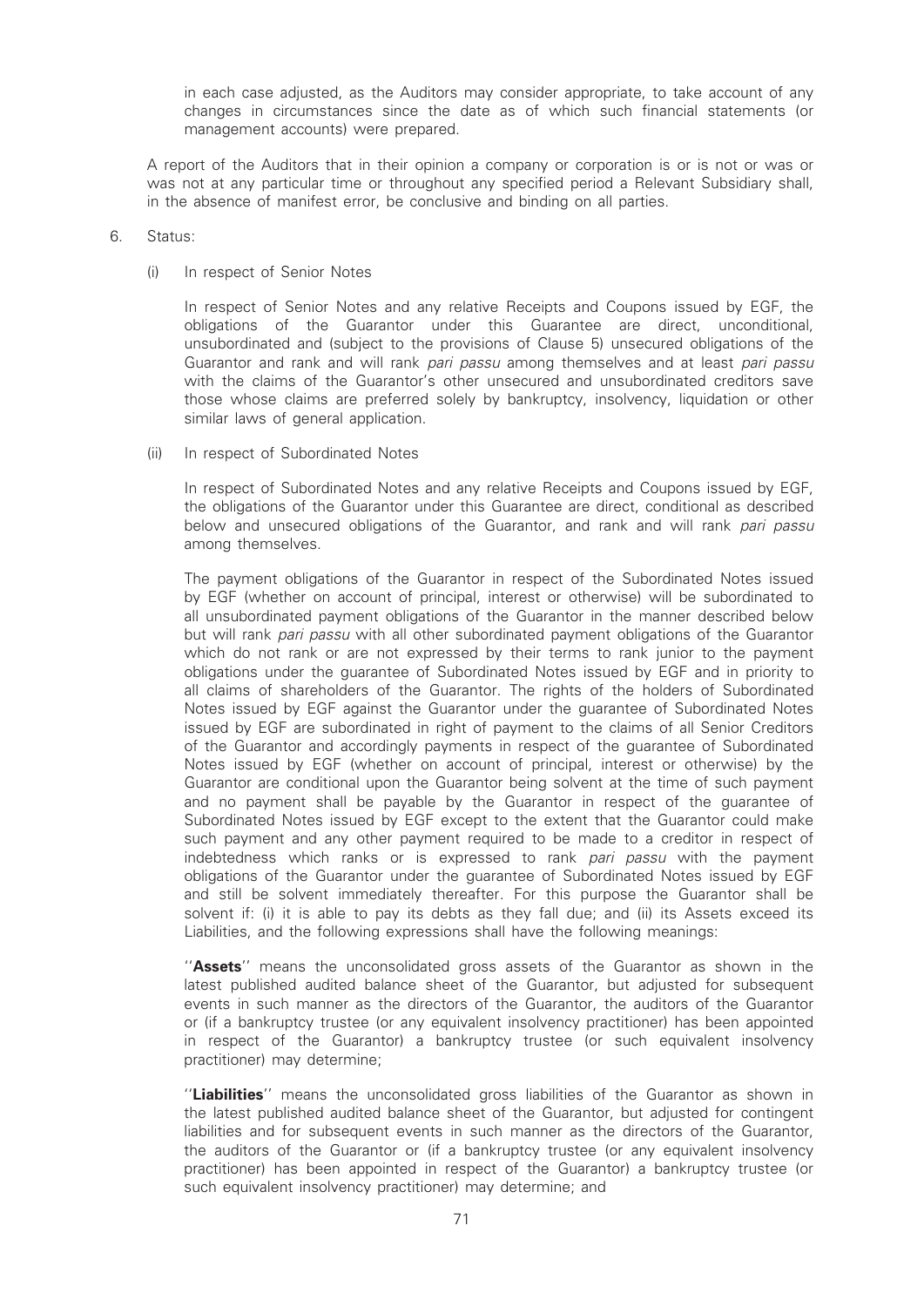"Senior Creditors" shall mean creditors of the Guarantor (including depositors) other than creditors in respect of indebtedness where, by the terms of such indebtedness, the claims of the holders of that indebtedness rank or are expressed to rank pari passu with, or junior to, the claims of the holders of Subordinated Notes issued by EGF under the Guarantee.

Each holder of a Subordinated Note unconditionally and irrevocably waives any right of set-off, counterclaim, abatement or other similar remedy which it might otherwise have, under the laws of any jurisdiction, in respect of the guarantee of such Subordinated Note. No collateral is or will be given for the payment obligations under the guarantee of the Subordinated Notes issued by EGF and any collateral that may have been or may in the future be given in connection with other indebtedness of the Guarantor shall not secure the payment obligations of the Guarantor under the guarantee of Subordinated Notes issued by EGF.

- 7. The Guarantor represents and warrants that, as at the date of the first issue of Notes by EGF, all necessary governmental and regulatory consents and authorisations for the giving and implementation of this Guarantee will have been obtained.
- 8. Until all amounts which may be or become payable under the Notes and the Coupons have been irrevocably paid in full, the Guarantor shall not by virtue of this Guarantee be subrogated to any rights of any holder of any Note or Coupon or claim in competition with the holders against EGF.
- 9. This Guarantee shall enure for the benefit of the Noteholders, Couponholders, Receiptholders and Relevant Account Holders in accordance with its terms and shall be deposited with and held by the Principal Paying Agent.
- 10. The Guarantor, or any previously substituted company, may, subject, to the extent so required, to the approval of the Regulator, at any time, without the consent of the Noteholders, Receiptholders or the Couponholders, substitute for itself as guarantor under the Notes, the Receipts and the Coupons any member of the Group (the "**Substitute**"), provided that no Event of Default is subsisting at the relevant time. The substitution shall be made by a substitution deed (the "Substitution Deed"), to be executed by Guarantor and the Substitute and shall be effective on and from the time or event specified in the Substitution Deed (the "Time of Substitution"), and may take place only if:
	- (a) where the Substitute is incorporated, domiciled or resident for taxation purposes in a territory other than the United Arab Emirates or any political subdivision or any authority thereof or therein having power to tax, the Substitution Deed contains a covenant by the Substitute and/or such other provisions as may be necessary to ensure that each Noteholder has the benefit of a covenant by the Substitute in terms corresponding to the provisions of Condition 7 (Taxation) with the substitution of the reference to ''the United Arab Emirates'' in the definition of ''Tax Jurisdiction'' for a reference to the territory in which the Substitute is incorporated, domiciled and/or resident for taxation purposes. The Substitute shall also, by means of the Substitution Deed, agree to indemnify each Noteholder, Receiptholder and Couponholder against any tax, duty, assessment or governmental charge which is imposed on it by (or by any authority in or of) the jurisdiction of the country of the Substitute's residence for tax purposes and/or, if different, of its incorporation with respect to any Note, Receipt or Coupon and which would not have been so imposed had the substitution not been made, as well as against any tax, duty, assessment or governmental charge, and any cost or expense, relating to the substitution;
	- (b) the substitution does not result in a downgrade in any then current credit rating of the Notes, the Receipts or the Coupons, or if the Notes, Receipts or Coupons are not rated at such time, would not result in a downgrade if they were rated and in either case this has been confirmed in writing either by each rating agency which has assigned such a credit rating or (if the Notes, Receipts or Coupons are unrated) by an internationally recognised rating agency;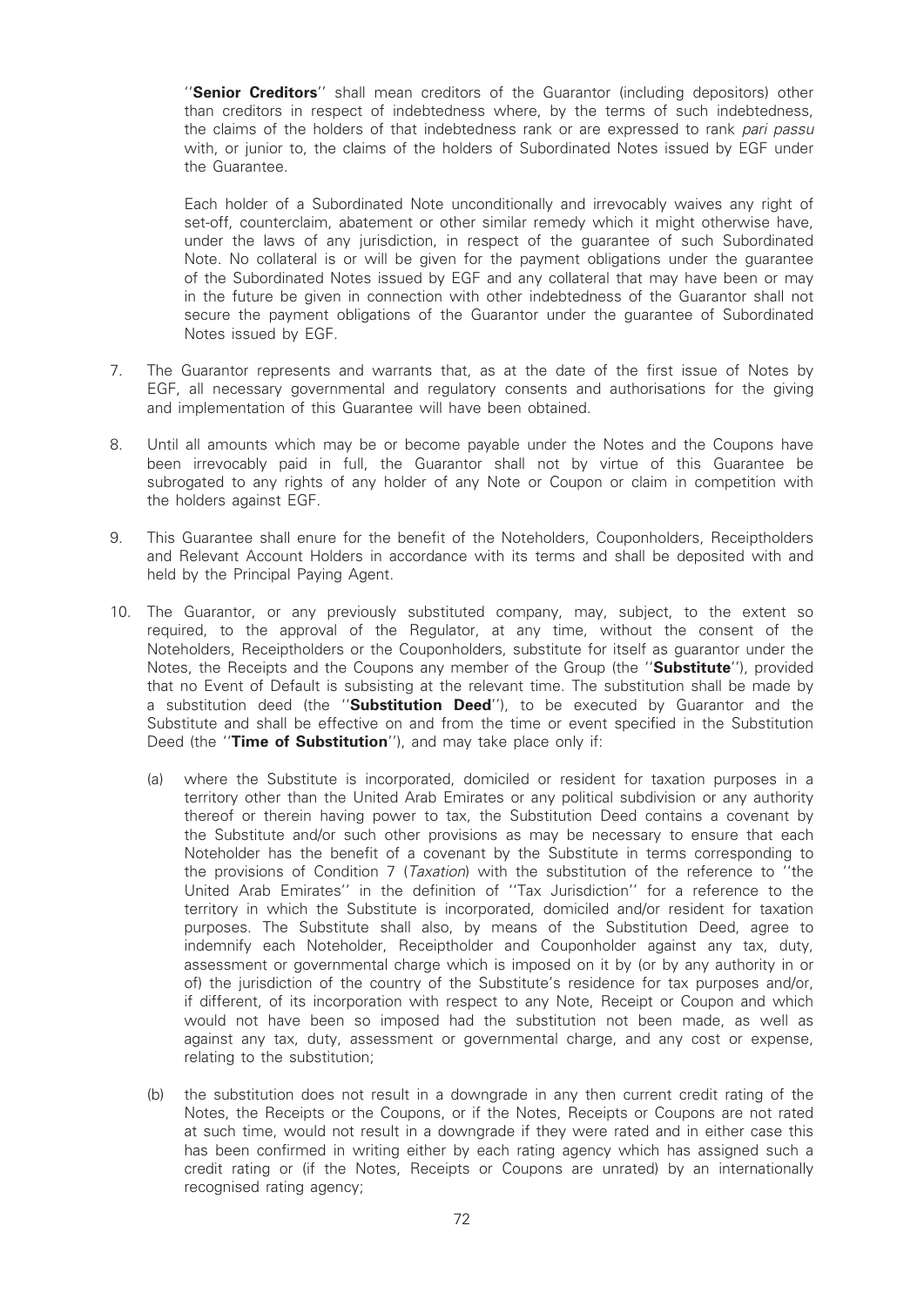- (c) all action, conditions and things required to be taken, fulfilled and done (including the obtaining of any necessary consents) to ensure that the Substitution Deed, the Notes, the Receipts and the Coupons represent valid, legally binding and enforceable obligations of the Substitute and, in the case of the Substitution Deed, of the Guarantor have been taken, fulfilled and done and are in full force and effect;
- (d) the Substitute shall have become party to the Agency Agreement, with any appropriate consequential amendments, as if it had been an original party to it;
- (e) each stock exchange or listing authority which has the Notes listed on such stock exchange shall have confirmed that following the proposed substitution of the Guarantor the Notes would continue to be listed on such stock exchange;
- (f) legal opinions addressed to the Principal Paying Agent (for the benefit of the Noteholders) shall have been delivered to the Principal Paying Agent from a lawyer or firm of lawyers with a leading securities practice: (i) in each jurisdiction referred to in Clause 10(a) above as to the fulfillment of condition (c) of this Clause 10; and (ii) in England confirming that the Substitution Deed constitutes legal, valid and binding obligations of the Guarantor and the Substitute; and
- (g) the Guarantor shall have given at least 30 days' prior notice of such substitution to the Noteholders, stating that copies, or, pending execution, the agreed text, of all relevant documents in relation to the substitution which are referred to above will be available for inspection at the specified office of each of the Paying Agents.

Immediately on and from the Time of Substitution any reference in the Conditions to the ''Guarantor'' shall be construed as a reference to the Substitute.

- 11. The Guarantor agrees that, without limiting Clauses 12 to 17, to the extent that the provisions of the United Arab Emirates Civil Code may apply in respect of this Guarantee, then to the maximum extent permitted by law the provisions of Article 1092 of the United Arab Emirates Civil Code shall not apply to this Guarantee.
- 12. This Guarantee and any non-contractual obligations arising out of or in connection with this Guarantee are governed by, and shall be construed in accordance with, the laws of England.
- 13. Subject to Clause 14, any dispute, claim, difference or controversy arising out of, relating to or having any connection with this Guarantee (including any dispute, claim, difference or controversy relating to any non-contractual obligations arising out of or in connection with this Guarantee; and any dispute, claim, difference or controversy regarding the existence, validity, interpretation, performance, breach or termination of this Guarantee or the consequences of its nullity) (a "Dispute") shall be referred to and finally resolved by arbitration in accordance with the Arbitration Rules of the London Court of International Arbitration ("LCIA") (the ''Rules''), which Rules (as amended from time to time) are incorporated by reference into this Clause 13. For these purposes:
	- (a) the seat, or legal place, of arbitration will be Paris;
	- (b) the governing law of the arbitration agreement shall be English law;
	- (c) there shall be three arbitrators, each of whom shall be disinterested in the arbitration, shall have no connection with any party thereto and shall be an attorney experienced in international securities transactions; and
	- (d) the language of the arbitration shall be English.
- 14. (A) Notwithstanding Clause 13 above, any Noteholder, Couponholder, Receiptholder or Relevant Account Holder may, in the alternative, and at its sole discretion, by notice in writing to the Guarantor:
	- (a) within 28 days of service of a Request for Arbitration (as defined in the Rules); or
	- (b) in the event no arbitration is commenced,

require that a Dispute be heard by a court of law. If any Noteholder, Couponholder, Receiptholder or Relevant Account Holder gives such notice, the Dispute to which such notice refers shall be determined in accordance with Clause 15 and, subject as provided below, any arbitration commenced under Clause 13 in respect of that Dispute will be terminated. Each of the parties to the terminated arbitration will bear its own costs in relation to this terminated arbitration.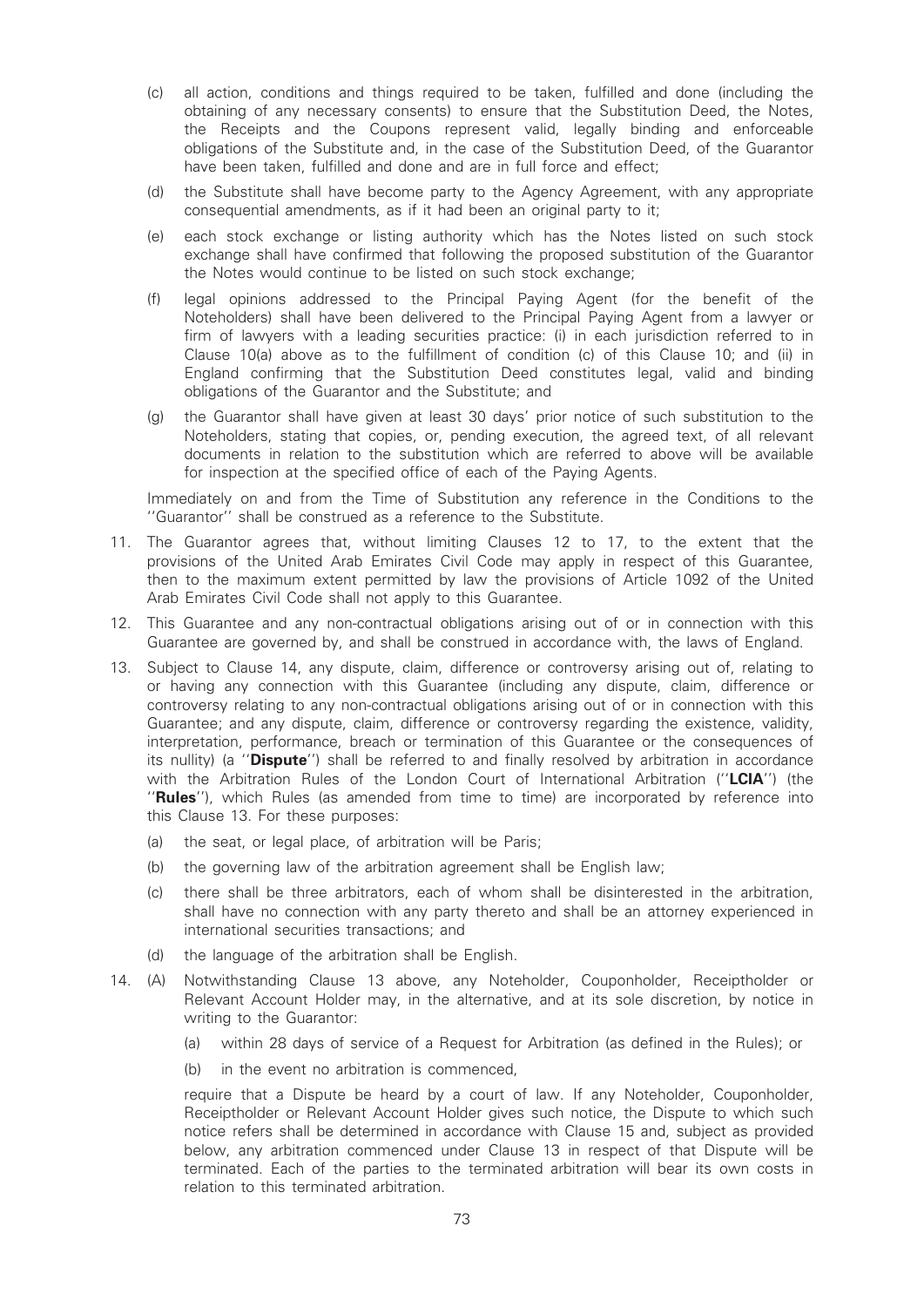- (B) If any notice to terminate the arbitration in accordance with Clause 14(A) is given after service of any Request for Arbitration in respect of any Dispute, the party must also promptly give notice to the LCIA Court and to any Tribunal (each as defined in the Rules) already appointed in relation to the Dispute that such Dispute will be settled by the courts. Upon receipt of such notice by the LCIA Court, the arbitration and any appointment of any arbitrator in relation to such Dispute will immediately terminate. Any such arbitrator will be deemed to be *functus officio*. The termination is without prejudice to:
	- (a) the validity of any act done or order made by that arbitrator or by the court in support of that arbitration before his appointment is terminated;
	- (b) his entitlement to be paid his proper fees and disbursements; and
	- (c) the date when any claim or defence was raised for the purpose of applying any limitation bar or any similar rule or provision.
- 15. In the event that a notice pursuant to Clause 14 is issued, the following provisions shall apply:
	- (a) subject to paragraph (c) below, the courts of England shall have exclusive jurisdiction to settle any Dispute and the Guarantor submits to the exclusive jurisdiction of such courts;
	- (b) the Guarantor agrees that the courts of England are the most appropriate and convenient courts to settle any Dispute and, accordingly, that it will not argue to the contrary; and
	- (c) this Clause 15 is for the benefit of the Noteholders, Couponholders, Receiptholders and Relevant Account Holders only. As a result, and notwithstanding paragraph (a) above, any Noteholder, Couponholder, Receiptholder or Relevant Account Holder may start proceedings relating to a Dispute ("Proceedings") in any other court with jurisdiction. To the extent allowed by law, any Noteholder, Couponholder, Receiptholder or Relevant Account Holder may start concurrent Proceedings in any number of jurisdictions.
- 16. The Guarantor appoints Emirates NBD PJSC (London Branch) at its registered office at 3rd Floor, 2 Basil Street, Knightsbridge, London SW3 1AA (attention of: Country Head UK and Jersey) as its agent for service of process, and undertakes that, in the event of Emirates NBD PJSC (London Branch) ceasing so to act or ceasing to be registered in England, it will immediately (and in any event within 30 days of the event taking place) appoint another person as its agent for service of process in England in respect of any Proceedings or Dispute. Failure by a process agent to notify the person that appointed it of any process will not invalidate the relevant proceedings. Nothing in this Clause 16 shall affect the right to serve process in any other manner permitted by law.
- 17. The Guarantor hereby irrevocably and unconditionally waives with respect to this Guarantee any right to claim sovereign or other immunity from jurisdiction or execution and any similar defence and irrevocably and unconditionally consents to the giving of any relief or the issue of any process, including without limitation, the making, enforcement or execution against any property whatsoever (irrespective of its use or intended use) of any order or judgment made or given in connection with any Proceedings or Disputes.

IN WITNESS WHEREOF this Guarantee has been entered into as a deed by the Guarantor on the date which appears first on page 1.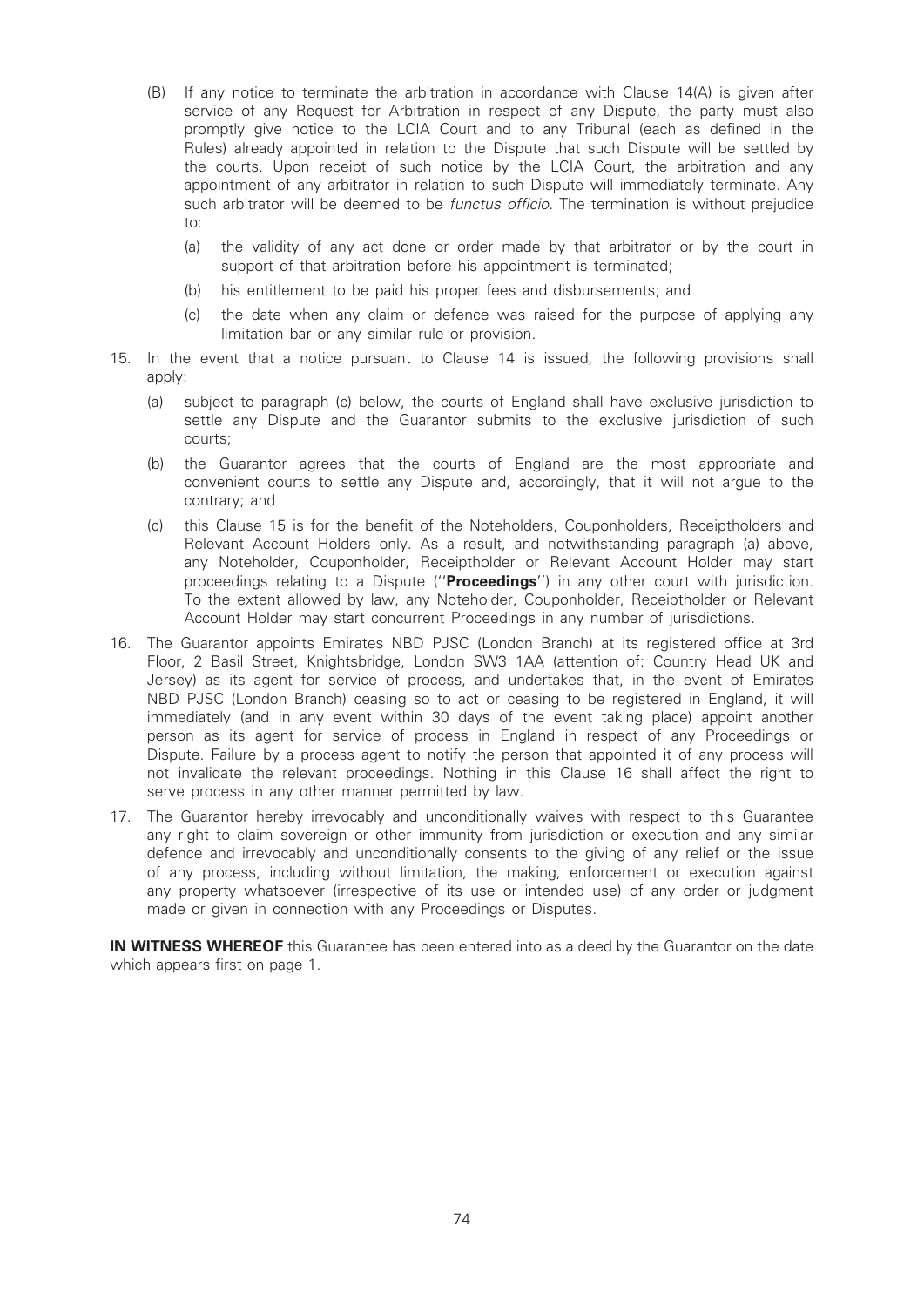# USE OF PROCEEDS

The net proceeds from each issue of Notes will be applied by the relevant Issuer for its general corporate purposes, which include making a profit.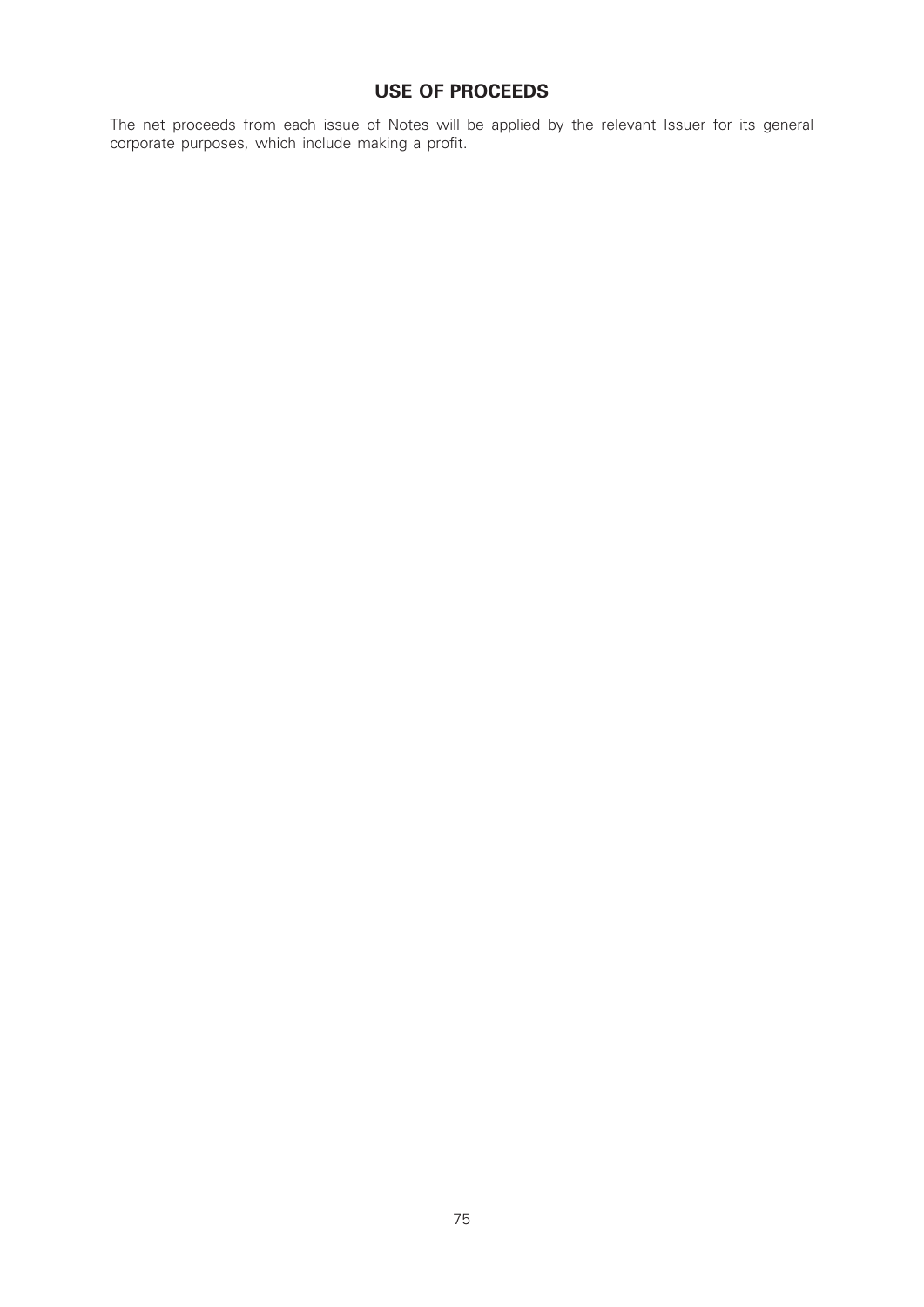# DESCRIPTION OF EMIRATES NBD PJSC

## **Overview**

ENBD was registered as a Public Joint Stock Company on 16 July 2007 under registration number 1013450. ENBD is a publicly listed company whose shares are listed on the Dubai Financial Market (the "DFM"). As at 31 December 2012, ENBD had 5,557,774,724 shares outstanding held by 2,624 shareholders of record, with a total issued and paid-up capital (equal to that authorised) of AED 5,557,774,724. No shareholder, other than ICD, which is wholly owned by the Government of Dubai and holds 55.6 per cent. of shares of ENBD, held more than 10 per cent. of the shares of ENBD as at 31 December 2012.

ENBD is the largest banking entity in the UAE across a range of metrics, including by shareholders equity and by assets. ENBD is also one of the largest banking entities in the GCC by assets, with total assets of AED 308.3 billion as at 31 December 2012. Originally incorporated to serve as the holding company of EBI and NBD during the initial stages of their merger, on 21 November 2009, EBI and NBD were legally amalgamated with ENBD. As a result of the amalgamation, all of the assets and liabilities of EBI and NBD (including EBI's obligations under the Programme) were transferred to ENBD and EBI and NBD were dissolved.

ENBD (including through the operation of its operating subsidiaries) is one of the leading full service banks in the UAE and has branches or representative offices in the Kingdom of Saudi Arabia, Jersey, Qatar, Iran, India, Singapore, China and the United Kingdom. ENBD was awarded ''Best Bank in the UAE'', ''Best Trade Finance Bank in the UAE'' and ''Best Foreign Exchange Provider in the UAE'' in 2012 by Global Finance.

ENBD has a significant presence in the UAE retail, corporate and commercial banking market. In addition, through its subsidiaries (including EIB) and associates, ENBD offers Islamic banking services, as well as investment banking, property development and management, asset management, insurance services, credit card facilities and other banking-related services.

As at 31 December 2012, ENBD had total assets of AED 308.3 billion and shareholders' funds worth AED 36.5 billion while as at 31 December 2011, ENBD had total assets and shareholders' funds of AED 284.6 billion and AED 34.9 billion, respectively. For the purposes of reporting its risk-weighted assets in accordance with Basel II, ENBD had, as at 31 December 2012, Tier 1 capital of AED 30.2 billion and lower Tier 2 capital of AED 14.9 billion. ENBD's net profit for the years ended 31 December 2012 and 31 December 2011 was AED 2.6 billion and AED 2.5 billion, respectively.

## General

As at the date of this Base Prospectus, ENBD has a long term rating of A+ and a short term rating of F1 from Fitch; and a long term rating of Baa1 and a short term rating of P-2 by Moody's.

ENBD operates in the UAE under a banking licence issued by the UAE Central Bank. The registered address of ENBD is Baniyas Road, Deira, P.O. Box 777, Dubai, UAE and the telephone number of the registered office is +971 4 225 6256.

#### Ownership Structure

ICD was established in May 2006, through the partial transfer of the Government of Dubai's investment portfolio from the Department of Finance, pursuant to a decree issued by H.H. Sheikh Mohammed bin Rashid Al Maktoum, the Ruler of Dubai. It is the only entity mandated to directly own and manage the Government of Dubai's corporate assets.

The aim of ICD is to assist in establishing the vision for Dubai through devising and implementing the Government of Dubai's investment strategy and managing investments deemed to be of strategic importance to Dubai's long-term development goals.

The investments diversified across multiple sectors, are considered to be a platform for the future growth of Dubai and include Dubai's most recognised companies including, in addition to ENBD, Borse Dubai Limited, Dubai Islamic Bank PJSC, Commercial Bank of Dubai P.S.C., Union National Bank PJSC, HSBC Middle East Finance Company Limited, The Emirates Group (including the DNATA Group), Dubai Aerospace Enterprise Limited, Dubai Aluminium Limited, Dubai Cable Company Limited, Emirates National Oil Company Limited, Emaar Properties PJSC, Emirates Rawabi Company P.J.S. and Jeema Mineral Water P.S.C.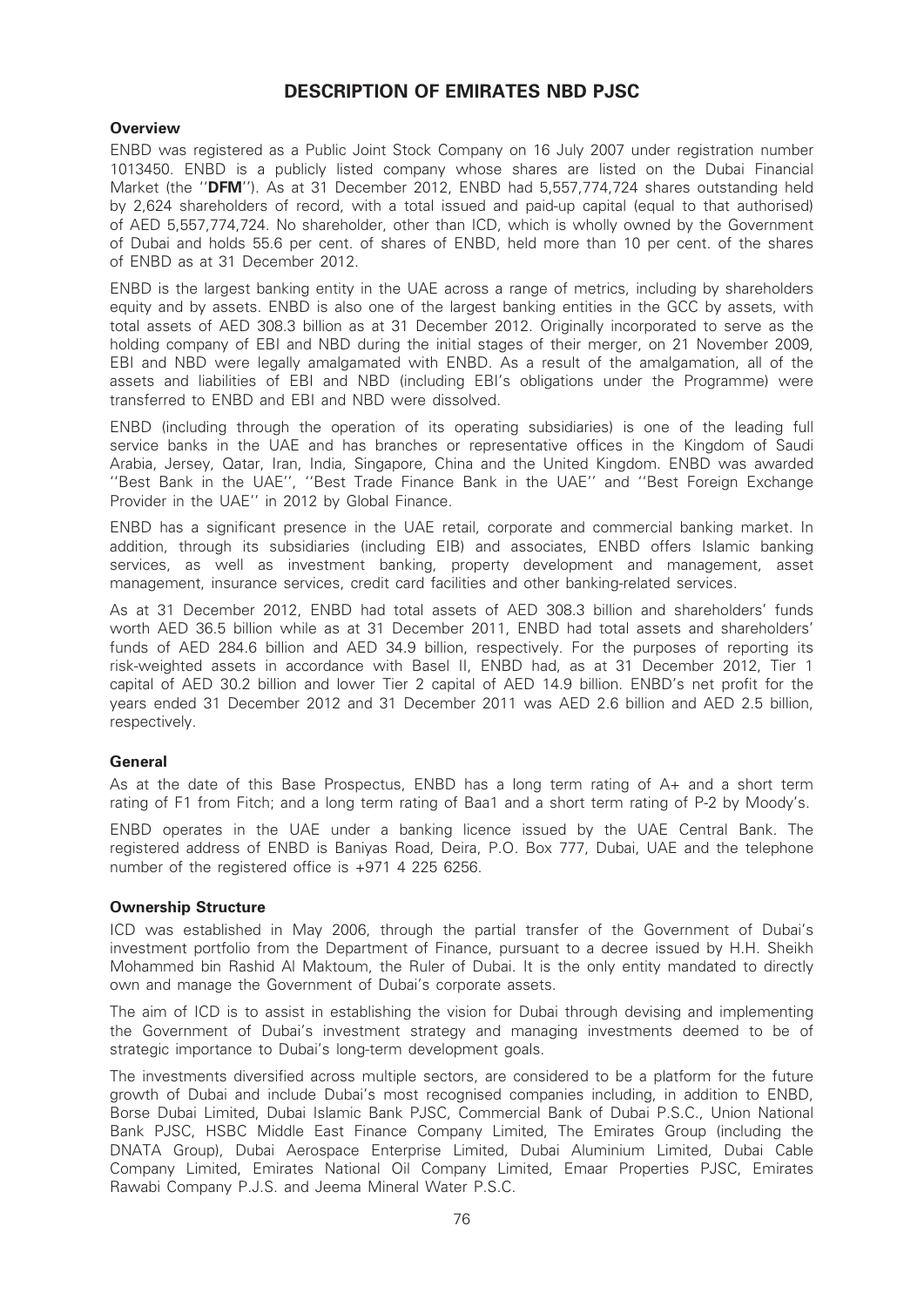ICD works closely with its portfolio companies to identify value enhancing acquisition opportunities as well as providing them with strategic support to aid their growth.

The board of directors of ICD is chaired by H.H. Sheikh Mohammed bin Rashid Al Maktoum and is composed of six directors, who include the Chairman of ENBD.

#### **Strategy**

In 2012, ENBD adopted a strategic vision 'to be globally recognised as the most valued financial services provider based in the Middle East'. In order to achieve this strategic aim, ENBD initiated a three year strategy which is based on five core building blocks:

- 1. Consistently deliver an excellent customer experience;
- 2. Build a high performing organisation;
- 3. Drive core business;
- 4. Run an efficient organisation; and
- 5. Drive geographic expansion.

#### Consistently deliver an excellent customer experience

ENBD is focussed on consistently delivering a customer service experience that is best in class. With respect to ENBD's retail operations, the Bank has continued to enhance its distribution channels, recently launching mobile banking applications across the Apple, Blackberry and Android mobile platforms. Demonstrating its commitment to continuously improving its customer service, in 2012 ENBD conducted a Customer Service Excellent programme which received positive feedback from customers in respect of its customer service delivery.

#### Build a high performing organisation

In order to achieve its strategic vision, ENBD is committed to attracting and developing a talented workforce. Following an organisation wide employee engagement survey in 2012, ENBD was able to design a number of employee initiatives that the Bank expects will improve overall levels of employee engagement. In addition to these initiatives, ENBD has an active employee development programme that consists of specialised staff training, as well as leadership development courses that are run in conjunction with a global business school.

#### Drive core business

ENBD is committed to achieving growth in its core business by pursuing certain domestic opportunities. In order to realise this strategic aim, ENBD has plans to develop its Private Banking and SME segments in Abu Dhabi, which management presently believes to be a growth area. ENBD has also adopted a transformation strategy for the Wholesale Banking segment that management expects will result in greater penetration of the Middle East market. Following the acquisition by ENBD of Dubai Bank and the integration of Dubai Bank with Emirates Islamic Bank in 2012 to create the third largest Islamic Bank in the UAE, the Group believes that it is in a strong position to take advantage of new opportunities in the Islamic banking market in the GCC.

#### Run an efficient organisation

ENBD is committed to investing in its systems, processes and platforms to ensure that efficiencies are continuously improved throughout its operations. Central to this efficiency initiative is the centralisation of a number of the Group's operational functions to its wholly owned subsidiary, Tanfeeth. During the last 18 months, Tanfeeth has taken over functions such as: collections; call centres; finance and accounting; as well as human resource functions from the Group's companies. Management believes that this transition has increased the levels of efficiency across the entire Group.

#### Drive geographic expansion

In order to achieve a greater diversification of its business, ENBD is committed to driving geographic expansion through a combination of organic and inorganic growth. In support of this strategic objective, in May 2012, ENBD opened a representative office in Beijing, China to support ENBD's customers who conduct business between Asia and the Middle East. In addition to this organic growth, in December 2012, ENBD signed an agreement to acquire BNP Paribas Egypt, representing a significant step towards expanding the Group's presence within the region.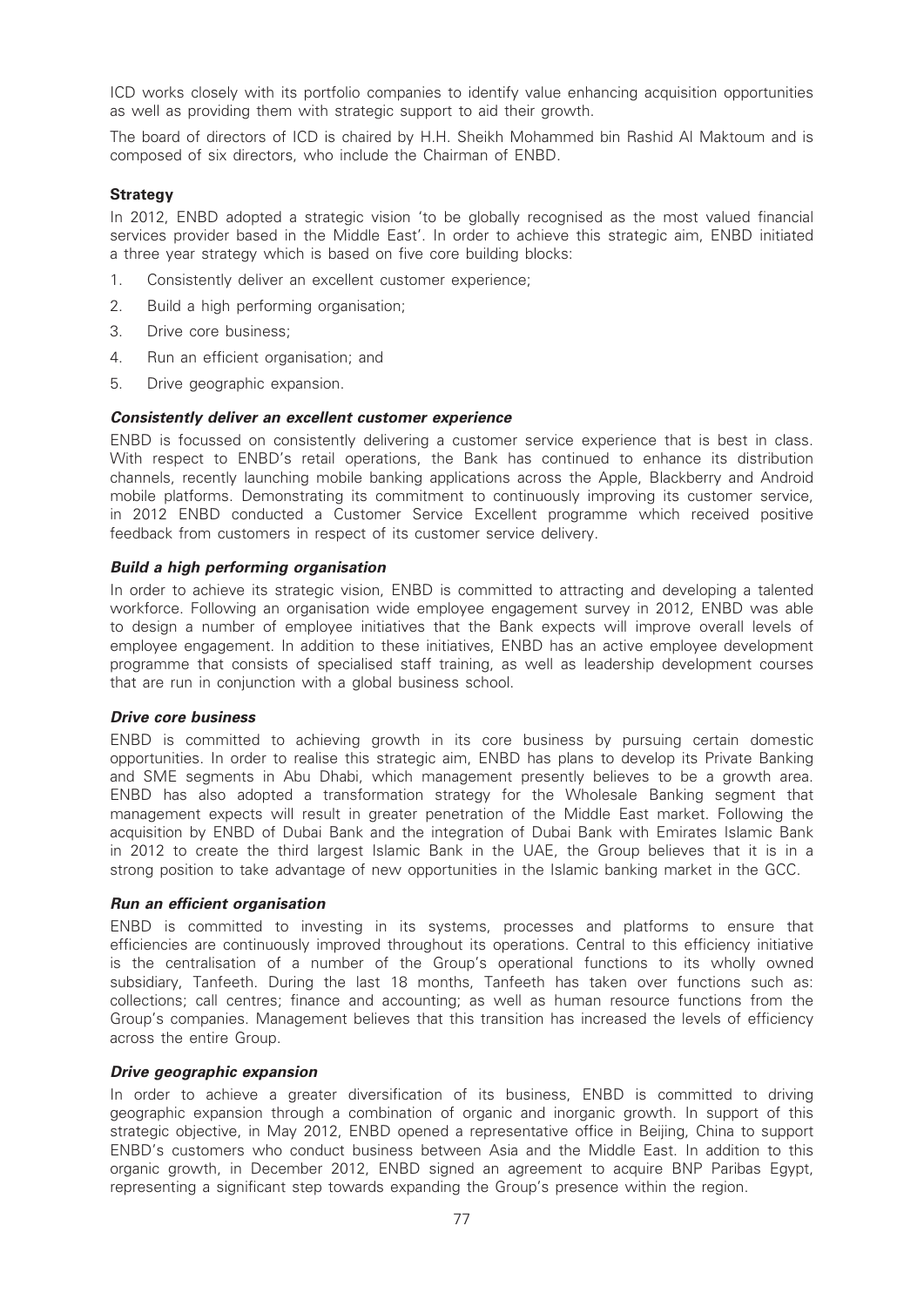## Activities of ENBD

For financial reporting purposes, ENBD divides its operations into four main business segments.

- 1. Wholesale banking offers investment banking, structured financing, current and savings accounts, customer deposits, overdrafts, trade finance and term loans for government, corporate, commercial customers, investment banking and Islamic products through Al Watani Al Islami, ENBD's Islamic banking window;
- 2. Consumer banking offers retail loans and deposits, private banking and wealth management. asset management and consumer financing;
- 3. Global Markets and Treasury manages interest and foreign exchange rates activities, interbank treasury operations, global funding and ENBD's proprietary book of investments; and
- 4. Islamic Finance is comprised of the income and fees earned and expenses paid by the Islamic banking subsidiaries.

#### Wholesale Banking

ENBD's largest business segment in terms of revenue and assets is that of Wholesale Banking. Wholesale Banking offers a broad suite of products and services to medium and large sized enterprises, including multinationals, local corporate entities, banks and other financial institutions as well as governmental and quasi-governmental organisations and entities, servicing clients throughout the GCC.

Wholesale Banking is divided into nine complementary business lines: (i) Large Corporate and Global Banking; (ii) Corporate Banking; (iii) Emerging Corporate; (iv) Government; (v) Institutional and International Banking; (vi) Transaction Banking; (vii) Investment Banking; (viii) ENBD's Islamic banking window (Al Watani Al Islami); (ix) Financial Restructuring and Remedial Accounts.

The products offered by Wholesale Banking are diversified across various lending and deposit products, structured trade finance offerings and treasury products. The range of services cover account related services, e-banking, cash management and structured product offerings.

To meet customers' needs throughout the UAE, Wholesale Banking has offices in Dubai, Abu Dhabi, Al Ain and Shariah. Furthermore, Wholesale Banking operates through branches in London, Singapore, Riyadh and functional representative offices in Qatar, India and China.

#### Wholesale Banking Distribution Channels

In addition to its conventional branch network, ENBD's Wholesale Banking clients can use the internet-banking platform ''SmartBusiness'' which allows clients to take advantage of many services electronically and perform financial and non-financial transactions at any time at their convenience. Through ''SmartBusiness'' customers can initiate and authorise transactions electronically, view account statements and reports from their desktops and avail of certain payment services such as making telecommunication related bill payments and recharging of the local Salik road toll payments.

''SmartBusiness'' has been recognised for providing superior customer service through its product suite, customer support and convenient technological platform, evidenced by being adjudged the winner of the Middle East E-Banking Regional Leader Awards 2007.

#### Large Corporate and Global Banking

The Large Corporate and Global Banking department caters to clients with an annual turnover of AED 600 million and above. The team provides a range of banking products and services designed to meet the specific needs of this segment, including corporate account services, working capital and project finance, real estate and contracting, cash management, trade finance, risk participation, syndications and treasury services.

#### Corporate Banking

The Corporate Banking department caters to clients with an annual turnover of between AED 150 and AED 600 million. The team provides a range of banking products and services similar to those provided by the Large Corporate and Global Banking department albeit designed to meet the specific needs of this segment.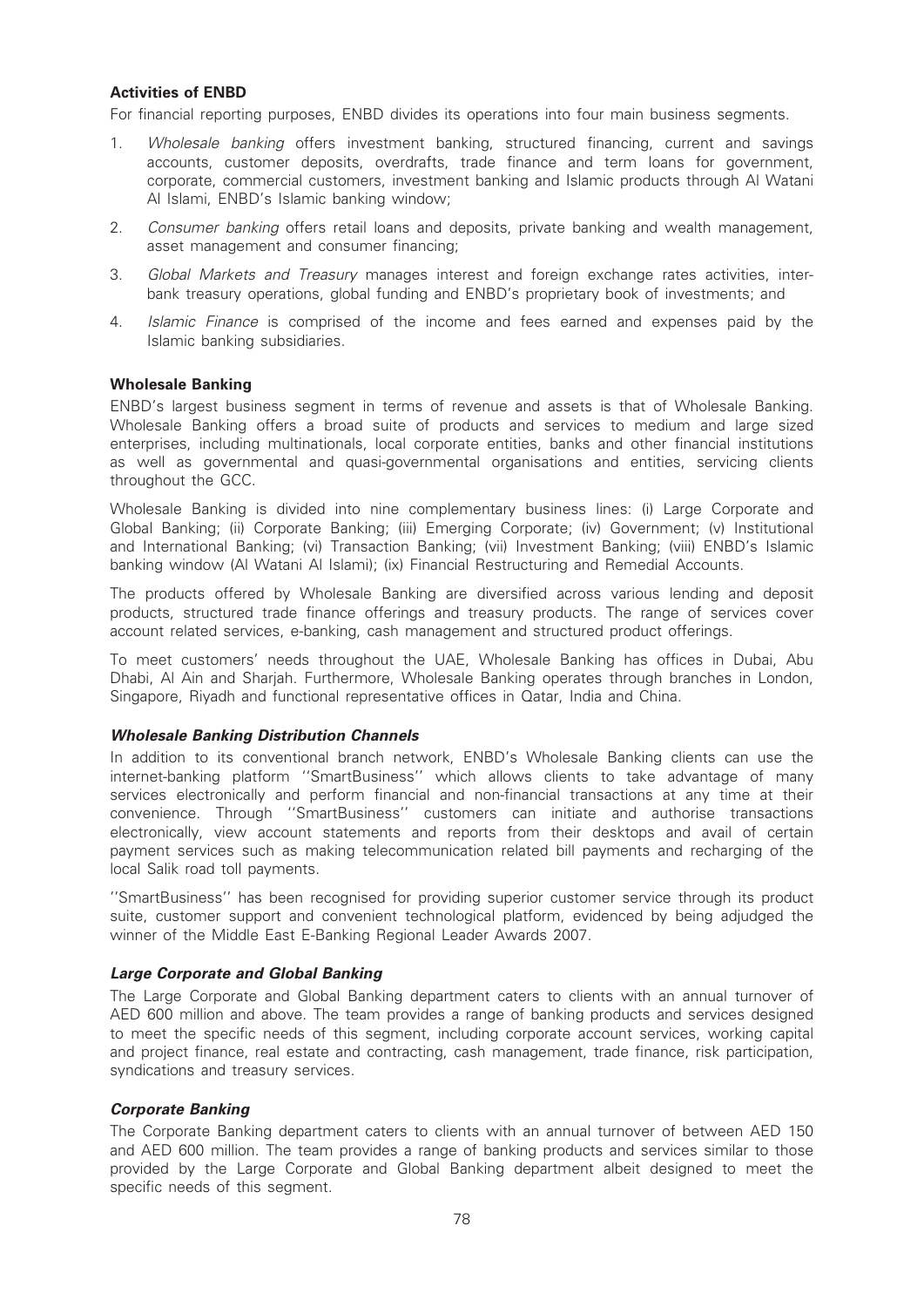## Emerging Corporate

The Emerging Corporate department caters to clients with an annual turnover of between AED 50 and AED 150 million and provides a range of banking products and services similar to those provided by the Large Corporate and Global Banking department albeit designed to meet the specific needs of this segment.

## **Government**

The Government department provides banking products and services to Government departments, U.A.E Federal Ministries and the Ruler's family.

#### Institutional and International Banking

The Institutional and International Banking department ("IIB") comprises the Financial Institutions division and the International Corporates division. IIB customers consist of global banks and financial institutions, together with international corporate customers based in overseas non-branch locations.

## Transaction Banking

The Transaction Banking department offers a range of transaction banking services, including factoring, liquidity management, trade finance and cash management. This team also offers a dedicated e-banking platform through ''SmartBusiness''.

#### Investment Banking

ENBD provides investment banking services through its subsidiary, ENBD Capital. ENBD Capital provides conventional and Islamic investment banking services, advising on and arranging a wide variety of transactions including securitisations, debt, Islamic finance and equity capital markets transactions and leveraged finance transactions, as well as providing corporate finance and advisory services.

ENBD Capital leverages ENBD's existing corporate and institutional relationships and targets existing and new clients from across the globe including corporates, financial institutions, sovereigns, family offices and high net worth individuals.

#### AWAI (Islamic Banking window)

Al Watani Al Islami (AWAI) is ENBD's Islamic window, established to offer Islamic banking products and services to ENBD customers in the UAE.

#### Financial Restructuring and Remedial Accounts

The Financial Restructuring and Remedial Accounts department was established in 2012 in order to manage ENBD's impaired and vulnerable loan assets with a view to maximising recovery and minimising losses.

#### Asset Composition of Conventional Loan Portfolio

A breakdown of ENBD's conventional loan portfolio by industry, as at 31 December 2012, is set out below:

| <b>Economic Activity</b> | <b>Amount</b>  | <b>Percentage</b> |
|--------------------------|----------------|-------------------|
|                          | (AED billions) | (%)               |
|                          | 75.5           | 37.5              |
|                          | 26.6           | 13.2 <sup>2</sup> |
|                          | 21 R           | 10.8              |
|                          | 17.8           | 8.8               |
|                          | 19.9           | 9.9               |
|                          | 8.2            | 4.1               |
|                          | 7.4            | 37                |
|                          | 7.2            | 3.6               |
|                          | 6.0            | 3.0               |
|                          | 4.8            | 2.4               |
|                          | 6.2            | 3.0               |
|                          | 201.4          | 100               |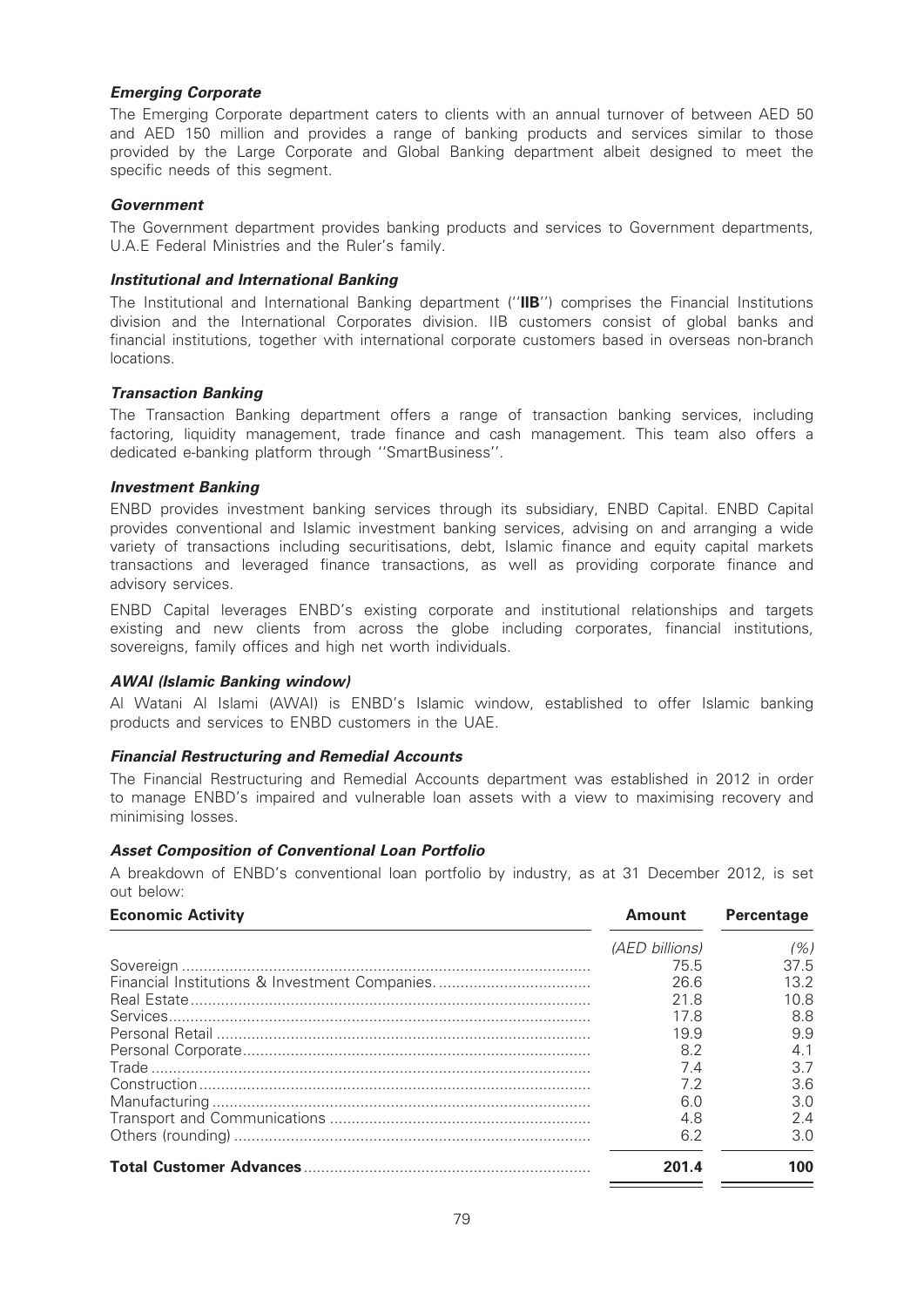## Wholesale Banking Transformation Program – Mission Powerhouse

During 2012, Wholesale Banking embarked on an extensive reorganisation of its business model (''Mission Powerhouse'') intended to deliver to its wholesale banking customers a more suitable product suite supported by enhanced credit processes, efficient and reliable operations and a high performance culture.

ENBD's management believes that Mission Powerhouse will lead to enhanced client relationships which will be beneficial to ENBD's business. As part of Mission Powerhouse, a number of initiatives have been established (including, for instance, reduction in processing time for approval of credit applications), each encompassing several individual projects, designed to enhance the Wholesale Banking segmentation, improve cross-selling of cash management, trade finance, treasury and investment banking products and streamline operations and credit processes.

### Consumer Banking and Wealth Management

Consumer Banking and Wealth Management is a growing contributor to the revenue and profitability of ENBD, catering to the needs of individual and SME customers by offering a range of banking services including current and savings accounts, customer deposits, overdrafts, personal instalment loans, auto loans, mortgages, credit cards, debit cards, investment products, bancassurance, foreign currency and trade finance related facilities.

Consumer banking and Wealth Management is divided into four distinct and complimentary business lines: (i) Retail Banking; (ii) Private Banking; (iii) Asset Management; and (iv) Consumer Finance.

## Retail Banking

ENBD is one of the leading retail banks in the UAE, providing conventional retail banking products and services through a domestic network of 100 branches as at 31 December 2012.

ENBD has the largest network of ATMs (inclusive of cash deposit machines and smart deposit machines) in the UAE, with approximately 556 ATMs, spread across the seven emirates, as at 31 December 2012.

Retail Banking provides a wide range of services ranging from liability accounts, credit cards, personal loans, auto loans, and mortgages as well as investment/insurance product range. ENBD is a market leader in the payment cards space (credit card and debit cards) with over 408,000 credit cards and about 1.2 million debit cards in issue as at 31 December 2012.

Retail Banking divides its customers into segments according to earnings and functional needs, with products and services packaged for each particular segment, namely Personal Banking, Priority Banking and Business Banking. The Priority Banking segment includes individuals with a significant monthly income, the Personal Banking segment addresses the needs of individuals for standard products while the Business Banking segment is designed to cater to the needs of small and medium sized businesses and their owners. One of the key strategies of ENBD is to capture a greater market share of its key customer segments through more focused products and marketing.

The Retail Banking division's consistent customer-centric based model and dedicated customer service was recognised with the receipt of the ''Best Bank Brand'' award from the Arab Achievement Awards 2012, ''Best Customer Attraction'', ''Best Online Experience'', ''Best Customer Impressions and Interactions'' and ''Best Overall Customer Experience'' at the Customer360ME Summit and Awards 2012. ENBD and its staff were also recognised with numerous awards during 2012 including the ''Most SME Friendly Bank in the UAE'', ''Mohammed Bin Rashid Awards for Young Business Leaders (YBL)'', ''Visa LEADER'' Award for the Best Issuing Institution in the UAE for its Risk Management Practices and ''Best Overall Reputation'' award by Radar Global.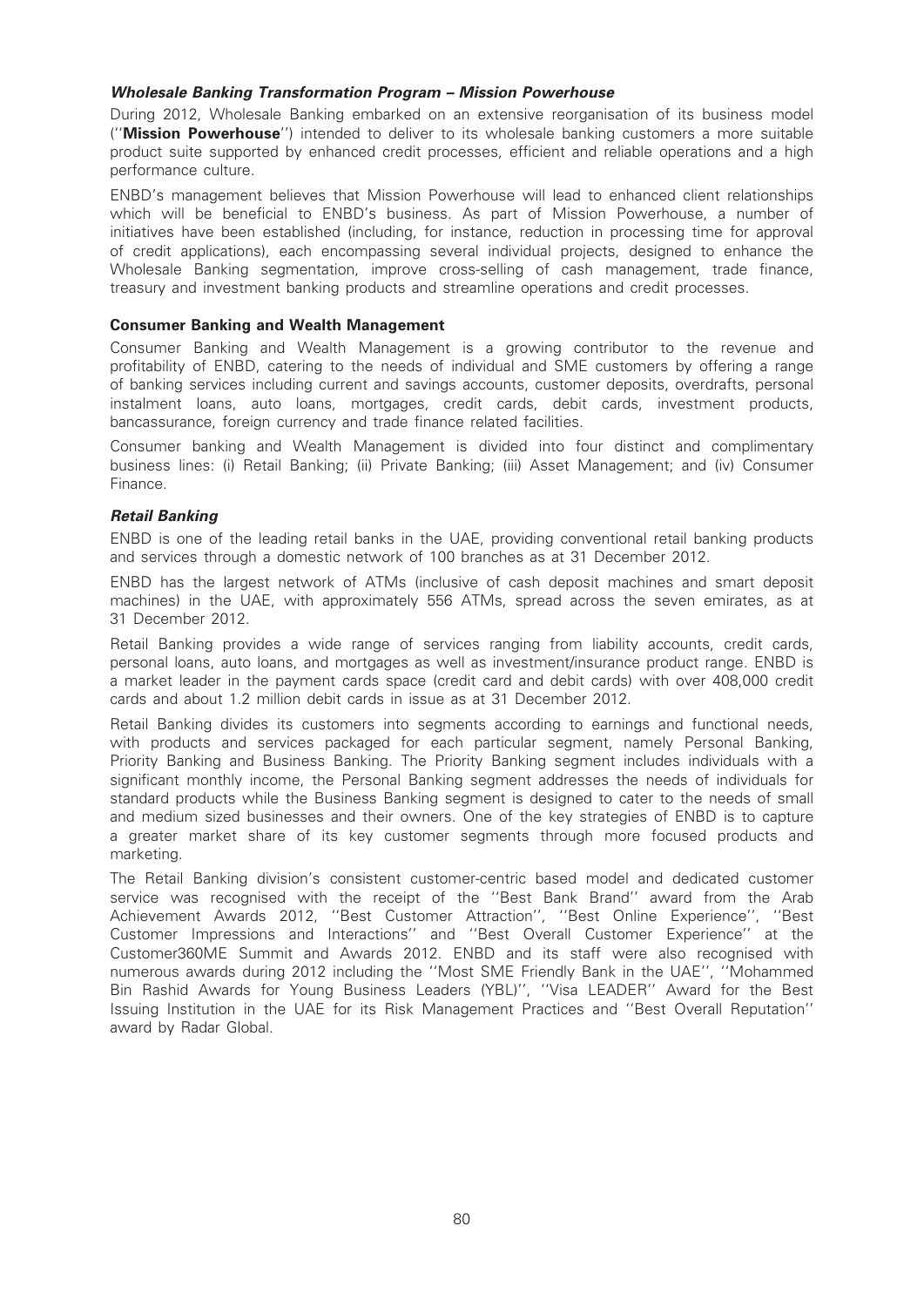## Asset Composition of Conventional Retail Loan Portfolio

Retail loans are governed by strict policy parameters which are uniformly and consistently applied to the relevant customer segments and businesses based on the policy lending rules. A breakdown of ENBD's conventional retail loan portfolio by type of customer advance, as at 31 December 2012, is set out below.

| <b>Product Type</b> | <b>Amount</b>  | <b>Percentage</b> |
|---------------------|----------------|-------------------|
|                     | (AED billions) | (%)               |
|                     | 7.9            | 397               |
|                     | 3.1            | 15.6              |
|                     | 3.1            | 15.6              |
|                     | 2.3            | 11 G              |
|                     | 1.3            | 6.5               |
|                     | 22             | 11 N              |
|                     | 19.9           |                   |

## Retail Distribution Channels

ENBD is dedicated to making banking as easy as possible for its customers and offers the most extensive utility and bill payment gateway in the UAE. In addition to enabling customer access to the largest number of ATMs in the UAE, ENBD has a wide range of distribution channels and provides extensive electronic banking options to its customers including internet banking, phone banking and SMS banking.

ENBD's internet banking platform allows customers to access their accounts securely and reliably, to view account statements and balances (including credit and charge cards), transfer funds between accounts, pay various utility bills and credit card bills as well as open new accounts, order cheque books and obtain product information.

ENBD's phone banking service allows customers to access various services over the phone including account enquiries, fund transfers and bill payments through self service and dynamic interactive voice responders or personal agents.

ENBD also provides SMS banking, which gives customers pre-defined alerts sent on their mobile phones and allows customers to make enquiries on their accounts/cards, for example, in relation to withdrawals, ATM card transactions, balance enquiries, salary transfers, accounts summaries foreign exchange rates and utility bill payment.

## Private Banking

Private Banking was established by ENBD in 2008 to meet the needs of high net worth individuals to whom it provides a full range of banking, wealth management and investment services through approximately 70 relationship managers, backed by a strong investment team, covering a vast range of investment solutions.

By leveraging its brand and financial expertise, ENBD believes that it can become a leader within the GCC in the servicing of this segment. ENBD was awarded ''Best Local Private Bank'' by Euromoney in 2009, 2010 and 2011.

## Consumer Finance

ENBD has a consumer finance offering through its wholly owned subsidiary Emirates Money Consumer Finance LLC, which offers personal and business loans to self employed and salaried customers, therefore allowing ENBD to provide financial services across multiple market segments. Since its launch in 2008, the business has continued to grow steadily, with product lines now expanded to include business loans, mortgages, personal loans and vehicle loans.

Emirates Money Consumer Finance LLC offers loans across the UAE through a network of its branches and a large direct sales force catering to the needs of its customers at a place most convenient for them including their home or workplace. The company also has tie-ups with leading distributors of commercial vehicles, offering customers seamless financing on this product.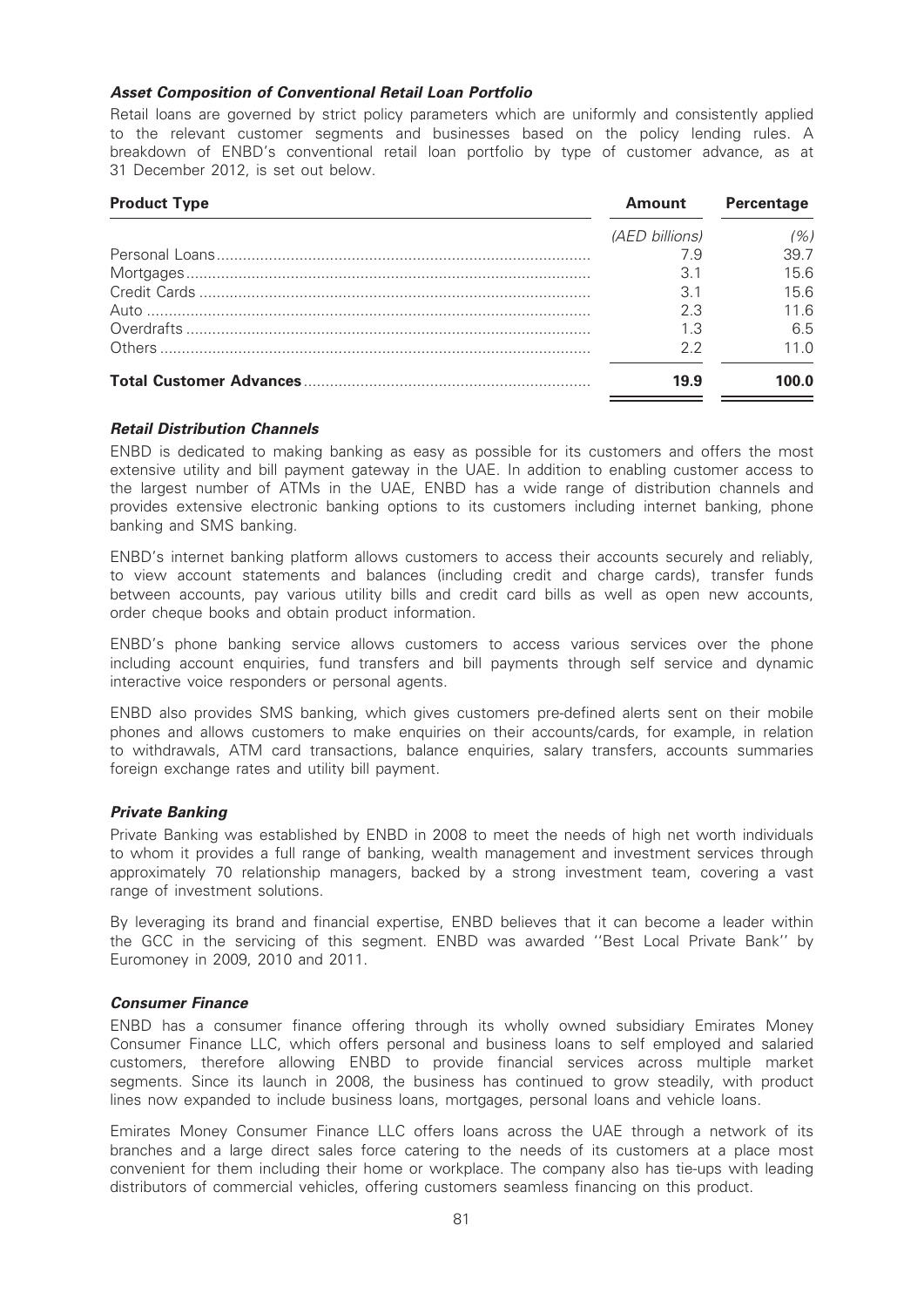#### Asset Management

The asset management business of ENBD is conducted through its subsidiary, Emirates NBD Asset Management Limited. Emirates NBD Asset Management Limited manages significant assets in a wide range of both conventional and Shari'a compliant funds.

## Global Markets and Treasury

Global Markets and Treasury provides hedging and investment solutions to corporate, retail and high net worth clients through a dedicated sales team.

Global Markets and Treasury offers a wide range of products and services including market making in UAE dirham and U.S. dollar deposits as well as on UAE dirham based foreign exchange forward products, providing foreign exchange products in the UAE for domestic, GCC and G10 currencies and currency swaps. In addition to maintaining a trading book, Global Markets and Treasury provides the clients of ENBD with prices for local, regional and global bonds, as well as marketing a range of structured investment products.

Traditionally having a strong position in cash products (both loans and deposits as well as foreign exchange spot rate transactions), Global Markets and Treasury has built on this foundation and has been increasingly successful in providing special interest rate hedging solutions (swaps and options) as well as foreign exchange hedging products (forwards and options) to the clients of ENBD.

The objective of Global Markets and Treasury is to retain its strong client focus, while increasingly acting as a provider of sophisticated risk management and investment solutions to its clients. These solutions are typically expected to be structured foreign exchange and interest rate derivatives (or combinations thereof), sometimes in a Shari'a compliant form.

Centralised trading in ENBD's head office maximises revenues from trade and information flows, while facilitating risk monitoring and management. A sales desk in the Kingdom of Saudi Arabia provides for close proximity to clients in this key target market for ENBD.

ENBD's funding needs are centralised through specialist desks within Global Market and Treasury (see ''Description of Emirates NBD PJSC – Funding'').

#### Islamic Finance

Islamic banking is one of the Group's fastest growing business sectors and contributes to an increasing proportion of the revenue of ENBD. Apart from offering Islamic banking products through Al Watani Al Islami (ENBD's Islamic window), ENBD also offers a range of Shari'a compliant financial services through its subsidiary EIB (including Dubai Bank, which is consolidated with, and under a unified management structure with, EIB) to retail and corporate customers with the objective of conforming to the strictest standards of Islamic finance.

All of the activities of EIB are conducted in accordance with a Fatwa and under the supervision of its Shari'a Board (the "**Shari'a Board**") comprising several prominent Shari'a scholars.

EIB's Corporate Banking division provides a comprehensive range of financial products and services to its customers through *Shari'a* compliant structures, including murabaha, ijara, istisna'a, musharaka and mudaraba contracts. EIB's Corporate Banking customers consist of private sector customers, public sector customers and government bodies/agencies and are served through six Corporate Banking units across the UAE with three units in Dubai, one in Abu Dhabi, one in Sharjah and one in Al Ain, as at 31 December 2012. Additionally, EIB's Business Banking Unit has been set up in Dubai to increase EIB's business with medium sized enterprises. The industries covered by Corporate Banking, comprise, *inter alia*, real estate, financial institutions, trading, manufacturing and services. Whilst customers are primarily in the UAE, facilities are also offered in other GCC countries.

EIB's Retail Banking division offers a comprehensive range of Shari'a compliant retail and personal banking products and services through its network of 49 branches located throughout the UAE with 28 branches in Dubai, nine in Abu Dhabi, seven in Sharjah, two in Um al Quwain and one in each of the remaining Emirates as at 31 December 2012.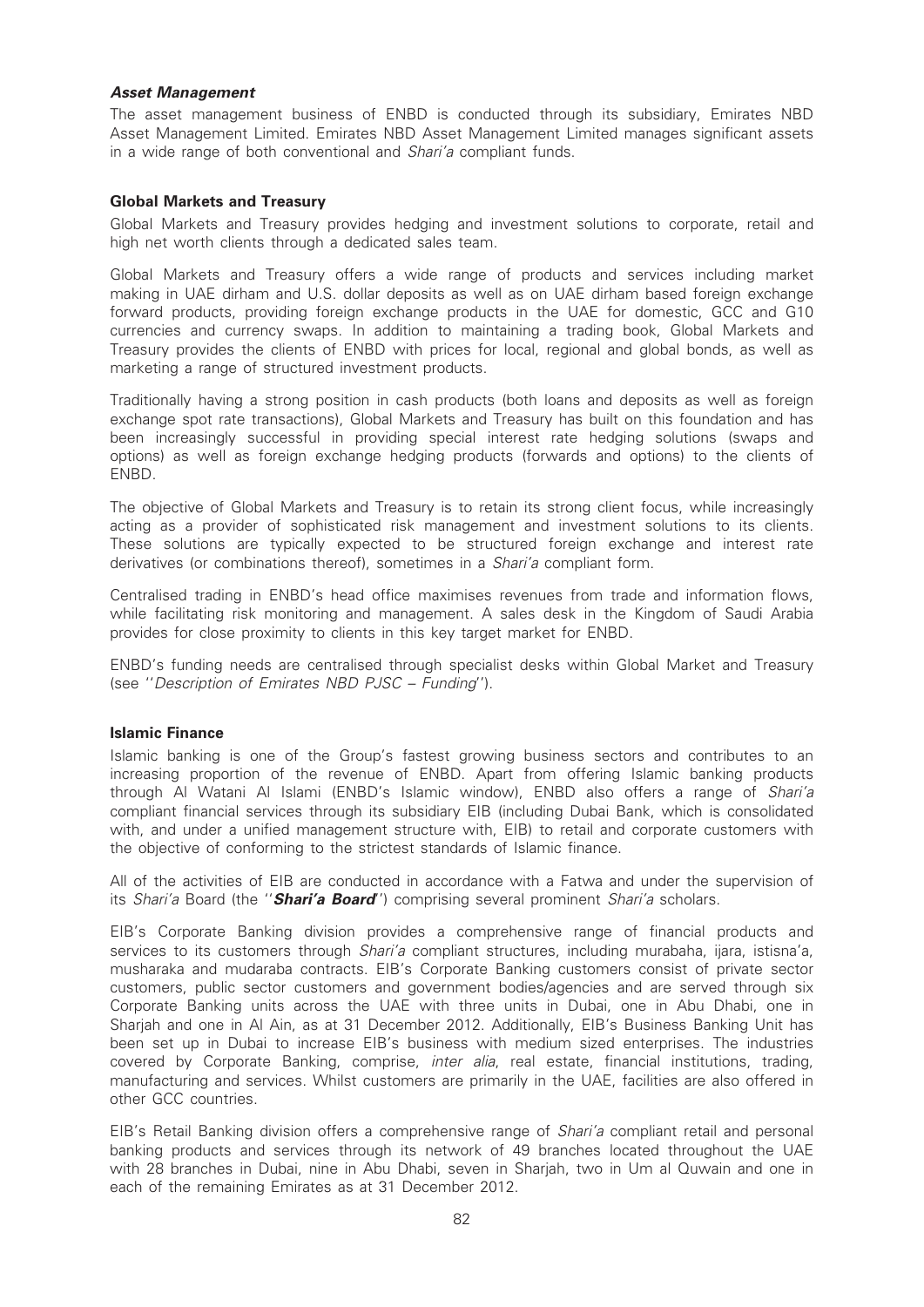## Other Operations

ENBD has a number of other operations, which comprise property management, equity broking services, operations and support functions none of which constitutes a separately reportable segment.

#### Overseas Operations

ENBD has branches in the United Kingdom, the Kingdom of Saudi Arabia, Singapore and Jersey and a representative office in each of Qatar, India, China and Iran. As at the date of this Base Prospectus, ENBD's representative office in Iran does not undertake any banking business.

In 2012, ENBD entered into an agreement with BNP Paribas to acquire its 95.2 per cent. stake and 4.8 per cent. of the minority stake in BNP Paribas Egypt S.A.E. for USD 500 million. BNP Paribas Egypt has a network of 69 branches throughout Egypt, 1,450 employees, and approximately 200,000 retail and 3,000 corporate clients and its shareholders' equity amounted to EGP 1.9 billion (USD 312 million) as of 30 September 2012.

The transaction is subject to regulatory approval and is expected to close during 2013.

## Subsidiaries and Associates of ENBD

ENBD is the parent to a number of corporate entities and ultimately holds investments in certain associates. The principal operating subsidiaries and associates of ENBD are as follows:

#### (a) Listed subsidiaries

#### Emirates Islamic Bank PJSC

Formerly known as Middle East Bank PJSC, Emirates Islamic Bank PJSC ("EIB") was incorporated as a public limited company by H.H. Sheikh Rashid Bin Saeed Al Maktoum, former Ruler of Dubai, pursuant to Emiri Decree dated 4 October 1975, as amended by Emiri Decree dated 3 April 1976 and registered as a Public Joint Stock Company (Commercial Register No. 30 dated 18 July 1995). The company was acquired by EBI, pursuant to an agreement dated 9 December 1991. In 2004, in response to customer demand for Shari'a compliant products on a broader scale the bank was converted to an Islamic bank and its name was changed to EIB. Through its head office in Dubai and 49 branches in the UAE (as at 31 December 2012), EIB provides full banking services and a variety of products through Shari'a compliant financing and investment activities and currently ranks as the third largest Islamic bank in the UAE by assets. EIB's authorised capital, as at 31 December 2012 was AED 3 billion, consisting of 3 billion shares of AED 1 each. EIB's paid-up capital, as at 31 December 2012 was AED 2.4 billion. As at 31 December 2012, EIB was 99.8 per cent. owned by ENBD.

As at 31 December 2012, EIB had total assets of AED 37.3 billion, including shareholder funds worth AED 2.6 billion, Tier 1 capital of AED 2.6 billion and Tier 2 capital of AED 1.3 billion. EIB's net profit for the year ended 31 December 2012 was AED 81.1 million.

Whilst EIB does have a strong degree of independence in the operation of its business, it enjoys a high level of support from ENBD in relation to many support functions including human resources, treasury, information technology, certain administrative services and back office operations such as clearing and remittances. Further, all of EIB's activities are overseen by a Shari'a board comprising of Scholars of Islamic law.

#### Dubai Bank PJSC

Pursuant to the decree issued on 11 October 2011 by H.H. Sheikh Mohammed bin Rashid Al Maktoum, Vice President and Prime Minister of the UAE, in his capacity as the Ruler of Dubai, ENBD acquired the entire outstanding share capital of Dubai Bank, a provider of Shari'a compliant banking services in the UAE. This follows a consistent strategy of the Government of Dubai in carefully monitoring the banking sector in the Emirate and taking measures necessary to ensure the continued viability of financial institutions operating in Dubai.

The acquisition of Dubai Bank was completed in the last quarter of 2011 (the effective date being 11 October 2011), the cash consideration for which represented fair value for Dubai Bank. As on the effective date of the acquisition, the acquisition had no impact on ENBD's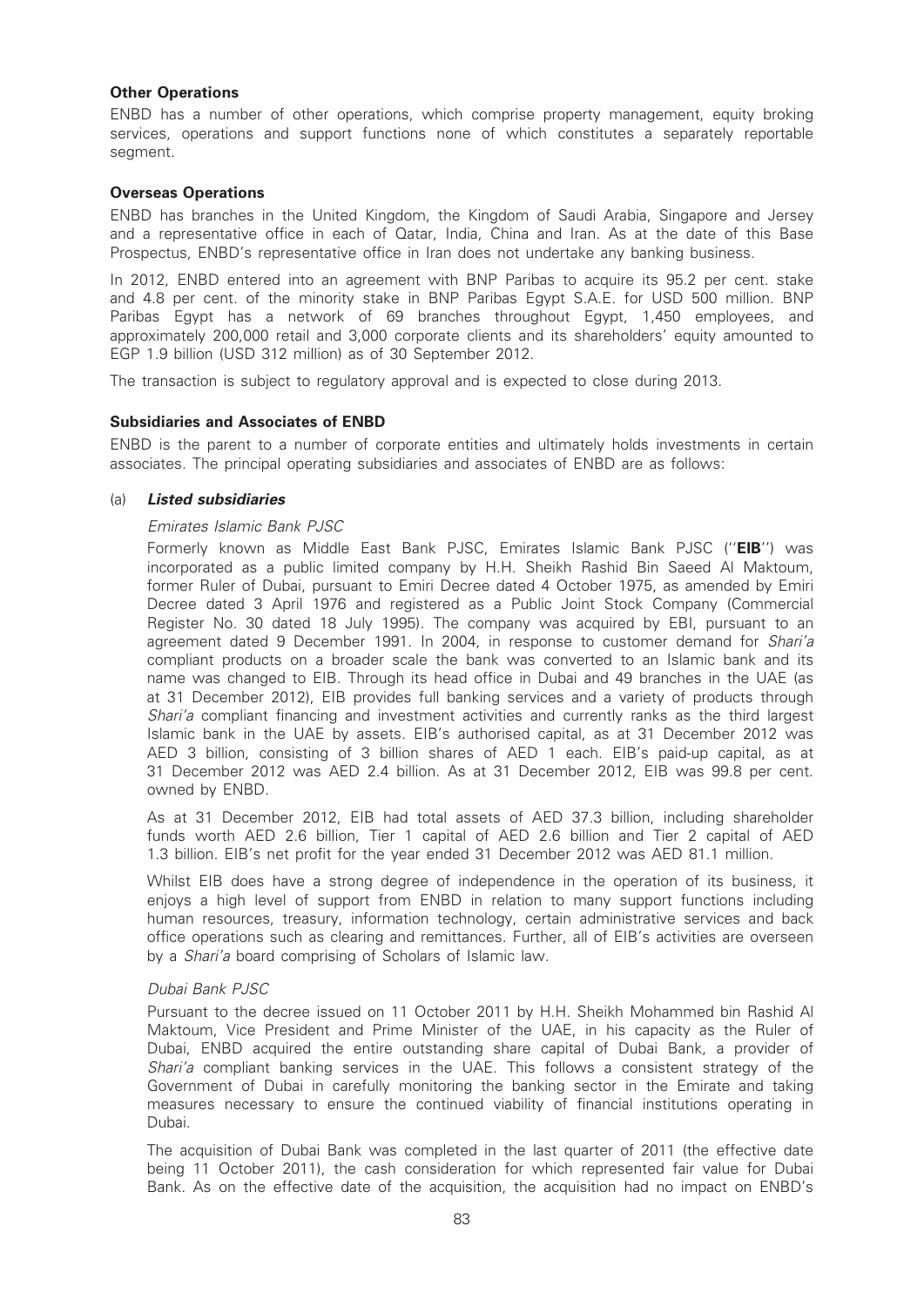net profit or its non-performing loans ratio. On 30 November 2012, the migration of Dubai Bank's portfolio and branches to EIB was completed and consolidated into the consolidated financial statements of EIB.

#### (b) Listed associates

#### National General Insurance Company PJSC

National General Insurance PJSC ("National General Insurance") was established in 1980 as a limited liability company, and became a public joint stock company in 2001. National General Insurance is listed on the DFM and as at 12 September 2012, ENBD held 36.7 per cent. of its issued share capital.

National General Insurance is licensed by the UAE Ministry of Economy and offers a range of general and specialist insurance products including healthcare and life insurance. The company underwrites large and medium sized risks in property, construction, motor, manufacturing, general accident, Life, banking and other service industries.

National General Insurance has a suite of Bancassurance products that are exclusively tailored for the clients of ENBD and which are marketed and offered through ENBD's branch network. In addition, National General Insurance has established a credit insurance venture with Coface, a Paris based credit insurance provider, which offers protection for receivables to potential buyers of goods and services.

## Union Properties PJSC

Union Properties PJSC ("Union Properties"), one of the largest property development, management and investment companies in the UAE, started as Union Property Private Limited in 1987 and registered as a public limited company in 1993. It is listed on the DFM and, as at 31 December 2012, ENBD held 47.6 per cent. of its issued share capital.

Union Properties' principal activities include property investment and development, property management, facilities management, project management, interior design and fit-out, and mechanical, electrical and plumbing contracting. These activities are mostly carried out through subsidiaries and joint ventures.

#### (c) Unlisted subsidiaries

## Emirates NBD Asset Management Limited

Emirates NBD Asset Management Limited (formerly known as Emirates Investment Services Limited) was established in 2007 and offers a broad spectrum of investment products and services. It is wholly owned by ENBD and operates from the Dubai International Financial Centre (the "DIFC") and is regulated by the Dubai Financial Services Authority (the "DFSA").

#### Emirates NBD Securities LLC

Formerly known as Emirates International Brokerage, this wholly owned subsidiary of ENBD was established in 2002 and is regulated by the Securities and Commodities Authority (the "SCA") in UAE.

It specialises in the provision of securities and commodities trading and brokerage services to investors who wish to trade in locally listed equity and debt securities. The company is a registered broker with the Dubai Financial Market, Abu Dhabi Securities Exchange, NASDAQ DUBAI and the Dubai Gold and Commodities Exchange and is one of the leading brokerage businesses in the UAE.

## E.T.F.S. LLC

E.T.F.S. LLC (''ETFS'') is a wholly owned subsidiary of ENBD which provides trade finance services outsourcing to banks in the MENA region. ETFS uses technologies such as imaging and workflow to automate the full range of trade finance activities, providing a paperless and scalable trade services platform that enables internet access to transaction data and document images. Internet and remote access caters to centralisation of processing operations within Dubai for ENBD's regional and international branches. The automated solution is fully integrated with ENBD's core systems allowing for real-time transaction and accounting updates.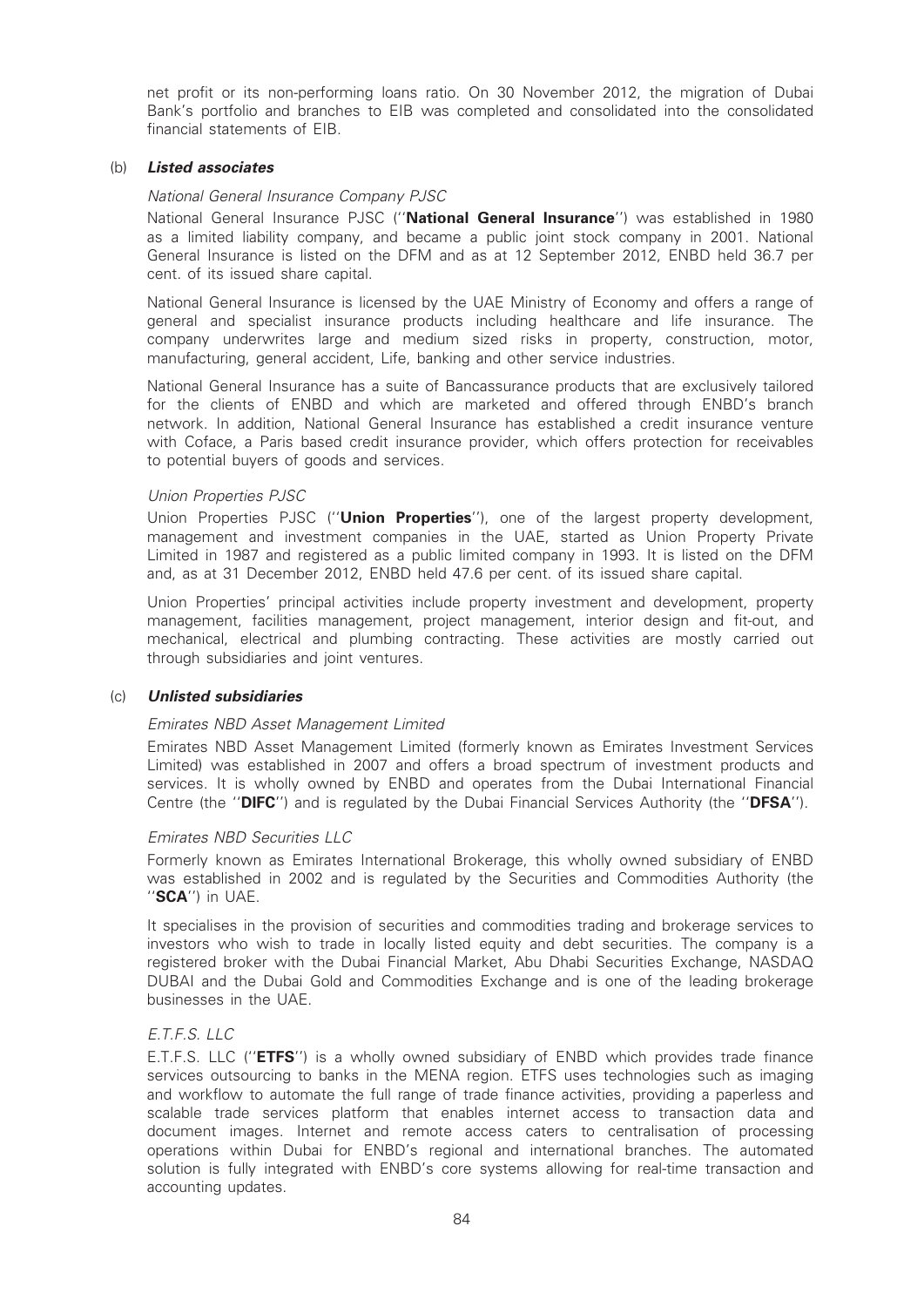## Emirates NBD Capital Limited

Emirates NBD Capital is a wholly owned subsidiary of ENBD. Emirates NBD Capital was incorporated in the DIFC in 2006 (see also ''- Investment Banking'' above).

### Tanfeeth LLC

Tanfeeth was incorporated in September 2011 and was the GCC's first shared Services Company. Tanfeeth delivers cost efficient operations and high levels of service to its clients. As at the date of this Base Prospectus, Tanfeeth's operational scope includes retail credit, collections and call centre operations, account services, remittances, treasury operations, trade services, HR Services and finance & accounts processes for ENBD. In addition it manages the Islamic credit services and call centre for Emirates Islamic Bank.

Further information on the abovementioned subsidiaries can be found in the audited annual consolidated financial statements of ENBD for the year ended 31 December 2012, which are incorporated by reference into this Base Prospectus.

#### (d) Jointly controlled subsidiary

#### Network International LLC

Established in 1994, Network International is a jointly controlled subsidiary of ENBD (which retains a 51 per cent. shareholding in Network International following the completion of the sale by ENBD of 49 per cent. of the share capital of Network International to a strategic investor on 31 March 2011 for a net consideration of AED 1,366 million) and is one of the leading card payment services providers in the MENA region focused on meeting the needs of banks, financial institutions and retailers. It is a principal member of both Visa Inc. and MasterCard International, offering customers a comprehensive range of products and services in both the issuing and merchant acquiring segment of the card industry in the MENA region.

In addition to the processing and management services offered, Network International also provides consultancy services ranging from planning and designing to the development of new products and services and providing sponsorship with Visa Inc. and MasterCard International.

As at the date of this Base Prospectus, Network International provides credit and debit card processing services, ATM sharing and ATM management services to more than 60 banks in the MENA region.

As a merchant acquirer in the UAE, Network International has a market share of more than 65 per cent. through its network of electronic funds transfer at point of sale (EFTPOS) terminals. Network International has also established merchant acquiring, processing and recruitment partnerships with third party customers (including American Express, Diners Club, JCB International and eCompany for e-commerce merchant services).

In November 2012, Network International acquired a majority stake in TimesofMoney, an Indian based company that is one of the leading providers of online remittance and ePayment services.

#### ENBD's Competition

ENBD faces competition in all of its principal business areas and ENBD's principal competitors include both banks that are locally incorporated (conventional and Islamic) as well as certain foreign banks operating in the UAE. As at 31 December 2012 there were 51 banks holding full commercial banking licenses in the UAE, of which 23 were locally incorporated. The following table shows rankings for banks operating in the UAE by total assets and equity as at 31 December 2012 and by net profits for the year ended 31 December 2012 (Source: Bank Financial Statements and Press Releases for FY 2012, Bloomberg).

#### Ranking by Total Assets

| <b>Ranking</b> | Bank | Amount        |
|----------------|------|---------------|
|                |      | (AED billion) |
| $\mathbf{1}$   |      | 308.3         |
| 2              |      | 300.6         |
| 3              |      | 180.8         |
| $\overline{4}$ |      | 175 0         |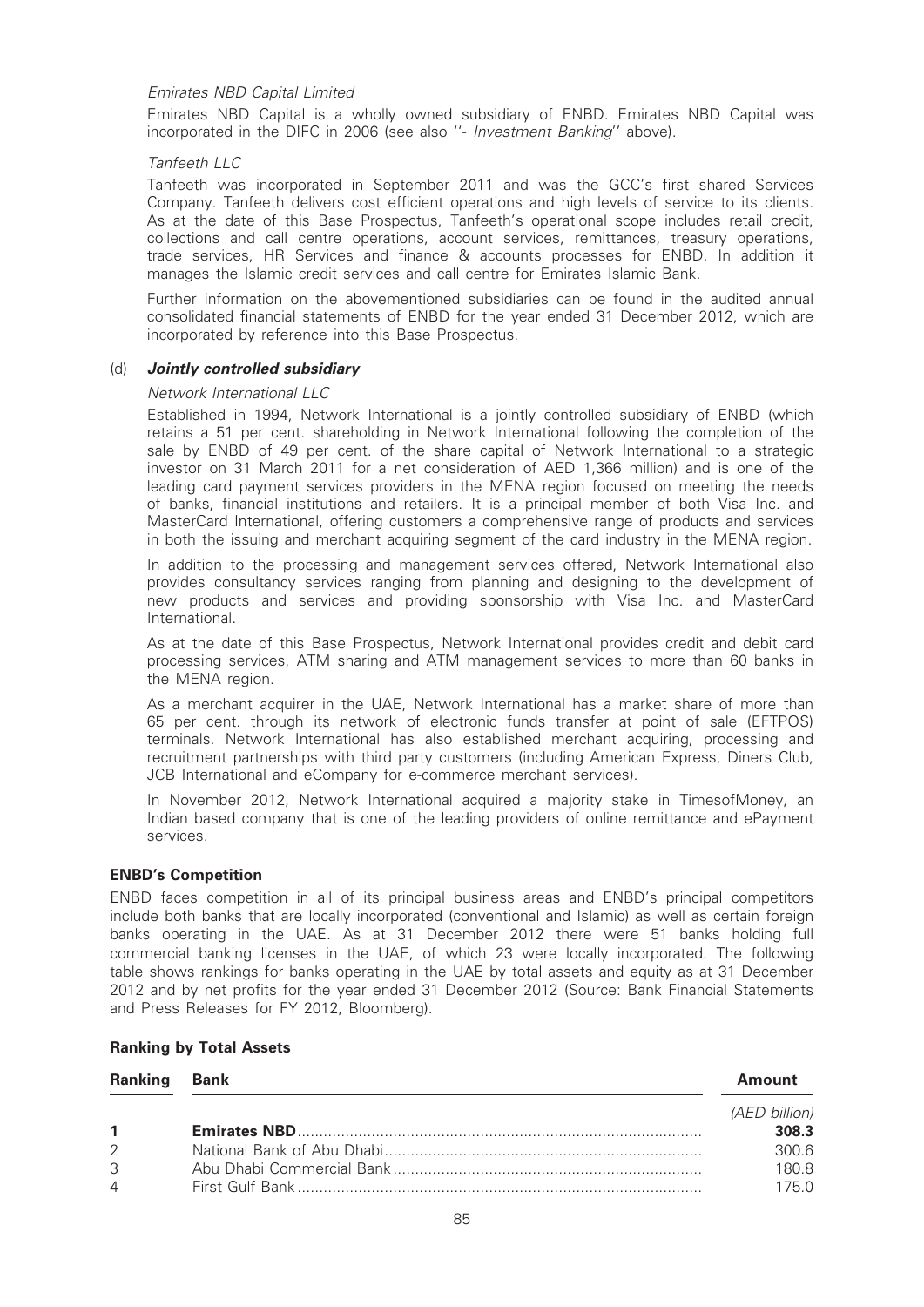#### Ranking by Net Profits

| <b>Ranking</b>          | Bank | Amount        |
|-------------------------|------|---------------|
|                         |      | (AED million) |
| $\overline{1}$          |      | 4,332         |
| $\mathcal{P}$           |      | 4,154         |
| $\mathcal{S}$           |      | 2.810         |
| $\overline{\mathbf{A}}$ |      | 2.554         |

#### Ranking by Equity

| <b>Ranking</b> | Bank | <b>Amount</b> |
|----------------|------|---------------|
|                |      | (AED billion) |
| $\mathbf{1}$   |      | 36.5          |
| $\mathcal{P}$  |      | 31.1          |
| 3              |      | 29.9          |
| $\overline{4}$ |      | 24.7          |

## Risk Management

Complexity in ENBD's business operations and diversity of geographical locations requires identification, measurement, aggregation and effective management of risk. ENBD manages its risks through a comprehensive risk management framework which incorporates organisational structure, risk measurement and monitoring processes.

The key features of ENBD's risk management framework are as follows:

- The Board of Directors (the "Board") has the overall responsibility of managing risk and provides the overall risk management direction and oversight.
- ENBD's risk appetite is determined by the Executive Committee (the "EXCO") and approved by the Board.
- Board committees meet regularly and are responsible for monitoring compliance with the risk management policies and procedures, and reviewing the adequacy of the risk management framework.
- ENBD's overall risk management policies are managed by the Group Risk management function ("Group Risk"), headed by the General Manager, Risk ("CRO"). This function is independent of the business divisions.
- Risk management is regarded as an integral process within ENBD.

Group Risk assists senior management in controlling and actively managing ENBD's overall risk profile. This function also ensures that:

- Risk policies, procedures and methodologies are consistent with ENBD's risk appetite.
- ENBD's overall business strategy is consistent with its risk appetite.
- Appropriate risk management architecture and systems are developed and implemented.

Through the risk management framework, transactions and outstanding risk exposures are quantified and compared against authorised limits, whereas non quantifiable risks are monitored against policy guidelines and key risk and control indicators. Any discrepancies, excesses or deviations, are escalated to the management for appropriate and timely action.

#### Credit Risk

Credit risk is the risk that a customer or counterparty will fail to meet a commitment, resulting in a financial loss to ENBD. ENBD is exposed to credit risk through traditional lending to corporate, retail and institutional customers and transactions involving settlements with counterparties, including other financial institutions. These include direct loans, commitments to extend credit and settlement exposures.

ENBD manages credit risk by setting limits for individual borrowers, groups of borrowers, and geographical and industry segments. ENBD also monitors credit exposures and continually assesses the creditworthiness of counterparties and considers it appropriate to obtain security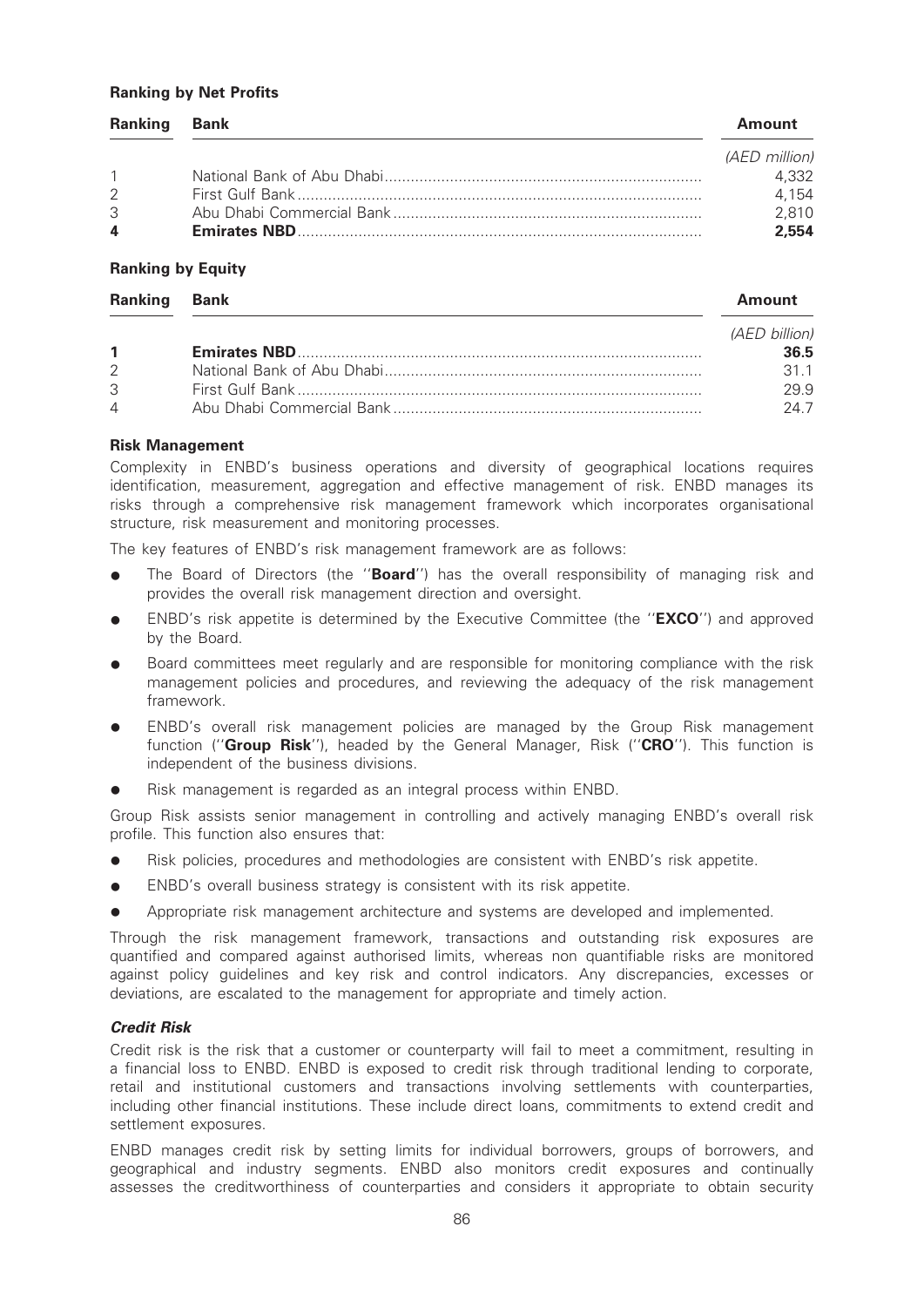wherever necessary to mitigate the credit risk. In addition, ENBD enters into master netting arrangements and collateral arrangements with counterparties and limits the duration of exposures.

ENBD sets policies and procedures for managing its credit risks. Credit exposures are monitored through exception reports, annual review of facilities, short-form reviews and periodic revaluation of collateral.

ENBD has developed a suite of risk scorecards for all retail products including personal loans, credit cards, home loans and auto-loans. In addition to providing critical inputs for Basel II capital adequacy and economic capital computations, these scorecards are used for all underwriting related activities. Customer level behaviour scorecards are extensively used in cross selling and collection activities. Specialised scorecards are used in the evaluation of spending patterns of customers in their current and saving accounts to assess their credit worthiness while skip scorecards predict customers' flight risk. The performance of all scorecards is regularly monitored by a team that is independent to the model's development team.

Development of a robust internal rating model for ENBD's wholesale portfolios has remained a challenge for a number of reasons, namely the traditionally low number of defaults in the UAE, the small number of customers in the portfolio as well as the limited availability of financial and other market based information for customers. To overcome these challenges, ENBD has adopted an expert panel approach. A comprehensive early warning framework complements the expert panel model to assess customers' risk profiles on an ongoing basis. As at the date of this Base Prospectus, ENBD is in the last stages of finalising a second generation wholesale model. This model uses actual default information and is expected to improve ENBD's ability to assess the risk in its wholesale portfolio.

ENBD has also developed an internal rating model for the financial institutions portfolio using the ''Shadow Ratings'' approach which aims to mimic the external ratings of the financial institutions assigned by top tier external rating agencies. A robust early warning framework complements the rating model and ensures efficient monitoring and updating of the internal ratings on an ongoing basis. ENBD has also developed and implemented an internal probability of default model for SMEs.

All internal models and scorecards are independently validated by an external third party annually.

ENBD's BCIC provides the strategic framework to govern the extension of credit, manage the risk of the loan portfolio, ensure sufficient returns on the portfolio, and authorise individual or group credits within established guidelines.

See ''Credit Approval Procedures'' below for further details on how this risk is managed by ENBD.

#### Market Risk

Market risk includes foreign exchange rate risk, interest rate risk, equity price risk, commodity price risk and credit spread risk. Market risk management is designed to limit the amount of potential losses on open positions that may arise due to unforeseen changes in foreign exchange rates, interest rates, equity prices, commodity prices or credit spreads. ENBD is exposed to diverse financial instruments including fixed income products, foreign currencies, equities and commodities and deals in both the physical product as well as cash and derivative instruments.

ENBD pays considerable attention to market risk and uses independently validated pricing and risk models, in accordance with standard market practice, for the valuation of its positions and obtains regular market data from independent market data providers for valuation and in order to measure and monitor its market risk.

Additionally, ENBD has established a global risk appetite limit as measured by Value-at-Risk (''VaR'') as well as individual asset class (i.e. foreign exchange, interest rate, commodity, equity) VaR limits to ensure the portfolio is not overly concentrated in one type of risk.

The policies, procedures and trading limits are set to ensure the implementation of the Board's market risk appetite in its day-to-day operations. These are reviewed periodically to ensure that they remain in line with ENBD's general market risk policy.

## Foreign Exchange Rate Risk

ENBD uses hedging strategies to ensure foreign exchange positions are maintained within established limits. ENBD believes that it has a conservative policy towards such risks and has set limits on positions by currency and exchange rate volatility and liquidity. Exchange rate risk is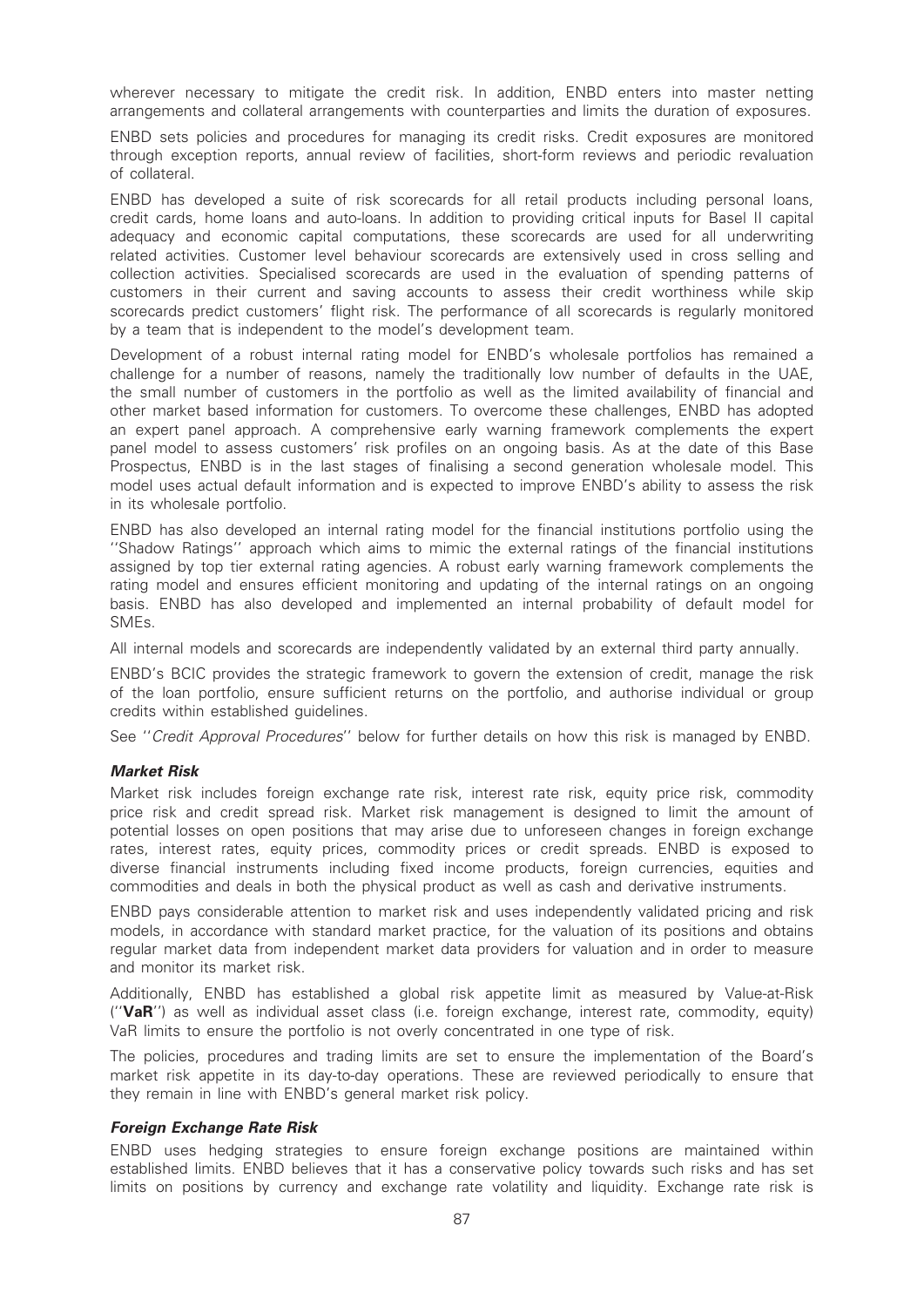measured using position reports showing the net long or short position for currencies and is managed on a real-time basis using Reuter's Kondor plus system. Exchange rate risk is actively managed using spot and forward foreign exchange contracts.

Foreign exchange positions and profit and loss for foreign exchange are reviewed on a daily basis by Global Markets and Treasury and Group Market Risk and on a weekly basis by the Chief Financial Officer. All positions are marked to market daily.

## Interest Rate Risk

ENBD manages the risk of changes in interest rates affecting future profitability or the fair values of financial instruments through appropriate risk management strategies. Interest rate risk is measured using an interest rate re-pricing report that includes period and cumulative gap analysis. An interest rate sensitivity position (PV01) is reported, based on contractual re-pricing dates, as well as on a behavioural basis.

Interest rate risk is actively managed using derivative instruments (including, for example, interest rate swaps and forward rate agreements). Positions are reviewed on a daily basis by Global Markets and Treasury which addresses on-balance sheet and off-balance sheet mismatches and action taken or planned to reduce any significant mismatches. ENBD's Asset and Liability Committee (the ''ALCO'') monitors structural mismatches on a monthly basis.

## Trading Policy

ENBD believes that it has a conservative trading policy. New products are authorised only if an adequate infrastructure has been assured and approved by senior management.

Treasury trading limits for foreign exchange, fixed income, equities, commodities and derivatives are reviewed and set annually and approved by ENBD's Board. Global Markets and Treasury is responsible for managing trading risk exposure within the global trading risk limits. There are systems and procedures in place to monitor and report positions and the related exposure on a daily basis. Additionally, there are daily, monthly and annual stop-loss limits that constrain the amount a desk can lose. These stop-loss limits are accompanied by early warning triggers to Global Markets and Treasury and senior risk management staff. Global Markets and Treasury operate within trading limits prescribed by Group Risk.

#### Liquidity Risk

Liquidity risk is the risk that ENBD may be unable to meet its funding requirements, which can be caused by political uncertainty, market disruptions or deterioration in its credit ratings. ENBD considers its liquidity risk to be low relative to other regional banks, due to the liquid nature of its balance sheet.

ENBD has over the years built up a strong liquidity base by building up ''Liquidity Asset Buffers'' through the core fixed income book, which is invested in highly-rated (''A'' and above) and liquid, international and domestic fixed income securities/UAE Central Bank certificates of deposit.

As at 31 December 2011 and 31 December 2012, ENBD's loans to deposit ratio stood at 105.1 per cent. and 102.0 per cent. respectively. Liquidity for ENBD is managed actively by Global Markets and Treasury and is overseen by ENBD's ALCO on a monthly basis or more frequently when needed.

ENBD has been able to adequately deal with liquidity or funding stresses in the past and has structured its assets in such a way that funding is reasonably assured, thereby regulating its refinancing risk. It has adopted a diversification strategy in an attempt to prevent over-exposure to any particular market.

The quality of ENBD's investment portfolio ensures its liquidity and, together with its own funds and ''sticky'' customer deposits, forms a stable funding source. Even under the adverse conditions prevailing in 2008, 2009 and early 2010, ENBD was able to access the funds necessary to cover customer needs and to meet its funding requirements.

ENBD prepares a maturity gap analysis, which helps identify potential liquidity risks in advance.

Liquidity in UAE dirhams is available through the sale of U.S. dollar denominated securities and subsequent sale of the U.S. dollar proceeds to the inter-bank market (or to the UAE Central Bank) on a same-day basis if required. Liquidity can be easily switched from U.S. dollars to UAE dirhams and vice versa due to the fixed nature and narrow spread of the foreign exchange peg.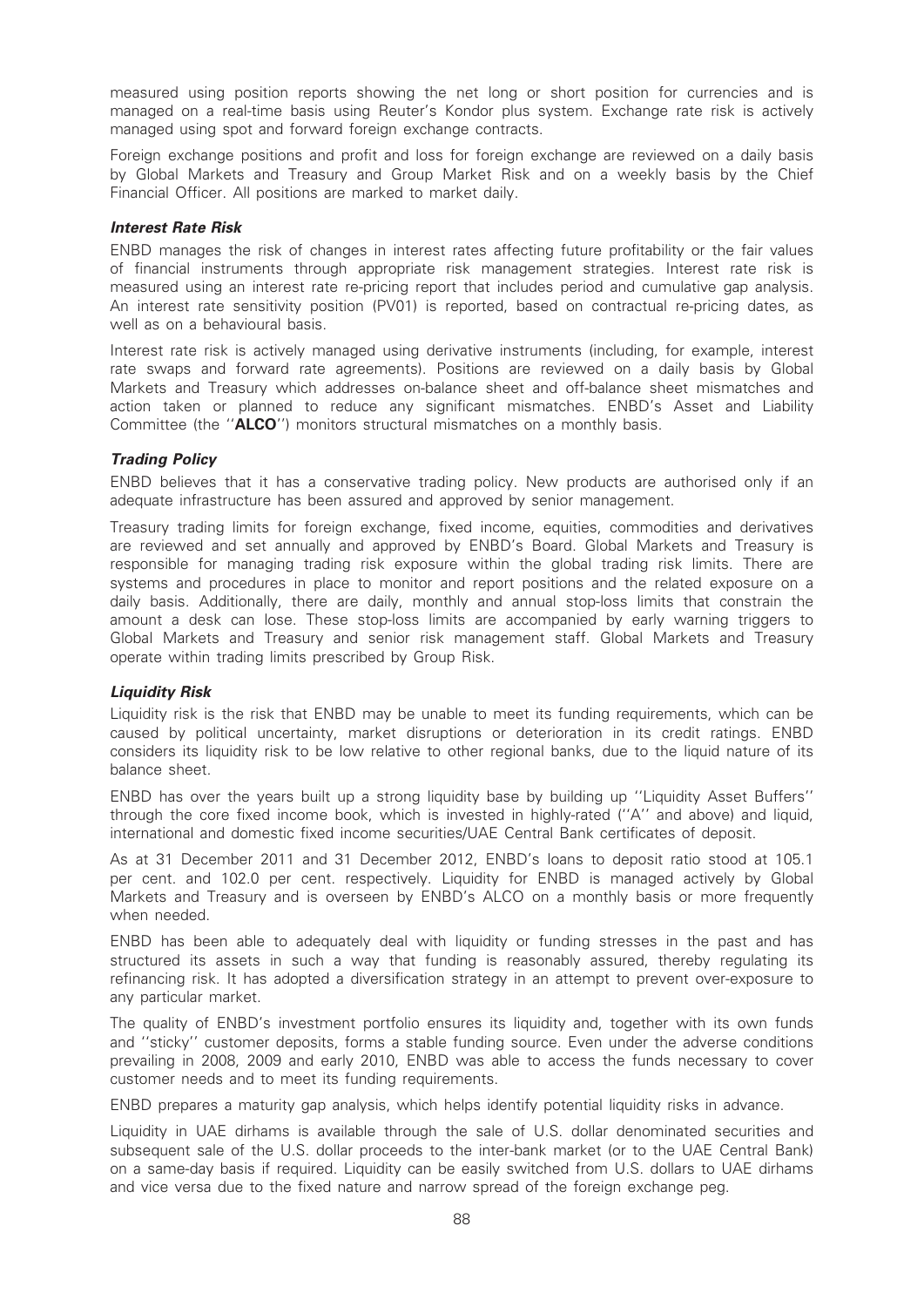## Operational Risk

Operational risk is the risk resulting from inadequate or failed internal processes and methodologies, human error, systems or from external events.

In each of ENBD's business units, the unit head is responsible for the effective management of these risks, including identification, assessment and overview. These business managers are supported by a framework consisting of a governance structure, a suite of risk-mitigating policies and skilled operational risk professionals employed throughout ENBD.

ENBD's Group Operational Risk team monitors operational risk issues on a regular basis, reports major deviations from approved parameters and prepares regulatory risk related reports. Group Operational Risk reviews and approves all bank documentation, new products and any variations to existing products before they are finalised and implemented. Group Operational Risk also reviews new sections and amendments to existing sections of the policies and procedures manuals before they are released. Group Operational Risk also manages the group's insurance portfolio and proposes group-wide risk mitigation strategies to the executive management.

ENBD regularly carries out operational risk reviews. The main objectives of these reviews are to identify the risks inherent in each area, analyse them in terms of their severity and likelihood, and develop mitigation strategies for these risks. ENBD agrees key risk indicators during these review sessions in order to facilitate ongoing monitoring of risks.

ENBD has a business continuity management framework which allows prompt action in response to any disruptive events to ensure continuity of operations. ENBD has formulated business continuity plans to ensure uninterrupted provision of services to customers during operational disruptions and these business continuity plans are reviewed and tested at least annually across ENBD. ENBD has also established recovery sites providing alternative facilities to business and operational units if their regular offices are not accessible.

## Legal Risk

Legal risk is the risk that a customer or counterparty will commence proceedings against ENBD, or one of its operating companies.

ENBD has an internal legal department which deals with both routine and more complex legal issues. Situations of a particular complexity and sensitivity are referred to external law firms, either in the UAE or overseas, as appropriate.

## Credit Approval Procedures

## Credit Exposure

The lending policy of ENBD is guided by its credit policy, which is reviewed from time to time in light of market conditions. At all times, ENBD strictly adheres to and observes the individual and aggregate percentage limits regulating large exposures stipulated by the UAE Central Bank. Such limits may be exceeded provided that the UAE Central Bank's prior approval is sought. ENBD's lending limit for large exposures is calculated quarterly on its capital base as published in its annual accounts.

## Retail Banking Credit Approval Procedures

ENBD's retail lending policy sets forth clear guidelines for specific retail loan products such as personal loans, auto loans, credit cards and home loans. ENBD's retail lending policy is recommended by the Head of Group Retail Credit and is jointly approved by the General Manager – Retail Banking and General Manager – Risk. All credit policy changes and launch of new products are approved by ENBD's BCIC. Annual reviews and portfolio updates are presented to ENBD's BCIC as and when required.

The retail credit policies are dynamic and are amended based on the prevailing market situation to ensure that products have marked to market offering and to ensure risk containment measures are in place. The policy, for example, was significantly amended in November and December 2008 in order to ensure responsible lending and control portfolio growth.

Retail lending is normally restricted to salaried individuals and, on a selective basis, to selfemployed individuals. Generally, retail loans are secured by an assignment of salary, mortgages or liens over property (in respect of home loans) and liens on vehicles (in respect of auto loans).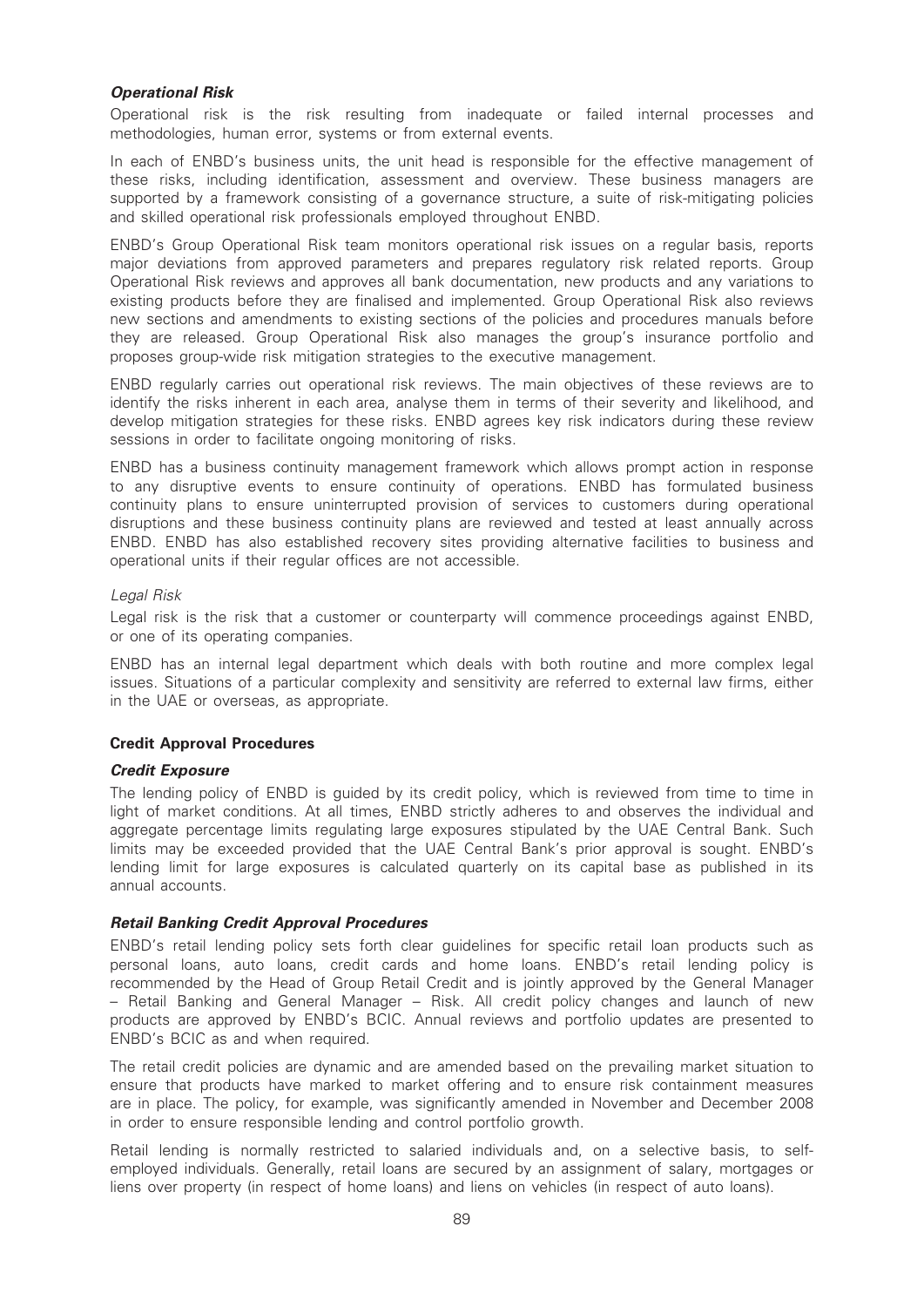Discretionary lending authorities have been delegated to lower management levels; however escalations to senior authorities are required depending on the severity of any exceptions required. Every application for a retail loan facility must first be recommended by the sales force and reviewed and approved by the retail credit department. Retail Lending is centralised through the Retail Credit Centre, which handles underwriting and disbursements.

Group Retail Credit carries out periodic portfolio reviews at each product level, reviewing portfolio performance across multiple customer segments and split by critical risk and policy drivers. This allows strategic guidance to be given to product teams in terms of sourcing and asset growth in the approved customer segments.

## Corporate Banking Credit Approval Procedures

ENBD maintains and updates its corporate credit policy and related credit procedures manual from time to time as market conditions warrant and new products enter the market. Together these two documents set forth the types of business and sectors that ENBD is willing to participate in, its policy on security, details of its credit facility application processes, guidelines on credit authorities, borrower risk grading, identification of impaired credits and provisioning.

ENBD's corporate credit policy consists of concise and specific business guidelines and rules that allow its management to attain and maintain its preferred portfolio of good quality counterparty risk exposures firmly in line with its underlying business strategy and objectives. The policy is designed to ensure that lending officers deal with key credit issues, give relationship officers specific guidance on the policy so that they can use their marketing time most effectively and give credit officers specific guidance on what business proposals comply with this credit policy and how credit policy exceptions should be handled. These procedures also ensure that appropriate controls exist at all stages of the credit process.

ENBD has in place a formal application process for corporate credit approval and all credit proposals originate from the individual business unit, with the primary responsibility for credit facilities resting with the executives recommending the facility. The individual business unit has a small delegated authority to approve credit facilities and credit approvals above the delegated authority of the business unit are referred to the Head Office Group Credit Department ("GCD"), where risk assessment managers evaluate the proposals and provide their recommendations. The senior management comprising of General Manager – Risk, Group Head – Wholesale Banking, the Chief Executive Officer and GCD have delegated authority limits to approve credit facilities. Credit facilities above this delegated authority limit are recommended for approval to the Management Credit and Investment Committee ("**MCIC**") or the BCIC. All facilities approved by the individual business units are reported to GCD for hindsight review on a monthly.

In order to ensure further control and subject to some exceptions (such as fully cash secured facilities), ENBD's MCIC/BCIC reviews and notes all credit facilities above a certain threshold even if the credit facilities have been approved within the delegated limits.

Any credit facility not recommended by an appraiser cannot be approved by the authority at the next level, even if the proposed limits are within his/her delegated authority. Such credit facilities can only be approved by the authority at the level above (i.e. the two levels above the initial appraiser who did not recommend the credit facility).

ENBD has an automated system for due dates for facility reviews. This automated system highlights when a due date has passed, as well as highlighting when limits have been exceeded. Whilst excesses are monitored daily by Business Units and reported to GCD on a regular base, any cases of non-conformance with the terms of the facility are also monitored on a monthly basis by GCD and escalated up to the General Manager, Wholesale Banking.

#### Security Procedures

ENBD has a standard set of security documentation, which is used in various combinations depending on the facilities granted.

For renewed corporate credit facilities, all security documents of over AED 50 million are reviewed by ENBD's legal department prior to disbursement. Documents for new facilities amounting to AED 5 million or in case of non standard documentation or cases where Credit Administration Unit may require legal opinion are also referred to ENBD's legal department. In a limited number of cases documents are prepared or reviewed by external law firms appointed by ENBD. These documents are also reviewed by ENBD's legal department.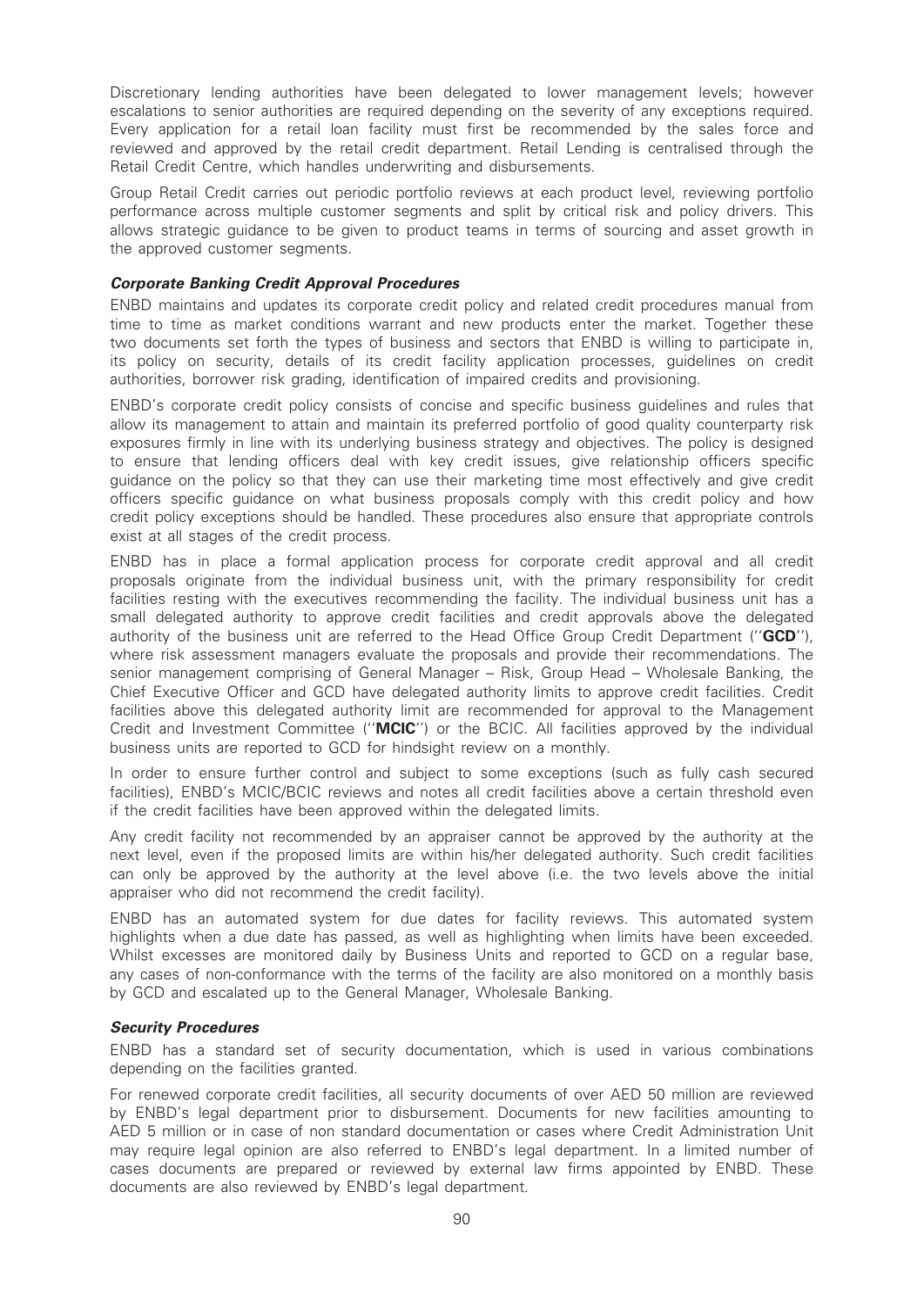ENBD requires that all documentation is completed before any facilities are drawn. The postapproval processes and documentation are handled by Credit Administration Units. All documents are reviewed by the individual business units before and after they are executed by customers. They are then passed on to Credit Administration Units for a final verification, after which they are stored in a fire proof environment.

The security required for a particular facility held by ENBD is confirmed independently by the relevant Credit Administration Unit, once a year or upon request, as may be the case.

#### Impaired Loans

IFRS sets forth strict principles for the recognition and provisioning of impaired loans and advances. ENBD has therefore established and maintained regular procedures for the recognition of actual and potential bad debts, identification of non-serviced, unearned or overdue interest and for methodical assessment of potential loan losses.

The primary responsibility for recognising and reporting adverse credit features on any borrowing account lies with the business unit responsible for recommending the lending and for day-to-day management and monitoring of that account. When potential problem credit facilities are identified, they are transferred to a ''watch list'' and are monitored closely. The credit facilities may be transferred to the ''watch list'' for a number of reasons, such as any security given not adhering to approval terms or being overdue for review by 90 days.

In line with UAE Central Bank requirements, ENBD classifies those accounts where recovery is considered doubtful and ensures provisions are made accordingly. Delinquent accounts are broadly classified as Substandard, Doubtful or Loss.

Those accounts where agreed payments of principal and/or interest are more than 90 consecutive days in arrears are classified as ''substandard accounts''. The accrued interest remains suspended while a minimum provision of 25 per cent. of the net exposure amount is made.

Those accounts where partial loss of principal is expected and full recovery of interest and fees is not expected are classified as ''doubtful accounts''. The accrued interest is suspended from the date that accounts are so classified and a minimum provision of 50 per cent. of the net exposures is made.

Those accounts where a full loss of principal and interest is expected and where ENBD has exhausted all recourse to recovery are classified as ''loss accounts''. 100 per cent. of the net exposure amount is provided in such cases.

All accounts classified as ''doubtful accounts'' and ''loss accounts'' constitute a ''bad and doubtful debt'' and, unless it is believed that the debt can be recovered by the business units, the debt is then transferred to the Special Loans Group (the "SLG"), a unit that specialises in remedial management. The remedial management of accounts and the booking of provisions for accounts not transferred to the SLG continue to be the responsibility of the individual business unit.

ENBD generally waits until all legal and other remedies are exhausted before writing-off fully provisioned loans.

Group operating profit before impairment was AED 6.5 billion for the year ended 31 December 2012, which was approximately AED 0.1 billion (2.1 per cent.) higher as compared to the year ended 31 December 2011. The impaired loan ratio, excluding impaired investment securities, increased to 14.3 per cent. by 31 December 2012 from 13.8 per cent. reported as at 31 December 2011. The impairment allowance on financial assets in respect of 2012 grew to AED 16.6 billion compared to AED 12.9 billion in 2011. This increase was driven by specific impairments across corporate and retail portfolios. For the year ended 31 December 2012, the Group's net profit was AED 2.6 billion and consequently approximately AED 0.1 billion (2.8 per cent.) higher as compared to the year ended 31 December 2011.

As at 31 December 2012, ENBD's impaired loans amounted to AED 33.6 billion (or 14.3 per cent. of gross loans and receivables), 49.4 per cent. of which have been provisioned for by impairment allowances of AED 16.6 billion. Impaired loans include ENBD's exposure to the Dubai World Group and Dubai Holding and its subsidiaries (the "Dubai Holding Group"), amounting to AED 14.4 billion of debt that has been or is expected to be restructured. Excluding the impact of these exposures, ENBD's impaired loans amounted to 19.2 billion (or 8.2 per cent. of gross loans and receivables) 69.8 per cent. of which have been provisioned for by impairment allowances of AED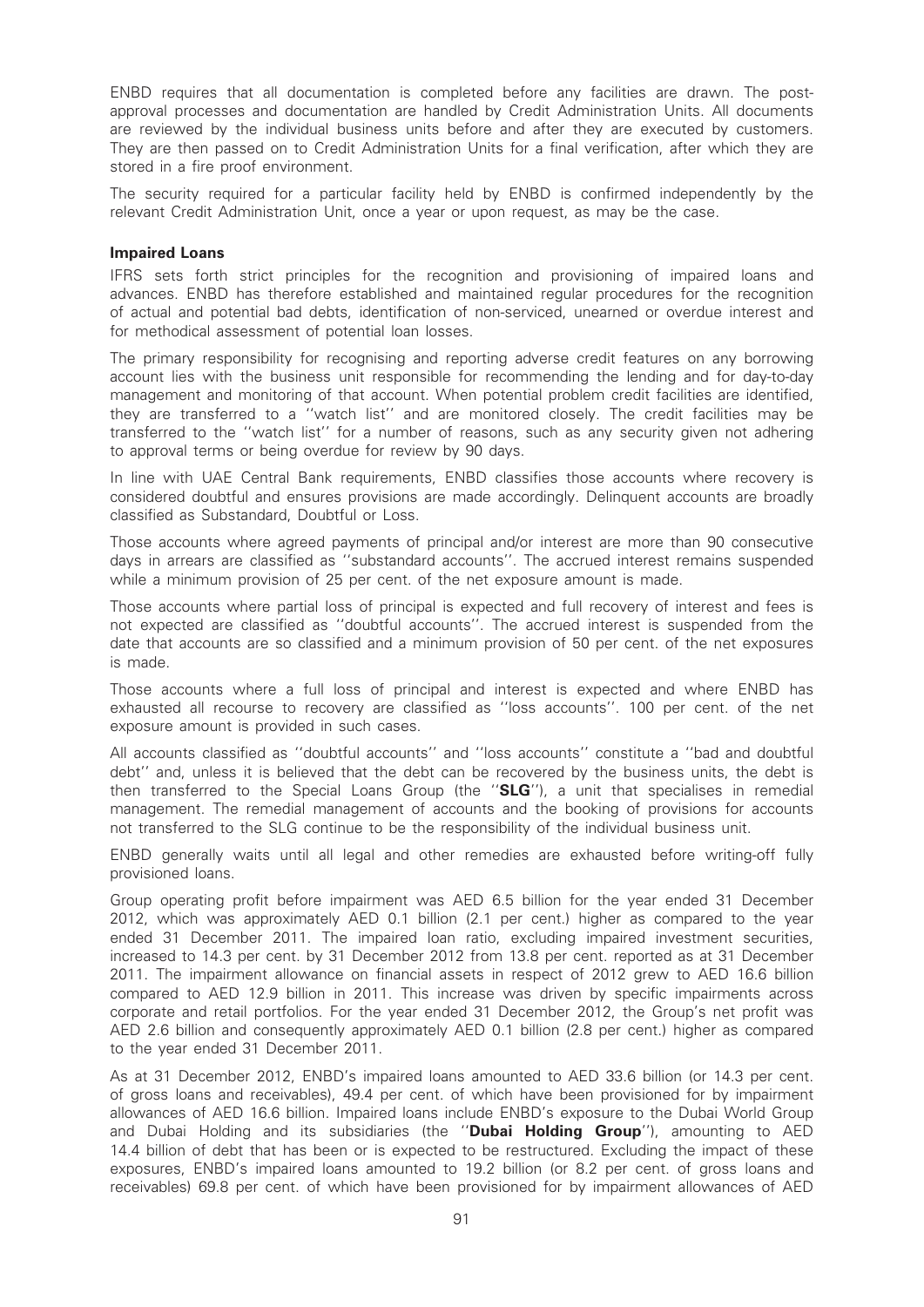13.4 billion. The impairment charge for the year ended 31 December 2012 amounted to AED 3.9 billion compared with AED 4.7 billion for the year ended 31 December 2011.

ENBD continues to pro-actively manage credit quality and delinquencies and impaired loans across its corporate and retail portfolios have increased within expected levels.

The following table summarises the movements in allowances for impairment for loans and receivables for ENBD for the year ended 31 December 2012 and 31 December 2011.

| Movement in allowances for impairment                  | 31 December<br>2012<br>(Audited) | 31 December<br>2011<br>(Audited) |
|--------------------------------------------------------|----------------------------------|----------------------------------|
|                                                        |                                  | (AED million)                    |
| Balance of allowances for impairment as at 1 January   | 12,897                           | 8.322                            |
| Allowance for impairment made during the period        | 4.925                            | 5,441                            |
|                                                        | (1,071)                          | (746)                            |
|                                                        | (74)                             | (15)                             |
|                                                        | (86)                             | (107)                            |
|                                                        | 4                                | 2                                |
| Balance of allowances for impairment as at 31 December | 16,595                           | 12.897                           |

## Legal and Internal Audit

#### Industry Regulation and Supervision

Banks and other financial institutions in the UAE are subject to governmental supervision and regulatory oversight exercised by various regulatory bodies, including the SCA, the UAE Central Bank and the DFSA for companies established within the DIFC. The competent local authority in the Dubai, in which the institution is registered, is the Department of Economic Development.

The principal source of banking regulation in the UAE is the UAE Central Bank. The UAE Central Bank provides prudential supervision (see also "The UAE Banking and Financial Services System") of each bank's capital adequacy, liquidity and anti-money laundering controls and its general banking activities. Monitoring by the UAE Central Bank is undertaken by way of regular inspections of banks and their records and the requirement for regular submission of data including, but not limited to, deposited funds, loans and mortgage business, liquidity status and anti-money laundering measures. ENBD submits monthly, quarterly and annual reports to the Banking Supervision and Examination Department of the UAE Central Bank. In addition, ENBD's Memorandum and Articles of Association and any amendments thereto, its audited financial statements, its distribution of dividends and certain other documents are all approved by the UAE Central Bank and the SCA.

The SCA is the predominant authority controlling the operation and governance of public joint stock companies generally, while the Department of Economic Development has a very wide jurisdiction in relation to issues such as the incorporation of companies and the regulation of internal and external trade.

ENBD's business units and subsidiaries are engaged in a wide range of banking and investment activities which also fall within the jurisdiction of a variety of other regulatory regimes located both within the UAE and abroad. In the UAE, ENBD Capital and ENBD Asset Management is regulated by the DFSA. ENBD's activities conducted in countries other than the UAE fall under the jurisdiction of other regulators and include the following: the Capital Markets Authority and the Saudi Arabian Monetary Authority in Saudi Arabia; the Monetary Authority of Singapore in Singapore; the Central Bank of Qatar and the Qatar Financial Centre Regulatory Authority in Qatar; the Reserve Bank of India in India; the China Banking Regulatory Commission in China, the Jersey Financial Services Commission in Jersey; and the Financial Services Authority in the United Kingdom.

ENBD has an excellent track record in meeting applicable regulatory standards and neither the UAE Central Bank nor any other regulatory authority has raised any material breaches of applicable regulatory standards or imposed sanctions in respect of ENBD.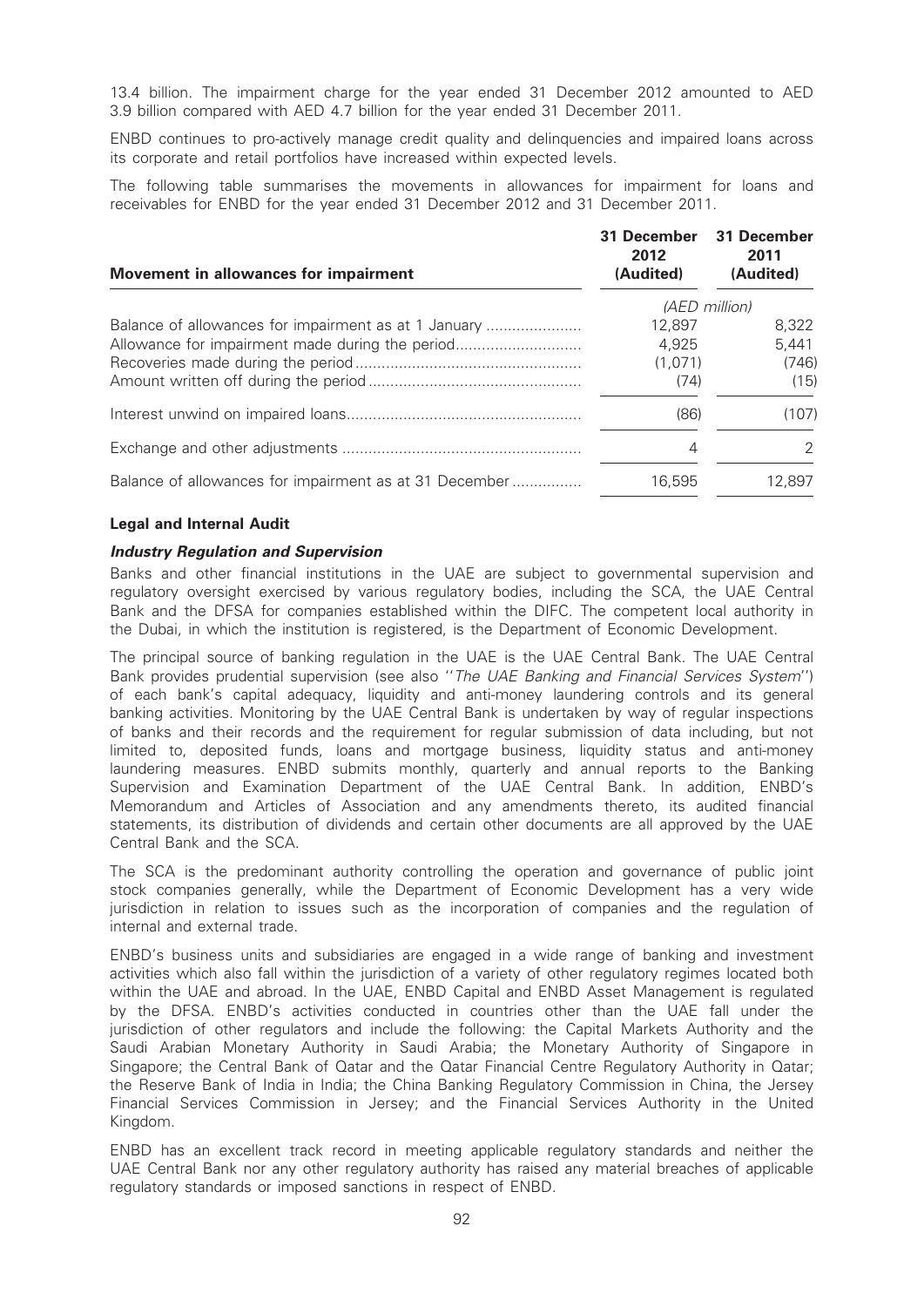## Internal Audit

Operating under a mandate from the board of directors of ENBD, Group Internal Audit provides internal auditing services across ENBD and its subsidiary companies. Group Internal Audit has a principal reporting line to the Board Audit Committee (the "**BAC**"), a body composed of nonexecutive directors. Planned audit activities are subject to review and approval by the BAC, which also evaluates and approves the level of resources available to Group Internal Audit for such activities.

The BAC meets four times annually to discuss the audit reports produced by Group Internal Audit and to discuss the status of management actions on any issues previously raised with the committee. In addition to these meetings, the General Manager – Group Internal Audit has access to the Chairman of the BAC and the Chief Executive Officer as required.

The primary objective of Group Internal Audit is to independently assess the adequacy and effectiveness of the control framework through which the activities of ENBD are conducted. Group Internal Audit uses a risk-profiling methodology to assess the relative degree of risk in each of the auditable business units and for selecting the business activity to audit. BAC approval is obtained for the risk based annual audit plan.

Group Internal Audit is organised into specialist teams aligned with the group's primary business and support areas. Group Internal Audit focuses on the employment of professionally qualified individuals with industry specific experience.

Group Internal Audit is itself subject to a review periodically by independent third party assessors appointed by the BAC.

## Real Property

The book value of freehold land and property owned by ENBD as at 31 December 2012 was AED 1,639 million.

## Capital Expenditure

ENBD does not expect to incur capital expenditure outside its ordinary course of business. For the year ending 31 December 2012, ENBD incurred approximately AED 276 million of capital expenditure, compared to approximately AED 467 million for the year ended 31 December 2011.

## Capital Adequacy

As per current capital requirements, the UAE Central Bank requires banks operating in the UAE to maintain a prescribed minimum ratio of total capital to total risk-weighted assets of 12 per cent. (of which Tier 1 has to be 8 per cent.).

The tiered components of a UAE bank's regulatory capital comprise of:

- Tier 1 capital includes share capital, share premium, legal, statutory and other reserves, retained earnings, non-controlling interest after deductions for goodwill and intangibles and other regulatory adjustments relating to items that are included in equity but are treated differently for capital adequacy purposes.
- Tier 2 capital includes qualifying subordinated debt, undisclosed reserve, and fair value reserve.

While the calculation of capital adequacy ratios in the UAE follows the BIS guidelines, claims on or guaranteed by GCC central governments and central banks are risk weighted at zero per cent. and claims on GCC government non-commercial public sector entities are risk-weighted at 50 per cent.

When assessing the capital adequacy of an individual bank, the UAE Central Bank will take a number of factors into consideration, such as the extent and nature of credit concentration, policies and procedures and internal control systems and may set a higher total capital requirement for that particular bank if it deems it necessary.

In June 2009, EBI issued AED 4 billion of Tier 1 securities to ICD (ENBD's main shareholder) in order to help satisfy its UAE Central Bank requirements (as a result of the amalgamation, ENBD is now considered to be the issuer of the securities). This follows the action taken by the government of Abu Dhabi in February 2009 to boost the capital of its five main banks using similar instruments (see ''The UAE Banking and Financial Services System – Recent Developments – Capital Adequacy'' below).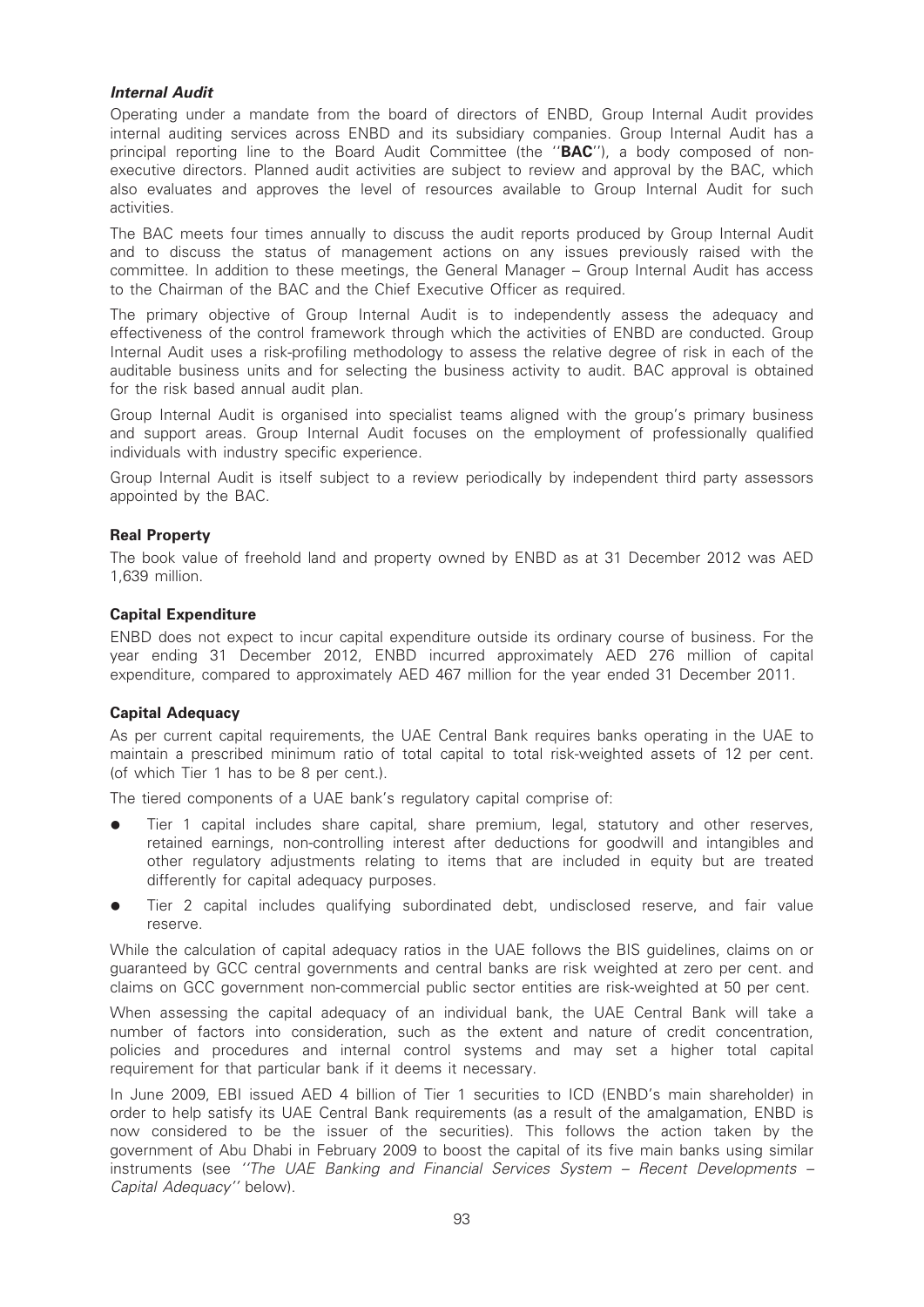ENBD's capital was increased in March 2009 by the conversion of AED 12.6 billion of deposits from the UAE Federal Government into longer-term subordinated debt, which is classified as amortising Tier 2 capital.

As at the date of this Base Prospectus, ENBD is above the UAE Central Bank imposed requirement, with a total capital adequacy ratio of 20.64 per cent. and a Tier 1 capital adequacy ratio of 13.83 per cent. as at 31 December 2012.

Under Union Law No. (10) of 1980 Concerning the Central Bank, the Monetary System and Organisation of Banking, banks are required to transfer 10 per cent. of profit each year into a statutory reserve until this reserve makes up 50 per cent. of capital. Distributions cannot be made from this reserve, except in special legally defined circumstances. All dividends have to be authorised by the UAE Central Bank.

## Distributions of Profit

Distributions of profit to shareholders are subject to a comprehensive risk management system that is reviewed at the management level and ENBD's ALCO level to ensure the appropriate distribution levels taking into account ENBD's performance, competitor profit distributions and market conditions. ENBD has historically pursued a conservative dividend policy, preferring to build its capital and use such capital to preserve shareholder value.

## Basel II

ENBD has implemented the standardised approaches for credit risk under Basel II, and complies with the corresponding requirements as set out by Circular 27/2009 of the UAE Central Bank (''Circular 27/2009'').

Under Circular 27/2009, the main UAE banks are expected to migrate to the foundation internal ratings based approach in due course. The UAE Central Bank is in direct contact with the concerned banks about the corresponding guidelines and about the migration on a case by case basis.

As at the date of this Base Prospectus, the UAE Central Bank has published draft guidelines and reporting standards (as of October 2010) on its website; final guidelines and reporting standards have yet to be published.

ENBD has implemented the required systems, models and reports (based on the draft guidelines and reporting standards) and is in communication with the UAE Central Bank on the migration to the foundation internal ratings based approach.

## Basel III

Though the UAE Central Bank has not yet published final guidelines on the implementation of Basel III, ENBD is pro-actively managing its capital and funding base in anticipation of Basel III.

As per Basel III, the minimum capital ratio requirement against common equity Tier 1 capital including the capital conservation buffer is 7 per cent. and against total capital including the capital conservation buffer is 10.5 per cent. (to be achieved by 1 January 2019). ENBD already meets the minimum capital requirement as set out under Basel III as at 31 December 2012.

On 12 July 2012, the UAE Central Bank issued Circular 30/2012 ("Circular 30/2012") dated 12 July 2012 entitled ''Liquidity Regulations at Banks'', which included a set of qualitative and quantitative liquidity requirements for UAE banks which are in line with the Basel III.

Subsequently, on 16 December 2012, the UAE Central Bank decided at its Board Meeting to postpone the implementation of Basel III until details of the requirements of the regulation are agreed.

### Anti-Money Laundering Policies

ENBD has implemented detailed anti-money laundering (''AML'') and Know Your Customer (''KYC'') policies and procedures. The responsibility for implementation and monitoring adherence to the policies rests with ENBD Group Compliance.

As part of its AML policy, ENBD conducts KYC and customer due diligence checks, which is mandatory for all new accounts. A customer profile is created at the time of account opening and is updated as customer circumstances change and develop during their time with ENBD.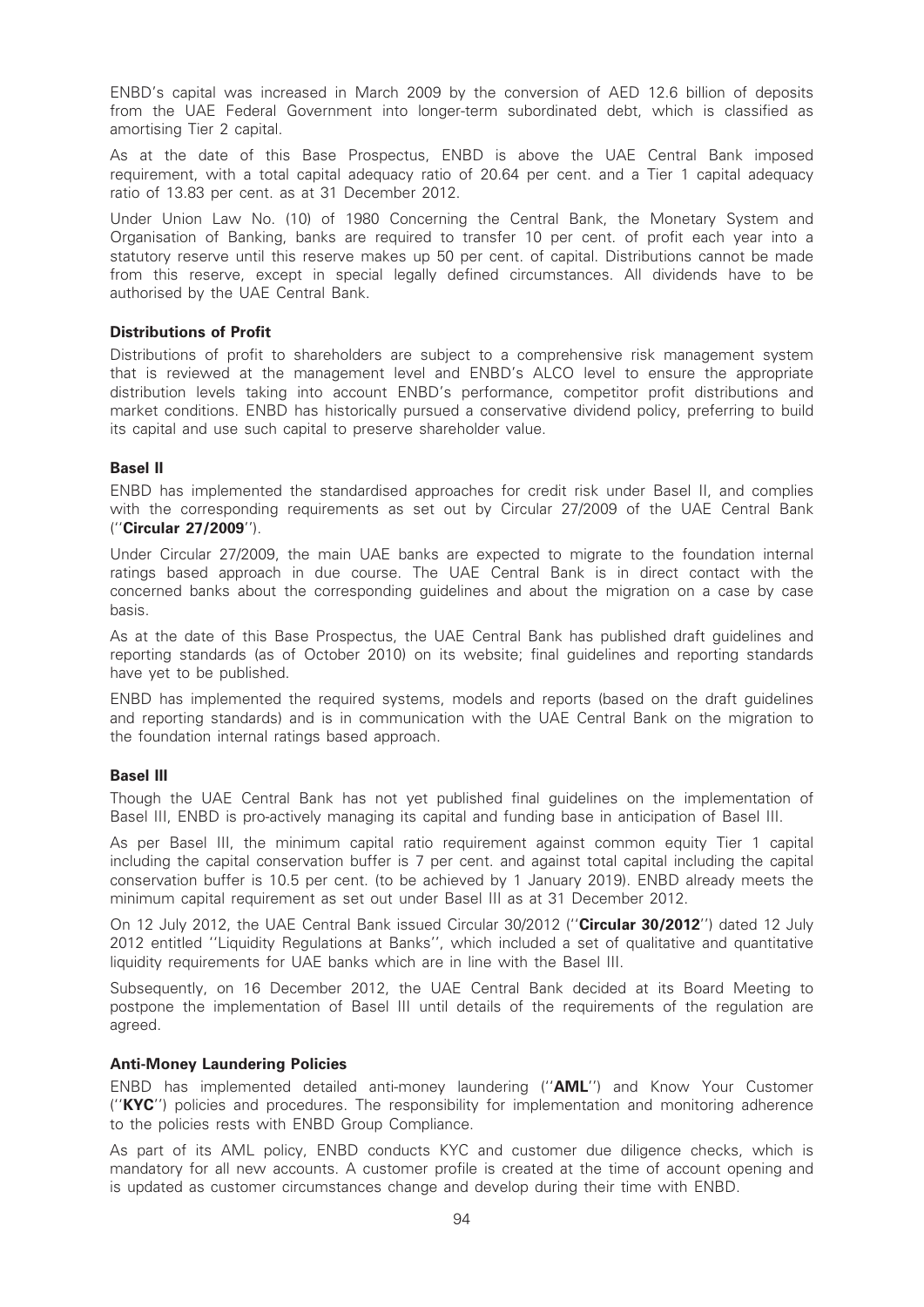ENBD also has in place a high risk accounts policy and politically exposed persons policy that covers enhanced due diligence and escalated approval processes for relationships with regards to high risk businesses and customer segments as covered by UAE Central Bank regulations and in accordance with ENBD's internal risk based approach towards KYC and AML.

ENBD has appointed an Anti-Money Laundering Reporting Officer (''AMLRO'') who reports to the Chief Compliance Officer. The AMLRO is responsible for policy development and awareness, as well as suspicious transaction detection and reporting, responding to staff queries regarding antimoney laundering issues and implementation of an automated anti-money laundering system. Transactions are monitored and suspicious transactions are reported to the relevant regulatory authority.

ENBD has sanctions guidelines in compliance with regulations prescribed by the UAE Central Bank and the United Nations that cover restrictions applicable to countries that are subject to sanctions. ENBD has systems and processes in place to monitor transactions against applicable sanctions requirements.

All staff are required to be aware of ENBD's AML, KYC and sanctions policy and procedures. The compliance policies and procedures are easily accessible and available to all staff through ENBD's intranet. In addition, ENBD conducts specific training programmes for customer-facing staff.

## Funding

Global Markets and Treasury manages the overall short-term and long-term liquidity of ENBD, guided by the overriding principle of prudent liquidity management and with frequent reporting to, and instruction from, ENBD's ALCO.

The majority of ENBD funding is provided by customer deposits. The inter-bank market is used for residual funding purposes and term funding is used to lengthen the maturity profile and diversify the client base. The current liquidity position of ENBD is considered to be good. To mitigate future liquidity risks (e.g. associated with market events), Global Markets and Treasury maintains a liquidity buffer, which is designed to be of a size sufficient to deal with all foreseeable liquidity events.

ENBD and its operational companies also raise money through the international capital markets. All capital markets debt raising activity by ENBD and its operational companies is controlled by the Group Funding Desk of Global Markets and Treasury.

ENBD, through EBI, first accessed the international debt markets in April 1999 and has since become one of the most active Middle Eastern banks in employing the debt capital markets to support and diversify its funding needs. With regard to the foregoing, in anticipation of the severity of the approaching liquidity crisis, EBI returned to the syndicated loan market in October 2007 after an absence of four years and raised U.S.\$1.5 billion from a group of 15 banks. That facility was repaid on 9 October 2012.

For short-term funding, EBI established a U.S.\$4 billion Euro Commercial Paper programme (the "ECP Programme") under which the equivalent of U.S.\$349.2 million was outstanding as at 31 January 2013, as compared to U.S.\$17.1 million as at 31 December 2011. Following the amalgamation of EBI and NBD with ENBD in November 2009, ENBD is now the issuer under the ECP Programme and is responsible for all series of commercial paper issued by EBI and outstanding under the programme.

ENBD does from time to time buy back its own debt (senior and subordinated) in the open market.

In June 2009, EBI raised AED 4 billion of Tier 1 debt securities. The sole investor was ICD (which is wholly owned by the Government of Dubai), the majority shareholder of ENBD. These securities are perpetual, subordinated and unsecured and for the first five years have an annual 6.45 per cent. fixed rate coupon, after which they carry a floating rate coupon linked to EIBOR plus a margin of 4 per cent. The UAE Central Bank has approved the qualification of these securities for Tier 1 Regulatory Capital purposes. Further, as mentioned above, ENBD's capital was increased in March 2009 by the conversion of AED 12.6 billion of deposits from the UAE Federal Government into longer-term subordinated debt, which is all currently classified as Tier 2 capital.

In August 2010, ENBD completed an asset backed securitisation of its UAE auto loan portfolio, the first such deal from the Middle East and by ENBD. These auto loans were sold to Emirates NBD Auto Finance Limited (the " $APC$ "), which issued ¥19 billion notes due in 2022 carrying a floating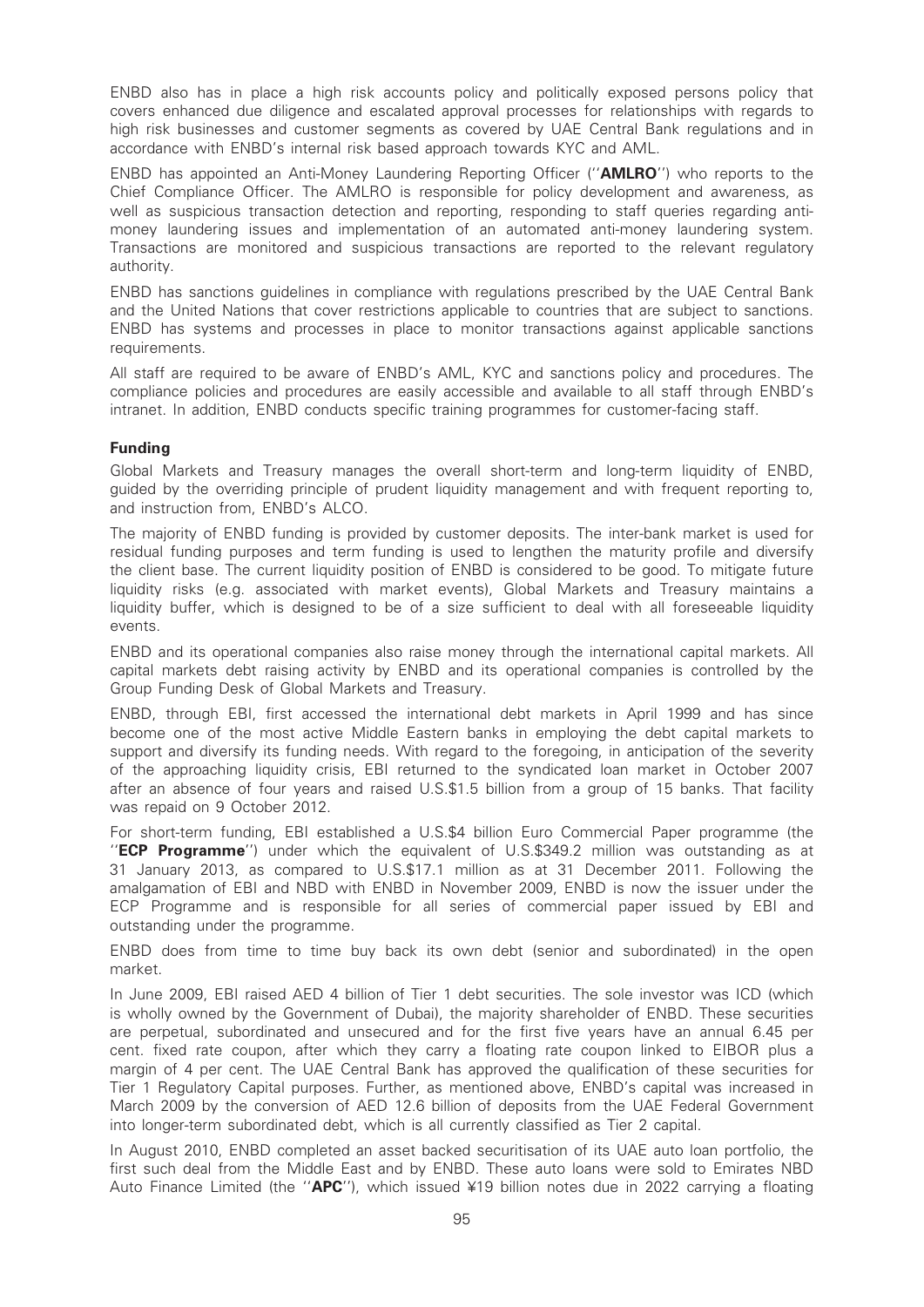rate coupon linked to the London interbank offered rate for one month Japanese Yen deposits plus a margin of 1.8 per cent. As at 31 December 2012, the auto loans and receivables balance transferred to APC was AED 968 million, as compared to AED 971 million as at 31 December 2011, and the associated liability secured by these assets and included under debt issued and other borrowed funds was AED 810 million as at 31 December 2012, as compared to AED 907 million as at 31 December 2011.

As at 31 January 2013, ENBD and its main operational companies had, since July 2002, launched 171 bond issues with a total value of U.S.\$13,177 million on seven exchanges: Luxembourg, London, Dublin, NASDAQ Dubai, Singapore, Sydney and Bangkok. As at 31 January 2013 outstanding issuance for ENBD and its main operational companies totalled U.S.\$5,143 million with U.S.\$3,533 million in new issuance for 2012 and \$187m issued in January 2013. ENBD's objective has always been to diversify and deepen its investor base, reduce the maturity mismatch between assets and liabilities and to manage maturities, thereby reducing the quantum of refinancing risk.

The following table shows the maturity profile of all of the Group's Strategic Funding Liabilities outstanding as at 31 January 2013:



Note: The above table excludes syndicated borrowings from banks and borrowings raised from loan securitisations

#### Information Technology

ENBD's Information Technology (''IT'') division is focused on utilising the most advanced IT systems to secure ENBD's customers and ensure that customers' data is well protected and secured against unauthorised entry. ENBD envisages the role of information technology to be significant in ensuring that IT remains responsive and flexible to the competitive and dynamic forces of the environment within which it operates. Accordingly ENBD continues to invest in IT to ensure that it is resourced in line with modern banking requirements. ENBD spent AED 292 million and AED 274.8 million on IT expenditure during 2012 and 2011 respectively.

A new core banking IT system was rolled out across ENBD's branch network in November 2009. Having successfully done so across the UAE and UK, ENBD is now finalising the implementation of its core banking IT platform at its other international sites to offer enhanced security to its customers, increase operational efficiencies and improve productivity.

ENBD has also implemented 'Calypso', an accounting and risk monitoring system for treasury, which enables ENBD to handle higher transactional volumes while saving on labour costs; and 'Finnone', a system for retail lending which consolidates all front office, middle office and back office systems for retail finance into a single platform, thereby improving efficiency and productivity, as well as allowing for identification and reduction in revenue loss and reducing key risks on the financial portfolio by reviewing exposure to common customers. ENBD has also implemented 'Advent' which is an asset management tool for high net worth customers.

In 2012, ENBD completed an update of its online banking platform for retail customers providing new functionality and security as well as providing an Arabic version. A corporate online platform is also now available to allow corporations to carry out their transactions. Mobile banking for smartphones was released in 2012.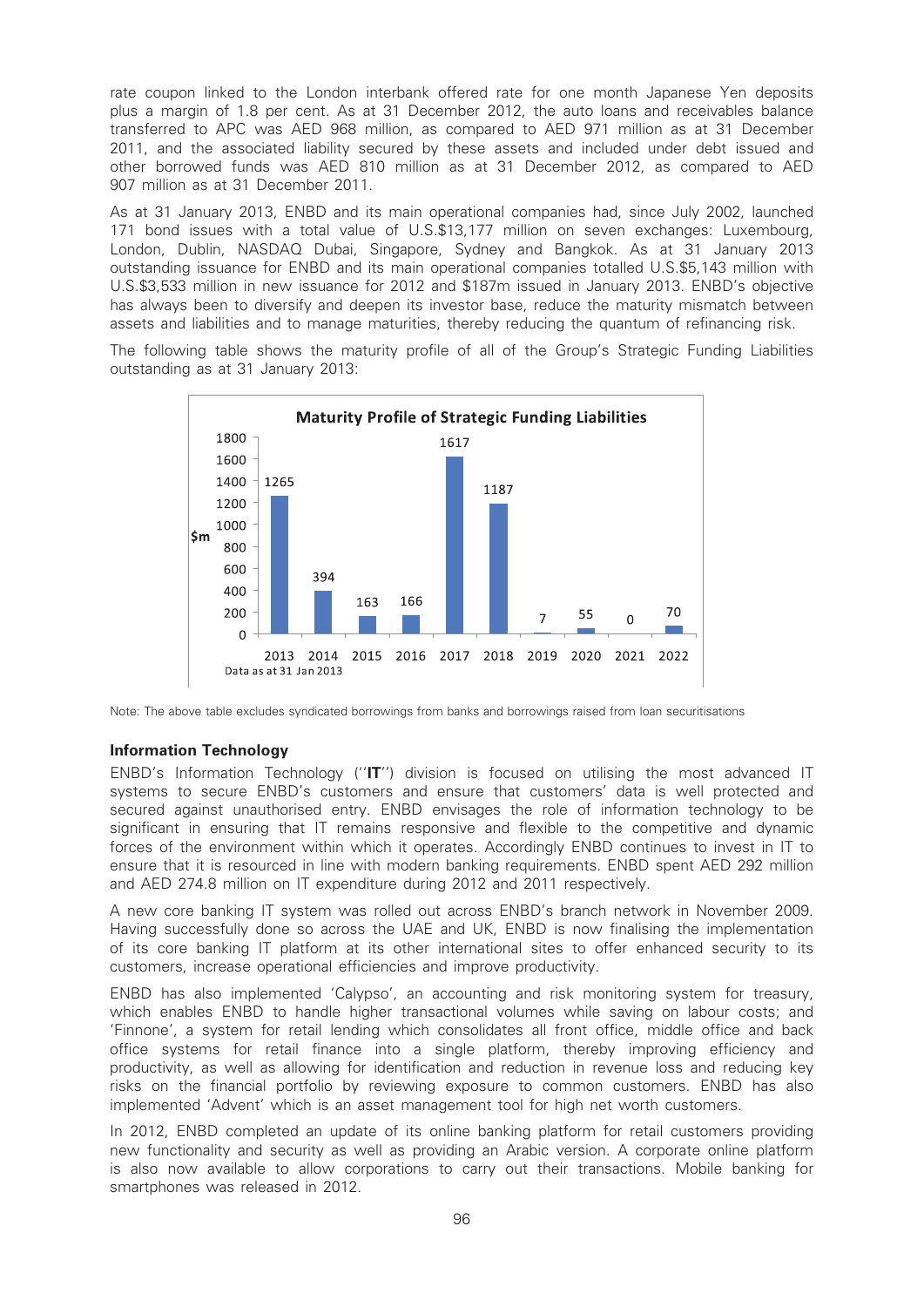ENBD utilises a call centre for 24 hour phone banking and provides online and mobile banking platforms for retail and corporate customers (see "- Retail Banking"). A 24-hour IT support centre is also in place with expert support staff to address any IT related issues.

The security and reliability of ENBD's IT services is protected by the use of a disaster recovery site at a remote premise that can be activated in the case of any incident affecting ENBD's IT systems to ensure that critical systems and data continue to be fully operational. ENBD's disaster recovery plan enables for regular testing of recovery operations.

The IT department carries out daily and other periodic data back-ups which are also stored at a remote location. ENBD also carries out annual intrusion tests on its IT network with the assistance of an external vendor. There is no evidence of intrusion attempts to date.

In 2012, the IT department completed the integration of Dubai Bank and Emirates Islamic Bank's IT applications following the announcement of the acquisition of Dubai Bank by ENBD in 2011.

#### Insurance

ENBD has various insurance policies in place, including directors and officers insurance, third party liability insurance and bankers blanket bond insurance. ENBD believes that these insurance policies provide it with comprehensive insurance coverage against the various risks to which ENBD may be exposed.

## Litigation

ENBD is not involved in any litigation, arbitration or administrative proceedings relating to claims which could have a material adverse effect on its financial condition and the results of operations and is not aware of any such litigation, arbitration or administrative proceeding that is pending or threatened.

Therefore no material provision has been made as at 31 December 2012 regarding any outstanding legal proceedings against ENBD.

## Fiscal Year

The fiscal year of ENBD is the calendar year ending on 31 December.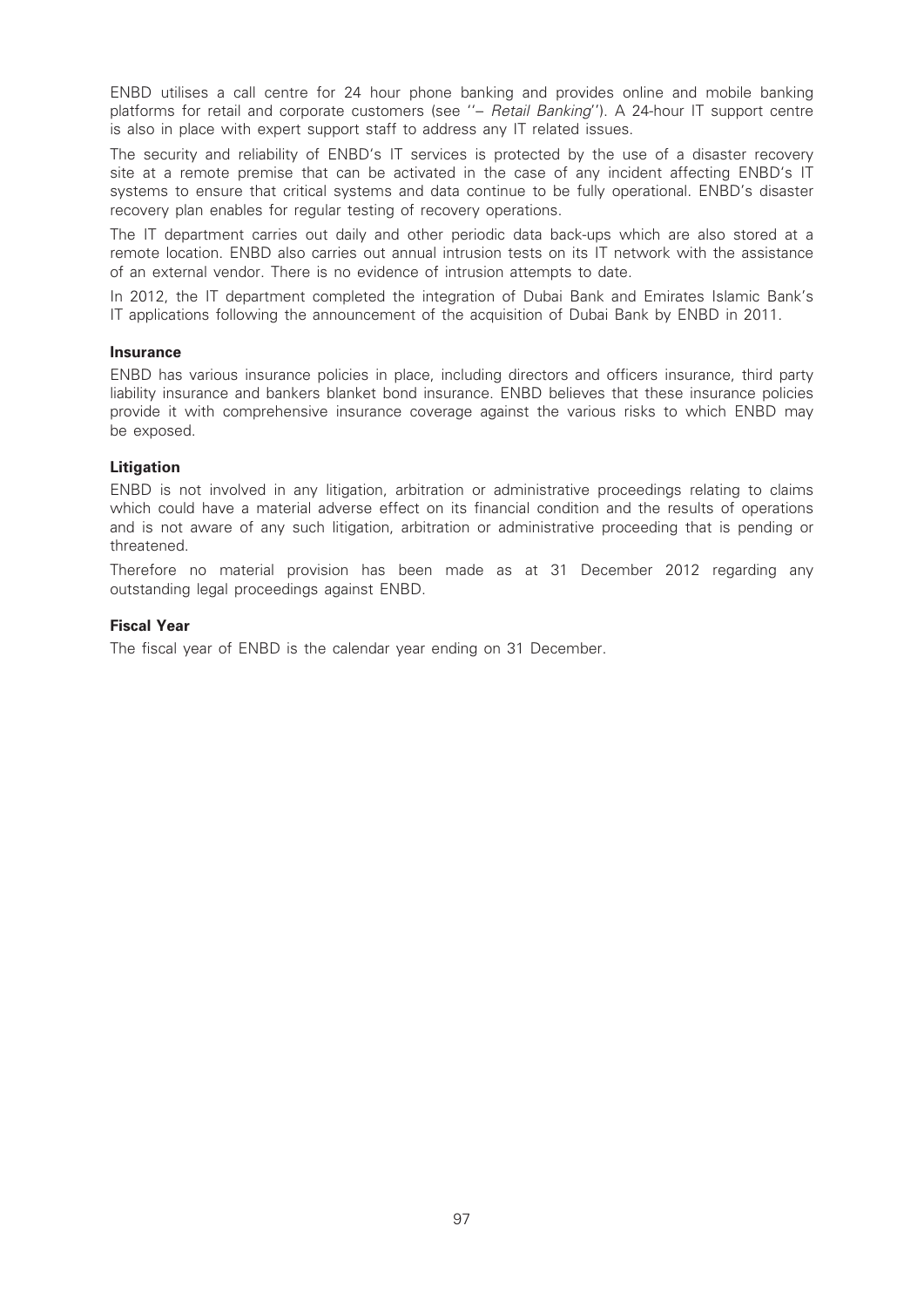# MANAGEMENT OF EMIRATES NBD PJSC

## Board of Directors

ENBD is managed by a board of directors, which is comprised of up to nine members elected by its shareholders to serve terms of three years. The board of directors is composed of individuals independent of the Government of Dubai and decisions are taken by the board of directors in the sole interest of ENBD. As at the date of this Base Prospectus, the board of directors is comprised of the nine directors listed below.

Name Position

| H.H. Shaikh Ahmed bin Saeed Al Maktoum     | Chairman        |
|--------------------------------------------|-----------------|
| Mr. Hesham Abdulla Al Qassim               | Vice Chairman   |
| H.E. Khalid Juma Al Majid                  | <b>Director</b> |
| H.E. Abdulla Sultan Mohamed Al Owais       | Director        |
| Mr. Hussain Hassan Mirza Al Sayegh         | Director        |
| Mr. Buti Obaid Buti Al Mulla               | Director        |
| Mr. Shoaib Mir Hashem Khoory               | Director        |
| Mr. Mohamed Hamad Obaid Khamis Al Shehi    | Director        |
| Mr. Mohamed Hadi Ahmad Abdulla Al Hussaini | <b>Director</b> |

**H.H. Shaikh Ahmed bin Saeed Al Maktoum** was appointed as the Chairman of ENBD in June 2011. His Highness holds a Bachelors degree from the University of Denver, Colorado, USA and he is a Fellow of the Royal Aeronautical Society, a recipient of the Commandeur de l'Ordre de la Legion d'Honneur (the Legion of Honour) of France and a recipient of the Verfassungsportugaleser of Germany. His Highness is currently the Chairman and Chief Executive of Emirates Airlines and Group, which includes DNATA and other aviation related entities. In addition, His Highness is the Chairman of the Supreme Fiscal Committee (SFC), Supreme Council of Energy, British University of Dubai, Noor Investment Group LLC, Noor Takaful PJSC, Dubai Airport Free Zone Authority, Dubai Airports, Dubai World, Flydubai and Dubai Aerospace Enterprise, Deputy Chairman of Dubai Executive Council and Dubai World Trade Centre, President of the Dubai Civil Aviation Authority (since 1985) and a Director in the Board of the Investment Corporation of Dubai (ICD), the UAE General Civil Aviation Authority and the Dubai Council for Economic Affairs.

Mr. Hesham Abdulla AI Qassim was appointed as the Vice Chairman of ENBD in June 2011. Mr. Al Qassim is currently the Vice Chairman and CEO of Dubai Real Estate Corporation/Wasl. In addition, he is the Chairman of Emirates Islamic Bank PJSC and Emirates NBD Capital KSA, a Director on the Board of Gulf Finance PJSC, Amlak Finance and International Humanitarian City.

**H.E. Khalid Juma Al Maiid** has served as a Director in ENBD since March 2010. He is also the Vice Chairman of Juma Al Majid Group of Companies and the UAE Central Bank, a Director on the Board of Dubai Chamber of Commerce and Industry and a member of the Board of Trustees of Emirates Nationals Development Programme.

**H.E. Abdulla Sultan bin Mohamed Al Owais** has served as a Director in ENBD since July 2007. He is currently the Vice Chairman of Dubai Bank PJSC and the Arab Company for Crops Production Ltd., as well as a Director of Emirates Islamic Bank PJSC, the Sharjah Chamber of Commerce and Al Rawabi Emirates Co. He was formerly a Director in NBD.

Mr. Hussain Hassan Mirza Al Sayegh has served as a Director in ENBD since July 2007. He is currently the Chairman of Jotun UAE Ltd and Jotun Powder Coatings UAE LLC, the Deputy Chairman of Oilfields Supply Centre Ltd and Al Nasr Leisureland He is also a Director on the Board of Emirates National Oil Co. ('ENOC'), Emirates Petroleum Products Company ('EPPCO'), Al Maktoum Foundation, the National Bank of Fujairah and Marsh Insco.

Mr. Buti Obaid Buti Al Mulla has served as a Director in ENBD since July 2007. He is currently the Chairman of Dubai Insurance Co., Vice Chairman Emirates Islamic Bank PJSC and Emirates Investment Bank PJSC and a Director of Dubai Bank PJSC.

Mr. Shoaib Mir Hashem Khoory was appointed as a Director of ENBD in June 2011. Mr. Khoory is the Managing Director of Mir Hashim Khoory LLC. He is the Chairman of Dubai Bank PJSC, MAHY Khoory, Group International Institute Management (GIIM), French School in Dubai, and a Director on the Board of Emirates Islamic Bank PJSC, Dubai Real Estate Corporation, Jebel Ali Cement Factory and Emirates Telecommunications Corporation ('Etisalat').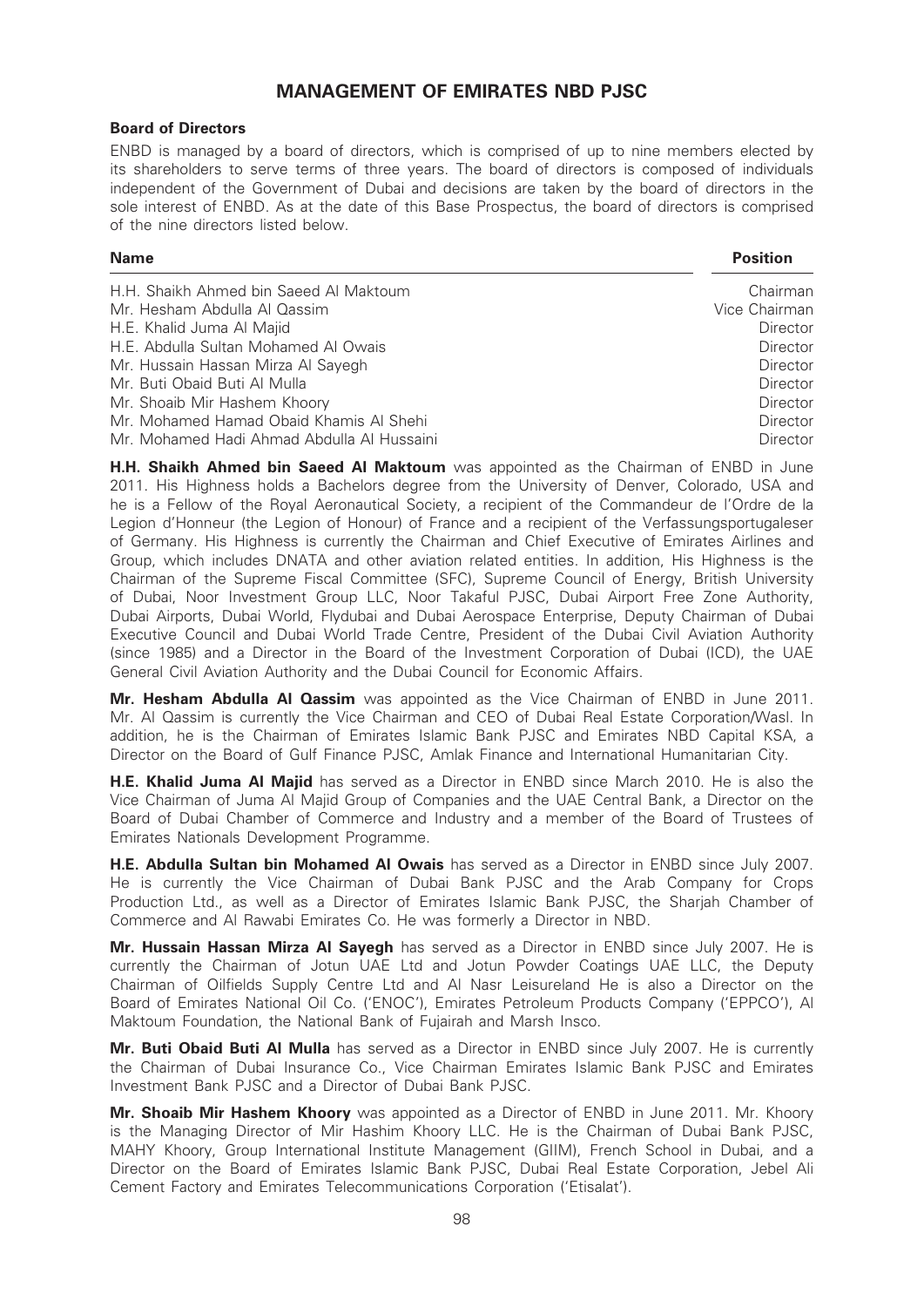Mr. Mohamed Hamad Obaid Khamis Al Shehi was appointed as a Director of ENBD in June 2011. Mr. Al Shehi is also the Deputy Director General of the Department of Finance of the Government of Dubai, Secretary of the Supreme Fiscal Committee, member of the Economic Development Committee, Sectoral Committees of the Executive Council and a government representative for the Fiscal Policy Coordination Council – Ministry of Finance. He is also a Director on the Board of Emirates Islamic Bank PJSC, Dubai Bank PJSC, Emirates NBD Asset Management Ltd, Dubai Real Estate Corporation and Galadari Brothers Co. LLC.

Mr. Mohamed Hadi Ahmad Abdulla Al Hussaini was appointed as a Director of ENBD in June 2011. Mr. Al Hussaini is the Chairman of Emirates Financial Services and a Director of Emirates Islamic Bank, Etisalat, Dubai Refreshments Company, Economic Zones World, Dubai Real Estate Corporation and Network International LLC.

The business address for each of ENBD's directors is c/o ENBDPJSC, Baniyas Road, Deira, P.O. Box 777, Dubai, United Arab Emirates.

No member of ENBD's board of directors has any actual or potential conflict of interest between his duties to ENBD and his private interests or other duties.

## Senior Management

The day-to-day management of ENBD is conducted by the following senior managers (the "Senior Managers'').

| <b>Position</b>                                           |
|-----------------------------------------------------------|
| Chief Executive Officer                                   |
| Group Chief Operating Officer                             |
| Chief Financial Officer                                   |
| General Manager, Risk                                     |
| Group Treasurer                                           |
| Managing Director, Global Funding & Principal Investments |
| General Manager, Wholesale Banking                        |
| General Manager, International                            |
| General Manager, Human Resources                          |
|                                                           |

## Rick Pudner, Chief Executive Officer

Rick Pudner has served as Chief Executive Officer of ENBD since July 2007, having joined EBI as Chief Executive Officer in April 2006. Prior to joining EBI, he worked for over 24 years at HSBC in a number of senior roles, including as Chief Executive Officer of HSBC South Korea and Head of Corporate Banking HSBC Middle East. He is the Chairman of Emirates NBD Capital and a director of Emirates Islamic Bank PJSC, Emirates Fund Managers (Jersey), Network International and Tanfeeth LLC. He is also a founder member of Visa CEMEA Advisory Forum and a member of Visa International Senior Client Council. He has previously served as Chairman of the Foreign Investors Advisory Council for the Mayor of Seoul and the European Union Banking Committee in Korea, as well as Vice Chairman of the Foreign Bankers Group in Korea. He has over 28 years' experience in the banking industry.

## Abdullah Qassem, Chief Operating Officer

Abdullah Qassem has served as Chief Operating Officer of ENBD since May 2009 and has overall responsibility for IT, Operations and Administration at ENBD. Prior to this he was General Manager, IT and Operations of ENBD since July 2007. He has over 21 years' experience in the IT industry, having joined EBI in May 1988 as a programmer after completing his studies in computer science and business administration at St. Edwards University in Austin, Texas, becoming General Manager, Information Technology and Operations at EBI in 1996. He is currently also the Chairman of Network International LLC.

#### Surya Subramanian, Chief Financial Officer

Surya Subramanian has served as Chief Financial Officer of ENBD since September 2010. He is a Chartered Accountant with more than 25 years' experience in banking and finance in India, Pakistan and Singapore. He has experience in business roles in finance across country, regional and group structures with some of the world's leading financial institutions. More recently, prior to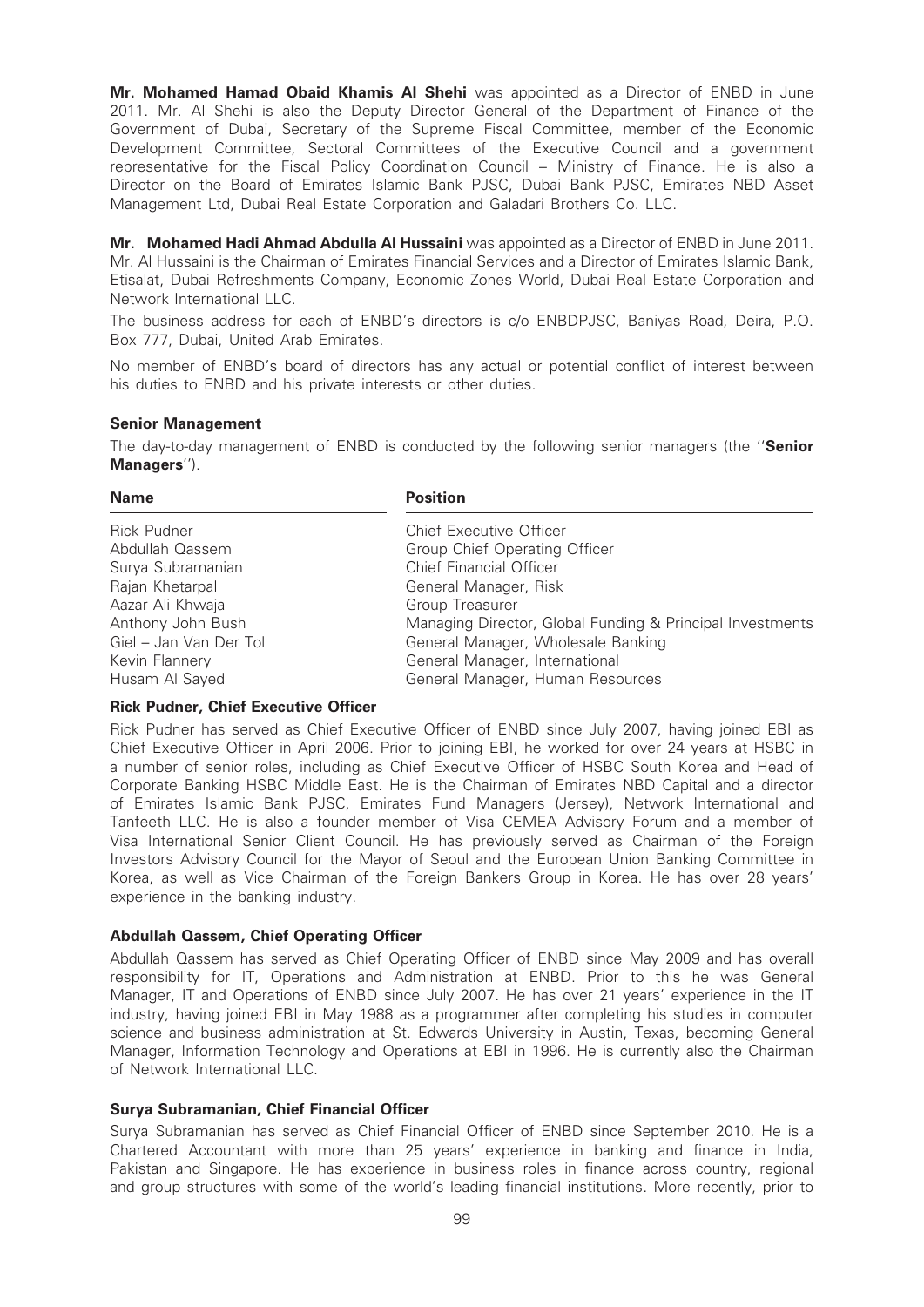his appointment as Chief Financial Officer of ENBD, Surya was working with the Ministry of Finance and the Accounting and Corporate Regulatory Authority in Singapore to support the promulgation of accounting standards as well as financial reporting oversight for all companies registered in Singapore.

## Rajan Khetarpal, General Manager, Risk

Rajan Khetarpal has served as General Manager, Risk of ENBD since May 2009, having previously served as Deputy General Manager, Global Debt Capital Markets and Overseas Corporates of ENBD since July 2007. Rajan Khetarpal joined EBI in 1997 and has over 32 years of experience in the banking industry. In 2005 he was responsible for setting up the Structured Finance & Syndications Department of EBI and he was also previously the Head of Corporate Banking (Dubai) for EBI.

## Aazar Khwaja, Treasurer

Aazar Khwaja has served as the Treasurer of ENBD since joining in September 2012. He has more than 20 years' of experience in treasury and global markets across a number of geographies. Prior to joining ENBD, he was the Regional Treasurer for Emerging Markets/Africa with Barclays Bank Plc, during which he also served as Chairman of Barclays' regional Asset and Liability Management Committee. His previous roles included Managing Director and Head of Fixed Income Currency and Commodities in Citigroup's Central and Eastern European division, Group Treasurer for Saudi Hollandi (ABN AMRO) Bank in Saudi Arabia, Managing Director of Treasury for ABN AMRO/K&H Bank in Hungary, General Manager of Treasury for ABN AMRO in Romania, as well as Country Treasurer for Citibank NA in Pakistan.

## Anthony Bush, Managing Director, Global Funding

Anthony (Tony) Bush has served as Managing Director, Global Funding of ENBD since 2008. He joined EBI in 1996, established the medium term funding programme in 1999 and prior to becoming Managing Director, Global Funding had a number of roles in EBI, with responsibilities including loan syndications, correspondent banking, project finance, international business and commercial banking. Prior to joining EBI he was employed by Arab Banking Corporation where he held positions as the bank's Senior Credit Officer and Head of Commercial Banking. He has worked in the Middle East for over 31 years and has spent 40 years in the banking industry.

#### Giel-Jan Van Der Tol, General Manager, Wholesale Banking

Giel-Jan Van Der Tol joined ENBD in December 2011, assuming the overall responsibility for the Wholesale Banking activities within the group. Prior to this he was CEO of Dubai Bank. He served 23 years with ABN AMRO Bank in various senior management roles, including CEO & Managing Director of Saudi Hollandi Bank in Riyadh; Global Head HR Advisory of ABN AMRO Global Financial Markets in Amsterdam and London; Country Manager ABN AMRO Aruba; Deputy Country Manager ABN AMRO Lebanon; Global Relationship Manager for the Telecoms Industry (Amsterdam); and Vice President, Corporate Banking at ABN AMRO in the USA. Giel-Jan holds a Masters degree in International Management from the Thunderbird School of Global Management, Phoenix, Arizona (USA).

#### Kevin Flannery, General Manager, International

Kevin Flannery has served as General Manager, International of ENBD since July 2007, having served as General Manager, International of EBI since 1999. Kevin Flannery joined EBI in 1985 and has over 35 years' experience in the banking industry. Prior to becoming General Manager -International for EBI, he served as the Country General Manager for Pakistan, where EBI had its largest overseas operations and he has also served the bank in senior management capacities in Kenya and Nigeria.

#### Husam Al Sayed, General Manager, Human Resources

Husam Al Sayed has served as Group General Manager of Human Resources of ENBD since September 2011. Previously, he served as the General Manager of Human Resources at NBD prior to the amalgamation and continued as Group General Manager of Human Resources of ENBD until 2009. Prior to this, he worked for Emirates National Oil Company (ENOC), as the Group Manager, Human Resources. He has 28 years of experience and knowledge in the field of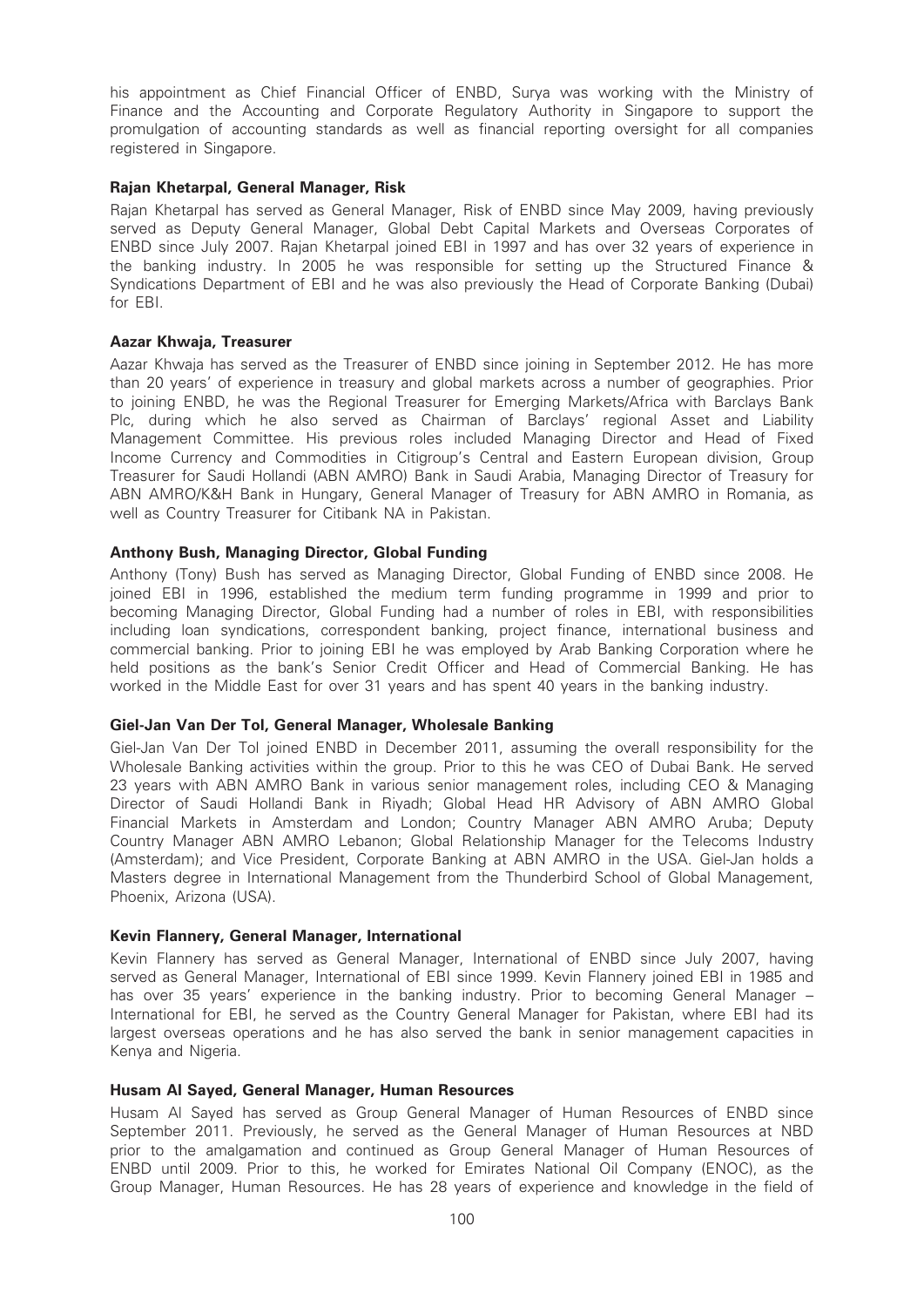people management and has a Masters in Public Administration (MPA) from the University of Toledo, USA.

The business address for each of the Senior Managers is ENBDPJSC, Baniyas Road, Deira, P.O. Box 777, Dubai, UAE.

No Senior Manager has any actual or potential conflict of interest between his duties to ENBD and his private interests or other duties.

## **Committees**

ENBD has established a number of committees, which include the following:

## Board Audit Committee

The Board Audit Committee ("**BAC**") is responsible for reviewing all the internal audit and management compliance reports that are produced by ENBD and providing direction to the management on rectifying weaknesses or shortcomings highlighted in such reports. The BAC is also responsible for receiving and evaluating management letters issued by external auditors and reports of regulatory bodies. The members of BAC comprise of the board of directors, the Chief Executive Officer, the Chief Financial Officer, Head of Internal Audit and the Company Secretary. Other members of executive and senior management may attend by invitation. The Committee meets quarterly.

## Board Credit and Investment Committee

ENBD's BCIC advises management on ENBD's strategic objectives and reviews its progress. It continually reviews the composition of ENBD's credit portfolios, reviewing investments and recommending changes to investment policies, including the establishment of limits, broad asset allocation parameters and performance benchmarks. ENBD's BCIC also reviews investment proposals, as well as asset management and business initiatives proposed by ENBD's management. The members of ENBD's BCIC comprise the Chairman of the board of directors and at least two other directors as well as the Chief Executive Officer and other members of management. The Committee meets every week.

#### Executive Committee

The EXCO is headed by the Chief Executive Officer. The main role of the EXCO is to collectively monitor the performance of ENBD and make decisions within the authority limits delegated to it by the board of directors. The EXCO makes specific recommendations to the board of directors on decisions that fall outside its delegated authority limits. The EXCO comprises the Chief Executive Officer, the Chief Financial Officer, the General Manager Risk, the Head of Wholesale Banking, the Head of Consumer Banking & Wealth Management, the Head of Information Technology and Operations, the General Manager, Global Markets and Treasury and the Chief Executive Officer of the Obligor. The Committee meets once every two weeks.

#### Assets and Liabilities Committee

ENBD's ALCO is responsible for dealing with market risk exposures such as liquidity, interest rates, investment and economic capital management. ENBD's ALCO manages the structure and composition of ENBD's investment portfolio, structural interest rates, exchange rate positions and maturity gaps, as well as its capital adequacy position. ENBD's ALCO comprises the Chief Executive Officer, the Chief Financial Officer, the General Manager, Risk, the Head of Wholesale Banking, the Head of Consumer Banking and Wealth Management, the General Manager, Global Markets and Treasury and other senior executives. The Committee meets once a month in the normal course of business and more often if needed.

#### Management Investment Committee

The Management Investment Committee is responsible for approving ENBD's investments and ensuring that an appropriate balance is achieved between risks and rewards. The Management Investment Committee manages ENBD's reputation risk by setting and enforcing investment guidelines. The Committee comprises members from Global Markets and Treasury, Risk and other senior management. The Committee meets monthly.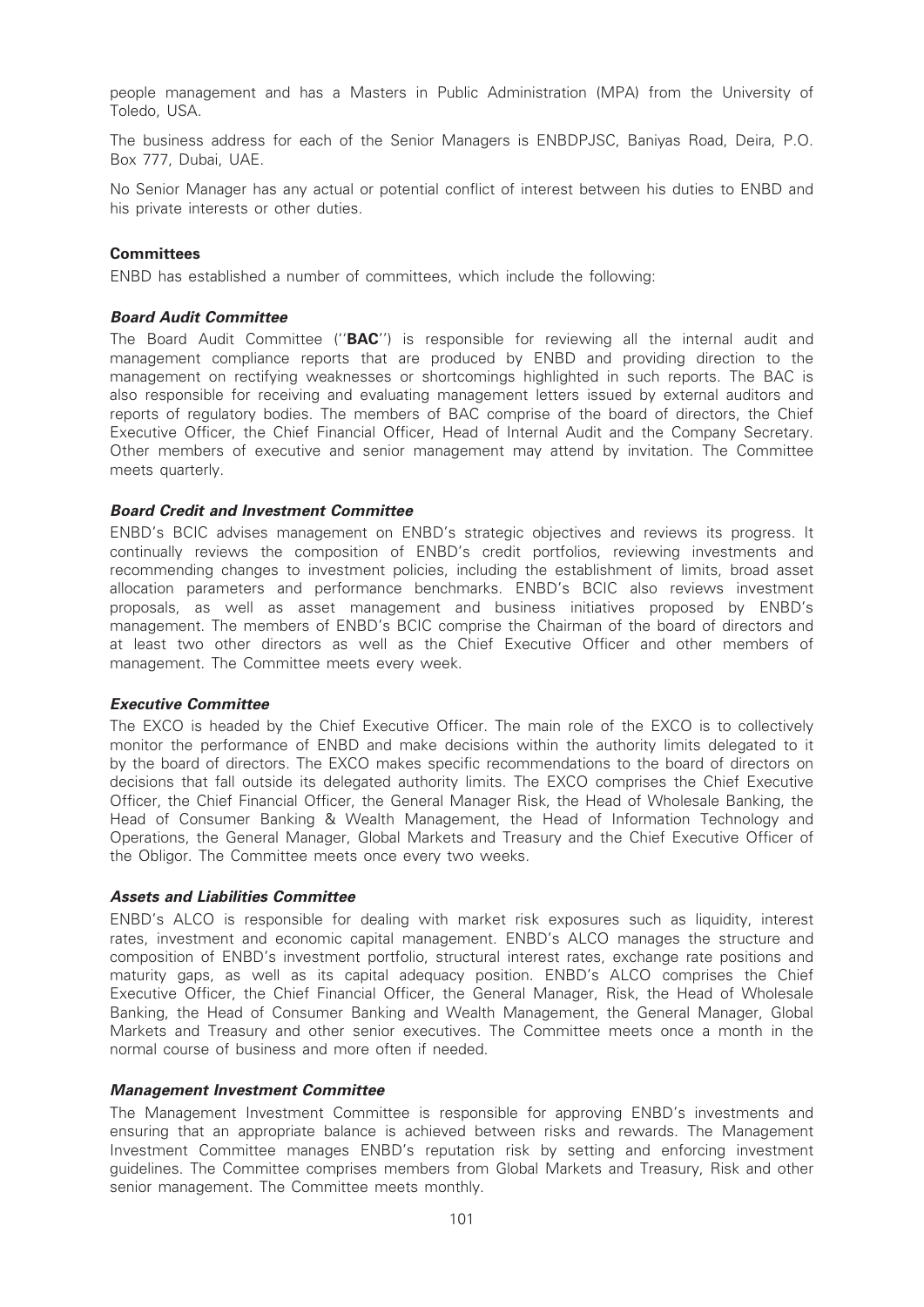## Employees

As at 31 December 2012, ENBD employed 8,072 staff, the majority of whom were full-time employees and 306 of whom were employed in ENBD's overseas operations. As at 31 December 2011, ENBD employed 8,892 staff. ENBD has no history of industrial disputes and considers its relationship with its employees to be good.

## **Training**

ENBD treats training as an integral part of staff development. The Learning and Development Centre provides training to various categories of staff within ENBD. The training covers a broad range of financial services (including *Shari'a* compliant finance). In addition various management, sales and service-based training is also provided to staff members, as required. The Learning and Development Centre also facilitates external training courses and relevant conferences, seminars and workshops which benefit the staff. The business communication unit of the Learning and Development Centre provides language training in English and Arabic. Certain courses result in certification and these are well recognised in the region.

## Remuneration Policy

The success of ENBD is dependent upon the competence of employees at all levels of its business. ENBD provides a range of reward and recognition schemes to attract, motivate and retain high calibre individuals to drive the performance of the business and drive new growth streams.

ENBD has a variable pay scheme for middle and senior management under which performance bonuses are awarded based on annual performance appraisals. The bonus awarded is dependent on individual performance, the performance of the respective business unit and the performance of ENBD.

ENBD also pays sales staff incentives for achieving sales and revenue targets to its frontline sales and operations staff in retail sales and in the branches. These sales incentives are administered by Retail Finance with oversight by HR. The incentive plan is flexible and changes in the plan are initiated based on business trends and requirements.

#### Emiratisation

As part of a policy of ''Emiratisation'', UAE banks were instructed in 1999 to increase the number of UAE nationals on their payroll by at least 4 per cent. per annum until they reached 40 per cent. of the payroll.

ENBD's UAE nationalisation committee is charged with the responsibility of developing existing UAE staff, attracting talent and working to the needs of the community.

In 1999, UAE nationals comprised 20 per cent. of the staff of EBI and as at the date of this Base Prospectus, this proportion is approximately 23.4 per cent. ENBD plans to continue to increase the percentage of employees who are UAE nationals in line with the ''Emiratisation'' policy. Training and recruitment of nationals for managerial positions is a major objective of ENBD. ENBD continues to support the training and sponsorship of students in local universities and colleges.

#### Related Parties

ENBD enters into transactions with its major shareholders, subsidiaries, directors, executive management and their related concerns in the ordinary course of its business and at commercial interest and commission rates. As at 31 December 2012, ENBD had made loans and advances to related parties totalling AED 83.0 billion and had received customer deposits from related parties totalling AED 5.5 billion.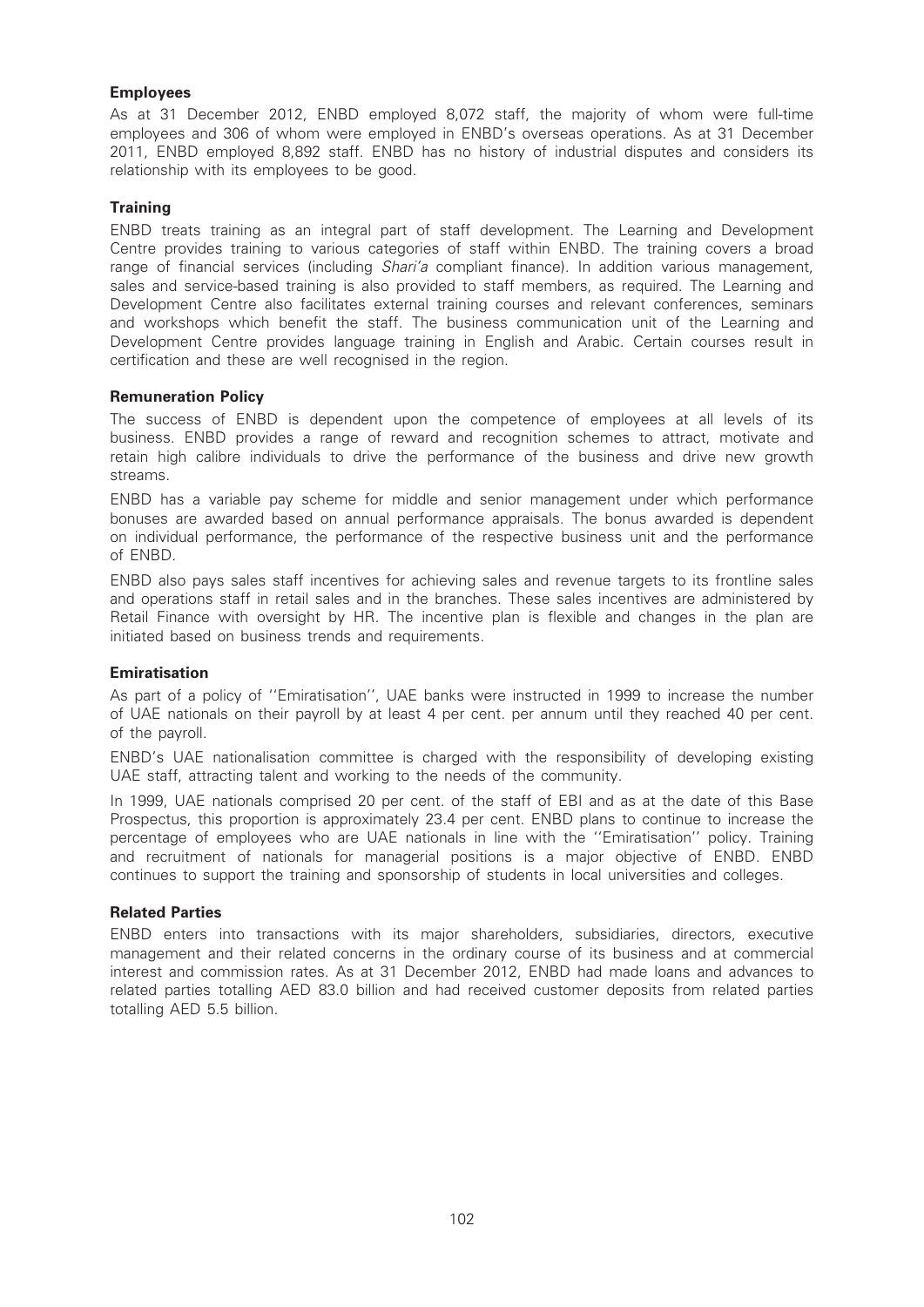# DESCRIPTION OF EMIRATES NBD GLOBAL FUNDING LIMITED

## **General**

Emirates NBD Global Funding Limited ("EGF") was incorporated in the Cayman Islands as an exempted limited liability company on 3 July 2009 under the Companies Law (as revised) of the Cayman Islands, registered in the Cayman Islands with registration number TU-227990. Its registered office is c/o Deutsche Bank (Cayman) Limited, Boundary Hall, Cricket Square, 171 Elgin Avenue, P.O. Box 1984, Grand Cayman, KY1-1104, Cayman Islands and the telephone number of the registered office is +001 345 949 8244.

The authorised share capital of EGF is U.S.\$50,000 divided into 50,000 ordinary shares with a par value of U.S.\$1.00 each. The issued share capital of the EGF is 1 share, which is fully paid and held by ENBD. EGF has no subsidiaries.

## Business of EGF

EGF has no significant prior operating history or significant prior business.

The objects of EGF, as referred to in its Memorandum of Association (as registered or adopted on 3 July 2009), are unrestricted. EGF will not engage in any business activity other than the issuance of Notes under this Programme and other borrowing programmes established from time to time by ENBD, the issuance of shares in its capital and other activities incidental or related to the foregoing. EGF has established a U.S.\$1,000,000,000 Structured Note Programme (the "Structured Note Programme") on 19 December 2011 whereby it may issue, from time to time, structured notes in different currencies and denominations. The Structured Note Programme is admitted to trading on the Luxembourg Stock Exchange's regulated market and is listed on the official list of the Luxembourg Stock Exchange. As at the date of this Base Prospectus, no notes have been issued by EGF under the Programme, the Structured Note Programme or any other borrowing programme established by ENBD.

#### Financial Statements

Since the date of its incorporation, no financial statements of EGF have been prepared.

#### Directors of EGF

The board of directors of EGF and their principal occupations are as follows:

| <b>Director</b>               | <b>Principal Occupation</b>               |
|-------------------------------|-------------------------------------------|
| Saeed Abdulla Yousef AI Jasmi | Group Company Secretary of ENBD           |
| Anthony John Bush             | Managing Director, Global Funding of ENBD |
| Aazar Ali Khwaja              | Group Treasurer of ENBD                   |
| Patrick Clerkin               | Director, Global Funding of ENBD          |

The business address of each member of the board of directors is Emirates NBD PJSC, Baniyas Road, Deira, P.O. Box 777, Dubai, United Arab Emirates.

No member of the board of directors has any actual or potential conflict of interest between his duties to EGF and his private interests and/or other duties.

EGF has no employees and is not expected to have any employees in the future.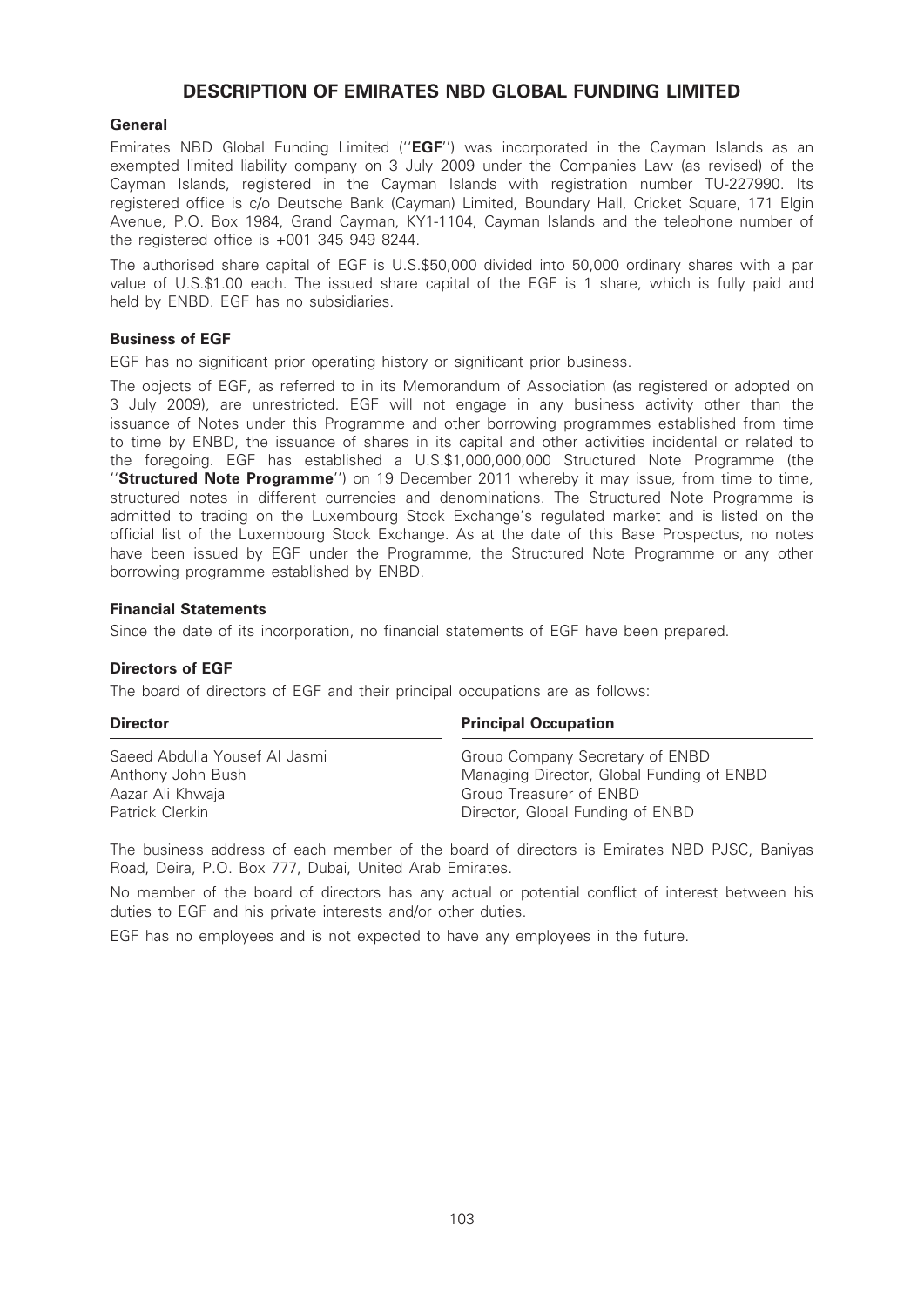# OVERVIEW OF THE UAE AND THE EMIRATE OF DUBAI

## The UAE

The UAE is a federation of seven Emirates. Formerly known as the Trucial States, they were a British protectorate until they achieved independence on 2 December 1971 and merged to form the United Arab Emirates. Each Emirate has a local government headed by the Ruler of the Emirate. There is a federal government which is headed by the President. The federal budget is principally funded by the Emirate of Abu Dhabi.

The UAE as a whole extends along the West coast of the Arabian Gulf, from the coast of the Kingdom of Saudi Arabia near the base of the State of Qatar peninsula in the West to the Emirate of Ras Al Khaimah in the North and across the Mussandum peninsula to the Gulf of Oman in the East, covering an area of approximately 83,700 square kilometres in total.

The federation is governed by the Supreme Council of the Rulers which consists of the Rulers of the seven Emirates (the "Supreme Council"). The Supreme Council elects from its own membership the President and the Vice President (for renewable five year terms). H.H. Sheikh Zayed bin Sultan Al Nahyan, the late Ruler of Abu Dhabi, held the position of President from 1971 until his death in November 2004. During his long presidency, H.H. Sheikh Zayed bin Sultan Al Nahyan oversaw massive investment in the infrastructure of the UAE, which transformed the country. Following his death, his son H.H. Sheikh Khalifa bin Zayed Al Nahyan took over as Ruler of Abu Dhabi and has been elected as President of the UAE.

According to data published by the IMF in 2011, the UAE is the third largest economy in the Gulf region after the Kingdom of Saudi Arabia and the Islamic Republic of Iran, based on nominal GDP. It has a more diversified economy than most of the other countries in the Gulf Co-operation Council (the "GCC"). According to OPEC data, at end 2011, the UAE had approximately 6.6 per cent. of the world's proven global oil reserves (giving it the sixth largest oil reserves amongst OPEC member countries), generating, according to data produced by the UAE National Bureau of Statistics, 38.6 per cent. of the UAE's GDP in 2011.

On 19 July 2011, Moody's reaffirmed the UAE's long term credit rating of Aa2 with a stable outlook. The principal reason cited for this high investment grade rating is the assumption that the obligations of the federal government will be fully supported by the Emirate of Abu Dhabi. The UAE is not rated by the other rating agencies.

## The Emirate of Dubai

The Emirate of Dubai is the second largest emirate in the UAE after the Emirate of Abu Dhabi, and is situated on the west coast of the UAE in the south-western part of the Arabian Gulf. It covers an area of 3,885 square kilometres and, except for a tiny enclave in the Hajar Mountains at Hatta, the Emirate of Dubai comprises one contiguous block of territory. The Ruler of Dubai is Sheikh Mohammed bin Rashid Al Maktoum who is also the Vice President and Prime Minister of the UAE.

The Emirate of Dubai started as a pearl diving and fishing village in the first half of the eighteenth century. The growth of the Emirate began in the early part of the nineteenth century when members of the Bani Yas tribe, led by H.H. Sheikh Maktoum Bin Butti, left the Emirate of Abu Dhabi and migrated north to found an independent sheikhdom in the area now known as Dubai.

In the nineteenth century, Dubai, split by a 14 kilometre long creek that leads into a natural harbour, established itself as a centre for the import and re-export of merchandise and this trade activity, along with the pearling industry, were the most important pillars of Dubai's economic activity during the nineteenth century.

In the early part of the twentieth century, to counter the loss of economic activity from the decline in the pearling industry following the First World War, Dubai sought to attract traders through its liberal business policies and low taxes, enabling the Emirate to establish itself as a centre for trade in gold bullion, textiles and consumer durables.

In the 1930s and 1940s, oil was discovered in Kuwait, Qatar and Saudi Arabia, adding to that already found in Iran, Iraq and Bahrain. In 1958, oil was found off the shore of Abu Dhabi and, in 1966, oil was first discovered by the Dubai Petroleum Company at Fateh, which lies 92 km off the coast of Dubai. Over the years, oil revenues have been used to create and develop the economic and social infrastructure of the Emirate. In addition, as a regional trading hub, Dubai was wellplaced to capitalise on the increase in Middle East business activity that came with oil exports.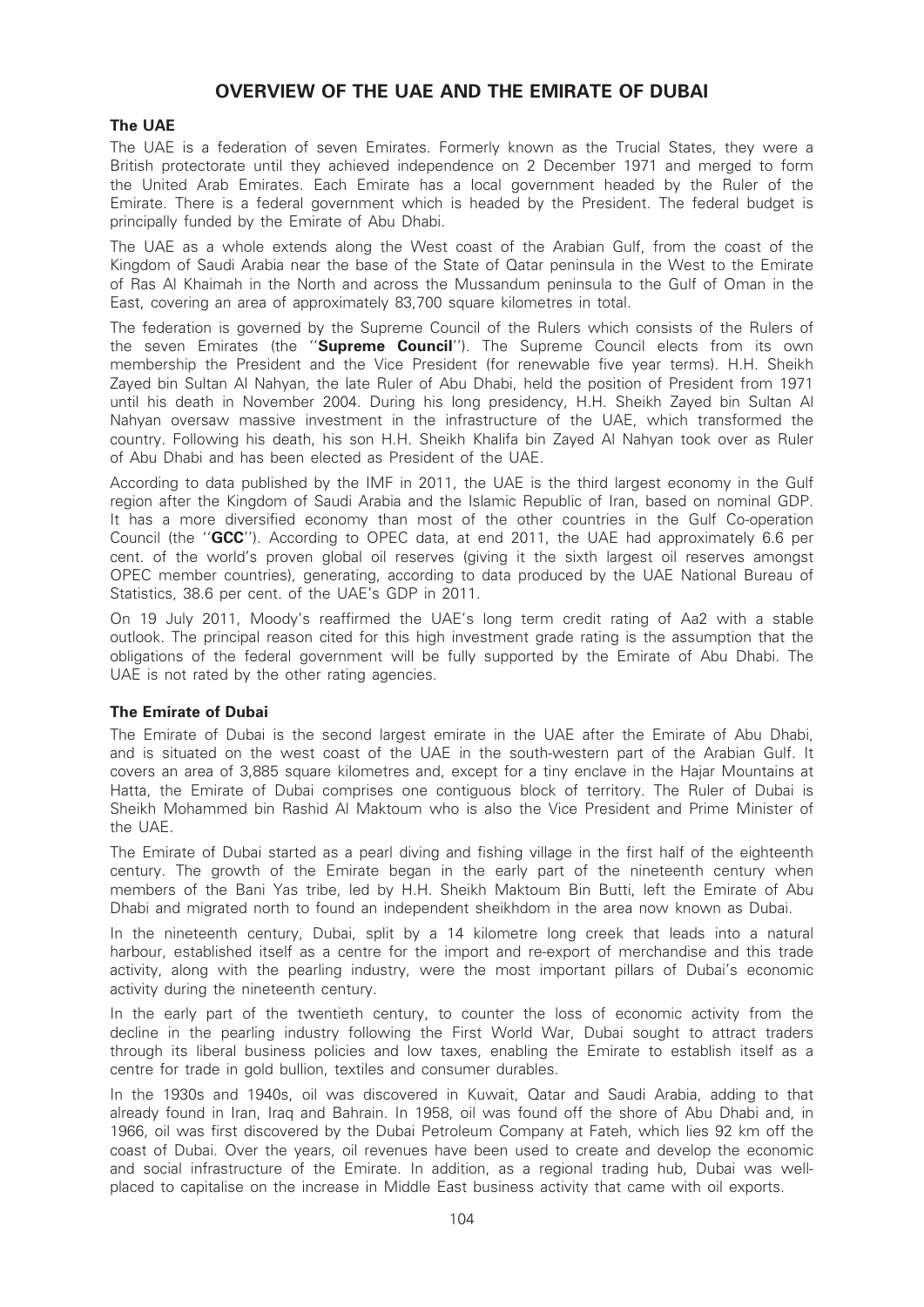Since the establishment of the UAE in 1971, the Emirate of Dubai has developed its status as a major city, enhancing the well-being of its people and creating an environment that attracts businesses and individuals. To support, maintain and develop this status, the Government of Dubai intends to focus on: (i) achieving comprehensive development and building human resources; (ii) promoting economic development and government modernisation; (iii) sustaining growth and prosperity; (iv) protecting UAE nationals' interests, the public interest and well-being; and (v) providing an environment conducive for growth and prosperity in all sectors.

## Population

The population of the UAE, based on a census carried out in 2005 and according to the UAE National Bureau of Statistics (the "NBS") was approximately 4.1 million, of whom approximately 1.3 million resided in Dubai. The NBS has re-estimated the population of the UAE to be ca. 8.3 million mid-2010. The Dubai Statistics Centre has estimated the population of Dubai to be 2.00 million at the end of 2011.

The populations of both the UAE and Dubai have grown significantly since 1975, reflecting an influx of foreign labour, principally from Asia, as the emirates have developed. The table below illustrates this growth using official census data since 1975 for the UAE:

## Population of UAE:

| 1985    | 1995 | 2005                          | 2010 |
|---------|------|-------------------------------|------|
| 370.788 |      | 689.420  1.321.453  1.905.476 |      |

Sources: Official UAE Census Data Notes:

(1) NBS estimate.

## Estimated Population of Dubai:

The table below sets out the estimated population of Dubai at the end of each of the periods indicated:

| 2008 | 2009 | 2010 | 2011 |
|------|------|------|------|
|      |      |      |      |

Source: Dubai Statistics Centre

The majority of the population of Dubai is estimated to be non-UAE nationals, mainly drawn from the Indian subcontinent, Europe and other Arab countries. Approximately 77 per cent. of the population is estimated to be male and 23 per cent. female, reflecting the large male expatriate workforce unaccompanied by family members.

The number of 'active individuals' present during the day in Dubai are estimated at considerably more (approximately 3 million at year-end 2011), many of whom work within Dubai yet reside outside of it.

As at 31 December 2011, it was estimated that approximately 15.0 per cent. of the population of Dubai was 19 years of age or under, 29.7 per cent. of the population was between 20 and 29 years of age, 34.6 per cent. of the population was between 30 and 39 years of age, 14.9 per cent. of the population was between 40 and 49 years of age, and 5.8 per cent. of the population was 50 years of age or older. Education and training are an important strategic focus for Dubai. The literacy rate in Dubai for persons at or above the age of 15 was estimated at 96.9 per cent. in 2009 (source: Dubai Statistics Centre).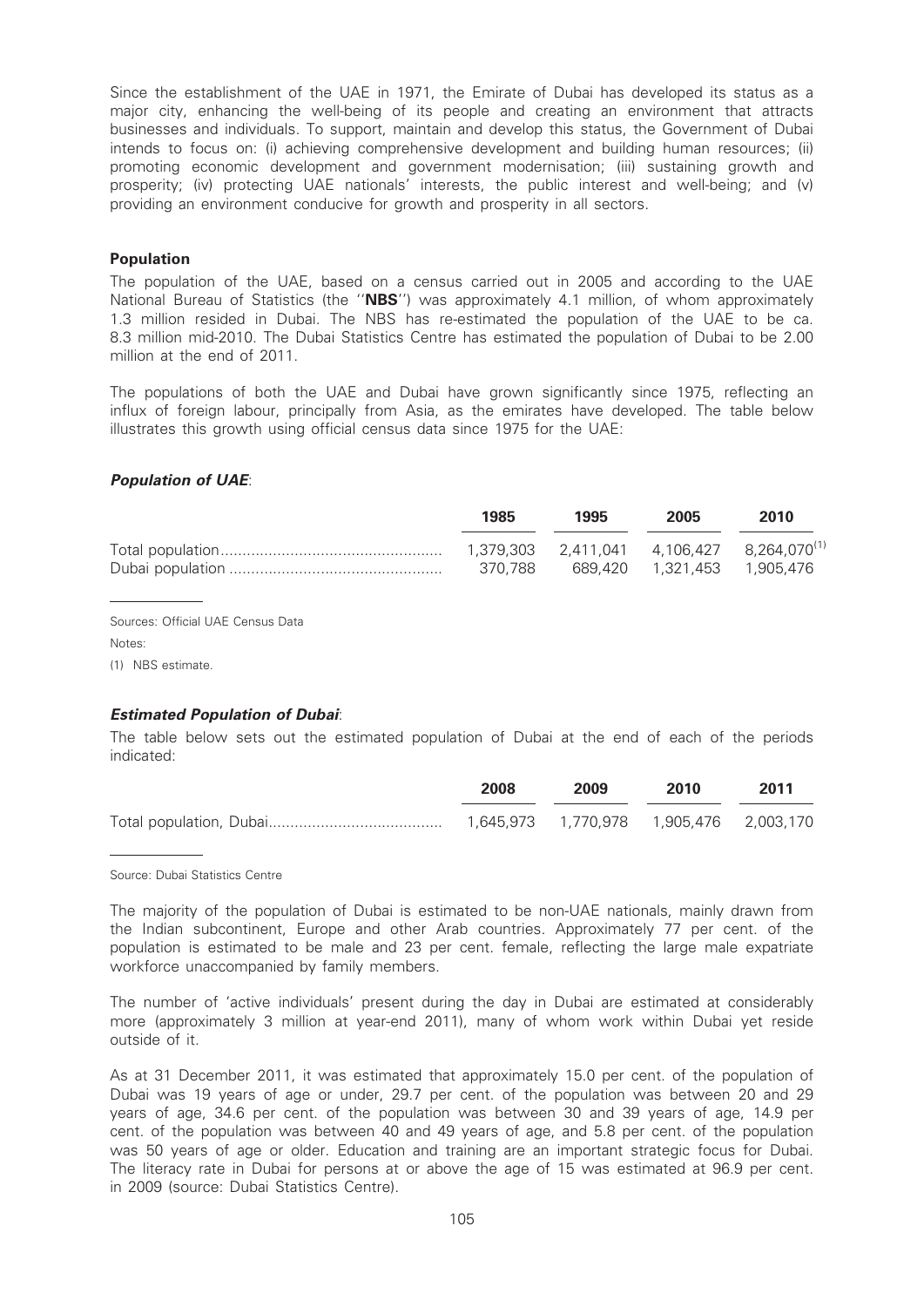## Governance, Legislation and Judiciary

## The UAE

## UAE Constitution

The original constitution of the UAE (the "Constitution") was initially provisional and provided the legal framework for the federation. The Constitution was made permanent pursuant to a constitutional amendment in May 1996.

The major principle adopted by the Constitution was that jurisdiction for enacting substantive legislation was confined to the federal government, but the local governments of the seven Emirates were authorised to regulate those matters that were not the subject of legislation by the federal government.

Pursuant to Articles 120 and 121 of the Constitution, the federal government is responsible for foreign affairs; security and defence; nationality and immigration; education; public health; the currency; postal, telephone and other communications services; air traffic control and the licensing of aircraft and a number of other matters including labour relations; banking; the delimitation of territorial waters; and the extradition of criminals. Federal matters are regulated through a number of specially created federal ministries which include the Ministries of Defence, Economy, Finance, Foreign Affairs and Justice. Although most of the federal government ministries are based in the Emirate of Abu Dhabi, many also maintain offices in the Emirate of Dubai. The UAE's monetary and exchange rate policy is managed on a federal basis by the UAE Central Bank. Article 122 of the Constitution states that the Emirates shall have jurisdiction in all matters not assigned to the exclusive jurisdiction of the federation, in accordance with the provision of the preceding two Articles.

The individual Emirates are given flexibility in the governance and management of their own Emirates. The Constitution permits individual Emirates to elect to maintain their own competencies in certain sectors. Based on this flexibility, the Emirate of Dubai has elected to assume responsibility for its own education, judicial and public health systems. The natural resources and wealth in each Emirate are considered to be the public property of that Emirate.

Each Emirate manages its own budget on an independent basis and no Emirate has any obligation to contribute to the budget of any other Emirate. Each Emirate makes contributions to the federal budget in agreed amounts.

## Federal Supreme Council

The UAE is governed by the Supreme Council of the Rulers of all the Emirates. This is the highest federal governing body and consists of the Rulers of the seven Emirates. The Supreme Council elects from its own membership the President and the Vice President of the UAE (for renewable five-year terms). Decisions relating to substantive matters are decided by a majority vote of five Emirates, provided that the votes of both the Emirate of Abu Dhabi and the Emirate of Dubai are included in that majority, but matters that are purely procedural are decided by a simple majority vote.

The Supreme Council is vested with legislative as well as executive powers. It ratifies federal laws and decrees, plans general policy and approves the nomination of the Prime Minister and accepts his resignation. It also relieves him from his post upon the recommendation of the President.

The then Ruler of the Emirate of Abu Dhabi, H.H. Sheikh Zayed bin Sultan Al Nahyan, was elected in 1971 as the first President of the UAE and was re-elected as President for successive five-year terms until his death in November 2004. The then Ruler of the Emirate of Dubai, H.H. Sheikh Rashid bin Saeed Al Maktoum, was elected in 1971 as the first Vice-President of the UAE and continued as Vice-President until his death in 1990. H.H. Sheikh Zayed bin Sultan Al Nahyan was succeeded by his son H.H. Sheikh Khalifa bin Zayed Al Nahyan as Ruler of Abu Dhabi who was elected as President of the UAE in November 2004 by the members of the Supreme Council. H.H. Sheikh Mohammed bin Rashid Al Maktoum became the Ruler of Dubai in January 2006 upon the death of his elder brother H.H. Sheikh Maktoum bin Rashid Al Maktoum who had ruled Dubai since 1990. He was also nominated by the President of the UAE, H.H. Sheikh Khalifa bin Zayed Al Nahayan, to be the next Prime Minister and Vice-President of the UAE in January 2006. The members of the Supreme Council accepted the President's nomination shortly thereafter.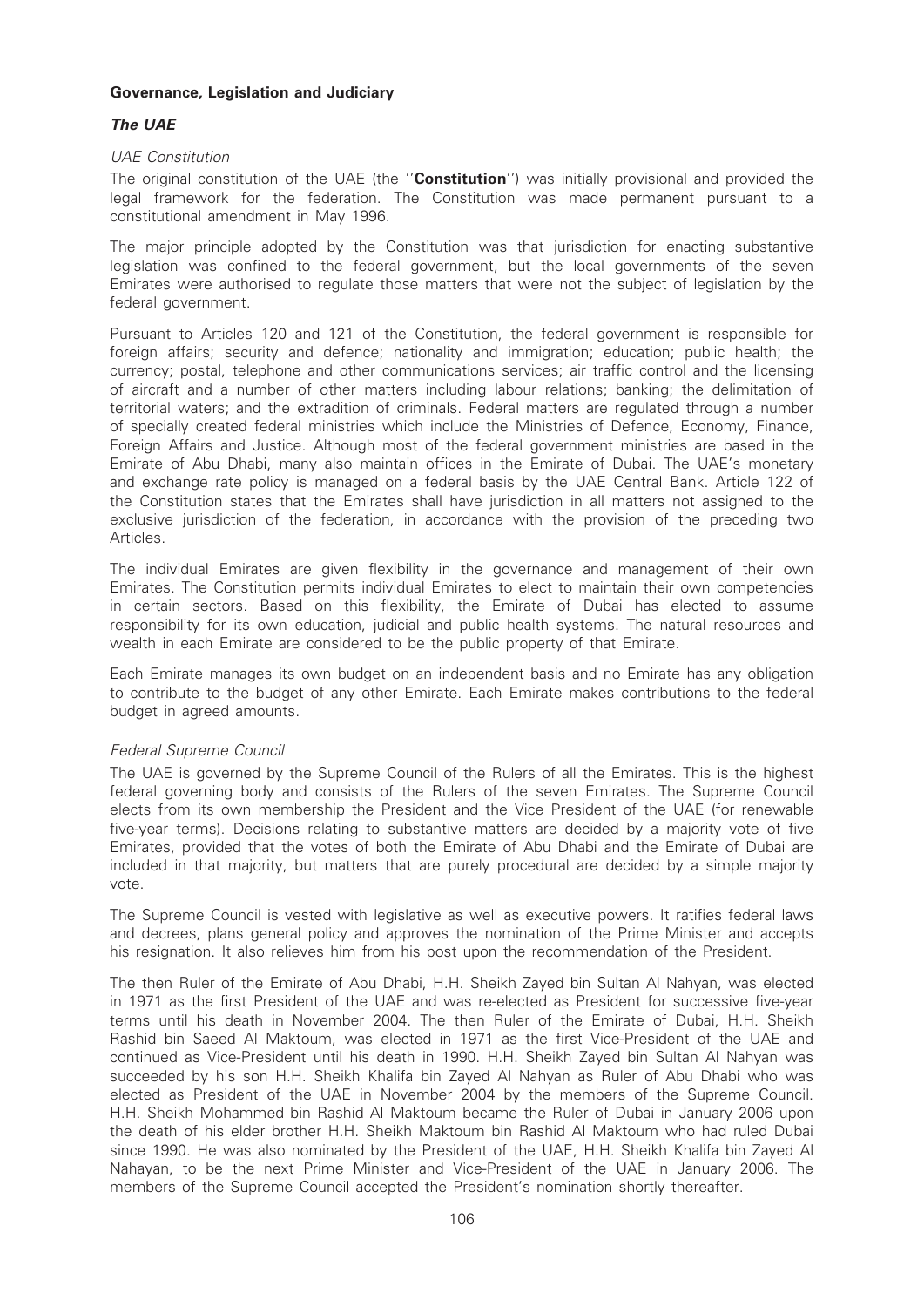## Federal Council of Ministers

The Federal Council of Ministers (the "Cabinet") is described in the Constitution as the executive authority for the federation and is responsible for implementing policy decisions of the Supreme Council. The Cabinet is the principal executive body of the federation. The Constitution defines the responsibilities of the Cabinet, which include the issuing of regulations, the preparation of draft laws and the drawing up of the annual federal budget.

Based in the Emirate of Abu Dhabi, the Cabinet is headed by the Prime Minister and consists of the Deputy Prime Minister and a number of other Ministers. These Ministers are normally selected (for no fixed term) by the approval of the Supreme Council on the recommendation of the Prime Minister.

## Federal National Council

The Federal National Council is a parliamentary body which comprises 40 members who are UAE nationals. Half of the members are appointed by their respective rulers and the other half is elected under an electoral process. Each Emirate appoints members for a particular number of seats based on such Emirate's population and size. The Emirates of Abu Dhabi and Dubai have eight members each, the Emirates of Ras Al Khaimah and Sharjah have six members each and the other Emirates have four members each. The nomination of representative members is left to the discretion of each Emirate, and the members' legislative term is four calendar years. The members represent the UAE as a whole rather than their individual Emirates.

Presided over by a speaker, or either of two deputy speakers elected from amongst its members, the Federal National Council has both a legislative and supervisory role under the Constitution. This means that it is responsible for examining and, if required, amending, all proposed federal legislation, and is empowered to summon and to question any federal minister regarding ministry performance. One of the main duties of the Federal National Council is to discuss the annual budget of the UAE. Although the Federal National Council can monitor and debate government policy, it has no veto or amendment power and cannot initiate any legislation by itself.

The inaugural Federal National Council elections were held in December 2006, following reforms to enhance public participation in the electoral process. Under these reforms, the Ruler of each emirate selected an electoral college numbering approximately 100 times the number of Federal National Council members for the relevant emirate. The members of each electoral college elected half of the Federal National Council members for their emirate, with the remainder being appointed by the Ruler.

The most recent Federal National Council elections were held in September 2011, following the issuance of new electoral guidelines by the National Election Commission in May 2011, addressing the methods of selection of representatives to the Federal National Council, the role of the National Election Commission and its sub-committees and general rules on the elections, nominations, campaign, filing of appeals and timeline for the electoral process. On 24 September 2011, 468 candidates stood for election to the 20 elected positions on the Federal National Council, with a voter turnout across the UAE of 35,877, or 27.8 per cent. of an expanded electoral college of 129,274.

#### Legal and Court System

There are three primary sources of law in the UAE, namely: (i) federal laws and decrees (applicable in all seven Emirates); (ii) local laws and decrees (i.e. laws and regulations enacted by an individual Emirate); and (iii) the *Shari'a* (Islamic law). The secondary form of law is trade custom or practice. In the absence of federal legislation on areas specifically reserved to federal authority, the Ruler or local government of each Emirate can apply his or its own rules, regulations and practices.

The federal judiciary, whose independence is guaranteed under the Constitution, includes the Federal Supreme Court and Courts of First Instance. The Federal Supreme Court consists of five judges appointed by the Supreme Council. The judges decide on the constitutionality of federal laws and arbitrate on inter-Emirate disputes and disputes between the federal government and the Emirates.

In accordance with the Constitution, three of the seven Emirates (the Emirates of Abu Dhabi, Dubai and Ras Al Khaimah) have elected to maintain their own court system, separate from that of the UAE, and these courts have sole jurisdiction to hear cases brought in the respective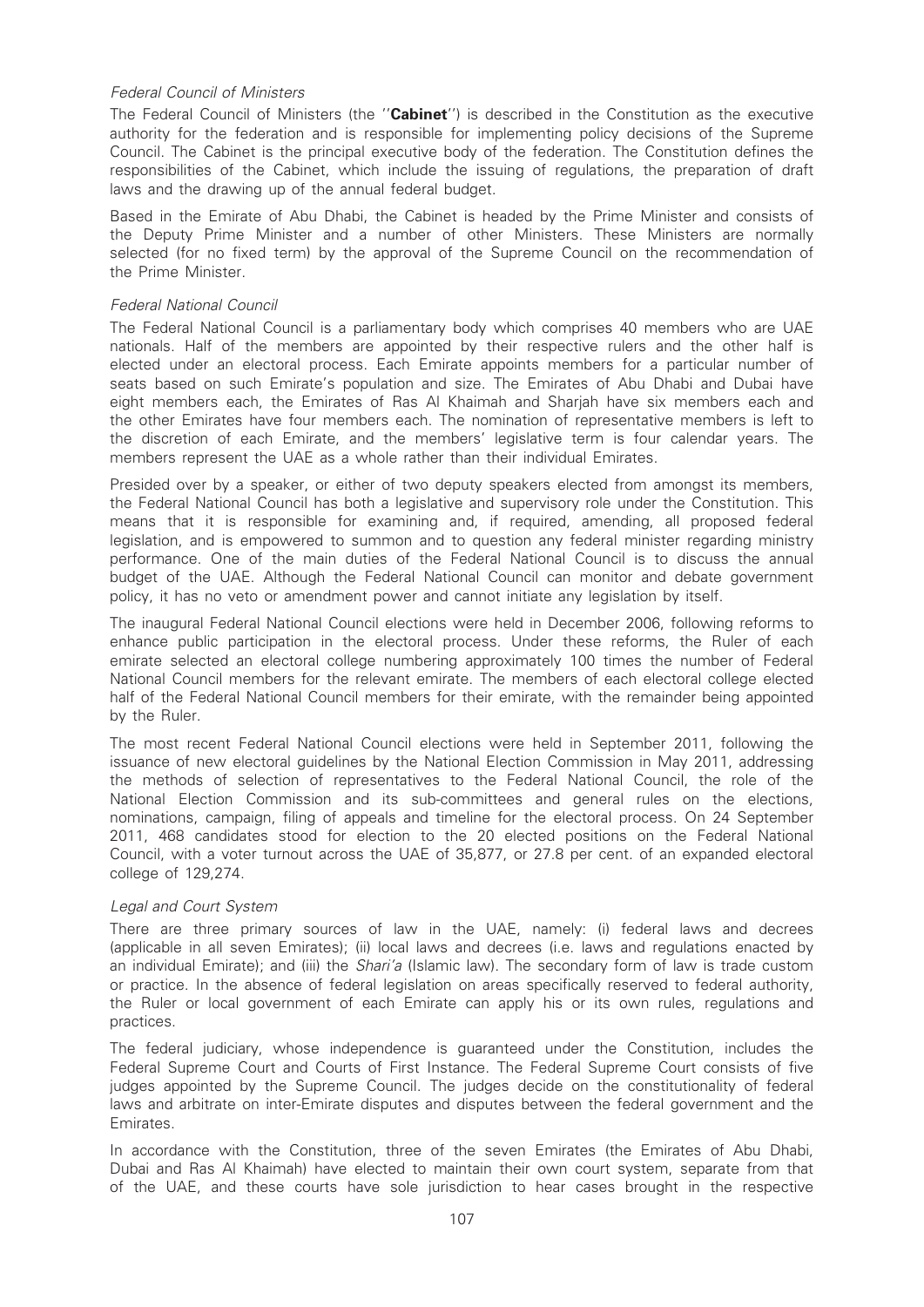Emirates. The judicial system in Dubai is comprised of: (i) a Court of First Instance; (ii) a Court of Appeal; and (iii) a Court of Cassation.

## Emirate of Dubai

The laws of Dubai are passed by Decree of the Ruler, Sheikh Mohammed bin Rashid Al Maktoum, who is also the Vice-President and Prime Minster of UAE. The Crown Prince of Dubai is Sheikh Hamdan bin Mohammed Al Maktoum. The Deputy Rulers are Sheikh Hamdan bin Rashid Al Maktoum and Sheikh Maktoum bin Mohammed Al Maktoum.

The key entities in the structure of the Government of Dubai are: (i) the Ruler's Court; (ii) the Supreme Fiscal Committee (the "SFC"); and (iii) the Executive Council (the "Executive Council"). The Dubai Department of Economic Development (the "DED") and the Dubai Department of Finance (the "DOF") are administrative bodies. All five of these entities have distinct roles:

The Ruler's Court: Except in relation to applicable federal laws, His Highness the Ruler of Dubai is the sole legislator for the Emirate and all Dubai laws are passed by His Highness after drafts of the laws have been approved by the Ruler's Court in consultation with the Executive Council. All other matters that require the involvement of His Highness the Ruler of Dubai are channelled through the Ruler's Court.

Supreme Fiscal Committee: The SFC was established in November 2007 to formulate the fiscal policies of the Government of Dubai and to regulate Government of Dubai borrowings. The SFC is authorised to approve borrowings by the Government of Dubai and Government of Dubai-owned entities on behalf of the Government of Dubai. The SFC also aims to improve coordination between various Government of Dubai entities, and to enable government entities to meet their respective development targets in a cost efficient manner.

Executive Council: The Executive Council seeks to ensure coordination amongst Government of Dubai departments such as the courts, the police, the Health Authority, the Land Department, the Department of Civil Aviation, the DED and the Department of Tourism and Commerce Marketing. The Executive Council works with these departments to implement an overall strategy for the Government of Dubai, while considering the requirements and strategies of each particular department. In addition, the Executive Council works with the DOF to prepare an overall budget to fund the requirements of the various government departments. In addition to this broad coordination role, the Executive Council also recommends new laws and regulations, and is involved in the implementation of laws promulgated at both the Emirate and federal levels.

Department of Economic Development: The DED is a regulatory and administrative body responsible for licensing and regulation of the business sector. All businesses operating in Dubai are required to be registered with and licensed by the DED. The DED also helps formulate Government of Dubai policy in relation to economic planning and the promotion of Dubai as a business centre. The DED works closely with relevant government bodies such as the Ministry of Labour and the Real Estate Regulatory Authority.

Department of Finance: The DOF is the local ministry of finance and treasury for the Government of Dubai. All revenues of the Government of Dubai are collected within the DOF and all Government of Dubai authorities are funded through the DOF. In addition, the DOF also functions as an administrative office of the SFC for executing and monitoring compliance with the SFC's decisions.

#### Strategy of Dubai

Since the establishment of the UAE in 1971, Dubai has developed its status as a major city, enhancing the well-being of its people and creating an environment that attracts businesses and individuals. To support, maintain and develop this status, the Government intends to focus on (i) achieving comprehensive development and building human resources, (ii) promoting economic development and government modernization, (iii) sustaining growth and prosperity, (iv) protecting UAE nationals' interests, the public interest and well-being, and (v) providing an environment conducive for growth and prosperity in all sectors.

#### Dubai Strategic Plan 2015

In 2007, the Government adopted a set of guiding principles for the various sectors that comprise the Dubai Strategic Plan 2015 (the "DSP 2015"). The aim of the DSP 2015 is to ensure an understanding of the Government's vision among all government entities and a common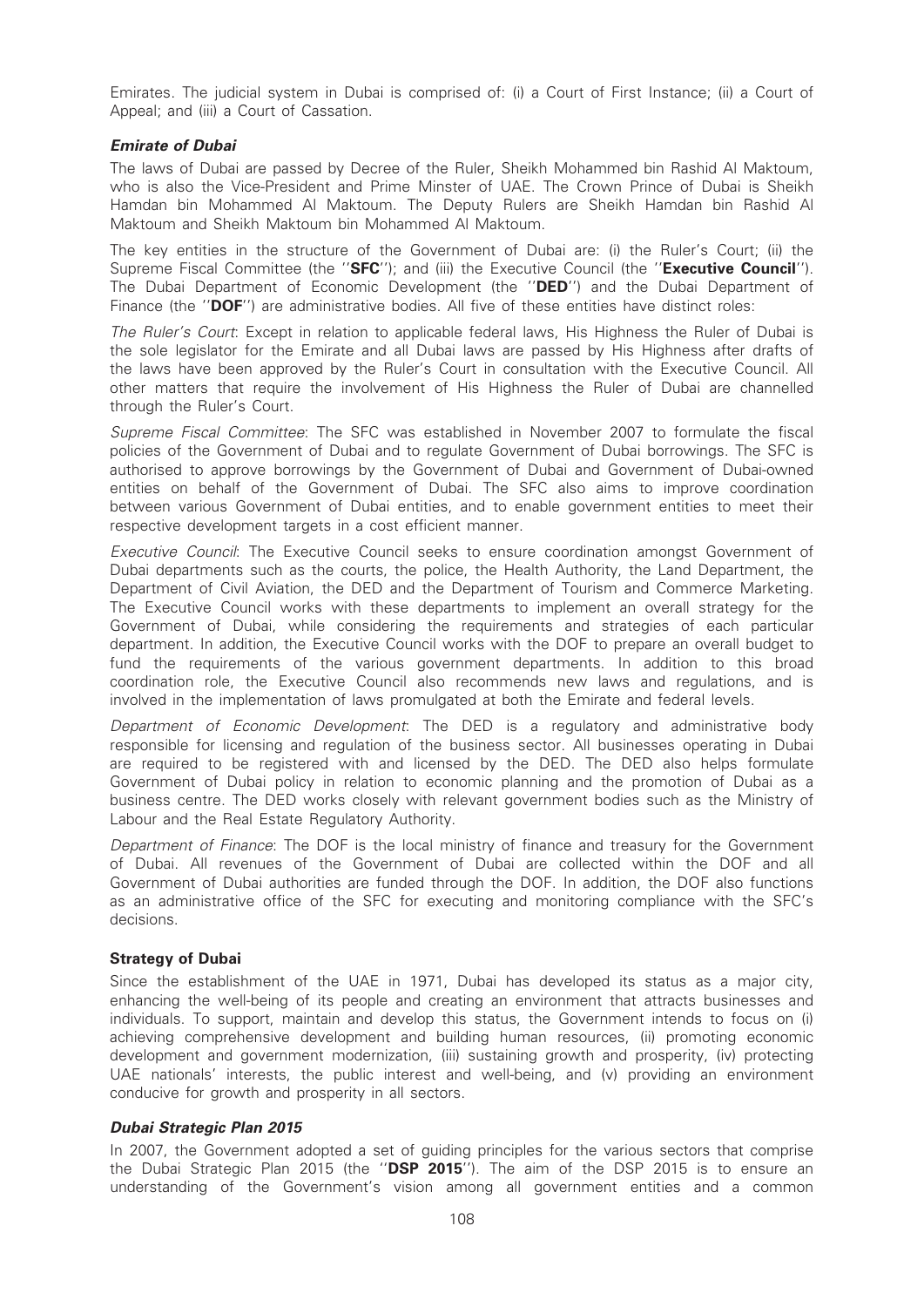framework for the operations of these entities. The DSP 2015 focuses on the core areas of economic development; social development; security, justice and safety; infrastructure, land and development; and government excellence.

The global economic crisis significantly impacted the Government's economic development plans and, as a result, the government is currently reassessing the stated aims of the DSP 2015 in the area of economic development. The DED has been given responsibility for revision of these aims. The stated aims of the DSP 2015 in all other areas remain unchanged.

## Economic Development

The DSP 2015 envisages that future economic growth will be focused on the following six sectors: travel and tourism; financial services; professional services; transport and logistics; trade and storage; and construction. These sectors were identified based on their then current status, international competitiveness, Dubai's capacity to develop them and the availability of necessary enabling factors. The DSP 2015 identifies seven enabling factors that need to be developed in parallel, namely human capital; productivity; science, technology and innovation; the cost of living and doing business; quality of life; economic policy and institutional framework; and laws and regulations.

The specific strategic approaches designed to achieve the DSP 2015's economic development goals are briefly described below:

- Sector focus and development: moving Dubai to a new growth path, coupled with future diversification, while maintaining the focus on high value-added sectors that can boost overall economic growth;
- Productivity growth: transforming Dubai into a hub of business excellence by raising the productivity of economic sectors and maintaining high production quality standards;
- Human capital excellence: preparing Dubai's workforce for the high-value, knowledge-driven economy, which requires attracting and retaining skilled employees, improving UAE nationals' qualifications and increasing their motivation;
- Science, technology and innovation: turning Dubai into a science and technology hub in targeted sectors, by supporting the development of existing sectors, and establishing the right environment for nurturing the post-2015 economy;
- Cost of living and doing business: ensuring and maintaining Dubai's competitiveness by managing the cost of living in the emirate;
- Quality of life improvement: establishing Dubai as a preferred home for current and future residents by improving the well-being of citizens and residents and helping them live healthier lives enriched with opportunity and choice; and
- Economic policy and institutional framework: striving for excellence in economic policy-making and deployment through coordination with the federal government, the provision of adequate data, and strengthening the institutional framework and capabilities.

Following the global economic crisis, the Government chose to reassess the economic growth and productivity goals set out in the DSP 2015. As part of this reassessment, which is still ongoing, the Government is in the process of preparing a Medium Term Economic Plan to be implemented through to 2015 (the "Medium Term Economic Plan"). The specific proposals and goals that will ultimately be included in the Medium Term Economic Plan will be based on an evaluation which was performed on the growth and performance of Dubai's economy during the period from 2000 to 2010. This review includes a macroeconomic and microeconomic analysis, including an analysis of the various sectors of Dubai's economy during this time, as well as the identification of broad economic development trends such as the importance of increased trade relations with emerging Asian economies such as India and China, the rapid growth in Dubai's labour force since 2000, with total domestic employment growing by 251 per cent. between 2001 and 2009, and the increased importance of Dubai's free trade zones.

The Medium Term Economic Plan is broadly envisioned to emphasise three goals. First, it will focus on reinforcing and growing Dubai's already established position as a regional and global hub for travel, tourism, trade, transportation and logistics services. Second, it will promote the expansion of Dubai's knowledge based economy by creating a regulatory and economic environment conducive for growing the financial and professional services industries, by attracting international companies to establish their headquarters in Dubai and by further establishing Dubai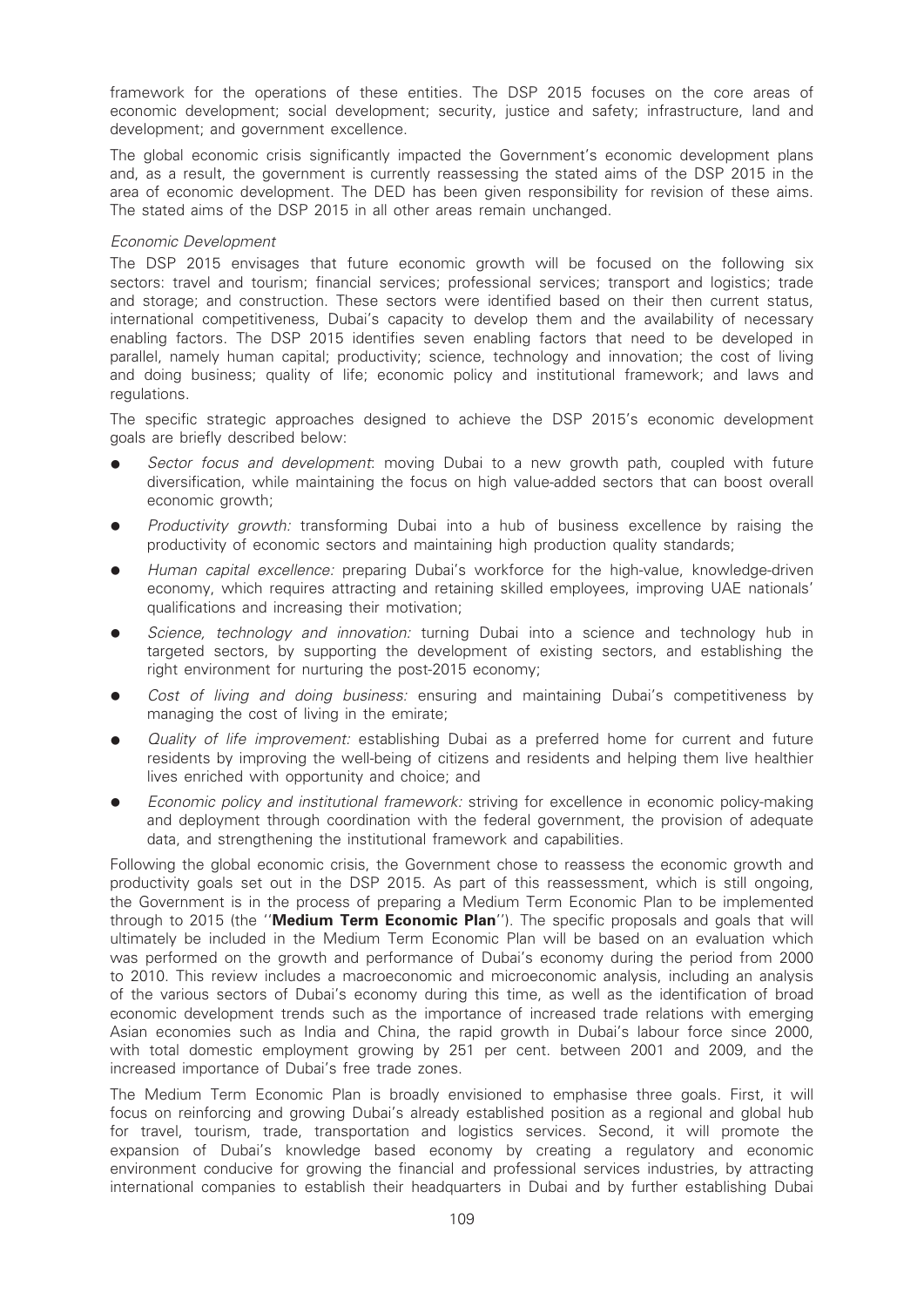as a regional centre for the construction services industry. Third, it will continue to encourage major Dubai-based companies to expand globally, thereby deepening Dubai's interconnectedness with the global economy. Economic sectors such as retail and trade, transportation and logistics, tourism and financial services are therefore expected to remain important drivers of Dubai's economic growth in the future.

## Social Development

The DSP 2015 acknowledges that, for economic success to be sustainable, it is important that social development sector infrastructure be developed. To ensure that the social development sector is properly equipped to deliver the services required, the DSP 2015 set a number of development aims and strategies for achieving those aims. In particular, the aims and strategies focus on:

- preserving national identity and improving community cohesion through, among other measures, amending immigration rules to ensure and maintain a demographic balance and raising levels of cultural awareness and Arabic language proficiency;
- increasing UAE nationals' participation in the workforce and society by equipping them with the necessary life skills for living in a rapidly changing environment and supporting them to become preferred employees in strategic sectors;
- improving the achievement of students and ensuring that all UAE nationals have access to quality education through a range of measures targeted at improving educational facilities, governance, the quality of teaching staff, the curriculum and access to education;
- improving the quality of healthcare services and the health of the population through a range of measures targeted at, among other things, improving the quality and availability of healthcare facilities, governance and the introduction of health insurance;
- ensuring that quality social services are provided to meet the needs of the population by, among other measures, improving the availability of and access to appropriate services and mobilizing voluntary social work and civil organizations;
- ensuring equality and acceptable working conditions for the workforce through coordination with the federal authorities to improve and update labour regulations, increasing the awareness of both employers and employees in relation to their respective rights and providing an environment which attracts and retains the necessary expertise; and
- enriching the cultural environment through the development of infrastructure, the identification of talent and the promotion of cultural events.

## Infrastructure, Land and Environment

The strategic vision for this sector is to integrate infrastructure development and environmental focus in order to achieve sustainable development. Within this context, the Government aims to provide a sustainable, effective and balanced infrastructure including all elements such as energy, electricity, water, roads, transportation and waste management while protecting the environment. In particular:

- urban planning will focus on optimizing land use and distribution to balance economic. infrastructure and social development needs while preserving natural resources;
- the provision of efficient energy, electricity and water supplies to meet the emirate's growing needs;
- the provision of an integrated roads and transportation system to facilitate mobility and improve safety; and
- maintaining the emirate as a clean, attractive and sustainable environment.

## Security, Justice and Safety

The aims in this sector are to provide the infrastructure necessary to ensure human rights and public safety in light of the socio-economic environment and the global challenges faced by Dubai. In particular, there will be a focus on preserving security and order through improvements in the police force and border controls whilst ensuring the integrity and transparency of the security services and the protection of human rights. Crisis management and disaster contingency plans are to be developed to ensure the provision of necessary equipment and infrastructure in the event of a crisis.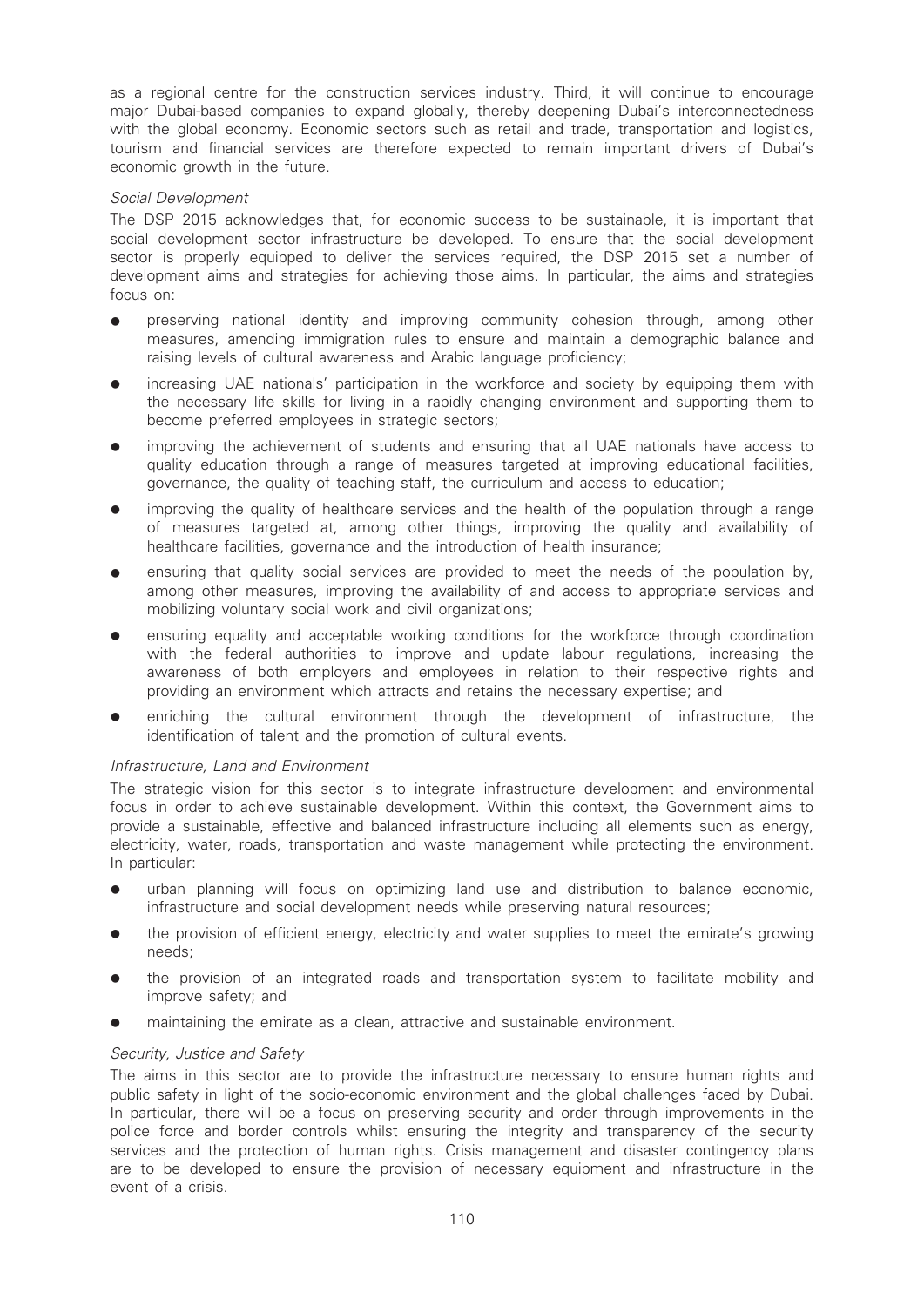In the justice area, access to, and the administration of, justice is to be improved through a range of measures aimed at improving case management, the quality of the judiciary and the elimination of existing economic, geographic, legal and protective barriers that impede access to justice.

In terms of safety, relevant safety regulations are to be improved and safety awareness raised and legislation relating to public health is to be updated and developed.

## Government Excellence

Although the Government has made progress in enhancing public sector performance in recent years, including through modernizing operations, introducing e-government initiatives and promoting the use of advanced technologies, the emirate's leadership remains committed to further enhancing the Government's ability to continuously provide world-class services. The DSP 2015 envisages that the Government will focus on five long-term strategic aims:

- strengthening its strategic and forward-looking focus through implementing an integrated strategy across all government entities, developing mechanisms for risk identification and management and for the evaluation of policies after they have been implemented;
- enhancing the Government's organizational structures and accountability including through the introduction of key performance indicators;
- increasing efficiency through improved financial management techniques such as resultsbased budgeting, linking budgets to government priorities, ensuring that all departments move from cash based to accruals-based financial systems and updating accounting policies and the consolidation of accounts as well as outsourcing to the private sector where appropriate;
- enhancing responsiveness and customer service through technology improvements and the introduction of complaints and customer care programmes; and
- empowering and motivating public service employees through training, performance management and other tools.

In line with its strategic development plans, the Government implemented a number of reforms in 2007, including a public sector reorganization to establish a more systematic form of government; to standardize legislation and governance across government institutions and agencies; and to clearly define the role of the various government entities. These changes, made as part of the Institutional Restructuring programme, were designed to bring about more transparent, efficient and accountable institutions. The Government also enacted a number of structural reforms to enhance public sector efficiency and the institutional framework in relation to the budget and debt management process, including the establishment of a new budget framework for performance management and enhanced budgeting and cash management capabilities.

### International Relations

Pursuant to Articles 120 and 121 of the UAE Constitution, foreign policy and international relations are a federal matter and, accordingly, Dubai does not enter into bilateral agreements with foreign governments.

The foreign policy of the UAE is based upon a set of guiding principles, laid down by the country's first President, Sheikh Zayed bin Sultan Al Nahyan. He derived these principles from his belief in the need for justice in international dealings between states, including the necessity of adhering to the principle of non interference in the internal affairs of others and the pursuit, wherever possible, of peaceful resolution of disputes, together with support for international institutions, such as the United Nations (the UN).

Within the Arabian Gulf region, and in the broader Arab world, the UAE has sought to enhance cooperation and to resolve disagreement through the pursuit of dialogue. Thus, one of the central features of the UAE's foreign policy has been the development of closer ties with its neighbors in the Arabian Gulf region. The Gulf Cooperation Council (GCC), which comprises the UAE, Kuwait, Saudi Arabia, Bahrain, Qatar and Oman, was founded at a summit conference held in Abu Dhabi in May 1981.

At the broader level of the Arab world as a whole, the UAE is committed to rebuilding a sense of common purpose among both its people and its governments and, to this end, has supported the strengthening of common institutions, such as the League of Arab States. Beyond the Arab world, the UAE has pursued a policy of seeking, wherever possible, to build friendly relations with other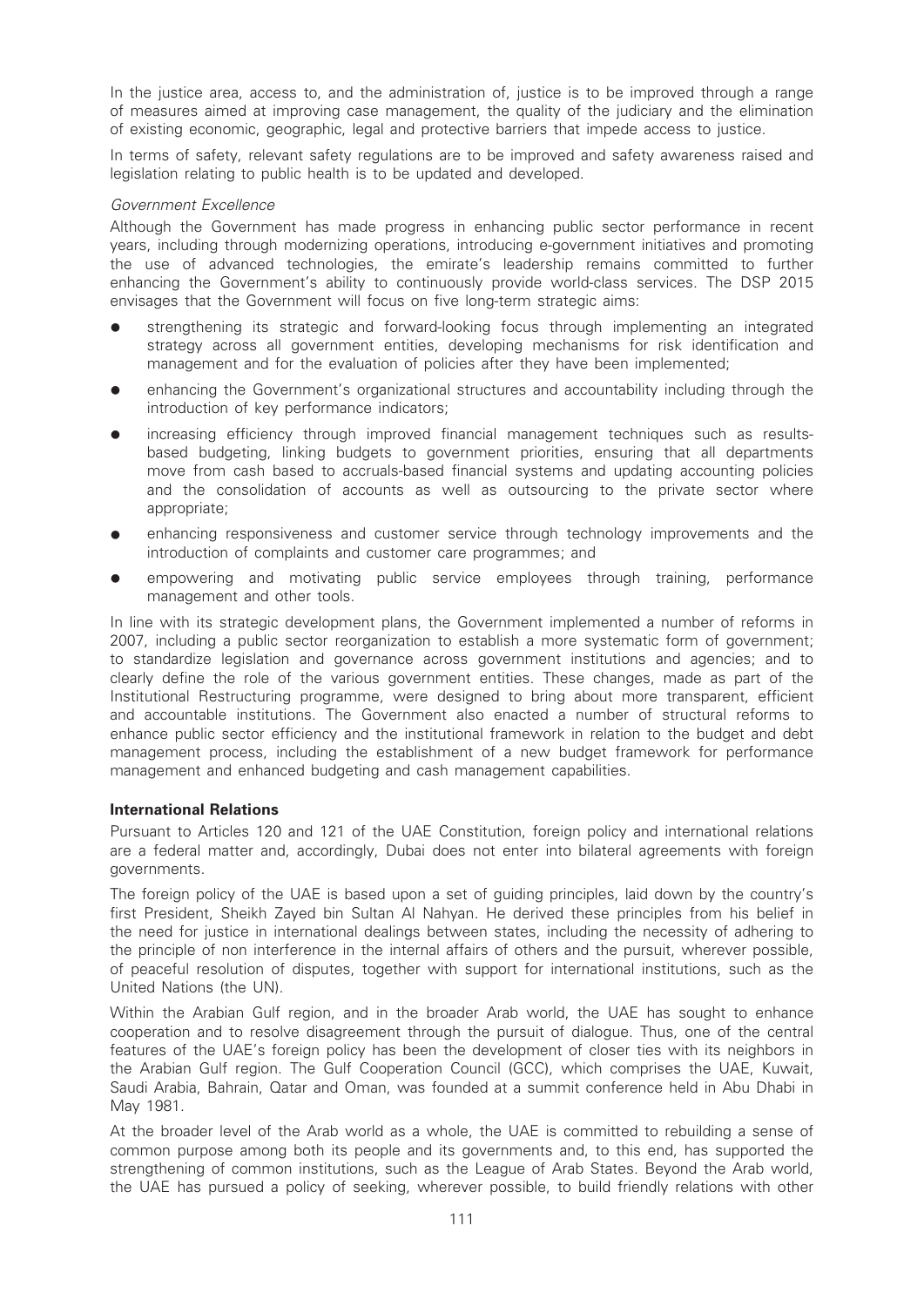nations, both in the developing and in the industrialized world. The UAE also maintains cordial relations with other regional states and has established good relations with the United States of America and the European Union as well as with developing nations in Africa and many of the countries of the former Soviet Union. In 2010, the UAE entered into a nuclear cooperation agreement with the United States that provides the foundation for the UAE's civilian nuclear energy programme and provides a legal framework for commerce in civilian nuclear energy between the two countries.

Since its establishment, the UAE has played an active role in the provision of financial aid to developing countries and has been a contributor of emergency relief to countries and areas affected by conflict and natural disasters. The philosophy behind the aid policy is two-fold: first, the provision of help for the needy is a duty incumbent on all Muslims and, second, the country's policy on utilisation of the revenues from its oil and gas production has always included a component that they should be devoted, in part, to helping other countries which have fewer natural resources.

The UAE is an active participant in a number of multi-lateral developmental institutions, including the International Bank for Reconstruction and Development (the World Bank), the IMF, the International Development Agency and regional bodies like the OPEC Fund for International Development, the Arab Gulf Fund for the UN, the Arab Bank for Economic Development in Africa, the Abu Dhabi-based Arab Monetary Fund and the Islamic Development Bank. In addition, the UAE is a member of various international organizations including, among others, the GCC, the UN, the League of Arab States, the Organization of Islamic Countries, the Organization of Arab Petroleum Exporting Countries, the Organization of the Petroleum Exporting Countries (OPEC), the World Health Organization, the International Organization for Industrial Development, the World Trade Organization and the Asia-Pacific Economic Co-operation.

The UAE has an ongoing dispute with Iran and is in continuing discussions with Saudi Arabia over border issues. Since 1971, the three Gulf islands of Abu Musa and Greater and Lesser Tunb have been occupied by Iran. The UAE believes that these islands should be returned to the emirate of Sharjah, which claims sovereignty over them, and is seeking to resolve the dispute through bilateral negotiations or a reference to international arbitration.

The UAE is also seeking, through negotiation, to resolve issues related to the 1974 provisional and, as yet, unratified, agreement with Saudi Arabia on the border between the two countries, which the UAE believes should be substantially amended. In addition, the UAE is involved in discussions with the governments of Saudi Arabia and Qatar over a maritime corridor which Qatar has purported to grant to Saudi Arabia, from within Qatar's own maritime waters, but which crosses part of the route of the gas pipeline between Qatar and the UAE.

## Economy of the UAE

The UAE is the second largest economy in the GCC after Saudi Arabia. According to OPEC data, at the end of 2011, the UAE had approximately 6.6 per cent. of the world's proven global oil reserves (giving it the sixth largest oil reserves amongst OPEC member countries). According to data produced by the UAE National Bureau of Statistics, the UAE's crude oil and natural gas sector accounted for approximately 38.6 per cent. and 31.2 per cent. of the UAE's GDP in real terms in 2011 and 2010 respectively.

The NBS has estimated on a preliminary basis that real GDP in the UAE for 2011 was AED 981.7 billion and in 2010 was AED 942.4 billion, representing a real GDP growth rate of 5.2 and 1.3 per cent. respectively, reflecting the general economic recovery in the wake of the global economic crisis and the increase in oil prices during 2011 and 2010. In 2009, the NBS estimated that real GDP in the UAE was AED 930.5 billion, representing a real GDP growth rate of minus 4.8 per cent. for that year.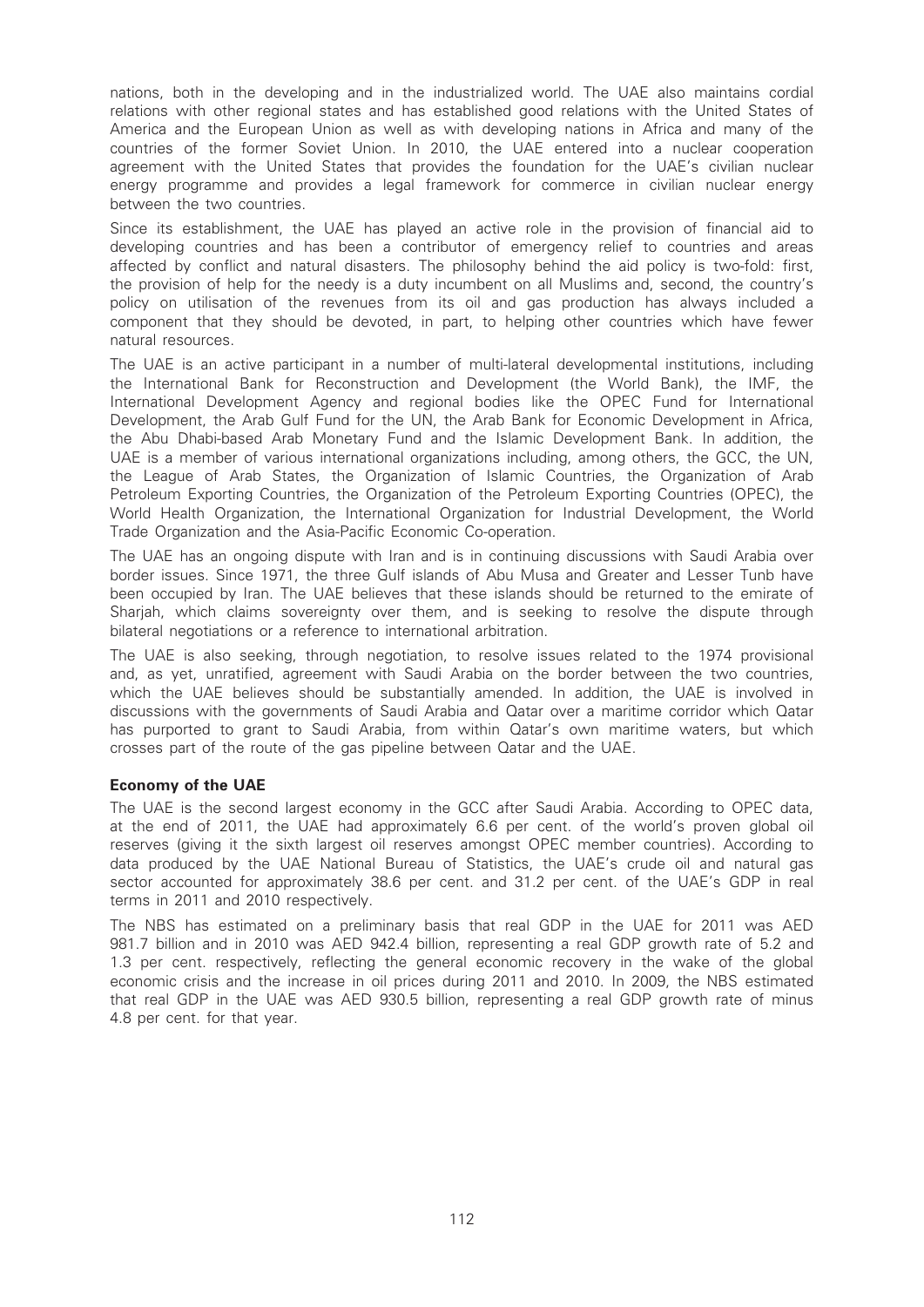The table below shows the UAE's nominal and real GDP and nominal and real GDP growth rates for each of the years indicated.

|                                  | 2008            | 2009    | 2010      | 2011      |
|----------------------------------|-----------------|---------|-----------|-----------|
| UAE Nominal GDP (AED millions)   | 1.154.820       | 953.871 | 1.042.682 | 1.243.839 |
| UAE Nominal GDP growth rates (%) | 21.9            | (17.4)  | 93        | 19.3      |
|                                  | 977.430         | 930.475 | 942.397   | 981.659   |
| UAE Real GDP growth rates (%)    | 32 <sup>2</sup> | (4.8)   | 13        | 52        |

Sources: UAE National Bureau of Statistics and Ministry of Finance, preliminary estimates.

Although it has one of the most diversified economies in the GCC, the UAE's wealth remains largely based on oil and gas. Whilst, fluctuations in energy prices do have a bearing on economic growth, the UAE is generally viewed as being less vulnerable than some of its GCC neighbours, due to the growth in the non-oil sector, particularly trading, finance, real estate and tourism.

## Economy of Dubai

Dubai has a diversified economy which has demonstrated renewed growth, with real GDP increasing by approximately 3.4 per cent. in 2011 and 2.8 per cent. in 2010 after the effects of the global economic recession led to a decline in real GDP in 2009. Since the UAE was established, when approximately 50 per cent. of Dubai's GDP was oil related, the Emirate's reliance on oil has decreased significantly, with the oil sector accounting for 1.5 per cent. of GDP in 2011.

Reflecting Dubai's strategic geographic location, rising levels of international trade and the Government of Dubai's long-standing strategy of positioning the Emirate as a trading centre, the wholesale and retail trade and repairing services sector is the principal contributor to GDP, accounting for 30.7 per cent. of Dubai's GDP in 2011. The wholesale and retail trade and repairing services sector grew by 5.8 per cent. in 2011 and 4.5 per cent. in 2010, both in real terms.

Other significant growth sectors for Dubai in recent years have been manufacturing, transport, storage and communications and electricity and water. The manufacturing sector grew by 11.7 per cent. in real terms in 2011 and 10.1 per cent. in real terms in 2010. The transport, storage and communications sector grew by 2.7 per cent. in real terms in 2011 and 9.2 per cent. in real terms in 2010 as a result of improved foreign trade and port related activities, in addition to increased demand for shipping and related services. The electricity and water sector grew by 2.5 per cent. in real terms in 2011 and 7.1 per cent. in real terms in 2010 as a result of increased generation and consumption of electricity and water. In addition, each of these sectors has benefitted from the Government of Dubai's policies aimed at improving the business and investment environment and positioning Dubai as a regional hub, including specific high profile developments initiated by the Government of Dubai and the establishment of a range of specialised free zones designed to attract new companies and investment.

In addition, other supply side factors supporting Dubai's longer term economic growth have included the availability of labour and land for real estate development, significant levels of liquidity prior to 2008 and increasing consumer wealth in the GCC.

The Government of Dubai continues to focus on economic diversification and in this respect is targeting the travel and tourism, financial services, professional services, transport and logistics, trade and storage.

Since the middle of 2008 and reflecting the global financial crisis and sharp falls in international oil and gas prices, there have been significant declines in real estate sales prices and rental rates in the UAE as a whole and a significant slowdown in construction activity although real estate prices have stabilised in recent years (see "Risk Factors – Factors that may affect ENBD's ability to, in its capacity as Issuer, fulfil its obligations under Notes issued under the Programme and to, in its capacity as Guarantor, fulfil its obligations under the Guarantee – Risks relating to the business of ENBD – Real estate exposure'').

On 25 March 2010 Nakheel PJSC ("Nakheel") announced a recapitalisation plan pursuant to which the Government of Dubai, acting through the Dubai Financial Support Fund (the "DFSF"), has committed to provide, subject to the approval of a restructuring plan, U.S.\$8 billion of additional funds to Nakheel to fund operations and settle outstanding liabilities, including payments to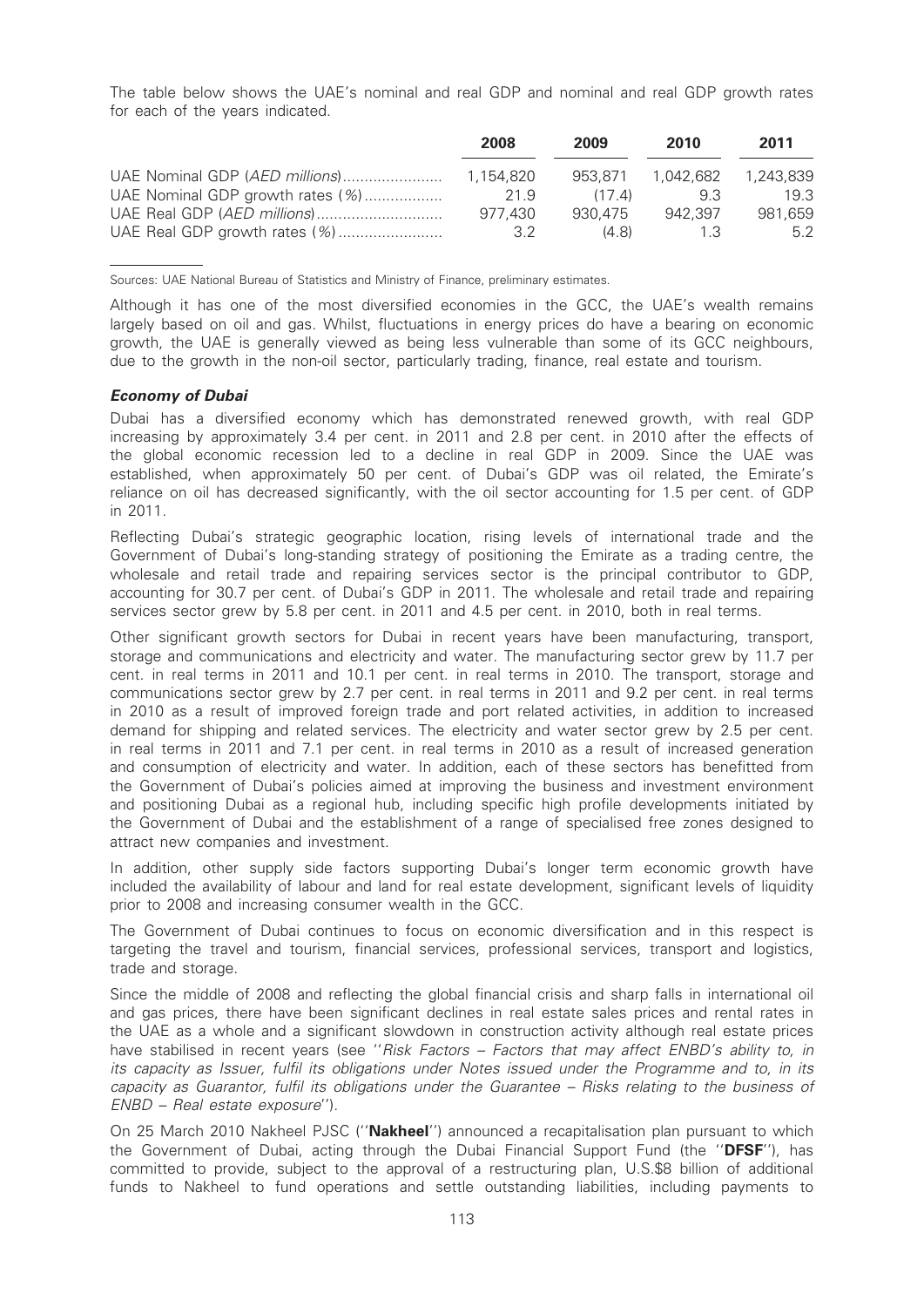Nakheel's contractors and suppliers (see "- The Government of Dubai's Support of Strategic Government Related Entities'' below).

The table below shows Dubai's nominal and real GDP and nominal and real GDP growth rates for each of the years indicated:

|                                 | 2008    | 2009    | 2010    | 2011    |
|---------------------------------|---------|---------|---------|---------|
|                                 | 295.112 | 288.029 | 296.094 | 306.171 |
| Dubai Real GDP growth rates (%) | 32      | (24)    | -28     | 3.4     |

#### Source: Haver Analytics.

Dubai's real GDP increased by 3.2 per cent. in 2008, decreased by 2.4 per cent. in 2009, increased by 2.8 per cent. and 3.4 per cent. in 2010 and 2011 respectively, reaching AED 306.2 billion in 2011.

In Dubai, no single economic sector accounted for more than 31 per cent. of total real GDP in 2011, with the largest sector being the wholesale and retail trade and repairing services sector which accounted for 30.7 per cent. of the Emirate's GDP. Other significant components of GDP in 2011 include the transport, storage and communications sector, which accounted for AED 42.6 billion, or 13.9 per cent., of GDP, the real estate and business services sector, which accounted for AED 39.2 billion, or 12.8 per cent., of GDP, and the manufacturing sector, which accounted for AED 43.2 billion, or 14.1 per cent., of GDP. Construction and financial corporations accounted for 8.5 and 11.3 per cent. of GDP respectively in 2011. Together, these six sectors accounted for 91.3 per cent. of total GDP in 2011. In contrast, government services accounted for 5.6 per cent. and the mining, quarrying and oil and gas sector accounted for 1.5 per cent. of GDP in 2011.

#### Foreign Direct Investment and Free Zones

Dubai has a number of free zones which seek to attract foreign direct investment and which are described below. In addition, both local and foreign investors can establish a business presence in Dubai outside of the free zones.

There are many incentives for foreign corporate entities to set up in one of the free zones in Dubai. Foreign corporate entities can freely operate in the free zones and free zone entities can be 100 per cent. Foreign owned, unlike entities registered elsewhere in the UAE which require various degrees of local participation. Free zone entities are exempt from paying corporate tax for 15 years, renewable for an additional 15 years, and individuals are exempt from paying income tax. There are no currency restrictions levied on the capital or the profits of free zone entities and 100 per cent. of their capital and/or profit can be repatriated. The ability to import into the free zones and to export abroad without any import duties, taxes or currency restrictions being levied on the free zone entity is a strong incentive for foreign corporate entities wishing to carry on such activities from and into the Middle East region to set up in one of the free zones.

The incentives to set up in a free zone include a readily available workforce, no restrictions on the issuance of work permits and residence visas, availability of plots of land, pre built warehouses and offices on an annual lease basis, affordable workers' accommodation and minimal legal and administrative procedures to commence operations.

Each free zone in Dubai is governed both by federal law as well as the laws of Dubai. In addition, each free zone is authorized to adopt and administer regulations which pertain to entities operating and licensed in that individual free zone. The Dubai Free Zones Council was established in 2011 in order to increase coordination amongst the various Dubai free zones and to assist them in unifying the rules and regulations governing free zone companies, in particular the rules related to registration and licensing. In addition, Law No. 13 of 2011, introduced by the Government of Dubai in September 2011, provides an additional incentive to establish free zone companies in Dubai by clarifying the ability of free zone companies to conduct business onshore in the Emirate. The law includes provisions which formalise a licensing regime which will enable such free zone companies to operate onshore after registering with the DED.

Dubai has a number of free zones, of which the most important are the Jebel Ali Free Zone, the Dubai Technology and Media Free Zone, the Dubai International Financial Centre, the Dubai Airport Free Zone and Dubai Silicon Oasis.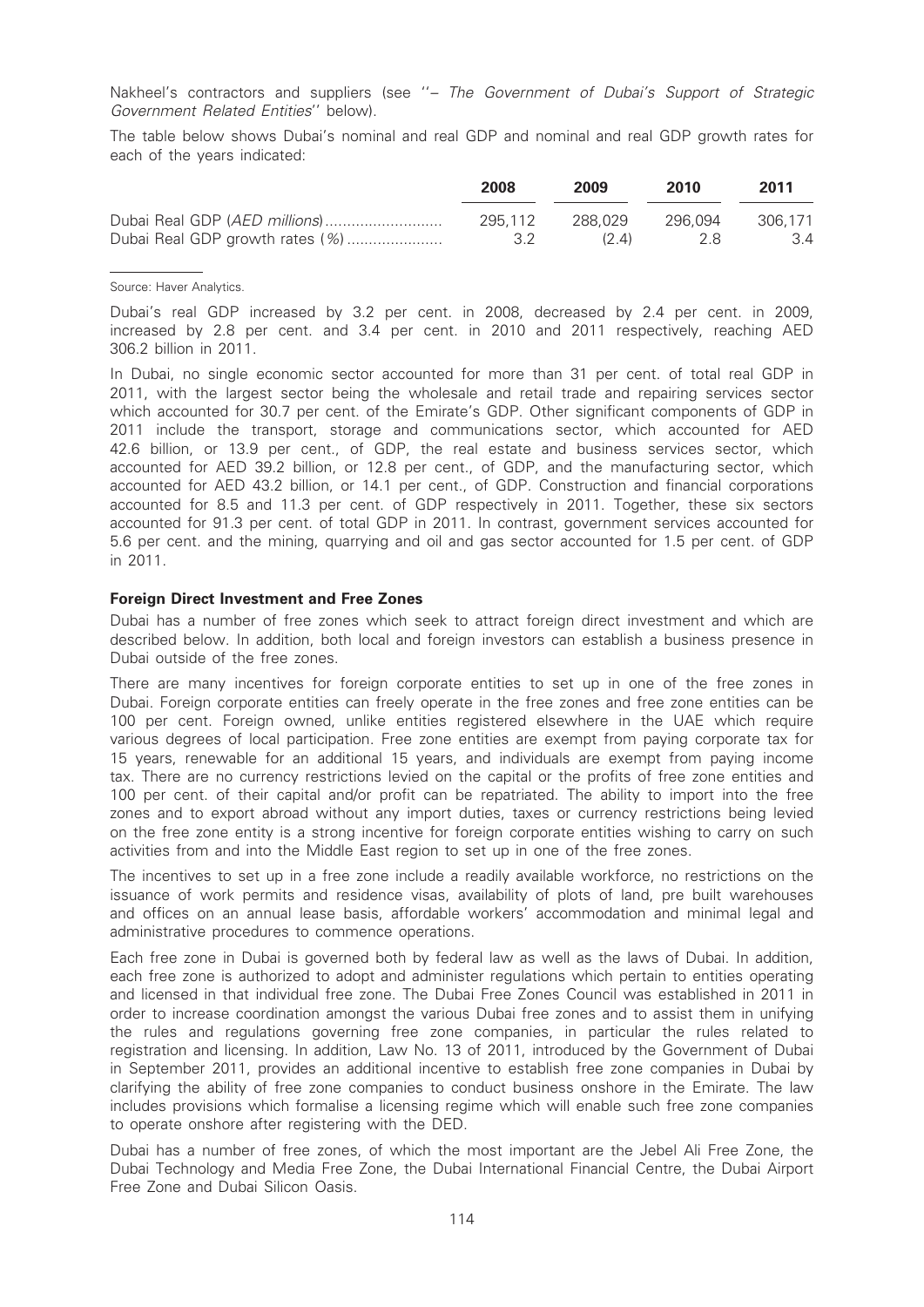In addition, a number of sector-specific free zones for services and industry have been established, including Dubai Healthcare City, Dubai Textile City, Dubai Outsource Zone, Dubai Multi Commodities Centre Authority (DMCC) and Dubai Gold and Diamond Park.

## The Government of Dubai's Support of Strategic Government Related Entities

The Government of Dubai owns, or has significant investments in, strategic Government-related entities ("GREs") which have played a significant role in supporting and facilitating the Government of Dubai's strategic development plan. Certain GREs have incurred indebtedness, including indebtedness from international financial institutions and in the international capital markets. As a result of the global financial crisis, sharp falls in international oil and gas prices, financial sector instability, limited access to credit and the significant decline in real estate values, both globally and in the Emirate of Dubai and the UAE, certain GREs have suffered from asset value deterioration, limited cash flow and have also experienced liquidity issues. Whilst not legally obliged to do so (under any guarantee or otherwise), the Government of Dubai announced its intention to support certain entities in order to maintain stability in the UAE economy, the banking system and investor confidence and protect stakeholders.

On 25 March 2010, in light of the severe financial difficulties faced by Dubai World and its subsidiaries and Nakheel, the Government of Dubai, Dubai World and Nakheel publicly announced proposals for the restructuring of the liabilities of Dubai World and its subsidiaries and Nakheel. It confirmed that the proposals followed a comprehensive analysis of the circumstances facing each company, and were developed in the interests of all stakeholders, including customers, contractors, employees and creditors.

The Government of Dubai's announcement further explained that the DFSF would support the restructuring proposals with significant financial resources, including additional funding of up to U.S.\$9.5 billion over the restructuring period, sourced from: (i) U.S.\$5.7 billion, which was remaining from a loan previously made available by the Government of Abu Dhabi; and (ii) internal Government of Dubai resources.

## Dubai World Restructuring

On 23 March 2011, Dubai World signed a final agreement with each of its lenders to restructure its financing facilities, amounting to U.S.\$24.9 billion in debt. Under the terms of the two-tranche debt repayment plan, creditors will receive \$4.4 billion in five years while the second tranche will involve \$10.3 billion over eight years at a fixed interest rate of 2.4 per cent. per annum.

## Nakheel Restructuring

On 24 August 2011, Nakheel completed a restructuring of its business and financial obligations. Pursuant to Nakheel's restructuring, the Government of Dubai, acting through the Dubai Financial Support Fund, provided over U.S.\$10 billion of additional funds to Nakheel to fund operations and settle outstanding liabilities. Following the successful completion of Nakheel's restructuring, the company is now owned by the Government of Dubai.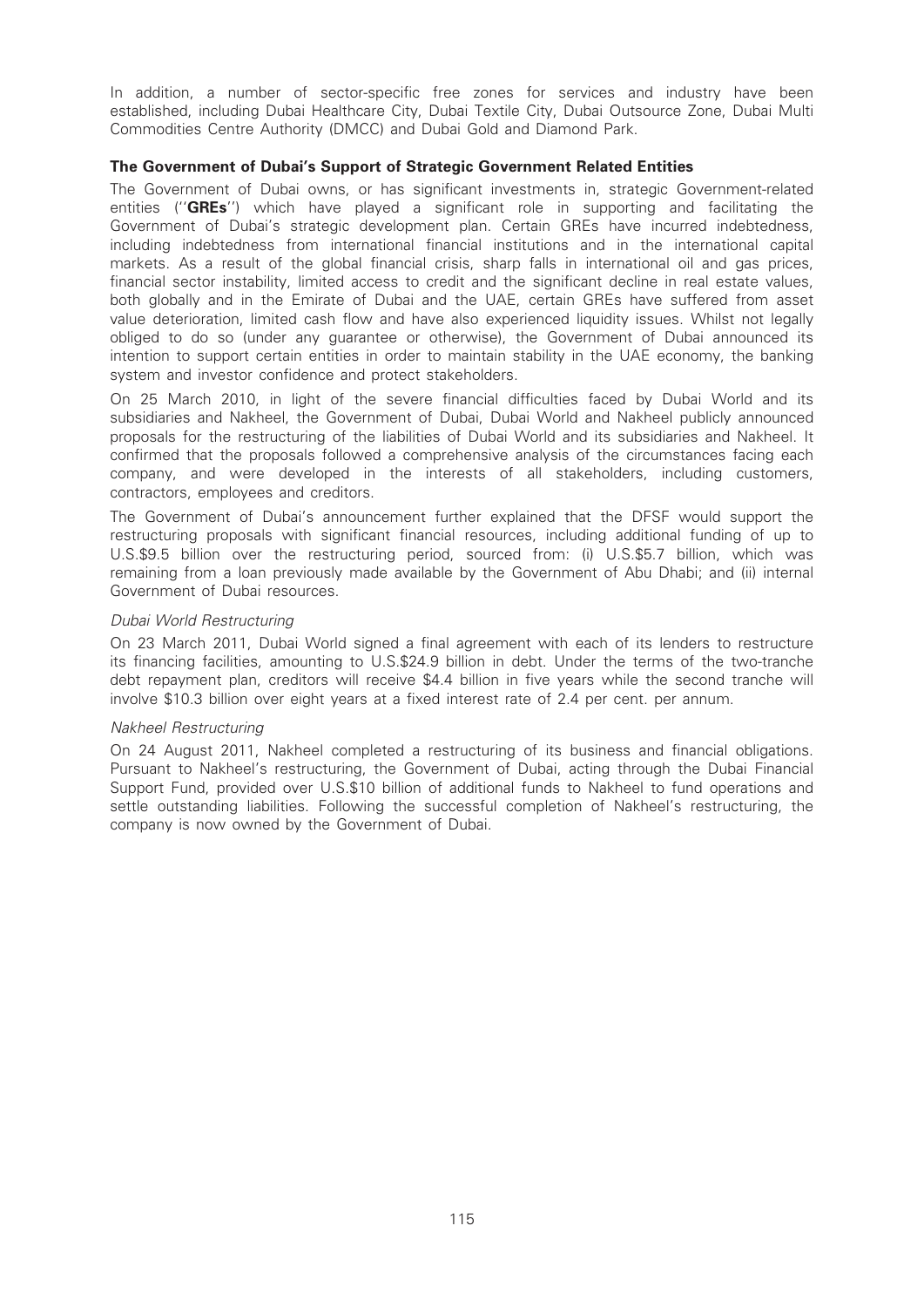# THE UNITED ARAB EMIRATES BANKING AND FINANCIAL SERVICES SYSTEM

As Dubai does not have a separate monetary or financial system, this section describes the UAE's monetary and financial system generally, although certain sections focus specifically on Dubai where information is available.

## Monetary and Exchange Rate Policy

The UAE's monetary and exchange rate policy is managed by the UAE Central Bank. The principal objective of the UAE's monetary policy to date has been to maintain the stability of the fixed exchange rate regime and to manage inflation. In common with most other GCC countries, and reflecting the fact that oil and gas revenues are priced in US dollars, the UAE dirham is linked to the US dollar and the UAE authorities have expressed publicly their commitment to the UAE dirham and the fixed exchange rate regime. In the case of the UAE, the exchange rate has been maintained at AED 3.6725 = U.S.\$1.00 since 22 November 1980. There are no exchange controls in the UAE and the UAE dirham is freely convertible.

With the advent of the global financial crisis in 2008, the UAE's monetary policy was, in addition, focused on protecting its banking sector and a number of measures were announced by the UAE Central Bank and federal authorities in this regard. See ''Response to the Global Financial Crisis'' below.

## Liquidity and Money Supply

The following table sets out certain liquidity indicators for the UAE as at 31 December in each of the years 2008 to 2011:

|                                              | 2008    | 2009                 | 2010    | 2011      |
|----------------------------------------------|---------|----------------------|---------|-----------|
|                                              |         | (in millions of AED) |         |           |
|                                              | 45.327  | 45,580               | 47.775  | 52.087    |
|                                              | 208,138 | 223,482              | 232,961 | 264,096   |
|                                              | 674,310 | 740.618              | 786.388 | 825,758   |
|                                              | 899,093 | 947,780              | 985.172 | 1.001.357 |
| Broad money (M2) to nominal UAE GDP (%)      | 58.3    | 74.6                 | 71.9    |           |
|                                              | 729,825 | 723.866              | 720.617 | 730.861   |
| Private sector credit to nominal UAE GDP (%) | 63.1    | 72.9                 | 65.9    |           |
|                                              | 924.383 | 958,588              | 972,107 | 992,906   |
| Domestic credit to nominal UAE GDP (%)       | 80.0    | 96.6                 | 88.9    |           |

Sources: UAE Central Bank

Reflecting the effects of the global financial crisis, the rate of growth in broad money has slowed, with broad money increasing by only 5.0 per cent. in the 12-month period from 31 December 2010 to 31 December 2011, compared with an increase of 19.2 per cent. in the 12-month period from 31 December 2008 to 31 December 2009. The availability of credit was constrained from the fourth quarter of 2008 to 2010, but improved in 2011 with private sector credit increasing from AED 720,617 million as at 31 December 2010 to AED 730,861 million as at 31 December 2011, and domestic credit increasing from AED 972,107 million as at 31 December 2010 to AED 992,906 million as at 31 December 2011.

Reflecting high oil prices through the first half of 2008, the UAE experienced significant capital inflows with broad money (comprising cash and money on deposit in banks in the domestic currency) expressed as a percentage of the UAE's nominal GDP being 58.3 per cent. as at 31 December 2008. AED term deposits in particular grew significantly in the period to mid-2008. The growth in liquidity was also reflected in increased availability of credit with high levels of both private sector credit and domestic credit as at 31 December 2008.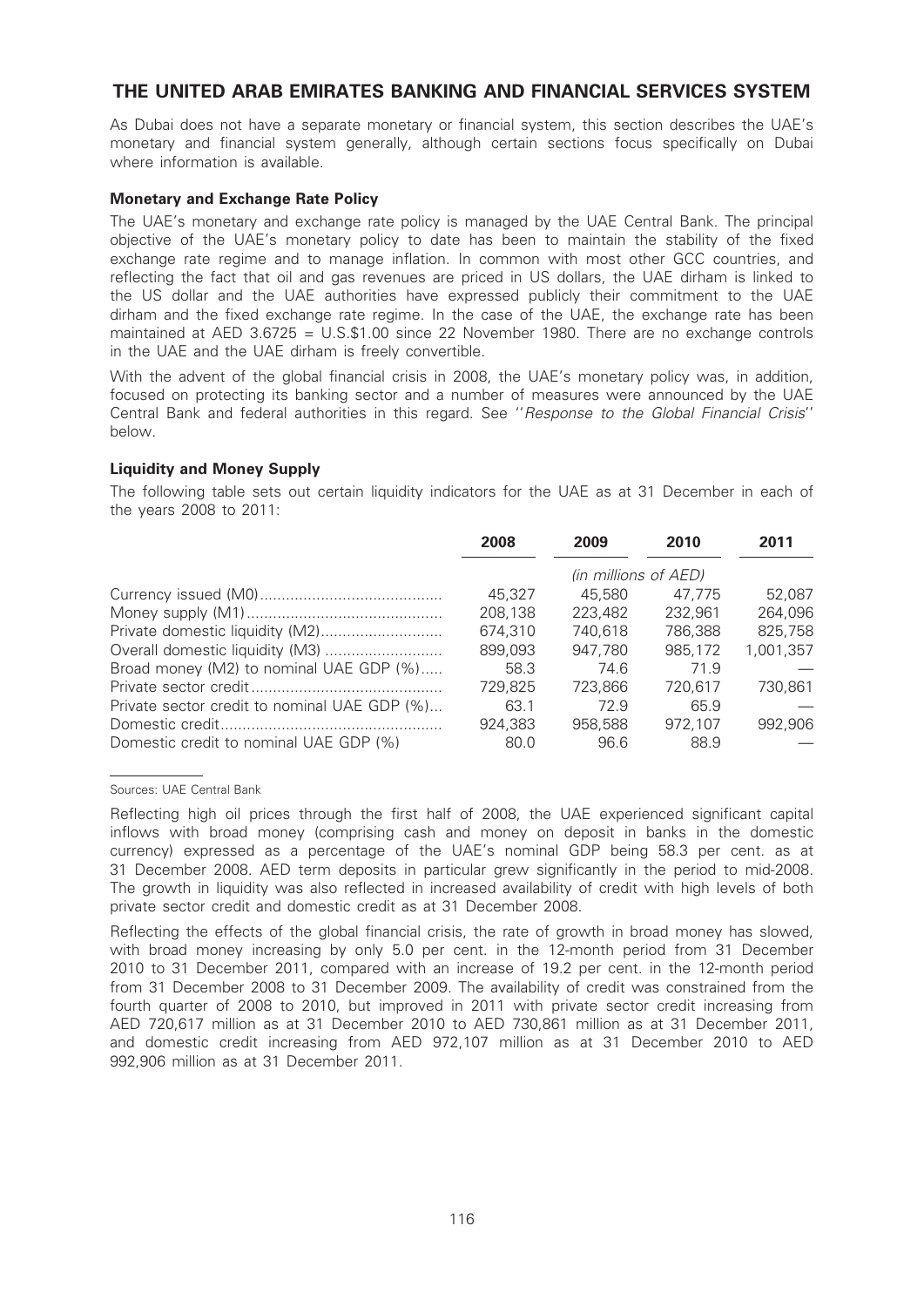### Foreign Reserves

The following table sets out the foreign assets holdings of the UAE Central Bank as at 31 December in each of the years 2008 to 2011:

| 2008    | 2009                 | 2010    | 2011    |
|---------|----------------------|---------|---------|
|         | (in millions of AED) |         |         |
| 113.039 | 89.875               | 116.701 | 132.291 |

#### Sources: UAE Central Bank

These assets are principally held in deposit accounts with banks outside the UAE or are invested in securities and treasury bills issued by non-UAE issuers. The official reserves figure, however, excludes the stock of publicly controlled foreign assets held in other accounts by investment bodies controlled by individual Emirates.

In addition, the ruling families of the various emirates as well as the governments of the emirates and private citizens within the emirates have significant sums invested abroad.

Foreign currency reserves partially declined in the second half of 2008 and 2009 due to a drop in global oil prices as compared to oil prices prevailing in the first half of 2008, but subsequently increased in 2010 reflecting higher oil prices. This upward trend continued in 2011 with oil prices remaining stable.

## Banking and Financial Services

The financial corporations sector in Dubai contributed AED 34,597 million (or 11.3 per cent. of Dubai's real GDP) in 2011.

Within the UAE as a whole, the financial sector was estimated to have contributed approximately 6.9 per cent. of real GDP in 2011 (according to preliminary estimates published by the NBS). With 51 licensed commercial banks (comprising 23 local banks with 801 branches and 28 licensed foreign banks with 85 branches) at 30 November 2012, serving a population estimated to be in the region of 8.3 million at the end of 2010, the UAE could be viewed as an over-banked market, even by regional standards.

UAE banks continue to be profitable, although they have been affected by the liquidity issues that have been experienced by banks globally since the second half of 2008. According to the UAE Central Bank, the aggregate loans and advances extended to residents and non-residents of the UAE at 30 November 2012 were AED 1,107.3 billion, compared to AED 1,071 billion at 31 December 2011, AED 1,031.3 billion at 31 December 2010 and AED 1,017.7 billion at 31 December 2009. Of these amounts, specific and general provisions were AED 83.7 billion, AED 71.6 billion, AED 56.8 billion and AED 43.3 billion, respectively equating to provision rates of 7.5 per cent., 6.6 per cent., 5.5 per cent. and 4.3 per cent., respectively.

The table below provides a statistical analysis of the UAE banking sector as at 31 December in each of 2008, 2009, 2010, 2011 and as at September 2012:

|                                                                          | 2008      | 2009      | 2010      | 2011      | Sep<br>$2012^{(2)}$ |
|--------------------------------------------------------------------------|-----------|-----------|-----------|-----------|---------------------|
| Total number of commercial banks                                         | 52        | 52        | 51        | .51       | 51                  |
| Total number of branches                                                 | 696       | 756       | 815       | 851       | 886                 |
| Total number of employees<br>Total credit facilities <sup>(1)</sup> (AED | 39,589    | 37.704    | 37.403    | 37,499    | 35,668              |
|                                                                          | 924,383   | 958,588   | 972.107   | 992,906   | 1,025,859           |
| Total assets <sup>(1)</sup> (AED millions)                               | 1,447,894 | 1,521,002 | 1,609,257 | 1,665,220 | 1,767,537           |
| Total deposits (AED millions)                                            | 912,170   | 982,579   | 1,049,628 | 1,069,750 | 1,143,800           |

Source: UAE Central Bank

(1) Net of provisions and interest in suspense.

(2) Estimated figures.

Notes: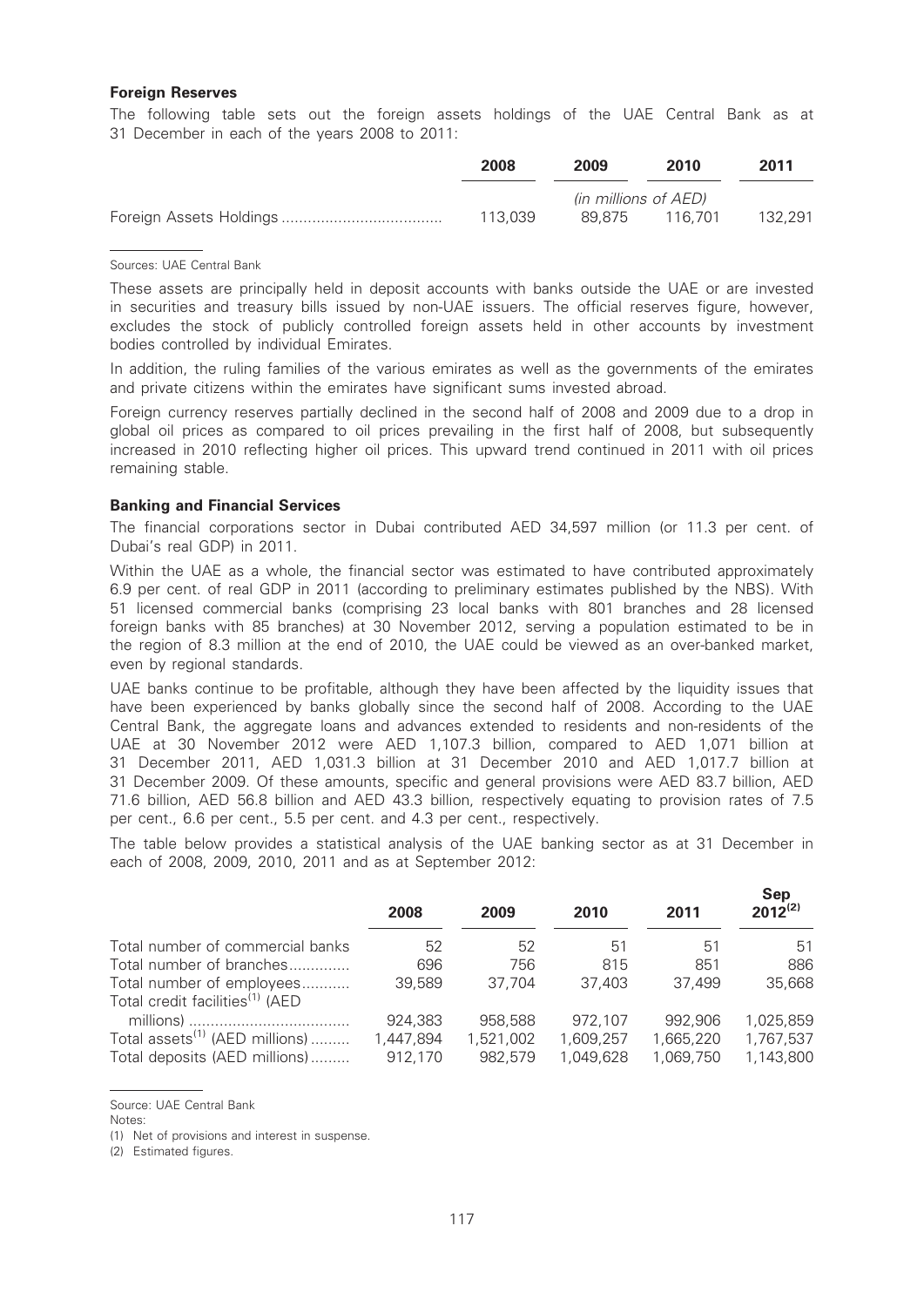## Principal Banks in Dubai

The table below provides summary information for each of the five principal banks by asset size established in Dubai:

|                          | Number of<br>Branches <sup>(1)</sup> | Year<br><b>Established</b> | Government<br>ownership | Assets <sup>(2)</sup> |
|--------------------------|--------------------------------------|----------------------------|-------------------------|-----------------------|
|                          |                                      |                            |                         | (AED                  |
|                          |                                      |                            | (%)                     | Millions)             |
|                          | 115                                  | $2007^{(3)}$               | 55.6                    | 308,296               |
| Dubai Islamic Bank       | 68                                   | 1975                       | 29.8                    | 93,720                |
|                          | 66                                   | 1967                       |                         | 76,383                |
| Commercial Bank of Dubai | 25                                   | 1969                       | 20.0                    | 39,500                |
| Noor Islamic Bank        | 15                                   | 2008                       | 25.0                    | 18,193                |
|                          |                                      |                            |                         |                       |

Sources: UAE Central Bank and published financial statements. Notes:

(1) As at 31 December 2011.

(2) As at 31 December 2012 (except Dubai Islamic Bank – 30 September 2012 and Noor Islamic Bank – 30 December 2010). (3) Year of merger of EBI and NBD.

# Supervision of Banks

The UAE Central Bank, established in 1980, is the governing body that regulates and supervises all banks operating in the UAE. The Central Bank has supervisory responsibility for all banking institutions in the UAE. Supervision is carried out through on-site inspections and review of periodic submissions from the banks. The frequency of inspection depends on the perceived risk of the bank, but inspections are carried out in all banks at least once every 18 months. Returns are made monthly, quarterly, semi-annually or annually, depending on the nature of the information they are required to contain. An improved risk management framework is currently being implemented, which is designed to provide the UAE Central Bank with more up-to-date information on credit, market and operational risks within the banking sector.

The UAE Central Bank does not act as a lender of last resort, a role which tends to fall on the individual Emirates.

Federal Law No. 10 of 1980 (the "1980 Law") grants the UAE Central Bank powers to:

- exercise currency issue, stabilization, valuation and free convertibility;
- direct credit policy for balanced growth of the economy;
- organize and promote an effective banking system with private banks and institutions;
- advise the federal government on financial and monetary issues;
- maintain the federal government's reserves of gold and foreign currencies;
- act as a bank for the federal government and other banks operating in the UAE; and
- act as the federal government's financial agent with the IMF, the World Bank and other international financial organizations.

The UAE Central Bank is also responsible for regulating anti-money laundering activities in the UAE. It has established a Financial Intelligence Unit and hosted teams from the Financial Action Task Force ("FATF") and the IMF who reviewed, discussed and tested existing UAE laws and regulations. This led the FATF to decide, in January 2002, that the UAE had put in place an adequate anti-money laundering system.

Since 1999, regulated banks in the UAE have been required to report in accordance with International Financial Reporting Standards issued by the International Accounting Standards Board.

## Characteristics of the Banking System

The UAE banks are predominantly focused on the domestic market. With much of the economy directly or indirectly dependent on the oil sector, the UAE banks are vulnerable during long periods of low oil prices. In particular, oil revenues tend to drive levels of liquidity. There is a high degree of state involvement in the UAE banking sector, with the five largest banks being controlled by the governments and/or ruling families of individual emirates.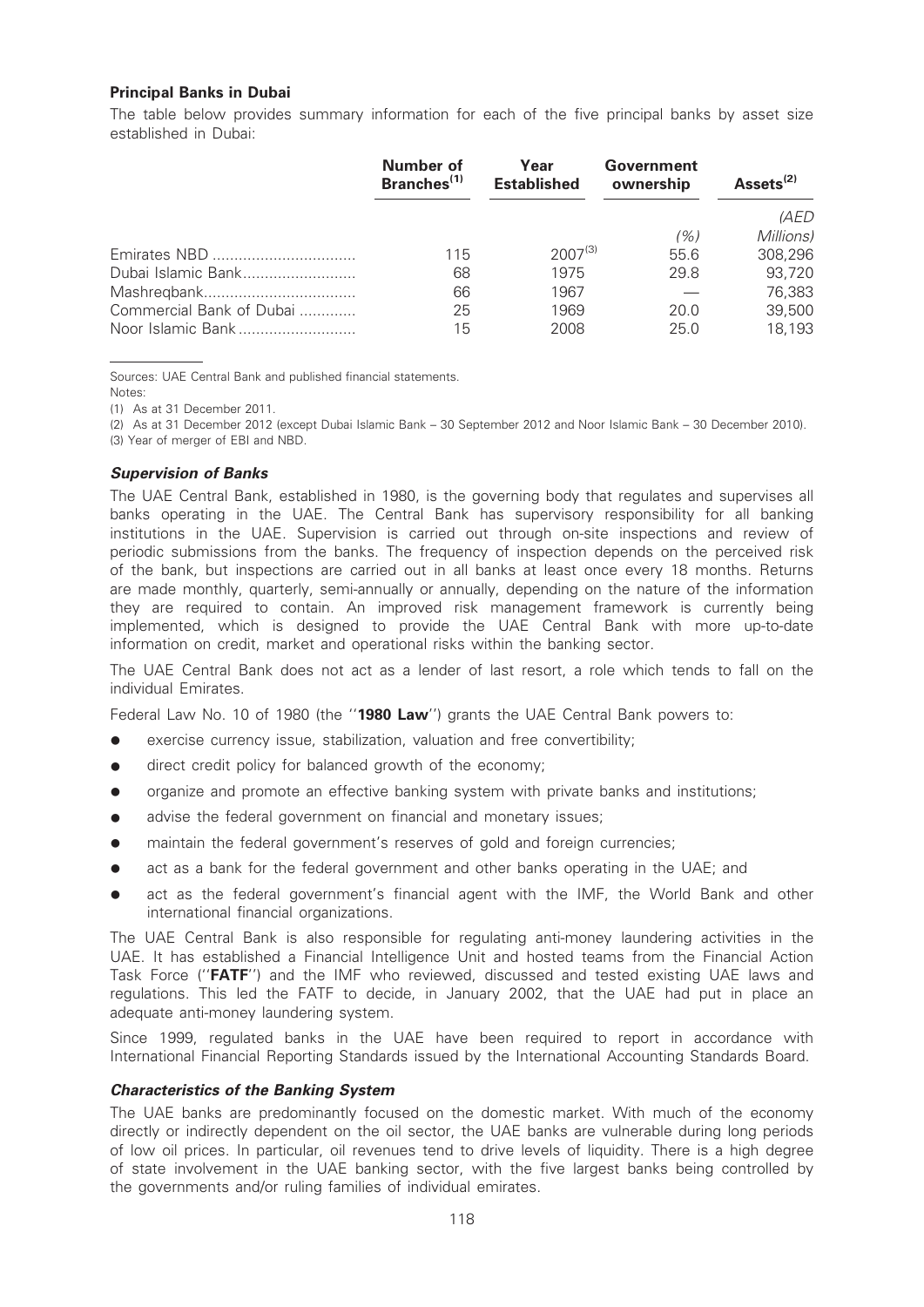Additionally, a number of banks have developed in the Islamic world, including in the UAE, to serve customers who wish to observe Shari'ah principles, including the prohibition on the charging of interest on any financial transaction. These institutions offer a range of products, which broadly correspond to conventional banking transactions but are structured to ensure that all relevant Shari'ah principles are complied with. The principal Dubai-based Islamic banks are Dubai Islamic Bank, Emirates Islamic Bank, Dubai Bank PJSC ("Dubai Bank") (which was acquired in May 2011 by the Government and in October 2011 by Emirates NBD PJSC, see "Public Finance – Major ICD Investments – Emirates NBD PJSC'') and Noor Islamic Bank.

## Structure of the Banking System

Banking institutions in the UAE fall into a number of categories, as defined by the 1980 Law. Domestic commercial banks, also known as local banks, of which there were 23 as at 31 October 2012, are required to be public shareholding companies with a minimum share capital of AED 40 million.

Licensed foreign commercial banks, of which there were 28 as at 31 October 2012, need to demonstrate that at least AED 40 million has been allocated as capital funds for their operations in the UAE. The 1980 Law also licences financial institutions (institutions whose principal functions are to extend credit, carry out financial transactions, invest in moveable property and other activities but are not permitted to accept funds in the form of deposits), investment banks (institutions which may not accept deposits with maturities of less than two years but which may borrow from its head office or other banks and the financial markets) and financial and monetary intermediaries (money and stock brokers).

## Response to the Global Financial Crisis

## **Capital**

The national banks are well capitalized by international standards. The UAE Central Bank previously required all UAE banks to have a total capital adequacy ratio of at least 10 per cent. (of which Tier I capital must reach a minimum of 6 per cent. and Tier II capital may only be considered up to a maximum of 67 per cent. of Tier I capital), of total risk weighted assets. However, as a result of the global economic slowdown, the UAE Ministry of Finance and the UAE Central Bank temporarily increased the total capital ratio to 11 per cent. (from 30 June 2009) and 12 per cent. (from 30 June 2012). Subsequently, on 31 August 2009, the UAE Central Bank recommended that domestic and foreign banks operating in the UAE should ensure a minimum Tier I capital adequacy ratio of 7 per cent. with a minimum total capital adequacy ratio of 11 per cent. by 30 September 2009. Furthermore, the UAE Central Bank required banks operating in the UAE to increase their Tier I capital adequacy ratio to at least 8 per cent., with a minimum total capital adequacy ratio of 12 per cent. by 30 June 2010.

While the calculation of capital adequacy ratios in the UAE follows the Bank of International Settlements guidelines, claims on or guaranteed by GCC central governments and central banks are risk-weighted at zero per cent. and claims on GCC government non-commercial public sector entities are risk-weighted at 50 per cent.

Banks in the UAE are required to transfer 10 per cent. of profit each year into a statutory reserve until this reaches 50 per cent. of capital. Distributions cannot be made from this reserve, except in specific defined circumstances. All dividends paid by UAE banks have to be authorized in advance by the UAE Central Bank.

The UAE banks were required to implement the Basel II Accord using the standardized approach for credit risk by December 2007 and all UAE banks were expected to be internal risk-based compliant for credit risk by 1 January 2011. The Basel II Accord requires banks to maintain a minimum capital adequacy ratio of 8 per cent. calculated as the percentage of total eligible regulatory capital to total risk weighted assets for credit risks, operational and market risks. Under Pillar II of the Basel II Accord, regulators could require some banks to provide additional capital based on the overall risk profile, beyond the minimum requirements under Pillar I of the Basel II Accord.

During 2009, the Government (acting through the ICD) subscribed for AED 4 billion of mandatory convertible securities issued by ENBD. In addition, the federal government provided AED 50 billion in deposits to UAE banks and UAE banks were given the option to convert those deposits into Tier II capital in order to enhance capital adequacy ratios. A number of banks in the UAE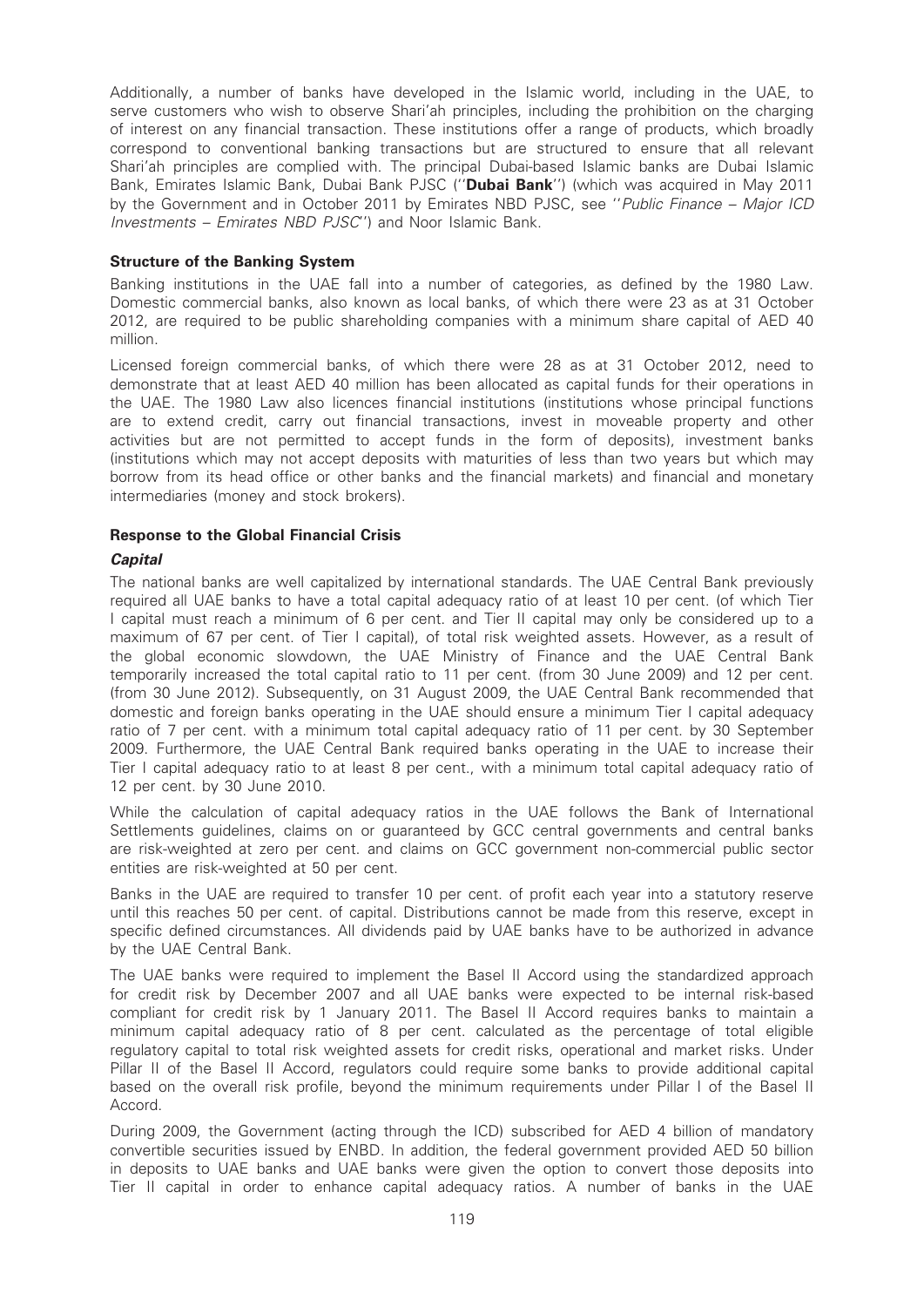subsequently made such conversions. As a result, the average capital adequacy ratio of all UAE national banks increased to 20.8 per cent. as at 31 December 2010 from 19.2 per cent. as at 31 December 2009 and 13.3 per cent. as at 31 December 2008. The capital adequacy ratio of all UAE national banks was 20.8 per cent. as at 31 December 2011.

The following table sets out the capital adequacy ratio of all UAE national banks as at 31 December in each of the years 2008 to 2011.

| 2008 | 2009 | 2010 | 2011 |
|------|------|------|------|
| 13.3 | 19.2 | 20 S | 20.8 |
|      | 154  | 16 1 | 16.3 |

Source: UAE Central Bank

Notes:

(1) Data not available for 2008

## **Liquidity**

Most of the UAE banks are funded through on-demand or time based customer deposits made by private individuals or private sector companies. Together, these deposits constituted approximately 63.8 per cent. of total deposits of the UAE banking sector at 28 February 2011. Government and public sector deposits contributed approximately 23.1 per cent. of total deposits at 28 February 2011. Non-resident sources contributed approximately 11.0 per cent. as at the same date.

There is currently no formal deposit protection scheme in the UAE. While no bank has, so far, been permitted to fail, during the 1980s and early 1990s a number were restructured by the authorities and, in May 2011, Dubai Bank was taken over by the Government, see ''Increased Provisions and Insolvencies'' below. In October 2008, in response to the global financial crisis, the UAE federal government announced that it intended to guarantee the deposits of all UAE banks and foreign banks with core operations in the UAE. Thereafter, in May 2009, the UAE's Federal National Council approved a draft law guaranteeing federal deposits although the law remains unapproved.

In addition, the UAE Central Bank announced a number of measures aimed at ensuring that adequate liquidity is available to banks operating in the UAE. In September 2008, the UAE Central Bank established an AED 50 billion liquidity facility which banks can draw upon subject to posting eligible debt securities as collateral. The liquidity facility is available only for the purpose of funding existing commitments. New lending is required to be based on growth in the customer deposit base. The UAE Central Bank also established a certificates of deposit repurchase facility under which banks can use certificates of deposit as collateral for dirham or US dollar funding from the UAE Central Bank.

Certain mortgage companies based in the UAE have experienced significant liquidity issues since 2008. One of these institutions is Tamweel, which was established in 2004 as a real estate Islamic finance provider. In October 2010, the Government supported the move by Dubai Islamic Bank to take a controlling stake in Tamweel (of 58.25 per cent.) and additionally assisted Tamweel in rolling over existing banking and corporate debts for five years. Subsequent to the support provided by Dubai Islamic Bank, Tamweel returned to profitability in 2010. Additionally, Tamweel's share listing on the DFM was restored on 10 May 2011, after having been suspended in November 2008.

The UAE Central Bank is expected to tighten regulations on how banks in the UAE manage liquidity through the introduction of new qualitative, quantatitve and reporting requirements on liquidity risk management.

#### Increased Provisions and Insolvencies

A number of UAE and Dubai banks have announced exposures to well-known GCC-based companies which have become insolvent or have been or are being restructured. These include the Saad and Algosaibi groups of Saudi Arabia, and Tabreed and the Dubai World group in the UAE. As a result of declining economic conditions since late 2008 and increasing insolvencies and restructurings, the total provisions recorded by banks in the UAE have increased from AED 25.2 billion, or 1.8 per cent. of total UAE bank assets, as at 31 December 2008 to AED 43.3 billion, or 2.9 per cent. of total UAE bank assets as at 31 December 2009, AED 56.8 billion, or 3.5 per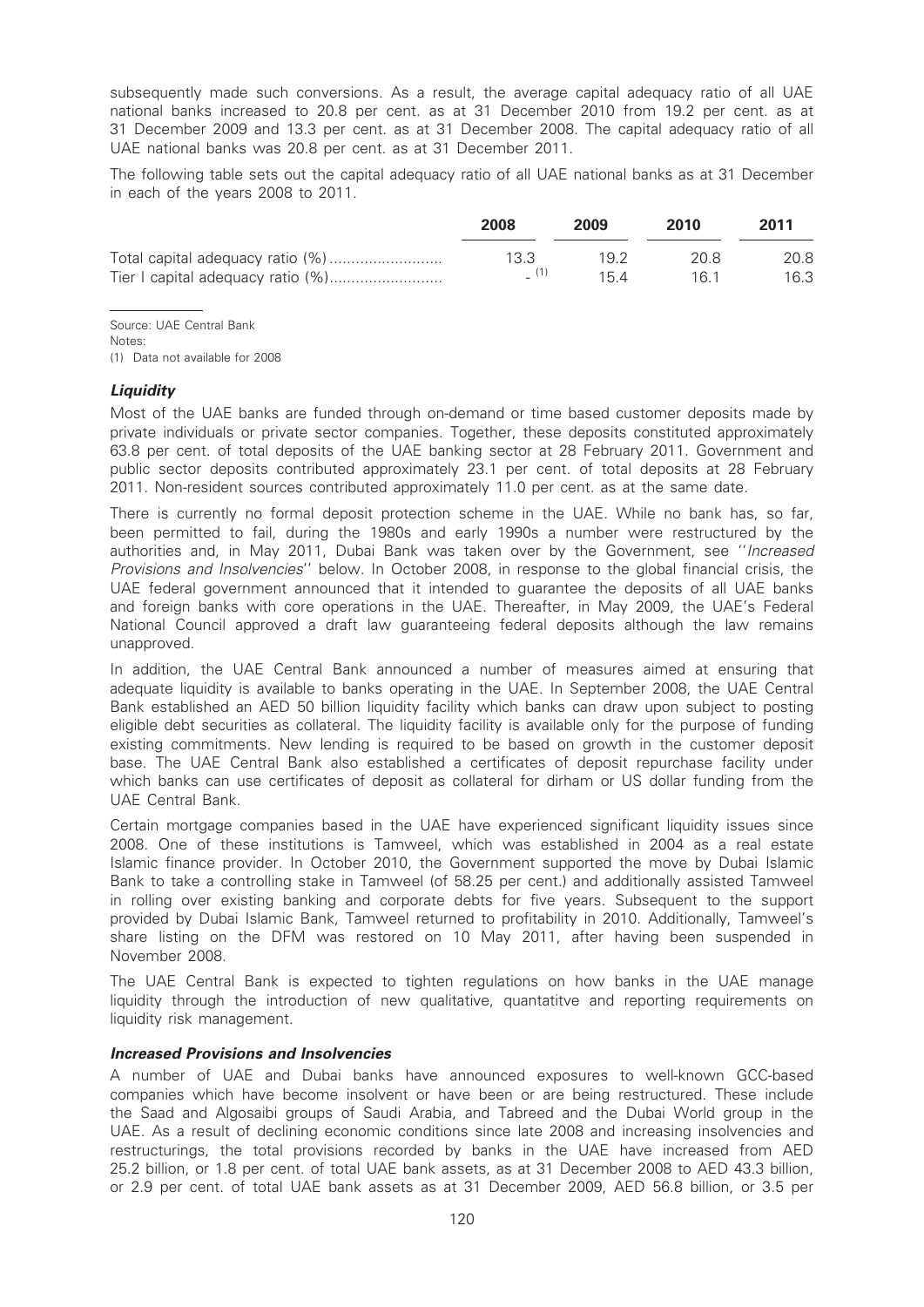cent. of total UAE bank assets, as at 31 December 2010 and AED 71.6 billion, or 4.3 per cent. of total UAE bank assets, as at 31 December 2011.

In November 2010, the UAE Central Bank published a new set of rules making it mandatory for banks and financial institutions to make provisions for their impaired loans on a quarterly basis. The new guidelines prescribe specific provisions for three categories of impaired loans and stipulate that lenders should build up general provisions equal to 1.5 per cent. of risk weighted assets over a period of four years, up from the previous requirement of 1.25 per cent.

Dubai Bank was taken over by the Government in May 2011, supported by both the UAE Central Bank and the UAE Ministry of Finance. The objective was to ensure the preservation of all of Dubai Bank's depositors' interests and the takeover was designed to ensure that Dubai Bank's business continued uninterrupted while options for the bank's future were assessed. Subsequently, in October 2011, in accordance with a decree issued by the Ruler of Dubai, ENBD acquired a 100 per cent. stake in Dubai Bank, following which Dubai Bank became a fully-owned Islamic banking subsidiary of ENBD.

#### Federal Debt Management

In December 2010, the Federal National Council passed the Public Debt Law under which the total value of UAE's public debt should not be more than 25 per cent. of the GDP or AED 200 billion, whichever is lower at the time of issuing public debt. The Public Debt Law is awaiting the approval of the President of the UAE and is therefore yet to be enacted. The Public Debt Law could therefore change before it is enacted.

#### Credit Information Agency

In May 2010, the Government appointed the Emirates Credit Information Company ("**Emcredit**") as the official body for providing credit information services in Dubai. Emcredit is now the entity responsible for providing credit reporting services in the emirate, with responsibility for collecting, storing, analysing and disseminating credit information in Dubai. Additionally, in February 2011, the UAE Central Bank issued new regulations in relation to the retail banking sector, aimed at controlling lending activities and excessive charges by banks, whilst also protecting banks by regulating lending and encouraging banks to carry out proper due diligence on potential borrowers.

#### Insurance

There is an absence of published statistical data on the insurance sector in the UAE and Dubai. Insurance companies are regulated by the Insurance Division of the Federal Ministry of Economy.

#### Capital Markets

The capital markets in the UAE are regulated by a number of entities including the Emirates Securities and Commodities Authority (the "SCA"), which licenses intermediaries to trade on the DFM and the Abu Dhabi Stock Exchange (the "ADX"). The SCA is a federal government organization but has financial, legal and administrative independence.

In common with other regional exchanges, the DFM and ADX experienced a sustained decline in market capitalization from mid-2008 to the end of 2010. However, the ADX recovered slightly in 2009, with a 17 per cent. increase in market capitalization, following a fall of 43 per cent. in 2008.

The other significant stock exchange in the UAE is NASDAQ Dubai (formerly known as the Dubai International Financial Exchange) which commenced operations in September 2005 and, as an entity based in the Dubai International Financial Centre, is separately regulated.

### Dubai Financial Market

The DFM, which is now, along with NASDAQ Dubai, owned by Borse Dubai, was established by the Government in 2000 as an independent entity and operates as a market for the listing and trading of shares, bonds and investment units issued by companies, investment funds and other local or foreign financial institutions that conform to its listing requirements.

The DFM Index stood at 1,353.3 as at 31 December 2011 compared to 1,631.5 as at 31 December 2010, a decrease of 17.0 per cent. during 2011. This is a reflection of reduced profits especially from the leading real estate sector. However, the DFM Index stood at 1,648.9 as at 31 March 2012, reflecting an increase of 21.8 per cent. during the first quarter of 2012.The total market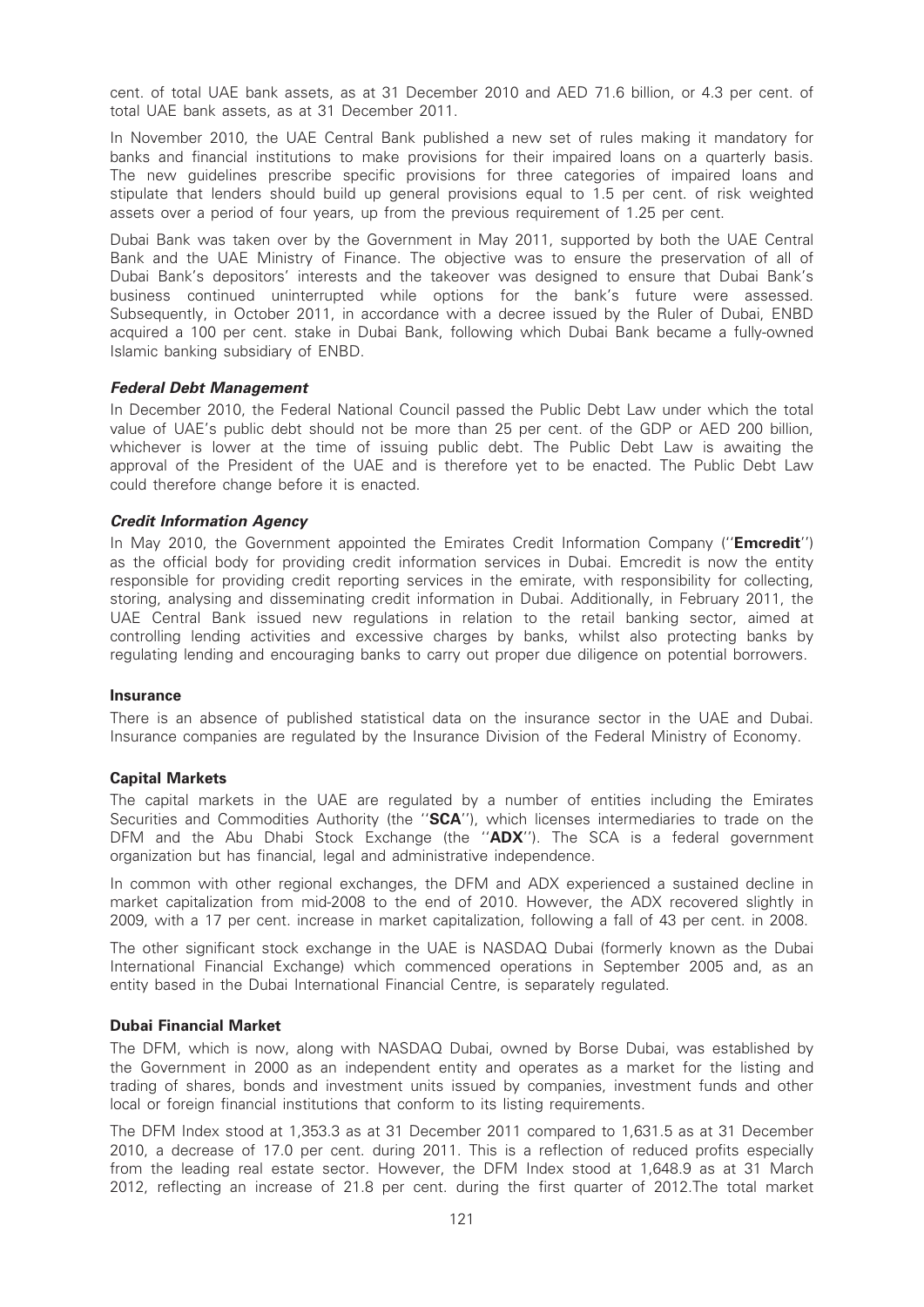capitalization of the DFM Index reduced by 8.5 per cent. in 2011 reaching AED 182.0 billion as at 31 December 2011 down from AED 199.1 billion as at 31 December 2010.

The following table sets out the number of traded shares, the value of traded shares, and the number of executed transactions on the DFM and the closing price of the DFM Index as at 31 December in each of the years 2008 to 2011:

|                                        | 2008      | 2009                 | 2010     | 2011     |
|----------------------------------------|-----------|----------------------|----------|----------|
|                                        |           | (in millions of AED) |          |          |
| Number of Traded Shares (millions)     | 76.508    | 110.700              | 38.392   | 25.163   |
| Value of Traded Shares (AED millions)  | 305,202   | 173,600              | 69.665   | 32,088   |
|                                        | 2,131,000 | 1,984,000            | 795,000  | 444,814  |
| Market Capitalisation (AED millions)   | 231,812   | 213,377              | 199,086  | 181,993  |
| DFM Index year-end index closing price | 1,636.29  | 1,803.58             | 1,630.52 | 1,353.39 |

#### Source: Dubai Statistics Centre, DFM

The value of traded shares on the DFM decreased by 53.9 per cent. reaching AED 32.1 billion in 2011 down from AED 69.7 billion in 2010. The number of shares traded decreased 34.5 per cent. to AED 25.2 billion in 2011 from 38.4 billion in 2010. The number of trades decreased by 44.0 per cent. to 444,814 in 2011 from 795,000 in 2010. The real estate and construction sector accounted for the highest value of trades in 2010, at AED 46.9 billion representing 67.3 per cent. of the value of all traded shares. This was followed by the investment and financial services sector with a value of AED 10.5 billion, representing 15.1 per cent. of the value of all traded shares, the transport sector with a value of AED 4.2 billion, representing 6.0 per cent. Of the value of all traded shares, and the banking sector with AED 4.2 billion representing 5.98 per cent. of the value of all traded shares. The other sectors represented 5.72 per cent. of the value of all traded shares with AED 4.0 billion in 2010.

## NASDAQ Dubai

NASDAQ Dubai (formerly known as the Dubai International Financial Exchange or DIFX) commenced operations in September 2005. On 22 December 2009, DFM announced that it had made an offer to Borse Dubai Limited and the NASDAQ OMX Group to acquire NASDAQ Dubai. The offer was valued at U.S.\$121 million and comprised U.S.\$102 million in cash and 40 million DFM shares. The merger was approved by Borse Dubai Limited and the OMX Group and was completed on 11 July 2010. Subsequent to the transaction, both NASDAQ Dubai and DFM are operating as two distinct markets that are subject to different regulatory frameworks. NASDAQ Dubai is regulated by the Dubai Financial Services Authority and the DFM is regulated by the SCA.

NASDAQ Dubai's standards are comparable to those of leading international exchanges in New York, London and Hong Kong. NASDAQ Dubai allows regional and international issuer's access to regional and international investors through primary or dual listings. Investors can access NASDAQ Dubai through a unique mix of regional and international brokers.

NASDAQ Dubai currently lists equities, equity derivatives, Dubai gold securities, structured products, sukuk and conventional bonds. It is one of the world's largest exchanges for sukuk, with 13 sukuk listed on NASDAQ Dubai as at 31 March 2012.

Equity listings on NASDAQ Dubai include DP World, which had the Middle East's largest IPO in 2007 at U.S.\$5.0 billion, as well as Damas, Depa and Gold Fields.

In 2011, the value of equities on NASDAQ Dubai declined by 29.0 per cent. to AED 3.4 billion compared to AED 4.8 billion in 2010. However the volume of equities traded rose in 2011 to 16.4 billion shares from 2.6 billion shares in 2010. The closing price of the NASDAQ Dubai UAE 20 Index as at 31 December 2011 was 1,374.4, down 23.7 per cent. from 31 December 2010 when the closing price was 1,800.6. However, the NASDAQ Dubai UAE 20 Index stood at 1,682.3 as at March 2012, reflecting an increase of 22.4 per cent. during the first quarter of 2012.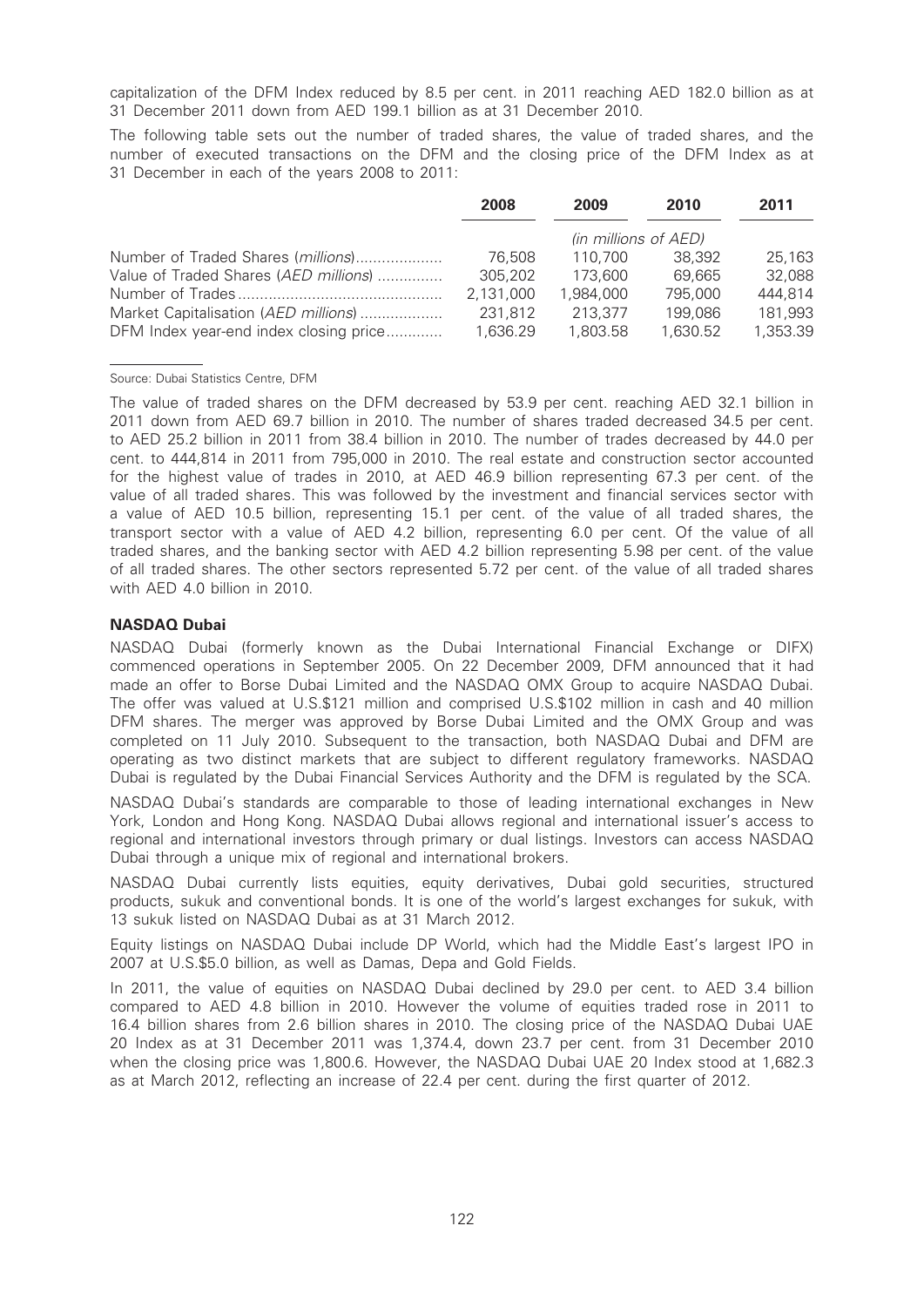The following table sets out the number of traded shares, the value of traded shares and the number of executed transactions on NASDAQ Dubai, the market capitalization of NASDAQ Dubai and the closing price as at 31 December of the NASDAQ Dubai UAE 20 Index in each of the years 2008 to 2011:

|                                            | 2008     | 2009                 | 2010     | 2011     |
|--------------------------------------------|----------|----------------------|----------|----------|
|                                            |          | (in millions of AED) |          |          |
| Number of Traded Shares (millions)         | 2.392    | 3.096                | 2.623    | 16,416   |
| Value of Traded Shares (AED millions)      | 6.439    | 3.952                | 4.805    | 3.410    |
| Number of Executed Transactions            | 28.862   | 22.471               | 20.241   | 16.416   |
| Market Capitalisation (AED millions)       | 151.719  | 181,229              | 183,337  | 32,777   |
| NASDAQ Dubai UAE 20 year-end closing price | 1,248.40 | 1,851.35             | 1.800.58 | 1.374.39 |

Source: Dubai Statistics Centre, Bloomberg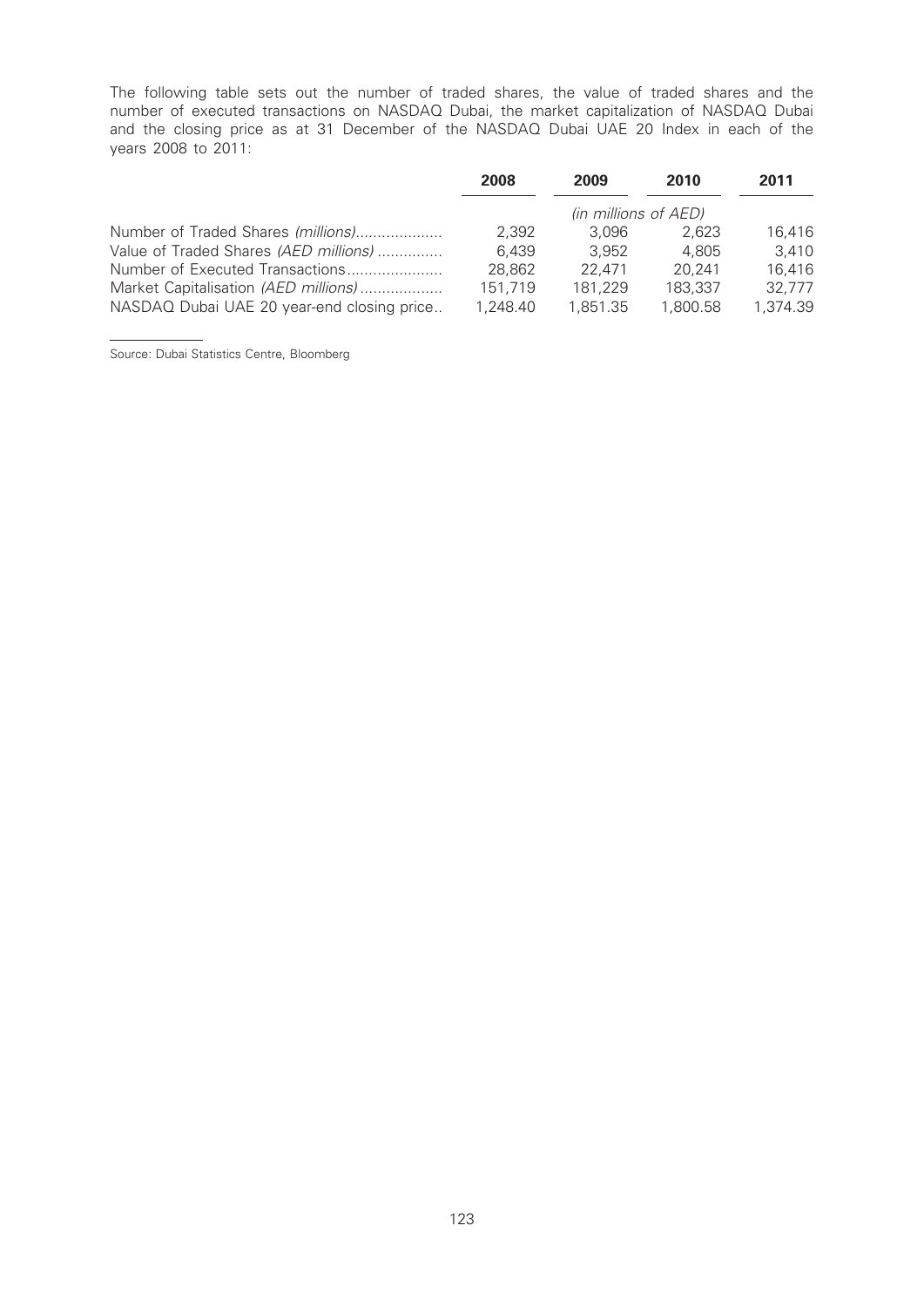# TAXATION

The following is a general description of certain United Arab Emirates, EU, Luxembourg and Cayman Islands tax considerations relating to the Notes. It does not purport to be a complete analysis of all tax considerations relating to the Notes. Prospective purchasers of Notes should consult their tax advisers as to the consequences under the tax laws of the countries of their respective citizenship, residence or domicile of acquiring, holding and disposing of Notes and receiving payments under the Notes. This summary is based upon the law as in effect on the date of this Base Prospectus and is subject to any change in law that may take effect after such date.

#### Dubai and the United Arab Emirates

The following is a general summary of the current tax law and practice in Dubai and the UAE (to the extent applicable in Dubai) ("**Dubai Law**") and does not constitute legal or tax advice. Prospective investors in the Notes are advised to consult their own tax advisers with respect to the tax consequences under the tax laws of the country in which they are resident, of the purchase ownership or disposition of the Notes or any interest therein.

Under existing Dubai Law, although an income tax decree has been enacted in Abu Dhabi and in Dubai (the Abu Dhabi Income Tax Decree 1965 (as amended) and the Dubai Income Tax Decree 1969 (as amended)) which provides for tax to be imposed on the taxable income of all bodies corporate which carry on a trade or business, the regime is not currently enforced. In practice, only companies engaged in the production of oil or gas, some service industries and branches of foreign banks have been required to pay tax. There are currently no withholding taxes required to be levied under UAE, Abu Dhabi or Dubai law in respect of payments on debt securities (including in relation to the Notes). In the event of the imposition of any withholding, the relevant Obligor has undertaken to gross-up any payments subject to certain limitations, as described in Condition 7.

The Constitution of the UAE specifically reserves to the Federal Government of the United Arab Emirates the right to revise taxes on a federal basis for the purposes of funding its budget. It is not known whether this right will be exercised in the future.

The UAE has entered into double taxation arrangements with certain other countries, but these are not extensive in number.

#### EU Savings Directive

Under EC Council Directive 2003/48/EC on the taxation of savings income (the "Savings **Directive''**), each Member State is required to provide to the tax authorities of another Member State details of payments of interest or other similar income paid by a person within its jurisdiction to, or collected by such a person for, an individual resident or certain limited types of entity established in that other Member State; however, for a transitional period, Austria and Luxembourg may instead apply a withholding system in relation to such payments, deducting tax at a rate of 35 per cent. The transitional period is to terminate at the end of the first full fiscal year following agreement by certain non-EU countries to the exchange of information relating to such payments.

A number of non-EU countries and certain dependent or associated territories of certain Member States have adopted similar measures (either provision of information or transitional withholding) in relation to payments made by a person within its jurisdiction to, or collected by such a person for, an individual resident or certain limited types of entity established in a Member State. In addition, the Member States have entered into provision of information or transitional withholding arrangements with certain of those dependent or associated territories in relation to payments made by a person in a Member State to, or collected by such a person for, an individual resident or certain limited types of entity established in one of those territories.

The European Commission has proposed certain amendments to the Savings Directive, which may, if implemented, amend or broaden the scope of the requirements described above. Investors who are in any doubt as to their position should consult their professional advisers.

#### Luxembourg Taxation

The following summary is of a general nature. It is based on the laws presently in force in Luxembourg, though it is not intended to be, nor should it be construed to be, legal or tax advice.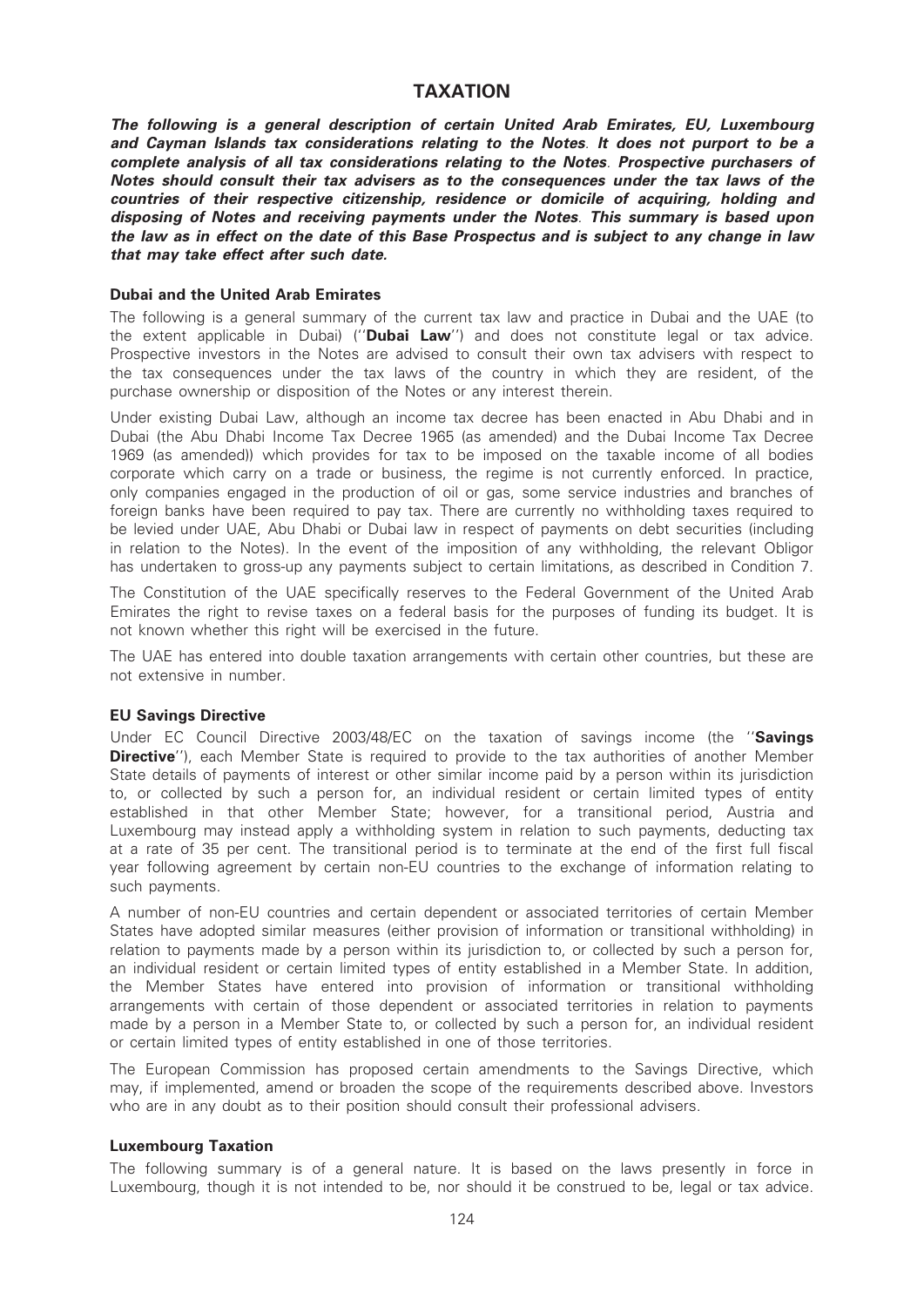Prospective investors in the Notes should therefore consult their own professional advisers as to the effects of state, local or foreign laws, including Luxembourg tax law, to which they may be subject.

## (i) Luxembourg tax residency of the Noteholders and Couponholders

A Noteholder or a Couponholder will not become resident, nor be deemed to be resident, in Luxembourg by reason only of the holding of the Notes or Coupons, or the execution, performance, delivery and/or enforcement of the Notes or Coupons.

## (ii) Withholding Tax

## Luxembourg resident individual Noteholders and Couponholders

Under Luxembourg general tax laws currently in force, and subject to the law of 23 December 2005 below, there is no withholding tax on payments of principal, premium or interest made to Luxembourg resident holders of Notes or Coupons, nor on accrued but unpaid interest in respect of Notes or Coupons, nor is any Luxembourg withholding tax payable upon redemption or repurchase of Notes or Coupons held by Luxembourg resident holders of Notes. However, under the Luxembourg law dated 23 December 2005 (the "Law"), a 10 per cent. Luxembourg withholding tax is levied since 1 January 2006 on interest payments made by Luxembourg-based paying agents (defined in a similar way as in the Savings Directive) to Luxembourg individual residents. This withholding tax also applies on accrued interest received upon disposal, redemption or repurchase of the Notes or Coupons.

Furthermore, pursuant to the Law as amended by the law of 17 July 2008, Luxembourg resident individuals acting in the course of the management of their private wealth who are the beneficial owners of interest payments made by a paying agent established outside Luxembourg in a Member State of either the European Union or the EEA, or in a jurisdiction having concluded an agreement with Luxembourg in connection with the Savings Directive can opt to self declare and pay a 10 per cent. tax on these interest payments.

The withholding tax of 10 per cent. as described above or the 10 per cent. tax are final when Luxembourg resident individuals are acting in the context of the management of their private wealth.

#### Luxembourg non-resident Noteholders and Couponholders

Under Luxembourg general tax laws currently in force, there is no withholding tax on payments of principal, premium or interest in the context of the holding, disposal, redemption or repurchase of the Notes or Coupons, nor on accrued but unpaid interest in respect of the Notes or Coupons. However, under the Savings Directive and the Luxembourg laws dated 21 June 2005 (the ''Laws'') implementing the Savings Directive and notifying several agreements concluded between Luxembourg and certain dependent or associated territories of the Member States, a Luxembourg based paying agent (within the meaning of the Savings Directive) is required to withhold tax on interest and other similar income (including reimbursement premium received at maturity) paid by it to (or under certain circumstances, to the benefit of) an individual resident in another Member State or a residual entity in the sense of article 4.2. of the Savings Directive, established in another Member State of the European Union unless the beneficiary of the interest payments elects for the procedure of the exchange of information or for the tax certificate procedure. The same regime applies to payments to individuals resident and residual entities established in certain dependent or associated territories of the EU, including Aruba, British Virgin Islands, Guernsey, the Isle of Man, Jersey, Montserrat and the former Netherlands Antilles (i.e. Bonaire, Curaçao, Saba, Sint Eustatius and Sint Maarten).

The withholding tax rate is currently 35 per cent. The withholding tax system will only apply during a transitional period, the ending of which depends on the conclusion of certain agreements relating to information exchange with certain other countries.

In each case described here above, responsibility for the withholding tax will be assumed by the Luxembourg paying agent.

#### Cayman Islands

The following is a discussion of certain Cayman Islands tax consequences of an investment in the Notes issued by EGF. The discussion is a general summary of present law, which is subject to prospective and retroactive change. It is not intended as tax advice, does not consider any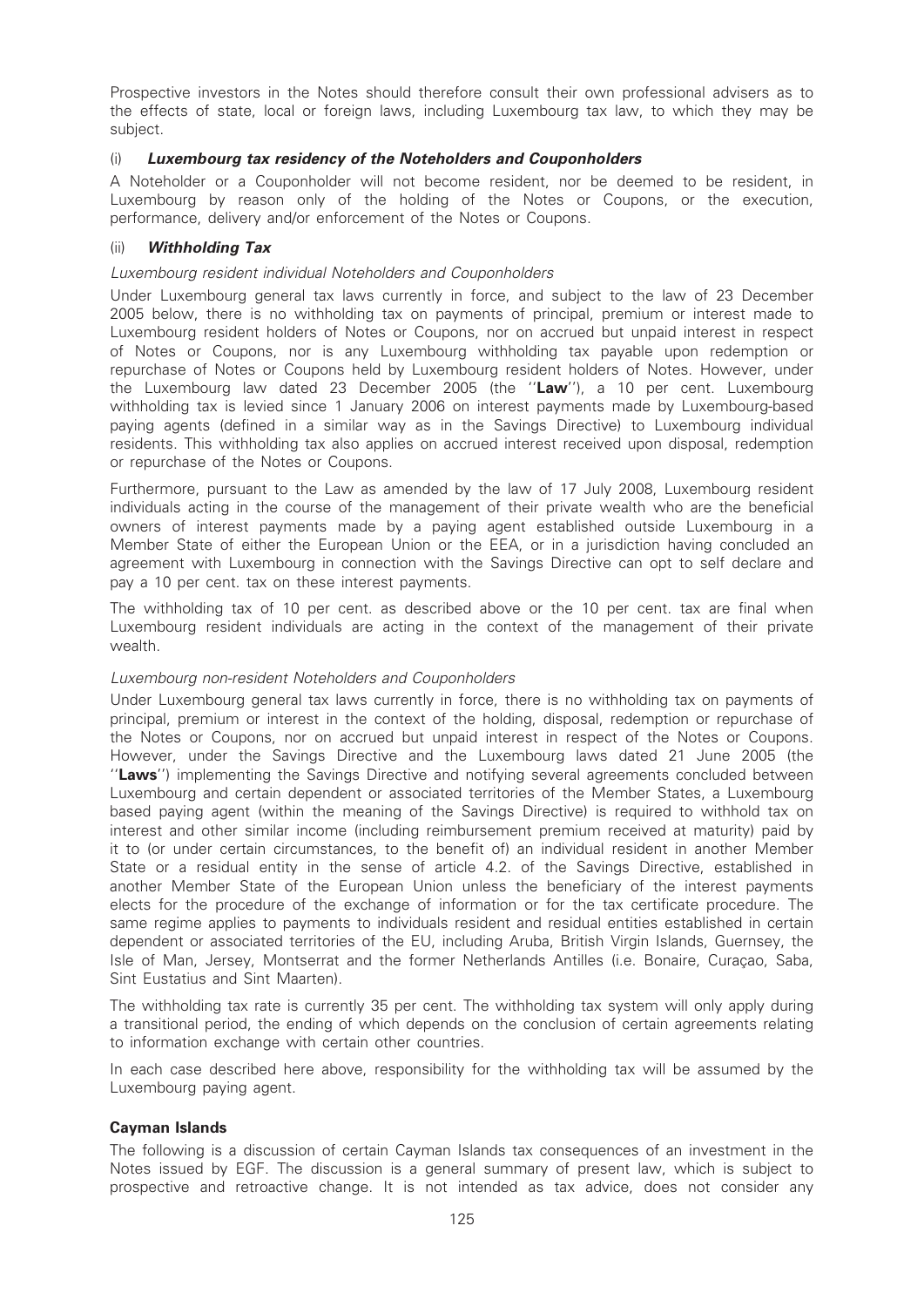investor's particular circumstances, and does not consider tax consequences other than those arising under Cayman Islands law.

Under existing Cayman Islands laws:

- payments of amounts in respect of any Notes will not be subject to taxation in the Cayman Islands and no withholding will be required on such payments to any Noteholder and gains derived from the sale of any Notes will not be subject to Cayman Islands income or corporation tax. The Cayman Islands currently have no income, corporation or capital gains tax and no estate duty, inheritance or gift tax;
- (b) no stamp duty is payable in respect of the issue or transfer of the Notes although duty may be payable if Notes are executed in or brought into the Cayman Islands; and
- (c) certificates evidencing the Notes, in registered form, to which title is not transferable by delivery, should not attract Cayman Islands stamp duty. However, an instrument transferring title to such a Notes, if brought to or executed in the Cayman Islands, would be subject to Cayman Islands stamp duty.

EGF has been incorporated under the laws of the Cayman Islands as an exempted company with limited liability and, as such, has applied for and obtained an undertaking from the Governor-in-Cabinet of the Cayman Islands, pursuant to Section 6 of the Tax Concessions Law (1999 Revision) of the Cayman Islands, that for a period of 20 years from the date of issue no law which is thereafter enacted in the Cayman Islands imposing any tax to be levied on profits, income, gains or appreciation shall apply to the EGF or its operations and, in addition, that no tax to be levied on profits, income, gains or appreciations or which is in the nature of estate duty or inheritance tax shall be payable on or in respect of the shares, bonds, sukuk or other obligations (which would include the Notes) of EGF or by way of the withholding in whole or part of any relevant payment (as defined in Section 6(3) of the Tax Concessions Law (1999 Revision)).

An annual registration fee is payable by EGF to the Cayman Islands Registrar of Companies which is calculated by reference to the nominal amount of its authorised capital. At current rates, this annual registration fee is approximately U.S.\$853.66. The foregoing is based on current law and practice in the Cayman Islands and this is subject to change therein.

#### Foreign Account Tax Compliance Act

Sections 1471 through 1474 of the U.S. Internal Revenue Code ("FATCA") impose a new reporting regime and potentially a 30 per cent. withholding tax with respect to certain payments to (i) any non-U.S. financial institution (a ''foreign financial institution'', or ''FFI'' (as defined by FATCA)) that does not become a "Participating FFI" by entering into an agreement with the U.S. Internal Revenue Service ("**IRS**") to provide the IRS with certain information in respect of its account holders and investors or is not otherwise exempt from or in deemed compliance with FATCA and (ii) any investor (unless otherwise exempt from FATCA) that does not provide information sufficient to determine whether the investor is a U.S. person or should otherwise be treated as holding a "United States Account" of the Issuer (a "Recalcitrant Holder"). The Issuer may be classified as an FFI.

The new withholding regime will be phased in beginning 1 January 2014 for payments from sources within the United States and will apply to "foreign passthru payments" (a term not yet defined) no earlier than 1 January 2017. This withholding would potentially apply to payments in respect of (i) any Notes characterized as debt (or which are not otherwise characterized as equity and have a fixed term) for U.S. federal tax purposes that are issued on or after the "grandfathering date", which is the later of (a) 1 January 2014 and (b) the date that is six months after the date on which final U.S. Treasury regulations defining the term foreign passthru payment are filed with the Federal Register, or which are materially modified on or after the grandfathering date and (ii) any Notes characterized as equity or which do not have a fixed term for U.S. federal tax purposes, whenever issued. If Notes are issued before the grandfathering date, and additional Notes of the same series are issued on or after that date, the additional Notes may not be treated as grandfathered, which may have negative consequences for the existing Notes, including a negative impact on market price.

The United States and a number of other jurisdictions have announced their intention to negotiate intergovernmental agreements to facilitate the implementation of FATCA (each, an "IGA"). Pursuant to FATCA and the ''Model 1'' and ''Model 2'' IGAs released by the United States, an FFI in an IGA signatory country could be treated as a "Reporting FI" not subject to withholding under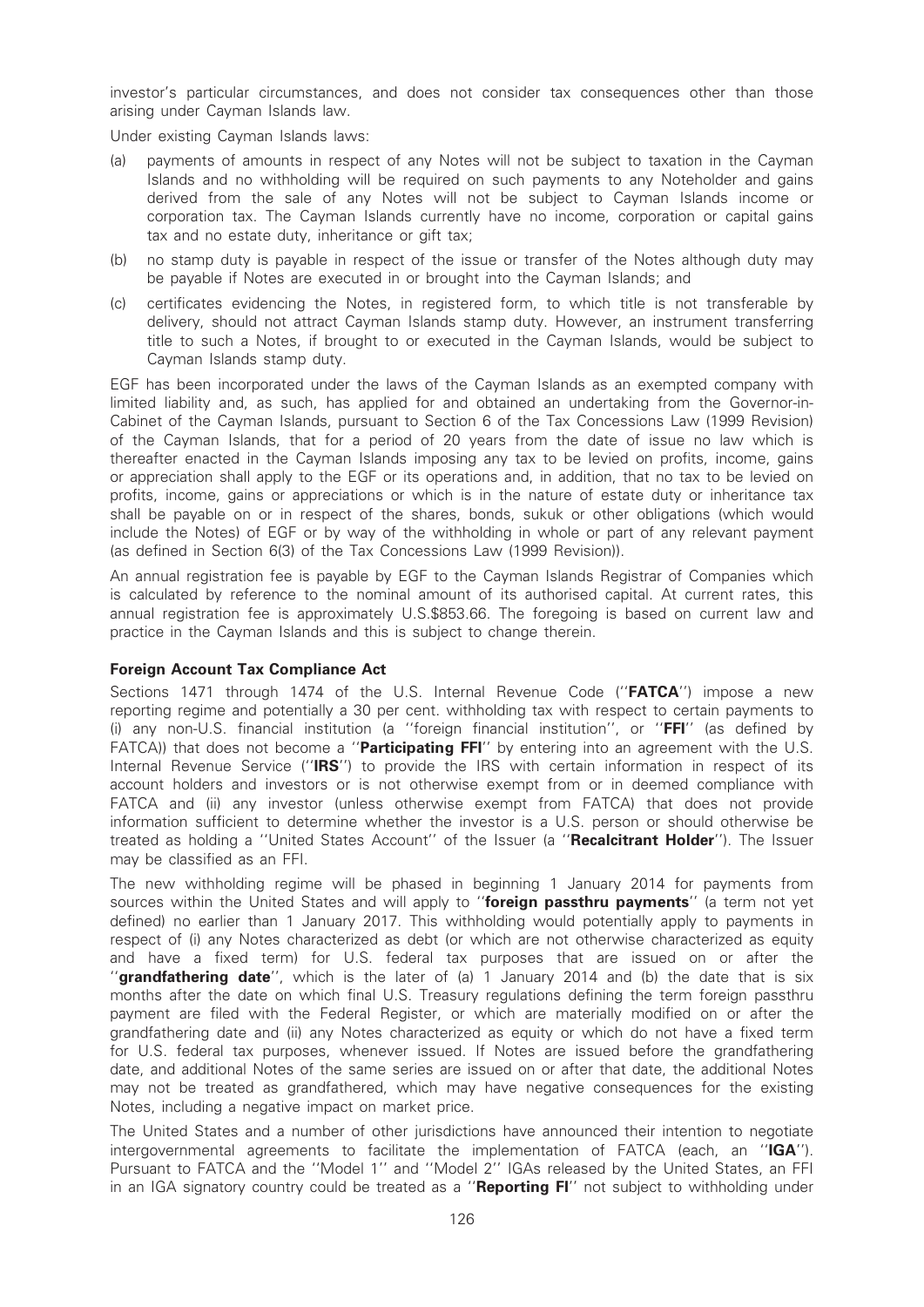FATCA on any payments it receives. Further, an FFI in a Model 1 IGA jurisdiction would not be required to withhold under FATCA or an IGA (or any law implementing an IGA) (any such withholding being "**FATCA Withholding**") from payments it makes (unless it has agreed to do so under the U.S. ''qualified intermediary,'' ''withholding foreign partnership,'' or ''withholding foreign trust'' regimes). The Model 2 IGA leaves open the possibility that a Reporting FI might in the future be required to withhold as a Participating FFI on foreign passthru payments and payments that it makes to Recalcitrant Holders. Under each Model IGA, a Reporting FI would still be required to report certain information in respect of its account holders and investors to its home government or to the IRS.

If the Issuer becomes a Participating FFI under FATCA, the Issuer and financial institutions through which payments on the Notes are made may be required to withhold FATCA Withholding if (i) any FFI through or to which payment on such Notes is made is not a Participating FFI, a Reporting FI, or otherwise exempt from or in deemed compliance with FATCA or (ii) an investor is a Recalcitrant Holder.

If an amount in respect of FATCA Withholding were to be deducted or withheld from interest, principal or other payments made in respect of the Notes, neither the Issuer nor any paying agent nor any other person would, pursuant to the conditions of the Notes, be required to pay additional amounts as a result of the deduction or withholding. As a result, investors may receive less interest or principal than expected.

FATCA is particularly complex and its application is uncertain at this time. The above description is based in part on regulations, official guidance and model IGAs, all of which are subject to change or may be implemented in a materially different form. Prospective investors should consult their tax advisers on how these rules may apply to the Issuer and to payments they may receive in connection with the Notes.

TO ENSURE COMPLIANCE WITH IRS CIRCULAR 230, EACH TAXPAYER IS HEREBY NOTIFIED THAT: (A) ANY TAX DISCUSSION HEREIN IS NOT INTENDED OR WRITTEN TO BE USED, AND CANNOT BE USED BY THE TAXPAYER FOR THE PURPOSE OF AVOIDING U.S. FEDERAL INCOME TAX PENALTIES THAT MAY BE IMPOSED ON THE TAXPAYER; (B) ANY SUCH TAX DISCUSSION WAS WRITTEN TO SUPPORT THE PROMOTION OR MARKETING OF THE TRANSACTIONS OR MATTERS ADDRESSED HEREIN; AND (C) THE TAXPAYER SHOULD SEEK ADVICE BASED ON THE TAXPAYER'S PARTICULAR CIRCUMSTANCES FROM AN INDEPENDENT TAX ADVISER.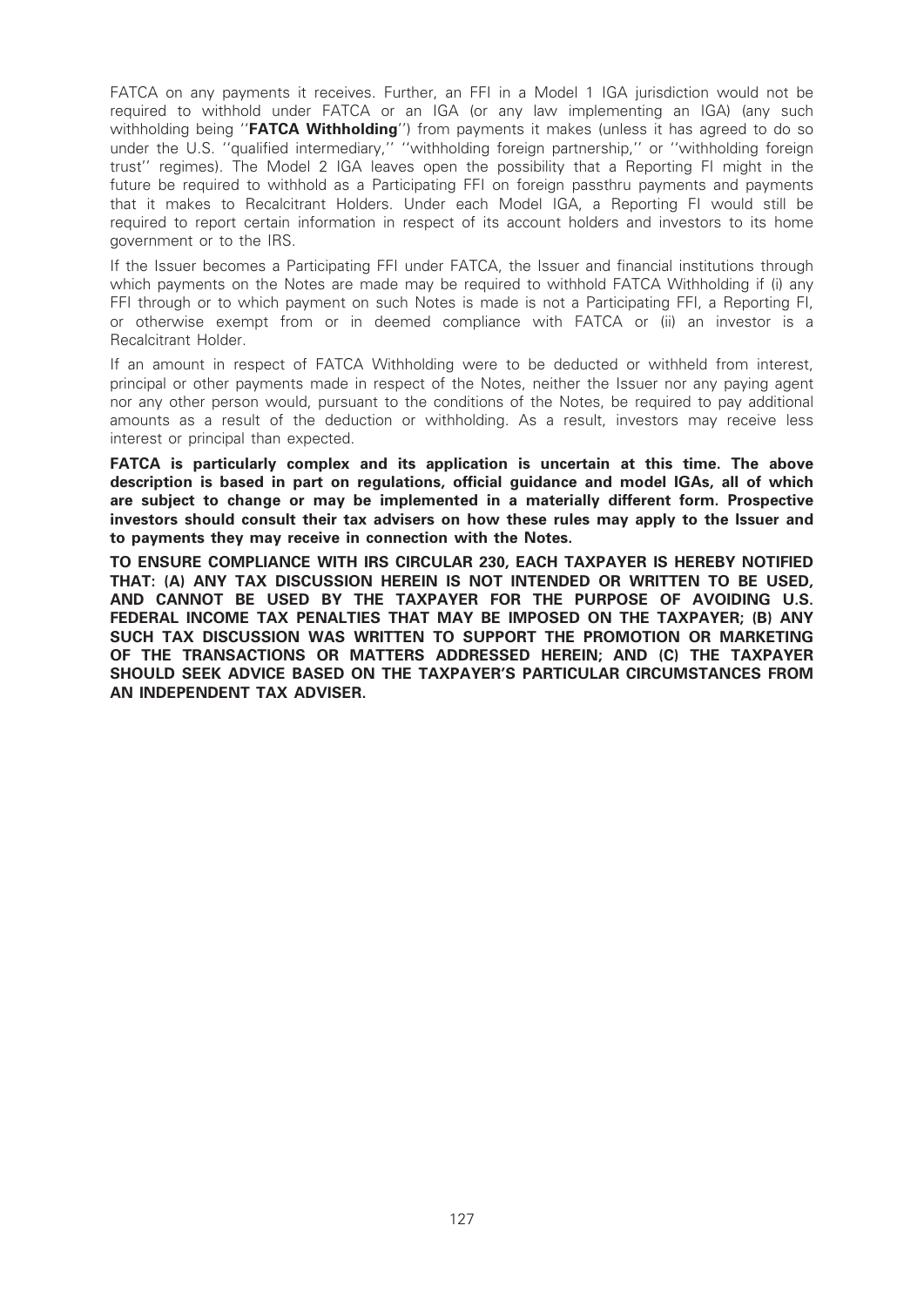# SUBSCRIPTION AND SALE

The Dealers have, in an amended and restated programme agreement (as supplemented from time to time, the "**Programme Agreement**") dated 14 March 2013 agreed with the Issuers and the Guarantor a basis upon which they or any of them may from time to time agree to purchase Notes. Any such agreement will extend to those matters stated under "Form of the Notes" and ''Terms and Conditions of the Notes''. In the Programme Agreement, the Issuers have agreed to reimburse the Dealers for certain of their expenses in connection with the establishment and any future update of the Programme and the issue of Notes under the Programme and to indemnify the Dealers against certain liabilities incurred by them in connection therewith.

## Hong Kong

Each Dealer has represented and agreed, and each further Dealer appointed under the Programme will be required to represent and agree, that:

- (a) it has not offered or sold and will not offer or sell in Hong Kong, by means of any document, any Notes other than (i) to persons whose business is to buy or sell shares on debantures (whether as principal or agent); (ii) to ''professional investors'' within the meaning of the Securities and Futures Ordinance (Cap. 571) of Hong Kong (the "SFO") and any rules made under the SFO; or (iii) in other circumstances which do not result in the document being a "prospectus" as defined in the Companies Ordinance (Cap. 32) of Hong Kong (the "CO") or which do not constitute an offer to the public within the meaning of the CO; and
- (b) it has not issued or had in its possession for the purposes of issue, and will not issue or have in its possession for the purposes of issue (in each case whether in Hong Kong or elsewhere), any advertisement, invitation or document relating to the Notes, which is directed at, or the contents of which are likely to be accessed or read by, the public in Hong Kong (except if permitted to do so under the laws of Hong Kong) other than with respect to any Notes which are or are intended to be disposed of only to persons outside Hong Kong or only to ''professional investors'' within the meaning of the SFO and any rules made under the SFO.

#### United States

The Notes have not been and will not be registered under the Securities Act and may not be offered or sold within the United States or to, or for the account or benefit of, U.S. persons except in accordance with Regulation S under the Securities Act or pursuant to an exemption from the registration requirements of the Securities Act.

Each Dealer has represented and agreed, and each further Dealer appointed under the Programme will be required to represent and agree, that it has offered and sold any Notes, and will offer and sell any Notes (a) as part of their distribution at any time and (b) otherwise until 40 days after the completion of the distribution of all Notes of the Series of which such Notes are a part as determined and certified as provided below, only in accordance with Rule 903 of Regulation S under the Securities Act. Each Dealer who purchases Notes of a Series (or in the case of a sale of a Series of Notes issued to or through more than one Dealer, each of such Dealers as to the Notes of such Series to be purchased by or through it or, in the case of a syndicated issue, the relevant lead manager) shall determine and certify to the Principal Paying Agent the completion of the distribution of the Notes of such Series. On the basis of such notification or notifications, the Principal Paying Agent has agreed to notify such Dealer/lead manager of the end of the distribution compliance period with respect to such Series.

Each Dealer has also agreed that, at or prior to confirmation of sale of Notes, it will have sent to each distributor, dealer or person receiving a selling concession, fee or other remuneration that purchases Notes from it during the distribution compliance period a confirmation or notice to substantially the following effect:

''The Securities covered hereby have not been registered under the U.S. Securities Act of 1933, as amended (the "Securities Act"), and may not be offered or sold within the United States or to, or for the account or benefit of, U.S. persons (i) as part of their distribution at any time or (ii) otherwise until 40 days after the completion of the distribution of the Securities as determined and certified by the relevant Dealer, in the case of a non-syndicated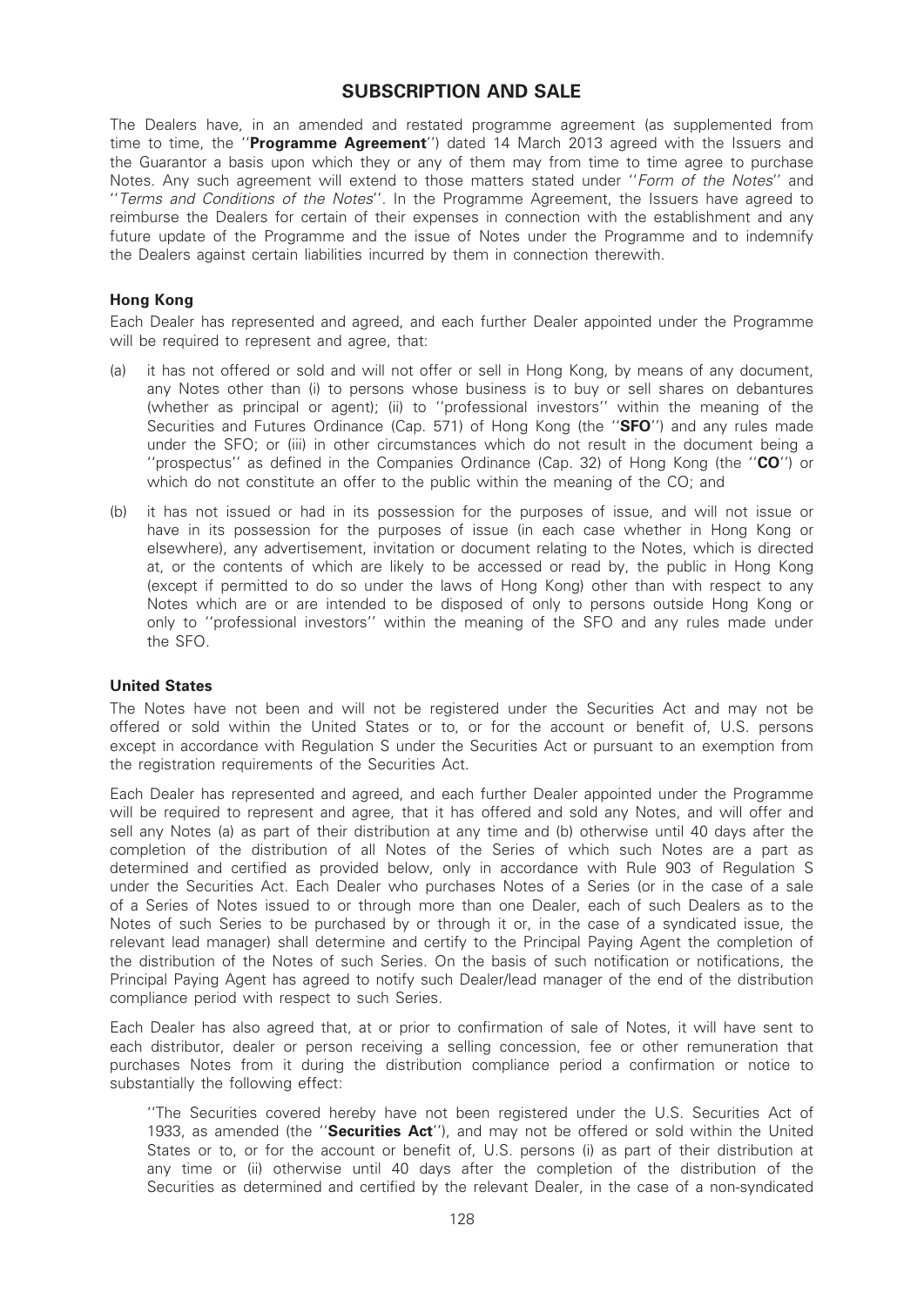issue, or the Lead Manager, in the case of a syndicated issue, and except in either case in accordance with Regulation S under the Securities Act. Terms used above have the meanings given to them by Regulation S.''

Each Dealer has represented and agreed, and each further Dealer appointed under the Programme will be required to represent and agree, that it, its affiliates or any persons acting on its or their behalf have not engaged and will not engage in any directed selling efforts with respect to any Notes, and it and they have complied and will comply with the offering restrictions requirement of Regulation S.

The Bearer Notes are subject to U.S. tax law requirements and may not be offered, sold or delivered within the United States or its possessions or to a United States person, except in certain transactions permitted by U.S. Treasury regulations. Terms used in this paragraph have the meanings given to them by the U.S. Internal Revenue Code of 1986, as amended and regulations thereunder.

In respect of Bearer Notes where TEFRA D is specified in the applicable Final Terms the relevant Dealer will be required to represent and agree that:

- (a) except to the extent permitted under U.S. Treasury Regulations Section 1.163-5(c)(2)(i)(D) (the ''D Rules''), (i) it has not offered or sold, and during the restricted period it will not offer or sell, Bearer Notes to a person who is within the United States or its possessions or to a United States person, and (ii) it has not delivered and it will not deliver within the United States or its possessions definitive Bearer Notes that are sold during the restricted period;
- (b) it has and throughout the restricted period it will have in effect procedures reasonably designed to ensure that its employees or agents who are directly engaged in selling Bearer Notes are aware that such Notes may not be offered or sold during the restricted period to a person who is within the United States or its possessions or to a United States person, except as permitted by the D Rules;
- (c) if it is a United States person, it is acquiring Bearer Notes for purposes of resale in connection with their original issuance and if it retains Bearer Notes for its own account, it will only do so in accordance with the requirements of U.S. Treasury Regulations Section 1.163-5(c)(2)(i)(D)(6);
- (d) with respect to each affiliate that acquires Bearer Notes from it for the purpose of offering or selling such Notes during the restricted period, it repeats and confirms the representations and agreements contained in subparagraphs (a), (b) and (c) on such affiliate's behalf; and
- (e) it will obtain from any distributor (within the meaning of U.S. Treasury Regulations Section 1.163 5(c)(2)(i)(D)(4)(ii)) that purchases any Bearer Notes from it pursuant to a written contract with such Dealer (other than a distributor that is one of its affiliates or is another Dealer), for the benefit of the relevant Issuer and each other Dealer, the representations contained in, and such distributor's agreement to comply with, the provisions of sub-paragraphs (a), (b), (c) and (d) of this paragraph insofar as they relate to the D Rules, as if such distributor were a Dealer hereunder.

Terms used in this paragraph have the meanings given to them by the U.S. Internal Revenue Code of 1986, as amended, and regulations thereunder, including the D Rules.

In respect of Bearer Notes where TEFRA C is specified in the applicable Final Terms, the relevant Dealer will be required to represent and agree that:

- (a) it has not offered, sold or delivered, and will not offer, sell or deliver, directly or indirectly, any Notes within the United States or its possessions in connection with the original issuance of the Bearer Notes; and
- (b) in connection with the original issuance of the Bearer Notes it has not communicated, and will not communicate, directly or indirectly, with a prospective purchaser if such prospective purchaser is within the United States or its possessions and will not otherwise involve the United States office of such Dealer in the offer and sale of the Bearer Notes.

Until 40 days after the commencement of the offering of any Series of Notes, an offer or sale of such Notes within the United States by any dealer (whether or not participating in the offering) may violate the registration requirements of the Securities Act if such offer or sale is made otherwise than in accordance with an available exemption from registration under the Securities Act.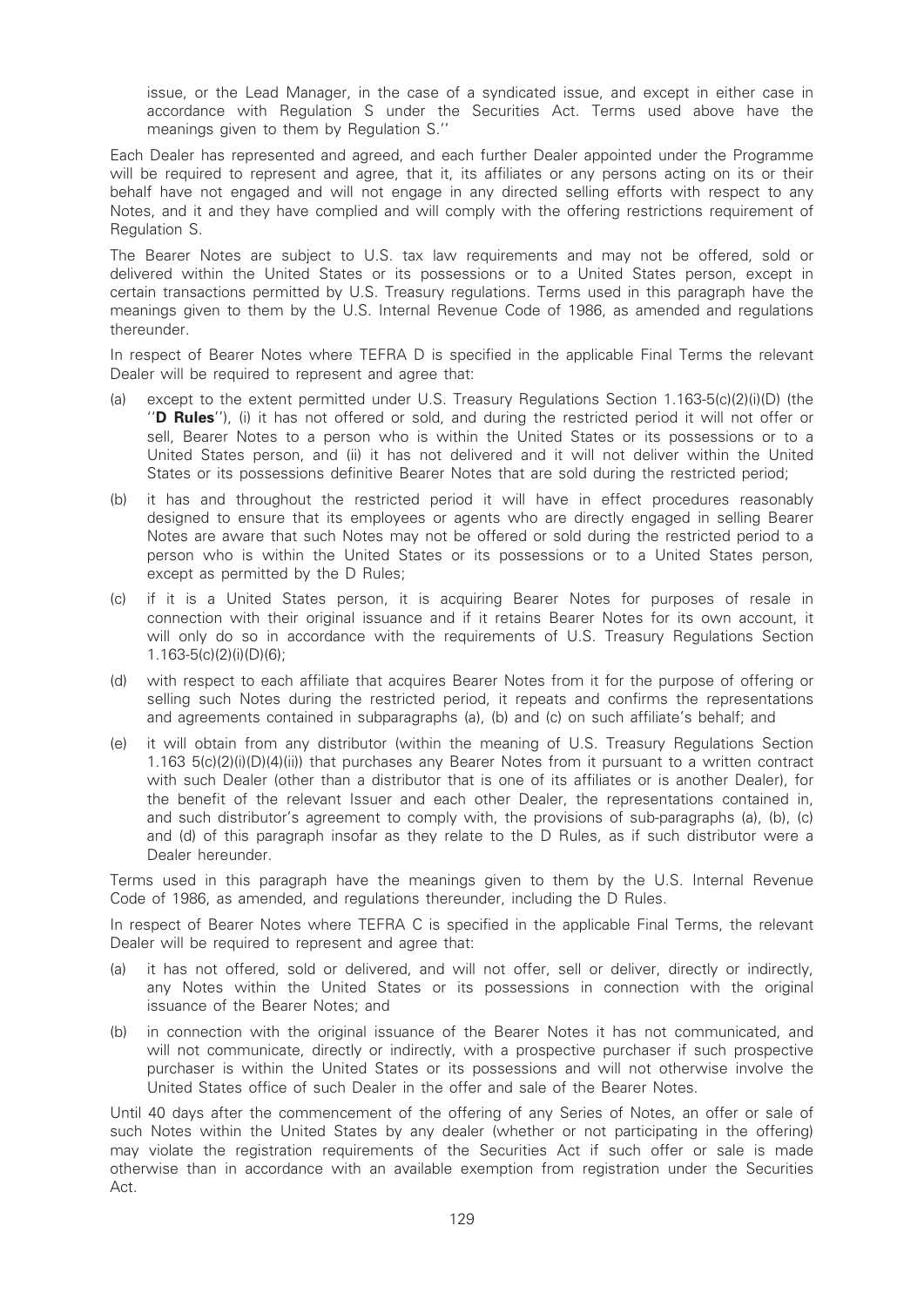## Public Offer Selling Restrictions under the Prospectus Directive

In relation to each Member State of the European Economic Area which has implemented the Prospectus Directive (each, a "Relevant Member State"), each Dealer has represented and agreed, and each further Dealer appointed under the Programme will be required to represent and agree, that with effect from and including the date on which the Prospectus Directive is implemented in that Relevant Member State (the "Relevant Implementation Date") it has not made and will not make an offer of Notes which are subject to the offering contemplated by this Base Prospectus as completed by the final terms in relation thereto to the public in that Relevant Member State, except that it may, with effect from and including the Relevant Implementation Date, make an offer of such Notes to the public in that Relevant Member State:

- (a) at any time to any legal entity which is a qualified investor as defined in the Prospectus Directive; or
- (b) at any time to fewer than 100 or, if the Relevant Member State has implemented the relevant provision of the 2010 PD Amending Directive, 150, natural or legal persons (other than qualified investors as defined in the Prospectus Directive) subject to obtaining the prior consent of the relevant Dealer or Dealers nominated by the relevant Obligors for any such offer; or
- (c) at any time in any other circumstances falling within Article 3(2) of the Prospectus Directive,

provided that no such offer of Notes referred to in (a) to (c) above shall require the relevant Issuer or any Dealer to publish a prospectus pursuant to Article 3 of the Prospectus Directive or supplement a prospectus pursuant to Article 16 of the Prospectus Directive.

For the purposes of this provision, the expression an ''offer of Notes to the public'' in relation to any Notes in any Relevant Member State means the communication in any form and by any means of sufficient information on the terms of the offer and the Notes to be offered so as to enable an investor to decide to purchase or subscribe the Notes, as the same may be varied in that Member State by any measure implementing the Prospectus Directive in that Member State and the expression "Prospectus Directive" means Directive 2003/71/EC (and amendments thereto, including the 2010 PD Amending Directive, to the extent implemented in the Relevant Member State), and includes any relevant implementing measure in the Relevant Member State and the expression "2010 PD Amending Directive" means Directive 2010/73/EU.

## United Kingdom

Each Dealer has represented and agreed, and each further Dealer appointed under the Programme will be required to represent and agree, that:

- (a) in relation to any Notes which have a maturity of less than one year, (i) it is a person whose ordinary activities involve it in acquiring, holding, managing or disposing of investments (as principal or agent) for the purposes of its business and (ii) it has not offered or sold and will not offer or sell any Notes other than to persons whose ordinary activities involve them in acquiring, holding, managing or disposing of investments (as principal or as agent) for the purposes of their businesses or who it is reasonable to expect will acquire, hold, manage or dispose of investments (as principal or agent) for the purposes of their businesses where the issue of the Notes would otherwise constitute a contravention of Section 19 of the FSMA by the relevant Issuer;
- (b) it has only communicated or caused to be communicated and will only communicate or cause to be communicated an invitation or inducement to engage in investment activity (within the meaning of Section 21 of the FSMA) received by it in connection with the issue of any Notes in circumstances in which Section 21 (1) of the FSMA does not or would not, if the relevant Obligor was not an authorised person, apply to such Obligor; and
- (c) it has complied and will comply with all applicable provisions of the FSMA with respect to anything done by it in relation to any Notes in, from or otherwise involving the United Kingdom.

#### Japan

The Notes have not been and will not be registered under the Financial Instruments and Exchange Act of Japan (Law No. 25 of 1948, as amended, the "FIEA") and each Dealer has represented and agreed, and each further Dealer appointed under the Programme will be required to represent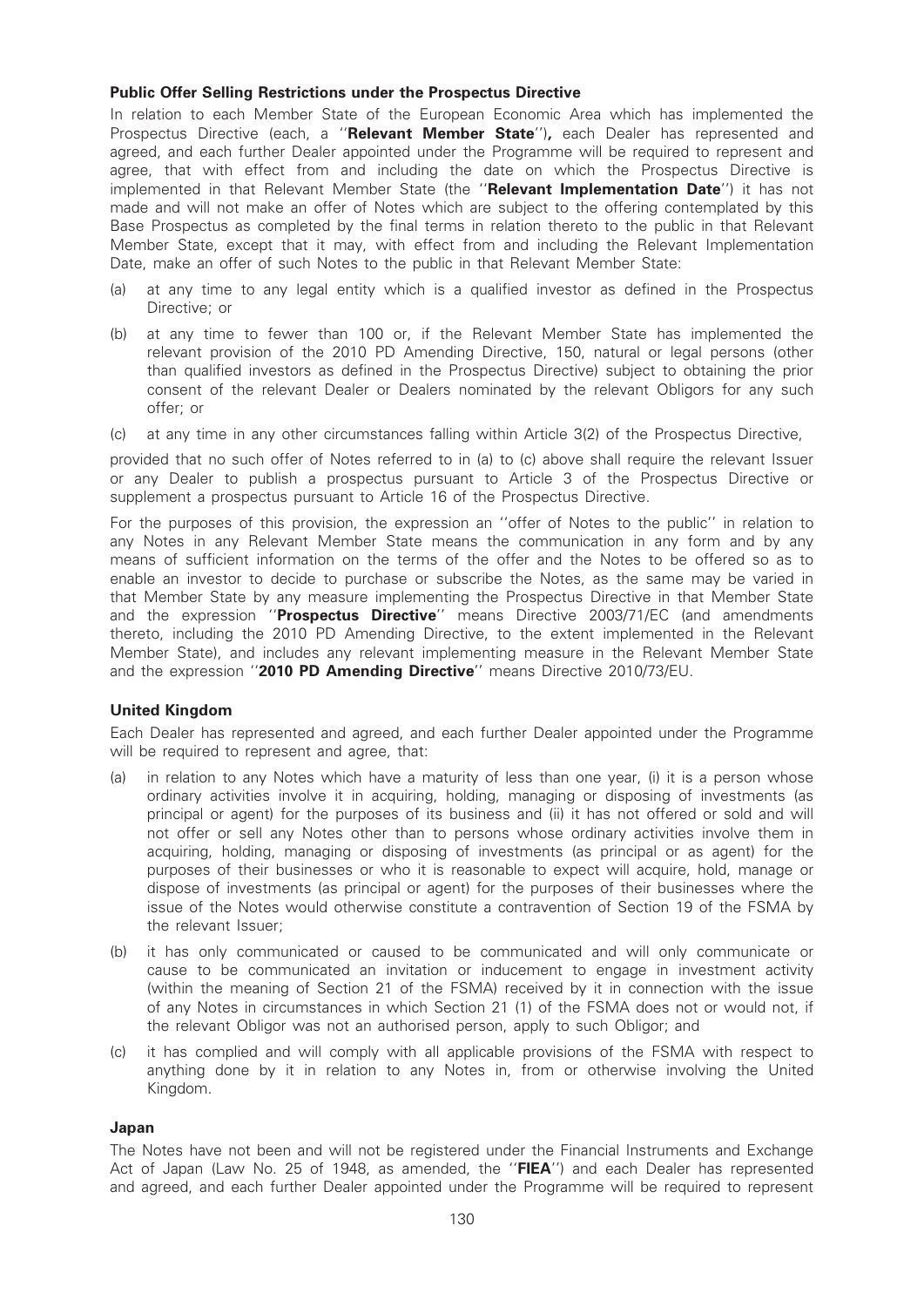and agree, and each further Dealer appointed under the Programme will be required to represent and agree, that it will not offer or sell any Notes, directly or indirectly, in Japan or to, or for the benefit of, any resident of Japan (as defined under Item 5, Paragraph 1, Article 6 of the Foreign Exchange and Foreign Trade Act (Act No. 228 of 1949, as amended)), or to others for re-offering or resale, directly or indirectly, in Japan or to, or for the benefit of, a resident of Japan except pursuant to an exemption from the registration requirements of, and otherwise in compliance with, the FIEA and any other applicable laws, regulations and ministerial guidelines of Japan.

## France

Each of the Dealers and each Issuer has represented and agreed, and each further Dealer appointed under the Programme will be required to represent and agree, that it has not offered or sold and will not offer or sell, directly or indirectly, Notes to the public in France, and has not distributed or caused to be distributed and will not distribute or cause to be distributed to the public in France, the Base Prospectus, the relevant Final Terms or any other offering material relating to the Notes, and that such offers, sales and distributions have been and shall be made in France only to (i) providers of investment services relating to portfolio management for the account of third parties, and/or (ii) qualified investors (investisseurs qualifiés), other than individuals, all as defined in, and in accordance with, Articles L.411-1, L.411-2 and D.411-1 to D.411-3 of the French Code monétaire et financier.

## Republic of Italy

The offering of Notes has not been registered pursuant to Italian securities legislation and, accordingly, each Dealer has represented and agreed, and each further Dealer appointed under the Programme will be required to represent and agree, that Notes have not been and will not be offered, sold or delivered, and copies of the Base Prospectus or of any other document relating to the Notes have not been and will not be distributed in the Republic of Italy, except:

- (a) to qualified investors ("*investitori qualificati*"), as defined pursuant to Article 100 of Legislative Decree No. 58 of 24 February 1998, as amended (the "Financial Services Act") and Article 34-ter, first paragraph, letter (b) of CONSOB Regulation No. 11971 of 14 May 1999, as amended from time to time ("Regulation No. 11971"); or
- (b) in other circumstances which are exempted from the rules on public offerings pursuant to Article 100 of the Financial Services Act and Regulation No. 11971.

Any offer, sale or delivery of Notes or distribution of copies of the Base Prospectus or any other document relating to the Notes in the Republic of Italy under (a) or (b) above must be:

- (i) made by an investment firm, bank or financial intermediary permitted to conduct such activities in the Republic of Italy in accordance with the Financial Services Act, CONSOB Regulation No. 16190 of 29 October 2007 (as amended from time to time) and Legislative Decree No. 385 of 1 September 1993, as amended, (the "**Banking Act**");
- (ii) in compliance with Article 129, of the Banking Act, as amended and the implementing guidelines of the Bank of Italy, as amended from time to time, pursuant to which the Bank of Italy may request information on the issue or the offer of securities in the Republic of Italy; and
- (iii) in accordance with any other applicable laws and regulations or requirements imposed by CONSOB or other Italian authority.

## The United Arab Emirates (excluding Dubai International Financial Centre)

Each Dealer has represented and agreed, and each further Dealer appointed under the Programme will be required to represent and agree, that the Notes to be issued under the Programme have not been and will not be offered, sold or publicly promoted or advertised by it in the UAE other than in compliance with any laws applicable in the UAE governing the issue, offering and sale of securities.

#### Dubai International Financial Centre

Each Dealer has represented and agreed, and each further Dealer appointed under the Programme will be required to represent and agree, that it has not offered and will not offer the Notes to be issued under the Programme to any person in the Dubai International Financial Centre unless such offer is: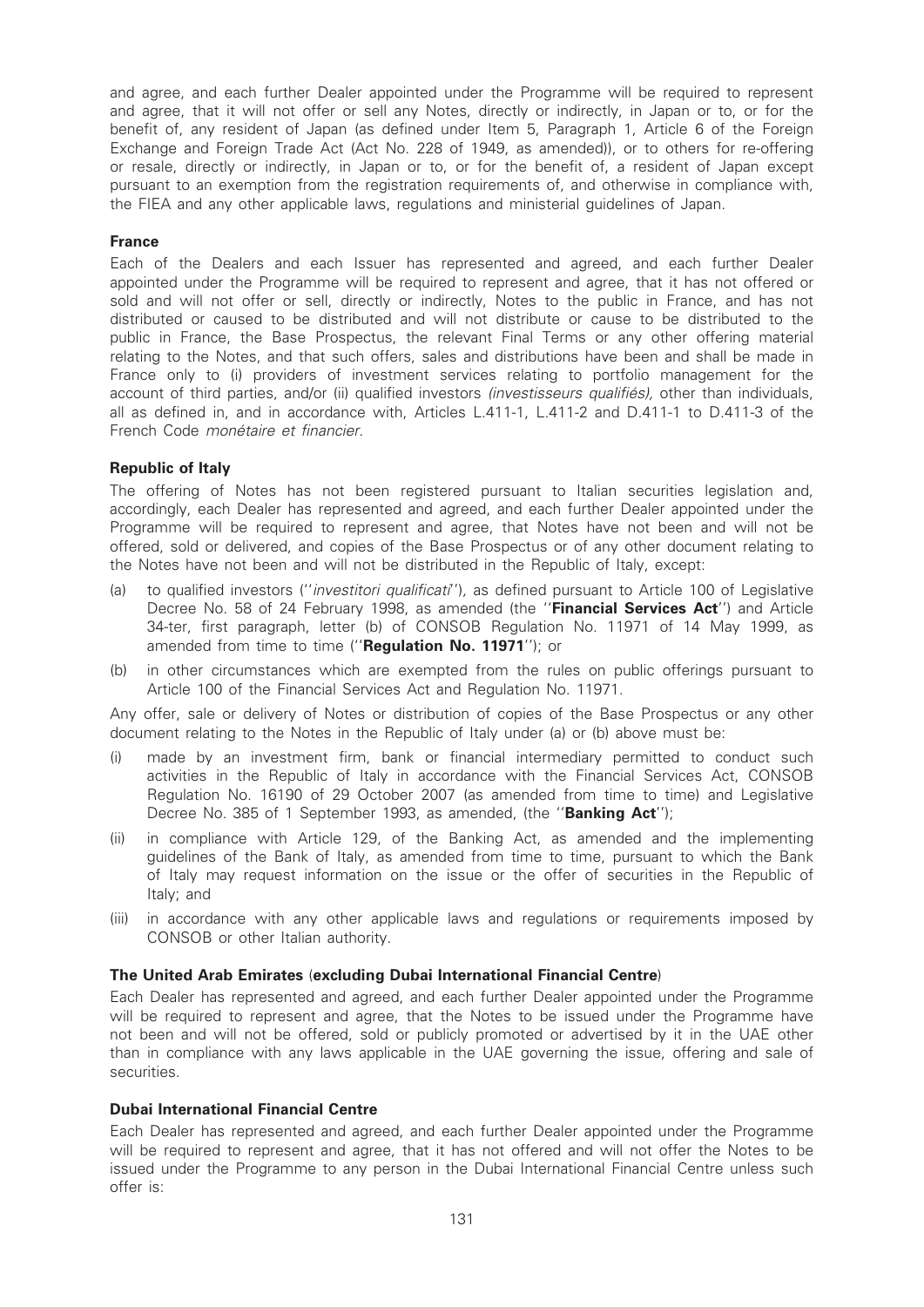- (a) an ''Exempt Offer'' in accordance with the Markets Rules of the Dubai Financial Services Authority (the "DFSA"); and
- (b) made only to persons who meet the ''Professional Client'' criteria set out in Rule 2.3.2 of the DFSA Conduct of Business Module.

## Kingdom of Saudi Arabia

No action has been or will be taken in the Kingdom of Saudi Arabia that would permit a public offering of the Notes. Any investor in the Kingdom of Saudi Arabia or who is a Saudi person (a "Saudi Investor") who acquires any Notes pursuant to an offering should note that the offer of Notes is a private placement under Article 10 or Article 11 of the ''Offer of Securities Regulations'' as issued by the Board of the Capital Market Authority resolution number 2-11-2004 dated 4 October 2004 and amended by the Board of the Capital Market Authority resolution number 1- 28-2008 dated 18 August 2008 (the "KSA Regulations").

Each Dealer has represented and agreed, and each further Dealer appointed under the Programme will be required to represent and agree, that any offer of Notes to a Saudi Investor will comply with the KSA Regulations.

The offer of Notes shall not therefore constitute a ''public offer'' pursuant to the KSA Regulations, but is subject to the restrictions on secondary market activity under Article 17 of the KSA Regulations. Any Saudi Investor who has acquired Notes pursuant to a private placement may not offer or sell those Notes to any person unless the offer or sale is made through an authorised person appropriately licensed by the Saudi Arabian Capital Market Authority and: (a) the Notes are offered or sold to a ''sophisticated investor'' (as defined in Article 10 of the KSA Regulations (b) the price to be paid for the Notes in any one transaction is equal to or exceeds Saudi Riyal 1 million or an equivalent amount; or (c) the offer or sale is otherwise in compliance with Article 17 of the KSA Regulations.

## Cayman Islands

Each Dealer has represented and agreed, and each further Dealer appointed under the Programme will be required to represent and agree, that it shall not make, and has not made, any invitation or offer to the public in the Cayman Islands to subscribe for the Notes.

#### People's Republic of China

Each Dealer has represented and agreed and each further Dealer appointed under the Programme will be required to represent and agree that it has not offered, sold or delivered and will not offer, sell or deliver any of the Notes in the People's Republic of China (excluding the Hong Kong Special Administrative Region of the People's Republic of China, the Macau Special Administrative Region of the People's Republic of China and Taiwan) except as permitted by the securities laws of the People's Republic of China.

#### General

Each Dealer has agreed and each further Dealer appointed under the Programme will be required to agree that it will (to the best of its knowledge and belief) comply with all applicable securities laws and regulations in force in any jurisdiction in which it purchases, offers, sells or delivers Notes or possesses or distributes this Base Prospectus and will obtain any consent, approval or permission required by it for the purchase, offer, sale or delivery by it of Notes under the laws and regulations in force in any jurisdiction to which it is subject or in which it makes such purchases, offers, sales or deliveries and neither the Obligors nor any of the other Dealers shall have any responsibility therefor.

None of the relevant Obligors or any of the Dealers represents that Notes may at any time lawfully be sold in compliance with any applicable registration or other requirements in any jurisdiction, or pursuant to any exemption available thereunder, or assumes any responsibility for facilitating such sale.

With respect to each Series, the relevant Dealer will be required to comply with any additional restrictions agreed between the relevant issuer and the relevant Dealer.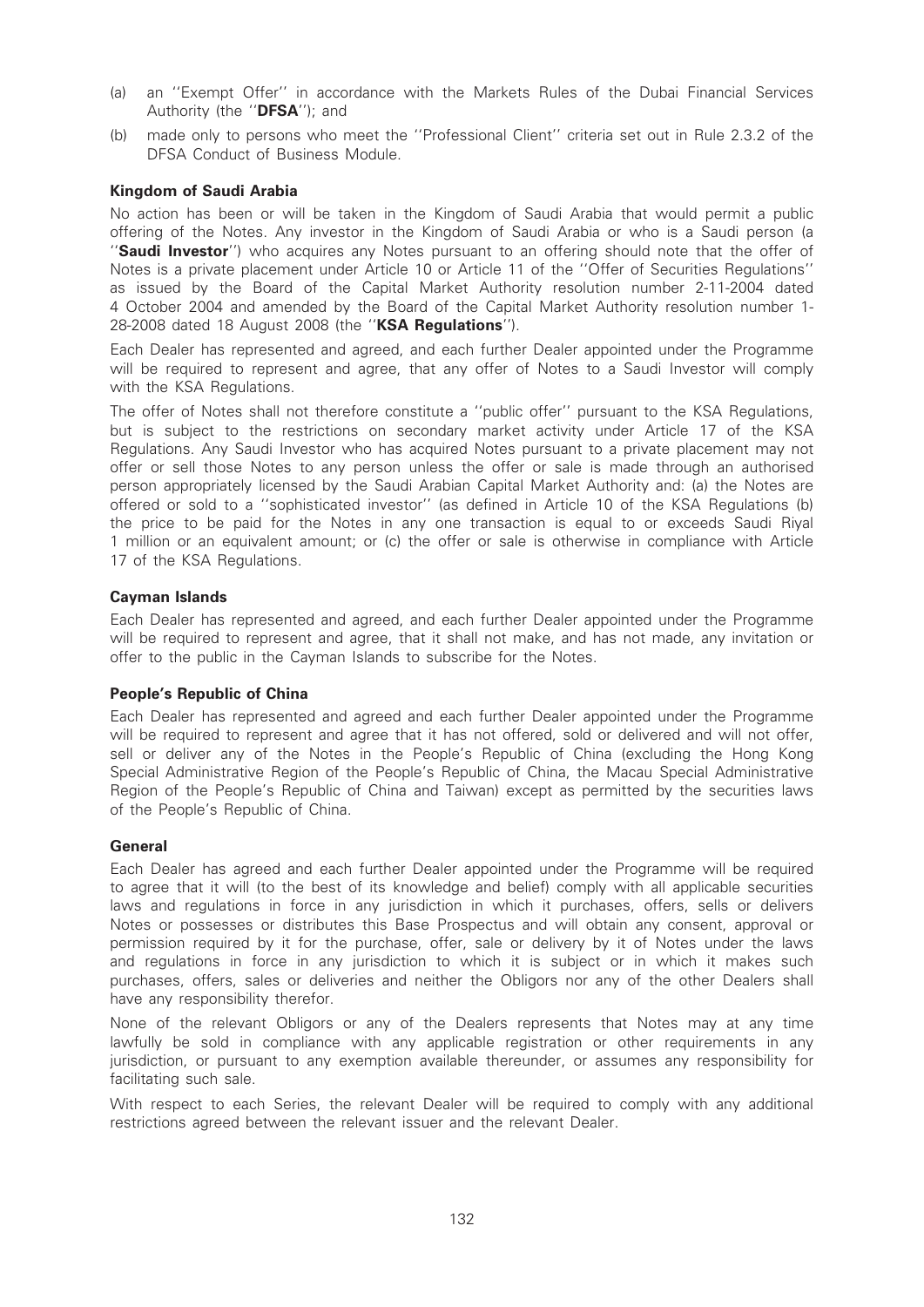# GENERAL INFORMATION

## Authorisation

The entry into the Programme, the issue of Notes under the Programme and the giving of the Guarantee by ENBD was duly authorised by a resolution of the Board of Directors of ENBD on 30 September 2009. Entry into the Programme and the issue of Notes by EGF under the Programme was duly authorised by a resolution of the Board of Directors of EGF dated 7 March 2013.

## Approval of the Base Prospectus, Admission to Trading and Listing of Notes

Application has been made to the CSSF to approve this document as a base prospectus. The CSSF assumes no responsibility as to the economic and financial soundness of the Programme or in respect of the quality or solvency of ENBD or EGF pursuant to Article 7(7) of the Luxembourg Law. Application has also been made to the Luxembourg Stock Exchange for Notes issued under the Programme to be admitted to trading on the Luxembourg Stock Exchange's regulated market and to be listed on the Official List of the Luxembourg Stock Exchange. The Luxembourg Stock Exchange's Regulated Market is a regulated market for the purposes of the Markets in Financial Instruments Directive (Directive 2004/39/EC).

Application has also been made to the DFSA for Notes issued under the Programme to be admitted to the DFSA's Official List of securities. An application may be made for any Series to be admitted to trading on NASDAQ Dubai.

## Documents Available

For the period of 12 months following the date of this Base Prospectus, copies of the following documents will, when published, be available for inspection from the registered office of each of ENBD and EGF and from the specified offices of the Paying Agents for the time being in London and Luxembourg:

- (a) Memorandum and Articles of Association (with an English translation thereof) of each of ENBD and EGF;
- (b) the consolidated audited financial statements of ENBD in respect of the financial years ended 31 December 2010, 2011 and 2012 (with an English translation thereof), in each case together with the audit reports prepared in connection therewith;
- (c) the Programme Agreement, the Deed of Covenant, the Guarantee and the Agency Agreement (which contains the forms of the Global Notes, the Notes in definitive form, the Receipts, the Coupons and the Talons); and
- (d) a copy of this Base Prospectus.

In addition, copies of this Base Prospectus, each Final Terms relating to Notes which are admitted to trading on the Luxembourg Stock Exchange's Regulated Market and each document incorporated by reference are available on the Luxembourg Stock Exchange's website at www.bourse.lu.

## Clearing Systems

The Notes have been accepted for clearance through Euroclear and Clearstream, Luxembourg (which are the entities in charge of keeping the records). The appropriate Common Code and ISIN for each Tranche of Notes allocated by Euroclear and Clearstream, Luxembourg will be specified in the applicable Final Terms.

The address of Euroclear is Euroclear Bank SA/NV, 1 Boulevard du Roi Albert II, B-1 210 Brussels and the address of Clearstream, Luxembourg is Clearstream Banking, 42 Avenue JF Kennedy, L-1855 Luxembourg.

## Conditions for Determining Price

The price and amount of Notes to be issued under the Programme will be determined by the relevant Issuer and the relevant Dealer at the time of issue in accordance with prevailing market conditions.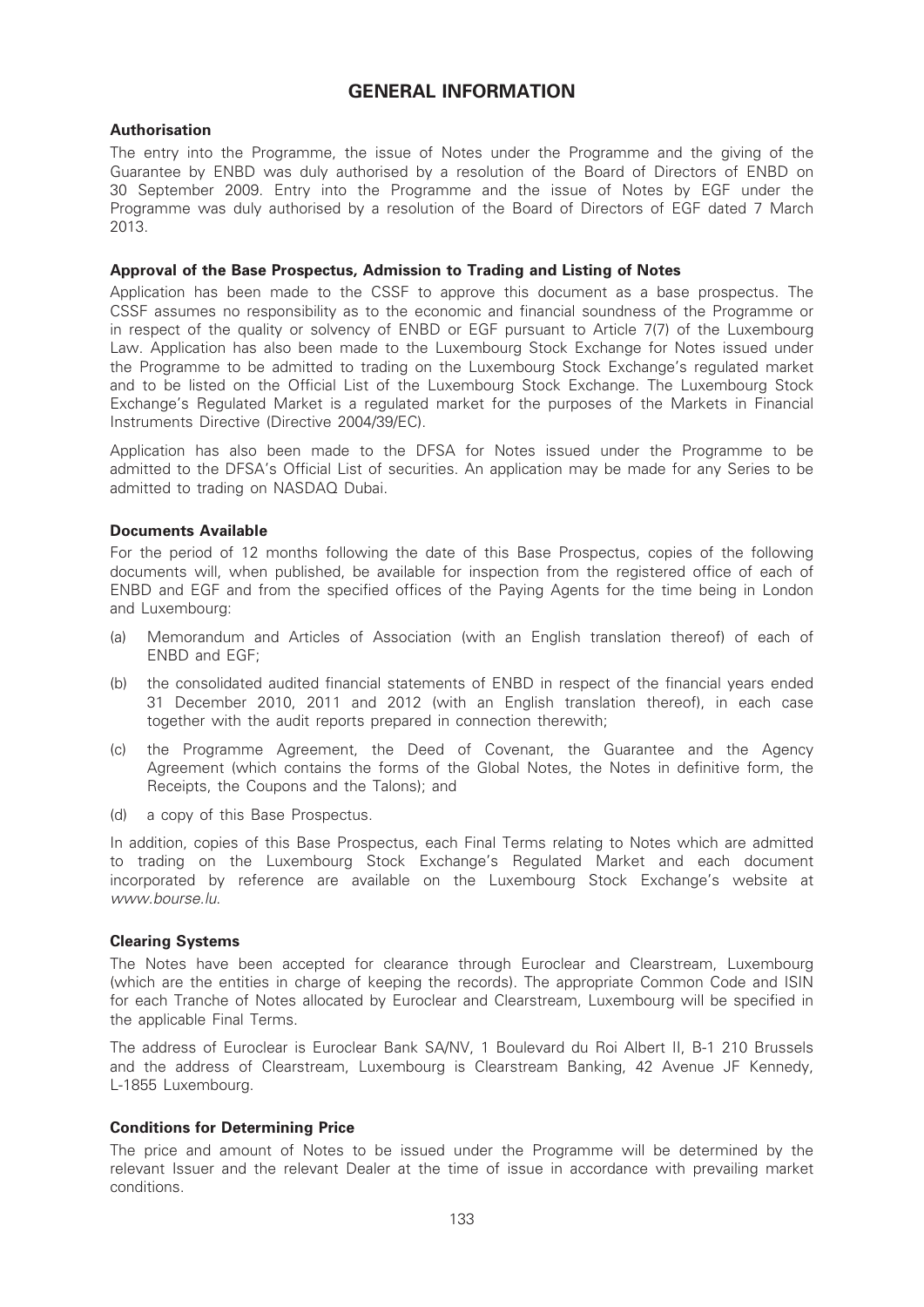## Significant or Material Change

There has been no significant change in the financial or trading position of ENBD since 31 December 2012 and there has been no material adverse change in the prospects of ENBD since 31 December 2012.

There has been no significant change in the financial or trading position of EGF since its incorporation on 3 July 2009 and there has been no material adverse change in the prospects of EGF since 3 July 2009.

## Litigation

None of the Issuers nor any other member of the Group is or has been involved in any governmental, legal or arbitration proceedings (including any such proceedings which are pending or threatened of which any of the Issuers are aware) in the 12 months preceding the date of this document which may have or have in such period had a significant effect on the financial position or profitability of any of the Issuers or the Group.

#### Auditors

The auditors of ENDB are Ernst & Young. Ernst & Young were appointed as auditors of ENBD on 6 March 2013. The auditors of ENBD have no material interest in ENBD.

Ernst & Young is regulated in the UAE by the UAE Ministry of Economy which has issued Ernst & Young with a licence to practice as auditors. There is no professional institute of auditors in the UAE and, accordingly, Ernst & Young is not a member of a professional body in the UAE. All of Ernst & Young's audit professionals and partners are members of the institutes from where they received their professional qualification.

Prior to 6 March 2013, the auditors of ENBD were KPMG, who have audited ENBD's accounts, without qualification, in accordance with International Financial Reporting Standards for each of the two financial years ended 31 December 2011 and 31 December 2012. KPMG have no material interest in ENBD.

KPMG is regulated in the UAE by the UAE Ministry of Economy which has issued KPMG with a licence to practice as auditors. There is no professional institute of auditors in the UAE and, accordingly, KPMG is not a member of a professional body in the UAE. All of KPMG's audit professionals and partners are members of the institutes from where they received their professional qualification.

Since the date of its incorporation, no financial statements of EGF have been prepared and EGF is not required by Cayman Islands law to do so.

## Dealers Transacting with EGF and ENBD

In the ordinary course of their business activities, the Dealers and their affiliates may make or hold a broad array of investments and actively trade debt and equity securities (or related derivative securities) and financial instruments (including bank loans) for their own account and for the accounts of their customers. Such investments and securities activities may involve securities and/ or instruments of the Issuers or the Issuers' affiliates. Certain of the Dealers or their affiliates that have a lending relationship with the Issuers routinely hedge their credit exposure to the Issuers consistent with their customary risk management policies. Typically, such Dealers and their affiliates would hedge such exposure by entering into transactions which consist of either the purchase of credit default swaps or the creation of short positions in securities, including potentially the Notes issued under the Programme. Any such short positions could adversely affect future trading prices of Notes issued under the Programme. The Dealers and their affiliates may also make investment recommendations and/or publish or express independent research views in respect of such securities or financial instruments and may hold, or recommend to clients that they acquire, long and/or short positions in such securities and instruments.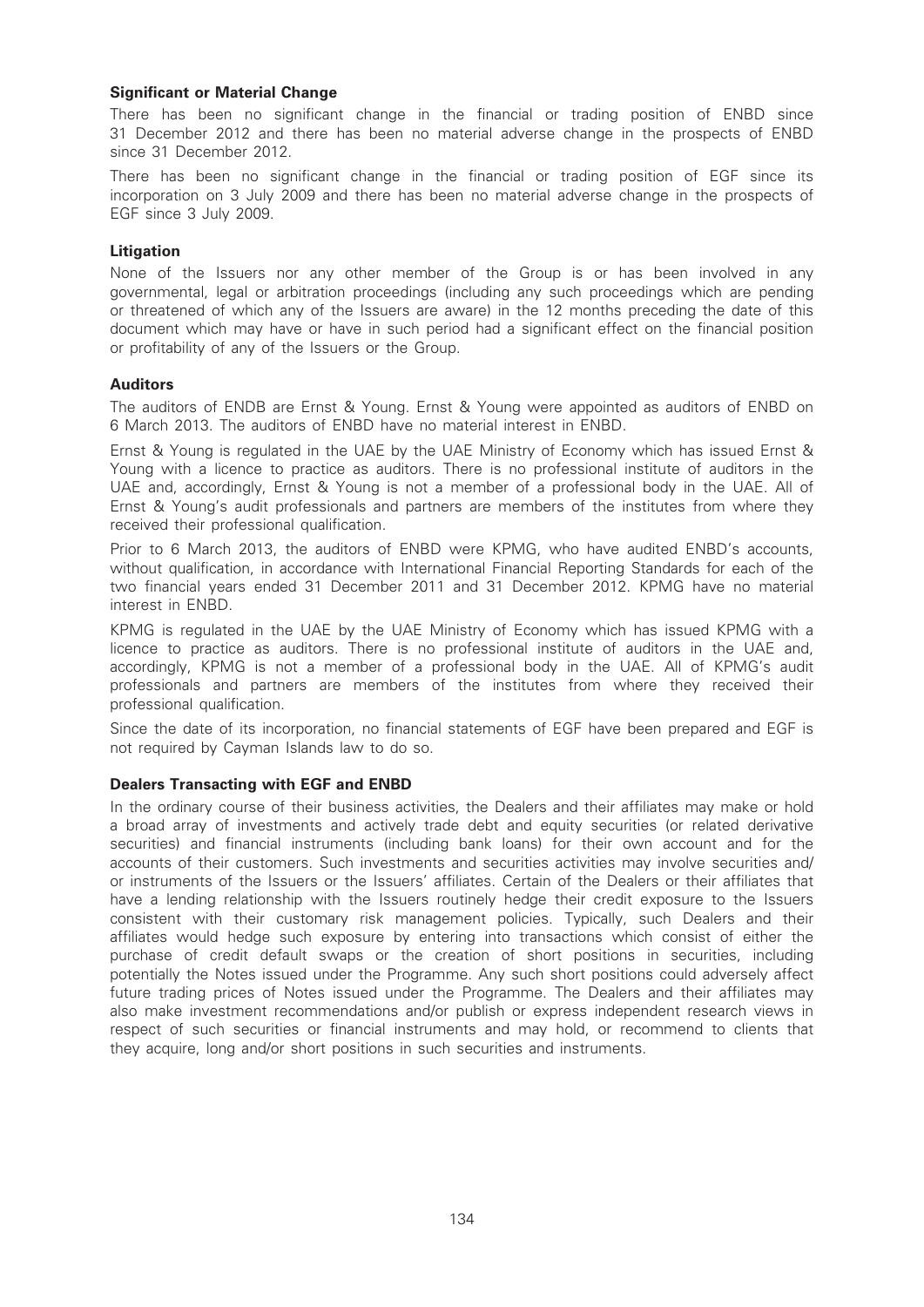## **ISSUERS**

#### Emirates NBD PJSC

P.O. Box 777 Dubai United Arab Emirates

## Emirates NBD Global Funding Limited c/o Deutsche Bank (Cayman) Limited

Boundary Hall, Cricket Square 171 Elgin Avenue P.O. Box 1984 Grand Cayman, KY1-1104 Cayman Islands

# **GUARANTOR**

Emirates NBD PJSC P.O. Box 777

Dubai United Arab Emirates

# ISSUING AND PRINCIPAL PAYING AGENT AND TRANSFER AGENT

# Deutsche Bank AG, London Branch

Winchester House 1 Great Winchester Street London EC2N 2DB United Kingdom

## PAYING AGENT, REGISTRAR AND TRANSFER AGENT

### Deutsche Bank Luxembourg S.A.

2 Boulevard Konrad Adenauer L-1115 Luxembourg

# LEGAL ADVISERS

To the Issuers and Guarantor as to English and Dubai law To EGF as to Cayman Law

**Clifford Chance LLP** Turners<br>
Ruilding 6 Level 2 Strathvale House Building 6, Level 2<br>The Gate Precinct Dubai International Financial Centre P.O. Box 2636 P.O. Box 9380 Grand Cayman Dubai KYI-1102 United Arab Emirates **Cayman Islands** 

90 North Church Street

To the Dealers as to English law

## Allen & Overy LLP

Level 2 The Gate Village Building GV08 Dubai International Financial Centre P.O. Box 506678 Dubai United Arab Emirates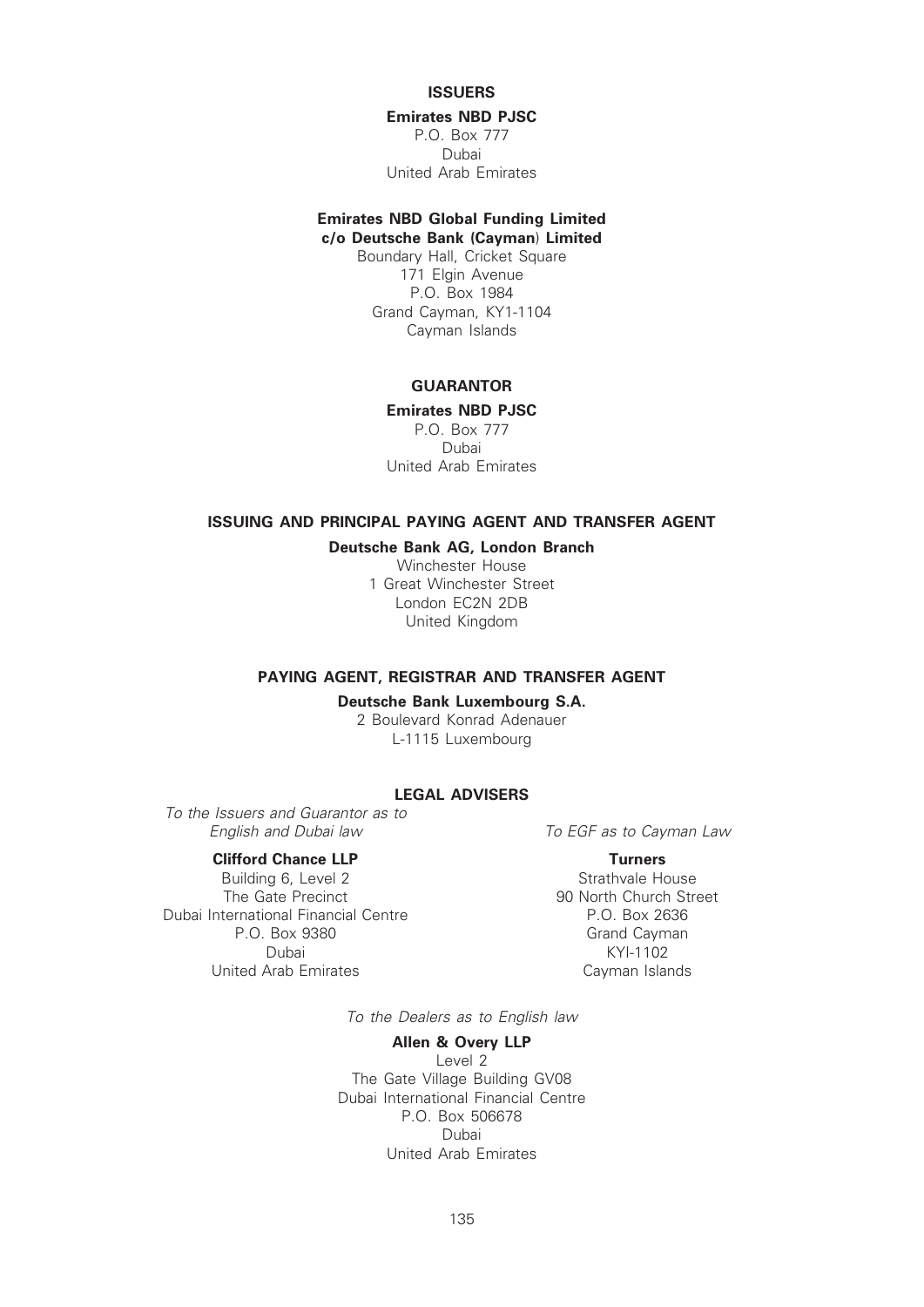## AUDITORS

To ENBD since 6 March 2013

ERNST & YOUNG

28th Floor, Al Attar Business Tower Sheikh Zayed Road P.O. Box 9267 Dubai United Arab Emirates

To ENBD prior to 6 March 2013

## KPMG

Emirates Towers Sheikh Zayed Road P.O. Box 3800 Dubai United Arab Emirates

## DEALERS

#### Barclays Bank PLC **BANK BISH BISH BNP PARIBAS**

10 Harewood Avenue London NW1 6AA United Kingdom

Canary Wharf London E14 4BB United Kingdom

5 The North Colonnade

Citigroup Centre Canada Square Canary Wharf London E14 5LB United Kingdom

#### Crédit Agricole Corporate and Investment Bank Credit Suisse Securities (Europe) Limited

Broadwalk House 5 Appold Street London EC2A 2DA United Kingdom

## Deutsche Bank AG, London Branch

Winchester House 1 Great Winchester Street London EC2N 2DB United Kingdom

## HSBC Bank plc

8 Canada Square London E14 5HQ United Kingdom

# J.P. Morgan Securities plc

25 Bank Street Canary Wharf London E14 5JP United Kingdom

## Morgan Stanley & Co. International plc

25 Cabot Square Canary Wharf London E14 4QA United Kingdom

## Citigroup Global Markets Limited Commerzbank Aktiengesellschaft

Kaiserstr. 16 (Kaiserplatz) 60311 Frankfurt am Main Germany

One Cabot Square London E14 4QJ United Kingdom

## Emirates NBD PJSC

P.O. Box 777 Dubai United Arab Emirates

## ING Bank N.V.

Foppingadreef 7 1102 BD, Amsterdam The Netherlands

## Merrill Lynch International

2 King Edward Street London EC1A 1HQ United Kingdom

## Nomura International plc

1 Angel Lane London EC4R 3AB United Kingdom